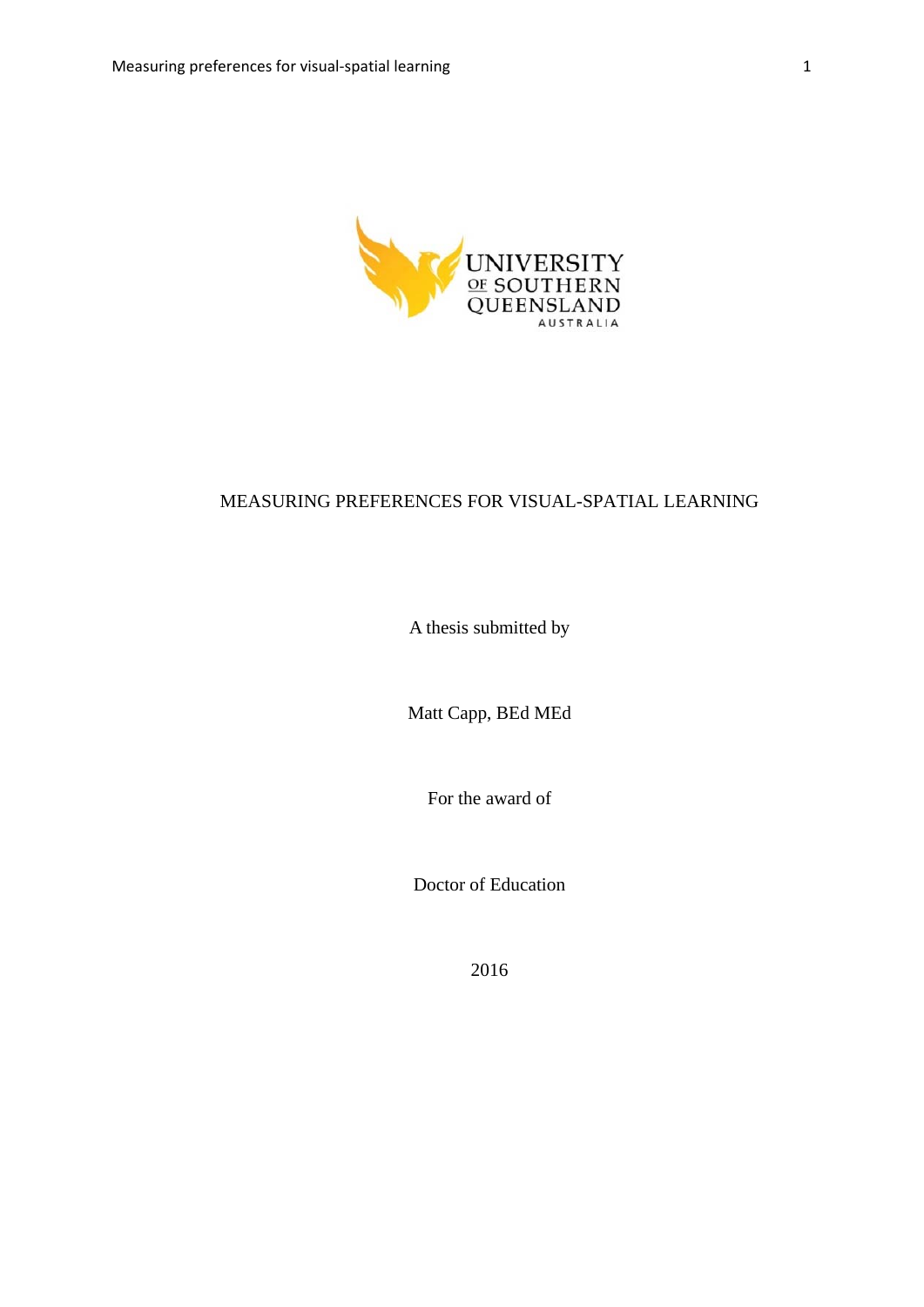#### Abstract

This dissertation is a report on the validation of an instrument, Visual-Spatial Learning Questionnaire (VSLQ), developed to measure preferences for visual-spatial learning in secondary school students. A reliable and valid comprehensive instrument for measuring preferences for visual-spatial learning would allow secondary school teachers to effectively cater for the individual learning needs of students with a preference for this learning style. During Study 1 an Exploratory Factor Analysis (EFA) was conducted to remove redundant items and identify the factors underlying the 70-item instrument. The EFA was conducted on 2006 archival data collected using the VSLQ. As a result of the EFA, the instrument was reduced from 70 items to 15. Reducing the number of items removed extraneous underlying factors that did not measure preferences for visual-spatial learning and made the questionnaire more useful for classroom teachers. Completing 70 items is a significant time imposition for both students and teachers, and takes away a lot of time from a lesson. A smaller number of items will allow the classroom teacher to quickly identify a student's learning preference and use pedagogical strategies that have been shown to be successful with students who have a preference for visual-spatial learning. Four factors emerged in analysis, each with acceptable internal consistency: organisation (disorganisation), spatial awareness, object-visualisation, and spatial-visualisation. Six items loaded onto the factor of organisation (disorganisation), five onto spatial awareness, two onto object-visualisation, and two loaded onto spatial visualisation. The EFA also began the process of providing evidence that the VSLQ has internal reliability and construct validity  $(KMO = .60, BTS = .00).$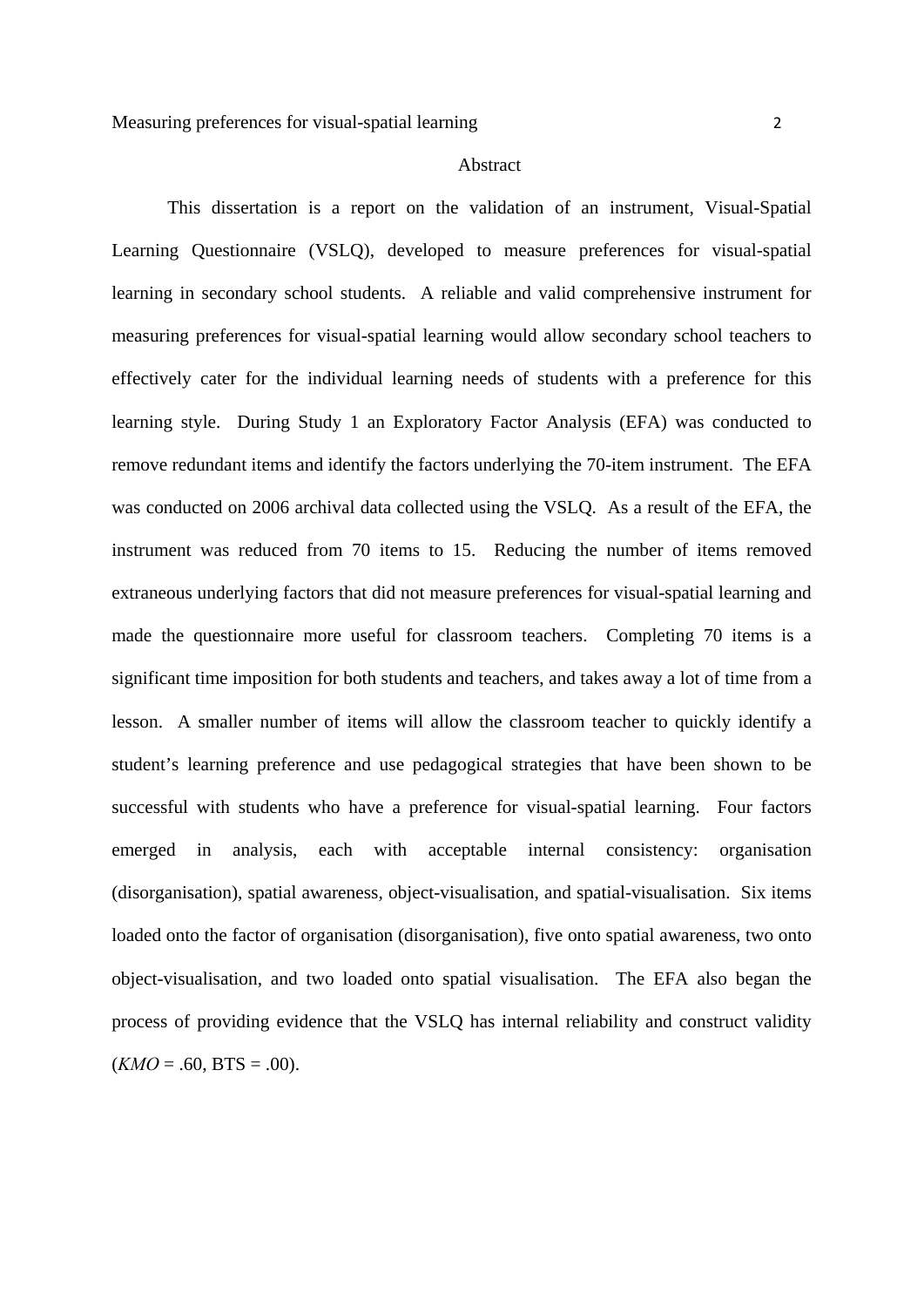During Study 2 a Confirmatory Factor Analysis (CFA) was conducted on the 15-item version of the VSLQ. A re-examination of the eigenvalues, Scree plot and total variance from Study 1 suggested that the 4 underlying factors should be merged to form 2 factors organisation (disorganisation) and spatial awareness. Object-visualisation, spatial awareness, and spatial-visualisation have interrelated characteristics and were grouped together under the heading of spatial awareness. The CFA further reduced the instrument to 8-items and provided evidence of its internal consistency ( $NC = 2.64$  [ $X^2 = 52.98/df = 20$ ],  $p < .001$ , *RMSEA* = 0.05, *CFI* = .91, *TLI* = .84, *NFI* = .86, *IFI* = .91). During Study 3, the results of the revised 8-item version of the VSLQ were compared against the results of two other instruments designed to measure visual-spatial learning and visual-spatial ability – Silverman's (2000) Visual-Spatial Identifier (VSI), and Newton and Bristoll's (2009) Spatial Ability Test (SAT). To date, Silverman's (2000) VSI is the most widely used questionnaire to identify visual-spatial learners (VSL). Correlations between the underlying factors on the three instruments provided evidence of the convergent validity of the VSLQ.

The results of the three studies demonstrated that the revised 8-item version of the VSLQ has both reliability, in the form of internal consistency, and construct validity. The implications of a short and reliable instrument for measuring preferences for visual-spatial learning will also be discussed. Unlike Silverman's (2000) VSI, the revised 8-item version of the VSLQ has demonstrated reliability and validity. As such, classroom teachers in secondary schools who use the instrument can trust that a student identified as having a preference for visual-spatial learning will most likely achieve success if visual-spatial teaching methods are used within the classroom. The revised 8-item version of the VSLQ is half the length of Silverman's (2000) VSI. As such, it is quicker to use for classroom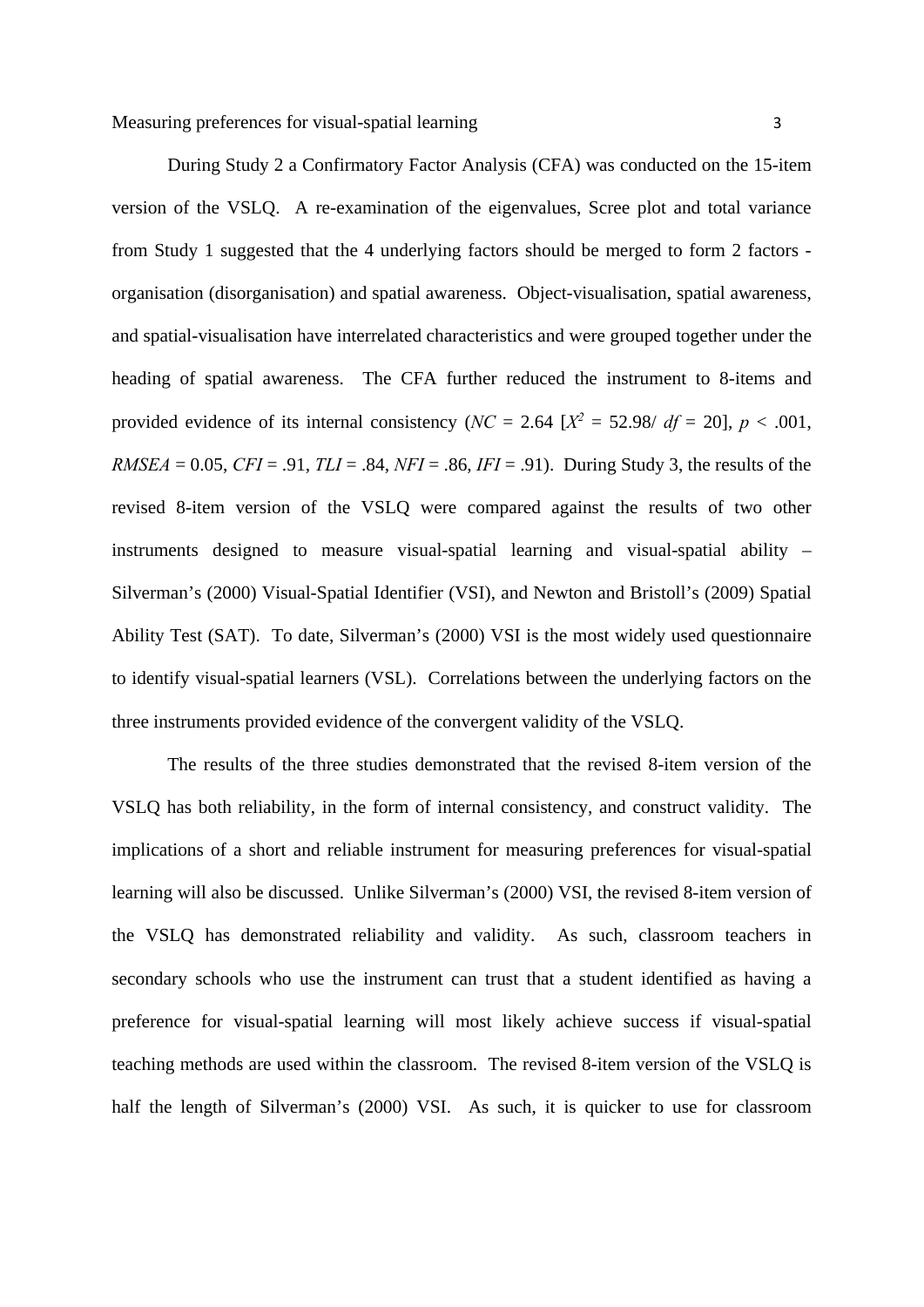Measuring preferences for visual-spatial learning 4

teachers. Rather than spending significant periods of time having students complete the questionnaire and analysing the results, it allows classroom teachers to quickly identify the learning preferences of their students and cater for their individual learning needs. By identifying students' individual learning needs, teachers can use teaching strategies that will hopefully lead to educational success.

Keywords:

VSLQ, EFA, CFA, reliability, construct validity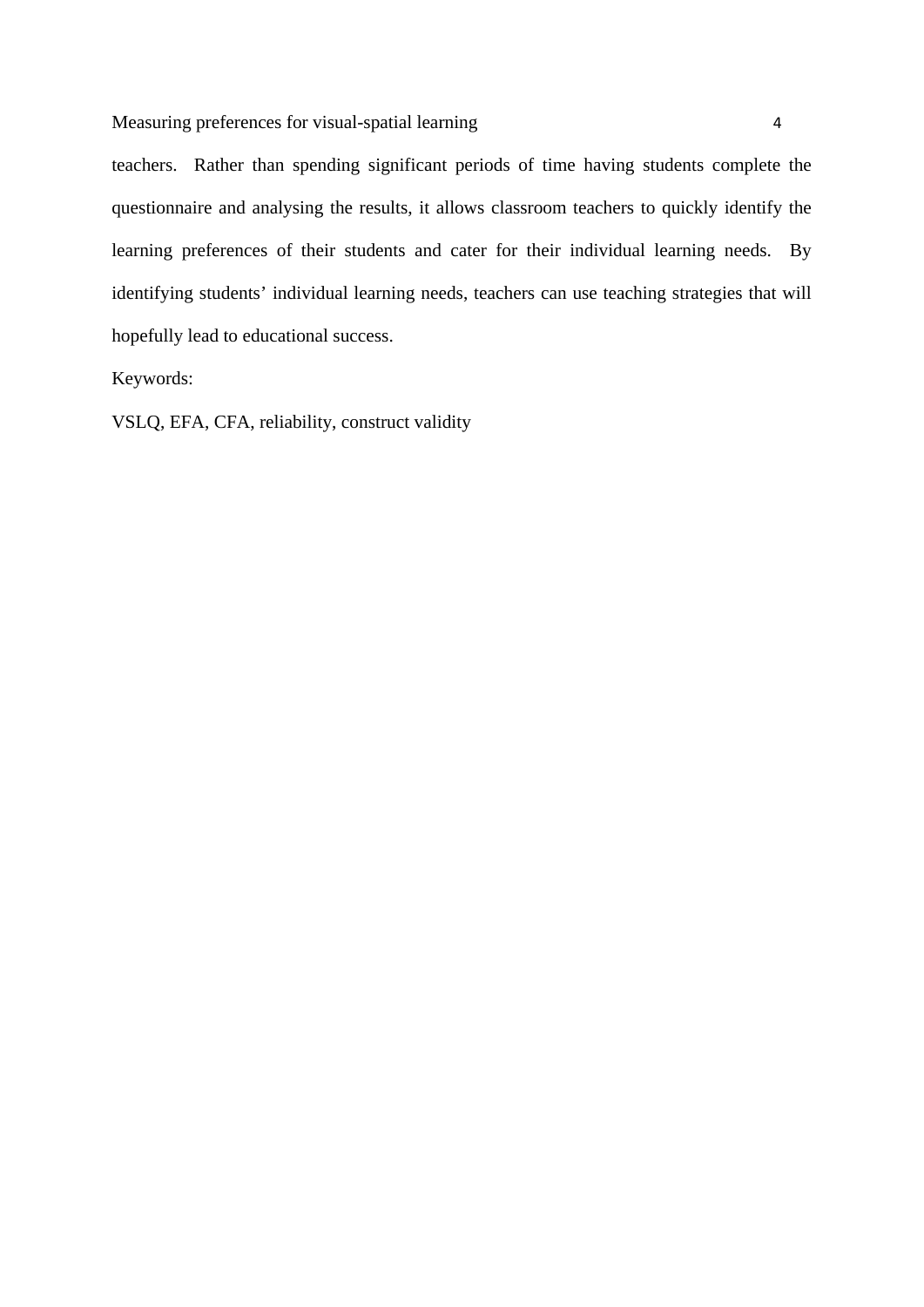| Measuring preferences for visual-spatial learning                      | 5              |
|------------------------------------------------------------------------|----------------|
| <b>Table of Contents</b>                                               |                |
| Abstract                                                               | $\overline{2}$ |
| Table of Contents                                                      | 5              |
| List of Abbreviations and Glossary of Terms                            | 8              |
| List of Tables                                                         | 9              |
| List of Figures                                                        | 11             |
| <b>Certification of Thesis</b>                                         | 12             |
| Acknowledgments                                                        | 13             |
| <b>Chapter 1: Introduction</b>                                         | 14             |
| Objective of Research Project                                          | 15             |
| <b>Dissertation Outline</b>                                            | 16             |
| Chapter 2: Theoretical Frameworks for Measuring Preferences            | 16             |
| for Visual-Spatial Learning                                            |                |
| Chapter 3: Study 1                                                     | 16             |
| Chapter 4: Study 2                                                     | 16             |
| Chapter 5: Study 3                                                     | 17             |
| Chapter 6: General Discussion                                          | 17             |
| <b>Chapter 2: Theoretical Frameworks for Measuring Preferences for</b> | 18             |
| <b>Visual-Spatial Learning</b>                                         |                |
| Preferences for Visual-Spatial Learning in the Educational Context     | 19             |
| Characteristics of VSL                                                 | 22             |
| Learning styles                                                        | 23             |
| Organisational ability                                                 | 24             |
| Academic curriculum                                                    | 24             |
| Groups with Visual-Spatial Ability                                     | 26             |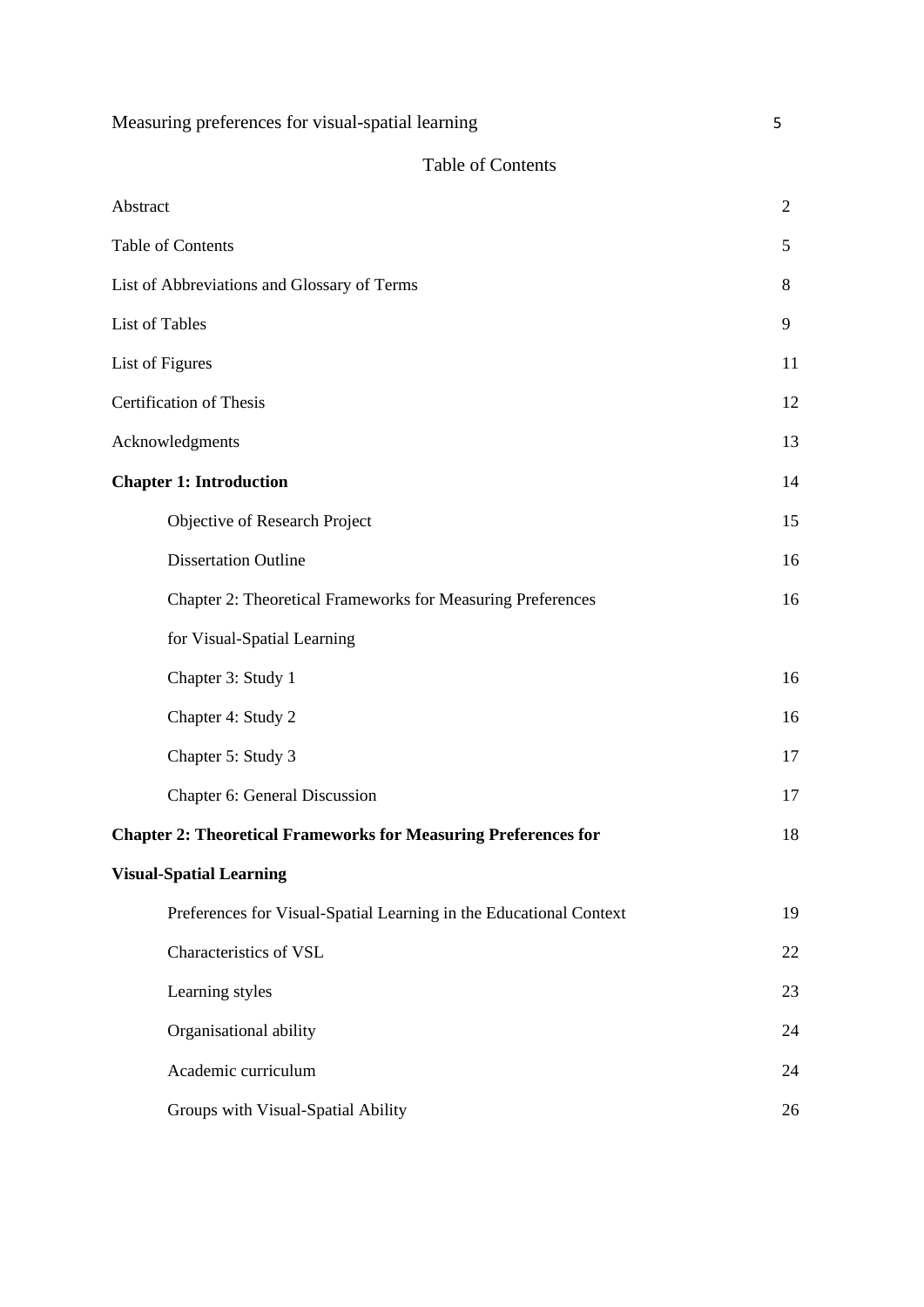| Measuring preferences for visual-spatial learning                 |     |
|-------------------------------------------------------------------|-----|
| <b>ASD</b>                                                        | 26  |
| G&T students                                                      | 30  |
| Scientific Developments Associated with Visual-Spatial Ability    | 30  |
| Psychological Developments Associated with Visual-Spatial Ability | 33  |
| Historical background                                             | 33  |
| Theoretical underpinnings                                         | 34  |
| Cognitive profiles                                                | 37  |
| Mathematical ability                                              | 38  |
| Presentation of visual-spatial ability                            | 39  |
| Spatial-Ability and auditory-sequential spectrum                  | 41  |
| Educational Developments Associated with Visual-Spatial Ability   | 43  |
| Measuring Visual-Spatial Ability                                  | 45  |
| Manipulation of geometric shapes                                  | 45  |
| Verbally anchored measures                                        | 47  |
| <b>VSI</b>                                                        | 47  |
| Development of the VSLQ                                           | 52  |
| <b>VSLQ</b>                                                       | 52  |
| <b>Chapter 3: Study 1</b>                                         | 65  |
| Method                                                            | 76  |
| Participants                                                      | 76  |
| Procedure                                                         | 76  |
| Results                                                           | 98  |
| Discussion                                                        | 101 |
| <b>Chapter 4: Study 2</b>                                         | 105 |
| Method                                                            | 107 |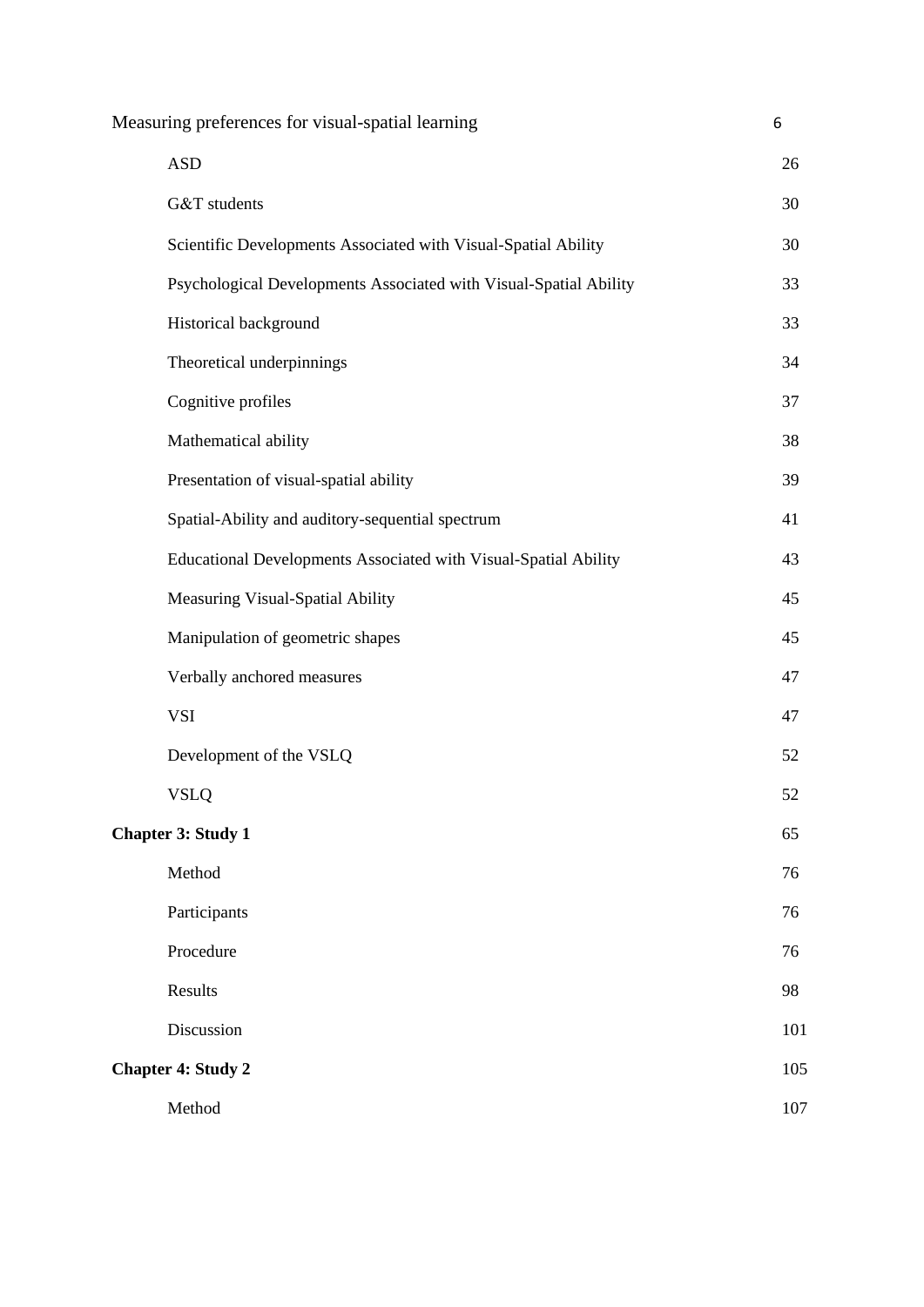| Measuring preferences for visual-spatial learning     |     |
|-------------------------------------------------------|-----|
| Participants                                          | 107 |
| Procedure                                             | 107 |
| Results                                               | 117 |
| Discussion                                            | 118 |
| <b>Chapter 5: Study 3</b>                             | 122 |
| Method                                                | 123 |
| Participants                                          | 123 |
| Measures                                              | 123 |
| <b>VSI</b>                                            | 123 |
| <b>SAT</b>                                            | 125 |
| Data screening                                        | 126 |
| Procedure                                             | 131 |
| Discussion                                            | 134 |
| <b>Chapter 6: General Discussion</b>                  | 140 |
| <b>Summary of Findings</b>                            | 140 |
| Implications                                          | 148 |
| Limitations of Study                                  | 149 |
| Directions for Future Research                        | 151 |
| References                                            | 155 |
| Appendix A: Items on Newton and Bristoll's (2009) SAT | 208 |
| Appendix B: Items on Capp's (2006) VSLQ               | 211 |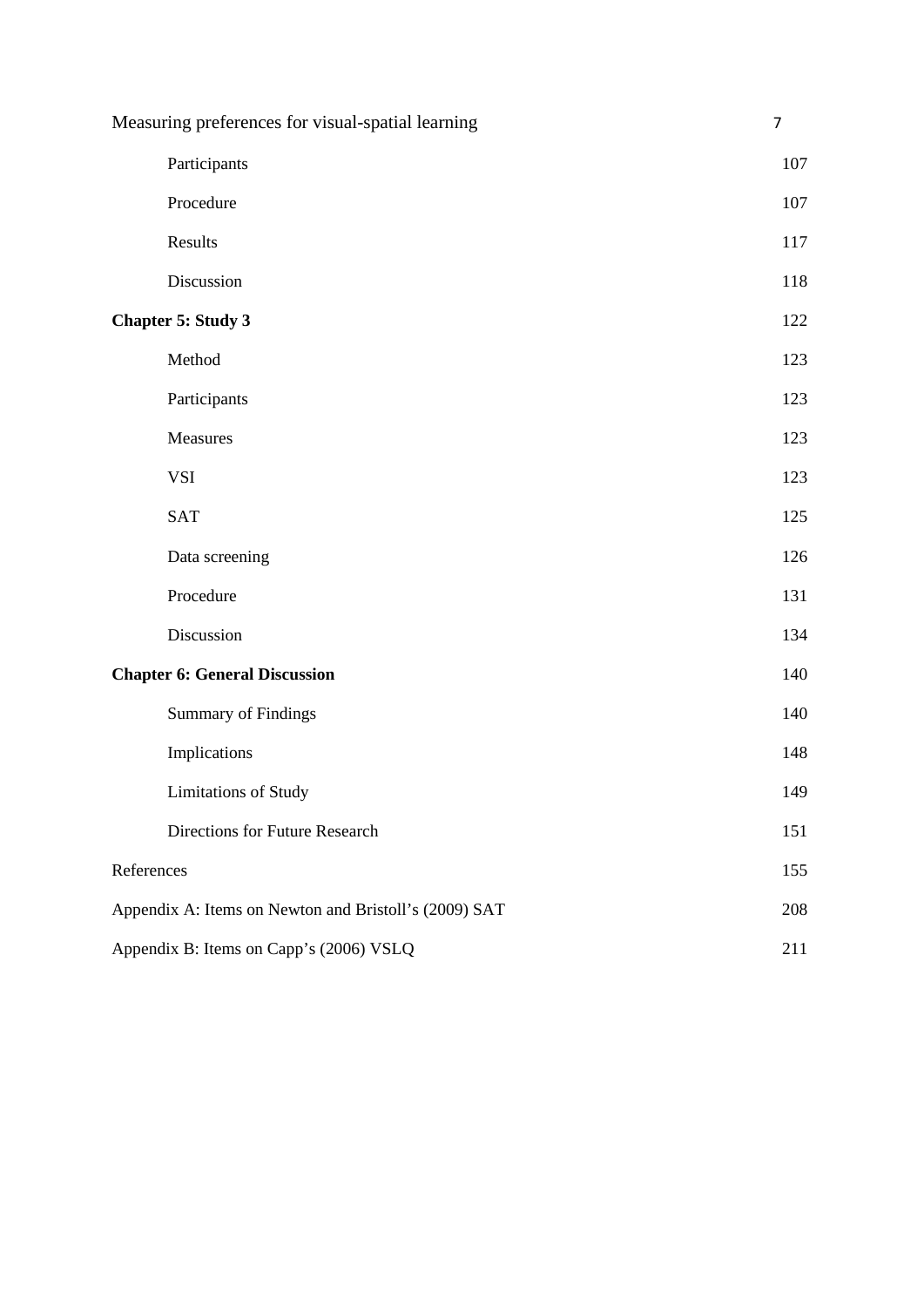| Abbreviation/Symbol | Definition                                                     |
|---------------------|----------------------------------------------------------------|
| <b>ASD</b>          | Autism Spectrum Disorder                                       |
| <b>ASL</b>          | <b>Auditory-Sequential Learner</b>                             |
| <b>BTS</b>          | Bartlett's Test of Sphericity                                  |
| <b>CFA</b>          | <b>Confirmatory Factor Analysis</b>                            |
| <b>CFI</b>          | Comparative fit index                                          |
| df                  | Degrees of Freedom                                             |
| <b>EFA</b>          | <b>Exploratory Factor Analysis</b>                             |
| ES                  | <b>Effect Size</b>                                             |
| G&T                 | Gifted and Talented                                            |
| <b>IFI</b>          | Incremental fit index                                          |
| <b>KMO</b>          | Kaiser-Mayer-Olkin                                             |
| $\boldsymbol{n}$    | Number of cases                                                |
| NC                  | Normed chi square                                              |
| <b>NFI</b>          | Normed fit index                                               |
| <b>OSIVQ</b>        | Object-Spatial Imagery and Verbal Questionnaire                |
| $\boldsymbol{p}$    | Probability                                                    |
| <b>PCA</b>          | <b>Principal Component Analysis</b>                            |
| r                   | Estimate of the Pearson product-moment correlation coefficient |
| <b>RMSEA</b>        | Root mean square error of approximation                        |
| <b>SAT</b>          | <b>Spatial Ability Test</b>                                    |
| TLI                 | Tucker Lewis index                                             |
| <b>VSI</b>          | Visual-Spatial Identifier                                      |
| <b>VSL</b>          | Visual-Spatial Identifier                                      |
| <b>VSLQ</b>         | Visual-Spatial Learning Questionnaire                          |
| <b>VVQ</b>          | Visualizer-Verbalizer Questionnaire                            |
| $X^2$               | The chi-square distribution                                    |

List of Abbreviations and Glossary of Terms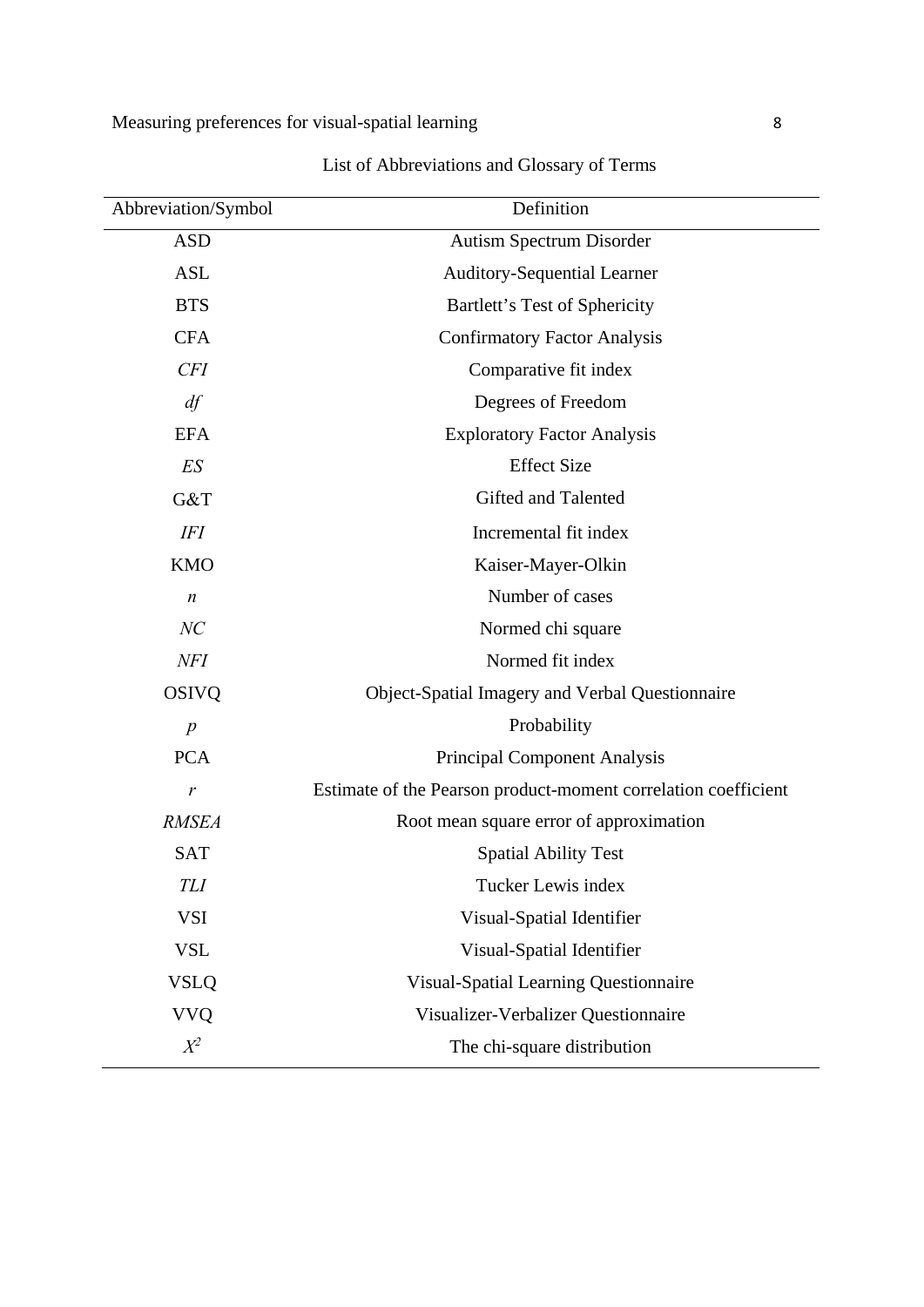### List of Tables

- Table 2.1. Items on VSLQ Related to Mathematical Thinking
- Table 2.2. Items on Silverman's (2000) VSI
- Table 2.3. Reliability Analysis of Items on Silverman's (2000) VSI
- Table 2.4. Comparison of Items on Silverman's (2000) VSI and VSLQ
- Table 2.5. Relationship Between Characteristics of VSL and Items on VSLQ
- Table 2.6. Items on VSLQ That Contradict the Characteristics of VSL
- Table 2.7. Comparison of Items on Blazhenkova et al.'s (2006) OSIVQ and VSLQ
- Table 2.8. Comparison of Items on Richardson's (1977) VVQ and VSLQ
- Table 3.1. Items Removed From VSLQ due to a Non-Normal Distribution, Kurtosis, and Skewness
- Table 3.2. Items Removed From VSLQ for not Reflecting the key Characteristics of VSL
- Table 3.3. Twenty Remaining Items on VSLQ
- Table 3.4. Inter-Correlation Matrix of 20-Item Version of VSLQ
- Table 3.5. Component Matrix of 20-Item Version of VSLQ
- Table 3.6. Total Variance of 20-Item Version of VSLQ
- Table 3.7. PCA of 17-Item Version of VSLQ
- Table 3.8. Component Matrix of 17-Item Version of VSLQ
- Table 3.9. Total Variance of 17-Item Version of VSLQ
- Table 3.10. PCA of 15-Item Version of VSLQ
- Table 3.11. Total Variance of 15-Item Version of VSLQ
- Table 3.12. Underlying Factors on the 15-Item Version of VSLQ
- Table 4.1. Fifteen Item Version of VSLQ
- Table 4.2. Items Removed From the 15-Item Version of VSLQ
- Table 4.3. Eight-Item Version of VSLQ
- Table 5.1. Underlying Factors on Silverman's (2000) VSI and Associated Items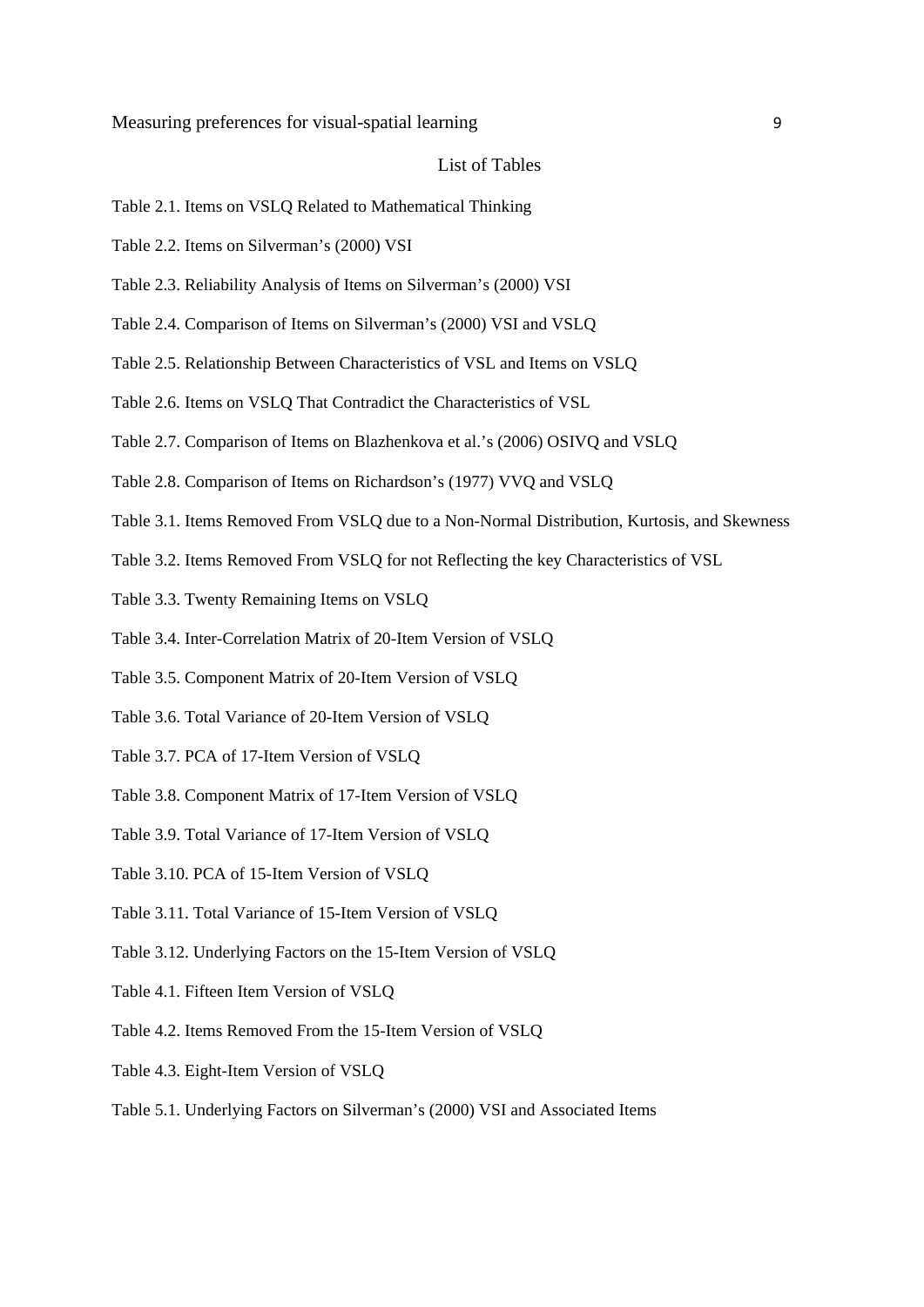- Table 5.2. Items on Silverman's (2000) VSI Converted to Binary Code
- Table 5.3. Items on 8-Item Version of VSLQ Converted to Binary Code
- Table 5.4. Items on Newton and Bristoll's (2009) SAT Converted to Binary Code
- Table 5.5. Correlation Between Underlying Factors on VSLQ, VSI, and SAT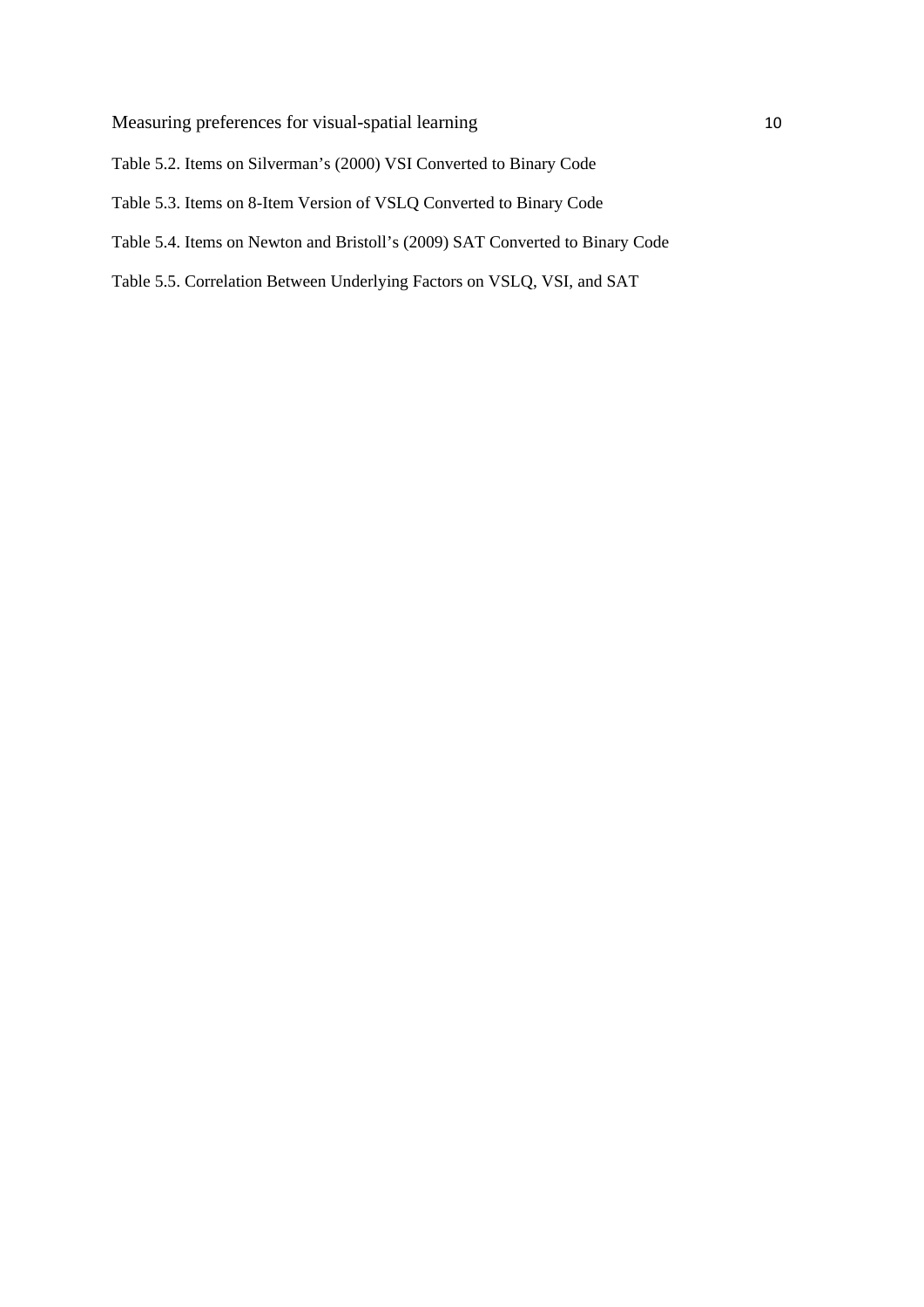# List of Figures

- Figure 2.1. Object-Spatial-Verbal Cognitive Style Model (Kozhevnikov et al., 2005)
- Figure 4.1. CFA With 8-Item and 2-Factor Version of VSLQ
- Figure 6.1. Structural Validity of the 15-Item Version of the VSLQ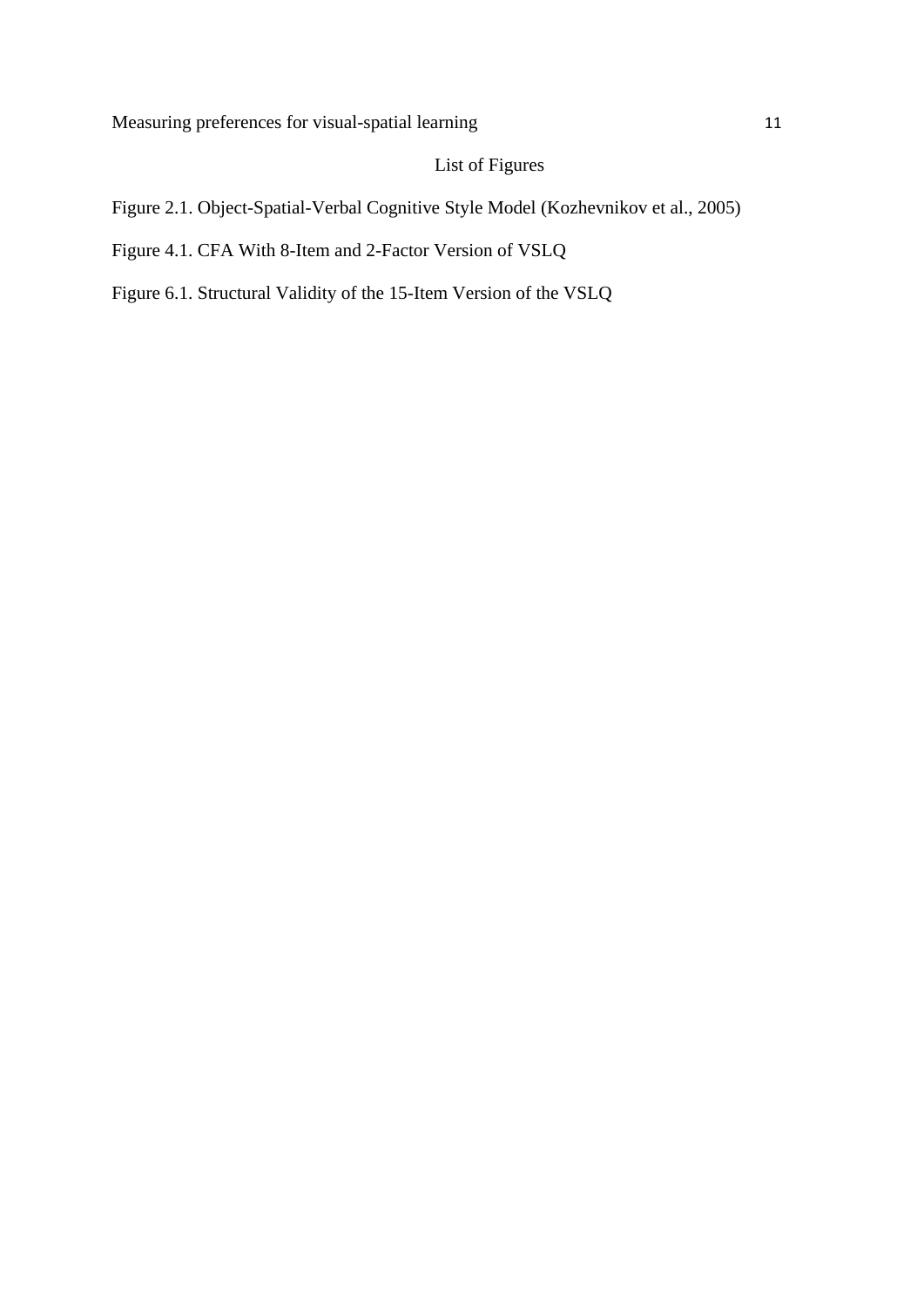## Certification of Thesis

I certify that the ideas, results, analyses, and conclusions reported in this thesis are entirely my work, except where otherwise acknowledged. I also certify that the work is original and has not been previously submitted for any other award, except where otherwise acknowledged.

\_\_\_\_\_\_\_\_\_\_\_\_\_\_\_\_\_\_\_\_\_\_\_\_\_\_\_\_\_\_\_ \_\_\_\_\_\_\_\_\_\_\_\_

\_\_\_\_\_\_\_\_\_\_\_\_\_\_\_\_\_\_\_\_\_\_\_\_\_\_\_\_\_\_\_ \_\_\_\_\_\_\_\_\_\_\_\_

\_\_\_\_\_\_\_\_\_\_\_\_\_\_\_\_\_\_\_\_\_\_\_\_\_\_ 08/03/2016

Matt Capp Date

Endorsement

Signature of Supervisors **Contact State State** Date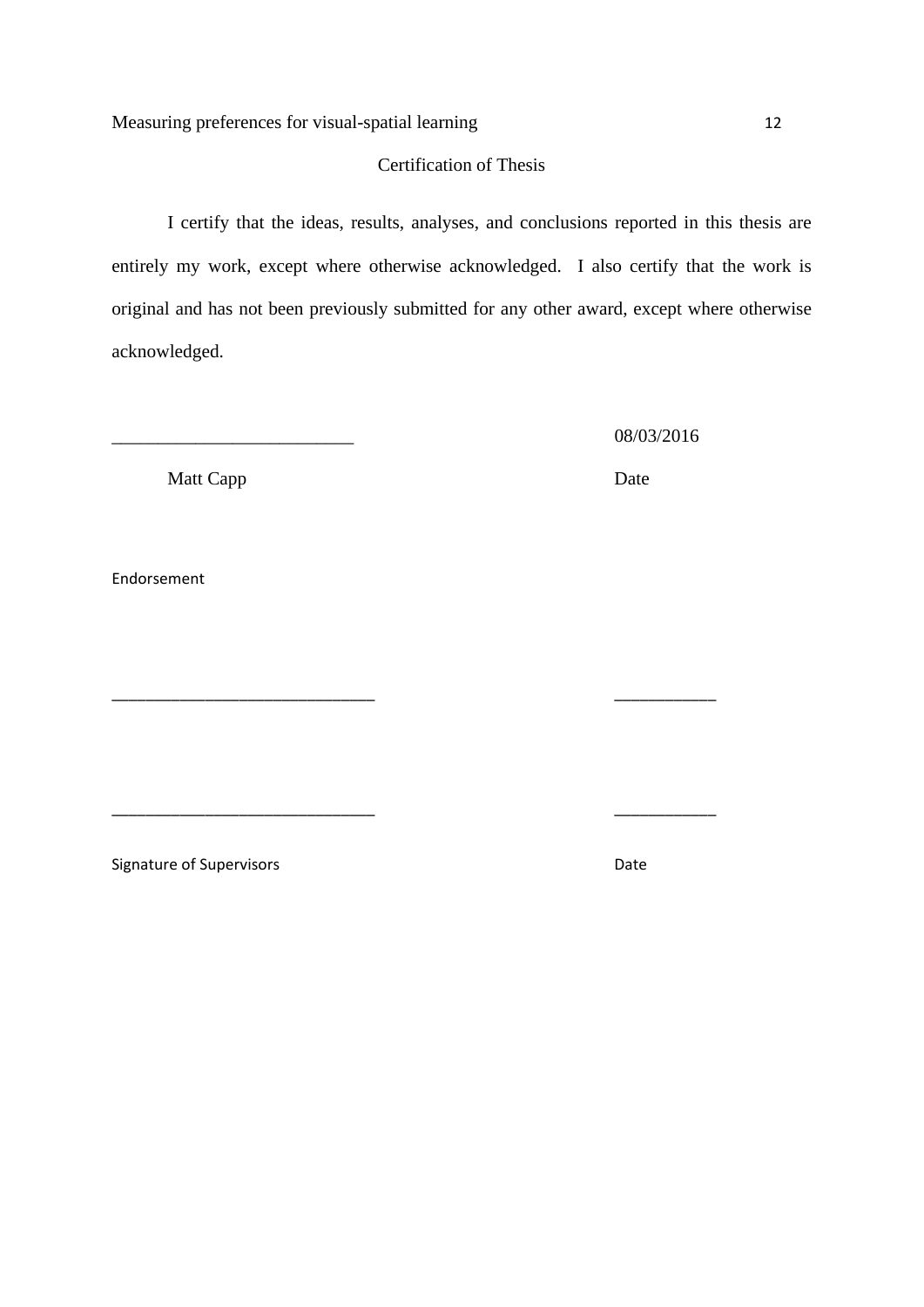### Acknowledgments

I thank my supervisor, Associate Professor Peter McIlveen, and associate supervisor, Professor Lorelle Burton, for all of their support during the confirmation of candidature process, data collection, data analysis, and writing of my dissertation.

I acknowledge the University of Southern Queensland for its technical support of this research project. I also acknowledge Brisbane Catholic Education for allowing me to conduct research in its schools.

I impose on too many people. First, Kastina Joy Capp should be acknowledged and worshipped for her support during my doctoral studies. Many significant and stressful events have occurred during my research. Despite moving into a new house, getting married, the birth of our son, and the establishment of a small business, Kastina Joy has continued to be one of my greatest supporters and advocates. I would also like to thank my family - Leita Capp, Owen Capp, Aaron Capp, and Chantelle Capp - who have supported me during the long process associated with my research. I would also like to thank my employers, Mt Maria College and Brisbane Catholic Education School Services Centre South, for their support.

Hopefully the psychometric instrument that I developed during this research project is useful for classroom teachers when working with students who have a preference for visualspatial learning. Unfortunately the needs of many students with preferences for visual-spatial learning (e.g. students with autism spectrum disorder, and gifted and talented students) are not catered for within the classroom context. By identifying the individual learning needs of these students, teachers can use visual-spatial teaching and assessment strategies that research has shown to be effective with students who have a preference for visual-spatial learning.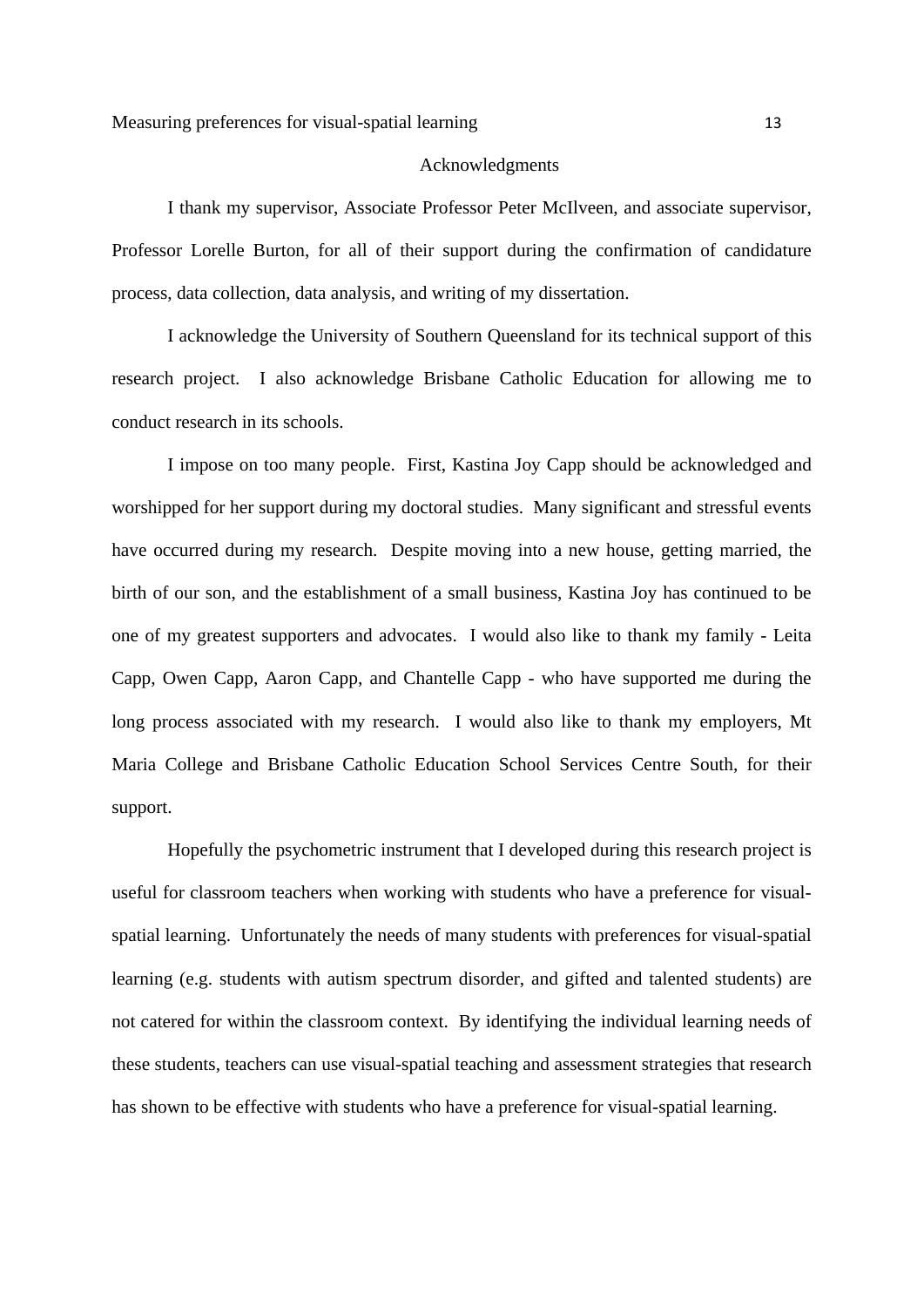#### **Chapter 1: Introduction**

It is rather surprising that systematic studies of human abilities were not undertaken until the second half of the last century…An accurate method was available for measuring the circumference of the earth 2000 years before the first systematic measures of human ability were developed (Nunnally, 1967).

The current study is a quantitative study based on psychometric principles and specifically aims to validate a questionnaire developed to identify secondary school students with a preference for visual-spatial learning. The aim of the current research project is to develop a new psychometric instrument that measures preferences for visual-spatial learning, the VSLQ.

This research project builds on instruments for measuring visual-spatial ability. Yet, it diverges from them in terms of its practical purpose. Unlike current psychometric instruments developed to measure visual-spatial ability, the VSLQ was constructed to identify secondary school students who demonstrate a preference for learning through visualspatial methods**.** Success in both primary and secondary school generally occurs when there is a correlation between the teaching strategies used by a classroom teacher and the learning preferences of a student (Hattie, 2008). The current research project aims to demonstrate the reliability and construct validity of the newly developed VSLQ. A pre-existing instrument that measures preferences for visual-spatial learning lacks both reliability and validity, and the current measure is intended to fill this gap in the literature.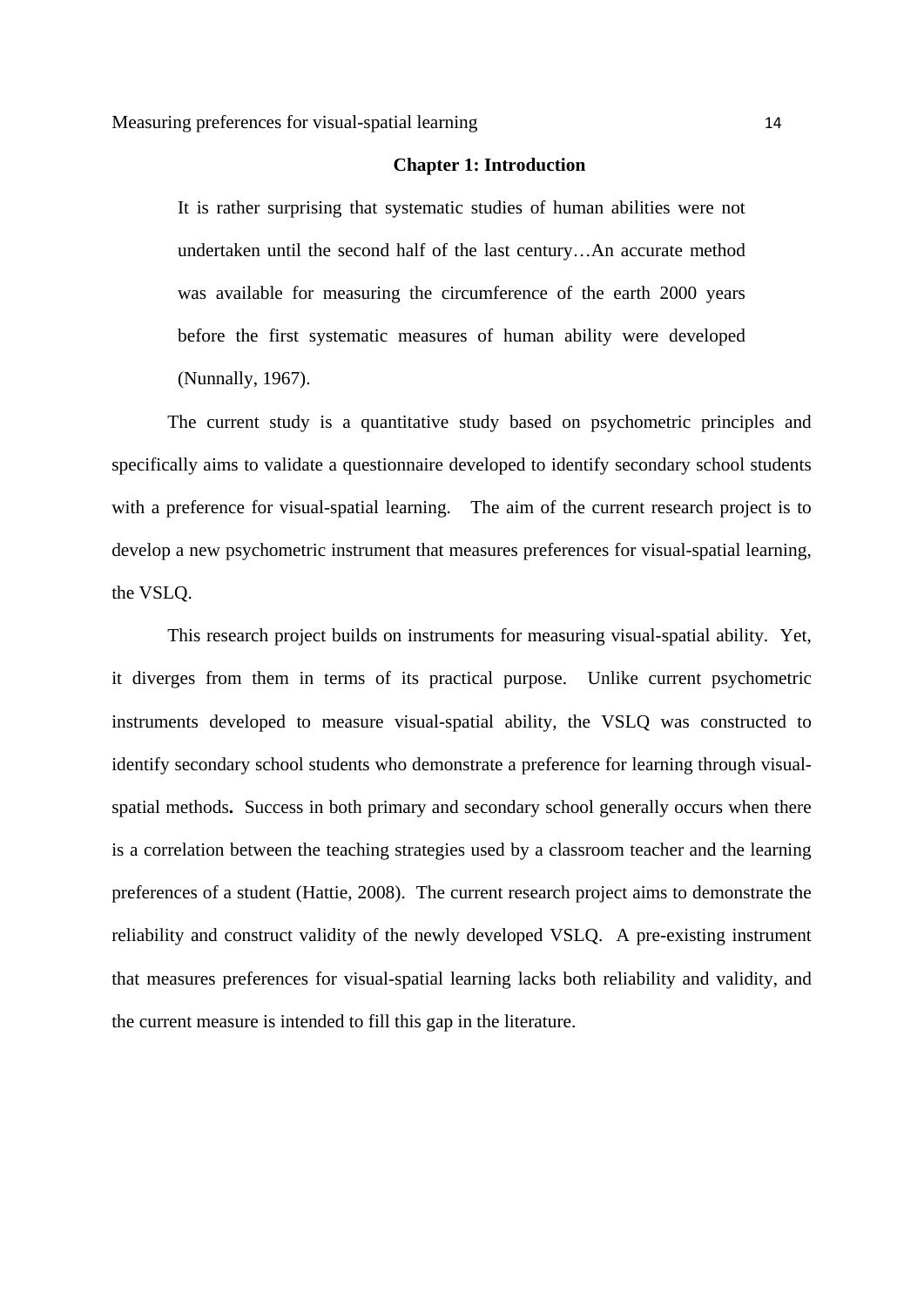## **Objective of Research Project**

Whilst there are a number of reliable and valid instruments for measuring visualspatial ability, a review of the literature has identified the lack of a psychometrically sound instrument for measuring preferences for visual-spatial learning. For example, Silverman's (2000) VSI has questionable internal consistency, no published data on construct validity, and a Likert scale that may bias the responses of participants. Although many psychometrically sound instruments for measuring visual-spatial ability exist, the underlying factors associated with visual-spatial learning are much broader than those associated with visual-spatial ability. Visual-spatial ability is the ability to mentally manipulate twodimensional and three-dimensional figures (Weckbacher, 2007). It also involves "the ability to mentally rotate or fold objects in two or three dimensions and to imagine the changing configurations of objects that would result from such manipulations" (Mayer  $\&$  Simms, 1994, p. 392). Visual-spatial learning, in contrast, is a preference for using images, pictures, colours, and maps to organise and communicate ideas (Silverman, 2005). As such, instruments for measuring visual-spatial ability are not reliable at identifying students who have a preference for visual-spatial learning. The development of an instrument for measuring preferences for visual-spatial learning in secondary school students will help teachers to identify students who display these preferences within their classroom. Those students who display visual-spatial preferences require individual teaching strategies to promote educational success. This is supported by the claims of a number of researchers (Griggs & Dunn, 1984; Smith & Renzulli, 1984; Charkins, O'Toole, & Wetzel, 1985) who argue that the narrower the gap between teaching style and learning style the greater the chance of achieving desired learning outcomes. By identifying students with a preference for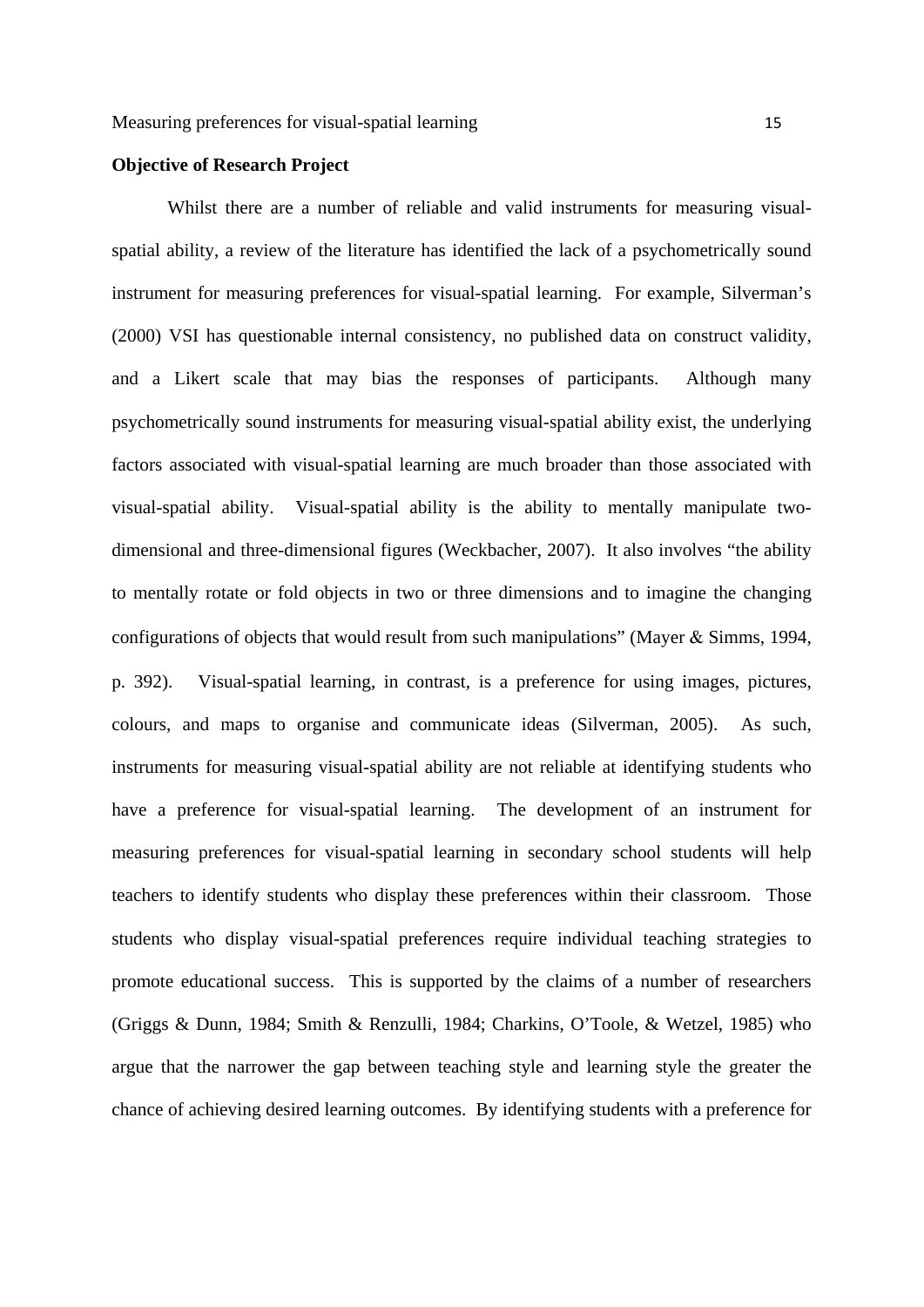visual-spatial learning within their classrooms, secondary school teachers will be able to use visual-spatial teaching strategies to ensure that they achieve educational success. This research project aims to:

- 1. Develop a reliable and valid instrument for measuring preferences for visualspatial learning in secondary school students.
- 2. Compare the newly developed measure's potential against a pre-existing instrument and discuss the practical implications for the student learner.

## **Dissertation Outline**

**Chapter 2: Theoretical Frameworks for Measuring Preferences for Visual-Spatial Learning.** The second chapter explores the literature on measuring visual-spatial ability and preferences for visual-spatial learning, and its application within the classroom context. It outlines how developments in the fields of science, psychology, and education have influenced the concept of the VSL. The differences between visual-spatial learning and other styles of learning are examined. The arguments for developing an instrument for measuring preferences for visual-spatial learning are proposed. Why an instrument needs to demonstrate the psychometric principles of reliability and validity will also be discussed. The limitations of the current psychometric instrument available for measuring preferences for visual-spatial learning – Silverman's (2000) VSI – will be examined.

**Chapter 3: Study 1.** The third chapter discusses the methodology and results of the EFA on 125 completed VSLQs. During this study, archival data collected in 2006 was reexamined.

**Chapter 4: Study 2.** The fourth chapter examines the methodology and results of the CFA on 227 completed VSLQs (15-item version).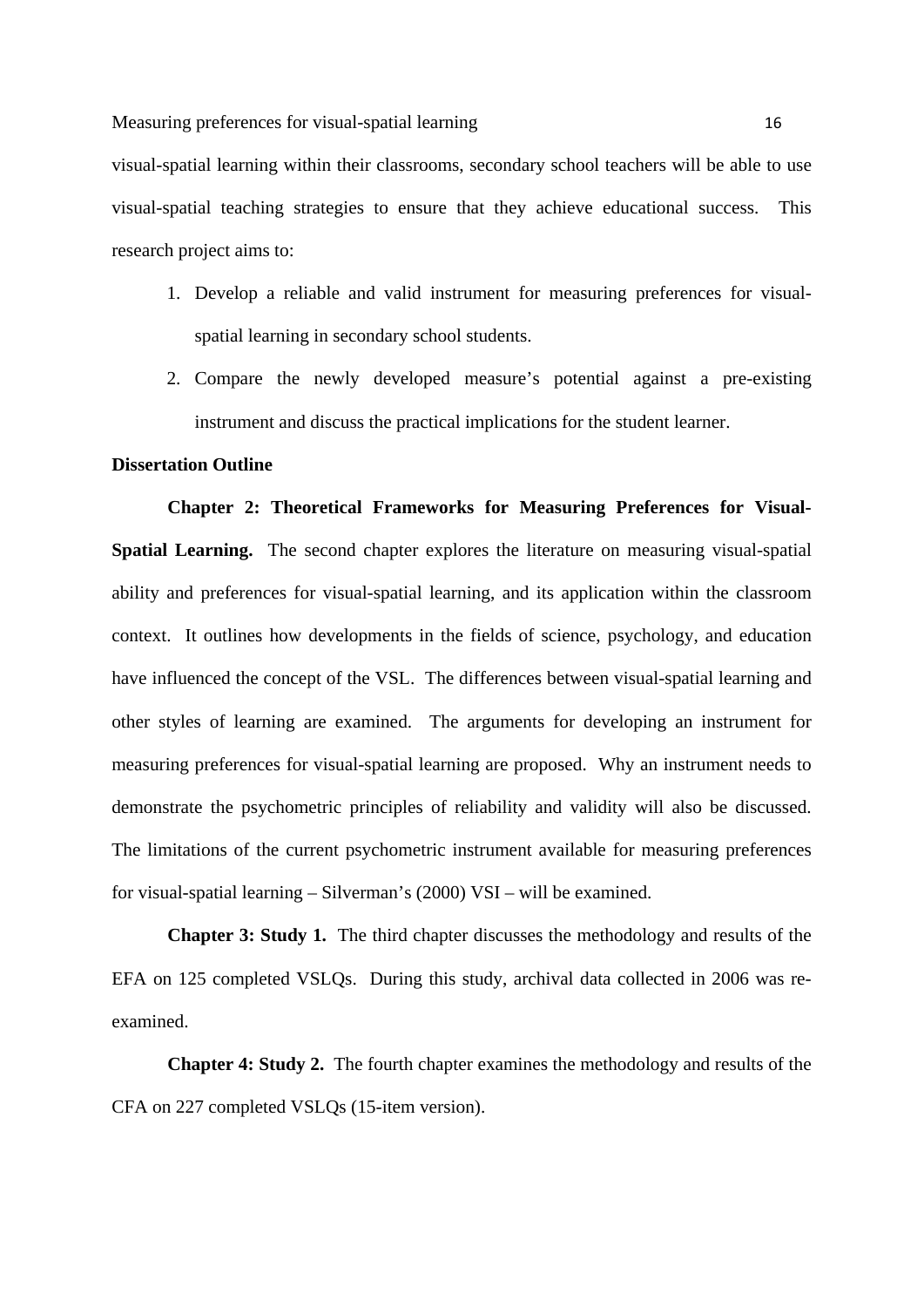**Chapter 5: Study 3.** The fifth chapter outlines the methodology and results when the VSLQ (8-item version) was compared with Silverman's (2000) VSI and Newton and Bristoll's (2009) SAT. A correlational analysis was conducted on the results of 300 completed VSLQs, VSIs, and SATs.

**Chapter 6: General Discussion.** The final chapter of the dissertation presents a general discussion of the key findings in relation to the reliability and construct validity of the revised 8-item version of the VSLQ. The practical and theoretical implications of this instrument for measuring preferences for visual-spatial learning will also be discussed.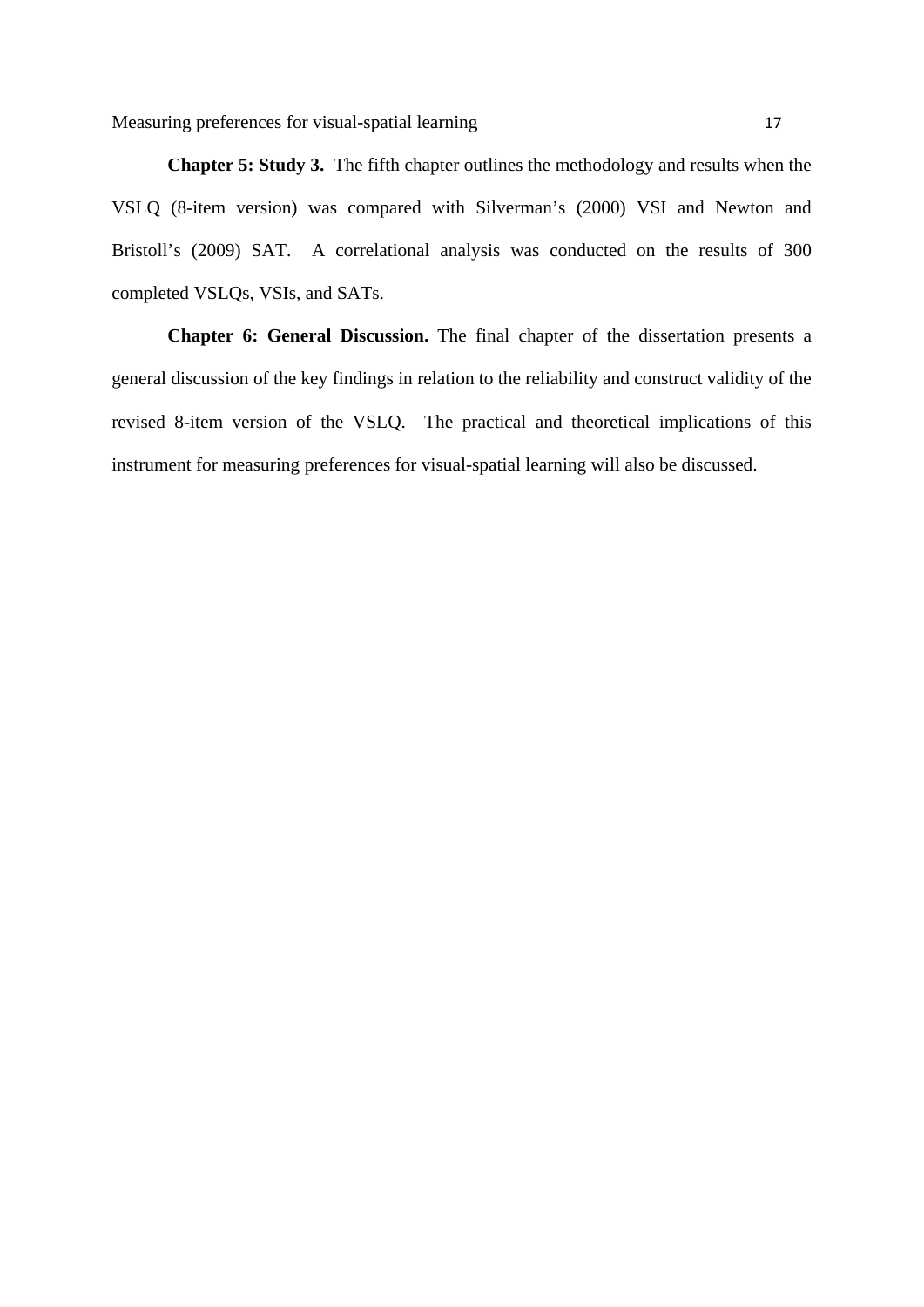#### **Chapter 2:**

## **Theoretical Frameworks for Measuring Preferences for Visual-Spatial Learning**

I think in pictures. Words are like a second language to me. I translate both spoken and written words into full-colour movies, complete with sound, which run like a DVD in my head. When somebody speaks to me, the words are instantly translated into pictures (Grandin, 2006).

A review of the literature has identified the lack of a reliable and valid instrument for measuring preferences for visual-spatial learning in secondary school students. Currently there is only one instrument available – Silverman's (2000) VSI – to measure visual-spatial learning in the primary school student community. However, the reliability and validity of this instrument is questionable. Silverman (2000) stated that  $\alpha = .71$ , a measure of the internal reliability of a psychometric instrument, was acceptable. However, this was achieved by commingling data from parent, teacher, and student reports and no reliability data for students alone was reported (Mann, 2005). Through a follow up study Mann (2005) obtained  $\alpha = .46$ , which indicates an unacceptable level of internal consistency. Silverman (2000) also does not provide any evidence of the construct validity of this instrument. In terms of a psychometric instrument, validity is more important than internal consistency. If Silverman (2000) had provided evidence of the construct validity of the VSI,  $\alpha = .46$  may have been considered acceptable, and undermined its validity coefficients. Despite the unacceptable level of internal consistency and lack of evidence of construct validity, this widely used psychometric instrument provided a foundation for the development of the 70 item version of the VSLQ. Many classroom teachers use questionnaires that have no evidence of meeting criteria for reliability and validity. Silverman's (2000) VSI is a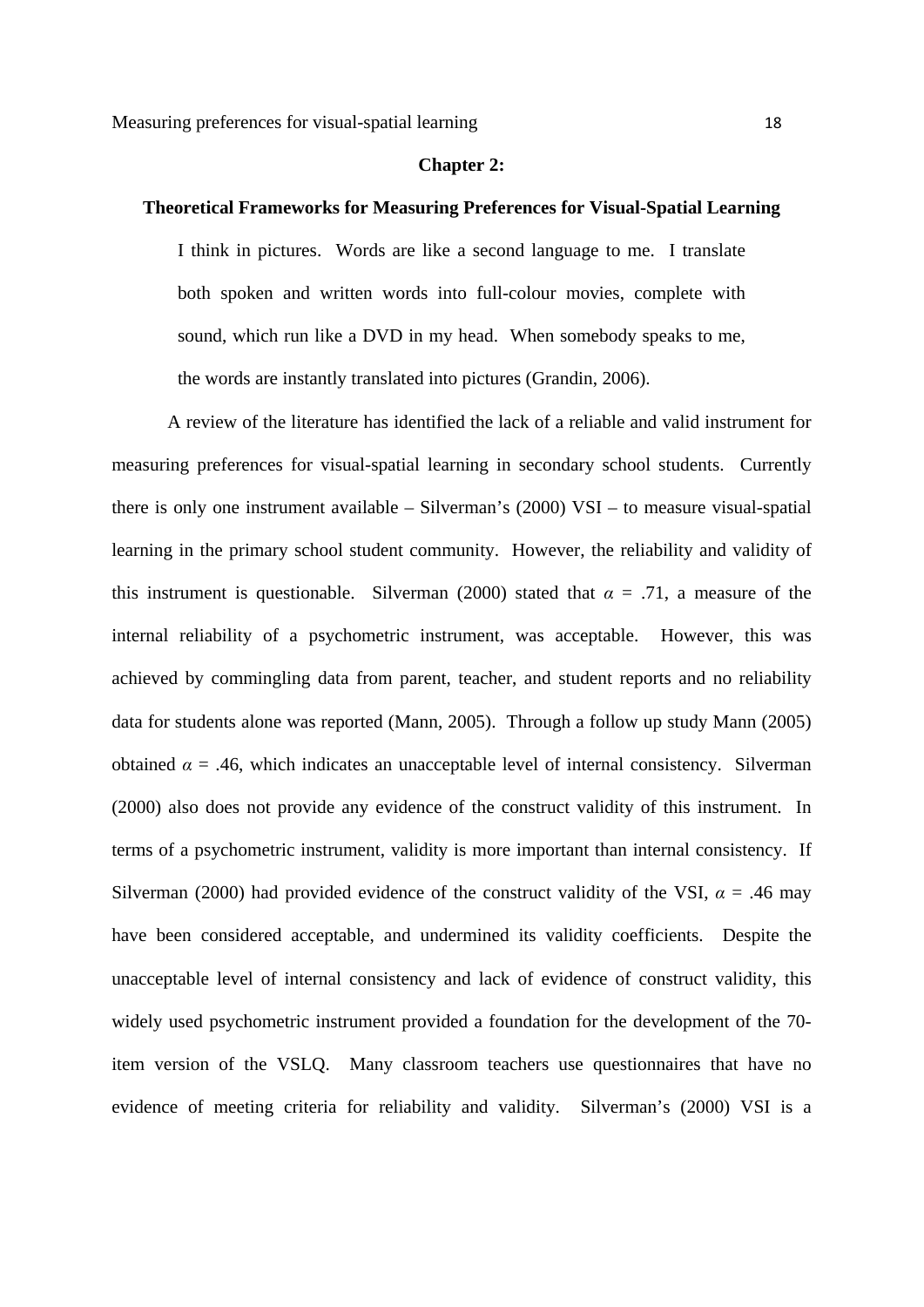commonly used instrument for identifying VSL in the primary school years. Silverman (2000) has also provided some evidence to support the claim that the questionnaire has construct validity. As such, it is a more useful instrument to underpin the development of the VSLQ than other instruments that have not be subjected to any form of psychometric analysis or are not commonly used by teaching professionals.

## **Preferences for Visual-Spatial Learning in the Educational Context**

Students who display preferences for visual-spatial learning require appropriate teaching strategies (Gilakjani, 2012; Hattie, 2008; Silverman, 2005, 2013). Mann (2006) asserts that students who have spatial strengths and weak verbal skills often struggle in the traditional classroom. This is because the traditional educational system focuses primarily on using verbal and writing based teaching strategies rather than teaching strategies using images, pictures, colours, and maps to organise and communicate ideas (Silverman, 2005). A preference for visual-spatial learning is not the same as visual-spatial ability. Visual-spatial ability is the ability to mentally manipulate two-dimensional and three-dimensional figures (Weckbacher, 2007). Visual-spatial learning is a preference for the way an individual learns to organise and communicate ideas and concepts (Silverman, 2005). A preference for visualspatial learning is identified through instruments that measure typical performance, whereas visual-spatial ability is generally identified through measures of maximal performance (Cronbach, 1960; Klehe & Latham, 2008). Typical performance instruments measure a respondent's motivation rather than his/her ability. Klehe and Latham (2008) claim that measures of typical performance are associated with prediction of motivation rather than ability. In contrast, maximal performance tests measure how well people can perform at their best (Klehe & Latham, 2008).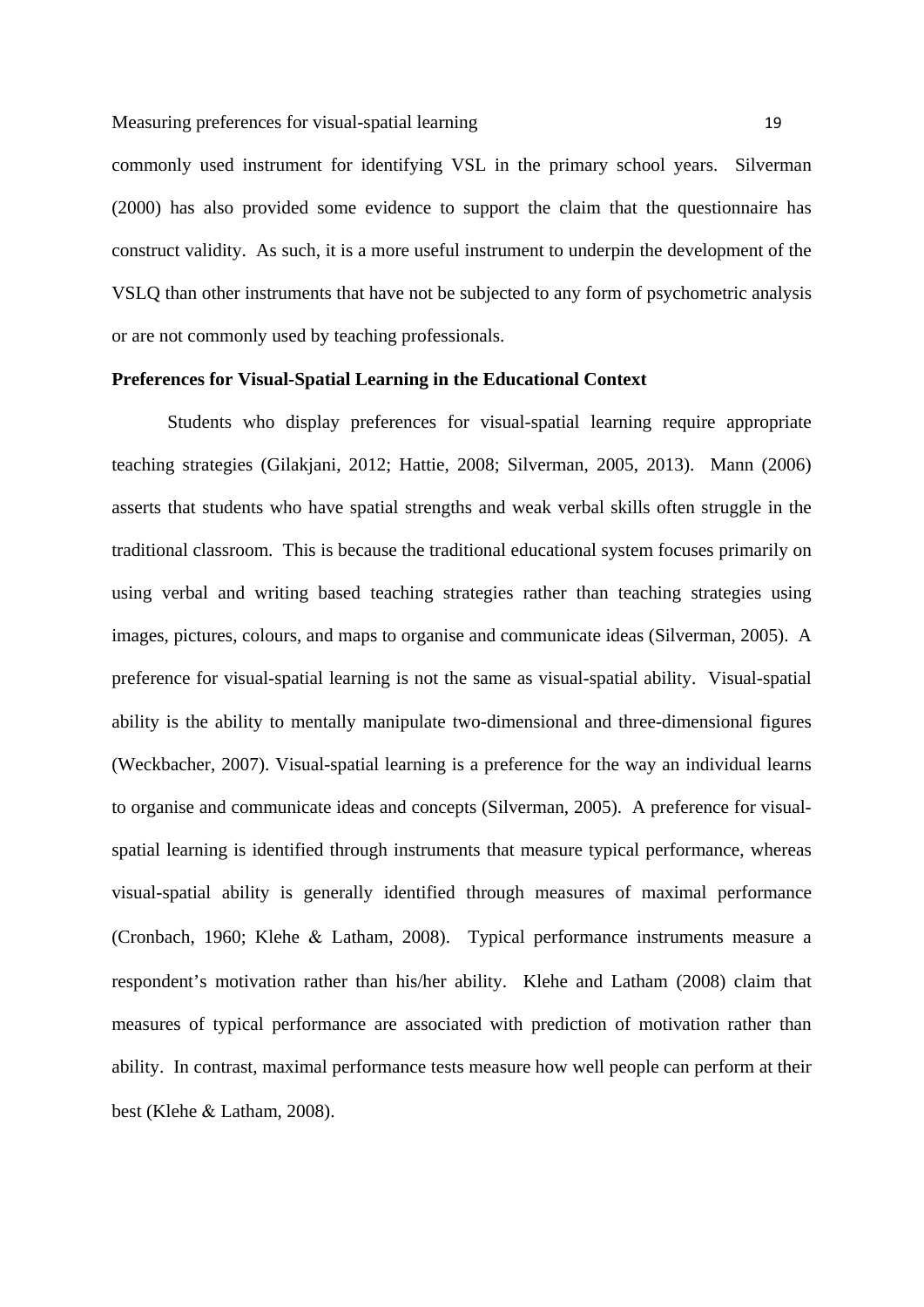Measuring preferences for visual-spatial learning 20

Those students who demonstrate a preference for visual-spatial learning struggle within the classroom and are expected to learn despite their teachers using strategies and activities that often make learning difficult, if not impossible. This is exemplified by Dunn, Griggs, Olson, Gorman, and Beasley's (1995) claim that the closer the match between students' learning styles and their teachers' teaching styles, the higher the academic result. This is supported by Pask (1988) who found that a mismatch between learning and teaching strategies leads to no relevant learning and poor task scores in vocational education and training courses.

Matching learning and teaching strategies leads to high quality learning and high task scores (Dunn & Dunn, 1993; Pask, 1988).Hattie's (2008) research has shown that matching style of learning and teaching methods has an  $ES = .41$ . This suggests that there is a statistically significant relationship between student achievement and the use of teaching strategies that match the learning style of students. Brown (2003) argues that when secondary school students' learning preferences match their instructor's teaching style, student motivation, and achievement usually improves. Ford and Chen (2001) also found that the relationship between learning styles and pedagogical practices could have a significant influence on learning outcomes. Many gifted and talented  $(G&T)$  students as well as students with autism spectrum disorder (ASD) demonstrate a preference for visual-spatial learning. In other words, these groups of students have a preference for using images, pictures, colours, and maps to organise and communicate ideas (Silverman, 2005). As such, they find it difficult to engage in classrooms where teachers use teaching strategies that rely heavily on auditory and word-based methods as a means of disseminating information (Sword, 2000).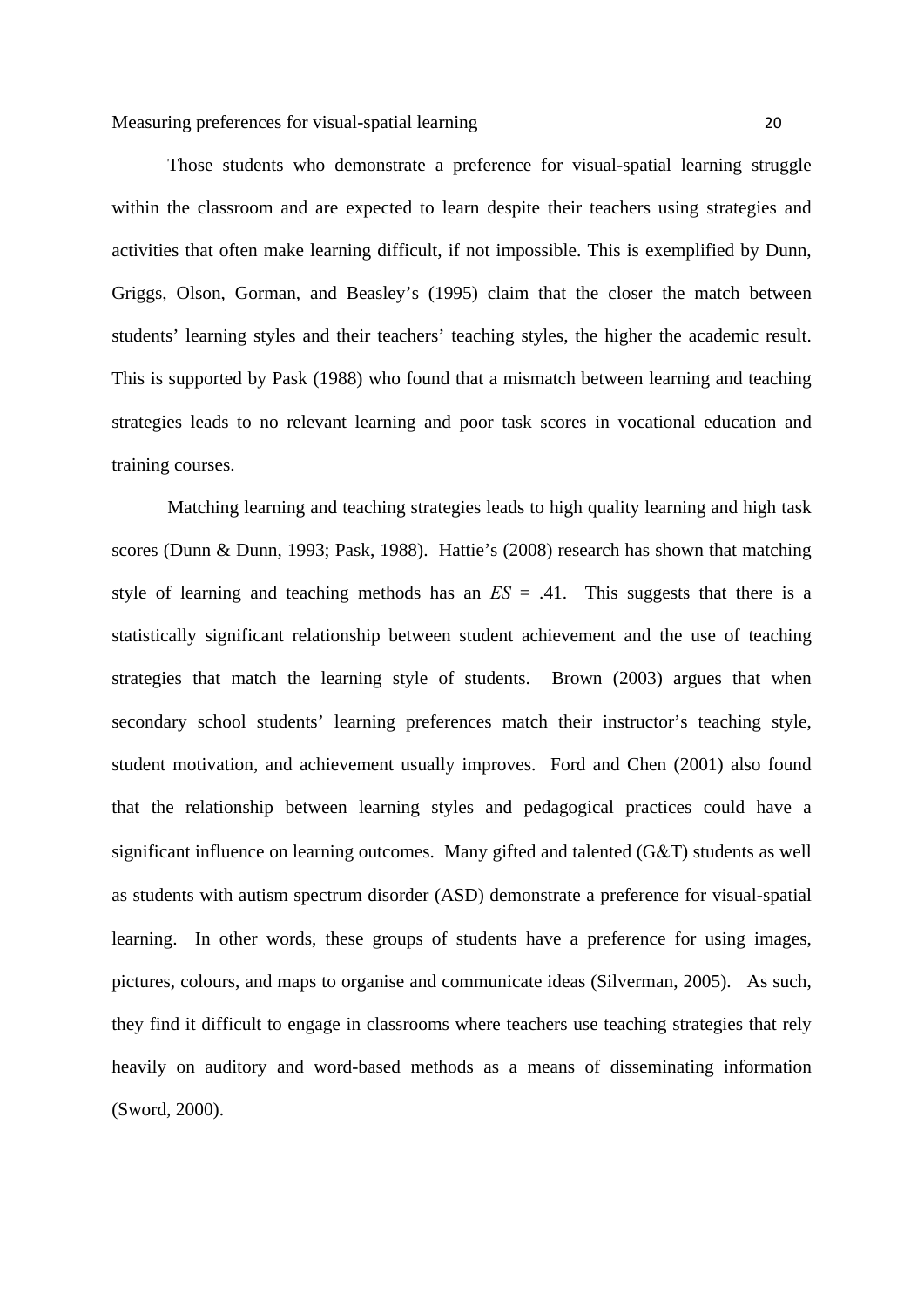Those students who display visual-spatial preferences require individual teaching strategies to promote educational success (Anderson, 2014; Burgoyne, 2010; Hattie, 2008; Mann, 2006). By identifying secondary school students with ASD who have a preference for visual-spatial learning, teachers will be able to successfully cater for their individual educational needs. Failure to identify and cater for the needs of individuals can have negative consequences for the individual, teacher, school, and community in general (Mann, 2005).

Students who have their individual educational needs catered for often experience academic, social, and personal success (Collinson, 2000). This is supported by the work of Hattie (2008) who conducted a meta-synthesis of 800 meta-analyses examining influences on student achievement. He identified teaching strategies (*ES* = 0.62), individualised instruction  $(ES = 0.22)$ , and matching learning styles  $(ES = 0.17)$  as three factors that influence student achievement within the classroom context. In contrast, when the individual needs of students are not catered for there is a high probability that the student might become disengaged. Cancelli, Harris, Friedman, and Yoshida (1993) found that types of instruction (teacherdirected learning, chalk and talk) are related to disengagement behaviour that negatively impacts on academic achievement. This is supported by Kong, Wong, and Lam (2003) who assert that the methods used to cultivate learning in the classroom are far more important than the curriculum being studied.

Those students with high-level visual-spatial abilities are more likely to choose careers in fields related to mathematics, such as engineering and computer science, whilst those with auditory-sequential preferences generally pursue careers in the humanities and social sciences (Humphreys, Lubinski, & Yao, 1993; Shea, Lubinski, & Benbow, 2001).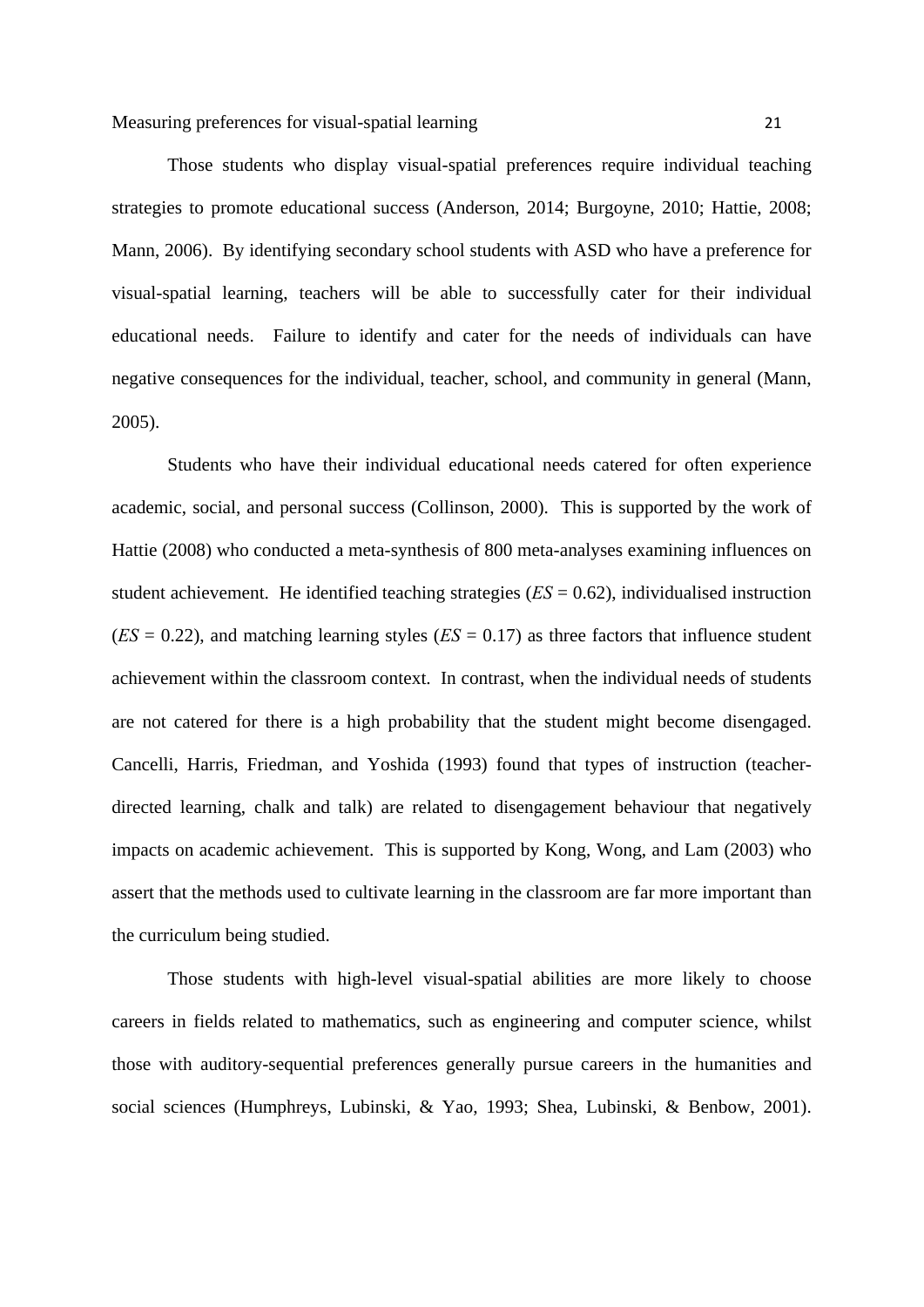This is exemplified by Baron-Cohen, Wheelwright, Stott, Bolton, and Goodyer's (1997) claim that individuals with high-level visual-spatial ability or a preference for visual-spatial learning are twice as likely to be employed in the field of engineering, than those without these skills or learning preference. According to Gohm, Humphreys, and Yao (1998) people identified as having high-level visual-spatial abilities are underrepresented in universities and the workplace relative to their ability level when compared with individuals with auditorysequential strengths. Identifying individuals with a preference for visual-spatial learning can help them to develop their talents and use these talents to their fullest potential. The development of a self-administered, reliable, and valid psychometric instrument for measuring preferences for visual-spatial learning in secondary school aged children would facilitate this process.

## **Characteristics of VSL**

Within the classroom VSL display characteristics, which differentiate them from other styles of learning. VSL are often placed in binary opposition to auditory-sequential learners (ASL). However, psychological research has shown that these two abilities are located on opposite ends of a common spectrum (Mann, 2006; Silverman, 2000). As such, a psychometric instrument developed to measure preferences for visual-spatial learning in secondary school students should also include items that measure preferences for auditorysequential learning. By having items that contradict the literature (Mann, 2005; Silverman, 2005, 2013) on visual-spatial learning these items can be used to identify where a student falls on the spectrum between visual-spatial learning and auditory-sequential learning. The concepts of the VSL and the ASL were developed by Silverman (2000).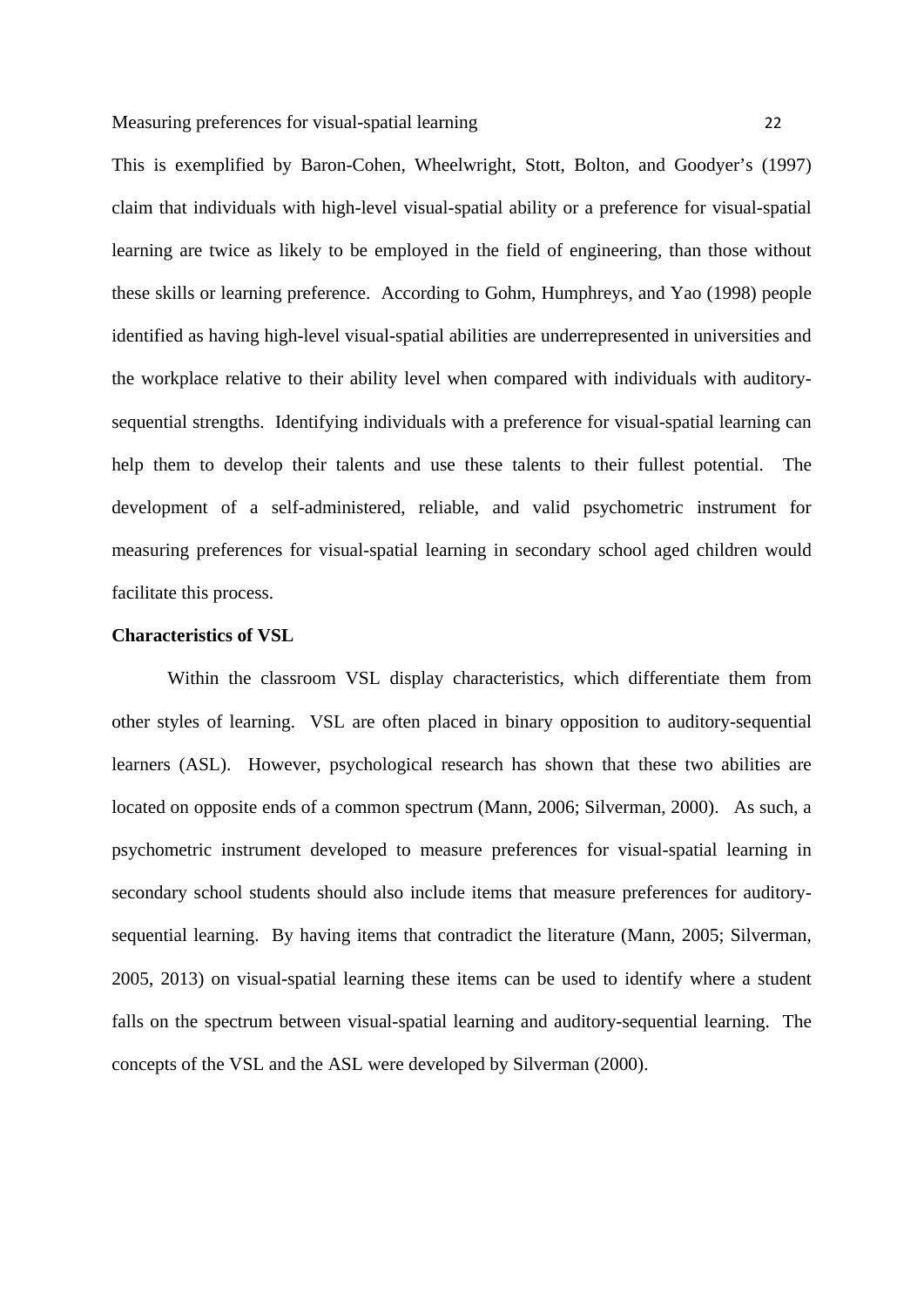Measuring preferences for visual-spatial learning 23

Whilst an ASL has auditory preferences and strengths, a VSL has visual preferences and strengths. VSL relate well to space, whereas ASL relate well to time. ASL are step-bystep learners (Silverman, 2013). In other words, they work sequentially through ideas during the learning process. VSL, in contrast, are whole-part learners (Silverman, 2005). They learn best by first seeing a broad overview of the entire content to be learnt then breaking it down into its constituent parts. For this reason, they learn concepts all at once and grasp complex concepts easily (Silverman, 1989a, 1989b). Alternatively, an ASL has to progress sequentially from easy to more difficult material. For this reason, they learn best through rote memorization. As such, they may need some repetition to reinforce learning (Silverman, 2005).

Conversely, VSL learn best by seeing the relationships between concepts (Silverman, 2005). They are turned off by repetition because they learn concepts permanently. ASL and VSL differ in terms of their critical thinking ability. ASL are analytical thinkers, breaking down ideas into single and manageable components, whilst VSL are good at combining parts of a whole in new and different ways (Sword, 2000). Because of this, VSL often see the big picture but may miss details. Students who display auditory-sequential preferences attend well to details (Silverman & Freed, 1991).

**Learning styles.** Within the classroom, ASL and VSL have distinct learning styles. In terms of educational instruction, ASL follow oral directions well but have a short-term auditory memory. VSL need visual methods of instruction and have a good long-term visual memory (Silverman, 2005). ASL can write quickly and neatly in their exercise books. VSL prefer keyboarding to writing. ASL are well organised, whilst VSL create unique methods of organisation (Mann, 2005; Silverman, 1999; Silverman & Freed, 1991). In the classroom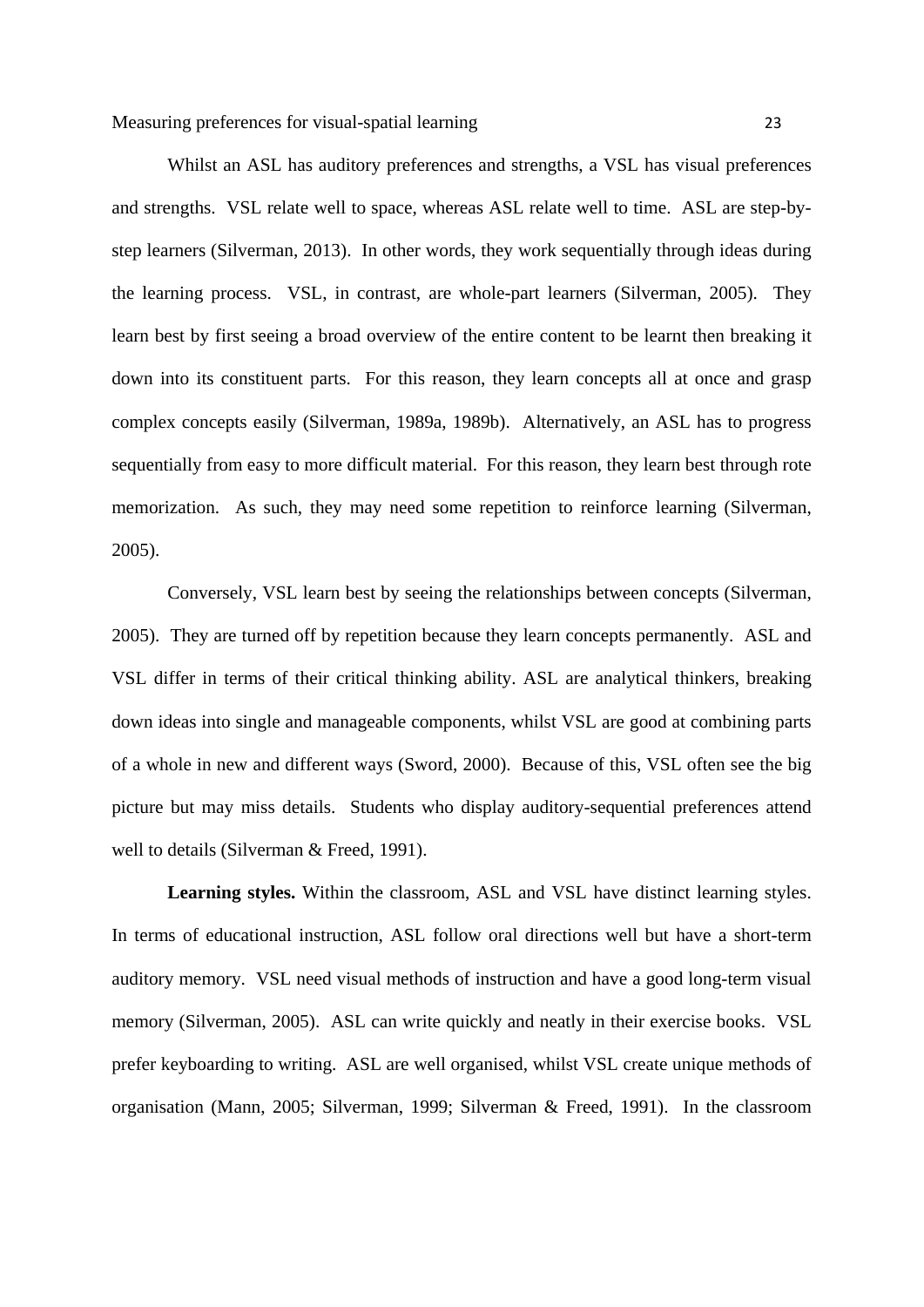both ASL and VSL have different interactions with their teachers. VSL are very sensitive to their teacher's reactions. ASL, on the other hand, learn in spite of emotional reactions (Silverman, 2005). Because these two types of students learn in different ways classroom teachers need a reliable and valid instrument for measuring preferences for visual-spatial learning.

**Organisational ability.** Whilst there are many characteristics of students with preferences for visual-spatial learning there are two main factors, organisation and spatial awareness, that underlie this learning style. Organisation for students with a preference for visual-spatial learning is often a stumbling block (Mann, 2005). VSL are usually disorganised and may miss details. These students are highly aware of space but pay little attention to time (Silverman & Freed, 1991). The limited organisational ability of VSL is well documented in the literature. Silverman (2000) believes that VSL create unique methods of organisation. This is exemplified by Silverman and Freed's (1991) claim that "a visual-spatial child's organisational strategies often appear non-existent" (p. 1). Organisation for many of these individuals is a stumbling block. For students with auditory-sequential strengths and a preference for auditory-sequential learning, organisation is a strength (Silverman, 2005). As such, organisation (disorganisation) should be an underlying factor on any reliable and valid psychometric instrument designed to measure preferences for visualspatial learning in secondary school students. Any instrument subjected to a factor analysis to determine internal consistency should contain the construct of organisation (disorganisation) in addition to visualisation and spatial ability as underlying factors.

**Academic curriculum.** In terms of curriculum areas, VSL and ASL display distinct preferences. Whilst ASL prefer arithmetic and computation in mathematics, VSL are better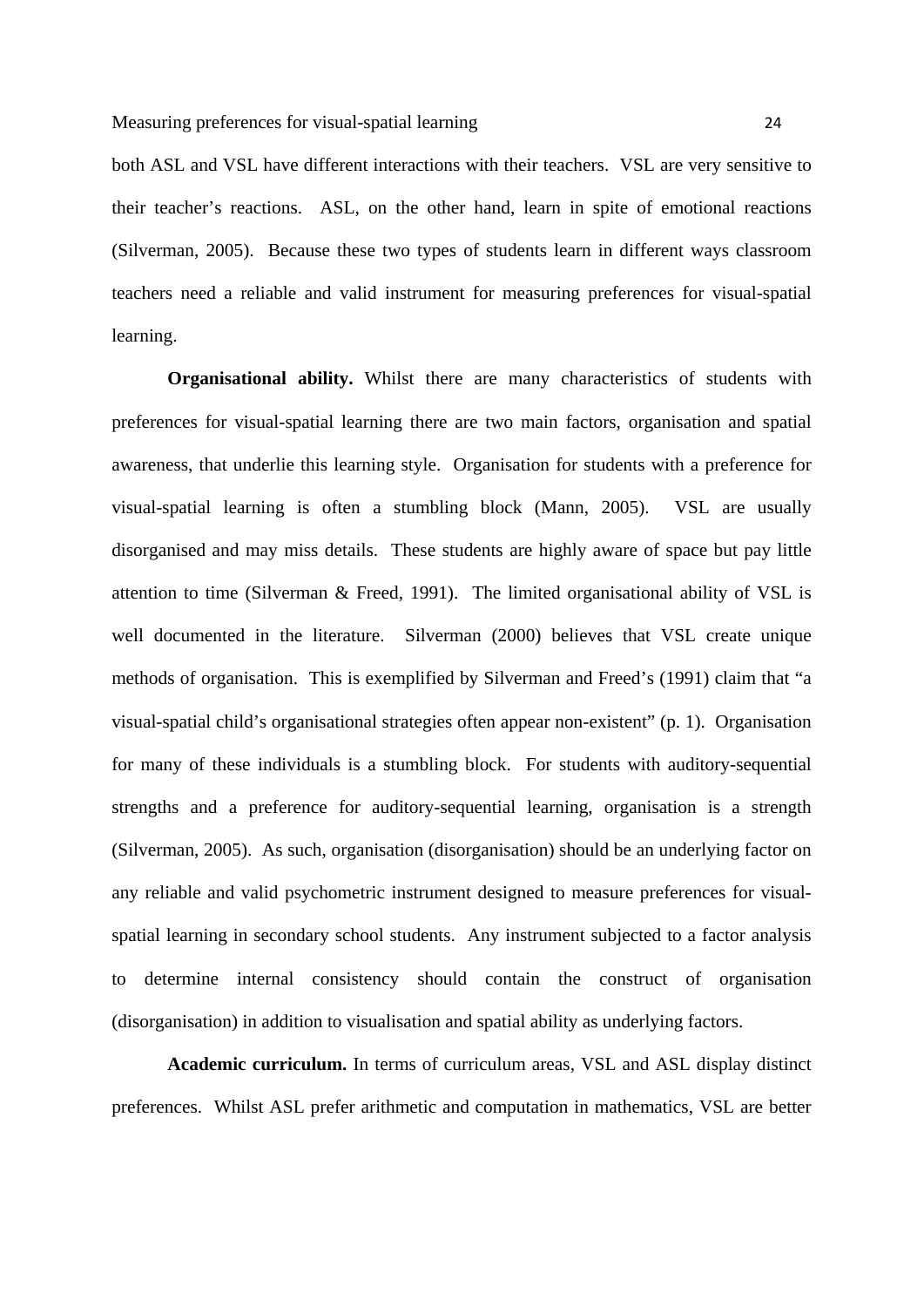at mathematical reasoning (Mann, 2005; Van Garderen & Montague, 2003). Students who display a preference for ASL in general prefer algebra whilst VSL display a preference towards geometry (Campbell, 1993; Clements, 1998; Clements & Battista, 1992). ASL can show their steps in calculations easily. VSL generally come up with answers intuitively (Silverman, 2005). This is supported by Hegarty and Kozhevnikov's (1999) assertion that spatial ability is highly correlated with success in mathematics education. Sherman (1979) supports this assertion by claiming that spatial ability is one of the main factors significantly affecting mathematical performance. Kaufman (1990) furthers this argument by stating that this correlation increases with the complexity of the mathematical tasks.

In terms of science, ASL prefer chemistry whilst VSL have a tendency towards physics (Cummings, Marx, Thornton, & Kuhl, 1999; Kozhevnikov, Motes, & Hegarty, 2007; Thornton, 1999a, 1999b). This is exemplified by Kozhevnikov et al.'s (2007) claim that "visualisation plays a central role in conceptualisation processes of physics" (p. 549). The assertion that VSL have a preference towards physics is supported by numerous studies in physics education (Champagne, Klopfer, & Anderson, 1980; Cummings et al., 1999; Sokoloff & Thornton, 1997; Thornton, 1999a, 1999b; Thornton & Sokoloff, 1990) that demonstrated students have a poor understanding of the curriculum area after traditional lecture based instruction.

When learning second languages ASL prefer to be taught through formal instruction. VSL, on the other hand, master second languages through immersion in real-life contexts (Silverman, 2000). In early schooling ASL learn words phonetically, whilst VSL learn whole words easily (Browder & Xin, 1998). This means that students who display a preference for visual-spatial ability need to visualise a word to spell it rather than being able to sound it out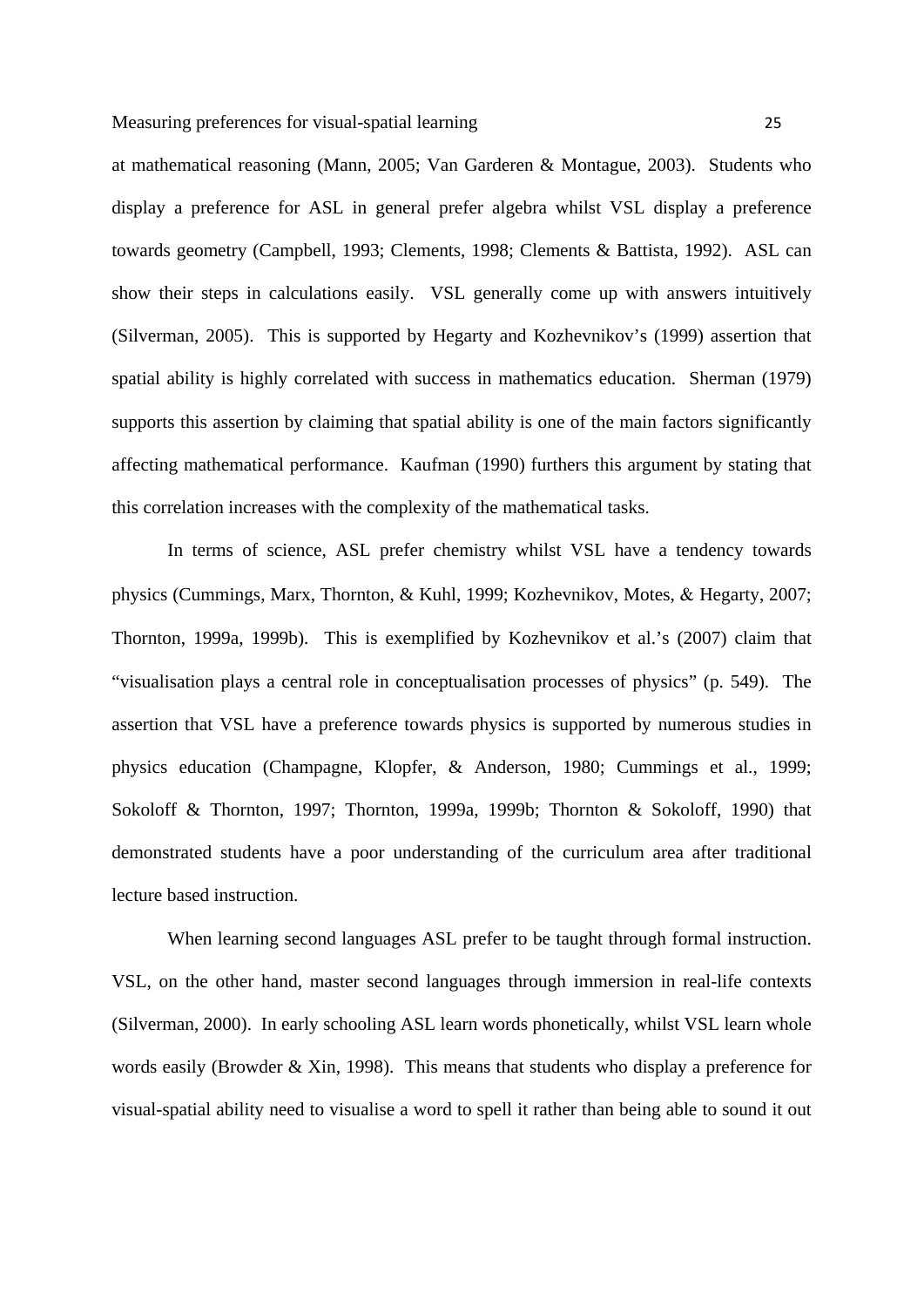Measuring preferences for visual-spatial learning 26

(Marcell & Armstrong, 1982; Silverman, 2005; Wheldall, Beaman, & Madelaine, 2009). Because of the characteristics of ASL these students are often seen to be academically talented maintaining high grades for all curriculum areas and are early bloomers. In contrast, VSL may have uneven grades and develop academically at a later age. They often appear creatively, technologically, emotionally, or mechanically gifted (Silverman, 2005).

## **Groups with Visual-Spatial Preferences**

Many groups of students within the classroom demonstrate significant visual-spatial ability (Anderson, Colombo, & Shaddy, 2007; Ashwin, Ricciardelli, & Baron-Cohen, 2009; Koh, Milne, & Dobkins, 2010; Deruelle, Rondan, Gepner, & Tardiff, 2008; Haist, Adamo, Westerfield, Courchesne, & Townsend, 2005; Reis & McCoach, 2010). The high-level spatial ability of students with ASD and G&T students has been referred to extensively in the research literature.

**ASD.** ASD is an umbrella term for individuals who display problems and difficulties with social interaction, impaired language and communication skills, and unusual patterns of thought and physical behaviour (Haq & Le Couteur, 2004; Jordan, 2005; Wing, 1996). Research has shown that many individuals with ASD have exceptional spatial ability (Anderson et al., 2007; Ashwin et al., 2009; Koh et al., 2010; Deruelle et al., 2008; Haist et al., 2005).

Some commentators (Ashwin, Ashwin, Rhydderch, Howells, & Baron-Cohen, 2009; Behrmann, Thomas, & Humphreys, 2006; Happy & Frith, 2006; Perreault, Gurnesey Dawson, Mottron, & Bertone, 2011; Samson, Mottron, Soulieres, & Zeffiro, 2012) have shown that people with ASD perform better than control groups on tasks involving characteristics such as visual acuity or clearness of vision. Caron, Mottron, Rainville, and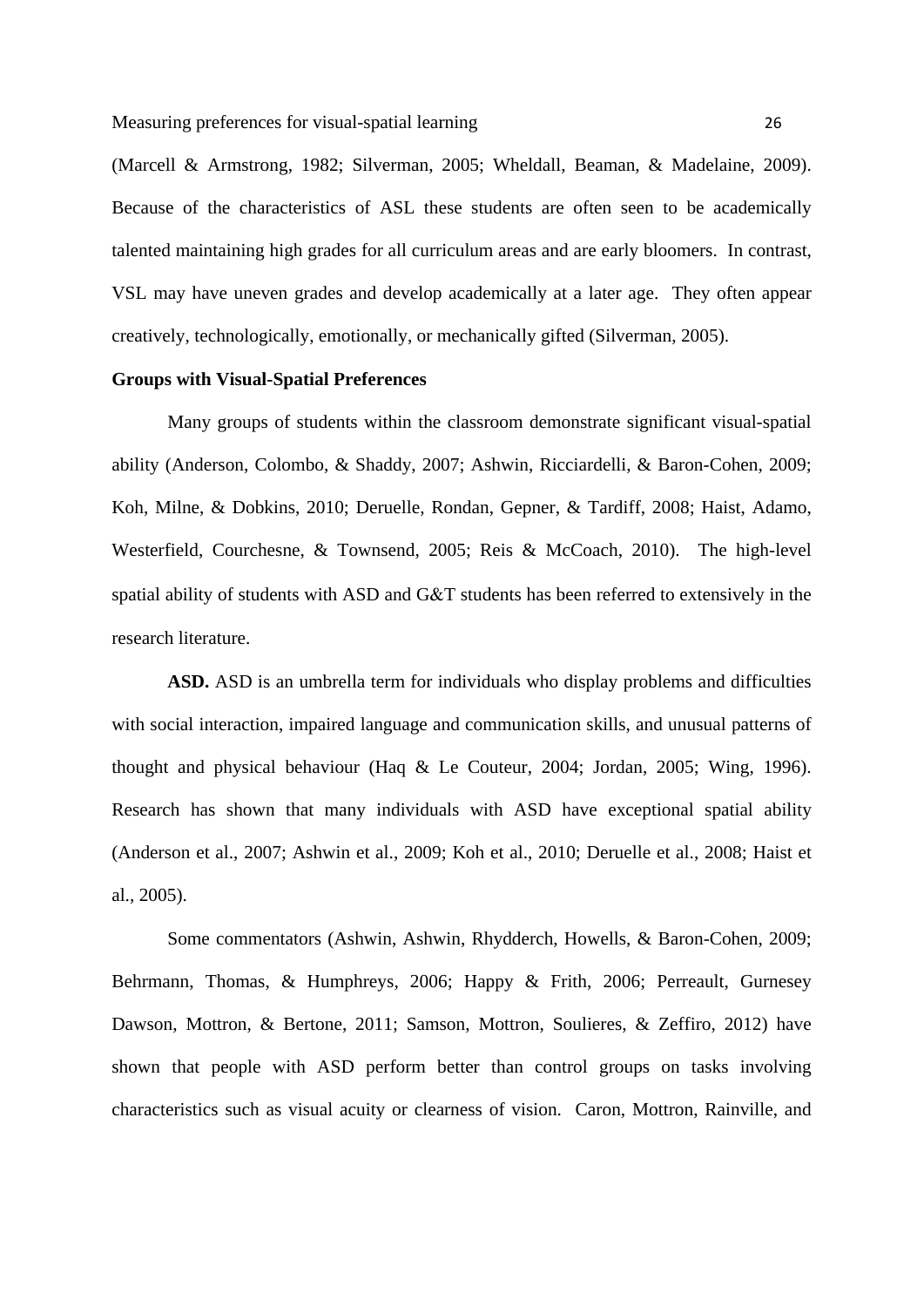Chouinard (2004) demonstrated through a study involving navigating a human-size labyrinth, that individuals with ASD have advanced discrimination, detection, and memory for visual patterns. They are also able to link images on maps with those in the real world. O'Riordan, Plaisted, Baron-Cohen, and Driver (2001) found during a study of children with ASD that they performed better than typically developing children on difficult visual-search tasks. Similarly, Edgin and Pennington (2005) found that students with ASD had faster reaction times on the embedded figures task, which involves locating shapes within a complex drawing.

Studies have shown that people with ASD are particularly good at perceiving individual details, but new findings (Bertone, Mottron, Jelenic, & Faubert, 2005) suggest that they can also detect large-scale patterns effectively. The results of these studies are supported by Grandin's (2006) claim that "one of the most profound mysteries of autism has been the remarkable ability of most autistic people to excel at visual-spatial skills while performing so poorly at verbal skills" (p. 1). Weiss (1989) and Huttenlocher (1984) believe that the visual systems in individuals with ASD are expanded to compensate for their deficits in language. A functional MRI study by Ring et al. (1999) indicates that people with this condition depend more on the visual parts of the brain on the embedded figures task. These research findings are supported by Baron-Cohen and Hammer's (1997) theory that individuals with ASD have an extreme form of male brain. They begin their argument by claiming that men, in general have superior spatial ability and reduced social skills, compared with women. They expand on this argument by claiming than individuals with ASD have an extreme form of the male brain type, high-level spatial skills, and social skills deficits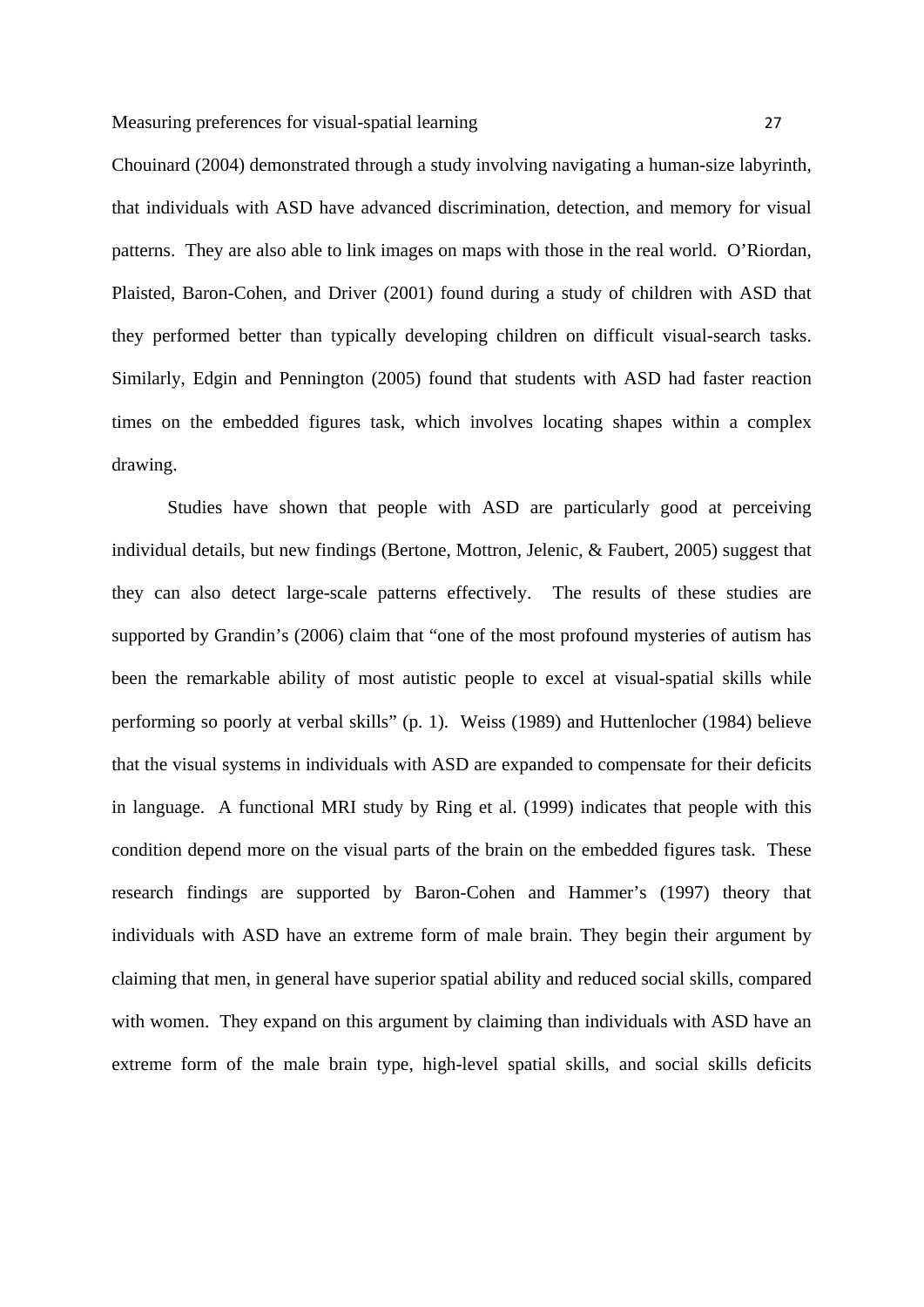(Baron-Cohen & Hammer, 1997). This is further supported by Frith's (1989) claim that individuals with the condition are especially gifted at spatial analysis.

Students with ASD have problems learning things that cannot be thought about in pictures (Grandin, 2006). Numerous studies (Caron et al., 2004; Edgin & Pennington, 2005; Grandin, 2006; O'Riordan et al., 2001) have shown that people with ASD process visual information differently from others. The idea that high-level visual-spatial ability is a characteristic of individuals with ASD has been extended to the classroom context and learning styles (Evers, Noens, Steyaert, & Wagemans, 2011; Landry, Mitchell, & Burack, 2009; Richmond, Thorpe, Berryhill, Klugman, & Olsson, 2013; Van Eylen, De Graef, Steyaert, Wagemans, & Noens, 2013; White & Saldana, 2011). By using visual-spatial teaching styles these students may experience success within the classroom context. This is supported by Hodgdon's (1999) claim that these students do not understand their world very well; "they tend to be visual learners in a very auditory world" (p. 65).

Most traditional teaching methods used in working with students with ASD rely heavily on auditory instruction. The condition encompasses a wide variety of needs and abilities within the range of children with this disability, and not all children within this grouping benefit from copious oral based instruction (Tissot & Evans, 2003). Neuropsychological studies of individuals with ASD (Minshew, Goldstein, Muenz, & Payton, 1992; Quill, 1997) have shown better abilities in visual-spatial organization compared with typically developing individuals. All children can benefit from teachers using visual pedagogical strategies but this is especially true for children with ASD. Plaisted, O'Riordan, and Cohen (1998) claim that children with this pervasive developmental disorder are VSL rather than ASL and prefer alternative modes of communication, such as pictures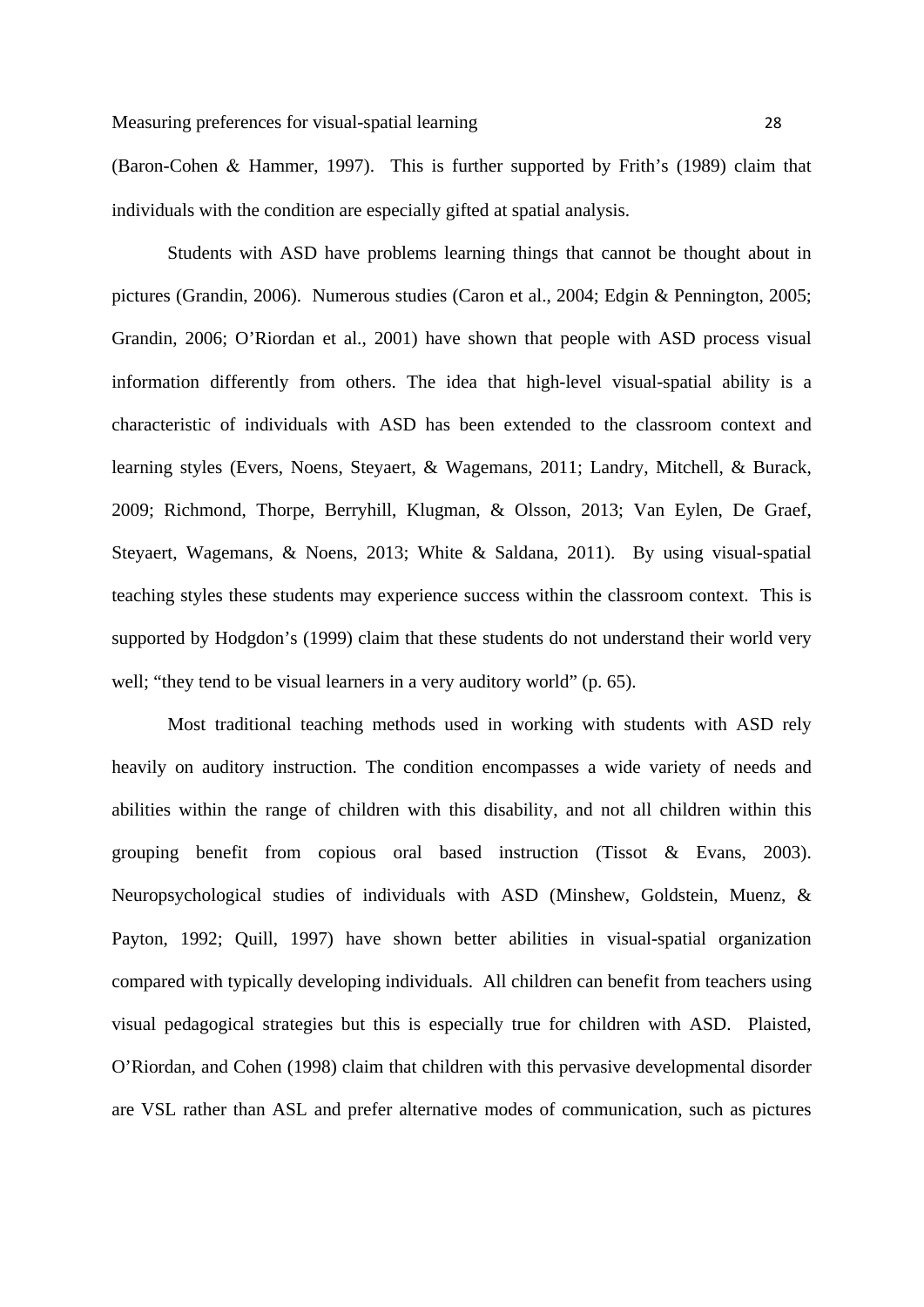rather than written words. Tissot and Evans (2003) claim that these students would benefit from pedagogical strategies emphasizing a visual approach. Teachers can help children with ASD function more independently by structuring the environment with visuals (Meadan, Ostrosky, Triplett, Michna, & Fettig, 2011). Having the condition does not mean being unable to learn but it does mean that there are differences in how learning happens (Larkey, 2006).

The most strongly recommended approach for teaching students with ASD is visual aids (Chausse, Tadey, Stehr, Phaneuf, Newton, 2015). Pictographic clues often help a student with ASD learn (Quill, 1997). Using visual supports enables them to focus on the message (Quill, 1995). According to Hodgdon (2000) visual supports, when implemented correctly, allow students with ASD the freedom to engage in life, regardless of impairment.

Visual supports have been successfully used to teach these children a variety of skills including literacy skills, cooking, encouraging positive behaviour, and providing schedules. Roa and Gagie (2006) claim that "visual supports help bring structure, routine, and sequence that many children with ASD require in order to carry on their daily activities" (p. 27). This is further supported by Dalryaple's (1989) assertion that "as a rule of thumb, the more people with ASD can be provided with visual cues, the better they will understand what they are supposed to do" (p. 5). By identifying students with a preference for visual-spatial learning, classroom teachers will be able to use visual teaching methods that research (Dettmer, Simpson, Smith-Myles, & Ganz, 2000; Johnson, Nelson, Evans, & Palazolo, 2003; Lovannone, Dunlap, Huber, & Kincaid, 2003; Tissot & Evans, 2003) has shown to be effective. Kluth and Darmody-Latham (2003) have suggested using visuals such as graphic organisers, flow charts, and Venn diagrams in addition to verbal instruction for students with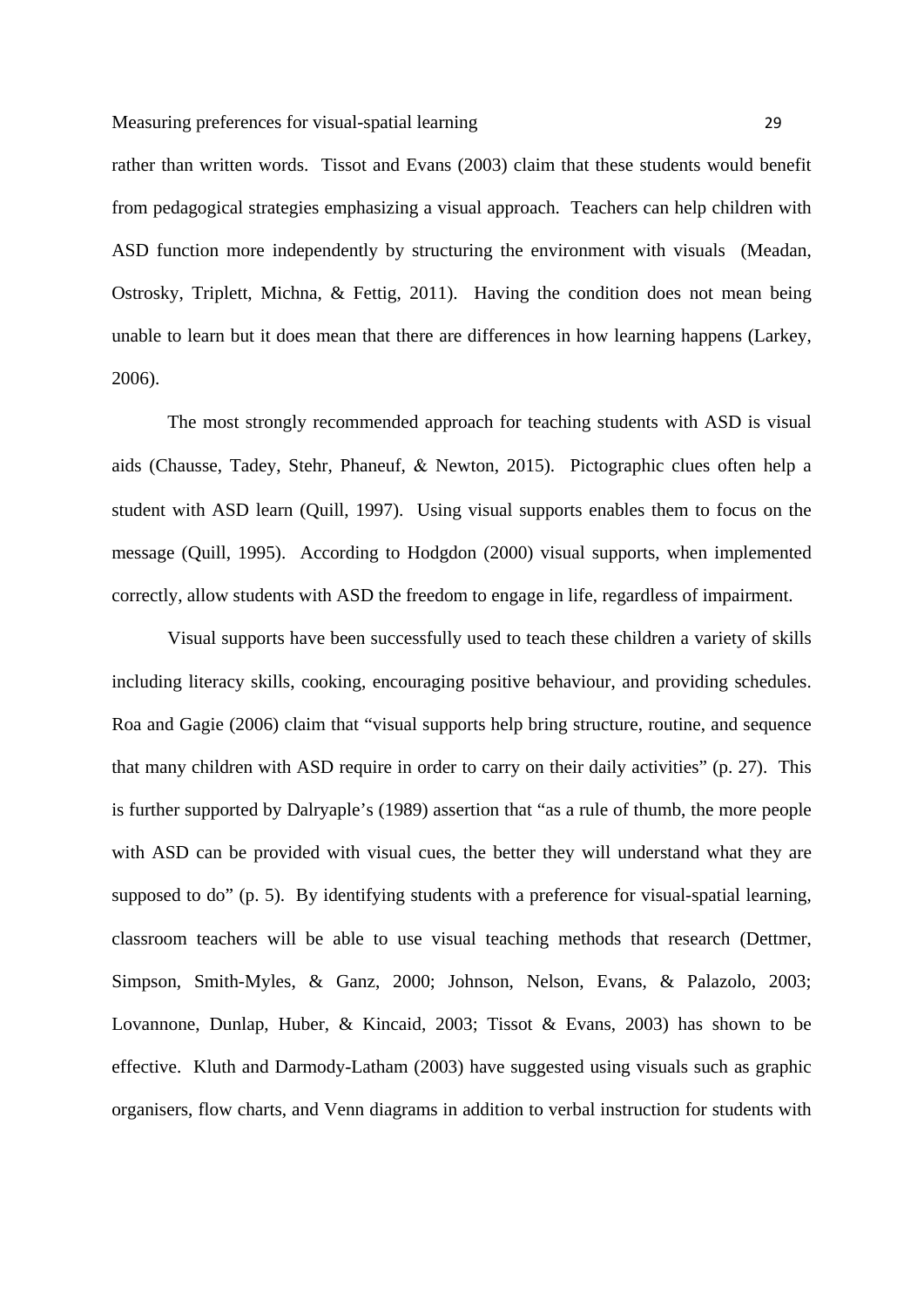ASD. Rao and Gagie (2006) emphasise the importance of providing visual supports so that students with ASD can process verbal communication. Dettmer et al. (2000) found that the use of visual supports significantly reduced task confusion. This is supported by Grandin's (1995) statement that "spatial words such as over and under had no meaning to me until I had a visual image to fix them in my memory" (p. 30).

**G&T students.** Acute visual skills are also found in students identified as G&T (Reis & McCoach, 2010). This is because visual thinking is associated with being intellectually gifted (Grandin, 2006). Holton (1971) uses Albert Einstein as an example of a gifted visual thinker. He failed his high school language requirement and relied on visual methods to study. Einstein's theory of relativity was based on visual imagery of moving boxcars and riding on light beams. West (1997) provides other examples of gifted scientists - Leonardo de Vinci, Faraday and Maxwell - who were visual thinkers. Silverman (2005) claims that 33% of the gifted population within a school are strongly visual-spatial. An additional 30% show a slight preference towards the visual-spatial style. This suggests that the majority of the gifted student population could potentially benefit from matching visual-spatial teaching methods with their learning preference.

## **Scientific Developments Associated with Visual-Spatial Ability**

Historical developments in the field of science have contributed to the development of the concept of the VSL. Spatial intelligence has both evolutionary and adaptive importance. Newcombe and Frick (2010) argue that individuals must be able to navigate in the world to survive. Scientific research using both animals and humans (Gazzaniga, 1973; Kimura, 1992; Robinson & Coyle, 1980; Rogers, 2000; Sherman, Garbanati, Rosen, Yutzey, &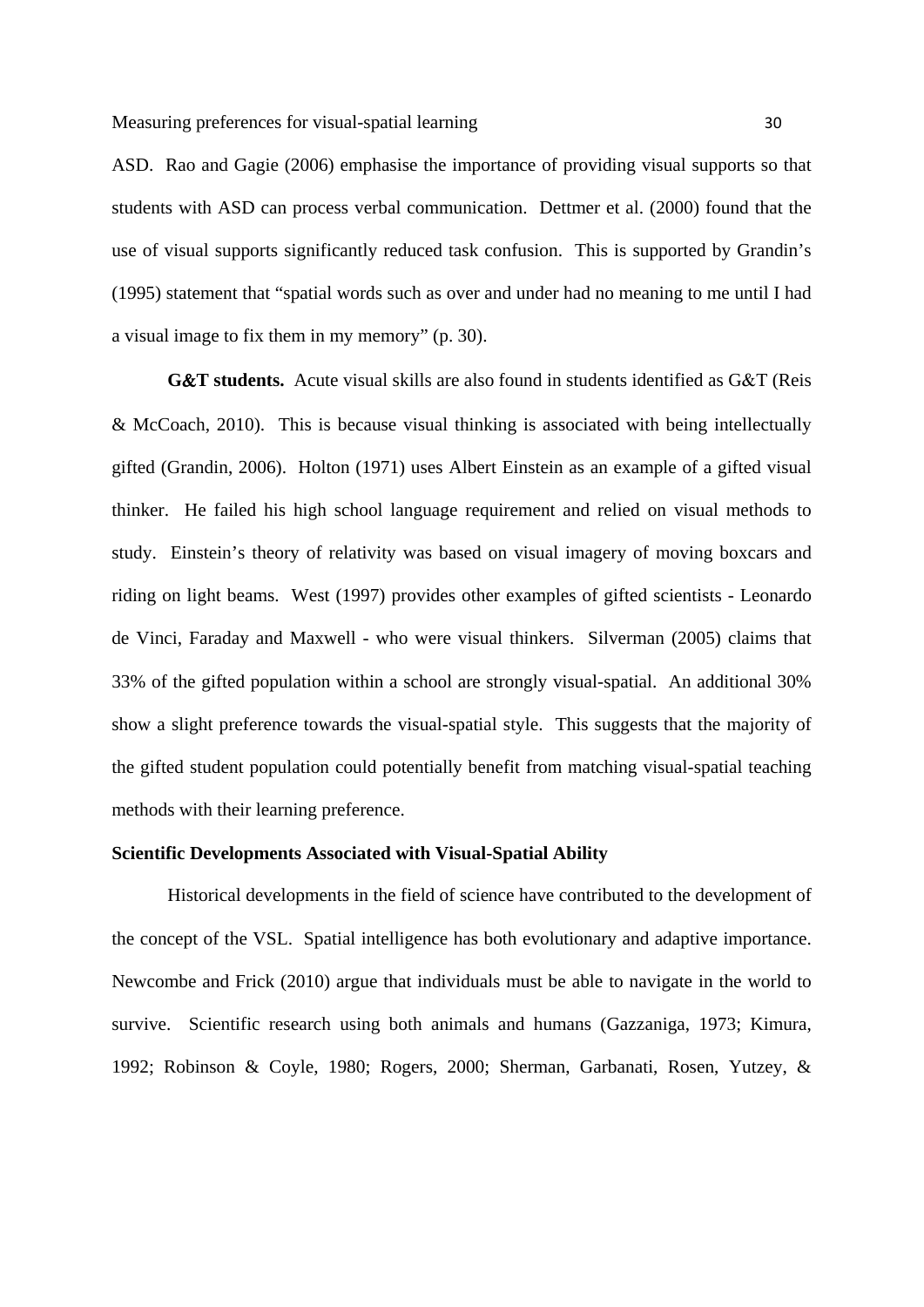Denenberg, 1980; Vallortigara, 2000) has demonstrated that the right hemisphere of the brain is responsible for spatial ability and spatial functioning.

Neurological studies showing variations in the organization of the human brain provide experimental evidence for a structural source of the variation in spatial abilities (McGee, 1979). Visual-spatial processing and mental manipulation of shapes and images is an essential brain function (Heinze et al., 1994; MacNeilage, Rogers, & Vallortigara, 2009) that enables individuals to select and process high priority information in the visual fields. MacNeilage et al. (2009) claim that every individual has a special evolutionary status. Those with right hemisphere dominance have a greater sense of how objects interrelate in space. This suggests that some individuals have greater spatial abilities than others. As such, individuals can be identified based on their spatial abilities. Spatial ability is also influenced by the level of conflict between the left and right hemispheres (Joseph, 1988).

Research has demonstrated that there is a relationship between spatial tasks and the right hemisphere of the brain. Gazzaniga, Bogen, and Sperry (1965), and Gibbs, Appleton, Gazzaniga, Bogen, and Sperry (1965) demonstrated that there was a disturbance in the ability to mentally manipulate two-dimensional and three-dimensional figures when the cerebral hemispheres in a man were disconnected and the left hemisphere was stimulated. Studies of brain damaged patients' show that injury to the right hemisphere can stop the generation of visual images from stored long-term memories, whilst at the same time not affecting language and verbal memory (Grandin, 2006). Another theory running strongly through the literature (Corbetta & Shulman, 2002; Dittuno & Mann, 1990; Levy, Hasson, Avidan, Hendler, & Malach, 2001; Shulman et al., 2010; Von Karolyi, Winner, Gray, & Sherman,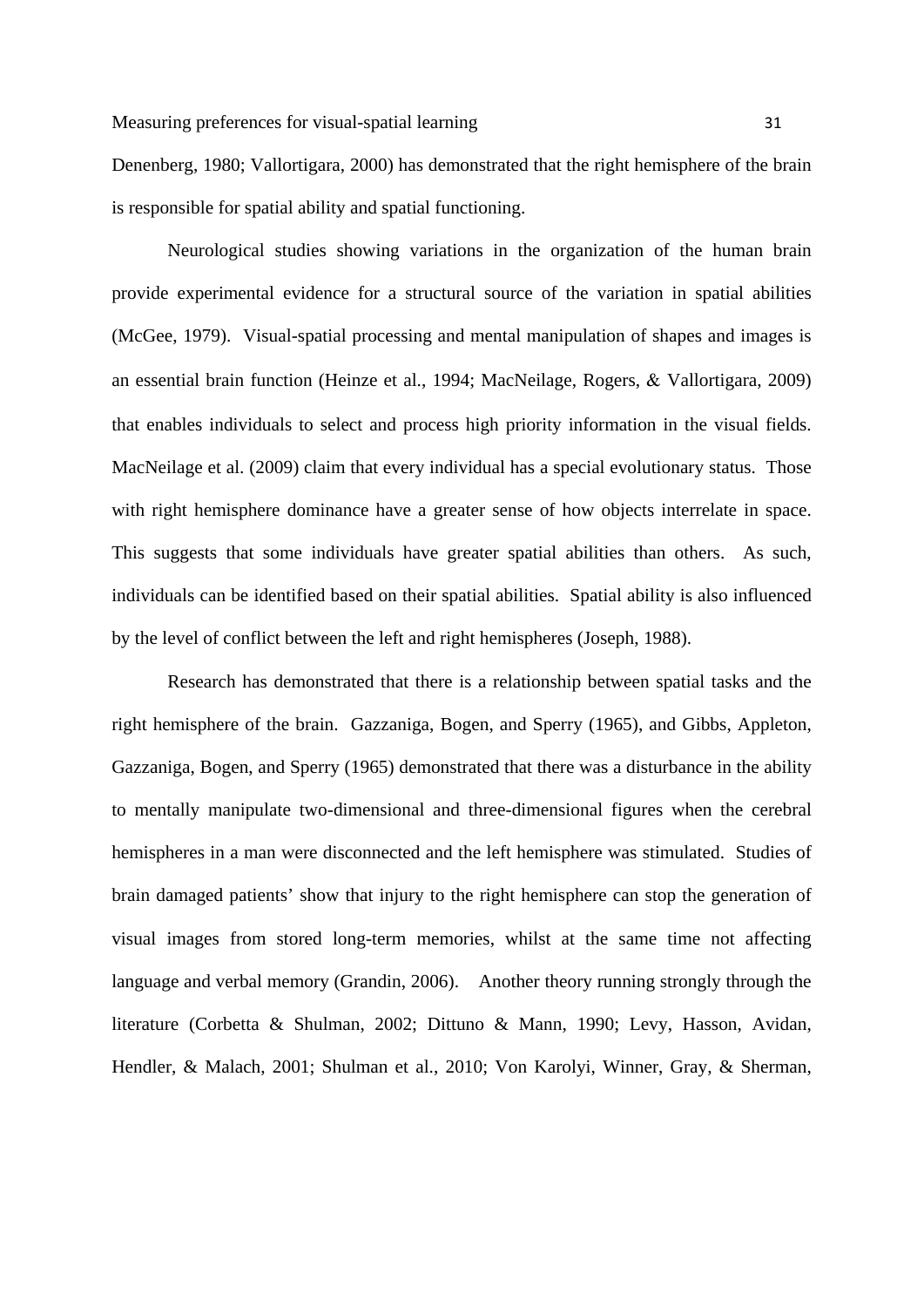2003) is that individuals with left hemisphere brain deficits develop right-hemisphere strengths to overcome the deficit.

Von Karolyi et al. (2003) report that studies have shown superior levels of visualspatial abilities in students with dyslexia caused by left hemisphere deficits. Levy et al. (2001) claim that there is a link between educational achievement and stimulation of the spatial elements of the right hemisphere. This is supported by their claim "unless the right hemisphere is activated and engaged, attention is low and learning is poor" (p. 1). Research (Brown & Campione, 1972; Bruck, Cavanagh, & Ceci, 1991; Levin & Mayer, 1993; Mandler & Ritchey, 1977; Shepard, 1967; Standing, 1973) consistently indicates that forming visual images can be a powerful means of storing information in long-term memory. People of all ages have a remarkably accurate memory for visual information. People's memory for visual material is often better than it is for strictly verbal material (Shepard, 1967).

Individuals who use images, pictures, colours, and maps to organise and communicate ideas are referred to as VSL and have a preference for visual-spatial learning (Silverman, 2005). Scientific research (Galea, Kavaliers, Ossenkopp, Innes, & Hargreaves, 1994; Kimura, 1992; Van Garderen, 2006) into the brain has shown that individuals can have varying levels of ability in using images, objects, and symbols to organise and communicate ideas. A theme running strongly through the academic literature (Caron et al., 2004; Lord, Schopler, & Revicki, 1982; Plaisted et al., 1998) is the preference for visual-spatial learning of students with ASD, and those who are G&T. This means that classroom teachers need to use visual-spatial teaching strategies to allow these students to organise information and communicate their ideas so that they can achieve educational success (Gamoran, 1989; Hallinan & Kubitschek, 1999; Terwel, 2005). To cater for these students, they first need to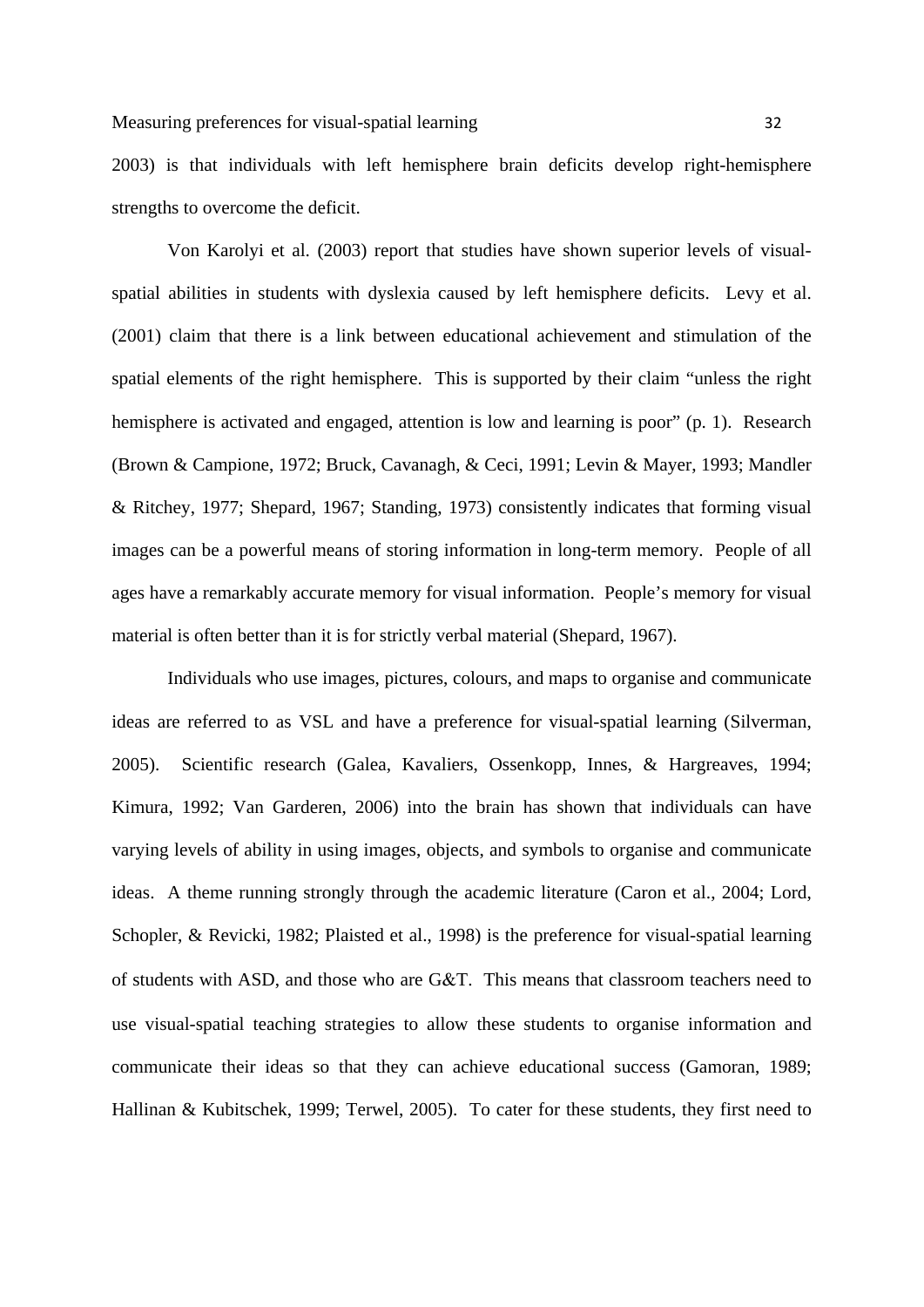#### Measuring preferences for visual-spatial learning 33

be identified within the classroom context. The development and validation of a new measure of visual-spatial learning will assist secondary school teachers to identify and support this type of learner.

## **Psychological Developments Associated with Visual-spatial Ability**

Developments in the field of psychology have contributed to the evolution of the concept of the VSL. Research into the psychology of intelligence and cognitive processes has established that spatial thinking is the principle complement to verbal thinking (Newcombe & Frick, 2010; Ramadas, 2009). Spatial ability is the capacity to understand, remember, and visualise the spatial relations amongst objects (Shea et al., 2001). Factor analytic research has shown that visualisation is a well-defined underlying skill within general intelligence in adults (Bornstein, 2009; Carroll, 1993; Herrmann, Hern´andez-Lloreda, Call, Hare, & Tomasello, 2010).

**Historical background.** Research on cognitive styles began in the late 1940s and early 1950s when researchers (Hanfmann, 1941; Klein, 1951; Witkin, 1950; Witkin & Ash, 1948) attempted to identify the way people perceive, think, solve problems, learn, and relate to others. A number of articles were published in the literature (Humphrey, 1976; Witkin et al., 1954) with a primary focus on personalities and social relationships. A study conducted in 1941 by Hanfmann showed that individuals used either a perceptual or conceptual approach when they grouped blocks. This was supported by Witkin and Ash (1948) who achieved similar results on the rod-and-frame test.

The test involved a participant sitting in a darkened room with a researcher. The participant was given a glowing rod and a glowing frame. The researcher manipulated the angle of the rod, frame, and the participant's chair. The participant was then instructed to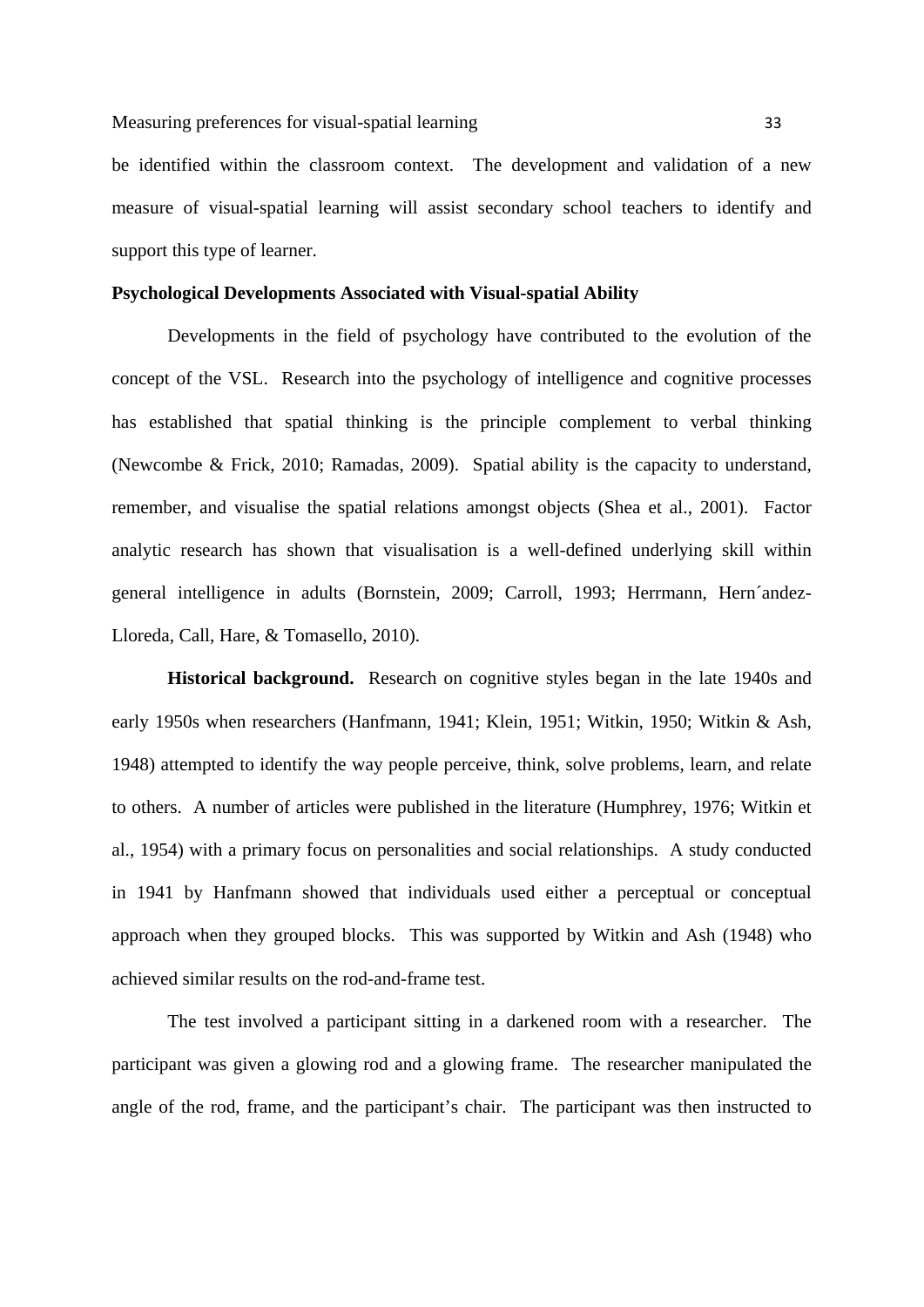#### Measuring preferences for visual-spatial learning 34

manipulate the rod so that it is perfectly upright. If the participant adjusted the rod so that it was leaning in the direction of the frame they were categorised as field dependent because of his/her reliance on visual clues. Individuals who disregarded the visual clues when completing the task were categorised as field independent (Lester, 1968; Nyborg, 1974; Sigmand, Goodenough, & Flannagan, 1979).

In the late 1950s the idea that there was a binary opposition between cognitive styles became popular. There were no attempts to integrate them. Experiments during this period of time involved giving participants a task and two or more possible ways of solving it. When the participant chose a solution this was believed to be evidence of the individual's cognitive style (Kozhevnikov, 2007). Interest in cognitive styles lost momentum in the 1970s. Despite the loss of interest in this field, the categories of Visualizers and Verbalizers were developed by Paivio (1971), and Richardson (1977). Further research into these categories has been conducted by many other commentators (Cassidy, 2004; Chinea & Chen, 2008; Cox, 1999; Riding & Cheema, 1991). These categories constituted the foundations of Silverman's (2000) concepts of the VSL and ASL. Research into the field of cognitive styles was resurrected in the 1980s when psychological researchers (Sternberg & Zhang, 2001) in the field of education argued that cognitive styles have predictive power for academic achievement.

**Theoretical underpinnings.** Spatial intelligence was one of the types of intelligence proposed in Gardner's (1983, 1993) multiple intelligences theory and has contributed to the development of the concept of the VSL (Mann, 2005, 2006; Silverman, 2000, 2005, 2013). Piaget's (1976) theory of sensorimotor experience lays the foundation of visual intelligence. The sensorimotor stage is the first of Piaget's four stages of development during which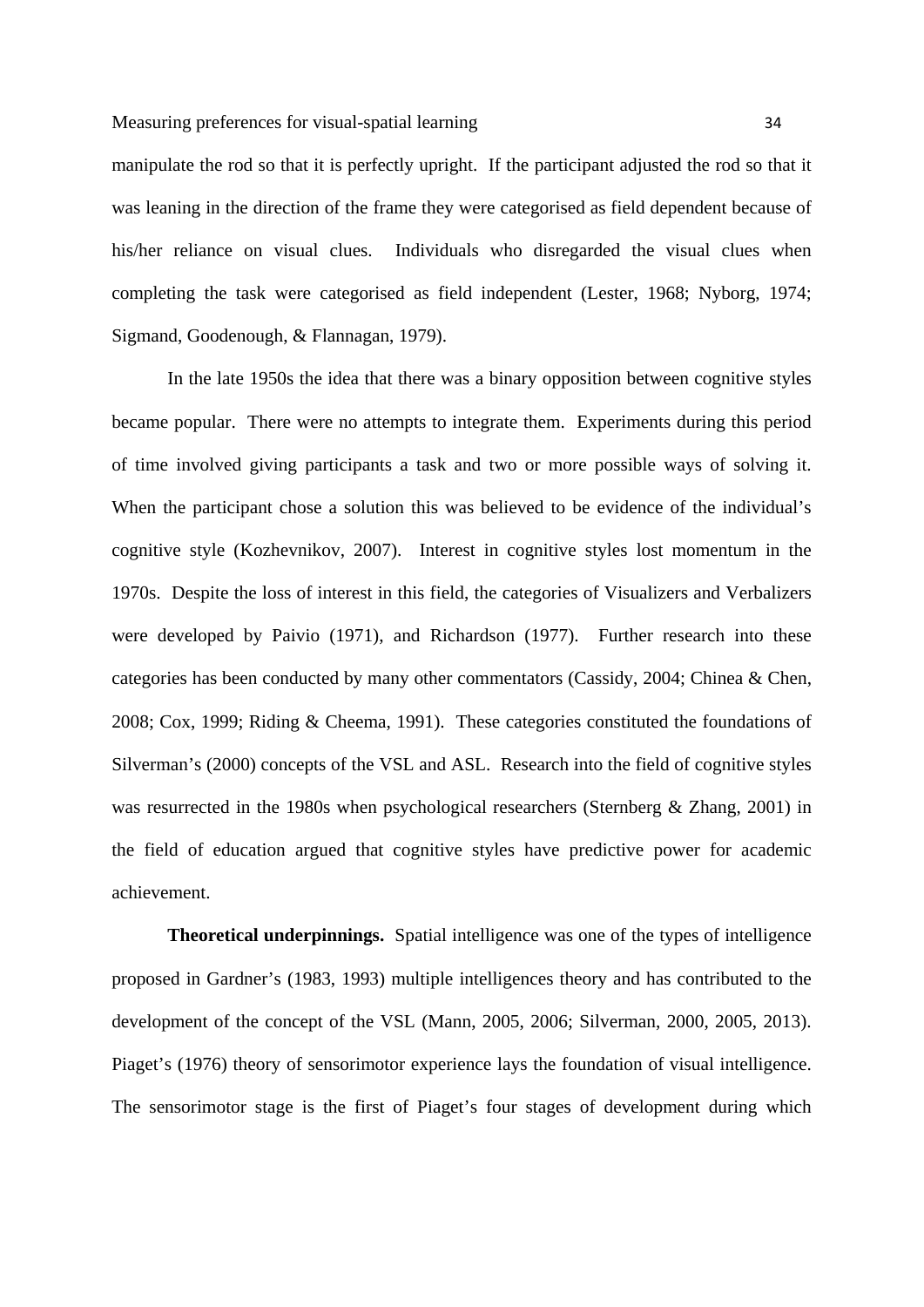infants coordinate visual experiences with physical movement (Berk, 2008; Brown & Desforges, 1979; Inhelder, Chipman, Zwingmann, & Piaget, 1976). This theory suggests that categories can be developed based on visual-spatial ability.

Following Piaget's line of thought, Wachs' (1980) claims that the determining factor for visual intelligence is not what passes through the eye but rather what a person can understand from a particular visual experience. Bruner's (1966) iconic representation and symbolic representation address this issue. Bruner (1964) argues that perception is an active practice. Iconic representation is the idea that information is stored visually in the form of images. These images are then formed into a symbolic code (symbolic representation).

Spatial ability is closely related to visual thinking. However, it is believed by a number of commentators (Dixon, 1983; Olson, 1984) that there is not one specific pattern of characteristics that manifest in individuals with high-level spatial abilities. Combinations of the traits described vary widely from individual to individual, yet there are some common behaviours that will be seen in these individuals who process information visually (Mann, 2006). These common characteristics provide the basis of instruments designed to measure visual-spatial ability and preferences for visual-spatial learning.

The claim by a number of researchers (Conrad, 1964; Holding, 1992; Matthews, Hunt, & MacLeod, 1980) that individuals can transfer information from visual to verbal form and back again supports Silverman's (2005) claim that visual-spatial ability and auditorysequential ability fall on a spectrum. According to her, 33% of students have a strong preference for using images, pictures, colours, and maps to organise and communicate ideas (Silverman, 2005). An additional 30% show a slight preference for the visual-spatial learning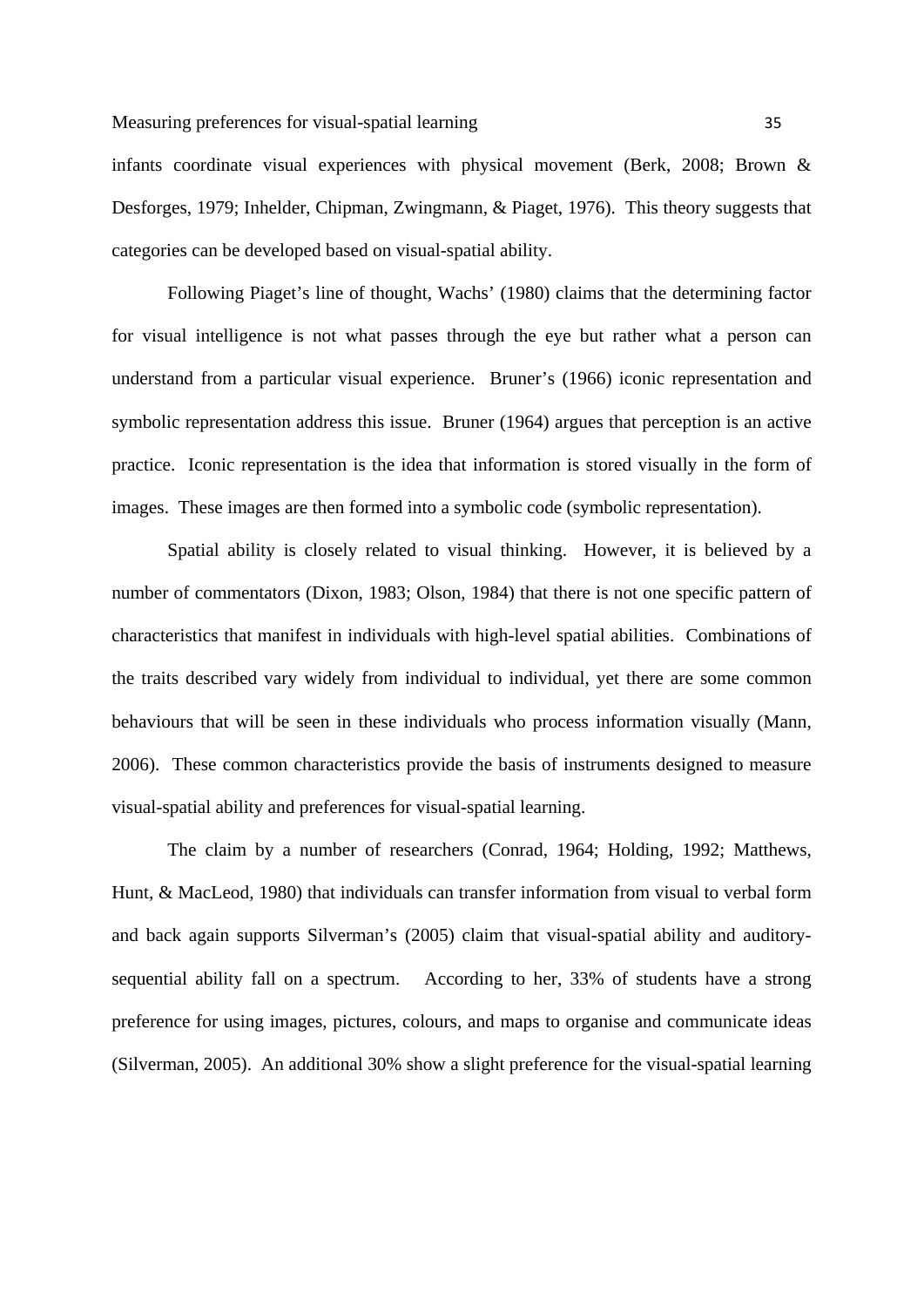style. 23% use verbal language, written word, and analytical thinking to organise and communicate ideas (Silverman, 2005).

Debate exists in the literature about the application of multiple intelligences theory in the classroom. Weber (1992) and Durie (1997) believe that multiple intelligences theory should only underpin pedagogical strategies within the classroom, whilst Chapman and King (2001) believe that it should solely inform assessment strategies. Ribot (2004) argues that the theory of multiple intelligences should be applied to all elements of classroom teaching. This is supported by Gardner and Walters (1993), Hearne and Stone (1995), and Hoerr (1994) who suggest that educators should assess their students' preferred learning style then provide teaching and learning opportunities that correspond with this learning style to ensure quality learning takes place. The preferred learning style of students is identified through measures of typical performance, rather than measures of maximal performance (Cronbach, 1960; Klehe & Latham, 2008). By identifying secondary school students with a preference for visual-spatial learning, teachers will be able to use appropriate pedagogical and assessment strategies to cater for their individual educational needs. The concept of the VSL, developed by Silverman (2005), is based on the research conducted by Gardner (1983) and others (Freed, 1996; Masson 1996; Silverman, 1998). VSL are individuals who think primarily in pictures and have visual strengths. They have a strong preference for using images, pictures, colours, and maps to organise and communicate ideas (Silverman, 2005). ASL, on the other hand, are individuals who think primarily in words and have auditory strengths. They use verbal language, written word, and analytical thinking to organise and communicate ideas (Silverman, 2005).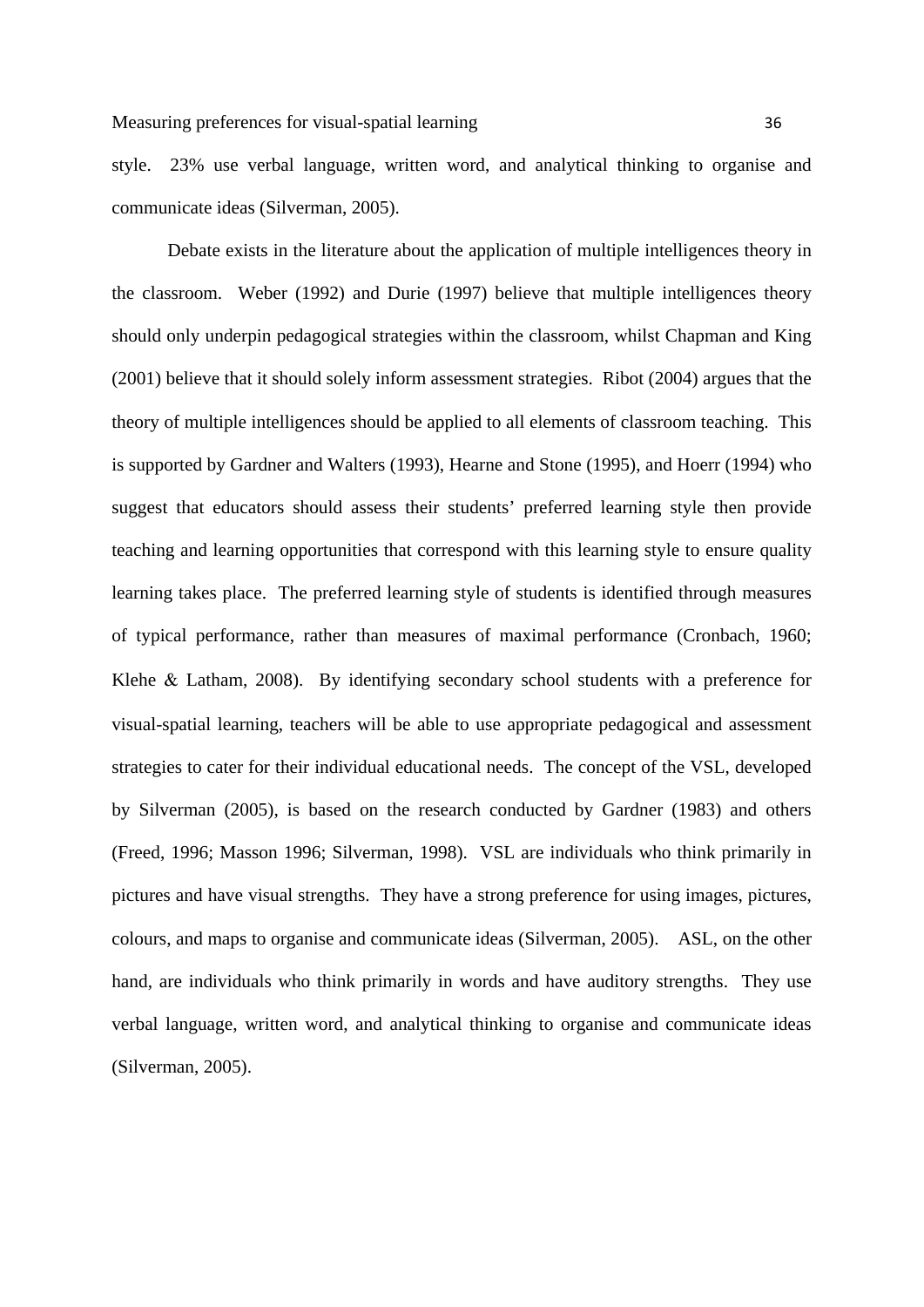Measuring preferences for visual-spatial learning 37

**Cognitive profiles.** Although much work has been done on multiple intelligences and spatial ability, very little research (Mann, 2005; Silverman, 2000; Van Nijnatten, 2013) exists on identifying students who demonstrate a preference for visual-spatial learning. The majority of the research has been conducted by Silverman (1989a, 1989b, 1997, 1999, 2000, 2005, 2013). Individuals differ in terms of the specific profile of intelligence they display. Researchers discuss two methods of representing knowledge, the verbal code and the imagistic code (Gardner, 1993). The assertion that there are differences between the visualspatial learning style and auditory-sequential learning style is supported by the work of Bartlett (1932), Paivio (1971), and Richardson (1977) who claim that individuals can be classified as either Visualizers or Verbalizers. Visualizers rely primarily on imagery when attempting to perform cognitive tasks. Verbalizers, in contrast, rely primarily on verbalanalytical skills. The concepts of the Visualizer and Verbalizer correspond with Silverman's (2000) concepts of the VSL and ASL. Presson and Hazelrigg (1984) argue that learning through visual experience is more flexible. It allows for deeper understanding of content, whilst increasing motivation to learn. This is exemplified by the adage "a picture is worth a thousand words."

Kozhevnikov, Hegarty, and Mayer (2002a) state that there are two groups of Visualizers, those with high spatial ability and those with low spatial ability. Visualizers with low spatial ability are good at identifying the form, colour, brightness, and other aspects of an object's appearance (Kozhevnikov et al., 2002a). These people are good at pictorial imagery and excel at constructing detailed and vivid mental images. High spatial Visualizers are good at identifying the spatial relationships between parts of an object and how those objects move or are represented in space. They can easily perform mental rotations on complex three-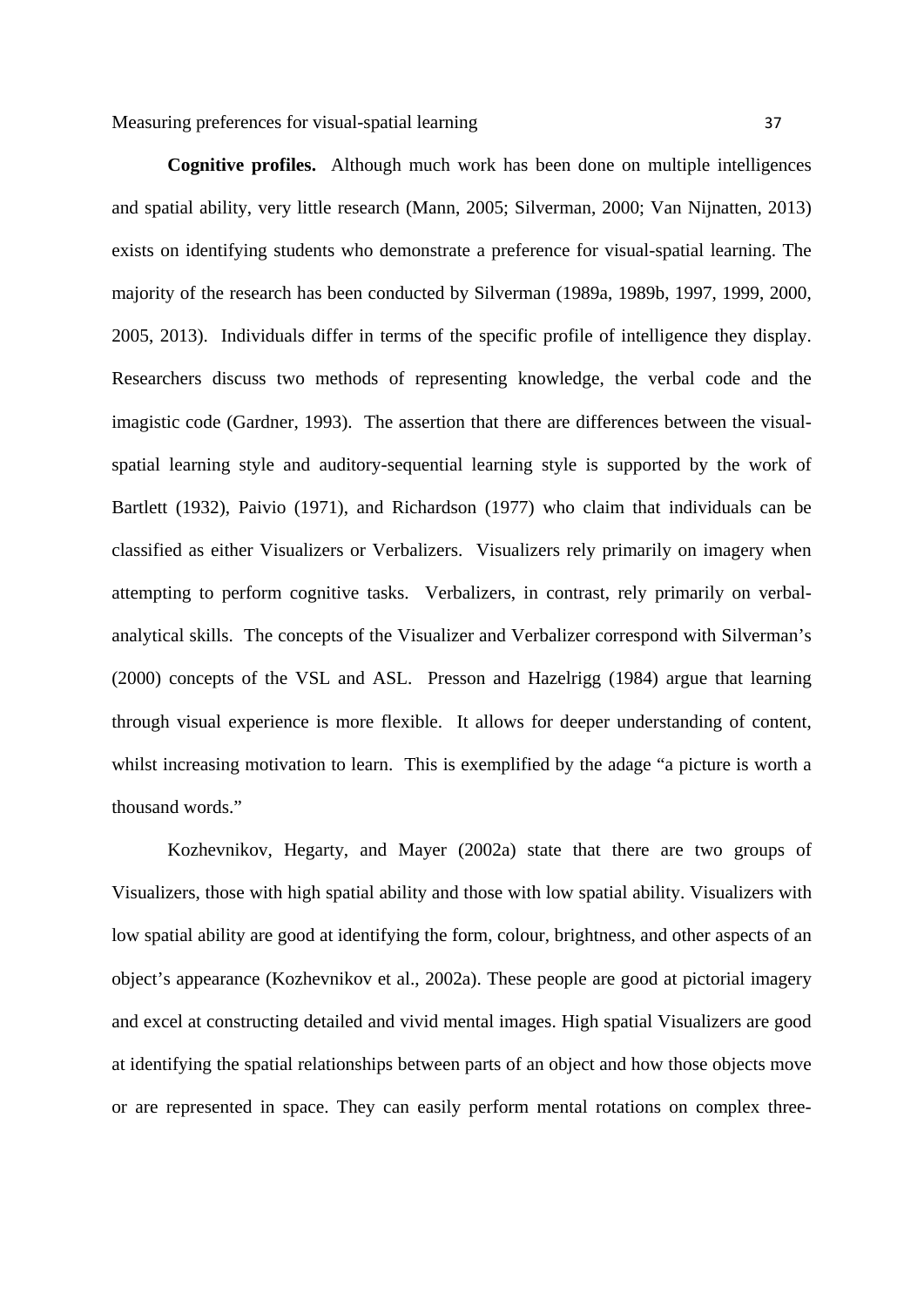## Measuring preferences for visual-spatial learning 38

dimensional images (Kozhevnikov et al., 2002a). This is supported by Burton and Fogarty's (2003) assertion that high spatial Visualizers are better identified by instruments that use a combination of geometrical shapes and self-report items, or items on self-report instruments that reflect "objective" spatial ability tests.

This argument is also supported by Baron-Cohen and Hammer's (1997) theory that individuals with ASD have an extreme form of male brain. They begin their argument by claiming that men, in general have superior spatial ability and reduced social skills, compared with women. Not every male will have a spatial advantage but the likelihood of having a spatial advantage is raised if one is male. Baron-Cohen and Hammer (1997) extend on this argument by claiming than individuals with ASD have an extreme form of the male brain type, high-level spatial ability and social skills deficits. They provide evidence for this claim by referring to the research of Shah and Frith (1983) who found that children with this pervasive developmental disorder performed better than typically developing peers on the embedded figures test and block design subtest of the Weschler IQ tests. Frith (1989) claims that individuals with ASD are especially gifted at spatial analysis.

**Mathematical ability.** Students with a preference for visual-spatial learning demonstrate a preference for mathematical reasoning and problem solving (Hegarty & Kozhevnikov, 1999). The new instrument, VSLQ, for measuring preferences for visualspatial learning builds on Silverman's (2000) VSI by including items relating to mathematical ability. Although mathematical reasoning and problem solving have been identified by Silveman (2000) as characteristics of students who have a preference for visualspatial learning, no items relating to this were included in the VSI. Eight items relating to mathematical thinking have been included in the VSLQ (see Table 2.1). The VSLQ was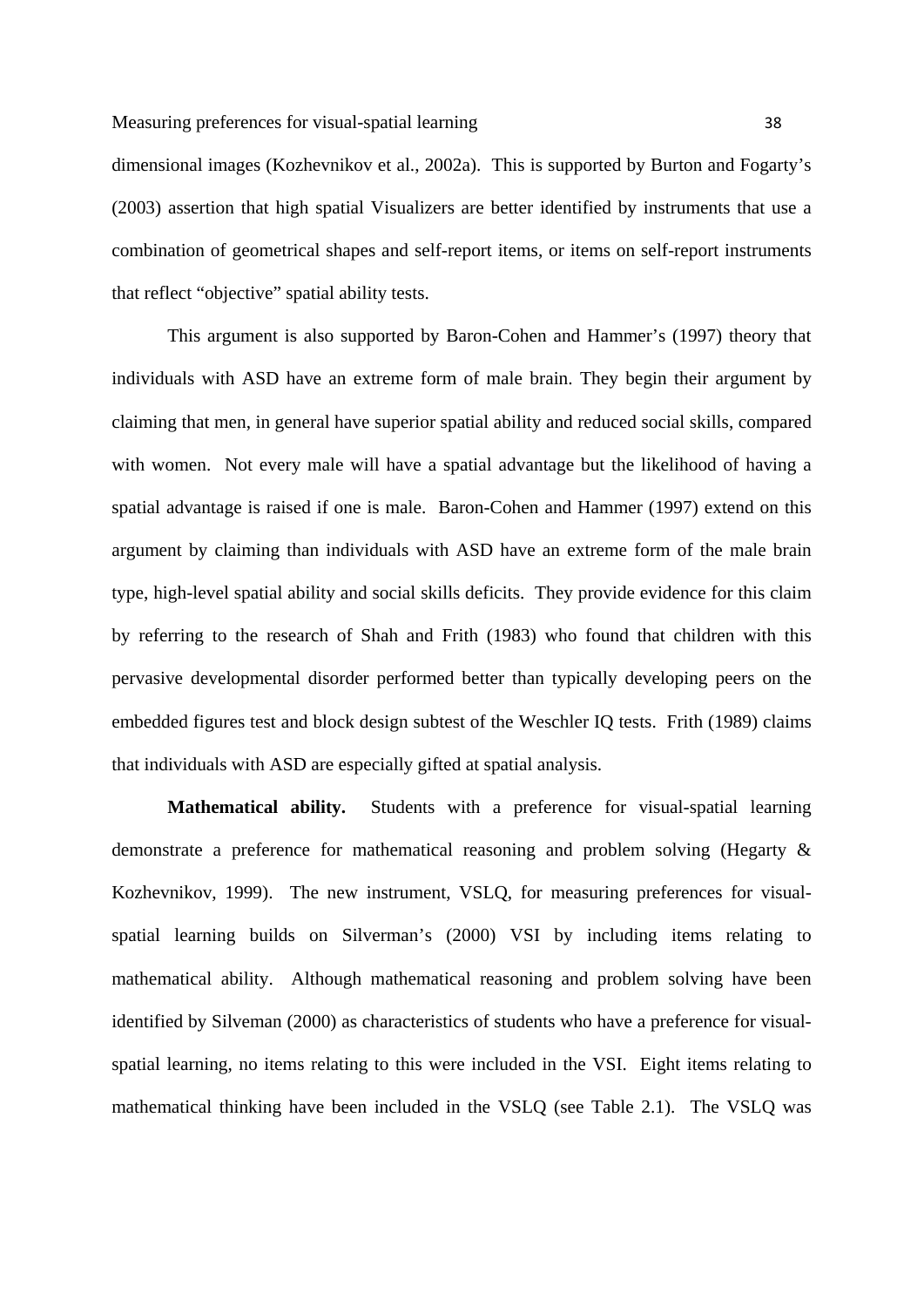developed as an instrument for measuring preferences for visual-spatial learning in secondary school students. As such, the terminology used in the Australian Curriculum for Mathematics influenced the development of the items. The terms 'Algebra' and 'Geometry' are used within the items because these are explicitly stated in the Achievements Standards for Mathematics from Year Eight to Year Ten (Australian Curriculum, Assessment, and Reporting Authority, 2016). Hattie (2008) argues that effective teachers make learning visible for students and have a common language for learning. As such, secondary school students within Australia are aware of the terminology used in the items within the VSLQ.

#### Table 2.1

|  |  | Items on VSLQ Related to Mathematical Thinking |  |
|--|--|------------------------------------------------|--|
|  |  |                                                |  |

| Item | Content                                                                          |
|------|----------------------------------------------------------------------------------|
| 10   | I find problem solving questions in mathematics more interesting than regular    |
|      | equations                                                                        |
| 13   | When I am doing Mathematics the answers to the questions tend to just come to me |
| 20   | I hate studying algebra in mathematics                                           |
| 32   | I love doing times tables                                                        |
| 53   | I am good at mathematics questions that I have been shown how to do; however, I  |
|      | find problem solving questions difficult                                         |
| 57   | I always show my working when completing problems in mathematics                 |
| 61   | I enjoy studying algebra in mathematics                                          |
| 62   | I hate studying geometry (shapes and angles) in mathematics                      |

**Presentation of visual-spatial ability.** Research suggests that there are differing levels of ability within the group of students who display high-level visual-spatial ability and a preference for visual-spatial learning (Blazhenkova, & Kozhevnikov, 2009, 2010; Kozhevnikov, Kosslyn, & Shephard, 2005; Silverman, 2005). Johnson-Laird (1985) analysed scores on intelligence tests and identified two factors, verbal ability and spatial ability. Carroll (1993) defines spatial ability as the capacity to understand and remember the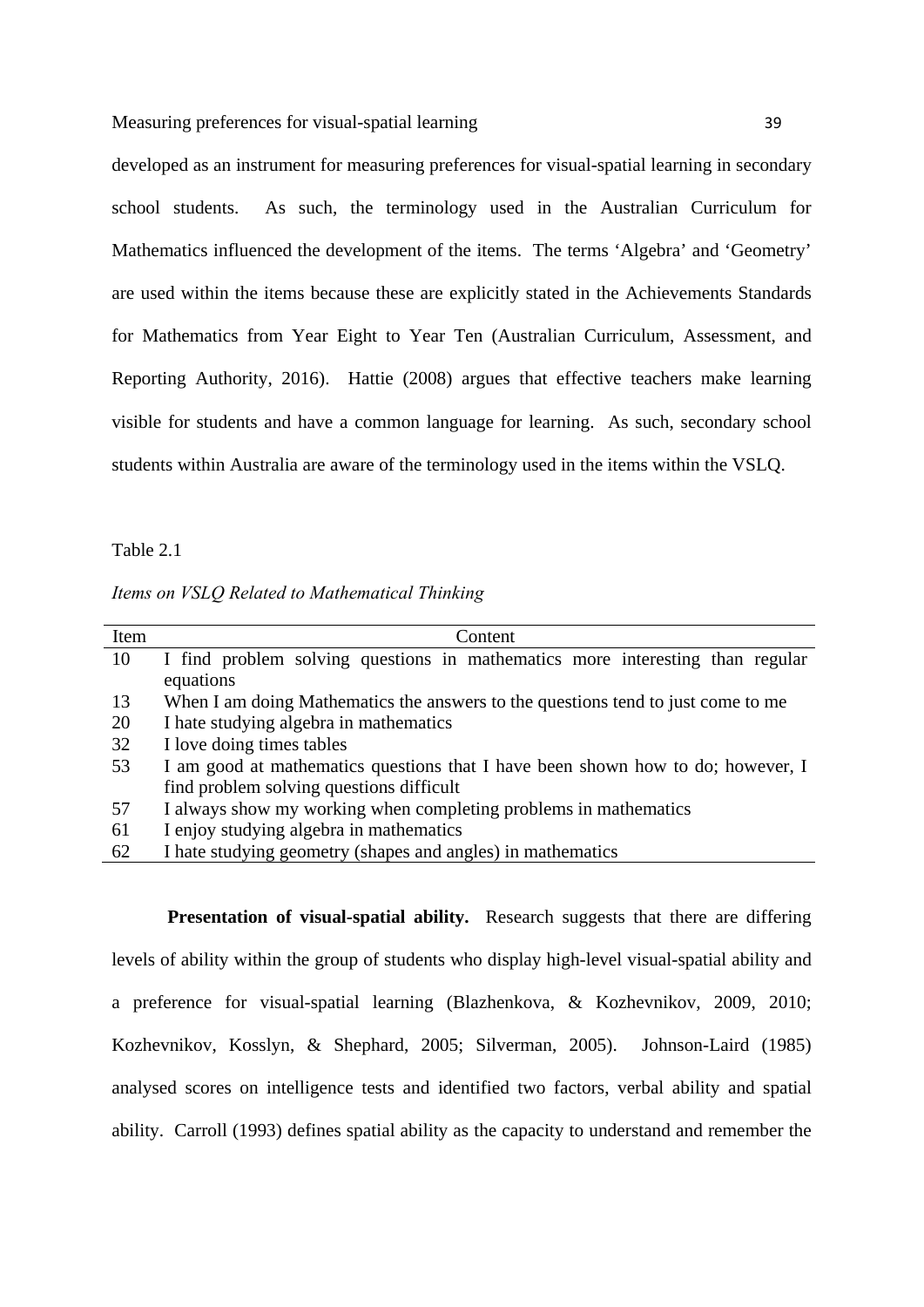spatial relations among objects. It involves many sub skills, such as the visual manipulation of objects (Gardner, 1993; Olson, 1984; West, 1997), the ability to comprehend the relationships between fluid, changing patterns (Dixon, 1983), and the ability to manipulate complex visual material (Cooper & Regan, 1984; Shea et al., 2001). Spatial ability is a dimension of cognitive ability that relates to how an individual perceives the world and acquires new knowledge (Gardner, 1983, 1993; Shea et al., 2001). It consists of a number of subcomponents: spatial visualisation, spatial awareness, and object visualisation (Blazhenkova & Kozhevnikov, 2010). These subcomponents could constitute the underlying factors that underpin the development of any psychometric instrument developed to measure preferences for visual-spatial learning in secondary school students.

Individuals who possess spatial strengths are adept at using images to search for solutions to problems and express their thoughts. Kwon, Reiss, and Menon (2000) assert that 'visuospatial ability' is a factor in working memory, which is responsible for the maintenance and manipulation of spatial information. "Working memory refers to a brain system that provides temporary storage and manipulation of the information necessary for such complex cognitive tasks as language comprehension, learning, and reasoning" (Baddeley, 1992, p. 556). West (1997) suggests that there is a hierarchy of spatial thinking skills. This suggests that there is a spectrum from auditory-sequential ability to high-level visual-spatial ability, which corresponds with Silverman's (2000) concepts of the ASL and VSL. Learning through auditory-sequential methods means great precision but lacks flexibility. A person with sequential dominance may perceive the world differently to someone with spatial dominance (Silverman, 2000). According to Silverman (2005), individuals favour one method of learning over others. For this reason, the newly developed VSLQ will build on Silverman's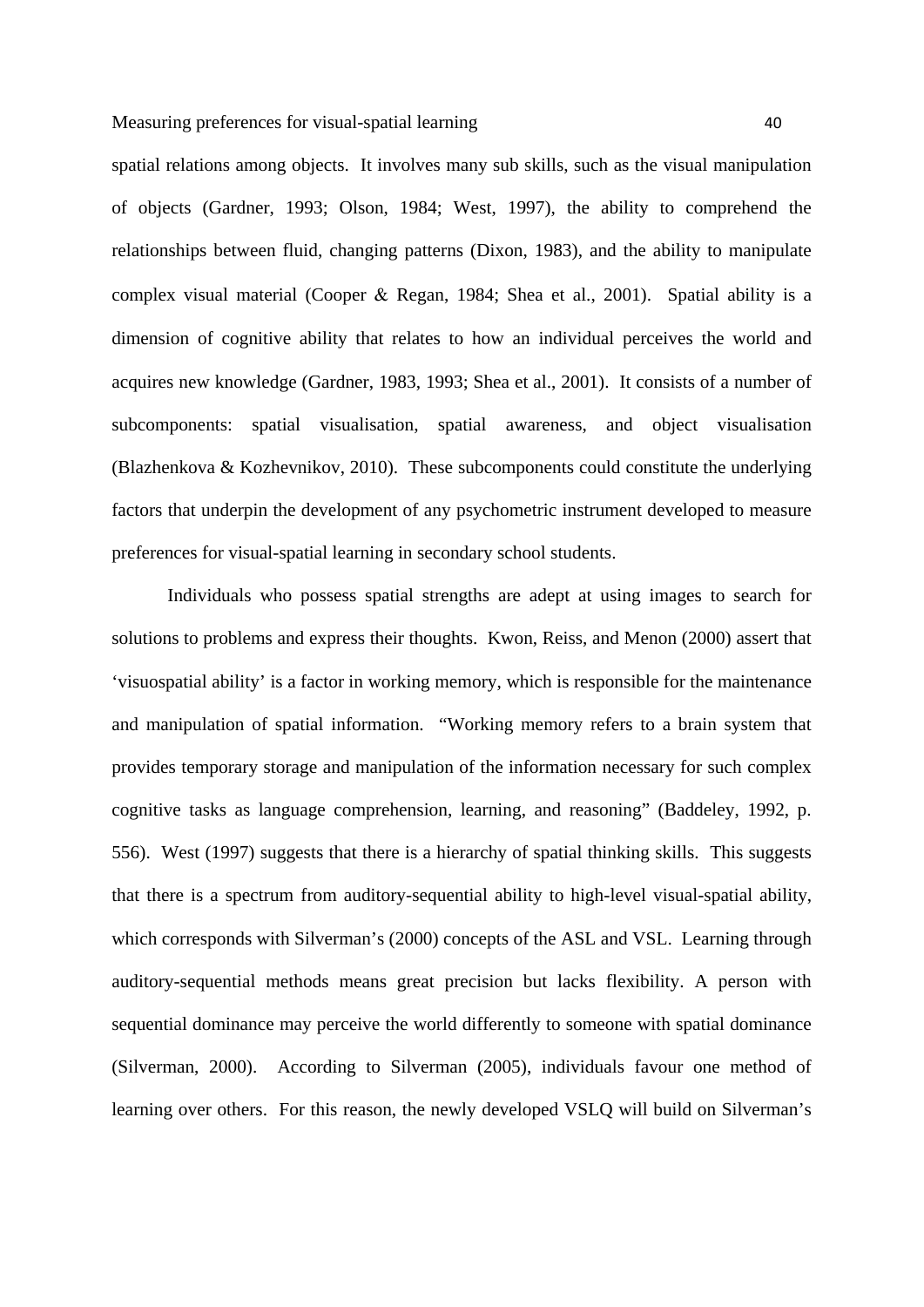(2000) VSI by identifying where on the auditory-sequential learning and visual-spatial learning spectrum a secondary school student falls.

Silverman's (2000) VSI only includes items that measure preferences for visualspatial learning. In contrast, the VSLQ consists of items that measure preferences for both visual-spatial learning and auditory-sequential learning. By demonstrating the reliability and validity of the VSLQ this instrument will also build on the lack of statistical evidence provided to support the efficacy of Silverman's (2000) VSI. A short, reliable, and valid questionnaire for measuring preferences for visual-spatial learning will allow a classroom teacher to identify secondary school students with this learning preference. The teacher can then use visual-spatial teaching strategies that will allow students with a preference for visual-spatial learning to organise and communicate ideas, leading to educational success within the classroom.

**Spatial-ability and auditory-sequential spectrum.** Research in the field of psychology has established that there is a difference between visual-spatial and auditorysequential ability (Blazhenkova & Kozhevnikov, 2009, 2010; Kozhevnikov et al., 2002b; Kozhevnikov et al., 2005). However, rather than being in binary opposition they are located on a spectrum. This suggests that students can have a diverse array of characteristics. Within this diverse array of characteristics is a preference towards visual-spatial ability or auditorysequential ability (Silverman, 2005). This is supported by a series of studies conducted by Kozhevnikov et al. (2002a, 2002b), and Kozhevnikov et al. (2005). Kozhevnikov et al. (2005) found that rather than individuals being solely Visualizers or Verbalizers there were multiple sub-groups with crossovers between each. Verbalizers tended to be a homogenous group with an intermediate level of spatial ability (Kozhevnikov et al., 2002a, 2002b).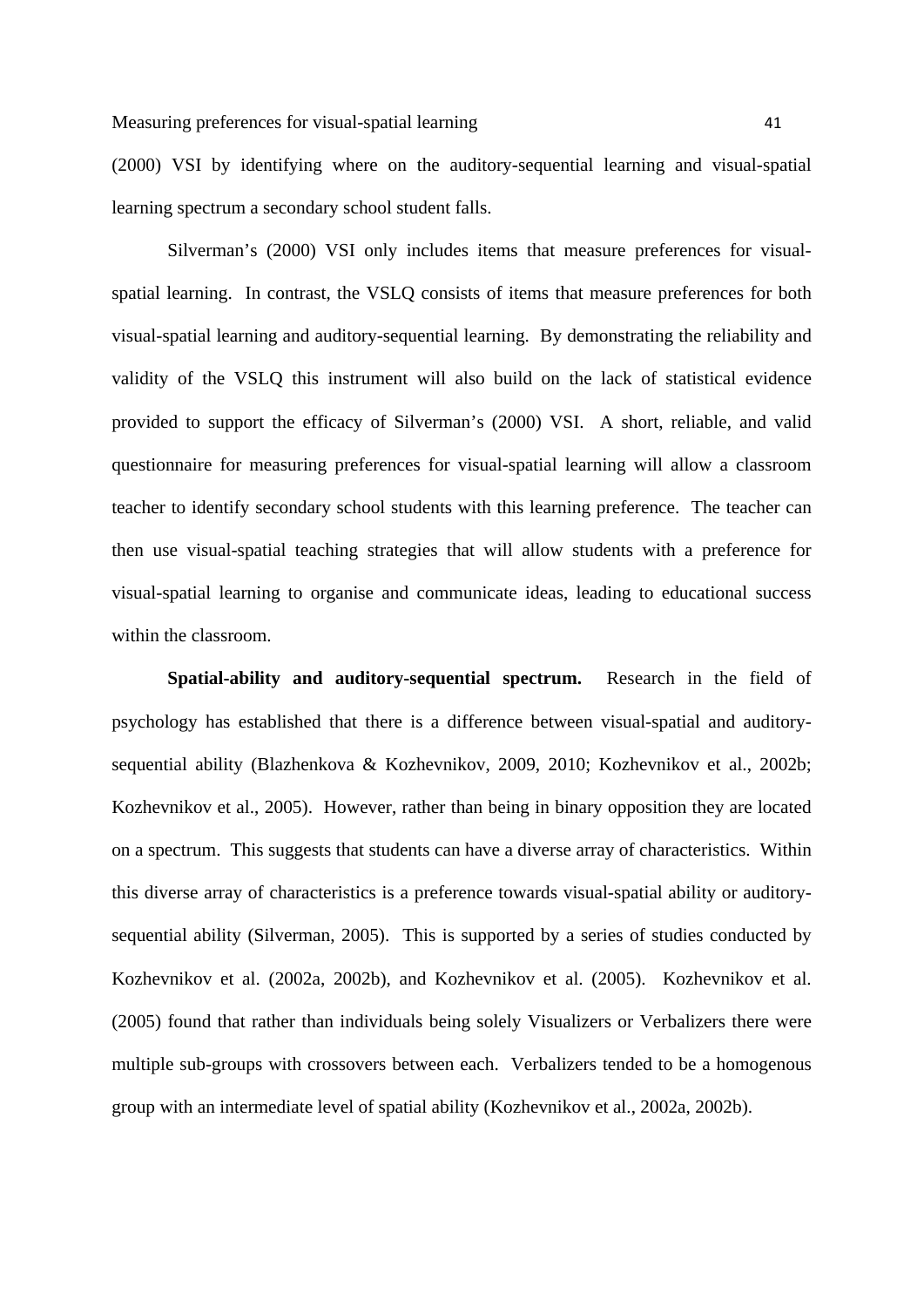The assertion that visual-spatial and auditory-sequential ability falls on a spectrum is supported by the work of Krutetskii (1976). It is believed that individuals can be classified into three groups - Verbalizers, Visualizers, and Mixers. Verbalizers prefer verbal-logical rather than imagery modes when attempting to solve problems. This category corresponds with Silverman's (2000, 2005) concept of the ASL. Visualizers are those who prefer to use visual imagery. This category corresponds with Silverman's (2000, 2005) concept of the VSL. According to Silverman's (2000) research, VSL have a preference for visual-spatial learning. Mixers fall between the two previous categories and have no preference for either visual or verbal learning.

Krutetskii's (1976) claims about the existence of three different groups within the student population are supported by Silverman's (2000, 2005) assertion that 33% of students are strongly visual-spatial. An additional 30% show a slight preference for the visual-spatial learning style. Only 23% are strongly auditory-sequential. Moses (1980), Lean and Clements (1981), and Presmeg (1986a, 1986b, 1992) assert that individuals can be placed on a continuum with regard to their preference for using visual imagery whilst solving mathematical problems. The development of a new instrument for measuring preferences for visual-spatial learning will identify secondary school students who have a strong preference for this type of learning. The presence of items on the VSLQ that measure preferences for auditory-sequential learning also allow the diverse array of characteristics a student demonstrates along the auditory-sequential and visual-spatial spectrum to be identified. By demonstrating the reliability and validity of this instrument, users of this measure can ensure that the results of this questionnaire are accurate. Classroom teachers can then use visualspatial teaching strategies that focus on using images, pictures, colours, and maps to organise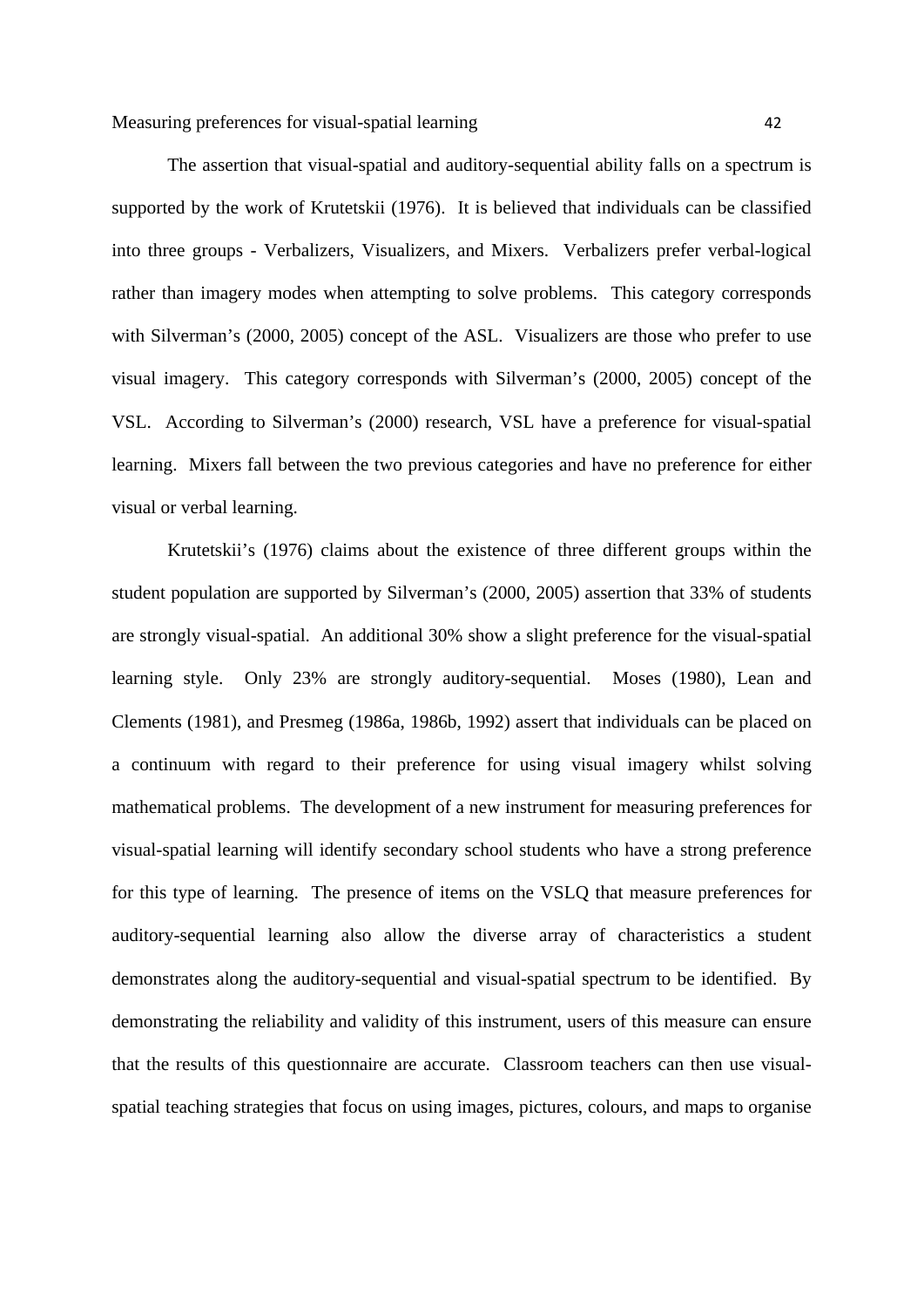and communicate ideas to their students (Silverman, 2005). Research has shown that these strategies will lead to educational success for students with a preference for visual-spatial learning.

## **Educational Developments Associated with Visual-Spatial Ability**

The concept of the VSL has also been facilitated by historical developments in the field of education. An educational innovation towards the end of the century was the recognition that students learn differently from each other. With this revelation came the introduction of personality types, learning styles, and multiple intelligences as a means of adapting to the individual differences of students within the classroom context. In the later decades of the twentieth century, research on the Visualizer-Verbalizer cognitive style began to appear in the educational literature (Cox, 1999; Cox, Stenning, & Oberlander, 1994; Riding & Cheema, 1991; Stenning, Cox, & Oberlander, 1995). It was first claimed that students could be classified according to how they process mathematical information. Students who used verbal-logical modes when solving mathematical problems were referred to as an analytic-type student. Alternatively, students who preferred to use imagery were referred to as a geometric-type student (Krutetskii, 1976).

Eventually, the idea that different cognitive styles are in binary opposition to each other became unpopular. Researchers (Lean & Clements, 1981; Moses, 1980; Presmeg, 1986a, 1986b) hypothesised that students could be placed on a continuum based on their preference for either the imagery or verbal-logical cognitive style. For this reason, a reliable and valid psychometric instrument developed to measure preferences for visual-spatial learning in secondary school students should include items that measure a preference for the verbal-logical learning style. Taylor (1968) proposed a multiple-talent approach to working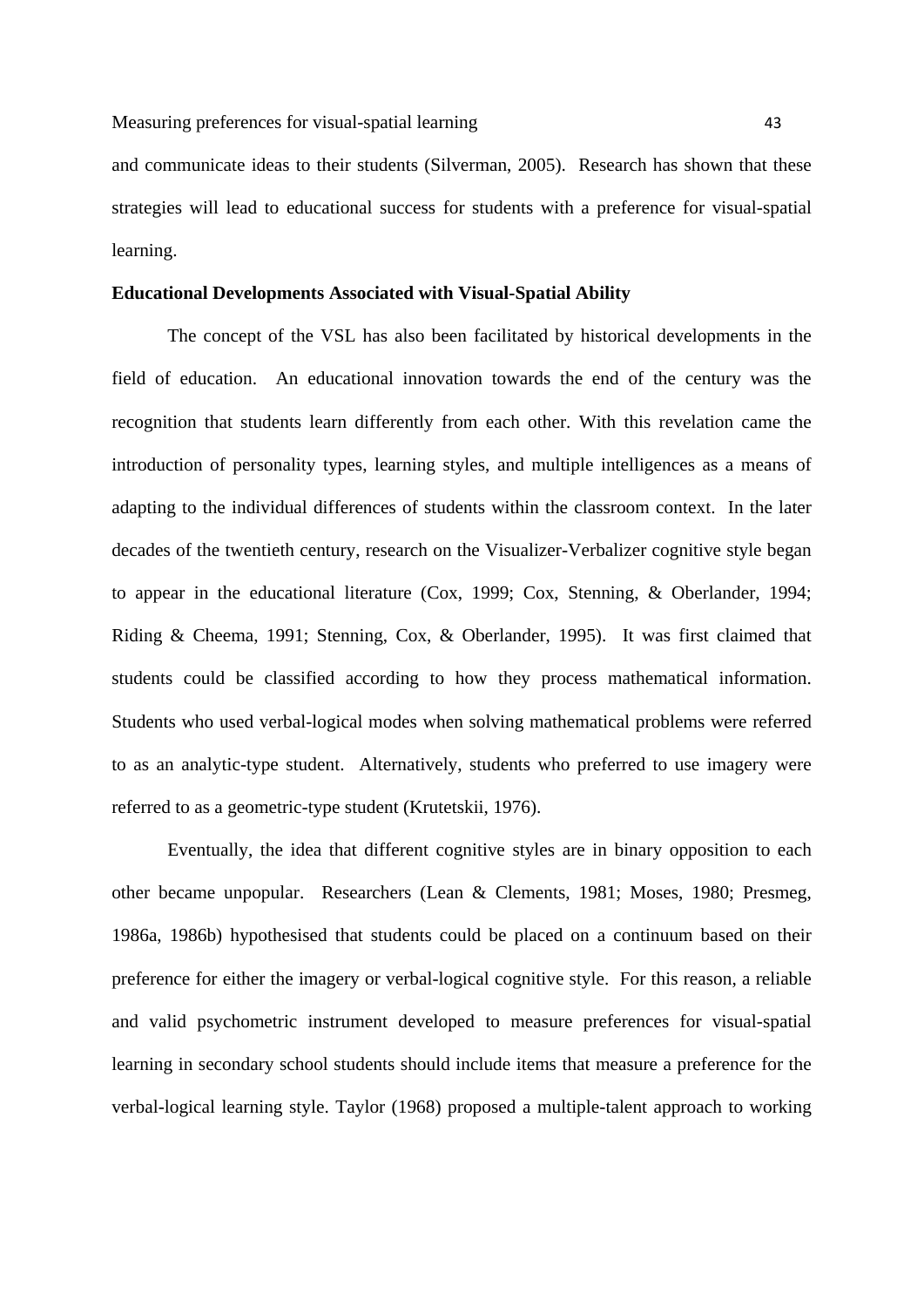within the classroom that was a precursor to Gardner's paradigm. This is supported by Carroll (1993), and Burton and Fogarty (2003) who claim that visualisation is a well-defined component skill within generalised intelligence. An increase in the research and literature (Chapman & King, 2001; Earl, 2003; Lawrence-Brown, 2004; Nunley, 2004; Rebora, 2008; Tomlinson, 1999, 2001) on differentiated instruction provides further evidence to support the idea of the VSL. This is because it suggests that students can process, organise, and communicate ideas in different ways. Students who have a preference for visual-spatial learning, for example, use images, pictures, colours, and maps to organise and communicate ideas (Silverman, 2005).

Differentiated instruction is a paradigm for effective teaching and learning, which involves providing different opportunities for students from diverse groups to acquire content and skills within the classroom. It also means developing teaching materials and assessment methods so that all students within the classroom context can experience educational success. The notion of differentiation is based on the ideas of Gardner (1983, 1993). The concept of differentiation also provides evidence to support the idea of the VSL. The growth in the literature on differentiation (Baum, Cooper, & Neu, 2001; George, 2010) has led to an explosion in the number of psychometric instruments developed to identify different learning preferences so that students can have their individual educational needs catered for. Silverman (2000) developed the VSI as an instrument for measuring preferences for visualspatial learning in primary school students. A newly developed instrument, VSLQ, aims to address the concerns raised in the literature regarding the reliability and validity of Silverman's (2000) instrument. However, the focus of this instrument is secondary school students.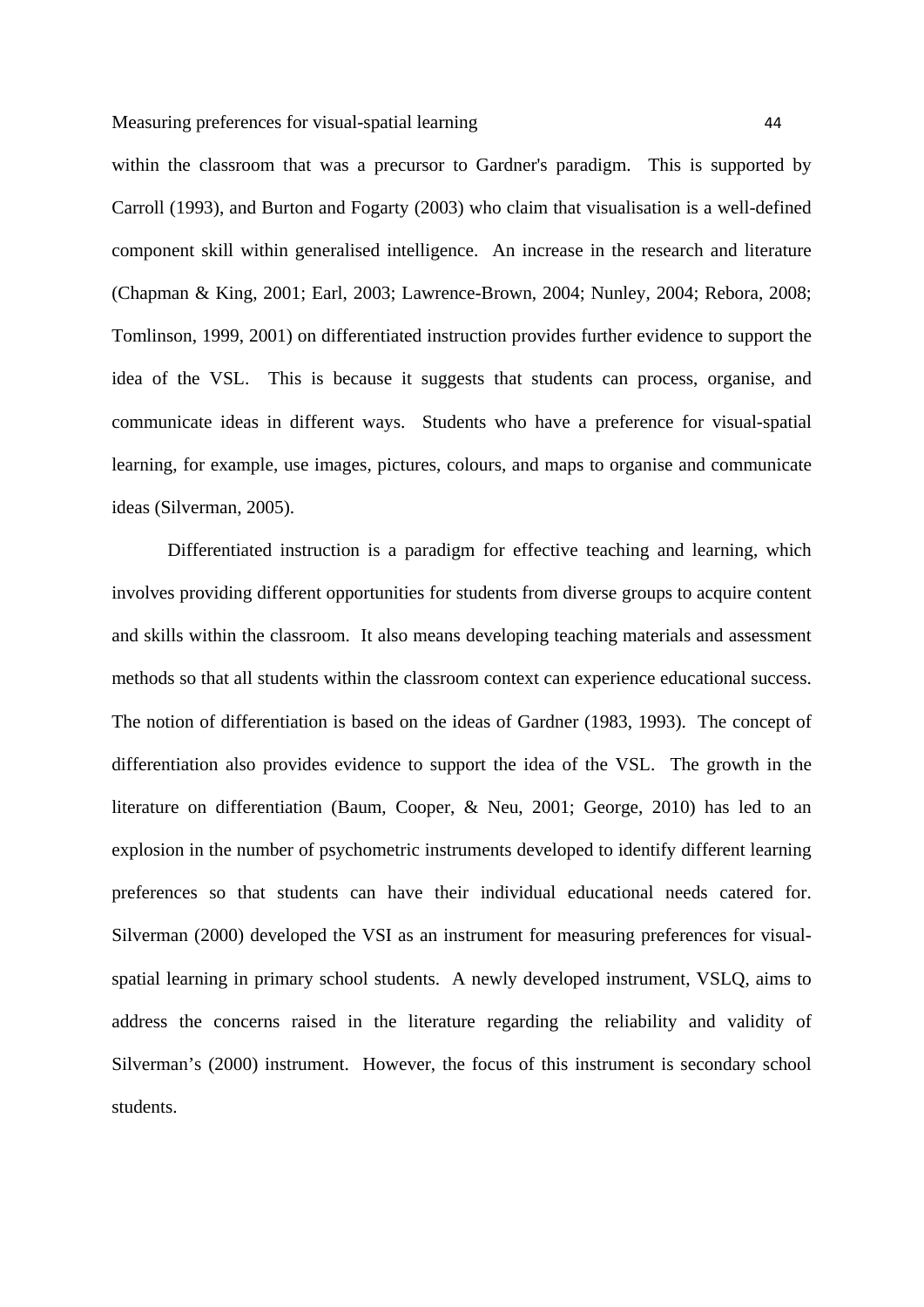## **Measuring Visual-Spatial Ability**

Many different learning preferences are demonstrated in classroom settings. To better help students with a preference for visual-spatial learning develop their gifts and talents, teachers and parents must have access to a reliable and valid identification tool. Measures of learning preferences are concerned with typical performance measurement (Cronbach, 1960). They measure a respondent's motivation rather than his/her ability. Klehe and Latham (2008) claim that measures of typical performance are associated with prediction of motivation rather ability. In contrast, measures of visual-spatial ability are generally concerned with maximal performance measurement. Maximal performance tests measure how well people can perform at their best (Klehe & Latham, 2008). Students who display preferences for visual-spatial learning require targeted teaching strategies based on visualspatial methods. Instruments designed to measure visual-spatial ability often involve the manipulation of geometric shapes. In contrast, instruments designed to measure preferences for visual-spatial learning are self-report and verbally anchored.

**Manipulation of geometric shapes.** Instruments that involve the manipulation of geometric shapes are measures of maximum performance (competencies), rather than typical performance (choices) (Klehe & Latham, 2008). Sackett, Zedeck, and Fogli (1988) concluded that differences between people on a measure of maximum performance reflect individual differences in ability. An example of an instrument that involves the manipulation of abstract geometrical shapes and measures maximal performance is Newton and Bristoll's (2009) SAT. The items on the instrument are concerned with an individual's ability to mentally manipulate shapes, to identify patterns, and make logical deductions. The instrument involves 32 items requiring individuals to match shapes, rotate and manipulate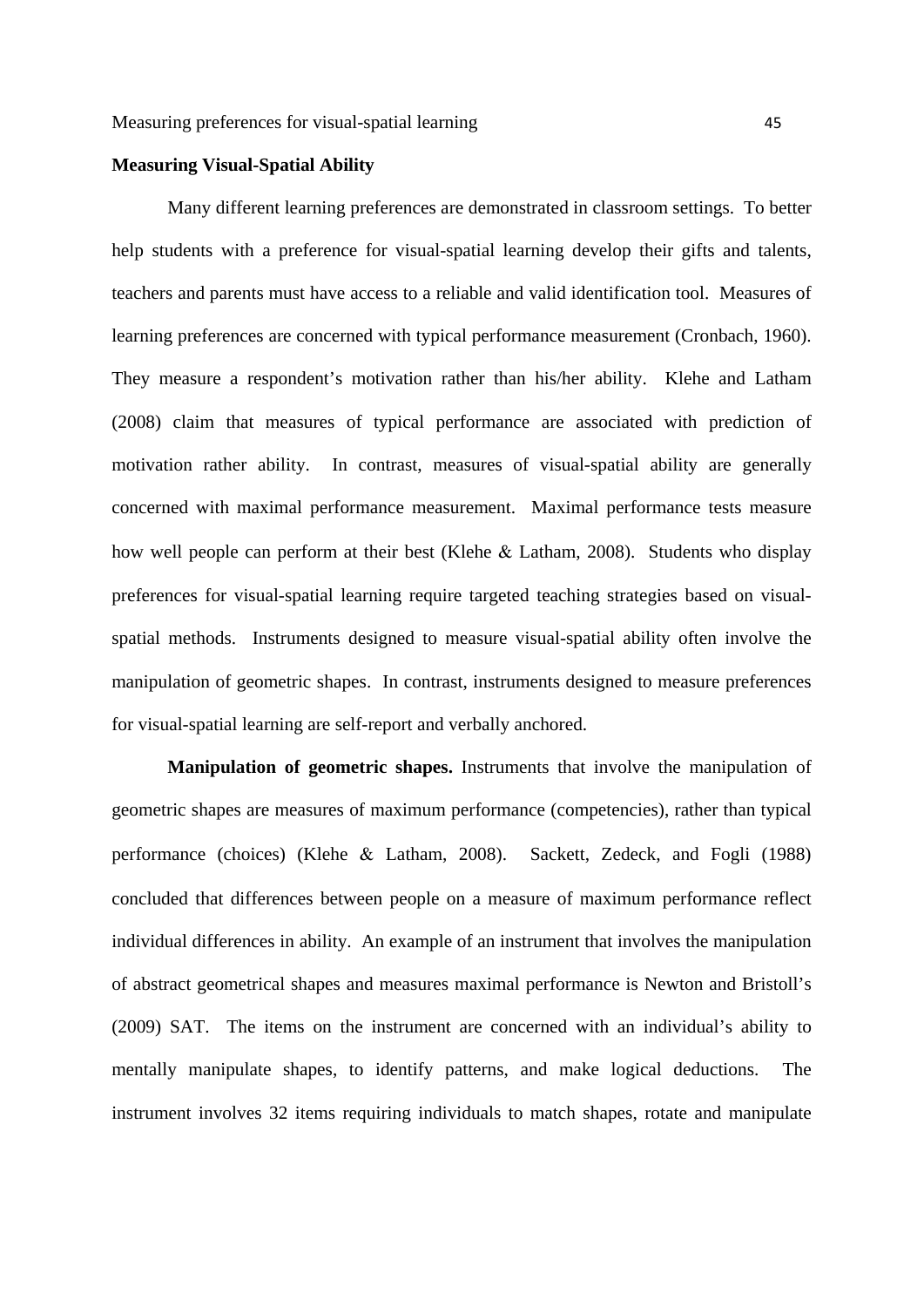shapes, deconstruct large shapes, assemble a series of smaller shapes to construct larger shapes, and follow directions on a map (see Appendix A for items on SAT).

Silverman's (2013) research has shown that VSL read maps well. This is because students with a preference for visual-spatial learning use images, pictures, colours, and maps to organise and communicate ideas. However, Silverman's (2000) VSI only contains one item related to mapping (Item 10: "Would you rather read a map than follow directions?"). The VSLQ aims to build on Silverman's (2000) instrument by including three items related to mapping (Item 9: "I am good at reading maps," Item 49: "I find it easy to follow directions when they are told to me," Item 52: "I find it difficult to read maps. I prefer that someone gives me verbal or written directions to a location.") The construct validity of any new instrument designed to measure preferences for visual-spatial learning in secondary school students should be correlated against geometric items on traditional spatial tasks that involve reading maps. Burton (2003) claims that spatial instruments using abstract geometrical shapes are more effective than those that require participants to delve into their long-term memory. Burton and Fogarty (2003) elaborate on this argument by asserting that measures of self-report imagery are more effective at measuring spatial ability when they are similar to those involved in many of the "objective" spatial tests. For this reason, any new instrument developed for measuring preferences for visual-spatial learning should be compared against an "objective" spatial test. However, a number of researchers (Dean, 1994; Dean & Morris, 1995; Kosslyn, Brunn, Cave, & Wallach, 1984; Poltrock & Agnoli, 1986; Poltrock & Brown, 1984) have argued that further research is needed to establish the relationship between selfreport measures of typical performance in relation to spatial ability and "objective" spatial ability tests that measure maximal performance. Researchers (Guion, 1991; DuBois, Sackett,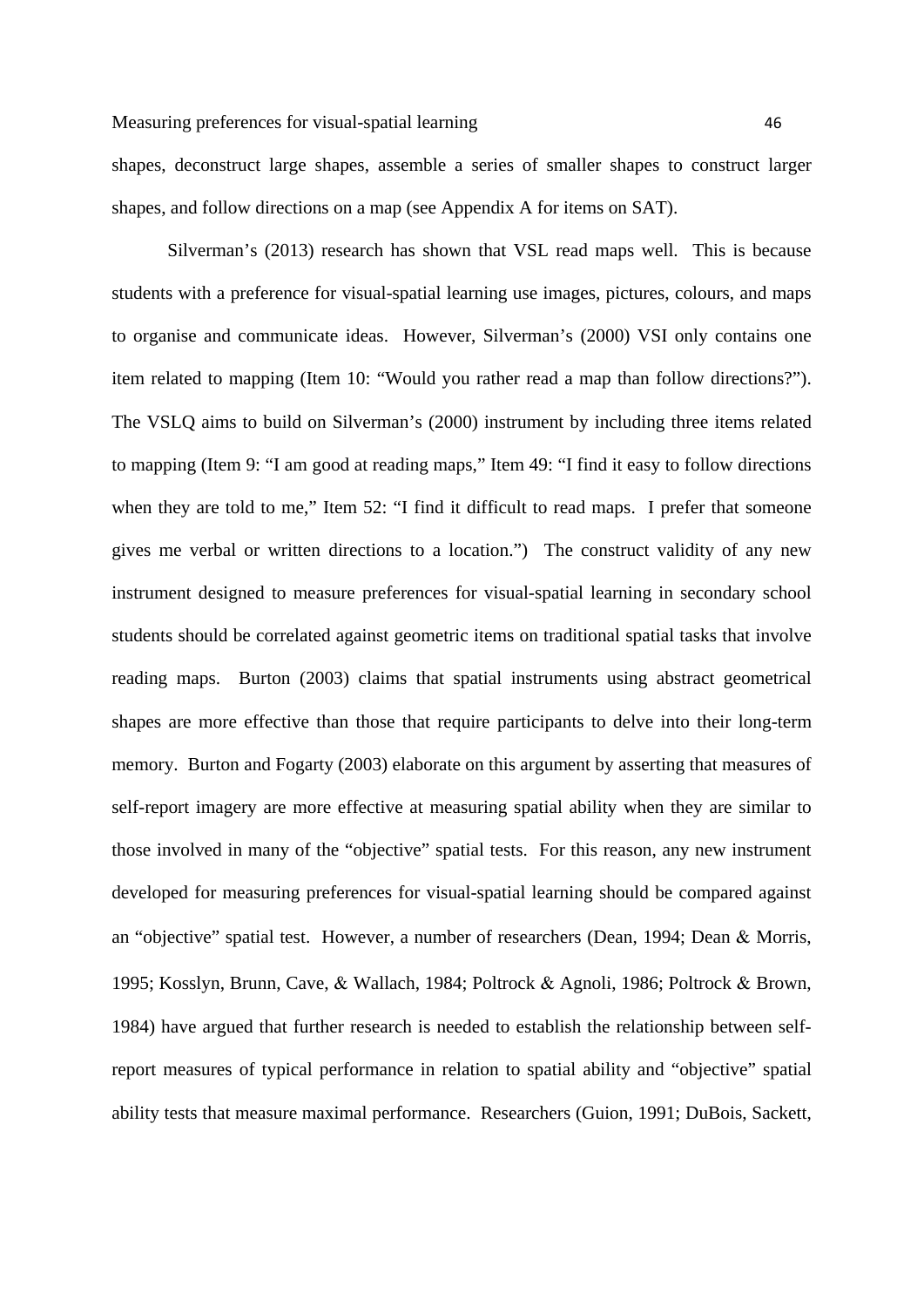Zedeck, & Fogli, 1993; Marcus, Goffin, Johnston, & Rothstein, 2007; Sackett et al., 1988; Vance, MacCallum, Coovert,  $\&$  Hedge, 1988) claim that there is low correlation between measures of typical and maximal performance  $(r = 0.11 \text{ to } 0.32)$ .

**Verbally anchored measures.** The second type of instrument requires the participant to delve into their long-term memory. These instruments are verbally anchored measures of imaginal capacity. Unlike instruments that involve the manipulation of geometric shapes and measure maximal performance, these verbally anchored measures focus on typical performance. Whilst "objective" spatial ability tests measure an individual's best performance in a task, typical performance instruments examine an individual's day-today performance (Klehe  $\&$  Latham, 2008). Currently there is only one instrument, Silverman's (2000) VSI, available for identifying VSL. This instrument is a verbally anchored, self-report measure of typical performance.

*VSI.* The VSI was created by Silverman in 2000 to identify VSL in the primary years of schooling. VSL are students who display a preference for visual-spatial learning. It is a verbally anchored construct. The instrument consists of 14 items (see Table 2.2). The items focus on four of the characteristics of students who have a preference for visual-spatial learning: visual acquisition of information, visual organisation, processing of visual information, and communication of knowledge through visual methods. Silverman (2000) developed the VSI as a student self-rating scale designed to identify individuals as demonstrating a preference for either visual-spatial or auditory-sequential learning. There is also a teacher rating scale. However, because the instrument is being used to demonstrate the validity of a self-rating scale, this version of the instrument is not being used. The items on the VSI were developed by Silverman (2000) for primary aged students. The focus of the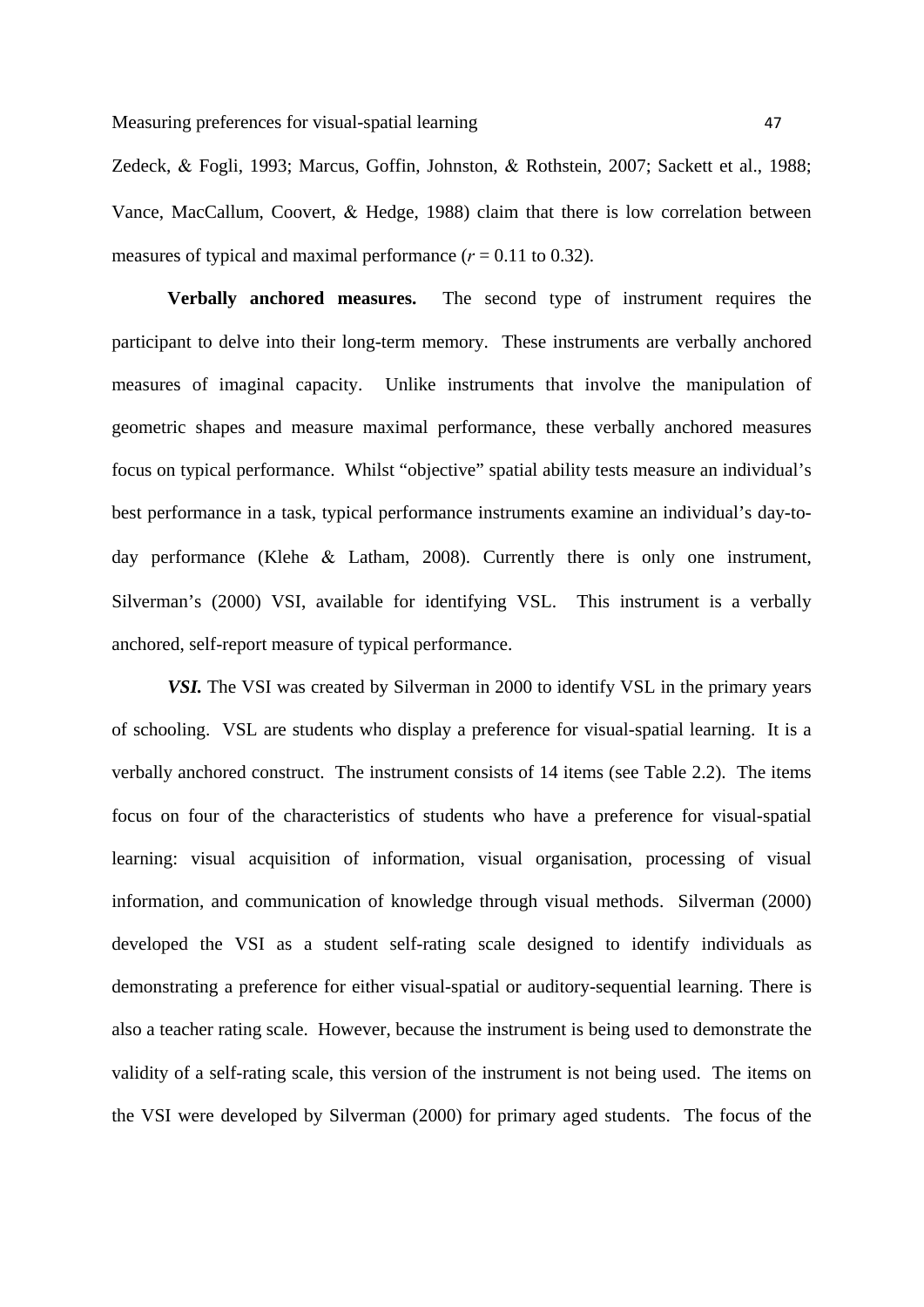Measuring preferences for visual-spatial learning 48

VSLQ is measuring preferences for visual-spatial learning in secondary school students. Not all of the items on Silverman's (2000) VSI are appropriate for secondary aged students and their cognitive experiences. As such, some of the items will be reworded and adjusted to ensure for an individual's age level and cognitive experiences.

#### Table 2.2

| Items on Silverman's (2000) VSI |
|---------------------------------|
|---------------------------------|

| Item                                     | Not true | Somewhat | Mostly | True | Very |
|------------------------------------------|----------|----------|--------|------|------|
|                                          |          | true     | true   |      | true |
| 1. I hate speaking in front of a group   |          | 2        | 3      | 4    | 5    |
| 2. I think mainly in pictures instead of |          | 2        | 3      | 4    | 5    |
| words                                    |          |          |        |      |      |
| 3. I am good at spelling                 |          | 2        | 3      | 4    | 5    |
| 4. I often lose track of time            |          | 2        | 3      | 4    | 5    |
| 5. I know more than others think I       |          | 2        | 3      | 4    | 5    |
| know                                     |          |          |        |      |      |
| 6. I don't do well on tests with time    |          |          | 3      | 4    | 5    |
| limits                                   |          |          |        |      |      |
| 7. I have neat handwriting               |          |          | 3      | 4    | 5    |
| 8. I have a wild imagination             |          | 2        | 3      |      |      |
| 9. I like to take things apart and find  |          | 2        | 3      | 4    |      |
| out how they work                        |          |          |        |      |      |
| 10. I hate writing assignments           |          |          | 3      |      |      |
| 11. I solve problems in unusual ways     |          | 2        | 3      |      | 5    |
| 12. It's much easier for me to tell you  |          | 2        | 3      | 4    |      |
| about things than to write about them    |          |          |        |      |      |
| 13. I have a hard time explaining how    |          | 2        | 3      | 4    | 5    |
| I come up with my answers                |          |          |        |      |      |
| 14. I am well organized                  |          |          | 3      |      | 5    |

Silverman's (2000) VSI uses a 5-point Likert scale:  $1 = not true$ ;  $2 = somewhat true$ ; 3  $=$  mostly true;  $4 =$  true;  $5 =$  very true. The items on the VSI measure a student's preference for using images, pictures, colours, and maps to organise and communicate ideas (Silverman, 2005). The instrument was validated with 750 fifth and sixth graders of whom 40% were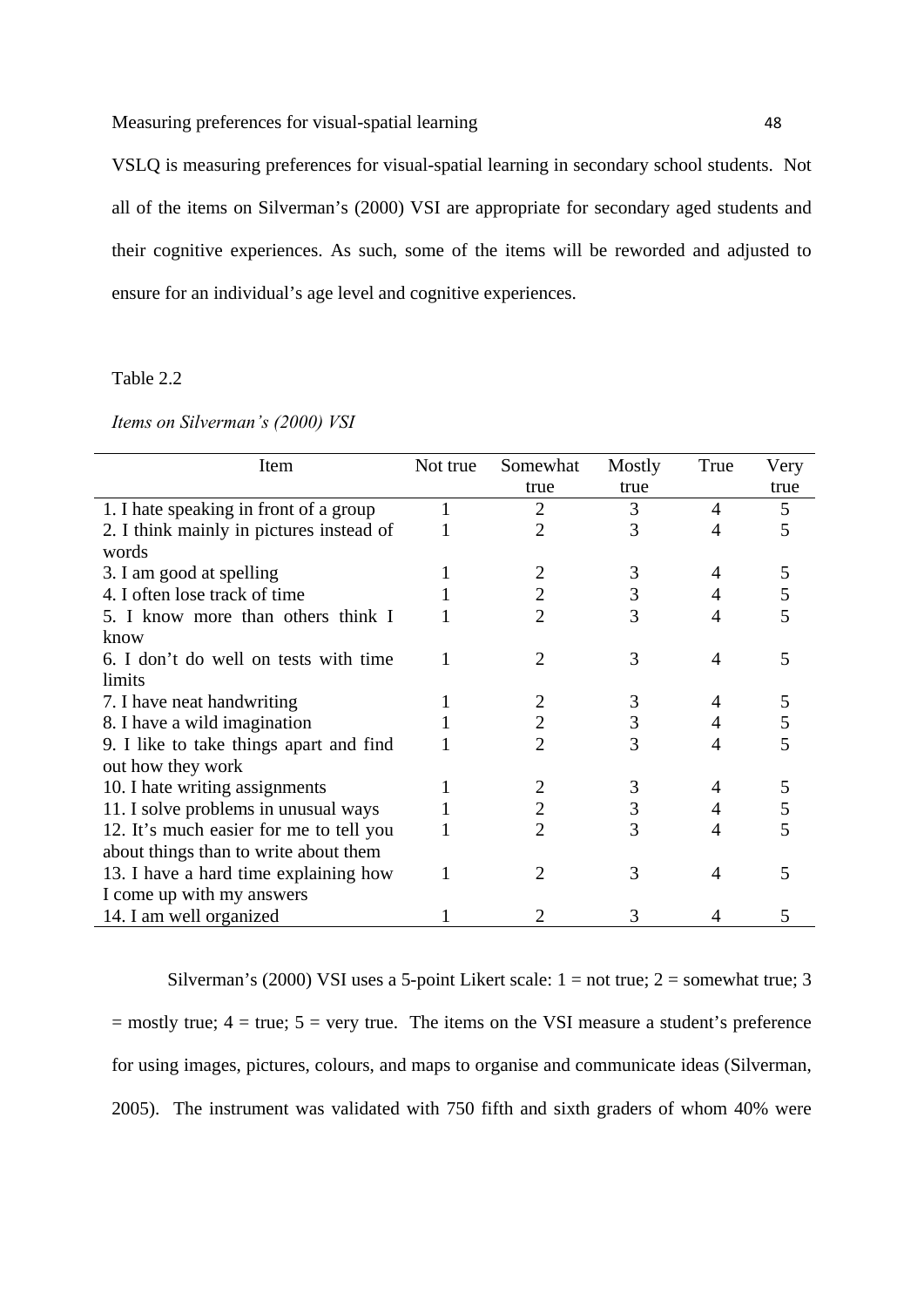Hispanic, 2% were 'other minorities,' and 58% were Caucasian. Silverman (2000) reported *α*  $=$  .71 (see Table 2.3). However, according to Van Nijnatten (2013), and Mann (2005) the validity of this instrument is questionable. According to these researchers the reliability coefficient score was achieved by commingling data from a range of sources (Mann, 2005). Through a follow up study Mann (2005) only obtained  $\alpha = .46$ , which demonstrates an

unacceptable level of internal consistency.

## Table 2.3

| Item | N   | M      | <b>SD</b> | $\alpha$ |
|------|-----|--------|-----------|----------|
|      | 554 | 2.8375 | 1.4813    | 0.7007   |
| 2    | 554 | 2.7365 | 1.2510    | 0.7005   |
| 3    | 554 | 2.8917 | 1.3750    | 0.7041   |
| 4    | 554 | 2.7455 | 1.4175    | 0.6673   |
| 5    | 554 | 2.8773 | 1.4204    | 0.6824   |
| 6    | 554 | 2.7383 | 1.3878    | 0.6795   |
|      | 554 | 2.9134 | 1.3406    | 0.6840   |
| 8    | 554 | 3.2310 | 1.2560    | 0.7097   |
| 9    | 554 | 2.6462 | 1.4612    | 0.6922   |
| 10   | 554 | 2.6318 | 1.4300    | 0.6621   |
| 11   | 554 | 2.6444 | 1.2199    | 0.6911   |
| 12   | 554 | 3.1769 | 1.2861    | 0.6819   |
| 13   | 554 | 2.8123 | 1.2732    | 0.6921   |
| 14   | 554 | 2.8953 | 1.3379    | 0.6919   |

*Reliability Analysis of Items on Silverman's (2000) VSI* 

*Note*. Reproduced from "Identifying visual-spatial and auditory-sequential learning: A validation study," by L. K. Silverman, 2000, retrieved from http://visual-spatial learner.visualspatial.org/Articles/idvsls.pdf

In addition to the questionable reliability and validity data of the VSI, Silverman (2000) has constructed the 5-point Likert scale in such a way to influence the responses of the respondents. The scale is designed so that 4 of the potential responses suggest that an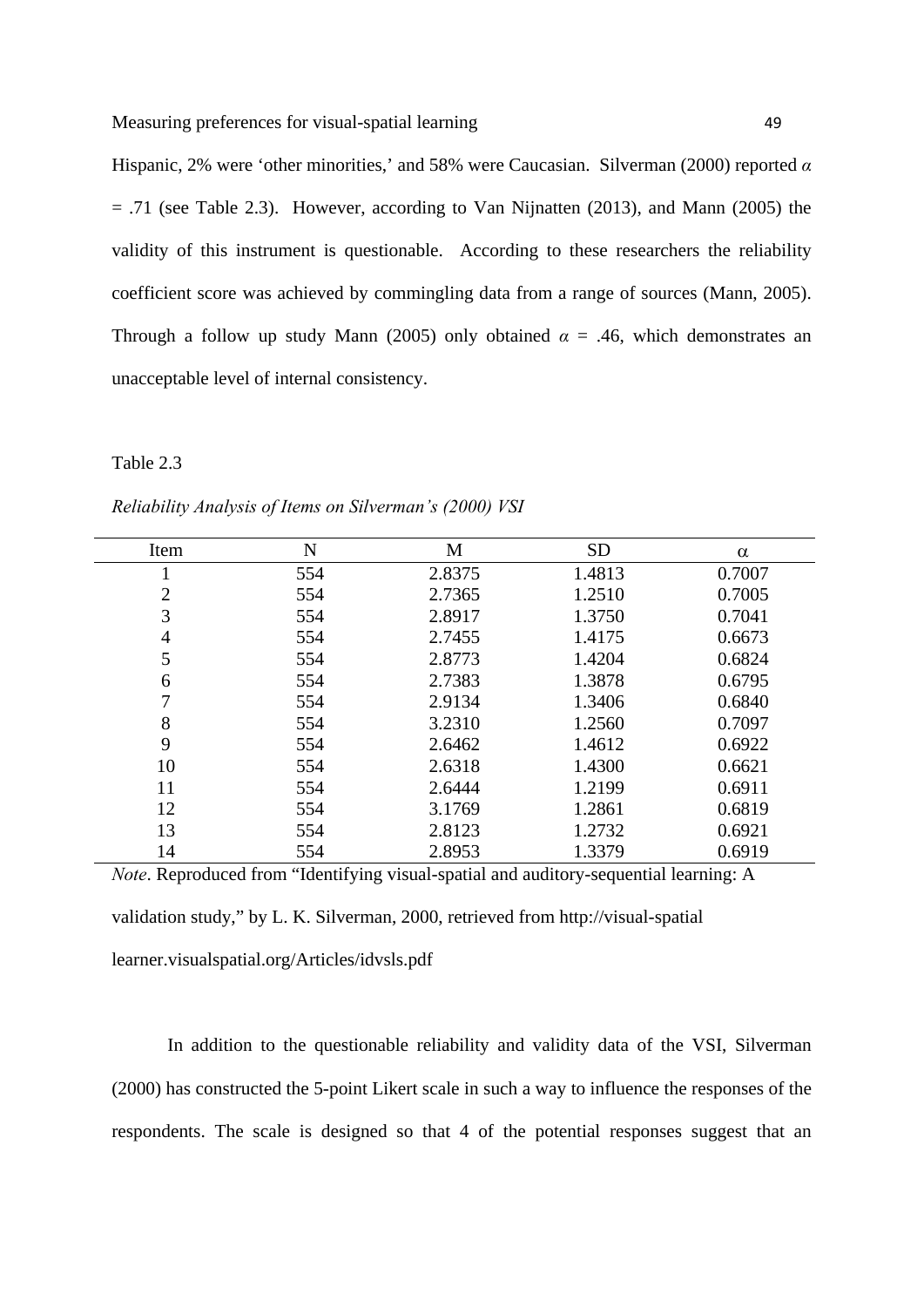individual is a VSL:  $2 =$  somewhat true;  $3 =$  mostly true;  $4 =$  true;  $5 =$  very true. As such, any response to an item other than 1 (not true) suggests that an individual is a VSL. Silverman (2000, 2005) claims that 33% of students have a strong preference for visual-spatial learning, an additional 30% show a slight preference, and 23% have a preference for auditorysequential learning. By having four out of the five options on the Likert scale, as positive descriptors, suggesting that a student is a VSL it may lead to more students being identified as having a preference for visual-spatial learning than are actually present within a classroom. This is supported by Bartram and Yielding's (1973) assertion that subjects tend to assign positive descriptors, rather than negative ones, to stimuli.

If a student is identified as having a preference for visual-spatial learning but actually has a preference for another learning style a classroom teacher may use teaching strategies that make learning difficult. In a study of 206 students, Peacock (2001) found that 72% of students were frustrated by a mismatch between teaching and learning styles; 76% of this group said it affected their learning. Silverman's (2000) research may also be biased because participants were forced to choose a rating sale. The VSI does not include an option of responding with 'unsure.' Researchers (Hawkins & Coney, 1981; Payne, 1951) found that providing a choice of 'unsure,' significantly reduced the number of meaningless responses on psychometric instruments. Forcing subjects to indicate their opinion when they actually have no opinion or are unsure of their position on an issue can lead to claims of bias in a study (Hawkins & Coney, 1981; Payne, 1951).

Nevertheless, Silverman's (2000) VSI is widely used as a measure of preferences for visual-spatial learning. This is because the psychological constructs associated with preferences for visual-spatial learning and visual-spatial ability are multidimensional. The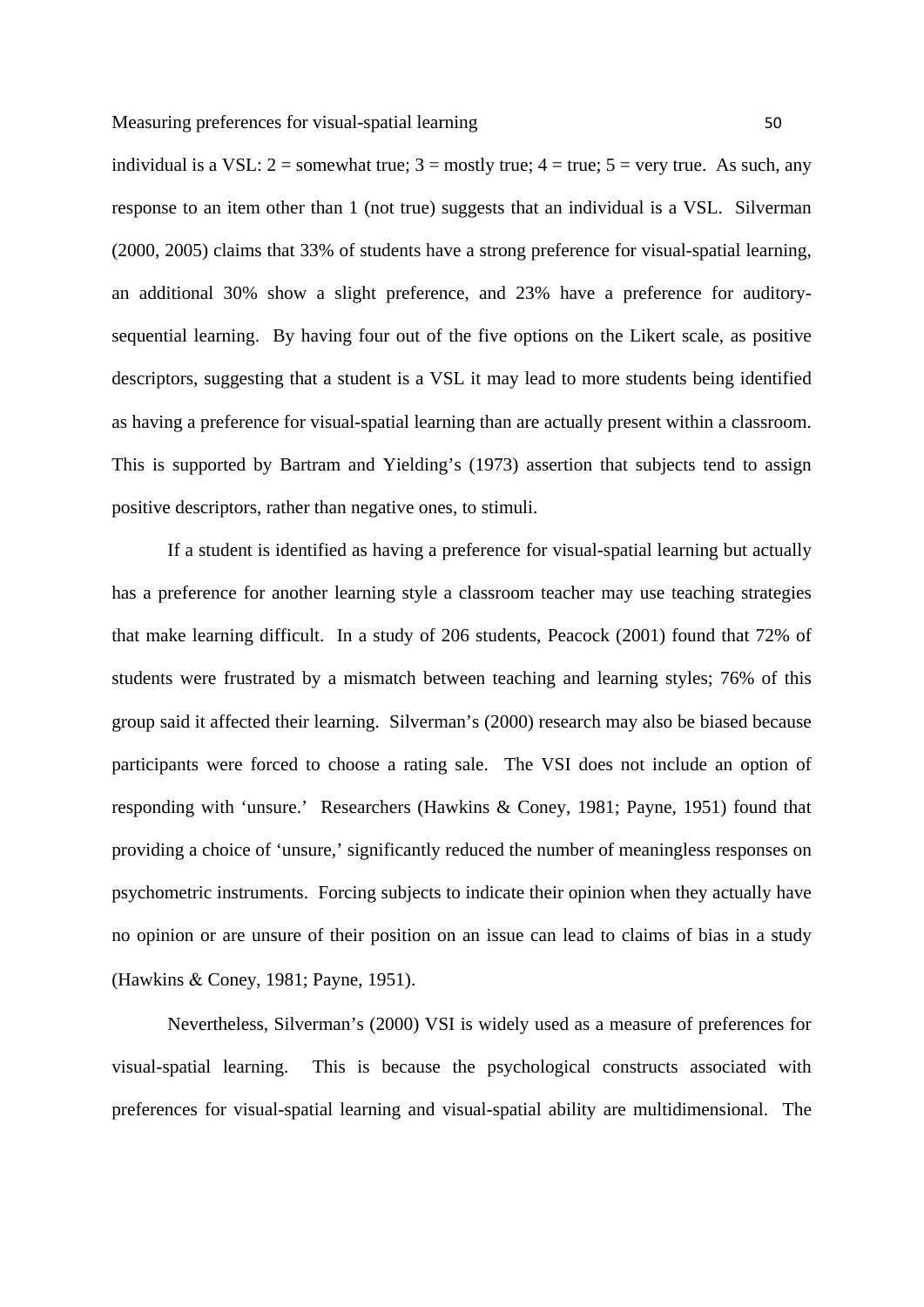VSI has two underlying factors: visual-spatial learning and auditory-sequential learning. This exemplifies and is supported by Kozhevnikov et al.'s (2005) assertion that visual-spatial ability and auditory-sequential ability consist of three cognitive elements that fall on a spectrum. They advocate the object-spatial-verbal theoretical model of cognitive style (see Figure 2.7) that identifies three methods of organising and communicating ideas. Visualizers either construct and focus on the details of an object or focus on the spatial relations between objects. Verbalizers process and represent information verbally (Kozhevnikov et al., 2005). Despite the criticisms of Silverman's (2000) instrument its wide spread use within classrooms makes it a useful instrument for determining the construct validity of a new questionnaire for measuring preferences for visual-spatial learning in secondary school students.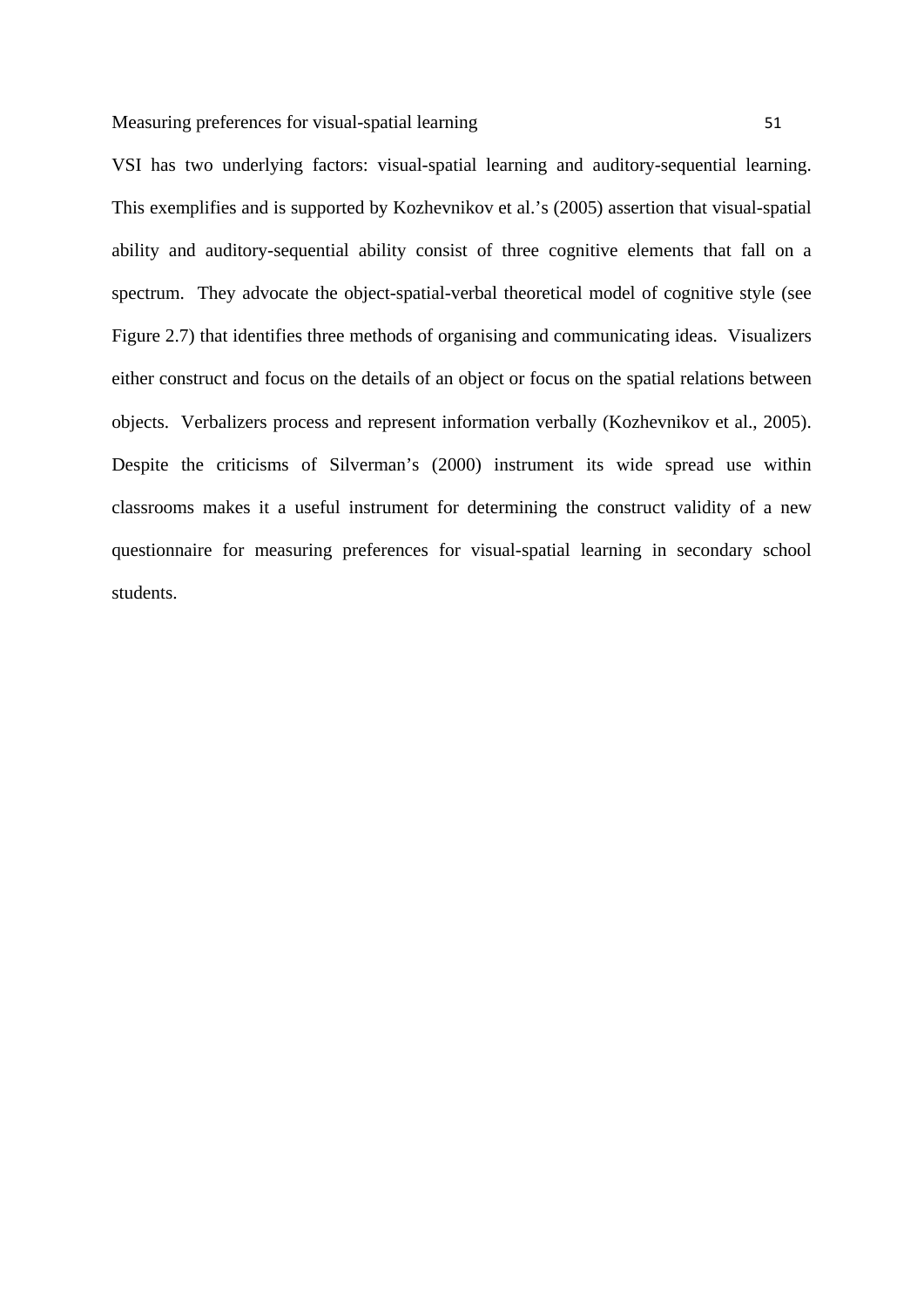

Figure 2.1. Object-Spatial-Verbal Cognitive Style Model (Kozhevnikov et al., 2005)

## **Development of the VSLQ**

*VSLQ.* Capp (2006) developed an instrument entitled the VSLQ to measure preferences for visual-spatial learning in secondary school students based on the current literature (Armstrong, 1994; Chapman & King, 2001; Gardner, 1983; Ribot, 2004; Silverman & Freed, 1991; Sword, 2000). The new measure builds on Silverman's (2000) VSI with the aim of differentiating Visualizers, who use images, pictures, colours, and maps to organise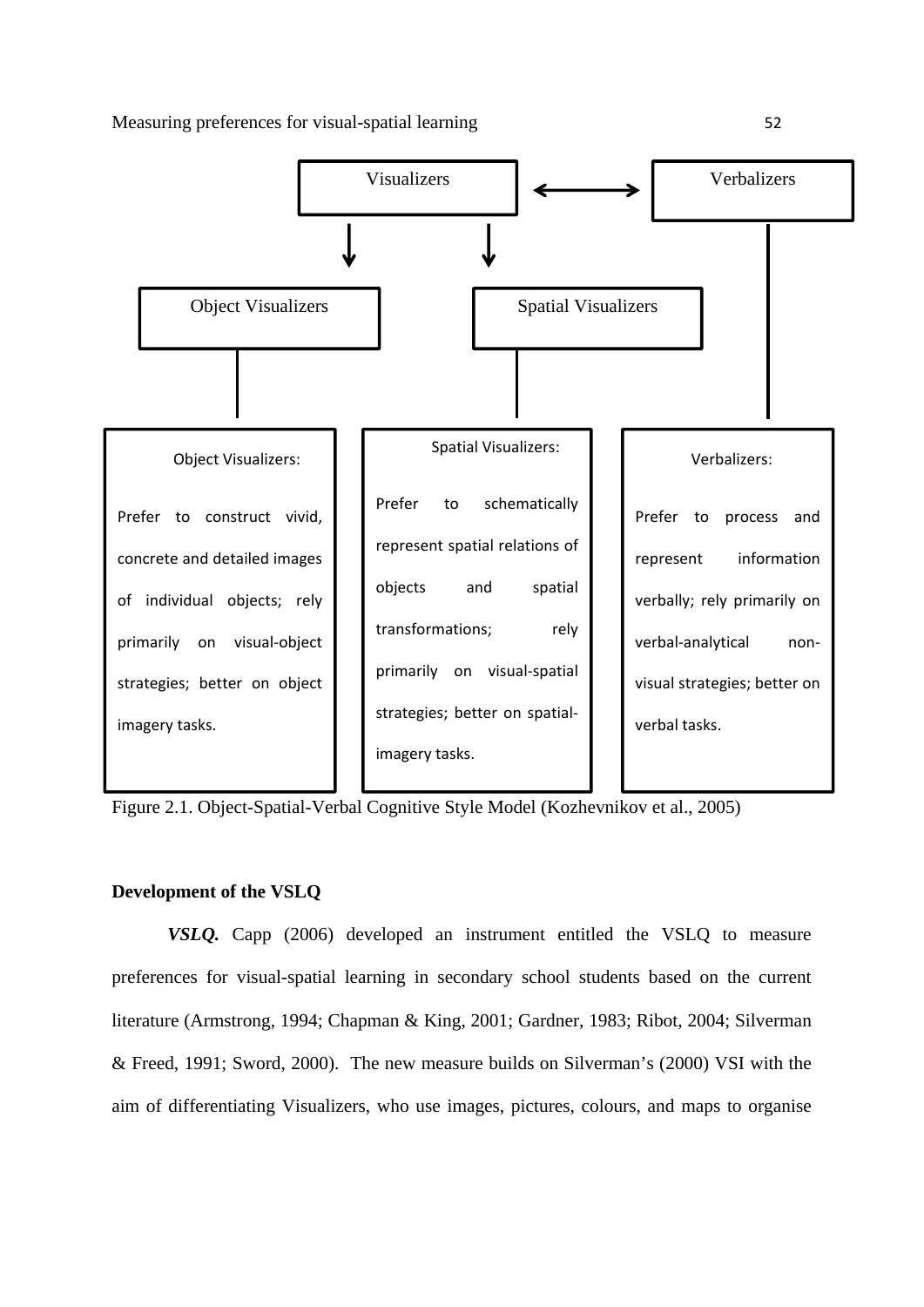and communicate ideas, and Verbalizers, who process and represent information verbally, as espoused in Kozhevnikov et al.'s (2005) object-spatial-verbal cognitive style model. The items were sourced from existing psychometric instruments in the field, including Blazhenkova et al.'s (2006) Object-Spatial Imagery and Verbal Questionnaire (OSIVQ), Richardson's (1977) Visualizer-Verbalizer Questionnaire (VVQ), and Silverman's (2000) VSI.

The instrument was developed by Capp (2006) during his work with the Queensland's Association for Gifted and Talented Children Inc. Whilst working with G&T students, and students with ASD he noticed that there was a very limited number of instruments available for helping teachers identify students in secondary schools who demonstrated a preference for visual-spatial learning. The instrument was designed as a verbally anchored, self-report questionnaire rather than an "objective" spatial test. "Objective" spatial tests generally measure maximal performance in relation to visual-spatial ability, preferences for visualspatial learning relate to typical performance. This is not an unusual methodology and there are a number of long-standing, well-validated verbally anchored measures of visual-spatial ability and imaginal capacity in the research literature (e.g. VVQ, OSIVQ, Vividness of Visual Imagery Questionnaire etc). The content-related validity of the VSLQ was ensured by using the current literature (Armstrong, 1994; Chapman & King, 2001; Gardner, 1983; Ribot, 2004; Silverman & Freed, 1991; Sword, 2000) on preferences for visual-spatial learning to construct the items on the instrument.

The instrument was also modelled on a number of psychometric instruments that purport to measure visual-spatial ability or preferences for visual-spatial learning - Blazhenkova et al.'s (2006) OSIVQ, Richardson's (1977) VVQ, and Silverman's (2000) VSI.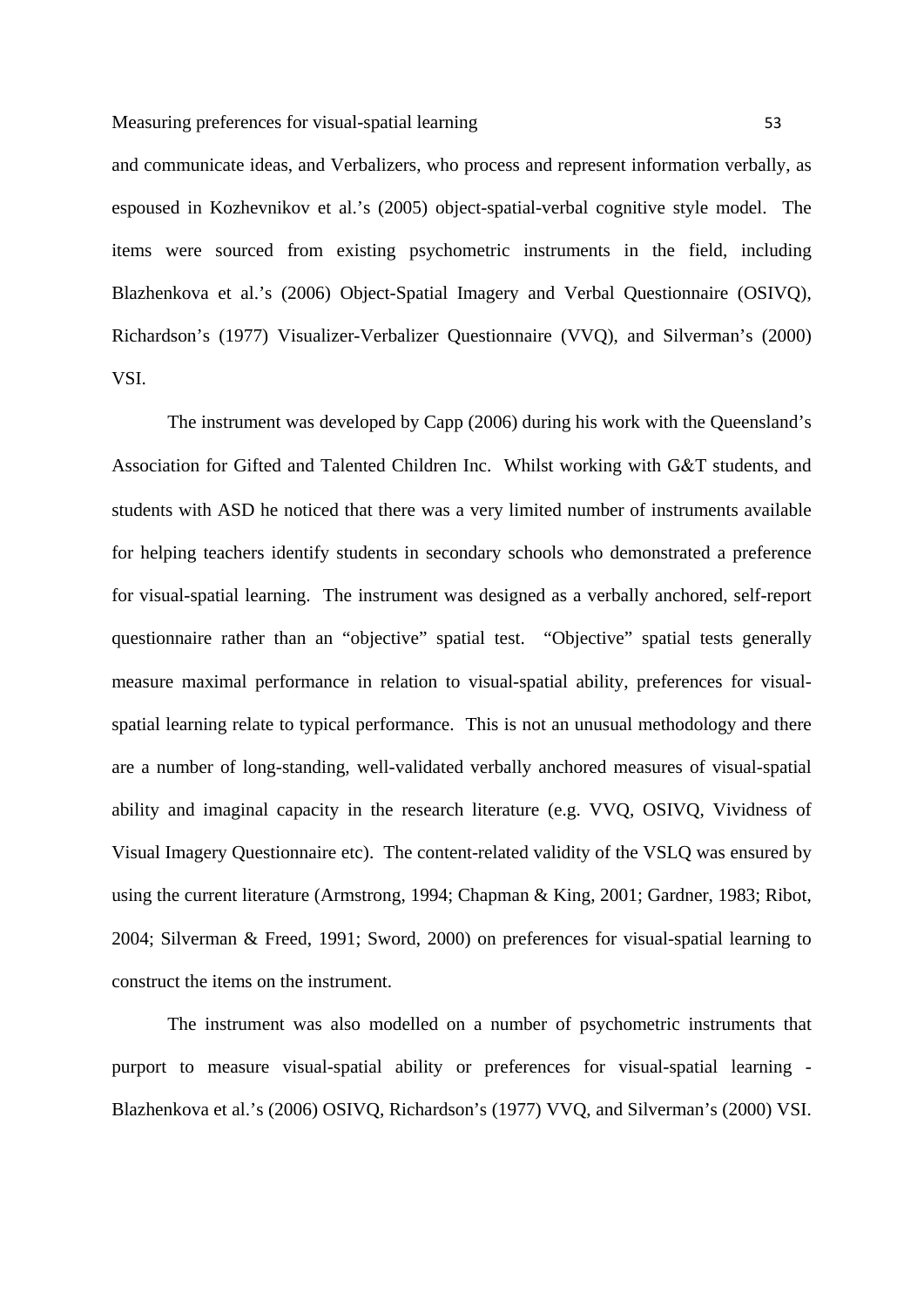The 2006 version of the VSLQ consisted of 70 items (see Appendix B for items on VSLQ) and used a 5-point Likert scale (1 = strongly agree, 2 = agree, 3 = unsure, 4 = disagree, 5 = strongly disagree). The items measure typical performance and focus on how students with a preference for visual-spatial learning use images, pictures, colours, and maps to organise information and communicate ideas (Silverman, 2005). Seven of the items on the instrument were developed based on the items on Silverman's (2000) VSI (see Table 2.4). One of the items on the VSLQ was kept the same as on the VSI ("I have neat handwriting"). Others were reworded to make them easier for secondary students to understand. For example, Item 11 on the VSI ("I solve problems in unusual ways") was reworded in Item 16 on the VSLQ ("I generally find my own methods of solving problems rather than using the ones my teacher suggests"). Other items were reworded because they were limiting. Item 6 on the VSI stated, "I don't do well on tests." Organisation for students with a preference for visual-spatial learning is often a stumbling block (Mann, 2005). VSL are usually disorganised and may miss details. These students are highly aware of space but pay little attention to time (Silverman  $&$  Freed, 1991). For this reason, Item 66 on the VSLQ was extended to all areas of schooling, "I generally find it difficult to get my work done in class."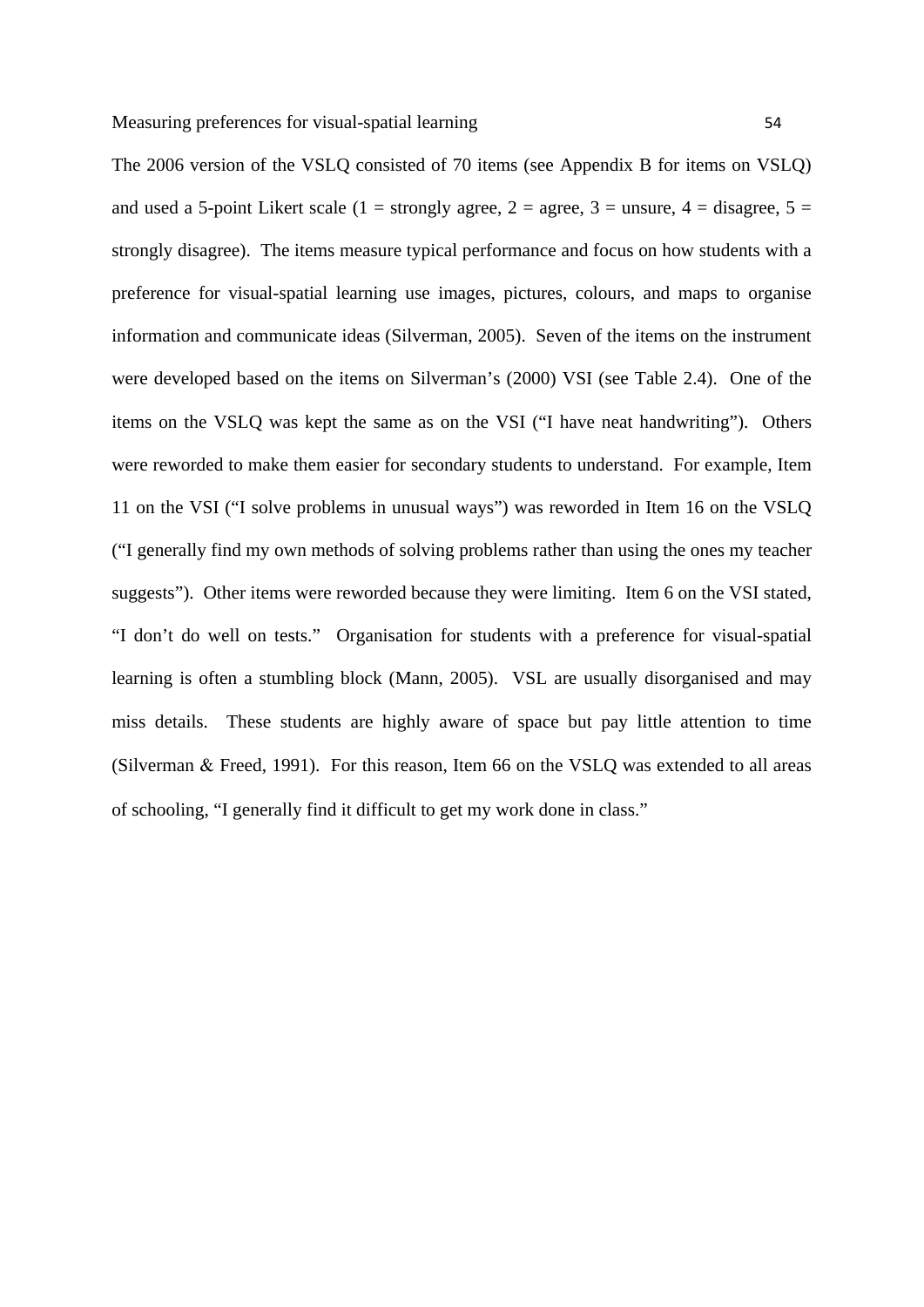## Table 2.4

*Comparison of Items on Silverman's (2000) VSI and VSLQ*

| Silverman's (2000) VSI item                        | Capp's $(2006)$ VSLQ                            |
|----------------------------------------------------|-------------------------------------------------|
| (2) I think mainly in pictures instead of words    | (1) When I am trying to study for a test I find |
|                                                    | it easier to remember pictures and diagrams     |
|                                                    | rather than words I have read                   |
| (7) I have neat handwriting                        | (8) I have neat handwriting                     |
| $(11)$ I solve problems in unusual ways            | $(16)$ I generally find my own methods of       |
|                                                    | solving problems rather than using the ones     |
|                                                    | my teacher suggests                             |
| $(9)$ I like to take things apart to find how they | $(28)$ I want to know everything; I am very     |
| work                                               | curious                                         |
| (8) I have a wild imagination                      | (40) I like to day dream                        |
| (10) I hate writing assignments                    | $(44)$ I prefer to type my assignments rather   |
|                                                    | than write them by hand                         |
| $(6)$ I don't do well on tests with time limits    | (66) I generally find it difficult to get my    |
|                                                    | work finished in class                          |

Forty-seven items were developed to reflect the literature on preferences for visualspatial learning (see Table 2.5). Silverman's (2000) VSI did not cover the breadth of the literature on preferences for visual-spatial learning. For this reason, items on the VSLQ were also developed based on the academic literature. The items focussed on how secondary school students with a preference for visual-spatial learning use images, pictures, colours, and maps to organise and communicate ideas (Silverman, 2005).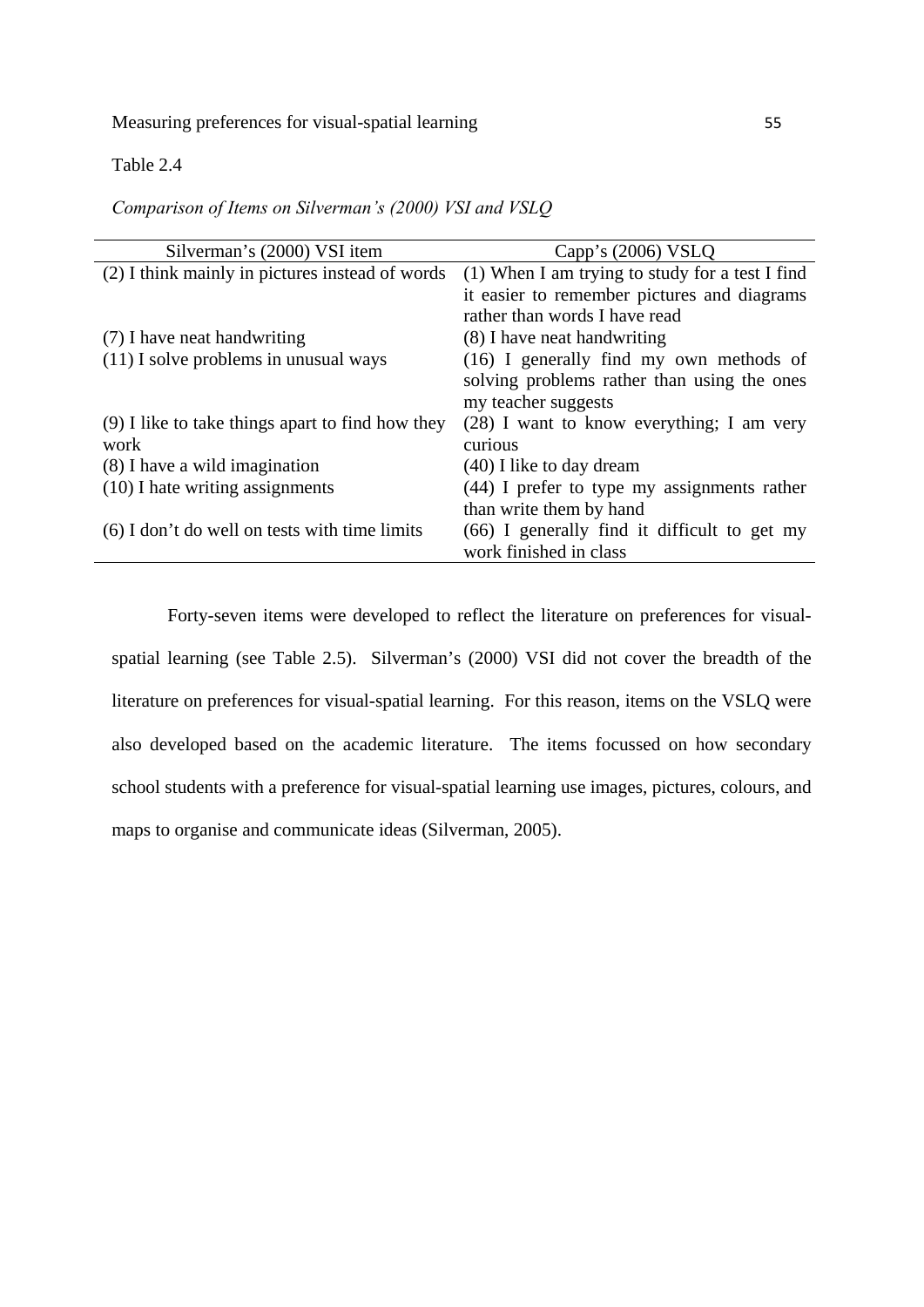#### Table 2.5

# *Relationship Between Characteristics of VSL and Items on VSLQ*

| VSL characteristics                      | VSLQ items                                                                                                      |
|------------------------------------------|-----------------------------------------------------------------------------------------------------------------|
| Thinks primarily in pictures             | (1) When I am trying to study for a test I find it easier to remember pictures and diagrams rather than         |
|                                          | words I have read.                                                                                              |
| Has visual strengths                     | (7) When I walk into a room I generally notice everything                                                       |
|                                          | (14) I am very good at remembering things I have seen                                                           |
|                                          |                                                                                                                 |
| Relates well to space                    | (59) I can remember how to get to a location after I have been there only once                                  |
| Is a whole-part learner                  | (4) I prefer my teacher to give me an overview of a topic before exploring elements in depth.                   |
| Learns complex concepts easily           | (5) My classmates are jealous that I seem to understand complex material easily struggles with easy<br>concepts |
| Is a good synthesizer                    | (6) I find it easy to identify the connections and relationships between the ideas my teacher explains          |
| Reads maps well                          | (9) I am good at reading maps                                                                                   |
| Is better at mathematics reasoning than  | (10) I find problem solving questions in mathematics more interesting than regular questions                    |
| computation                              |                                                                                                                 |
| Must visualise words to spell them       | (11) When I am learning a new word I prefer to visualise the whole word in my head rather than                  |
|                                          | sounding it out                                                                                                 |
| Prefers keyboarding to writing           | (44) I prefer to type my assignments rather than write them                                                     |
| Creates unique methods of organisation   | (12) Most people think that I am very disorganised. However, I have my own system of organisation.              |
| Arrives at correct solution intuitively  | (13) When I am doing mathematics the answers to the questions tend to just come to me                           |
| Learns concepts permanently; is turned   | (15) When I learn something I never forget it                                                                   |
| off by drill and repetition              |                                                                                                                 |
| Develops own methods of problem          | (16) I generally find my own methods of solving problems rather than the ones my teacher suggests               |
| solving                                  | (18) People think I come up with strange solutions to problems                                                  |
| Is very sensitive to teacher's attitudes | $(17)$ I hate when my teacher is upset or angry                                                                 |
| May have uneven grades                   | (19) My grades/results are all over the place                                                                   |
| Masters other<br>through<br>languages    | (22) I find it difficult to learn languages other than English in class                                         |
| immersion                                |                                                                                                                 |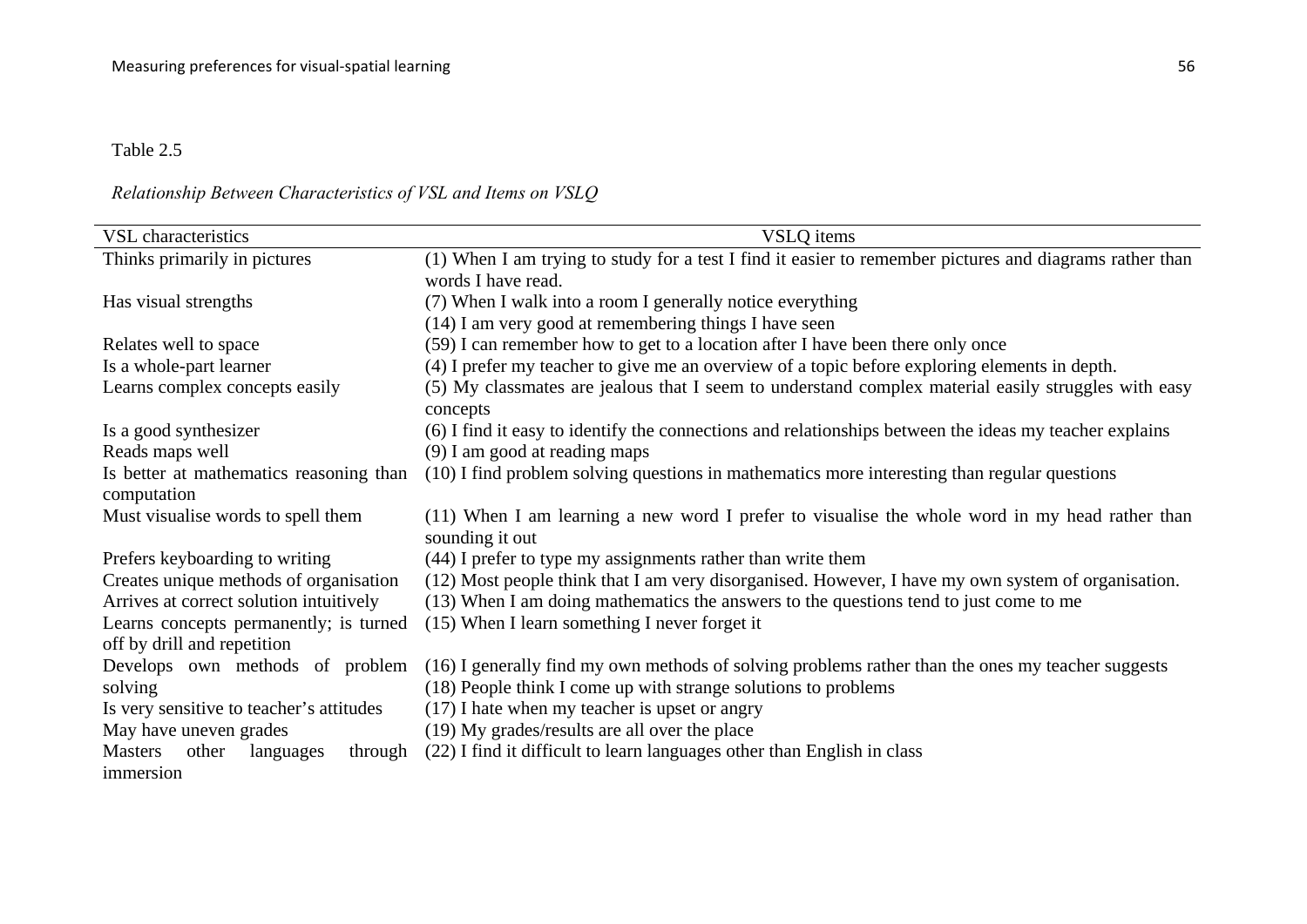Measuring preferences for visual-spatial learning <sup>57</sup>

| or technologically gifted                 | Is creatively, mechanically, emotionally (50) One of my favourite subjects at school is either art or music   |
|-------------------------------------------|---------------------------------------------------------------------------------------------------------------|
| Is a late bloomer                         | (23) I think that I am getting better at school as I get older                                                |
| be listening                              | Poor listening skills; often seems not to (64) I hate listening to my teacher talk and give instructions      |
| work                                      | Has difficulty finishing tasks/school (66) I generally find it difficult to get my work finished in class     |
| Has poor handwriting                      | (55) My teachers tell me I have poor or messy handwriting.                                                    |
| Loves Lego, puzzles, jigsaws, computer    | (34) I have a wide range of interests both at school and outside school                                       |
| games, televisions and making things      | $(43)$ I am good at jigsaws                                                                                   |
|                                           | (67) I enjoy playing computer games and watching television                                                   |
| Likes art and/or music                    | (41) When I am doing something I like to be as creative as possible                                           |
|                                           | (50) One of my favourite subjects at school is either art or music                                            |
| Has a poor sense of time                  | (2) I am not very good at getting to class on time, handing assignments in by the due date and getting        |
|                                           | to appointments on time                                                                                       |
|                                           | (24) When I am interested in something I can concentrate on it for a long time                                |
|                                           | (29) If I am interested in something I won't stop until it is finished                                        |
|                                           | (66) I generally find it difficult to get my work finished in class                                           |
| Is emotionally very sensitive             | $(17)$ I hate it when my teacher is upset or angry                                                            |
|                                           | (25) I believe that being compassionate to other people is the most important thing someone can do            |
|                                           | (27) I can't understand why people do immoral things                                                          |
|                                           | (37) I hate it when people are treated unfairly                                                               |
|                                           | (38) I can't understand why some people my age make immature judgments                                        |
|                                           | (42) If I disagree with something I have to speak up and tell everyone                                        |
| Has difficulty with spelling/times tables | (20) I hate studying algebra in mathematics                                                                   |
|                                           | (31) I have trouble with spelling                                                                             |
| Can remember the way somewhere            | (59) I can remember how to get to a location after I have been there only once after going there only<br>once |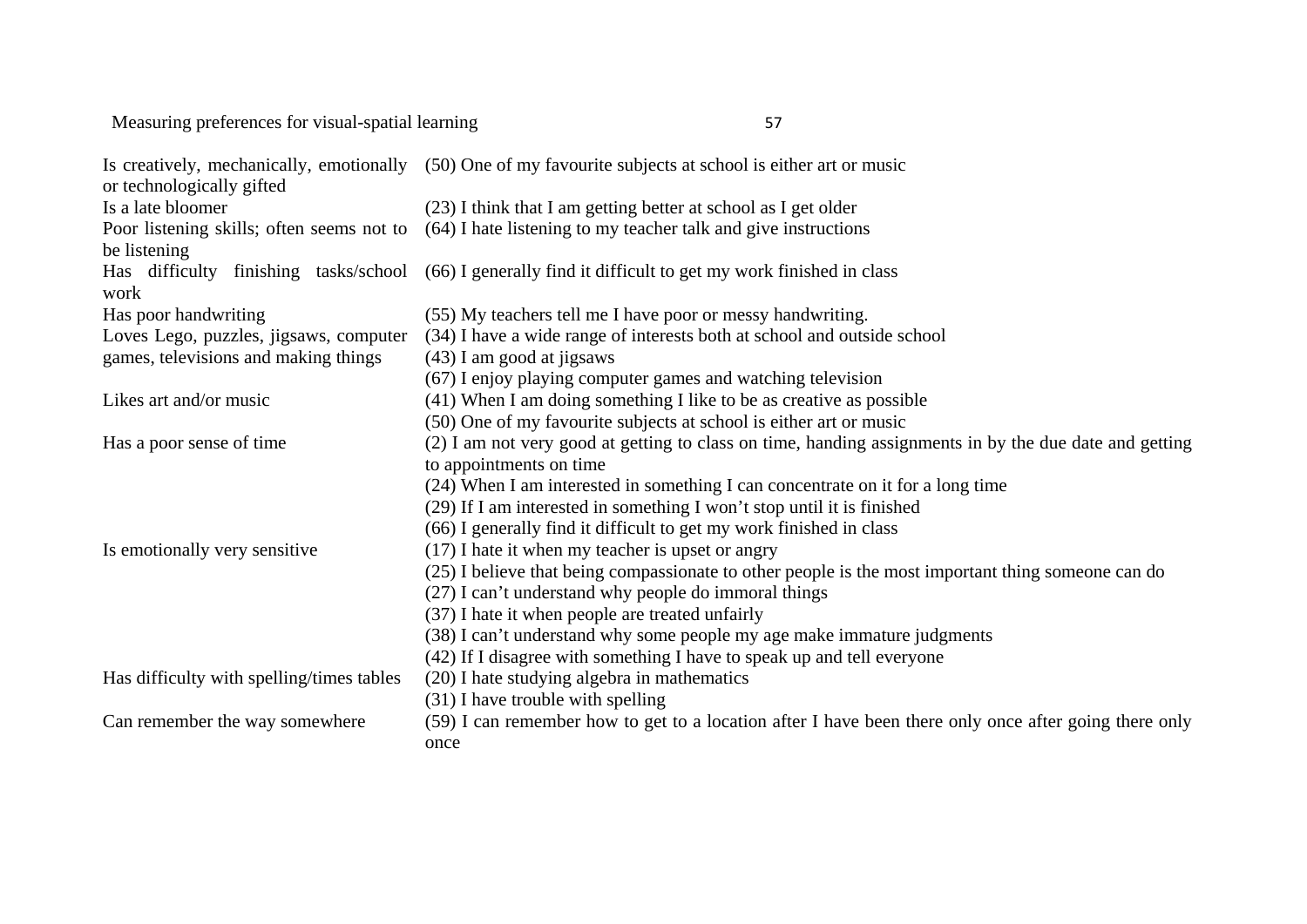Measuring preferences for visual-spatial learning <sup>58</sup>

| Has a vivid imagination-rich fantasy life | (40) I like to daydream                                                                                |
|-------------------------------------------|--------------------------------------------------------------------------------------------------------|
| Is very disorganised                      | (2) I am not very good at getting to class on time, handing assignments in by the due date and getting |
|                                           | to appointments on time                                                                                |
|                                           | (12) Most people think that I am disorganised. However, I have my own system of organisation.          |
|                                           | (66) I generally find it difficult to finish my work in class                                          |
| A good sense of humour                    | (35) I think that I have a good sense of humour                                                        |
|                                           | (69) My friends would say that I am funny                                                              |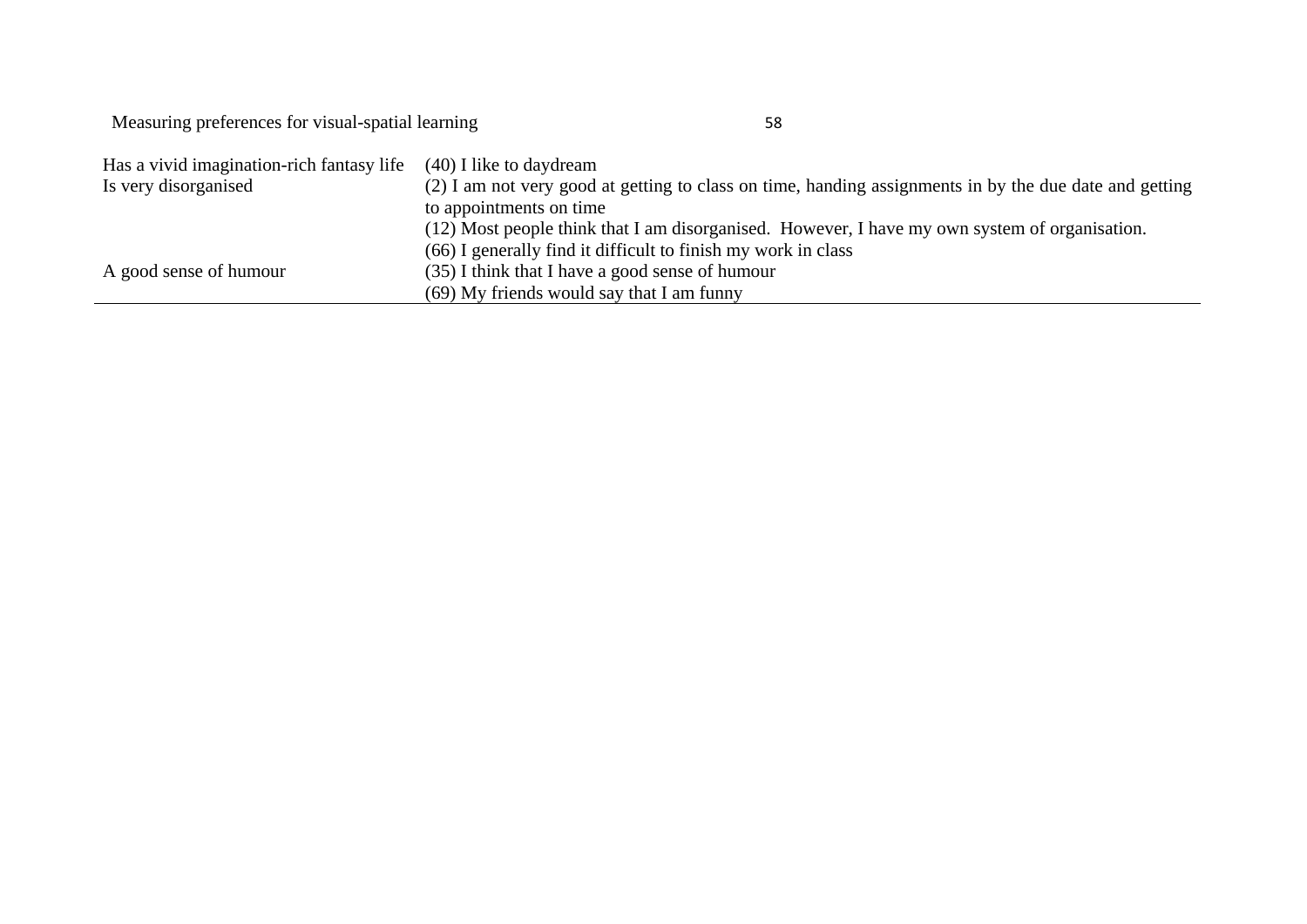Twenty-three items were developed to reflect the literature on auditorysequential learning (see Table 2.6), as a means of determining where on the spectrum between preference for visual-spatial and auditory-sequential learning an individual falls. This is because psychological research (Blazhenkova & Kozhevnikov, 2009; Farah, Hammond, Levine, & Calvanio, 1988; Kosslyn, 1995; Kozhevnikov et al., 2005; Logie, 1995) has shown that auditory-sequential ability and visual-spatial ability are on different ends of the same spectrum. A secondary school student can show any combination of these characteristics. These items measure how a student with a preference for auditory-sequential learning process and represent information verbally (Kozhevnikov et al., 2005).

## Table 2.6

|  |  |  |  |  | Items on VSLQ That Contradict the Characteristics of VSL |  |  |  |
|--|--|--|--|--|----------------------------------------------------------|--|--|--|
|--|--|--|--|--|----------------------------------------------------------|--|--|--|

| <b>VSL</b> characteristics                               | VSLQ item                                                 |  |  |  |  |
|----------------------------------------------------------|-----------------------------------------------------------|--|--|--|--|
| Is very disorganised                                     | (3) My bedroom is very neat                               |  |  |  |  |
| Has poor handwriting or difficulty                       | (8) I have neat handwriting                               |  |  |  |  |
| keeping in the lines or grips the pen very               |                                                           |  |  |  |  |
| hard and presses on the paper when                       |                                                           |  |  |  |  |
| writing                                                  |                                                           |  |  |  |  |
| Dislikes algebra and chemistry                           | (21) I love studying chemistry in science                 |  |  |  |  |
|                                                          | (61) I enjoy studying algebra in                          |  |  |  |  |
|                                                          | mathematics                                               |  |  |  |  |
| Poor at calculation                                      | (32) I love doing times tables                            |  |  |  |  |
| Thinks primarily in pictures                             | $(45)$ I find it easier to understand what I              |  |  |  |  |
|                                                          | have read than what I have seen in a                      |  |  |  |  |
|                                                          | diagram or picture<br>(46) I am good at meeting deadlines |  |  |  |  |
| Disorganised, forgets details<br>Is a whole-part learner | (47) I find it difficult to understand my                 |  |  |  |  |
|                                                          | teacher if he/she does not go step by step                |  |  |  |  |
|                                                          | through the information or skill                          |  |  |  |  |
| Likes complex tasks and does well on                     | (48) My friends seem to understand                        |  |  |  |  |
| them                                                     | complex information presented by the                      |  |  |  |  |
|                                                          | teacher but I find it difficult<br>to                     |  |  |  |  |
|                                                          | understand                                                |  |  |  |  |
| auditory memory, does<br>Poor<br>not                     | $(49)$ I find it easy to follow directions                |  |  |  |  |
| remember three-step instructions                         | when they are told to me                                  |  |  |  |  |
|                                                          | (58) I am able to follow verbal                           |  |  |  |  |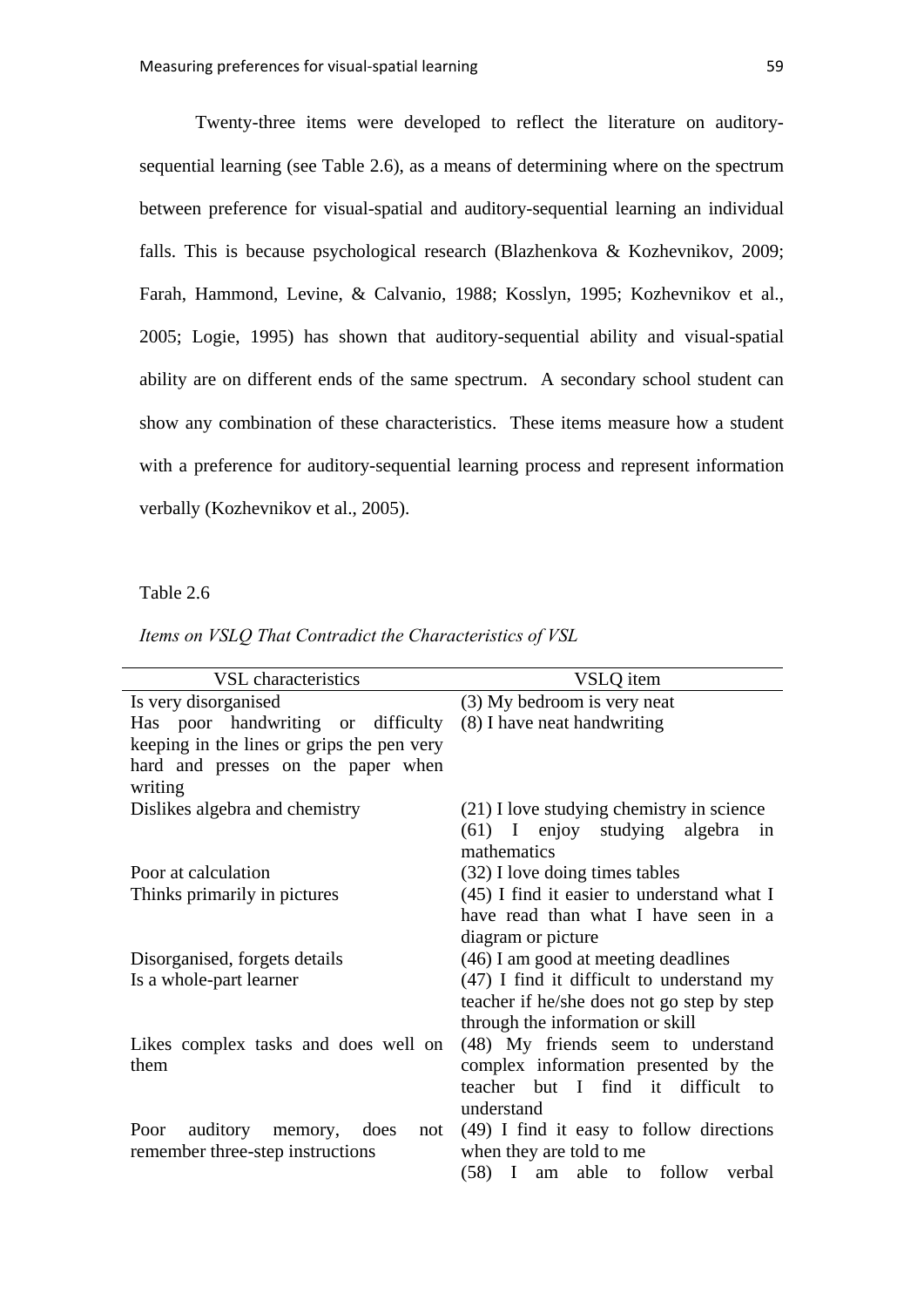| Has visual strengths and relates well to<br>space; poor auditory memory, does not<br>remember three-step instructions<br>Better at mathematical analysis than<br>computation | instructions given by the teacher<br>(51) I find it difficult to read maps. I<br>prefer that someone gives me verbal or<br>written directions to a location.<br>(52) I am good at mathematics questions<br>that I have been shown how to do;<br>however, I find problem<br>solving<br>questions difficult. |  |  |
|------------------------------------------------------------------------------------------------------------------------------------------------------------------------------|------------------------------------------------------------------------------------------------------------------------------------------------------------------------------------------------------------------------------------------------------------------------------------------------------------|--|--|
| whole<br>words easily; must<br>Learns                                                                                                                                        | (53) When I am trying to remember how                                                                                                                                                                                                                                                                      |  |  |
| visualize words to spell them; difficulty                                                                                                                                    | to spell a word, I like to sound it out.                                                                                                                                                                                                                                                                   |  |  |
| learning phonics                                                                                                                                                             |                                                                                                                                                                                                                                                                                                            |  |  |
| Is very disorganized                                                                                                                                                         | (54) I am very well organized. I have a                                                                                                                                                                                                                                                                    |  |  |
|                                                                                                                                                                              | routine for everything.                                                                                                                                                                                                                                                                                    |  |  |
| Submits short, sloppy work of poor<br>quality                                                                                                                                | (26) Everything I do has to be perfect<br>(56) I always show my working when<br>completing problems in mathematics.<br>(70) I always put 100% effort into                                                                                                                                                  |  |  |
|                                                                                                                                                                              | everything I do                                                                                                                                                                                                                                                                                            |  |  |
| Hates drill and repetition                                                                                                                                                   | $(57)$ I find it easier to learn something if I<br>repeat it a few times                                                                                                                                                                                                                                   |  |  |
| May have very uneven grades                                                                                                                                                  | (60) I generally do well in all my subjects<br>at school                                                                                                                                                                                                                                                   |  |  |
| Enjoys geometry and physics                                                                                                                                                  | (62) I hate studying geometry (shapes<br>and angles) in mathematics                                                                                                                                                                                                                                        |  |  |
| May have uneven grades; inattentive in                                                                                                                                       | (63) My teachers say that I academically                                                                                                                                                                                                                                                                   |  |  |
| class; easily distracted                                                                                                                                                     | talented                                                                                                                                                                                                                                                                                                   |  |  |
| other<br>through<br><b>Masters</b><br>languages                                                                                                                              | (65) The easiest way for me to learn a                                                                                                                                                                                                                                                                     |  |  |
| immersion                                                                                                                                                                    | language is in class                                                                                                                                                                                                                                                                                       |  |  |

Seven items on the VSLQ were similar to items on Blazhenkova et al.'s (2006) OSIVQ (see Table 2.7). Three items on the OSIVQ measured typical performance in relation to geometric ability. These three items were condensed to one on the VSLQ. Both the items on the OSIVQ and VSLQ measure typical performance related to mental manipulation of geometric figures (Klehe  $\&$  Latham, 2008). One of the three items on the OSIVQ did not relate to the educational context. Preferences for visual-spatial learning relate to the educational context. For this reason, the three items on the OSIVQ were condensed to one item (Item 62: "I hate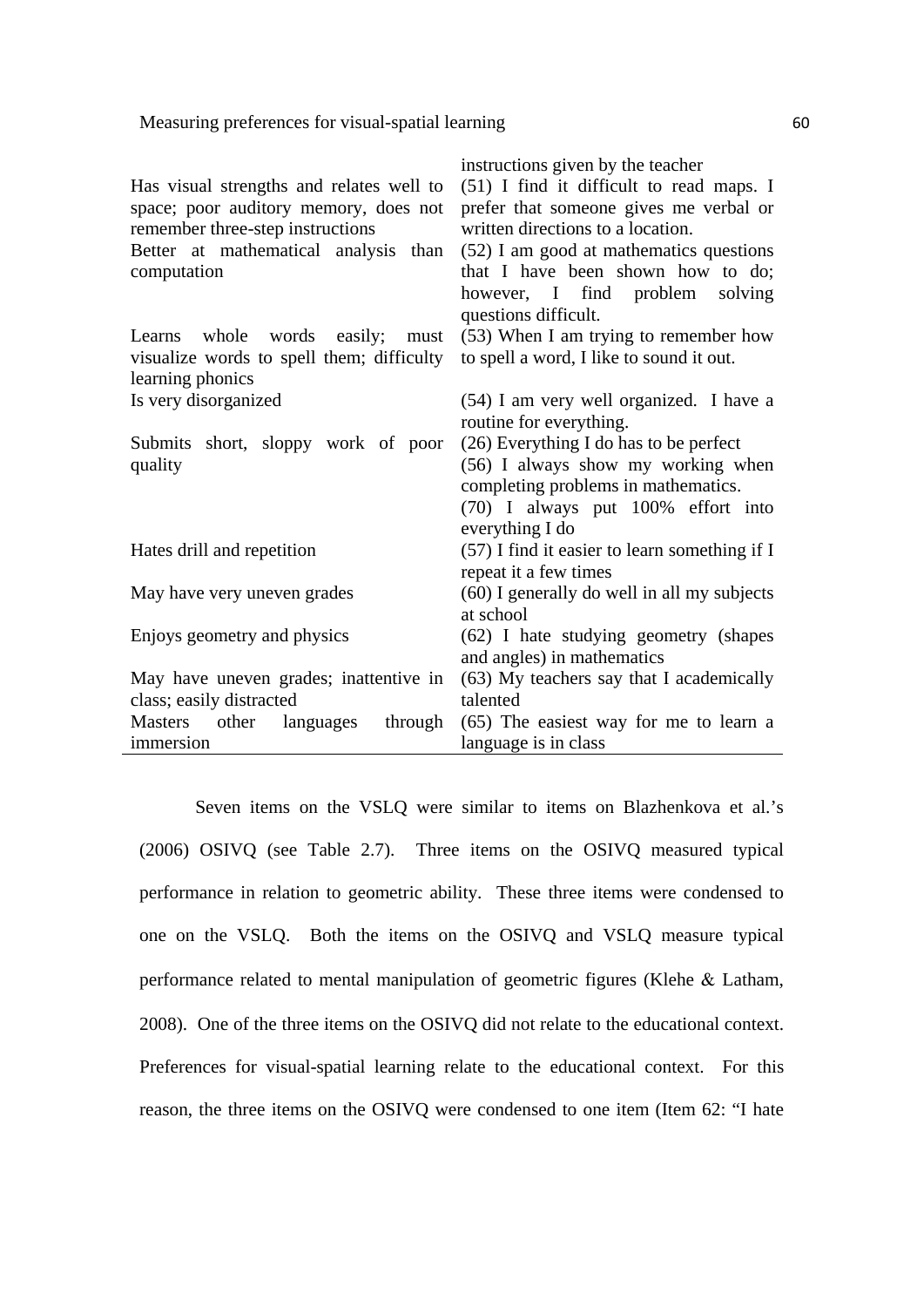studying geometry [shapes and angles] in mathematics"). Hegarty and Kozhevnikov's (1999) claim that spatial ability is highly correlated with success in mathematics education. Secondary school students with a preference for visualspatial learning demonstrate a preference for mathematical reasoning and problem solving (Hegarty & Kozhevnikov, 1999). Item 62 on the VSLQ enables teachers to identify where a student falls on the visual-spatial learning and auditory-sequential learning spectrum.

Two items on the OSIVQ, Item 8 ("I have a photographic memory"), and Item 25 ("I can close my eyes and easily picture scenes that I have experienced"), were rewritten to be relevant to secondary school students. The two items were also expanded into five items (Item 1: "When I am trying to study for a test I find it easier to remember pictures and diagrams rather than words I have read;" Item 7: "When I walk into a room I generally notice everything;" Item 14: "I am very good at remembering things that I have seen;" Item 39: "I seem to notice everything around me;" Item 49: "I can remember how to get to a location after I have been there only once"). VSL are whole-part learners (Silverman, 2005). They learn best by first seeing a broad overview of the entire content to be learnt then breaking it down into its constituent parts. For this reason, they learn concepts all at once and grasp complex concepts easily (Silverman, 1989). VSL often see the big picture but may miss details (Silverman & Freed, 1991). Some commentators (Ashwin et al., 2009; Behrmann et al., 2006; Happy & Frith, 2006; Perreault et al., 2011; Samson et al., 2012) have shown that people with ASD perform better than control groups on tasks involving characteristics such as visual acuity or clearness of vision. Caron et al.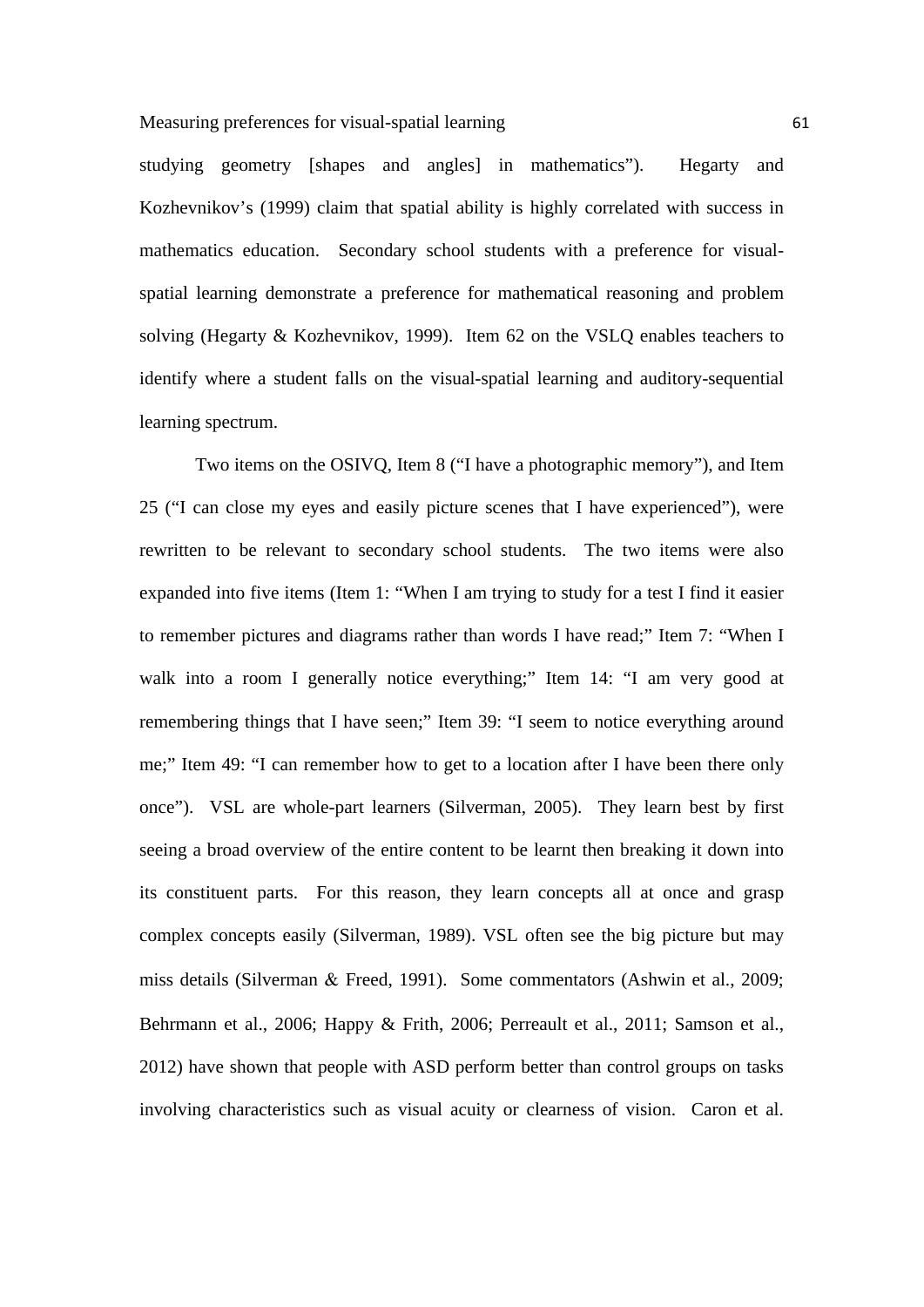Measuring preferences for visual-spatial learning 62

(2004) demonstrated through a study involving navigating a human-size labyrinth, that individuals with ASD have advanced discrimination, detection, and memory for visual patterns. O'Riordan et al. (2001) found during a study of children with ASD that they performed better than typically developing children on difficult visual-search tasks. Item 14 ("I am a good Tetris player") is very dated, as many students no longer play this computer game. As such, this item was reworded in the VSLQ (Item 67: "I enjoy playing computer games and watching television").

Table 2.7

*Comparison of Items on Blazhenkova et al.'s (2006) OSIVQ and VSLQ* 

| OSIVQ item                                 | VSLO item                                    |
|--------------------------------------------|----------------------------------------------|
| $(1)$ I was very good in 3-D geometry as a | (62) I hate studying geometry (shapes        |
| student.                                   | and angles) in mathematics                   |
| (9) I can easily imagine and mentally      |                                              |
| rotate 3-D geometric figures.              |                                              |
| (20) In high school, I had less difficulty |                                              |
| with geometry than with art.               |                                              |
| (8) I have a photographic memory.          | $(1)$ When I am trying to study for a test I |
|                                            | find it easier to remember pictures and      |
|                                            | diagrams rather than words I have read.      |
|                                            | $(14)$ I am very good at remembering         |
|                                            | things that I have seen                      |
|                                            | (39) I seem to notice everything around      |
|                                            | me                                           |
| (14) I am a good Tetris player.            | (67) I enjoy playing computer games and      |
|                                            | watching television                          |
| (25) I can close my eyes and easily        | (7) When I walk into a room I generally      |
| picture a scene that I have experienced    | notice everything                            |
|                                            | $(49)$ I can remember how to get to a        |
|                                            | location after I have been there only once   |

Three items on the VSLQ were also similar to items on Richardson's (1977) VVQ (see Table 2.8). To make item 10 on the VVQ ("My powers of imagination are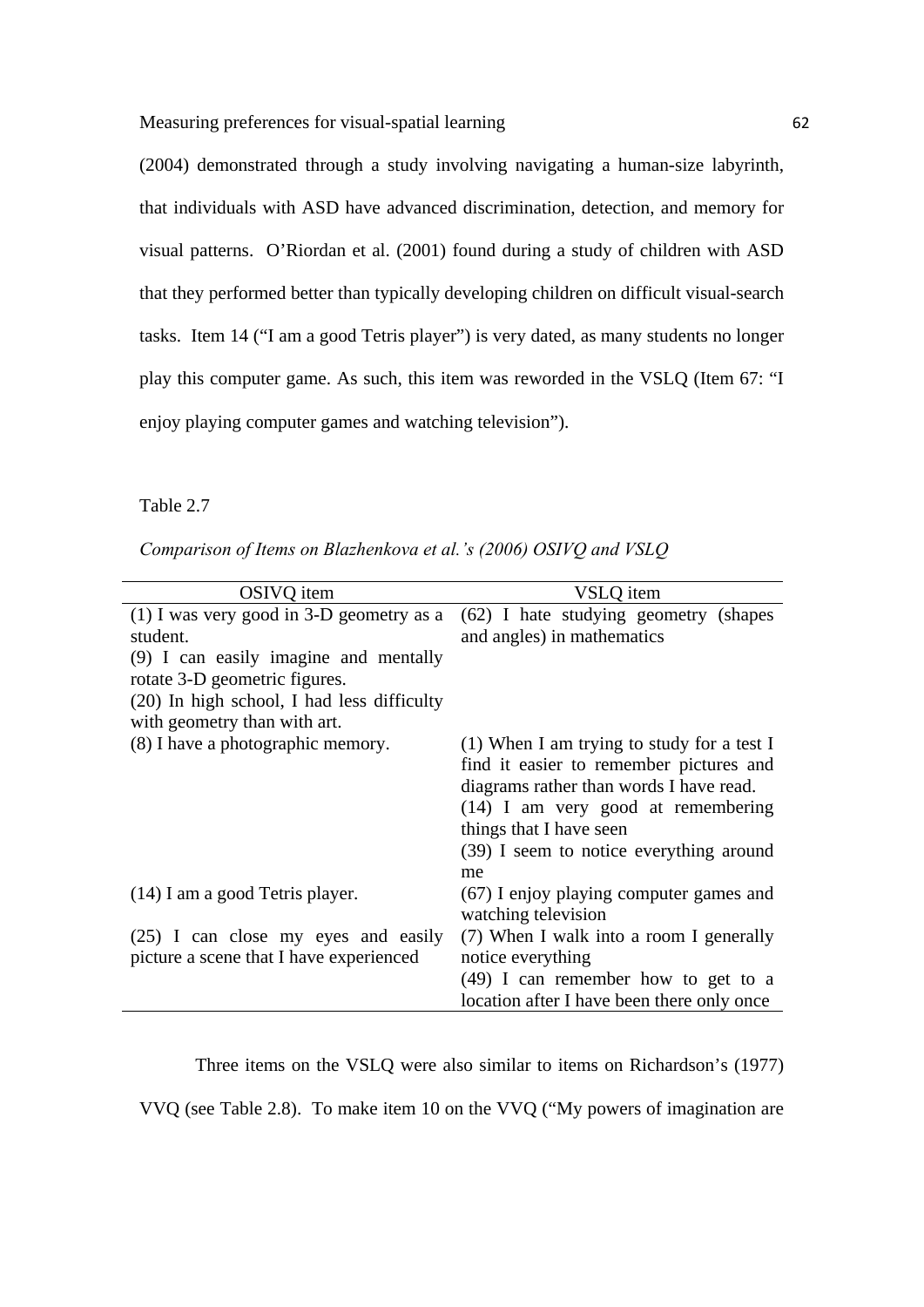higher than average") easier to understand for secondary school students it was reworded on the VSLQ (Item 40: "I like to daydream"). Item 11 on the VVQ ("My thinking often consists of mental pictures or images") was extended into two items on the VSLQ (Item 1: "When I am trying to study for a test I find it easier to remember pictures and diagrams rather than words I have read," Item 11: "When I am learning a new word I prefer to visualize the whole word in my head rather than sounding it out"). Whilst both the items in the VVQ and VSLQ measure typical performance, the questions on the VSLQ relate to the educational context. In contrast, Richardson's (1977) VVQ measures imaginal capacity. Mayer and Simms (1994) found that students with a preference for visual spatial learning are able to devote more cognitive resources to building connections between visual representations and written or verbally presented material, than students without this learning preference. This is supported by Cronbach and Snow (1977) who found that VSL are able to construct and hold visual representations of pictures, diagrams, and words in working memory. VSL are able to construct connections between visual and verbal information when it is presented either contiguously or successively. ASL, on the other hand, struggle to make connections between visual and verbal information when they are not presented contingently (Mayer  $&$  Simms, 1994).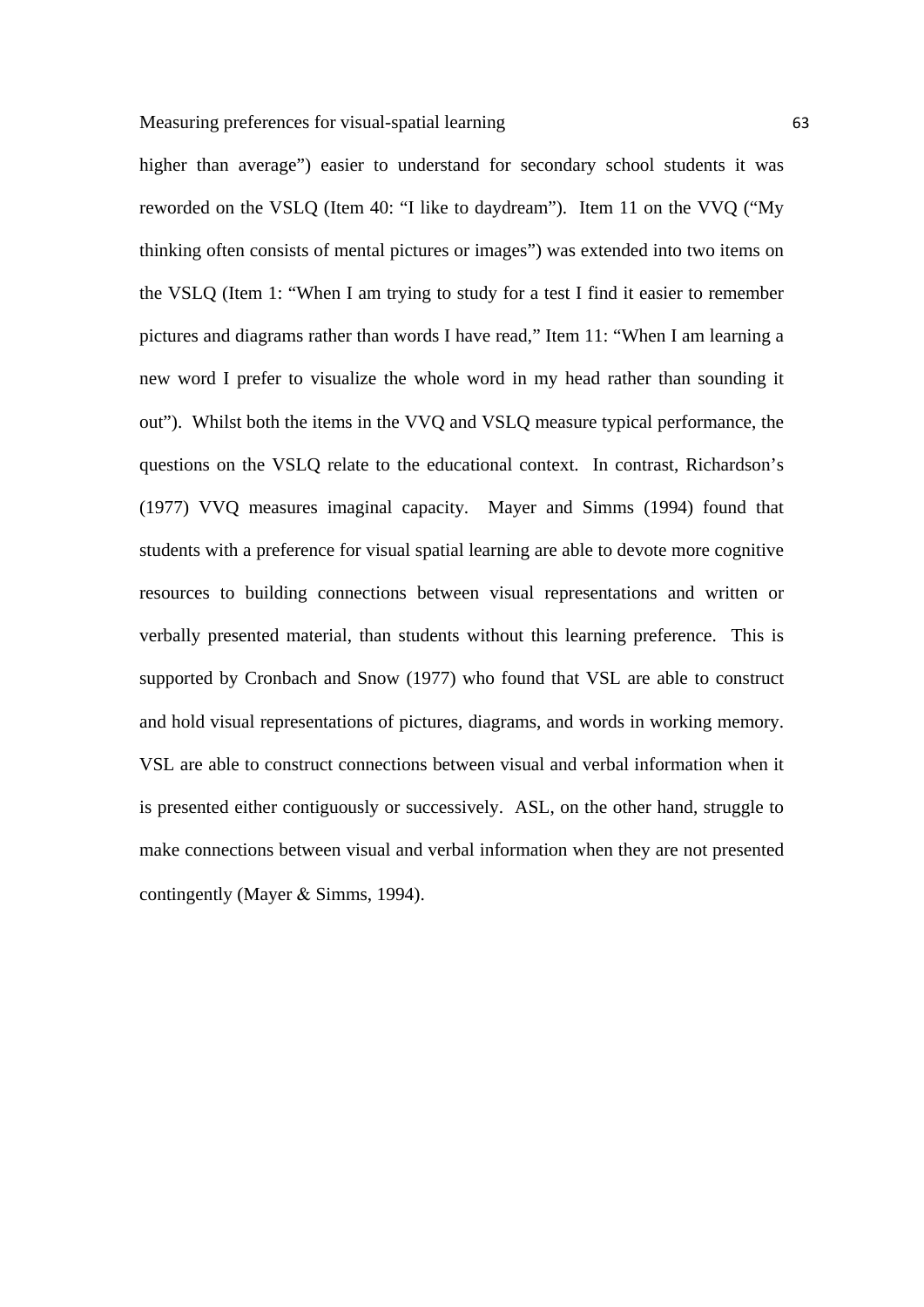## Table 2.8

*Comparison of Items on Richardson's (1977) VVQ and the VSLQ* 

| VVQ item                                                      | VSLQ item                                    |
|---------------------------------------------------------------|----------------------------------------------|
| $(10)$ My powers of imagination are $(40)$ I like to daydream |                                              |
| higher than average                                           |                                              |
| (11) My thinking often consists of mental                     | $(1)$ When I am trying to study for a test I |
| pictures or images                                            | find it easier to remember pictures and      |
|                                                               | diagrams rather than words I have read.      |
|                                                               | $(11)$ When I am learning a new word I       |
|                                                               | prefer to visualize the whole word in my     |
|                                                               | head rather than sounding it out             |

An effective psychometric instrument has both reliability and validity. When developed in 2006, Capp's VSLQ was not subjected to any form of statistical analysis. Therefore, the objective of Study 1 reported in this thesis was to investigate the internal reliability of the instrument using an EFA.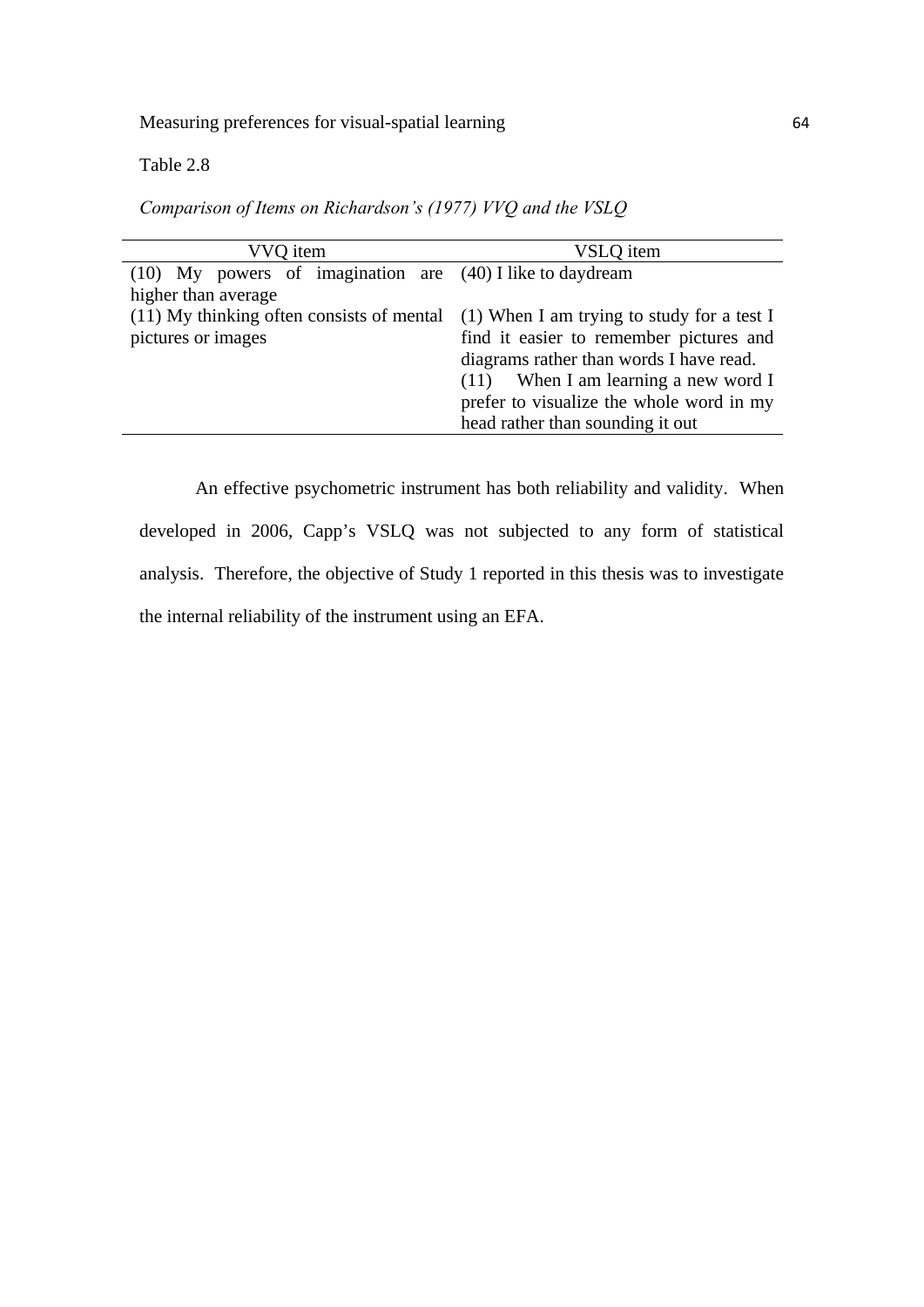#### **Chapter 3: Study 1**

Art is a process of elimination. The sculptor produces the beautiful stature by chipping away such parts of the marble block as are not needed – it is the process of elimination (Dean, 2010).

The initial study that developed the VSLQ (Capp, 2006) was implemented with a population of 125 Australian secondary school students in Years 8 to 12. No statistical analysis was conducted on this data. The respondents completed both Capp's (2006) VSLQ, and Silverman's (2000) VSI. This allowed for a precursor examination of the VSLQ to see if a high score on this instrument equated to a high score on Silverman's (2000) VSI.

Results of this study demonstrated that there was a positive relationship between a high score on Capp's (2006) VSLQ, and a high score on Silverman's (2000) VSI. Because no statistical analysis was conducted, statistical analytic procedures in the form of an EFA and CFA needed to be conducted to demonstrate the reliability of the instrument (Stommel, Wang, Given, & Given, 2007). During the 2006 study the VSLQ was implemented with a population of 125 students. According to the literature (Bartlett II, Kotrlik,  $\&$  Higgins, 2001; Burmeister  $\&$  Aitken, 2012; MacCallum, Widaman, Zhang, & Hong, 1999; Velicer, & Fava, 1998) this constitutes a very small sample size in relation to a 70-item instrument. Bartlett et al. (2001) argue that the optimal ratio is ten respondents to one item on a questionnaire. In contrast, Burmeister and Aitken (2012), and Tabachnick and Fidell (2007) identify an optimal ratio size of 20:1. As such, the optimal number of respondents in Study 1 should have been between 700 and 1400. The results of the EFA during Study 1 need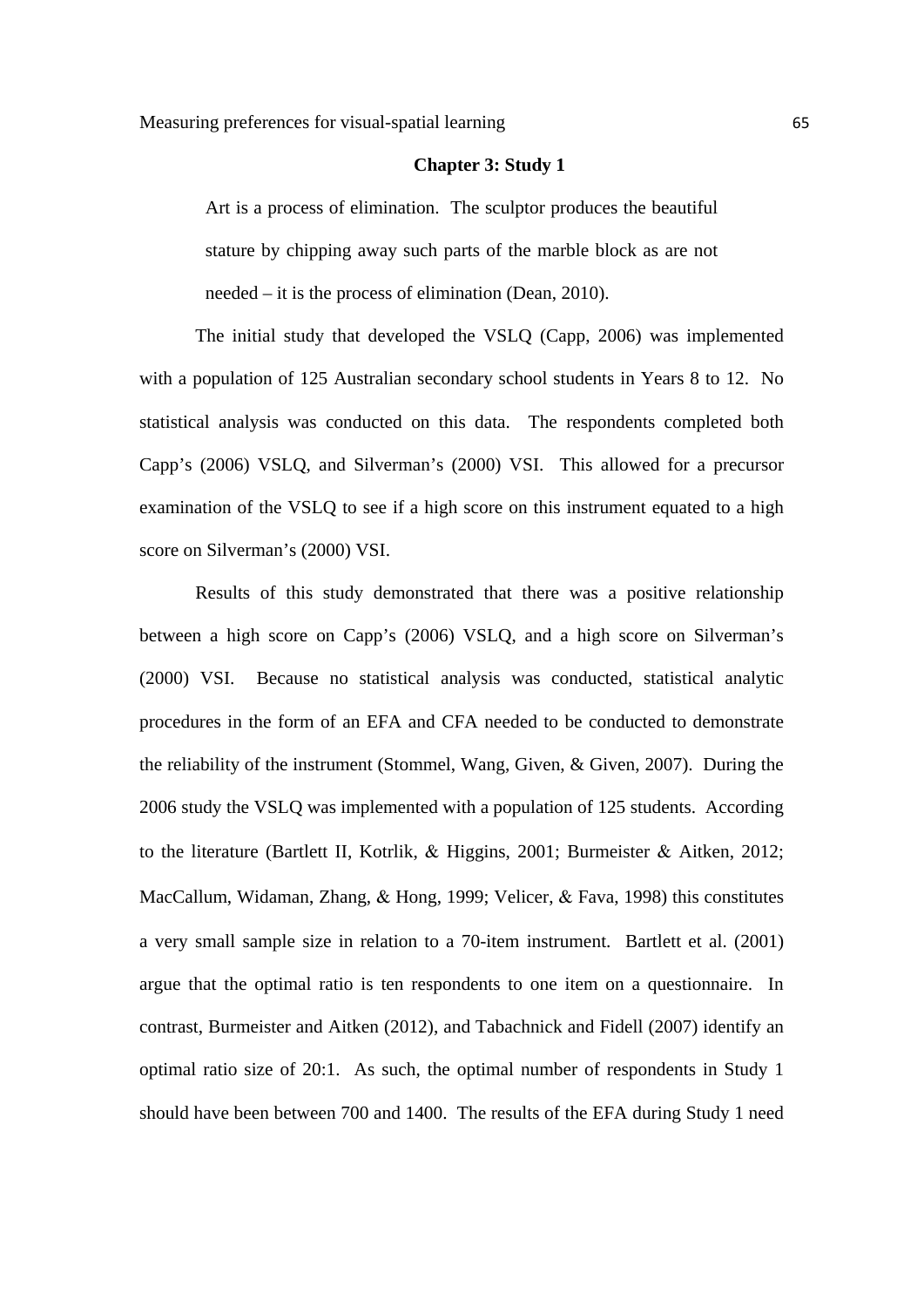to be examined from the paradigm that a small sample size influences the way item loadings should be interpreted. A small sample size means that the item loading on a factor needs to be higher to be considered significant (Bartlett II et al., 2001).

The processes of EFA and CFA are elements of a psychometric analysis that provide evidence of the reliability of an instrument by demonstrating its internal consistency. The EFA will be used to identify the factors underlying the VSLQ as it has not previously been subjected to a statistical analysis. CFA will be used to verify the factors extracted during the EFA, and test the relationships between the items and the underlying factors. Despite the unacceptable level of internal consistency and lack of evidence of construct validity of Silverman's (2000) VSI, its wide spread use within classrooms makes it a useful tool for demonstrating the construct validity of the VSLQ. The assumption that there is a positive relationship between the VSLQ and VSI will be tested through a correlational analysis. This study aims to build on Silverman's (2000) VSI through the development of a new reliable and valid measure of preferences for visual-spatial learning in secondary school students.

Psychometrics is the field of study concerned with the theory and technique of psychological measurement. The field is primarily concerned with the construction and validation of measurement instruments such as questionnaires, tests, and personality assessments. These instruments generally measure knowledge (Ferketich, 2007), abilities (Ferketich, Figueredo, & Knapp, 1991; Ferketich & Verran, 2007), attitudes (Rao & Sinharay, 2007), and personality traits (Shavelson & Ruiz-Primo, 2000; Stout, 2002). Closely associated with psychometrics are the concepts of reliability and validity. These questions need to be addressed in relation to the VSLQ.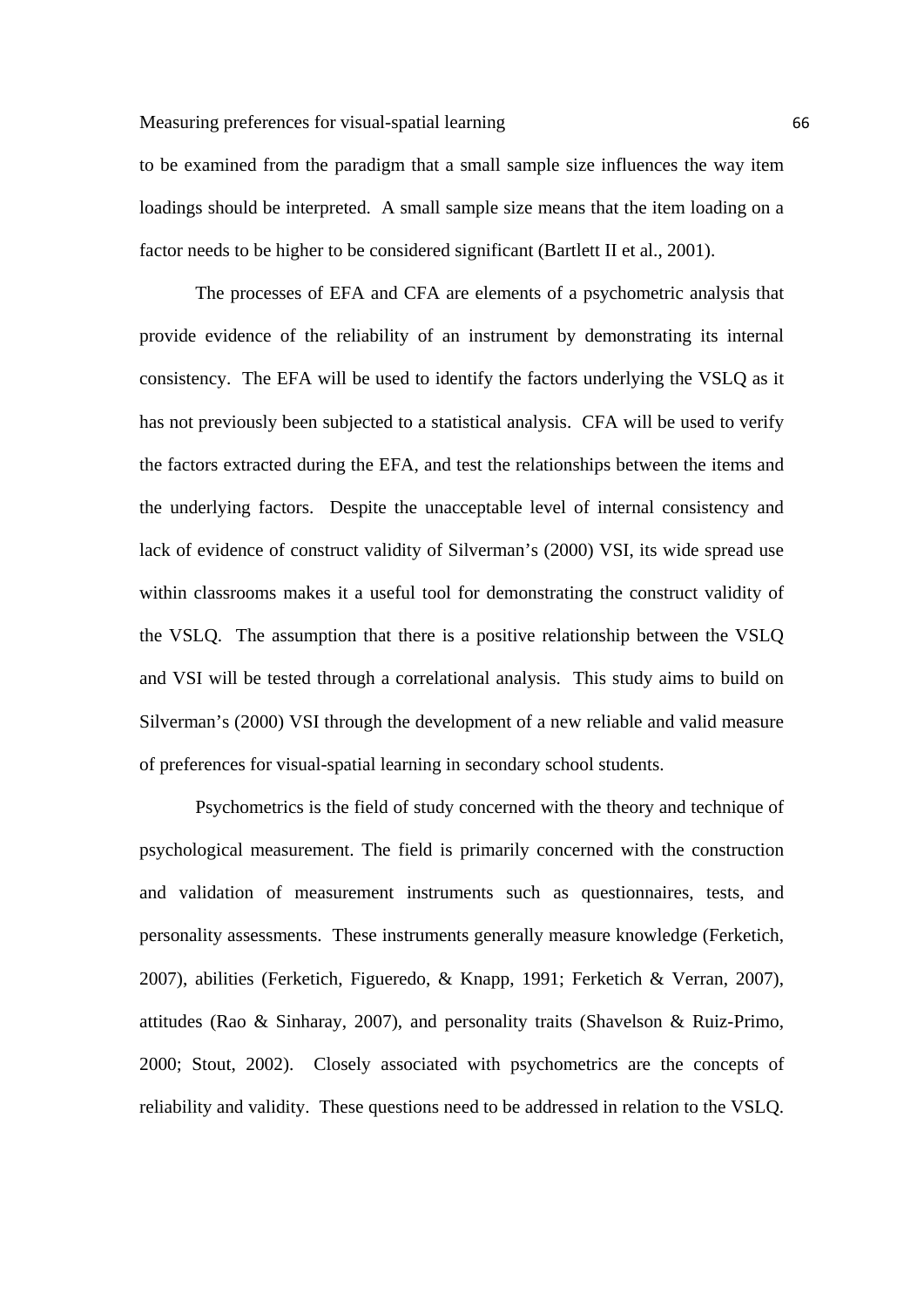The overall aim of this study is to build on Silverman's (2000) VSI by demonstrating the reliability and validity of the new measure. The first step in the process is to demonstrate that the instrument has internal consistency. This will be achieved by completing an EFA to identify the factors that underlie the VSLQ. A CFA will test the relationship between the identified underlying factors and the items on the instrument. Once the internal consistency of the instrument has been demonstrated, the construct validity of the VSLQ will be explored.

The first step in demonstrating the construct validity of the VSLQ is to demonstrate that the instrument has content validity. This was achieved by using the current literature on preferences for visual-spatial learning to develop the items on the instrument. A number of items were also based on those found on pre-existing psychometric instruments (VSI, OSIVQ, VVQ) for measuring typical performance in relation to visual-spatial ability and preferences for visual-spatial learning.

Content validity is important in relation to the VSLQ. Lynn (1986) defines content validity as a process of determining the content representativeness or the content relevance of items on an instrument. Haynes, Richard, and Kubany (1995) add to this definition by advocating that a determination of content validity must take into account the purpose of the particular instrument. For example, an instrument developed to measure preferences for visual-spatial learning would not be used to evaluate post-traumatic stress disorder in soldiers returning from active duty. Content validity as a type of validity has been questioned by a number of commentators (Carmines & Zeller, 1979; Cronbach, 1970; Messick, 1981).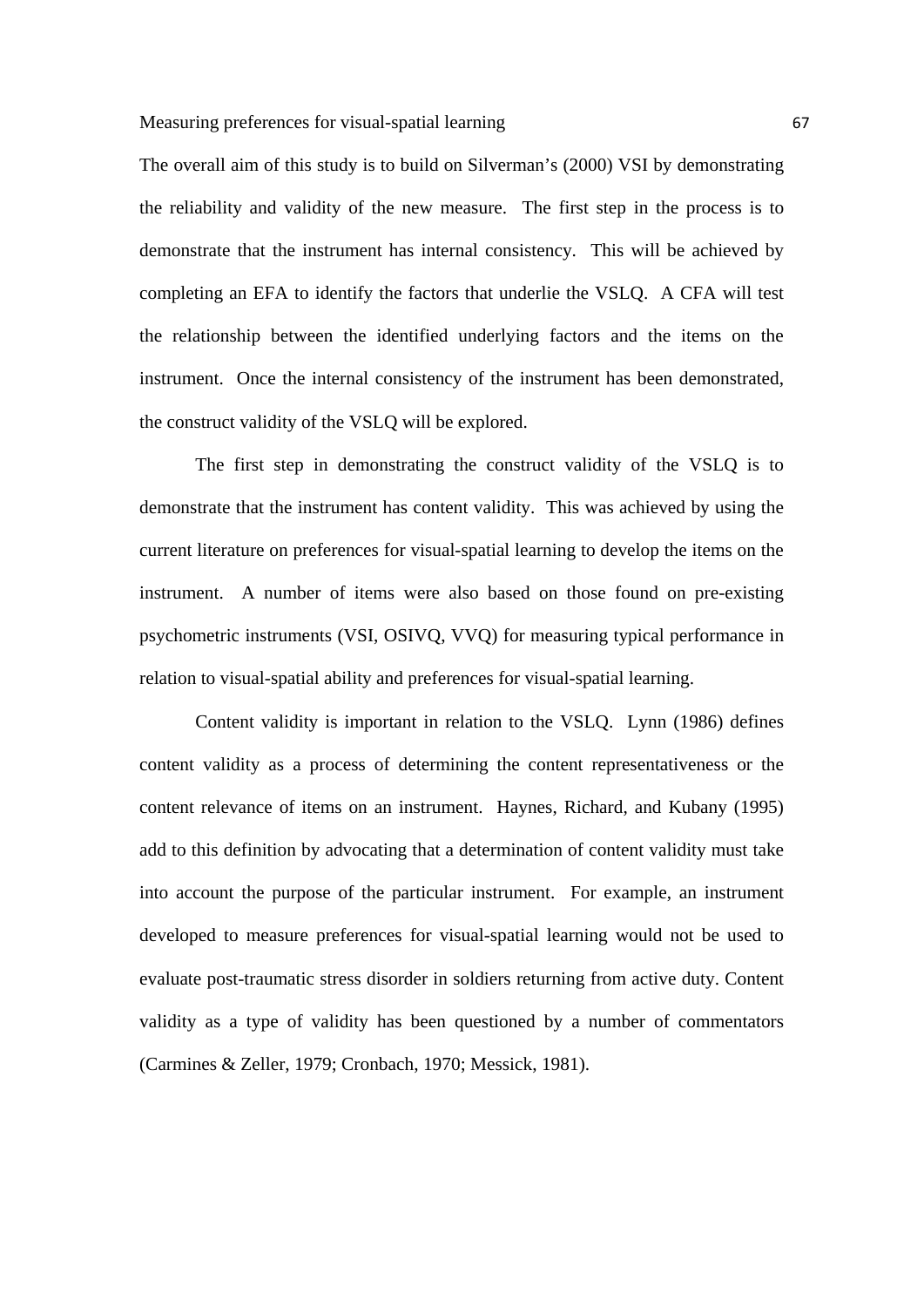The criticisms of content validity often stem from the confusion between this type of validity and face validity. Face validity, unlike content validity, is based on assumptions made by lay people rather than individuals with a working knowledge of the area under examination. Face validity is often referred to as validity by assumption because decisions are made about items on an instrument and its purpose (Lynn, 1986; Mosier, 1947). Content validity requires the use of recognized subject matter experts to evaluate whether test items assess defined content. Content validity is most often addressed in academic and vocational testing, where test items need to reflect the knowledge actually required for a given topic area (e.g. biology) or job skill (e.g. bar tending). It can also be used in clinical settings (Lawshe, 1975; Pennington, 2003; Wilson, Pan, & Schumsky, 2012). Content validity according to a number of commentators (Guion, 1977; Hambleton & Rogers, 1991; Messick, 1993a, 1993b; Suen, 1990) is important because the data obtained from an instrument can be analysed and interpreted due to the assumption that it is measuring what it claims to measure (Haynes et al., 1995). Content validity provides evidence towards the determination of construct validity.

One of the problems with content validity is that it is unstable and can degrade over time (Haynes et al., 1995). New theories and research may be conducted into the content area (Cronbach, 1971; Haynes & Waialae, 1994). As such, instruments need to be periodically revised to ensure that it still has content validity. If this does not take place the instrument will produce uninterpretable data (Gardner, 1995). For this reason, the items on Capp's (2006) VSLQ were re-examined to ensure that they still have content validity. The content validity of the 2006 version of the instrument was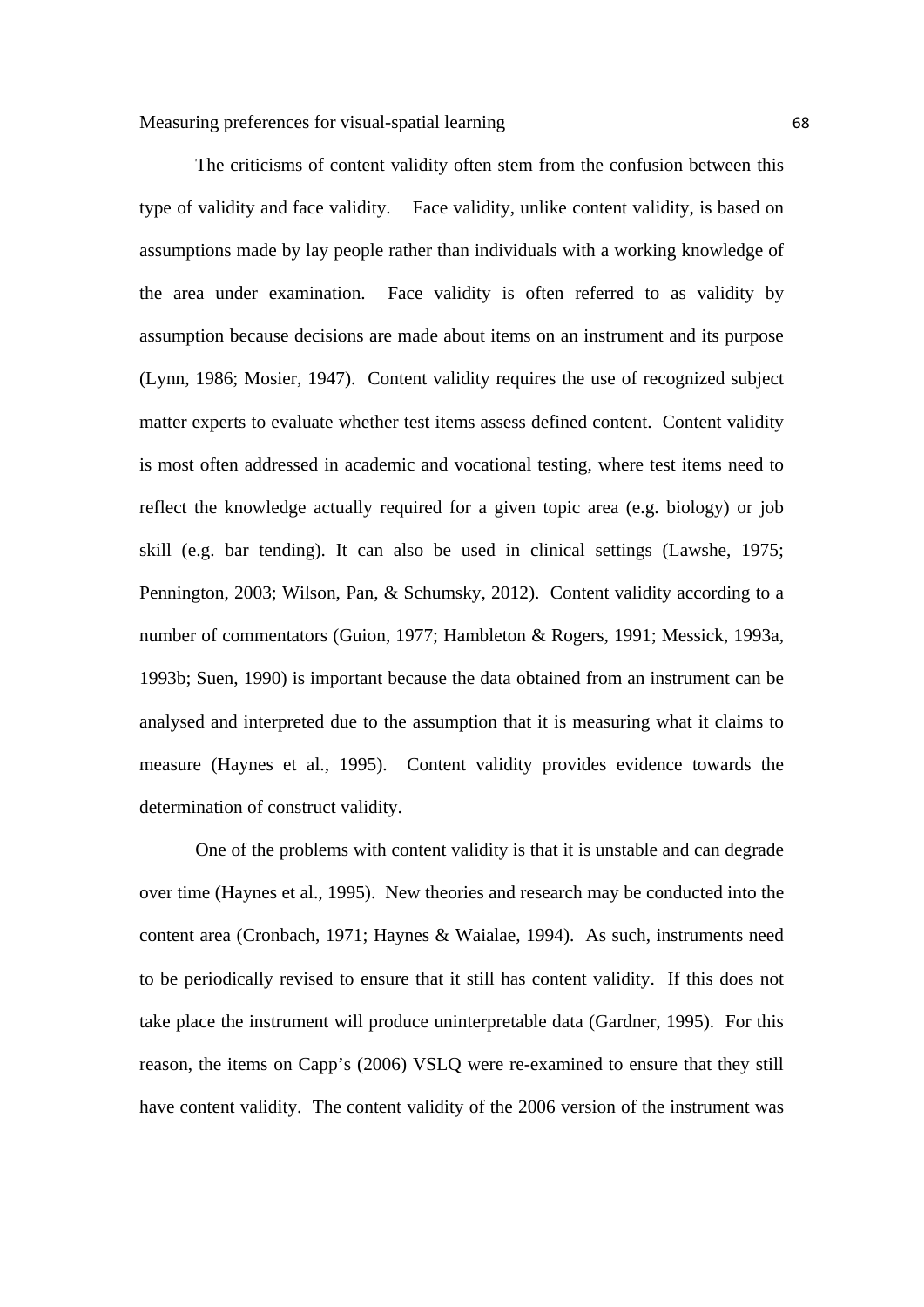determined by using the current literature at the time on preferences for visual-spatial learning (Armstrong, 1994; Chapman & King, 2001; Durie, 1997; Gardner, 1983; Ribot, 2004; Silverman & Freed, 1991; Silverman, 1997, 2000, 2005; Sword, 2000) to construct the items on the instrument. Significant research (Anderson, 2014; Ashwin et al., 2009, 2010; Burgoyne, 2010; Evans et al., 2011; Newcombe & Frick, 2010; Park et al., 2010; Silverman, 2013; Van Nijatten, 2013) into visual-spatial ability and preferences for visual-spatial learning has occurred since then. As such, items that no longer reflect the literature on preferences for visual-spatial learning and visual-spatial ability will be removed from the VSLQ.

It is imperative that a psychometric instrument measures only a small number of factors (Yang, 2003). By measuring only a small number of homogenous factors an instrument is said to have internal consistency. Internal consistency is one of the types of reliability referred to in the psychometric literature (Field, 2009; Netemeyer, Bearden,  $\&$  Sharma, 2003). If an instrument is to yield meaningful scores, the items must all be indicators of some common underlying construct. Items on an instrument should share common variance (Gardner, 1995). To determine if an instrument is unidimensional or multidimensional a factor analysis should be conducted (DeVellis, 1991). Internal consistency is usually measured through a factor analysis. For this reason, the 2006 data collected using the VSLQ was subjected to an EFA to detect the factor structure of the instrument.

Factor analysis is a collection of methods for explaining the correlations among the underlying variables in an instrument, in terms of factors (Bruce, 2004; Cudeck, 2000). Pallant (2007) elaborates on this explanation by classifying factor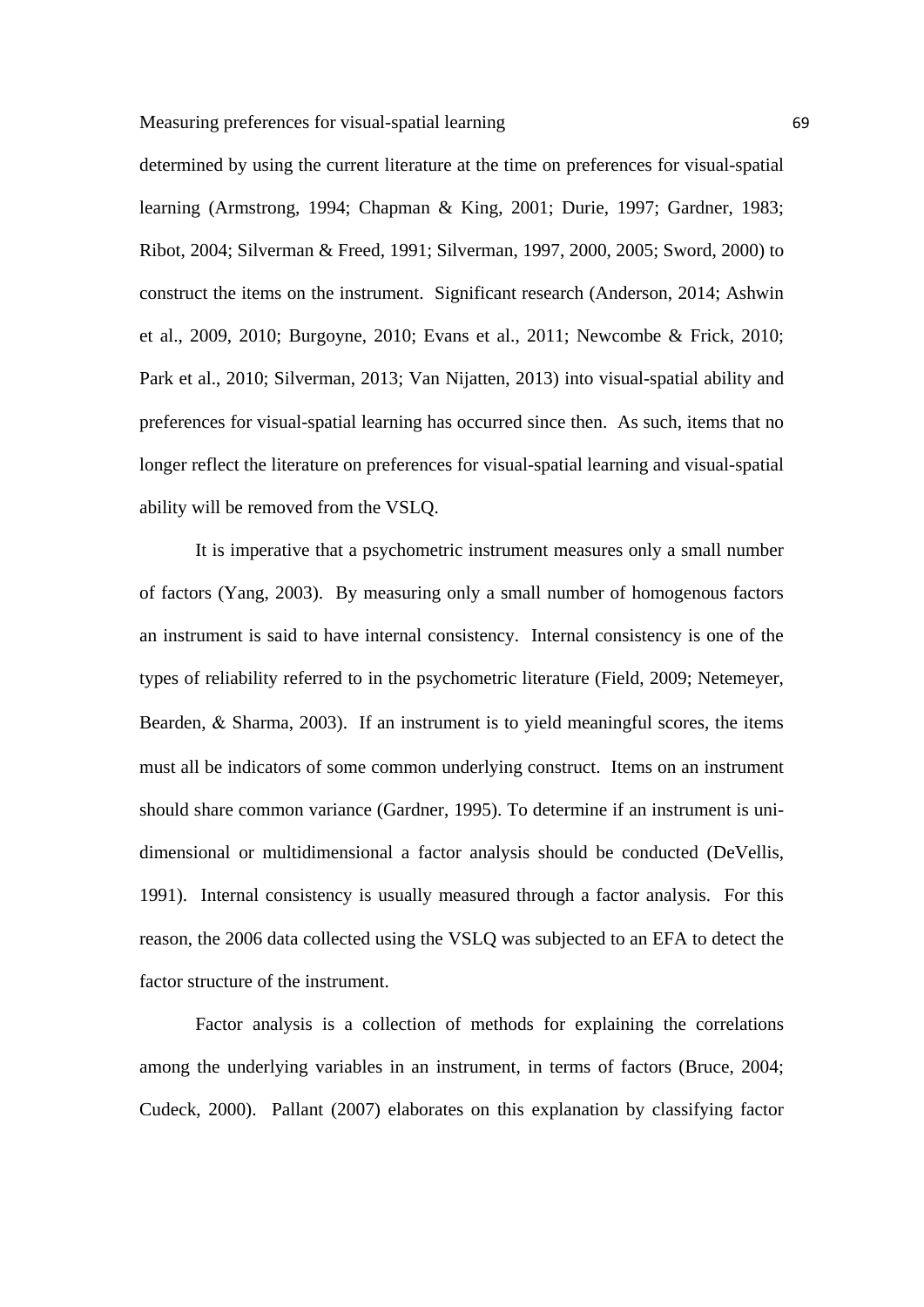analysis as a data reduction technique. It is used to simplify multivariate data to its smaller underlying factors. Two methods of factor analysis are EFA and CFA.

EFA is a statistical method used to uncover the underlying structure of a relatively large set of previously untested variables. It is based on a common factor model in which measured variables are expressed as a function of common factors, unique factors and errors of measurement (Cudeck, 2000; Thompson, 2004). The primary purpose of an EFA is to arrive at a conceptual understanding of a set of measured variables within a newly constructed instrument. In other words, it explores how many factors exist among a set of variables and the degree to which the variables (items) are related to the factors (Kahn, 2006). This is achieved by determining the number and nature of common factors. These factors are believed to account for the correlations among the measured variables (Everitt & Hothorn, 2011; Fabrigar, MacCallum, Wegener, & Strahan, 1999; Maroof, 2012). It is a data driven process that is often conducted in the early stages of an investigation. As such, an EFA will be conducted during Study 1 on the 2006 archival data collected using the VSLQ.

Hypothetical judgments are made about the relationships between the underlying factors identified during the EFA. CFA, on the other hand, is a theory driven approach (Bruce, 2004; DeVon et al., 2007; Everitt & Hothorn, 2011; Field, 2009; Harrington, 2009; Hoyle, 2000). The process is similar to an EFA. However, it is often used in the later stages of an investigation to confirm specific hypotheses (Kahn, 2006). Both analytical processes are used to provide evidence of the reliability of a psychometric instrument, in the form of internal consistency. These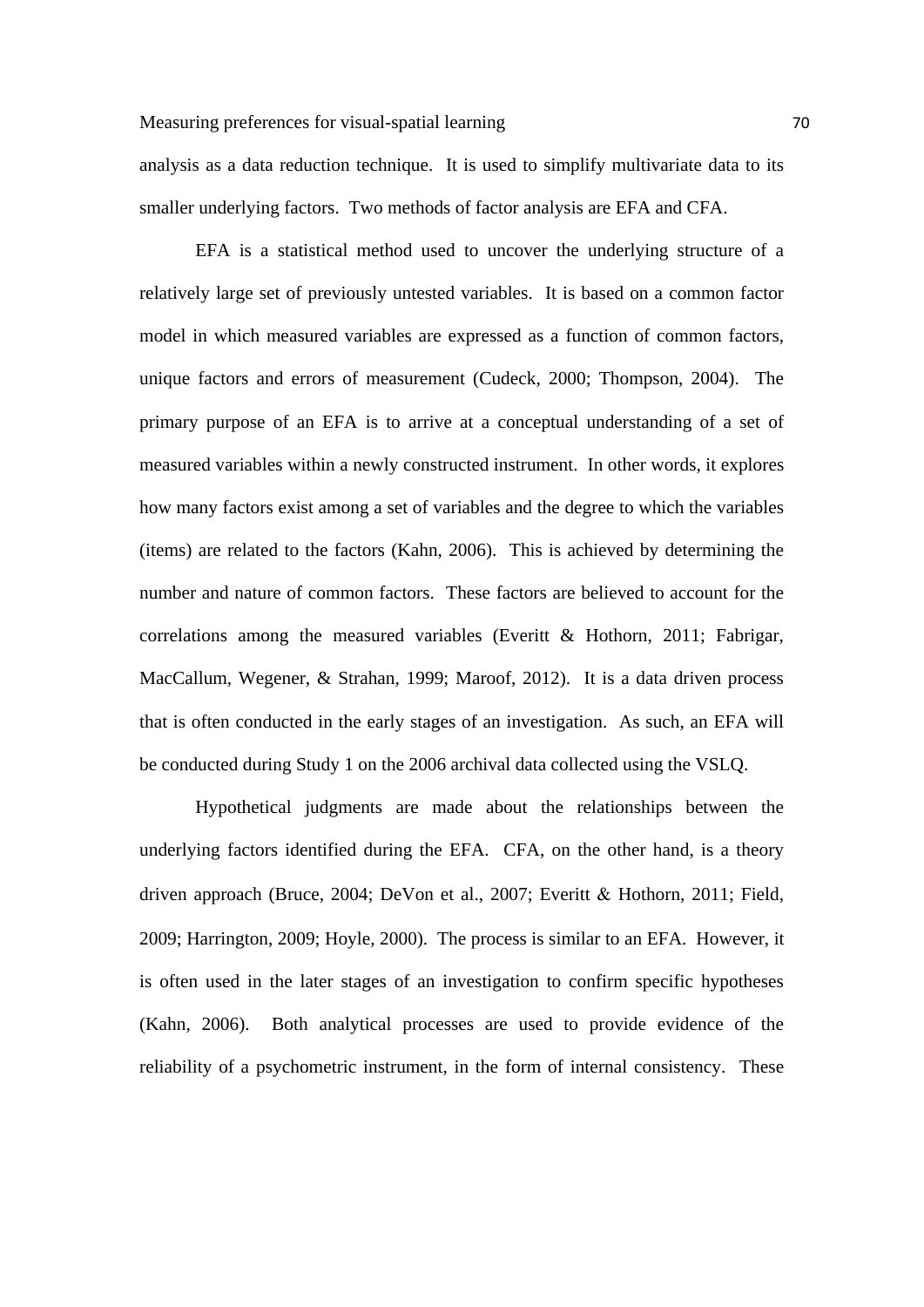two forms of factor analysis will be used to provide evidence of the internal consistency of the VSLQ.

Internal consistency assesses item interrelatedness on a psychometric instrument. Items composing a scale should show high levels of internal consistency (Netemeyer et al., 2003). Internal consistency, as a concept and process, is not free from criticism. Kline (1986) believes that "high internal consistency can be…antithetical to high validity…the importance of internal-consistency reliability has been exaggerated in psychometry" (pp. 118-119). A high level of homogeneity may suggest a high level of item redundancy. This results in items rephrasing questions in many different ways (Boyle, 1991).

An EFA would detect the most relevant items (i.e., "questions") with the aim of reducing the size of the VSLQ from 70 items. This makes it a cumbersome and long diagnostic instrument, which represents a significant time imposition on people. Classroom teachers cannot spend an entire lesson having students complete a questionnaire. For this reason, psychometric instruments in the field of education need to be short and not time consuming. This is supported by the claims of a number of commentators (Churchill & Peter, 1984; Cortina, 1993; DeVellis, 1991; Netemeyer et al., 2003; Nunnally & Bernstein, 1994) that most scales are self-administered and that respondent fatigue and/or non-cooperation need to be considered, scale brevity is often advantageous. Reducing the number of items would make the VSLQ a more time efficient measure for classroom teachers.

By demonstrating the reliability of the VSLQ it ensures that the results of the instrument are strong (DeVon et al., 2007). In this research project, factor analysis in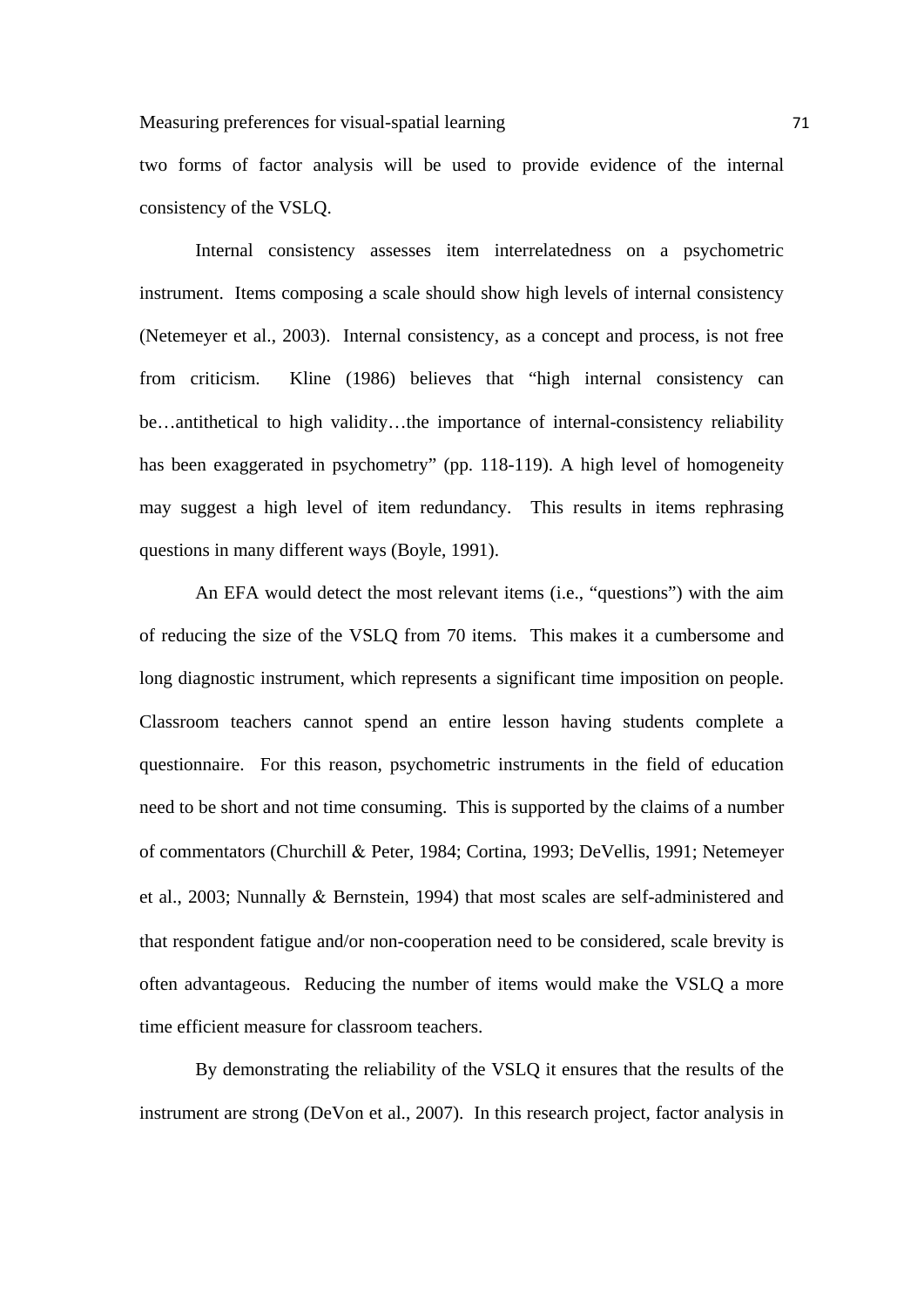the form of both an EFA and CFA will be used to show the internal consistency of the instrument. This is because reliability relates to the interpretation of scores from psychometric instruments. The results of the VSLQ need to be able to be analysed and evaluated to ensure that it measures preferences for visual-spatial learning. During Study 1 an EFA was conducted using Principal Component Analysis (PCA). PCA is one of the most common methodological choices made in applications of EFA (Flowers Algozzine, 2000; Kwan, 2000; Preacher MacCallum, 2003; Shiarella, McCarthy, & Tucker, 2000; Yanico & Lu, 2000). It yields observable composite variables, which account for a mixture of common and unique sources of variance. Within the literature some commentators (Schoenmann, 1990; Steiger, 1990; Velicer, Jackson, 1990a, 1990b) point out that there is almost no difference between PCA and other statistical methods (Maximum Likelihood, Principal Axis Factoring etc.), or that PCA is preferable. One of the criticisms of PCA is that "the distinction between common and unique variance is not recognised, and no attempt is made to separate unique variance from the factors being extracted" (Preacher & MacCallum, 2003, p. 20). However, unlike other statistical methods PCA also allows for data reduction (Field, 2009). Velicer and Jackson (1990a, 1990b) argue that this methodology is superior to other factors for analysing common factors. Approximately 50% of studies published in peer-reviewed journals used PCA, rather than another statistical methodology (Fabrigar et al., 1999).

Validity, on the other hand, is concerned with what the test measures. The American Educational Research Association, Psychological Association, and National Council on Measurement in Education (1999) define validity as "the degree to which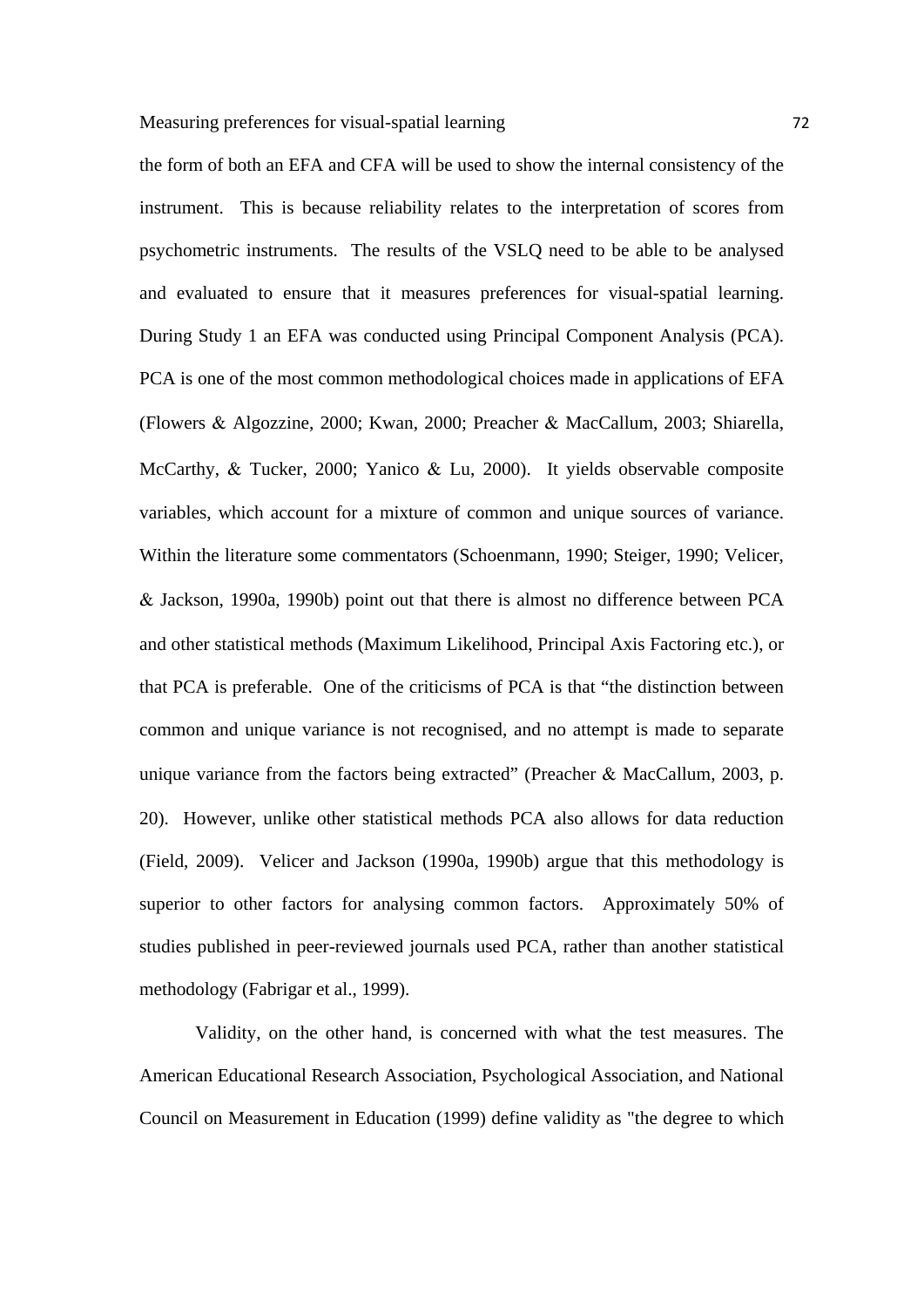evidence and theory support the interpretations of test scores" (p. 1). Validity is the most important paradigm to consider in relation to a questionnaire. It refers to the degree to which evidence supports any inferences a researcher makes based on the data. According to Hopkins (2008) internal consistency is the minimum that is needed for classroom research to be interpretable. In other words, the researcher measures what they claim to measure. This is supported by Hammersley (1987) who believes an instrument is valid if "it represents accurately those features of the phenomena that it is intended to describe, explain or theorise" (p. 79). The literature (Aldridge & Levine, 2001; Hopkins, 2008; Johnson & Christensen, 2004; Wiersma & Jurs, 2005) identifies many different types of validity. The construct validity of the VSLQ is of primary concern in this research project.

Construct validity tests the relationships amongst the underlying constructs of an instrument (Cronbach & Meehl, 1955; Hair, Black, Babin, Anderson, & Tatham, 2006; Western & Rosenthal, 2003). Establishing construct validity involves a combination of theory and hypothesis testing. Theory is used to generate a series of hypotheses. Evidence is used to then support or disprove these hypotheses. If evidence is found to support these hypotheses it can be claimed that an instrument has construct validity (Ruane, 2005). "Construct validity is used when neither a pertinent criterion of prediction nor a well-defined domain of content exists for determining validity" (Singleton & Straits, 2005, p. 76). The validity of the instrument being measured is determined by the theoretical relationships amongst the underlying constructs. It consists of a number of subtypes of validity: divergent and convergent.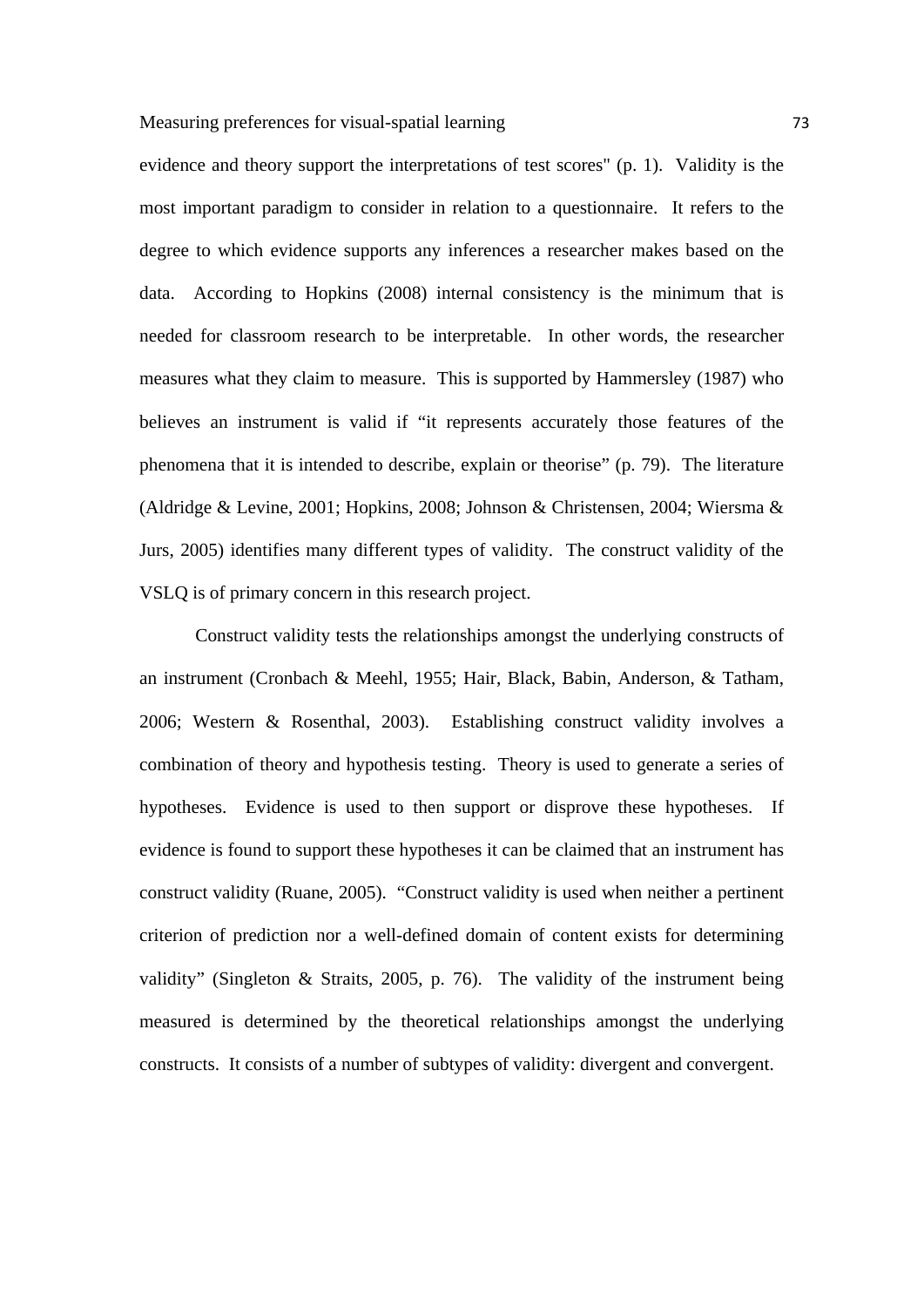Measuring preferences for visual-spatial learning 74

Divergent validity is demonstrated when there is low correlation between factors that are believed to be distinct (Campbell & Fiske, 1959; John & Benet-Martinez, 2000; Krathwohl, 2009; Lucas, Diener, & Sub, 1996; Warner, 2008). When measures of the same construct are highly correlated, there is evidence of convergent validity (Anatasi, 1968; Bagozzi, Yi, & Phillips, 1991; Bohrnstedt, 1970; Cunningham, Preacher, & Banaji, 2001; Nunnally, 1978; Singleton & Straits, 2005). The type of validity demonstrated is dependent on the nature of the relationship expected (Harrington, 2009). This is supported by Krathwohl's (2009) claim that "we seek evidence based on relations to other variables" (p.89).

The construct validity of the VSLQ will be demonstrated by providing evidence that the items on the instrument are related to the underlying factors associated with preferences for visual-spatial learning. This will be achieved by comparing the results of the VSLQ against those of Silverman's (2000) VSI, and Newton and Bristoll's (2009) SAT. Silverman's (2000) VSI aims to measure the underlying factors of visual-spatial learning and auditory-sequential learning. In contrast, Newton and Bristoll's (2009) SAT measures the underlying factors of geometric manipulation and mapping ability. The VSLQ will be compared with the results of these two psychometric instruments because they are underpinned by different factors associated with preferences for visual-spatial learning and visualspatial ability. This is in line with Kozhevnikov et al.'s (2005) assertion that the processes associated with preferences for visual-spatial learning and visual-spatial ability consist of three cognitive elements – object imagery, spatial imagery, and verbal - that fall on a spectrum.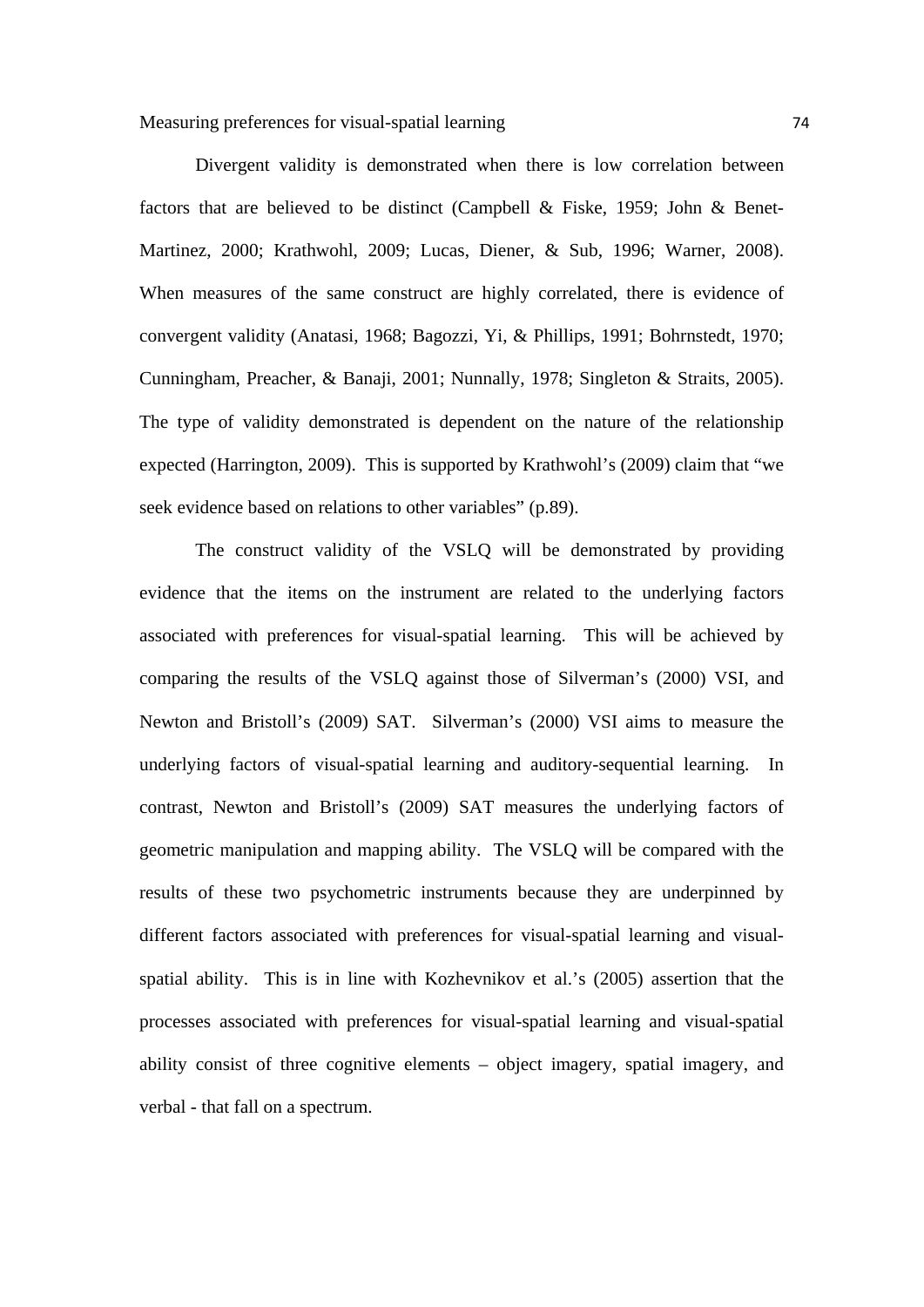Although the VSLQ is a verbal questionnaire of imaginal capacity that measures typical performance, the results of this instrument will be compared against those of an "objective" spatial test that measures maximal performance, Newton and Bristoll's (2009) SAT. This is because Burton and Fogarty (2003) argue that selfreport measures of imagery ability are more effective "if the stimuli used in the selfreport scales approximate those used in spatial tests" (p. 39). However, a number of researchers (Dean, 1994; Dean & Morris, 1995; Kosslyn et al., 1984; Poltrock & Agnoli, 1986; Poltrock  $& Brown, 1984$  have argued that further research is needed to establish the relationship between self-report measures of spatial ability and "objective' spatial ability tests. A positive correlation between the factors underlying the VSLQ and the relevant underlying factors on Silverman's (2000) VSI and Newton and Bristoll's (2009) SAT would provide evidence of the convergent validity of the VSLQ. A negative correlation between contradictory factors underlying Silverman's (2000) VSI and the VSLQ would provide evidence of the divergent validity of the instrument.

It is hypothesised that the factors underlying the VSLQ will have a high correlation with the visual-spatial learning factor underling Silverman's (2000) VSI. Following Burton and Fogarty's (2003) assertion that "objective" spatial ability tests are a more accurate reflection of spatial ability than subjective self-rating scales, it can be hypothesised that the underlying factors associated with visual-spatial learning on the VSLQ and those underlying the Newton and Bristoll's (2009) SAT will have a high correlation. A low correlation or negative correlation is expected between the underlying factors that measure visual-spatial learning on the VSLQ and the auditory-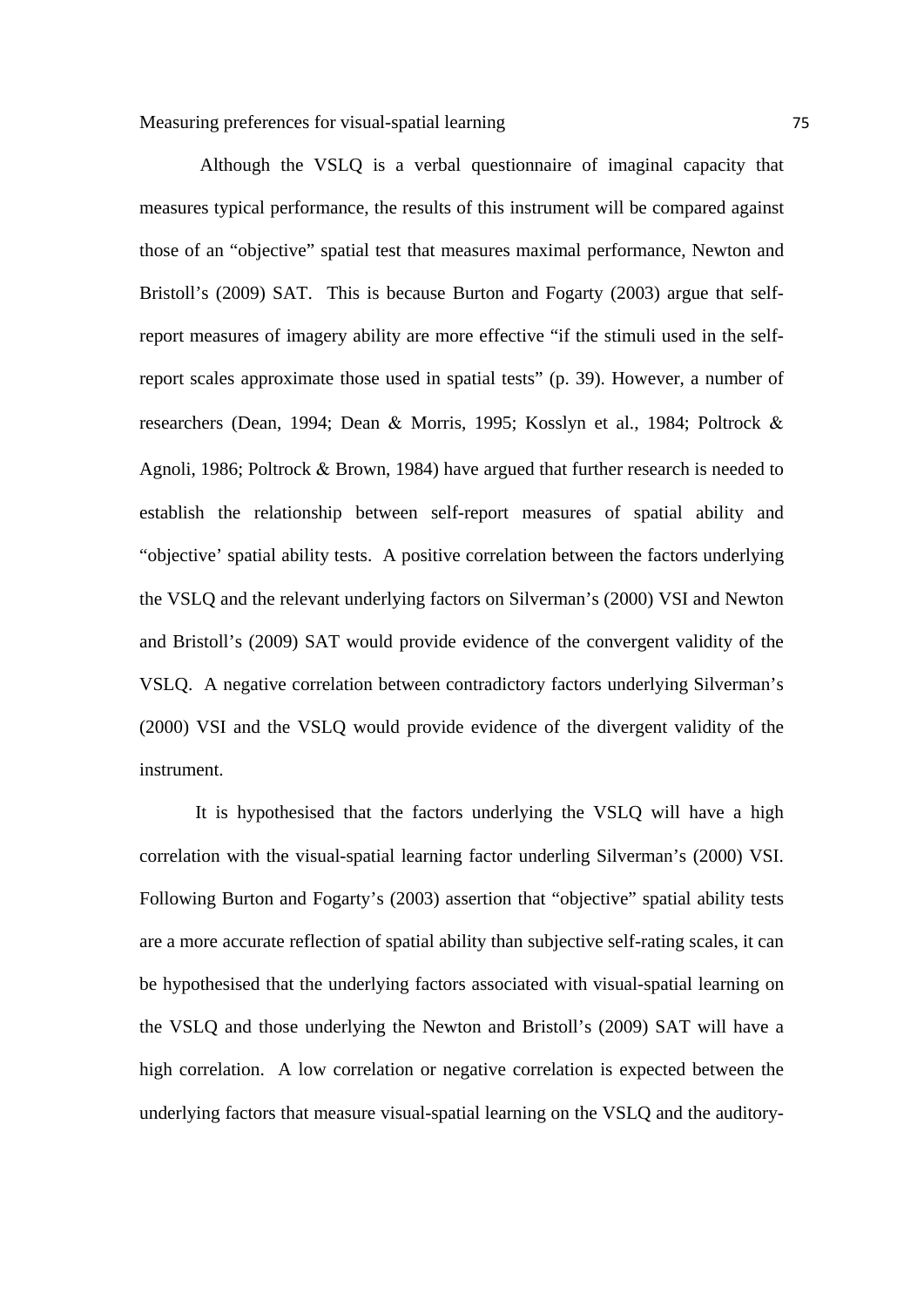### Measuring preferences for visual-spatial learning 76

sequential learning factor on Silverman's (2000) instrument. Study 1 will begin the process of demonstrating the internal consistency of the VSLQ by examining the EFA that was conducted on archival data collected during 2006.

### **Method**

**Participants.** The VSLQ was implemented with a population of 125 Australian secondary school students (72 females) in Years 8 to 12. Overall, the sample exhibited variability in respect to year level: Year 8 ( $n = 36$ ), Year 9 ( $n = 15$ ), Year 10 (n = 40), Year 11 (n = 25), Year 12 (n = 9). The average age of the participant pool was 15.2 years. The mean age of the females was 14.6 years. The males had a mean age of 16.1.

**Procedure.** The 2006 data collected using the VSLQ was run through SPSS. The first step was to conduct a data screening (Schwartz, 2011). The frequencies for each of the items were graphed as histograms. The distributions of each of the histograms were then examined. Normal distribution is important in a set of data because if it is normally distributed a researcher can make inferences about the values of the variable. A non-normal distribution makes inferences difficult. Those demonstrating a non-normal distribution were removed from the instrument. Jackson, Purc-Stephenson, and Gillaspy (2009) claim that data needs to be examined for normality. The remaining items were then examined for kurtosis and skewness. This was achieved by dividing the kurtosis statistic by the standard error measurement and by dividing the skewness statistic by the standard error measurement. To confirm skewness or kurtosis the histograms from step one were re-examined. All items ( $n =$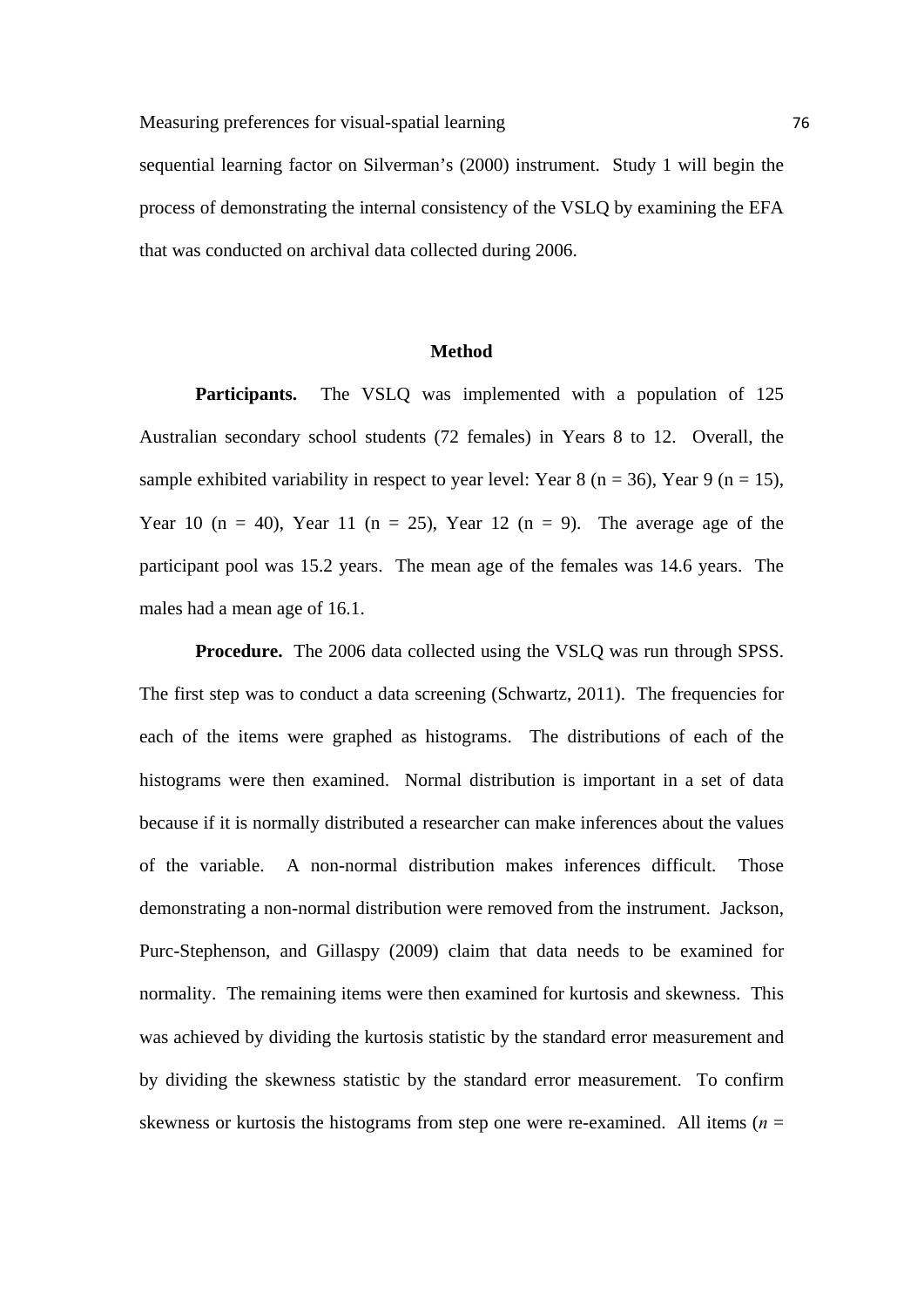Measuring preferences for visual-spatial learning 77 77

32) identified to have either a non-normal distribution, kurtosis or skewness were removed from the VSLQ (see Table 3.1). This left 38 items remaining for further analysis.

Table 3.1

*Items Removed From VSLQ due to a Non-Normal Distribution, Kurtosis, and* 

*Skewness*

| Item           | Content                                                                                 |
|----------------|-----------------------------------------------------------------------------------------|
| $\overline{2}$ | I am not very good at getting to class on time, handing assignments in by the due date  |
|                | and getting to appointments on time                                                     |
| $\overline{4}$ | I prefer my teacher to give me an overview of a topic before exploring elements in      |
|                | depth                                                                                   |
| 6              | I find it easy to identify the connections and relationships between the ideas my       |
|                | teacher explains                                                                        |
| 10             | I find problem solving questions in mathematics more interesting than regular           |
|                | equations                                                                               |
| 14             | I am very good at remembering things that I have seen                                   |
| 15             | When I learn something I never forget                                                   |
| 19             | My grades/results at school are all over the place                                      |
| 24             | When I am interested in something I can concentrate on it for a long time               |
| 25             | I believe that being compassionate to other people is the most important thing          |
|                | someone can do                                                                          |
| 30             | I am always full of energy                                                              |
| 31             | I have trouble with spelling                                                            |
| 32             | I love doing timetables                                                                 |
| 34             | I have a wide range of interests both at school and outside schools                     |
| 36             | I love reading                                                                          |
| 38             | I can't understand why some people my age make immature judgments                       |
| 39             | I seem to notice everything around me                                                   |
| 40             | I like to day dream                                                                     |
| 41             | When I am doing something I like to be as creative as possible                          |
| 42             | I am very well organized. I have a routine for everything                               |
| 44             | I prefer to type my assignments rather than write them by hand                          |
| 45             | I find it easier to understand what I have read than what I have seen in a diagram or   |
|                | picture                                                                                 |
| 47             | I find it difficult to understand my teacher if he/she does not go step by step through |
|                | the information or skill                                                                |
| 50             | One of my favourite subjects at school is either art or music                           |
| 52             | I am good at mathematics questions that I have been shown how to do; however, I         |
|                | find problem solving questions difficult                                                |
| 57             | I find it easier to learn something if I repeat it a few times                          |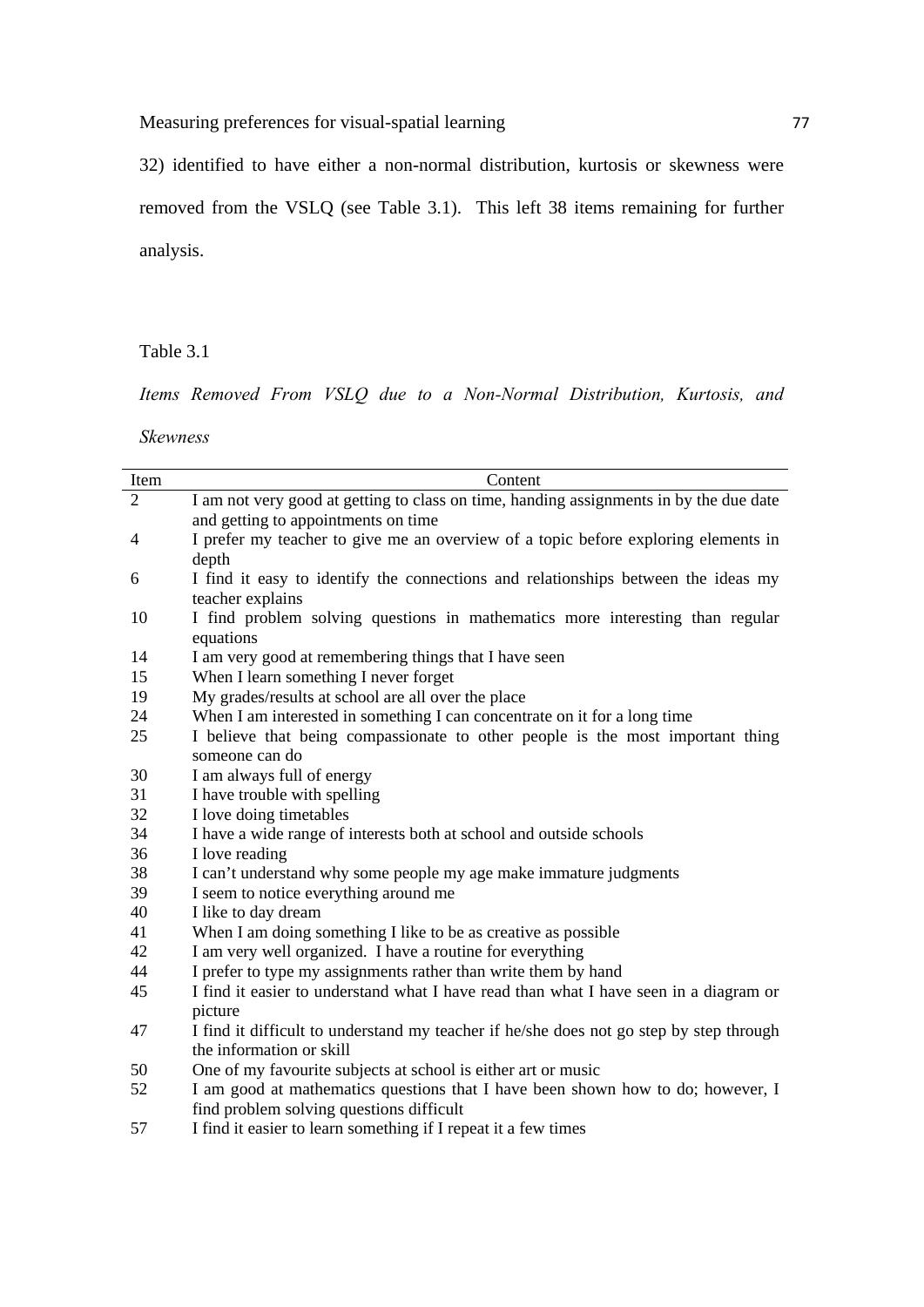Measuring preferences for visual-spatial learning 78

| 59 | I can remember how to get to a location after I have been there only once |
|----|---------------------------------------------------------------------------|
| 60 | I generally do very well in all my subjects at school                     |
| 61 | I enjoy studying algebra in mathematics                                   |
| 63 | My teachers say that I am academically talented                           |
| 64 | I hate listening to my teacher talk and give instructions                 |
| 65 | The easiest way for me to learn a language is in class                    |
| 68 | My parents always claim that my bedroom is messy                          |

The content-related validity of the VSLQ was demonstrated in 2006 using the current literature at the time on preferences for visual-spatial learning (Armstrong, 1994; Chapman & King, 2001; Durie, 1997; Gardner, 1983; Ribot, 2004; Silverman & Freed, 1991; Silverman, 2005; Sword, 2000). Significant research (Anderson, 2014; Ashwin et al., 2009, 2010; Burgoyne, 2010; Evans et al., 2011; Newcombe & Frick, 2010; Park et al., 2010; Silverman, 2013; Van Nijatten, 2013) into visualspatial ability and preferences for visual-spatial learning has occurred since then. Eighteen items were removed from the instrument because they no longer accurately reflected the literature on VSL and preferences for visual-spatial learning (see Table 3.2).

Table 3.2

*Items Removed From the VSLQ for not Reflecting the key Characteristics of VSL* 

| Item | Content                                                                     |
|------|-----------------------------------------------------------------------------|
| 5    | My classmates are jealous that I seem to understand complex material easily |
| 17   | I hate it when my teacher is upset or angry                                 |
| 18   | People think I come up with strange solutions to problems                   |
| 22   | I find it difficult to learn languages other than English in class.         |
| 23   | I think that I am getting better at school as I get older                   |
| 26   | Everything I do has to be perfect                                           |
| 27   | I can't understand why people do immoral things                             |
| 28   | I want to know everything; I am very curious.                               |
| 29   | If I am interested in something I won't stop until it is finished           |
| 33   | Most of my friends are older than me or adults                              |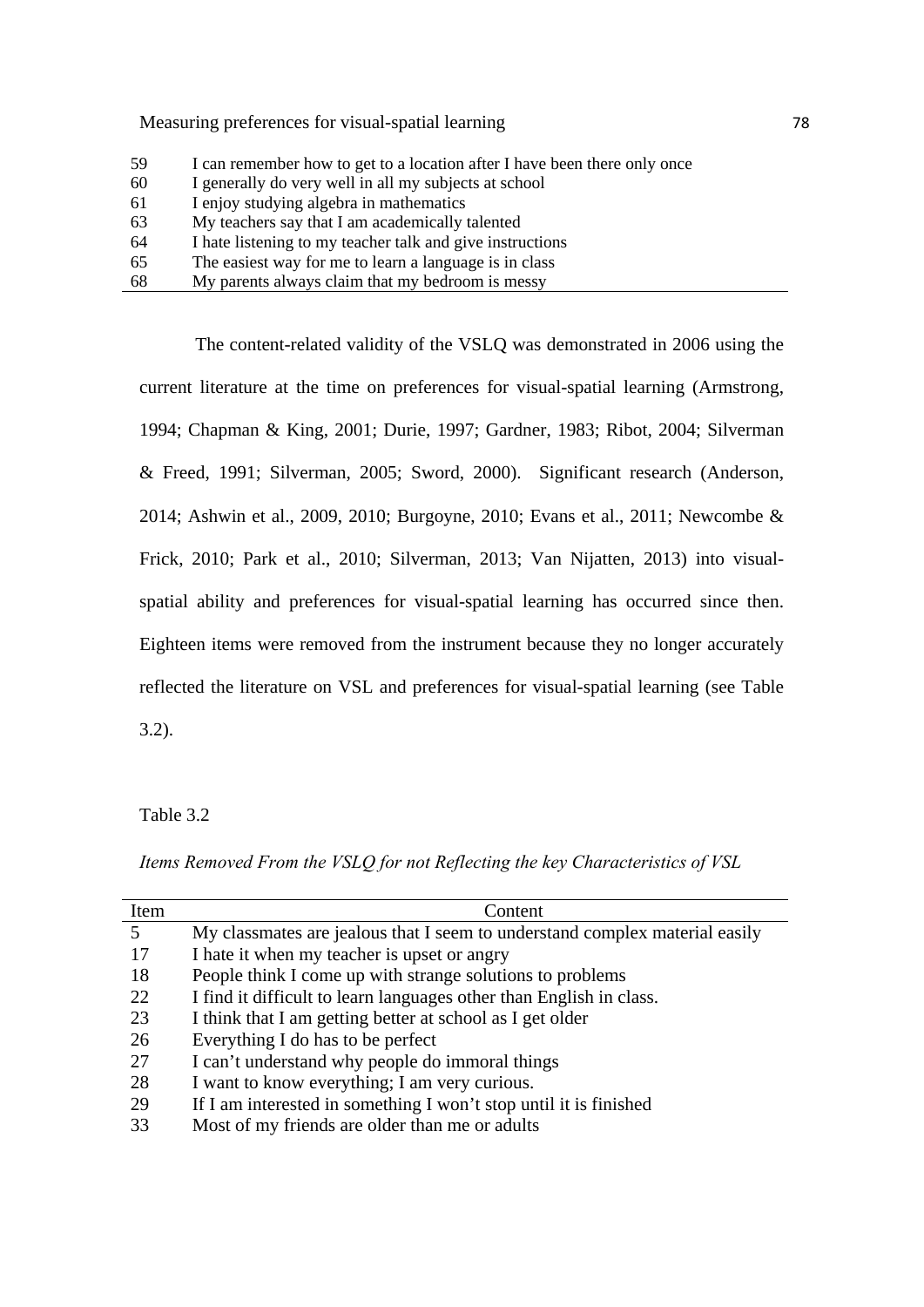Measuring preferences for visual-spatial learning 79

- 35 I think that I have a good sense of humour
- 37 I hate when people are treated unfairly
- 46 I am very good at meeting deadlines
- 48 My friends seem to understand complex information presented by the teacher but I find it difficult to understand
- 49 I find it easy to follow directions when they are told to me
- 54 If I disagree with something I have to speak up and tell everyone
- 66 I generally find it difficult to get my work finished in class
- 70 I always put 100% into everything I do

The 2006 version of the VSLQ was originally developed to identify secondary school students as either VSL or ASL. Subsequent work on the questionnaire has shown a focus on measuring preferences for visual-spatial learning only. Consequently, the following items were removed from the 2006 version of the instrument: Item 22 ("I find it difficult to learn languages other than English in class"); Item 26 ("Everything I do has to be perfect"); Item 46 ("I am very good at meeting deadlines"); Item 49 ("I find it easy to follow directions when they are told to me"); Item 54 ("I am very well organized. I have a routine for everything"); and, Item 70 ("I always put 100% into everything I do"). Other items were removed because they were no longer deemed relevant in the measurement of preferences for visual-spatial learning: Item 5 ("My classmates are jealous that I seem to understand complex material easily"); Item 17 ("I hate it when my teacher is upset of angry"); Item 18 ("People think I come up with strange solutions to problems"); Item 23 ("I think that I am getting better at school as I get older"); Item 27 ("I can't understand why people do immoral things"); Item 28 ("I want to know everything; I am very curious"); Item 29 ("If I am interested in something I won't stop until it is finished"); Item 33 ("Most of my friends are older than me or adults"); Item 35 ("I think that I have a good sense of humour"); Item 37 ("I hate when people are treated unfairly");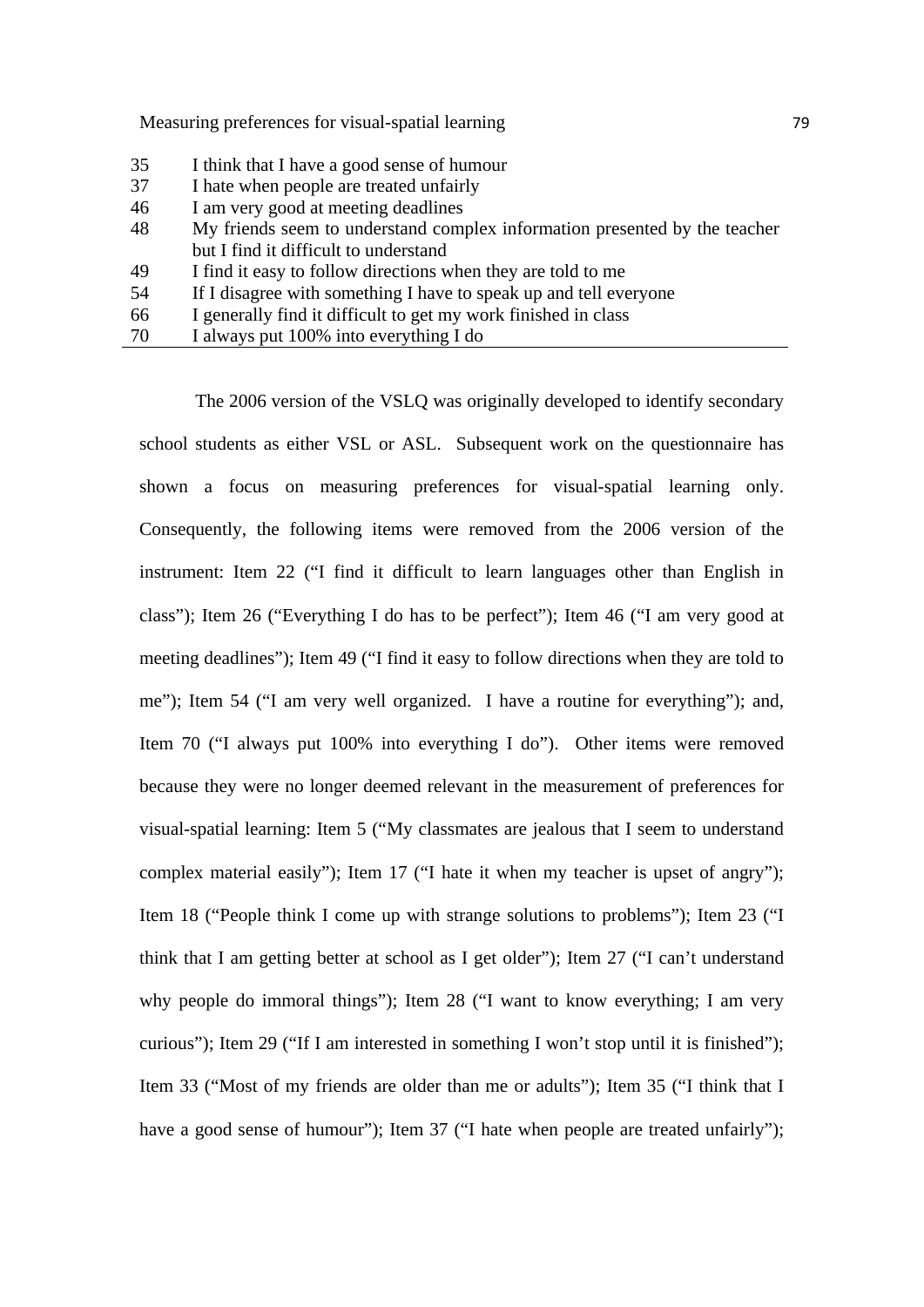Item 48 ("My friends seem to understand complex information presented by the teacher but I find it difficult to understand"); and, Item 66 ("I generally find it difficult to get my work finished in class").

Overall, the revision process led to 50 items being removed from Capp's (2006) VSLQ. The remaining 20 items (see Table 3.3) can be grouped according to how VSL use images to organise (e.g. Item 1: "When I am trying to study for a test I find it easier to remember pictures and diagrams rather than words I have read"), and process information (e.g. Item 9: "I am good at reading maps"), their organisational ability (e.g. Item 12: "Most people think I am very disorganized. However, I have my own system of organization"), and academic interests (e.g. Item 20: "I hate studying algebra in mathematics").

Table 3.3

|  | Twenty Remaining Items on VSLQ |  |  |  |
|--|--------------------------------|--|--|--|
|--|--------------------------------|--|--|--|

| Item | Content                                                                        |
|------|--------------------------------------------------------------------------------|
|      | When I am trying to study for a test I find it easier to remember pictures and |
|      | diagrams rather than words I have read.                                        |
| 3    | My bedroom is very neat                                                        |
| 7    | When I walk into a room I generally notice everything                          |
| 8    | I have neat handwriting                                                        |
| 9    | I am good at reading maps                                                      |
| 11   | When I am learning a new word I prefer to visualize the whole word in my       |
|      | head rather than sounding it out                                               |
| 12   | Most people think I am very disorganized. However, I have my own system        |
|      | of organization.                                                               |
| 13   | When I am doing mathematics the answers to the questions tend to just come     |
|      | to me                                                                          |
| 16   | I generally find my own methods of solving problems rather than using the      |
|      | ones my teacher suggests                                                       |
| 20   | I hate studying algebra in mathematics                                         |
| 21   | I love studying chemistry in science                                           |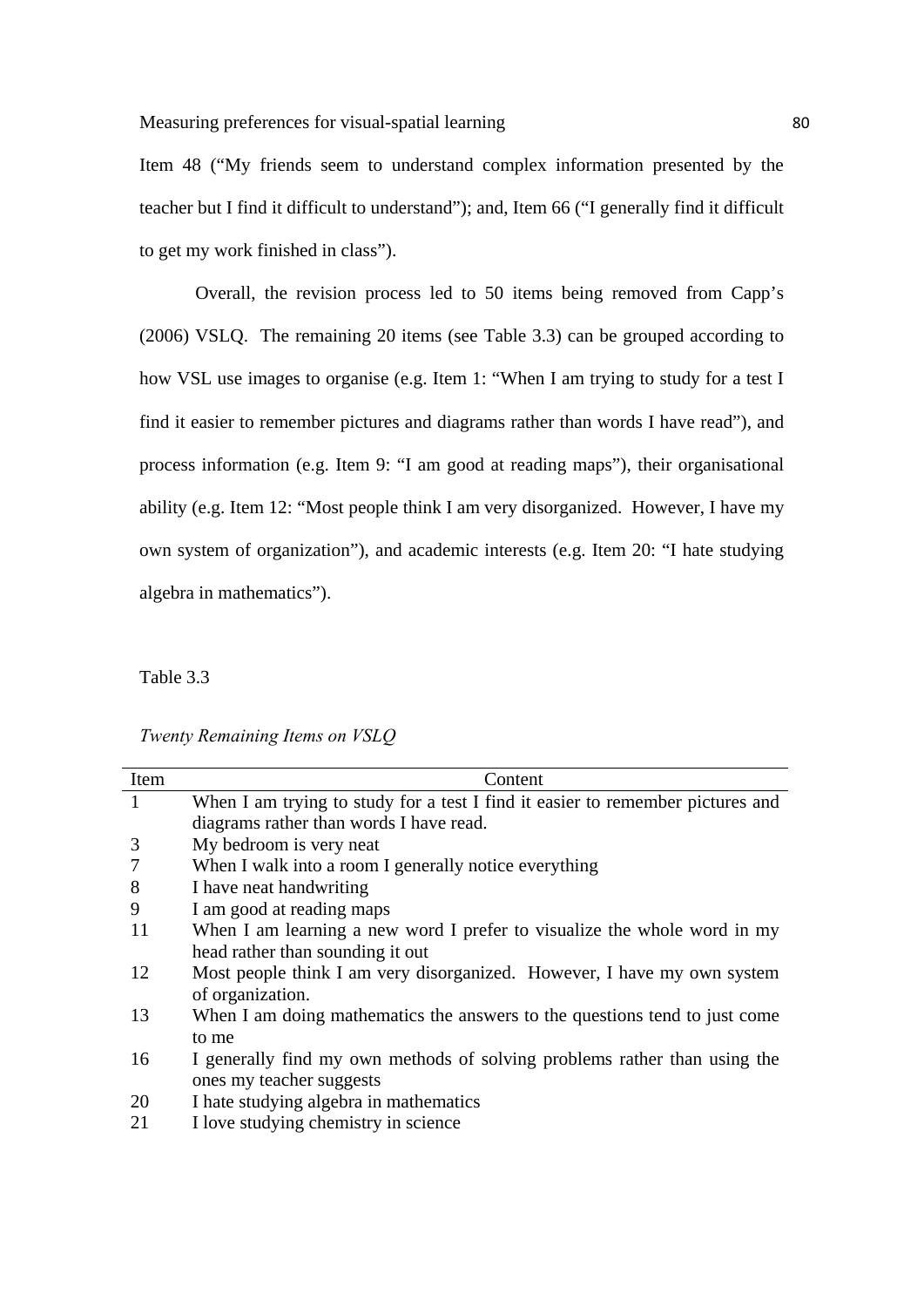Measuring preferences for visual-spatial learning 81

- 43 I am good at jigsaws
- 51 I find it difficult to read maps. I prefer that someone gives me verbal or written directions to a location.
- 53 When I am trying to remember how to spell a word, I like to sound it out
- 55 My teachers tell me I have poor or messy handwriting

56 I always show my working when completing problems in mathematics

58 I am able to easily follow verbal instructions given by the teacher

- 62 I hate studying geometry (shapes and angles) in mathematics
- 67 I enjoy playing computer games and watching television
- 69 My friends would say that I am funny

The remaining 20 items were subjected to a PCA (see Table 3.4). Item 12 ("Most people think I am very disorganized. However, I have my own system of organization"), and Item 55 ("My teachers tell me I have poor or messy handwriting") demonstrated a significant positive correlation  $(r = .44)$ . Both Item 12 and Item 55 relate to the organisational ability of students with a preference for visual-spatial learning. Significant negative correlations were found between two sets of items. A negative correlation  $(r = -.57)$  was found between Item 8 ("I have neat handwriting"), and Item 55 ("My teachers tell me I have poor or messy handwriting"). A negative correlation  $(r = -.58)$  was also identified between Item 9 ("I am good at reading maps"), and Item 51 ("I find it difficult to read maps. I prefer that someone gives me verbal or written directions to a location"). A negative correlation was expected between Items 8 and 55 because they are reversed items measuring organisational skills associated with writing. A negative correlation was also expected between Items 9 and 51, as they are reversed items relating to mapping ability. No correlation (*r* = .00) was identified between Item 8 ("I have neat handwriting"), and Item 9 ("I am good at reading maps). Items 8 and 9 measure different characteristics of students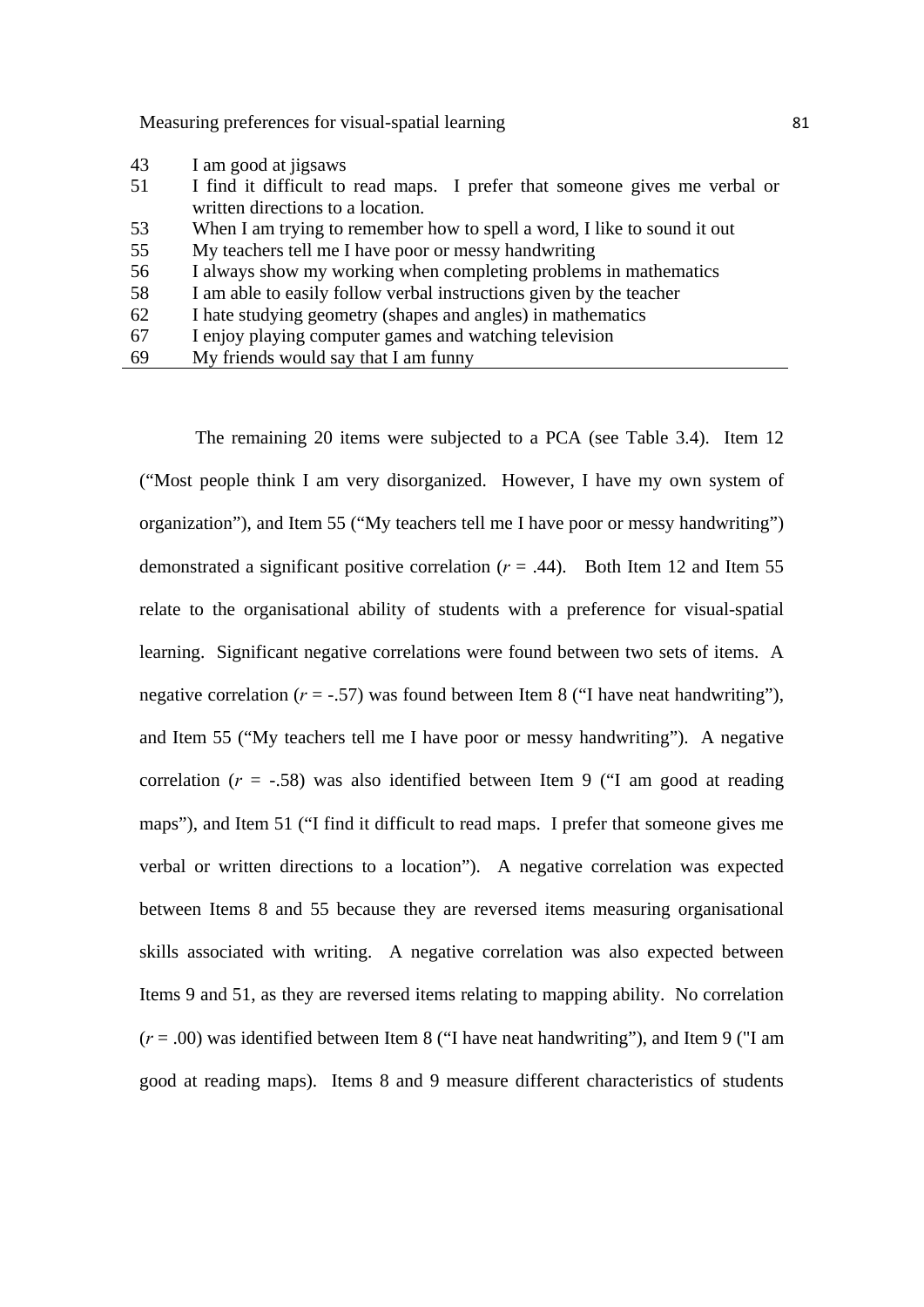who have a preference for visual-spatial learning. Item 8 measures organisational ability. In contrast, Item 9 relates to the processing of images in relation to maps.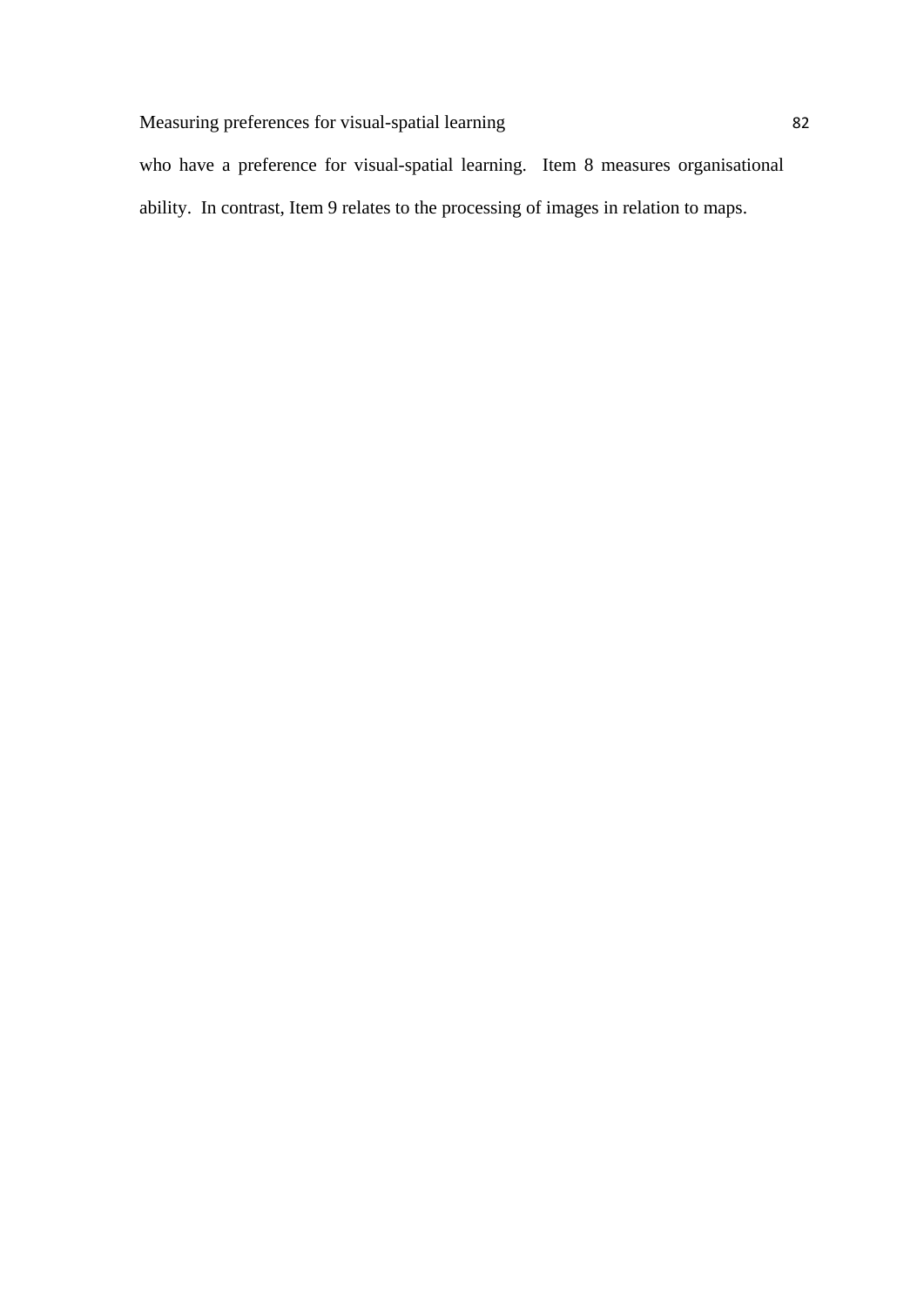# Inter-Correlation Matrix *of 20-Item Version of VSLQ*

| Item 1               | $\overline{\mathbf{3}}$ | $7\phantom{.0}$ | 8                  | 9                  | 11                 | 12              | 13              | 16              | 20              | 21                 | 43              | 51                 | 53                | 55                 | 56               | 58                 | 62                 | 67              | 69             |
|----------------------|-------------------------|-----------------|--------------------|--------------------|--------------------|-----------------|-----------------|-----------------|-----------------|--------------------|-----------------|--------------------|-------------------|--------------------|------------------|--------------------|--------------------|-----------------|----------------|
| Correlation          |                         |                 |                    |                    |                    |                 |                 |                 |                 |                    |                 |                    |                   |                    |                  |                    |                    |                 |                |
| 1 1.00               | $-.123$                 | .005            | .087               | $-.183$            | $-.113$            | .051            | $-.185$         | .071            | .214            | $-.069$            | $-.136$         | .208               | .069              | .097               | $-.171$          | $-.155$            | .131               | .213            | $-020$         |
| $3 - 123$            | 1.00                    | .087            | .271               | .108               | .108               | $-.160$         | $-.048$         | $-.064$         | .067            | $-.020$            | .068            | $-.037$            | .039              | $-.053$            | .187             | .075               | $-.184$            | $-.107$         | $-.083$        |
| 7.005<br>8.087       | .087                    | 1.00            | .032               | .035<br>.000       | .174               | .046<br>$-.308$ | .076            | .150<br>$-.284$ | $-.072$<br>.009 | $-.086$            | .109<br>.080    | .028<br>.077       | .000              | $-.050$<br>$-.575$ | $-0.012$<br>.252 | .053<br>$-.068$    | .167               | .082            | .039<br>$-084$ |
| $9 - 183$            | .271<br>.108            | .032<br>.035    | 1.00<br>.000       | 1.00               | .115<br>.062       | $-.088$         | $-.204$<br>.275 | .097            | $-.031$         | $-.157$<br>.242    |                 | $-.588$            | $-.025$<br>.029   | .035               | .148             | .233               | $-.109$<br>.223    | $-.081$<br>.052 | $-0.025$       |
|                      |                         |                 |                    |                    |                    |                 |                 |                 |                 |                    | .289            |                    |                   |                    |                  |                    |                    |                 | $-.019$        |
| $11 - 113$<br>12.051 | .108<br>$-.160$         | .174<br>.046    | .115<br>$-.308$    | $-.062$<br>$-.088$ | 1.00<br>.015       | .015<br>1.00    | .025<br>$-.041$ | .115<br>.214    | $-.067$<br>.045 | $-.114$<br>.056    | $-.022$<br>.085 | $-.077$<br>.044    | $-.268$<br>.063   | $-.078$<br>.442    | .118<br>$-.297$  | $-.018$<br>$-.167$ | $-.078$<br>.076    | .017<br>.341    | .142           |
|                      |                         | .076            | $-.204$            | .275               | .025               | $-.041$         | 1.00            |                 | $-.099$         |                    |                 |                    |                   | .112               | .060             | .259               |                    |                 | .074           |
| $13 - 185$<br>16.071 | $-.048$<br>$-.064$      | .150            | $-.284$            | .097               | .115               | .214            | .356            | .356<br>1.00    | $-.010$         | .181<br>.086       | .108<br>.106    | $-.158$<br>.041    | $-109$<br>$-.001$ | .253               | $-.156$          | $-.094$            | $-.248$<br>.087    | $-.131$<br>.129 | .057           |
| 20.214               | .067                    | $-.072$         | .009               | $-.031$            | $-.067$            | .045            | $-.099$         | $-.010$         | 1.00            | $-.150$            | $-.147$         | .147               | .171              | .084               | $-.121$          | .020               | .135               | .091            | .208           |
| $21 - 069$           | $-.020$                 | $-.086$         | $-.157$            | .242               |                    | .056            |                 | .086            |                 | 1.00               | .026            |                    |                   | .225               | $-.060$          | $-.057$            |                    | $-.037$         | $-.021$        |
| $43 - 136$           | .068                    | .109            | .080               | .289               | $-.114$<br>$-.022$ | .085            | .181<br>.108    |                 | $-.150$         | .026               | 1.00            | $-.164$<br>$-.034$ | .014<br>.029      | .013               | .081             | .170               | $-.205$<br>$-.064$ | .092            | .158           |
|                      |                         | .028            | .077               | $-.588$            | $-.077$            | .044            | $-.158$         | .106<br>.041    | $-.147$         |                    | $-.034$         | 1.00               | .073              | .031               | $-.113$          | $-.089$            | .297               | .125            | .081           |
| 51.208               | $-.037$<br>.039         |                 | $-.025$            | .029               | $-.268$            | .063            | $-.109$         | $-.001$         | .147<br>.171    | $-.164$            | .029            | .073               |                   | .050               | $-.039$          | $-.147$            | .143               | .045            | .040           |
| 53.069<br>55.097     | $-.053$                 | .000<br>$-.050$ | $-.575$            | .035               | $-.078$            | .442            | .112            | .253            | .084            | .014<br>.225       | .013            | .031               | 1.00<br>.050      | 1.00               | $-.339$          | .059               | .041               | .186            | .056           |
|                      |                         |                 | .252               |                    | .118               |                 |                 |                 |                 |                    |                 |                    |                   |                    |                  | .260               |                    |                 | .079           |
| $56 - 171$           | .187                    | .012            | $-068$             | .148               |                    | $-.297$         | .060            | $-.156$         | $-.121$         | $-.060$            | .081            | $-.113$            | $-.039$           | $-.339$            | 1.00             | 1.00               | $-.114$            | $-.134$         |                |
| $58 - 155$<br>62.131 | .075<br>$-.184$         | .053<br>.167    | $-.109$            | .233<br>$-.223$    | $-018$<br>$-.078$  | $-.167$<br>.076 | .259<br>$-.248$ | $-.094$<br>.087 | .020<br>.135    | $-.057$<br>$-.205$ | .170            | $-.089$<br>.297    | $-.147$<br>.143   | .059<br>.041       | .260<br>$-.114$  | $-.101$            | $-.101$<br>1.00    | $-015$<br>.290  | $-089$<br>.012 |
|                      | $-.107$                 |                 |                    | .052               |                    |                 | $-.131$         |                 | .091            | $-.037$            | $-.064$         | .125               |                   | .186               | $-.134$          | $-.015$            | .290               | 1.00            | .007           |
| 67.213<br>$69 - 020$ | $-.083$                 | .082<br>.039    | $-.081$<br>$-.084$ | $-.025$            | $-.017$<br>$-.019$ | .341<br>.142    | .074            | .129<br>.057    | .208            | $-.021$            | .092<br>.158    | .081               | .045<br>.040      | .056               | .079             | $-.089$            | .012               | .007            | 1.00           |
|                      |                         |                 |                    |                    |                    |                 |                 |                 |                 |                    |                 |                    |                   |                    |                  |                    |                    |                 |                |
|                      |                         |                 |                    |                    |                    |                 |                 |                 |                 |                    |                 |                    |                   |                    |                  |                    |                    |                 |                |
| Item 1               | $\overline{\mathbf{3}}$ | $7\phantom{.0}$ | 8                  | 9                  | 11                 | 12              | 13              | 16              | 20              | 21                 | 43              | 51                 | 53                | 55                 | 56               | 58                 | 62                 | 67              | 69             |
| Sig (1-tailed)       |                         |                 |                    |                    |                    |                 |                 |                 |                 |                    |                 |                    |                   |                    |                  |                    |                    |                 |                |
|                      | .086                    | .477            | .167               | .021               | .106               | .286            | .020            | .216            | .008            | .224               | .065            | .010               | .223              | .140               | .028             | .042               | .072               | .009            | .411           |
| 3.086                |                         | .168            | .001               | .116               | .115               | .038            | .298            | .239            | .230            | .414               | .225            | .342               | .334              | .277               | .018             | .202               | .020               | .117            | .180           |
| 7.477                | .168                    |                 | .360               | .351               | .026               | .304            | .201            | .047            | .211            | .170               | .113            | .378               | .499              | .290               | .446             | .279               | .031               | .182            | .332           |
| 8.167                | .001                    | .360            |                    | .499               | .100               | .000            | .011            | .001            | .460            | .040               | .186            | .197               | .392              | .000               | .002             | .225               | .112               | .185            | .177           |
| 9.021                | .116                    | .351            | .499               |                    | .245               | .165            | .001            | .140            | .365            | .003               | .001            | .000               | .373              | .349               | .050             | .004               | .006               | .281            | .389           |
| 11.106               | .115                    | .026            | .100               | .245               |                    | .436            | .389            | .100            | .229            | .103               | .405            | .196               | .001              | .194               | .095             | .420               | .194               | .425            | .415           |
| 12.286               | .038                    | .304            | .000               | .165               | .436               |                 | .326            | .008            | .307            | .268               | .173            | .311               | .242              | .000               | .000             | .032               | .201               | .000            | .057           |
| 13.020               | .298                    | .201            | .011               | .001               | .389               | .326            |                 | .000            | .135            | .022               | .115            | .039               | .113              | .107               | .252             | .002               | .003               | .073            | .206           |
| 16.216               | .239                    | .047            | .001               | .140               | .100               | .008            | .000            |                 | .454            | .171               | .120            | .323               | .497              | .002               | .041             | .149               | .168               | .076            | .264           |
| 20.008               | .230                    | .211            | .460               | .365               | .229               | .307            | .135            | .454            |                 | .047               | .051            | .051               | .028              | .175               | .090             | .413               | .067               | .158            | .010           |
| 21.224               | .414                    | .170            | .040               | .003               | .103               | .268            | .022            | .171            | .047            |                    | .385            | .034               | .440              | .006               | .252             | .263               | .011               | .343            | .407           |
| 43.065               | .225                    | .113            | .186               | .001               | .405               | .173            | .115            | .120            | .051            | .385               |                 | .354               | .374              | .443               | .185             | .029               | .241               | .153            | .039           |
| 51.010               | .342                    | .378            | .197               | .000               | .196               | .311            | .039            | .323            | .051            | .034               | .354            |                    | .210              | .365               | .104             | .162               | .000               | .083            | .184           |
| 53.223               | .334                    | .499            | .392               | .373               | .001               | .242            | .113            | .497            | .028            | .440               | .374            | .210               |                   | .288               | .334             | .051               | .056               | .310            | .329           |
| 55.140               | .277                    | .290            | .000               | .349               | .194               | .000            | .107            | .002            | .175            | .006               | .443            | .365               | .288              |                    | .000             | .258               | .326               | .019            | .266           |
| 56.028               | .018                    | .446            | .002               | .050               | .095               | .000            | .252            | .041            | .090            | .252               | .185            | .104               | .334              | .000               |                  | .002               | .102               | .068            | .190           |
| 58.042               | .202                    | .279            | .225               | .004               | .420               | .032            | .002            | .149            | .413            | .263               | .029            | .162               | .051              | .258               | .002             |                    | .132               | .434            | .162           |
| 62.072               | .020                    | .031            | .112               | .006               | .194               | .201            | .003            | .168            | .067            | .011               | .241            | .000               | .056              | .326               | .102             | .132               |                    | .001            | .449           |
| 67.009               | .117                    | .182            | .185               | .281               | .425               | .000            | .073            | .076            | .158            | .343               | .153            | .083               | .310              | .019               | .068             | .434               | .001               |                 | .471           |
| 69.411               | .180                    | .332            | .177               | .389               | .415               | .057            | .206            | .264            | .010            | .407               | .039            | .184               | .329              | .266               | .190             | .162               | .449               | .471            |                |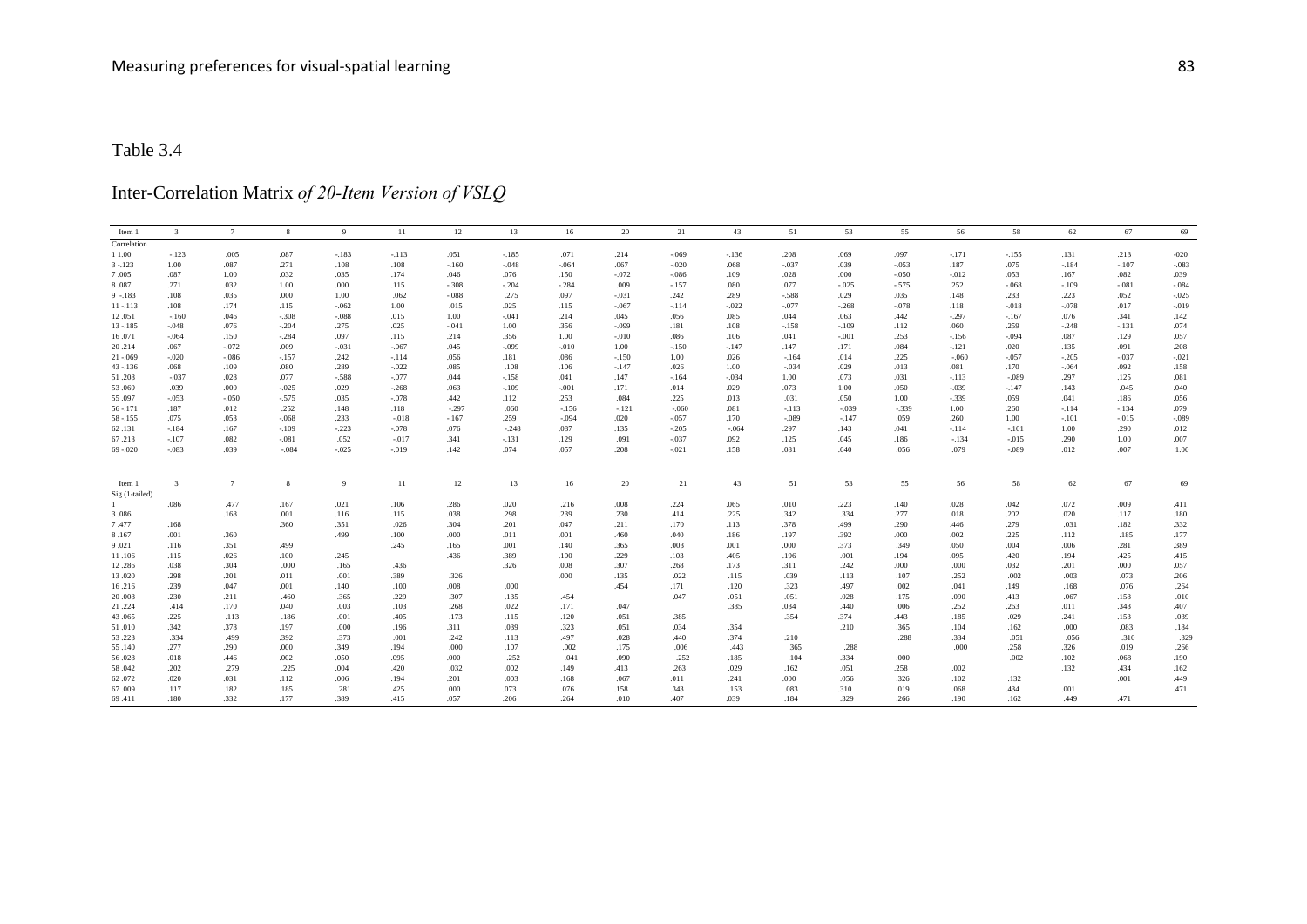Correlations of  $\lt$  .40 were excluded from the analysis. To determine if the analysis was adequate the *KMO* and *BTS* were examined. The *KMO* = .56 was regarded as mediocre (Field, 2009), and *BTS* = .00. Once it was determined that the minimum criteria for an analysis was met the Scree plot, correlation component matrix, and total variance were examined. The point of inflection was identified on the Scree plot. The correlation component matrix (see Table 3.5) was examined to identify the minimum number of factors that most of the items loaded onto. A total of 9 factors were identified. In 17 of the items at least one of the first 4 factors was underlying the instrument. Together the process of identifying the point of inflection on the Scree plot and examining the correlation component matrix determined the number of factors that would be measured by the VSLQ. Any items that did not fall within these factors were removed.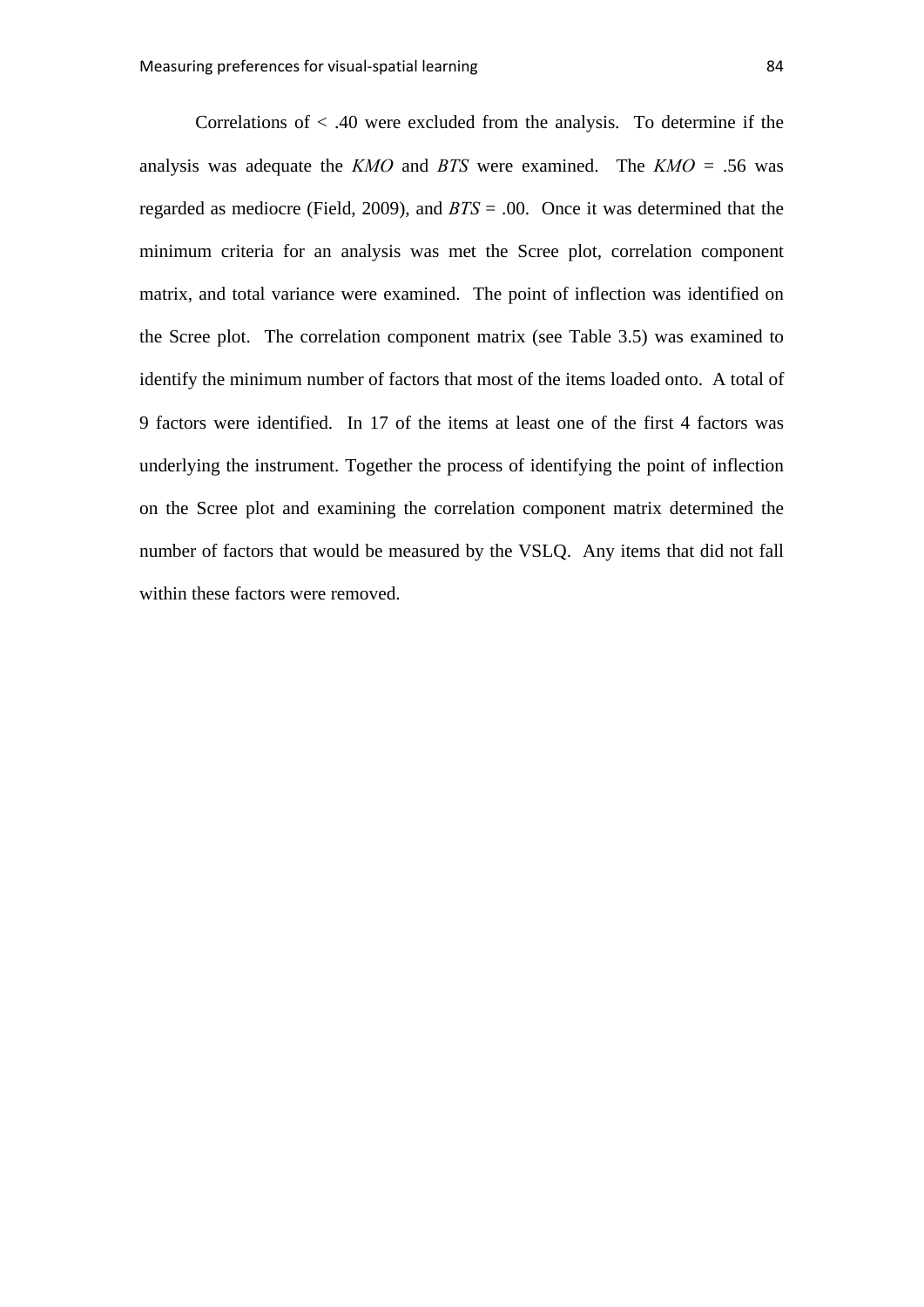# *Component Matrix of 20-Item Version of VSLQ*

|                         | $\begin{array}{c}\n\text{Component} \\ 5\n\end{array}$ |                |                |                |      |            |      |             |         |  |  |  |  |  |
|-------------------------|--------------------------------------------------------|----------------|----------------|----------------|------|------------|------|-------------|---------|--|--|--|--|--|
|                         | $\mathbf{1}$                                           | $\overline{2}$ | $\overline{3}$ | $\overline{4}$ |      | $\sqrt{6}$ | 7    | $\,$ 8 $\,$ | 9       |  |  |  |  |  |
| Item                    |                                                        |                |                |                |      |            |      |             |         |  |  |  |  |  |
| $\overline{1}$          | $.422\,$                                               |                |                |                |      |            |      |             | $-.405$ |  |  |  |  |  |
| $\overline{\mathbf{3}}$ |                                                        |                |                |                |      |            | .466 |             | .556    |  |  |  |  |  |
| $7\phantom{.0}$         |                                                        |                | .634           |                |      |            |      |             |         |  |  |  |  |  |
| 8                       | $-.580$                                                | $-.454$        |                |                |      |            |      |             |         |  |  |  |  |  |
| 9                       | $-.419$                                                | .558           |                | .426           |      |            |      |             |         |  |  |  |  |  |
| 11                      |                                                        |                | .488           | $-.488$        |      |            |      |             |         |  |  |  |  |  |
| 12                      | .582                                                   |                |                |                |      |            |      |             |         |  |  |  |  |  |
| 13                      |                                                        | .606           |                |                |      |            |      |             |         |  |  |  |  |  |
| 16                      | .463                                                   |                |                |                |      |            |      | .438        |         |  |  |  |  |  |
| 20                      |                                                        |                |                | .435           |      |            | .554 |             |         |  |  |  |  |  |
| 21                      |                                                        | .477           |                |                |      |            |      |             |         |  |  |  |  |  |
| 34                      |                                                        |                | .410           |                |      |            |      |             |         |  |  |  |  |  |
| 51                      | $-.456$                                                | $.448\,$       |                |                |      |            |      |             |         |  |  |  |  |  |
| 53                      |                                                        |                |                | .592           |      |            |      |             |         |  |  |  |  |  |
| 55                      | .535                                                   | .550           |                |                |      |            |      |             |         |  |  |  |  |  |
| 56                      | $-.589$                                                |                |                |                |      |            |      |             |         |  |  |  |  |  |
| 58                      |                                                        |                |                |                |      | $-.582$    |      |             |         |  |  |  |  |  |
| 62                      |                                                        | .496           |                |                |      |            |      |             |         |  |  |  |  |  |
| 67                      | .455                                                   |                |                |                |      |            |      |             |         |  |  |  |  |  |
| 69                      |                                                        |                |                |                | .445 | .550       |      |             |         |  |  |  |  |  |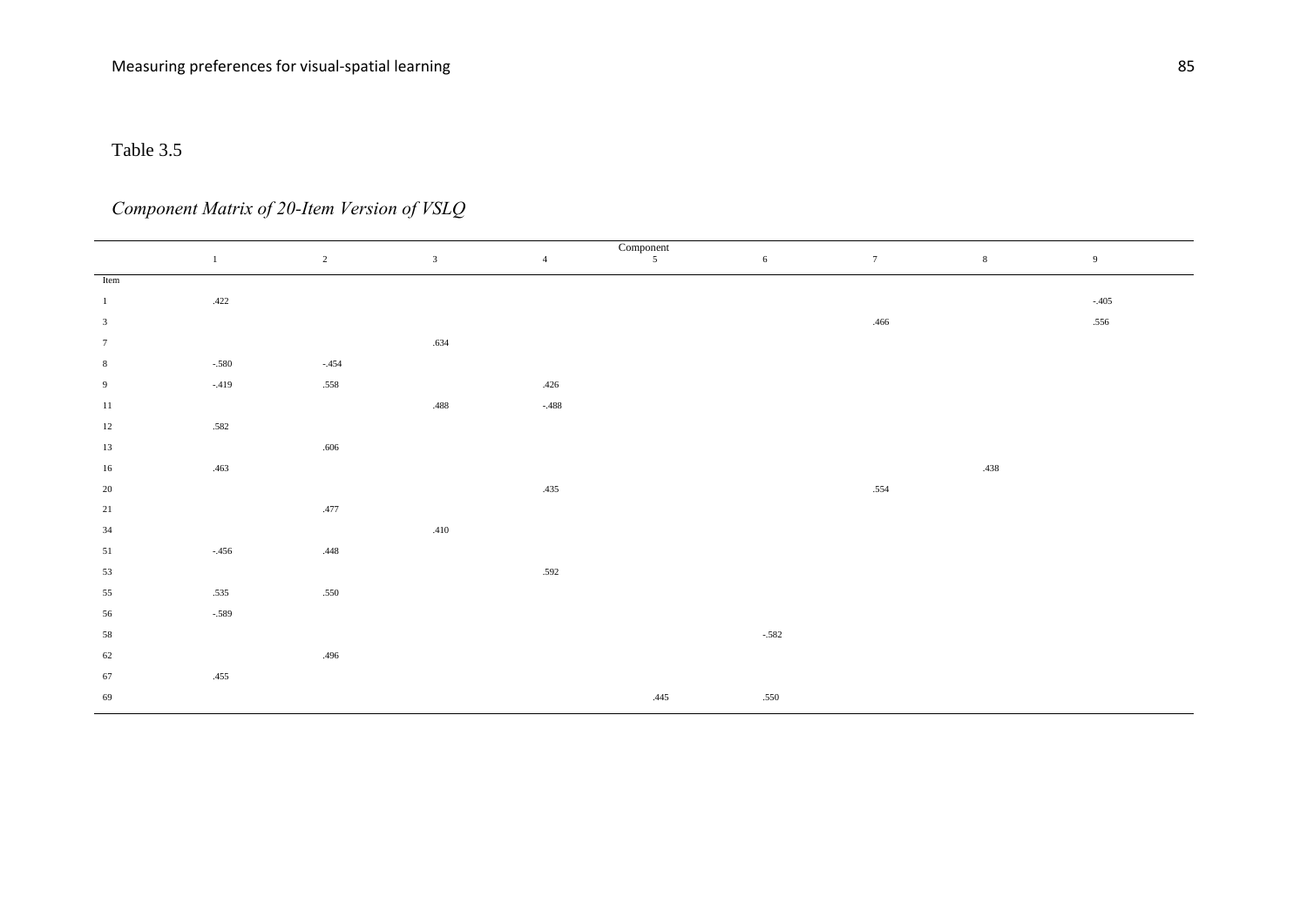The total variance loadings (see Tables 3.6) for these factors were examined to ensure that they were at an acceptable level. All 9 factors extracted from the VSLQ had an eigenvalue of  $> 1.00$ . However, Fabrigan et al. (1999), and Zwick and Velicer (1986) claim that using an eigenvalue cut off of  $> 1.00$  is problematic as it overestimates the number of factors. Linacre (2002) argues that a cut off of  $> 1.40$  is more effective. Four eigenvalues (2.78, 2.45, 1.55, 1.43) met Linacre's (2002) criteria. An examination of the Scree plot, component matrix, and variance loadings led to a four-factor solution. These four factors accounted for 41.17% of the variance on the instrument. Consequently, 3 more items were removed from the instrument (Item 3: "My bedroom is very neat"; Item 58: "I am able to easily follow verbal instructions given by the teacher"; and, Item 69: "My friends would say that I am funny").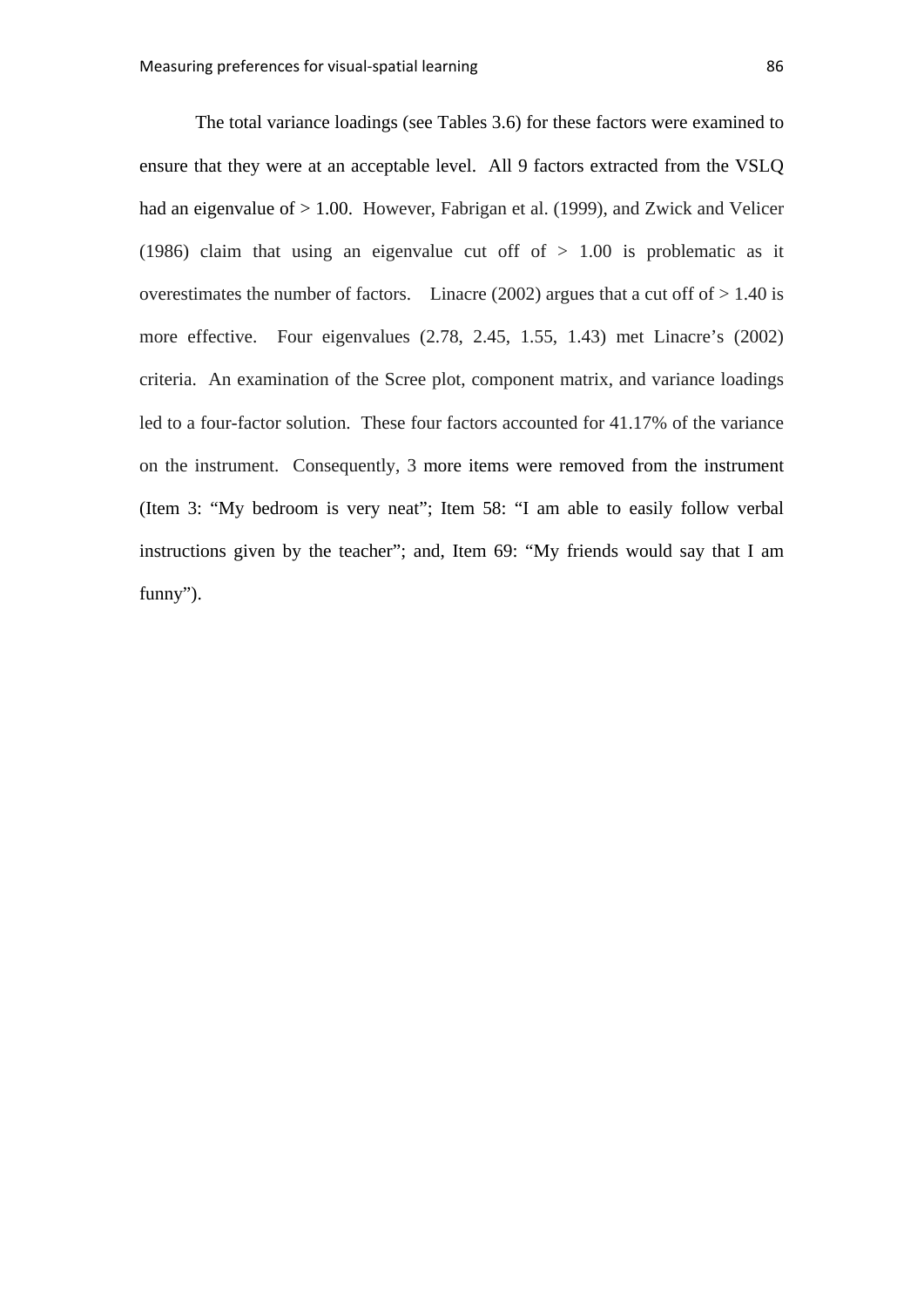## *Total Variance of 20-Item Version of VSLQ*

|           |       | <b>Initial Eigenvalues</b> | <b>Extraction Sums of Squared Loadings</b> |       |
|-----------|-------|----------------------------|--------------------------------------------|-------|
| Component | Total | % of variance              | Cumulative %                               | Total |
|           | 2.789 | 13.944                     | 13.944                                     | 2.789 |
| 2         | 2.459 | 12.293                     | 26.237                                     | 2.459 |
| 3         | 1.556 | 7.780                      | 34.017                                     | 1.556 |
|           | 1.430 | 7.150                      | 41.167                                     | 1.430 |
| 5         | 1.321 | 6.157                      | 47.324                                     | 1.231 |
| 6         | 1.157 | 5.785                      | 53.110                                     | 1.157 |
|           | 1.117 | 5.584                      | 58.694                                     | 1.117 |
| 8         | 1.068 | 5.341                      | 64.035                                     | 1.068 |
| 9         | 1.004 | 5.019                      | 69.054                                     | 1.004 |
| 10        | .963  | 4.813                      | 73.867                                     |       |
| 11        | .790  | 3.950                      | 77.817                                     |       |
| 12        | .769  | 3.846                      | 81.662                                     |       |
| 13        | .681  | 3.407                      | 85.070                                     |       |
| 14        | .621  | 3.103                      | 88.173                                     |       |
| 15        | .579  | 2.894                      | 91.067                                     |       |
| 16        | .469  | 2.343                      | 93.411                                     |       |
| 17        | .398  | 1.988                      | 95.399                                     |       |
| 18        | .355  | 1.775                      | 97.174                                     |       |
| 19        | .322  | 1.609                      | 98.783                                     |       |
| 20        | .243  | 1.27                       | 100.00                                     |       |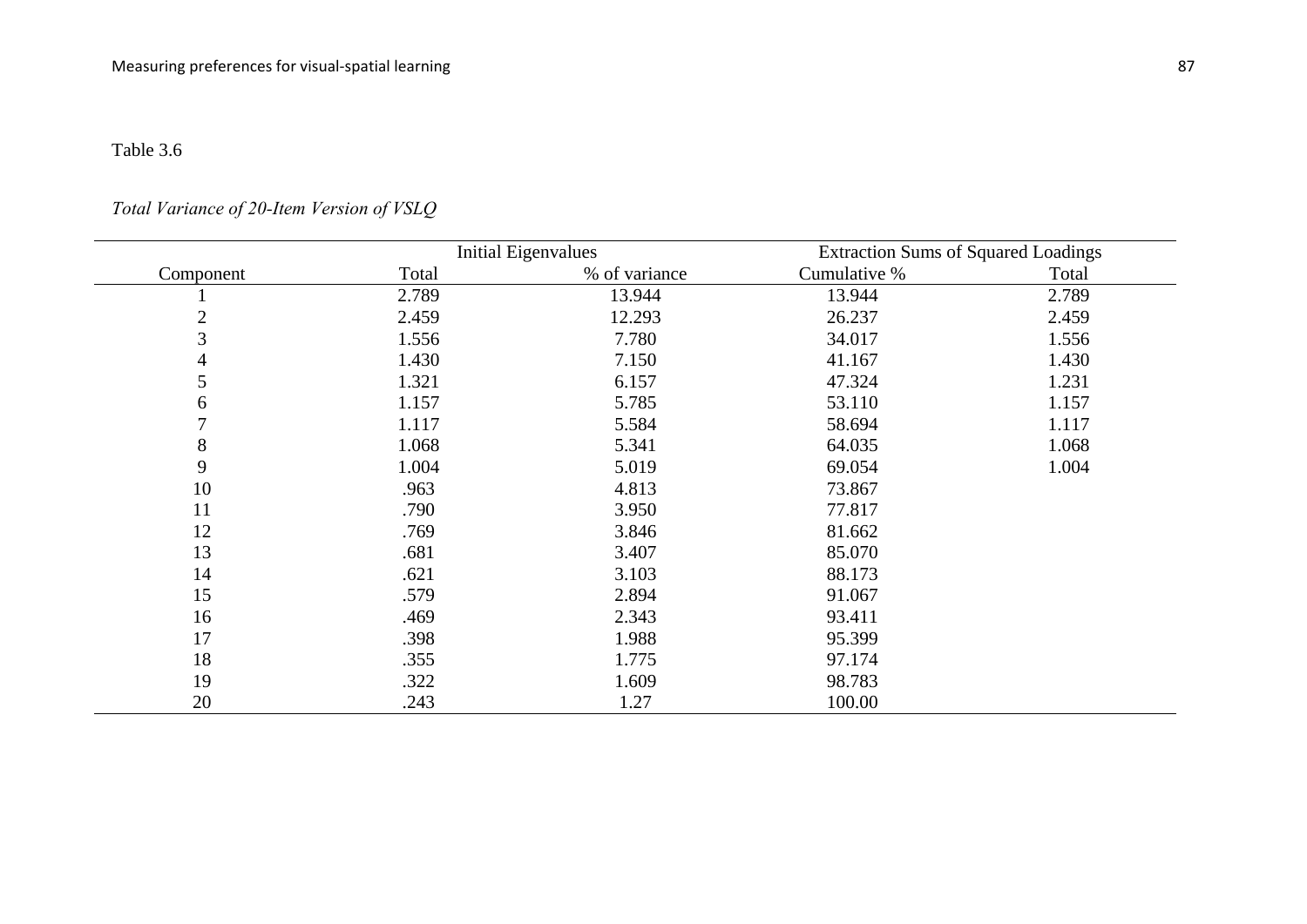A PCA was then conducted on the remaining 17 items (see Table 3.7). Item 12 ("Most people think I am very disorganized. However, I have my own system of organization"), and Item 67 ("I enjoy playing computer games and watching television") demonstrated a moderate positive correlation  $(r = .34)$ . Both Item 12 and Item 67 relate to the underlying factors associated with visual-spatial learning. Item 13 ("When I am doing mathematics the answers to the questions tend to just come to me"), and Item 16 ("I generally find my own methods of solving problems rather than using the ones my teacher suggests") had a moderate positive correlation  $(r = .35)$ . Both Items 13 and 16 relate to the curriculum area of mathematics, which is generally a strength in VSL. Van Garderen (2006) and Silverman (2000) found a positive correlation between visual-spatial ability and mathematical performance for VSL. A strong negative correlation continued between Items 8 and 55 ( $r = -0.57$ ), and Items 9 and 51 ( $r = -.58$ ). No correlation ( $r = .00$ ) between Items 8 and 9 continued. No correlation was also found between Item 7 ("When I walk into a room I generally notice everything"), and Item 53 ("When I am trying to remember how to spell a word, I like to sound it out"). Item 7 relates to a characteristic of visual-spatial learning, whilst Item 53 measures auditory-sequential learning.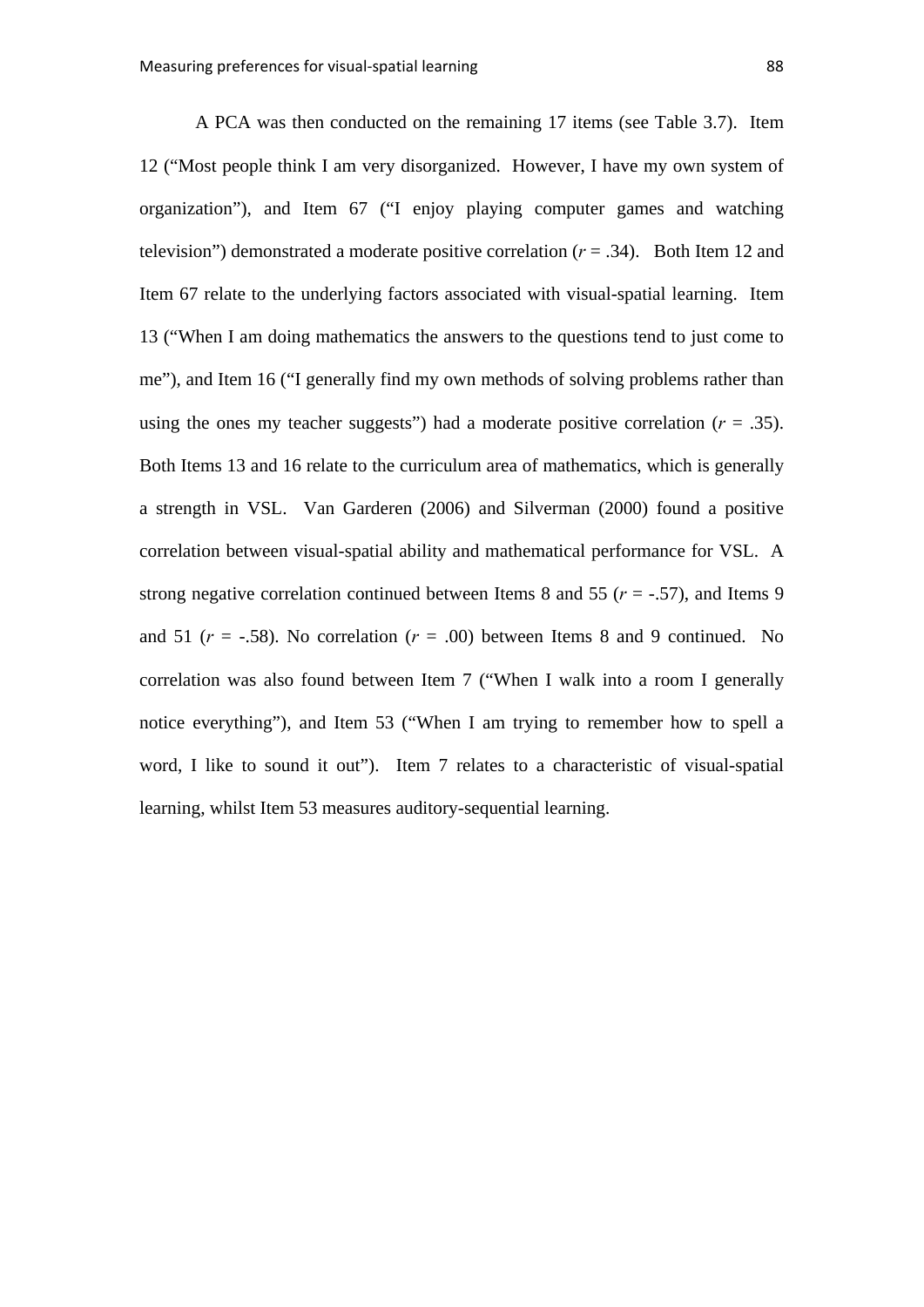## *PCA of 17-Item Version of VSLQ*

| Item           |              | $\tau$  | 8       | 9       | 11      | 12      | 13      | 16      | 20      | 21      | 43      | 51      | 53      | 55      | 56       | 62      | 67      |
|----------------|--------------|---------|---------|---------|---------|---------|---------|---------|---------|---------|---------|---------|---------|---------|----------|---------|---------|
| Correlation    |              |         |         |         |         |         |         |         |         |         |         |         |         |         |          |         |         |
|                | 1.00         | .005    | .087    | $-.183$ | $-.113$ | .051    | $-.185$ | .071    | .214    | $-.069$ | $-.136$ | .208    | .069    | .097    | $-.171$  | .131    | .213    |
|                | .005         | 1.00    | .032    | .035    | .174    | .046    | .076    | .150    | $-.072$ | $-.086$ | .109    | .028    | .000    | $-.050$ | $-012$   | .167    | .082    |
| 8              | .087         | .032    | 1.00    | .000    | .115    | $-.308$ | $-.204$ | $-.284$ | .009    | $-157$  | .080    | .077    | $-.025$ | $-.575$ | .252     | $-.109$ | $-.081$ |
| 9              | $-183$       | .035    | .000    | 1.00    | $-.062$ | $-.088$ | .275    | .097    | $-.031$ | .242    | .289    | $-.588$ | .029    | .035    | .148     | $-.223$ | .052    |
| 11             | $-.113$      | .174    | .115    | $-.062$ | 1.00    | .015    | .025    | .115    | $-.067$ | $-114$  | $-.022$ | $-.077$ | $-.268$ | $-.078$ | .118     | $-.078$ | .017    |
| 12             | .051         | .046    | $-.308$ | $-.088$ | .015    | 1.00    | $-.041$ | .214    | .045    | .056    | .085    | .044    | .063    | .442    | $-0.297$ | .076    | .341    |
| 13             | $-.185$      | .076    | $-.204$ | .275    | .025    | $-.041$ | 1.00    | .356    | $-.099$ | .181    | .108    | $-.158$ | $-.109$ | .112    | .060     | $-.248$ | $-.131$ |
| 16             | .071         | .150    | $-.284$ | .097    | .115    | .214    | .356    | 1.00    | $-.010$ | .086    | .106    | .041    | $-.001$ | .253    | $-156$   | .087    | .129    |
| 20             | .214         | $-.072$ | .009    | $-.031$ | $-.067$ | .045    | $-.099$ | $-.010$ | 1.00    | $-.150$ | $-.147$ | .147    | .171    | .084    | $-.121$  | .135    | .091    |
| 21             | $-.069$      | $-.086$ | $-.157$ | .242    | $-.114$ | .056    | .181    | .086    | $-.150$ | 1.00    | .026    | $-164$  | .014    | .225    | $-.060$  | $-.205$ | $-.037$ |
| 43             | $-136$       | .109    | .080    | .289    | $-.022$ | .085    | .108    | .106    | $-.147$ | .026    | 1.00    | $-.034$ | .029    | .013    | .081     | $-.064$ | .092    |
| 51             | .208         | .028    | .077    | $-.588$ | $-.077$ | .044    | $-.158$ | .041    | .147    | $-164$  | $-.034$ | 1.00    | .073    | .031    | $-.113$  | .297    | .125    |
| 53             | .069         | .000    | $-.025$ | .029    | $-.268$ | .063    | $-.109$ | $-.001$ | .171    | .014    | .029    | .073    | 1.00    | .050    | $-.039$  | .143    | .045    |
| 55             | .097         | $-.050$ | $-575$  | .035    | $-.078$ | .442    | .112    | .253    | .084    | .225    | .013    | .031    | .050    | 1.00    | $-339$   | .041    | .186    |
| 56             | $-.171$      | $-.012$ | .252    | .148    | .118    | $-.297$ | .060    | $-.156$ | $-.121$ | $-.060$ | .081    | $-.113$ | $-.039$ | $-.339$ | 1.00     | $-.114$ | $-.134$ |
| 62             | .131         | .167    | $-.109$ | $-.223$ | $-.078$ | .076    | $-.248$ | .087    | .135    | $-.205$ | $-.064$ | .297    | .143    | .041    | $-114$   | 1.00    | .290    |
| 67             | .213         | .082    | $-.081$ | .052    | .017    | .341    | $-.131$ | .129    | .091    | $-.037$ | .092    | .125    | .045    | .186    | $-134$   | .290    | 1.00    |
| Item           | $\mathbf{1}$ | $\tau$  | 8       | 9       | 11      | 12      | 13      | 16      | 20      | 21      | 43      | 51      | 53      | 55      | 56       | 62      | 67      |
| Sig (1-tailed) |              |         |         |         |         |         |         |         |         |         |         |         |         |         |          |         |         |
|                |              | .477    | .167    | .021    | .106    | .286    | .020    | .216    | .008    | .224    | .065    | .010    | .223    | .140    | .028     | .072    | .009    |
|                | .477         |         | .360    | .351    | .026    | .304    | .201    | .047    | .211    | .170    | .113    | .378    | .499    | .290    | .446     | .031    | .182    |
| 8              | .167         | .360    |         | .499    | .100    | .000    | .011    | .001    | .460    | .040    | .186    | .197    | .392    | .000    | .002     | .112    | .185    |
| 9              | .021         | .351    | .499    |         | .245    | .165    | .001    | .140    | .365    | .003    | .001    | .000    | .373    | .349    | .050     | .006    | .281    |
| 11             | .106         | .026    | .100    | .245    |         | .436    | .389    | .100    | .229    | .103    | .405    | .196    | .001    | .194    | .095     | .194    | .425    |
| 12             | .286         | .304    | .000    | .165    | .436    |         | .326    | .008    | .307    | .268    | .173    | .311    | .242    | .000    | .000     | .201    | .000    |
| 13             | .020         | .201    | .011    | .001    | .389    | .326    |         | .000    | .135    | .022    | .115    | .039    | .113    | .107    | .252     | .003    | .073    |
| 16             | .216         | .047    | .001    | .140    | .100    | .008    | .000    |         | .454    | .171    | .120    | .323    | .497    | .002    | .041     | .168    | .076    |
| 20             | .008         | .211    | .460    | .265    | .229    | .307    | .135    | .454    |         | .047    | .051    | .051    | .028    | .175    | .090     | .067    | .158    |
| 21             | .224         | .170    | .040    | .003    | .103    | .268    | .022    | .171    | .047    |         | .385    | .034    | .440    | .006    | .252     | .011    | .343    |
| 43             | .065         | .113    | .186    | .001    | .405    | .173    | .115    | .120    | .051    | .385    |         | .354    | .374    | .443    | .185     | .241    | 153     |
| 51             | .010         | .378    | .197    | .000    | .196    | .311    | .039    | .323    | .051    | .034    | .354    |         | .210    | .365    | .104     | .000    | .083    |
| 53             | .223         | .499    | .392    | .373    | .001    | .242    | .113    | .497    | .028    | .440    | .374    | .210    |         | .288    | .334     | .056    | .310    |
| 55             | .140         | .290    | .000    | .349    | .194    | .000    | .107    | .002    | .175    | .006    | .443    | .365    | .288    |         | .000     | .326    | .019    |
| 56             | .028         | .446    | .002    | .050    | .095    | .000    | .252    | .041    | .090    | .252    | .185    | .104    | .334    | .000    |          | .102    | .068    |
| 62             | .072         | .031    | .112    | .006    | .194    | .201    | .003    | .168    | .067    | .011    | .241    | .000    | .056    | .326    | .102     |         | .001    |
| 67             | .009         | .182    | .185    | .281    | .425    | .000    | .073    | .076    | .158    | .343    | .153    | .083    | .310    | .019    | .068     | .001    |         |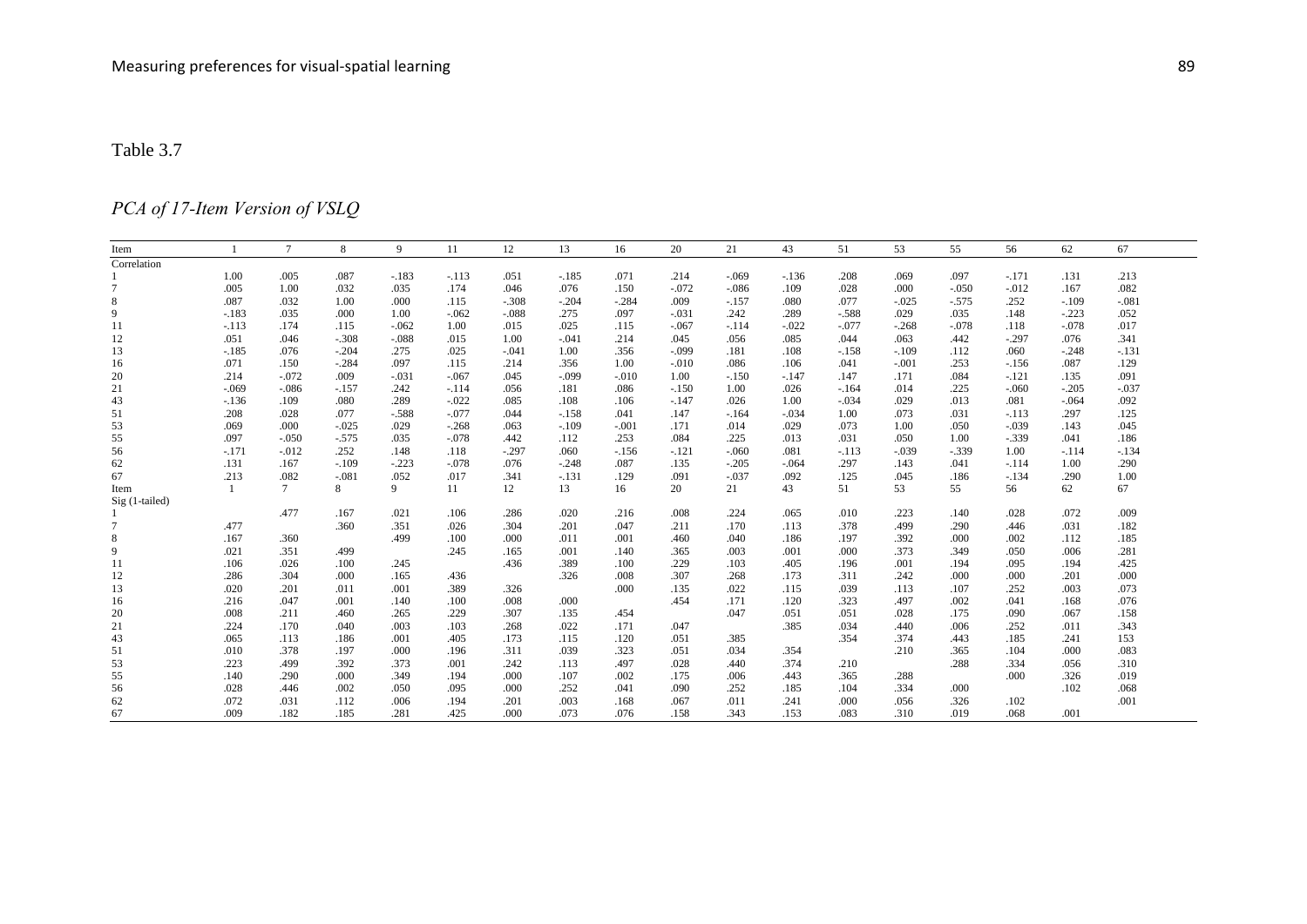Correlations of < .40 were excluded from the analysis. The *KMO* = .59 and *BTS* = .00. Once it was determined that the minimum criteria for analysis was met, the Scree plot, correlation component matrix, and total variance were examined. The point of inflection was identified on the Scree plot. The correlation component matrix (see Table 3.8) was examined to identify the minimum number of factors that most of the items loaded onto. A total of six factors were identified. In 15 of the items at least one of the first 4 factors was underlying the instrument. Together the process of identifying the point of inflection on the Scree plot and examining the correlation component matrix determined the number of factors that would be measured by the VSLQ. Any items that did not fall within these factors were removed.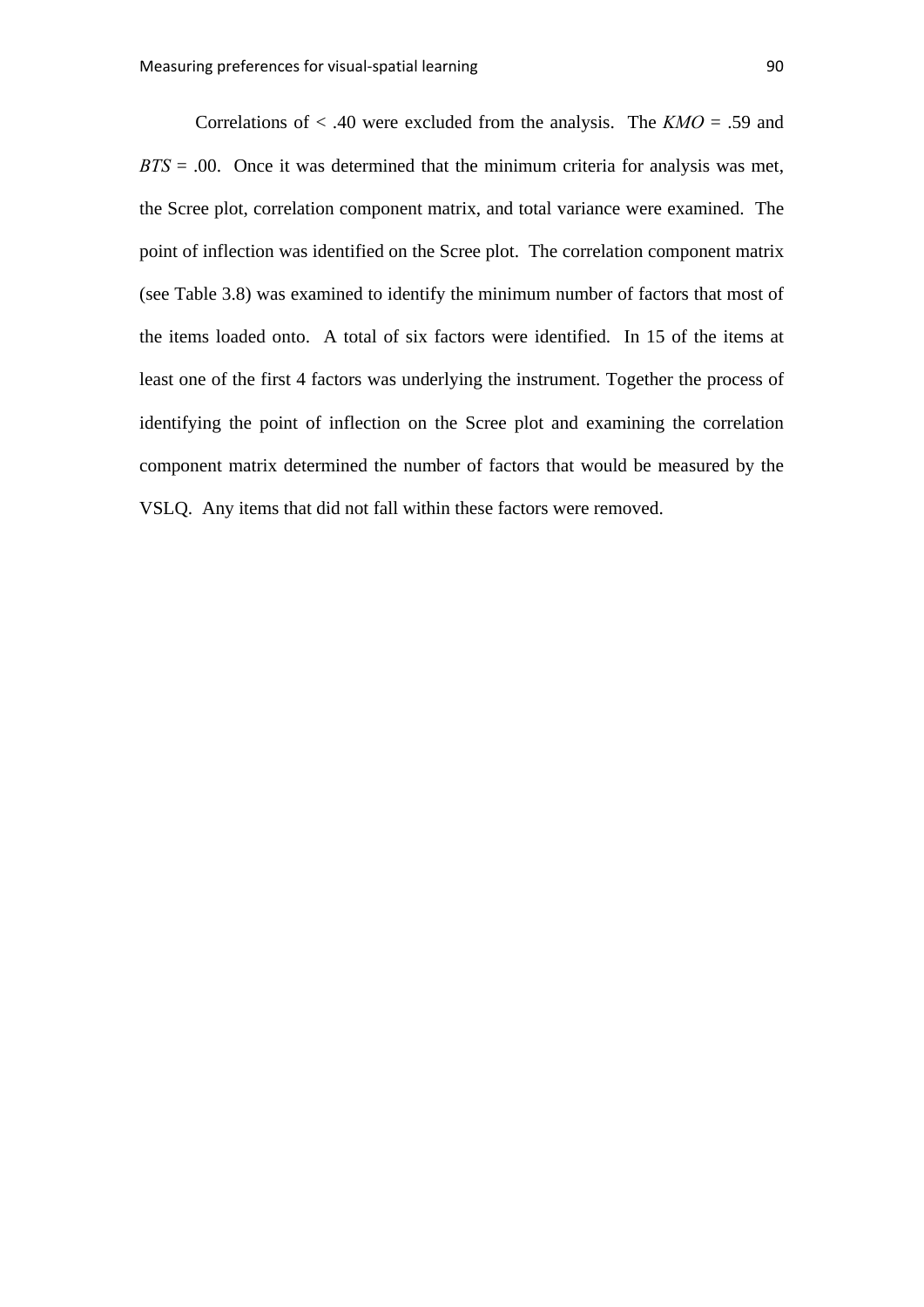*Component Matrix of 17-Item Version of VSLQ*

|                | Component    |                |                |                |      |      |  |  |  |  |  |  |  |  |
|----------------|--------------|----------------|----------------|----------------|------|------|--|--|--|--|--|--|--|--|
| Item           | $\mathbf{1}$ | $\overline{2}$ | $\mathfrak{Z}$ | $\overline{4}$ | 5    | 6    |  |  |  |  |  |  |  |  |
| $\mathbf{1}$   |              |                |                |                |      | .449 |  |  |  |  |  |  |  |  |
| $\overline{7}$ |              |                | .628           |                |      |      |  |  |  |  |  |  |  |  |
| $8\,$          | $-.517$      | $-.503$        |                |                |      |      |  |  |  |  |  |  |  |  |
| $\mathbf{9}$   |              | .594           |                | .519           |      |      |  |  |  |  |  |  |  |  |
| 11             |              |                | .617           |                |      |      |  |  |  |  |  |  |  |  |
| 12             | .604         |                |                |                |      |      |  |  |  |  |  |  |  |  |
| 13             |              | .603           |                |                | .495 |      |  |  |  |  |  |  |  |  |
| 16             | .444         |                |                |                |      |      |  |  |  |  |  |  |  |  |
| $20\,$         |              |                |                |                |      | .605 |  |  |  |  |  |  |  |  |
| 21             |              | .512           |                |                |      |      |  |  |  |  |  |  |  |  |
| 34             |              |                |                | .513           |      |      |  |  |  |  |  |  |  |  |
| 51             | $-.518$      | .425           |                |                |      |      |  |  |  |  |  |  |  |  |
| 53             |              |                |                | .524           |      |      |  |  |  |  |  |  |  |  |
| 55             | .629         | .489           |                |                |      |      |  |  |  |  |  |  |  |  |
| 56             | $-.585$      |                |                | .406           |      |      |  |  |  |  |  |  |  |  |
| $62\,$         |              | .476           |                |                |      |      |  |  |  |  |  |  |  |  |
| 67             | .491         |                |                |                |      |      |  |  |  |  |  |  |  |  |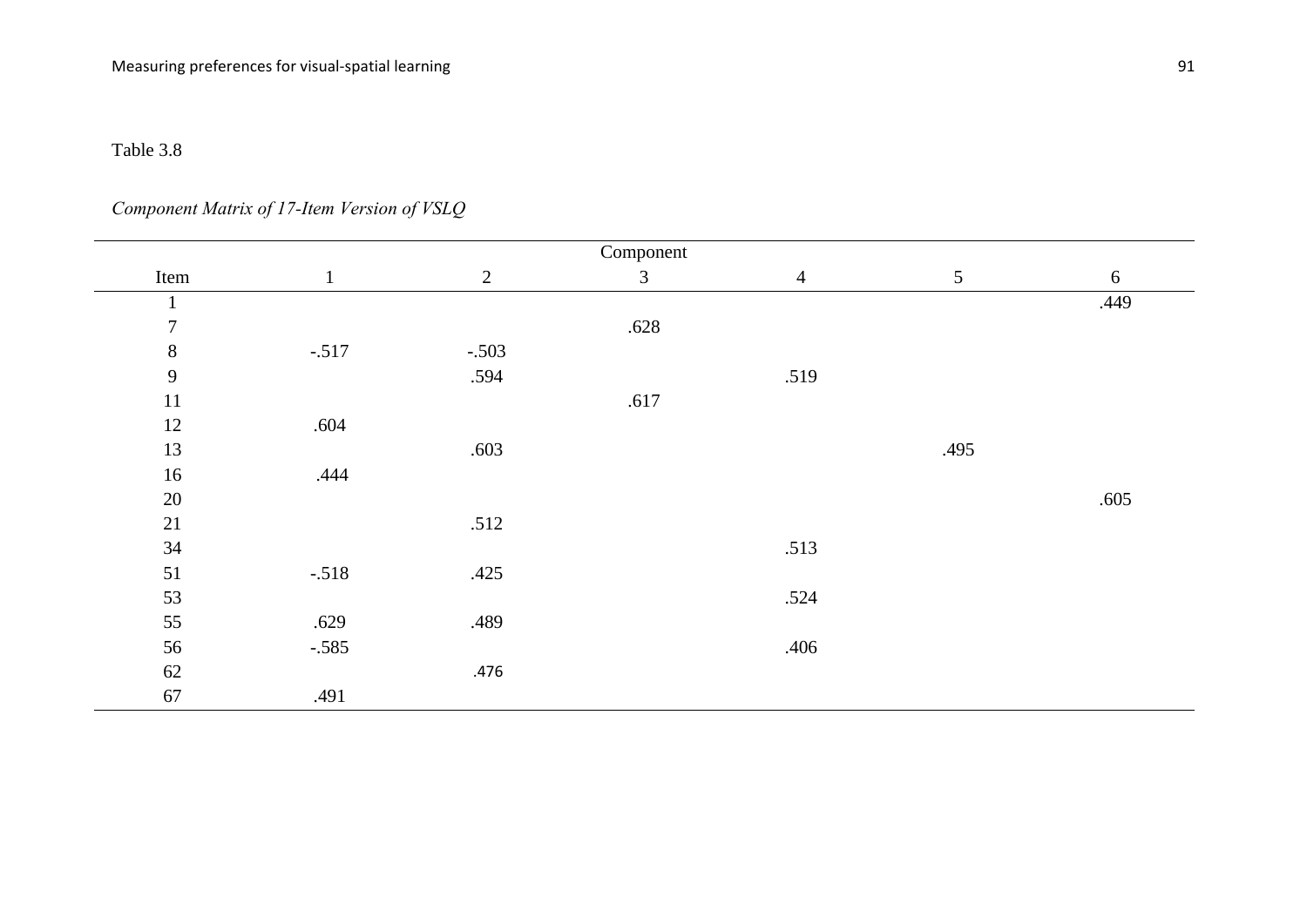The total variance loadings (see Table 3.9) for these factors were examined to ensure that they were at an acceptable level. All 6 factors extracted from the VSLQ had an eigenvalue of  $> 1.00$ . Three eigenvalues (2.61, 2.40, 1.52) met Linacre's (2002) criteria of  $> 1.40$ . An examination of the Scree plot, component matrix, and variance loadings suggested that the fourth factor with an eigenvalue of 1.37 should be included in the instrument. Zwick and Velicer (1986) assert that the Scree test as a means of determining factors is more accurate and less variable than using eigenvalues. As such, using both the eigenvalue and Scree plot to determine the underlying factors on the VSLQ, would make the result more accurate. These four factors accounted for 46.60% of the variance on the instrument. Consequently, two more items were removed from the instrument (Item 1: "When I am trying to study for a test I find it easier to remember pictures and diagrams rather than words I have read"; and, Item 20: "I hate studying algebra in mathematics").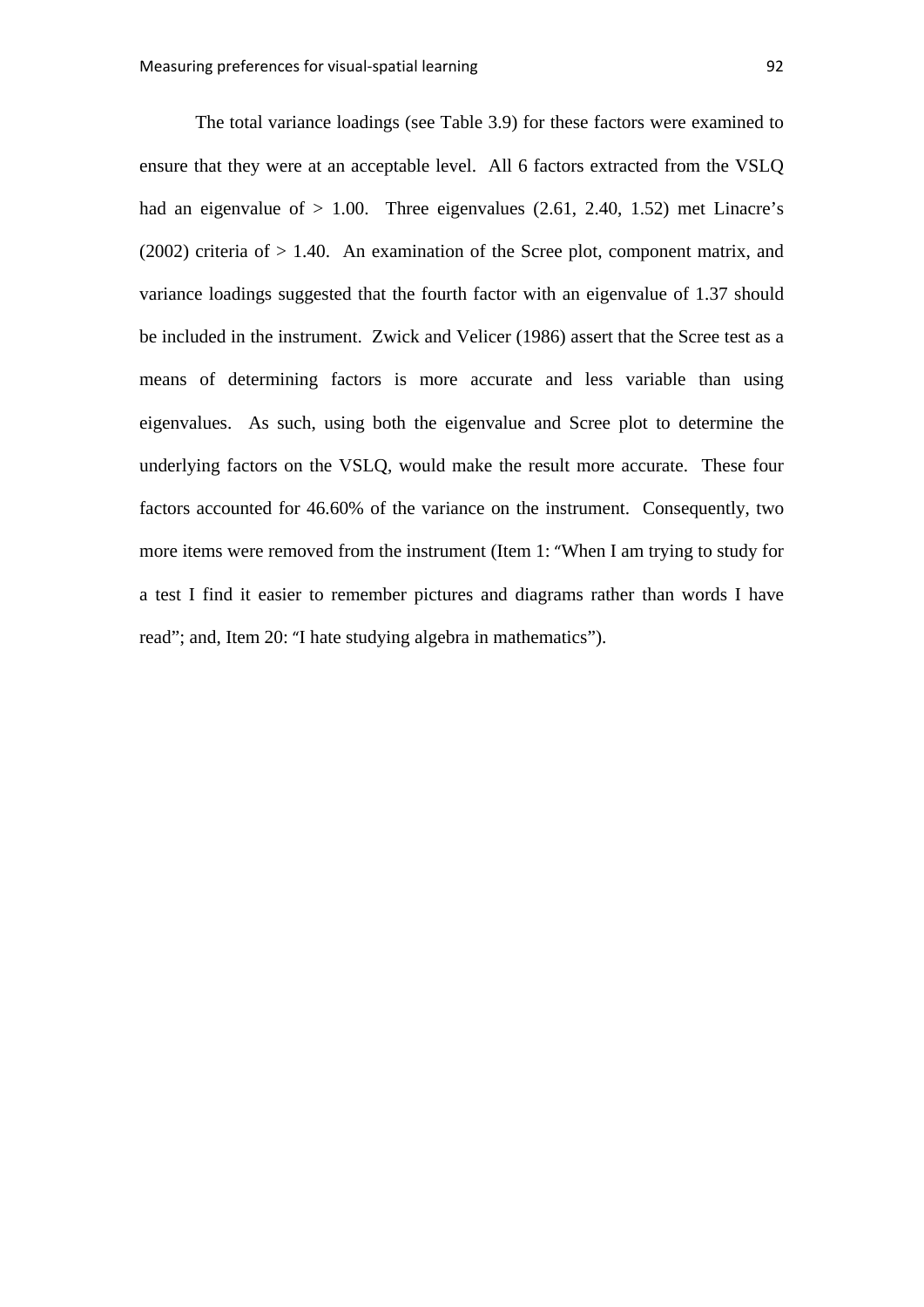## *Total Variance of 17-Item Version of VSLQ*

|                |       | <b>Initial Eigenvalues</b> | <b>Extraction Sum of Squared Loadings</b> |       |
|----------------|-------|----------------------------|-------------------------------------------|-------|
| Component      | Total | % of variance              | Cumulative %                              | Total |
|                | 2.614 | 15.375                     | 15.375                                    | 2.614 |
| $\overline{2}$ | 2.409 | 14.173                     | 29.548                                    | 2.409 |
| 3              | 1.528 | 1.988                      | 35.537                                    | 1.528 |
| 4              | 1.371 | 8.063                      | 46.600                                    | 1.371 |
| 5              | 1.113 | 6.549                      | 53.149                                    | 1.113 |
| 6              | 1.071 | 6.299                      | 59.448                                    | 1.071 |
| $\tau$         | .972  | 5.719                      | 65.167                                    |       |
| 8              | .885  | 5.203                      | 70.370                                    |       |
| 9              | .823  | 4.840                      | 75.210                                    |       |
| 10             | .764  | 4.496                      | 79.906                                    |       |
| 11             | .681  | 4.007                      | 83.712                                    |       |
| 12             | .645  | 3.796                      | 87.508                                    |       |
| 13             | .603  | 3.547                      | 91.055                                    |       |
| 14             | .499  | 2.938                      | 93.993                                    |       |
| 15             | .410  | 2.413                      | 96.406                                    |       |
| 16             | .362  | 2.128                      | 98.534                                    |       |
| 17             | .249  | 1.466                      | 100.00                                    |       |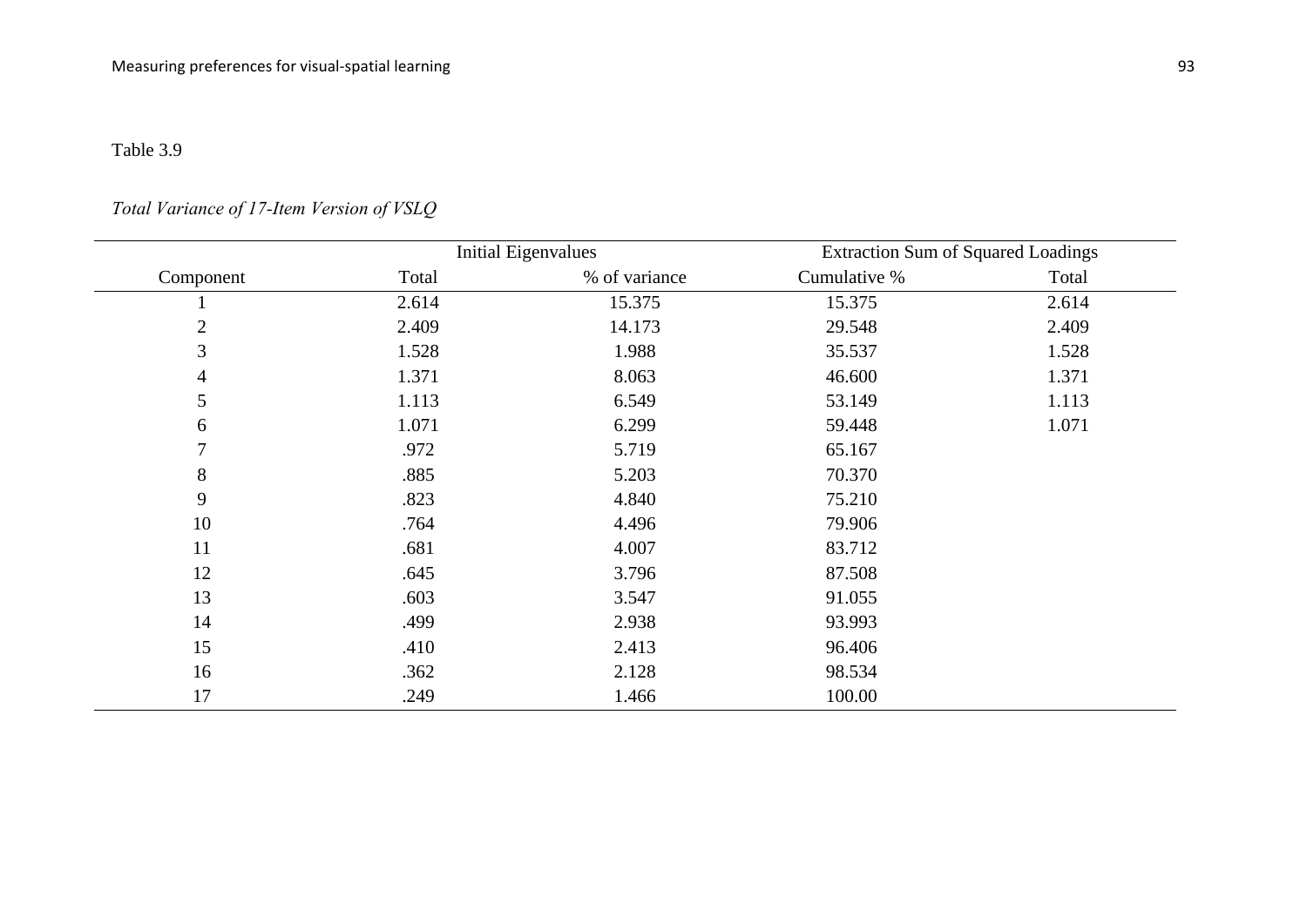A final PCA was then conducted on the remaining 15 items (see Table 3.10). A significant positive correlation was found between items 8 and 55 (*r* = .57), and Items 12 and 55  $(r = .44)$ . Item 8  $("I have neat handwritten")$  and Item 55  $("My$ teachers tell me I have poor or messy handwriting") both relate to organisational skills when handwriting. However, a negative correlation would have been expected because they are reverse items. Item 12 ("Most people think I am very disorganized. However, I have my own system of organization"), and Item 55 relate to disorganisation, which is an underlying factor associated with visual-spatial learning. A significant negative correlation  $(r = -.58)$  was also identified between Item 9 ("I am good at reading maps"), and Item 51 ("I find it difficult to read maps. I prefer that someone gives me verbal or written directions to a location"). A negative correlation was expected between Items 9 and 51, as they are reversed items relating to mapping ability. No correlation  $(r = .00)$  was also found between Item 7 ("When I walk into a room I generally notice everything"), and Item 53 ("When I am trying to remember how to spell a word, I like to sound it out"). Item 7 relates to a characteristic of visual-spatial learning, whilst Item 53 measures auditory-sequential learning. A negative correlation would have been expected because they measure different learning styles. No correlation  $(r = .00)$  between Items 8 and 9 continued.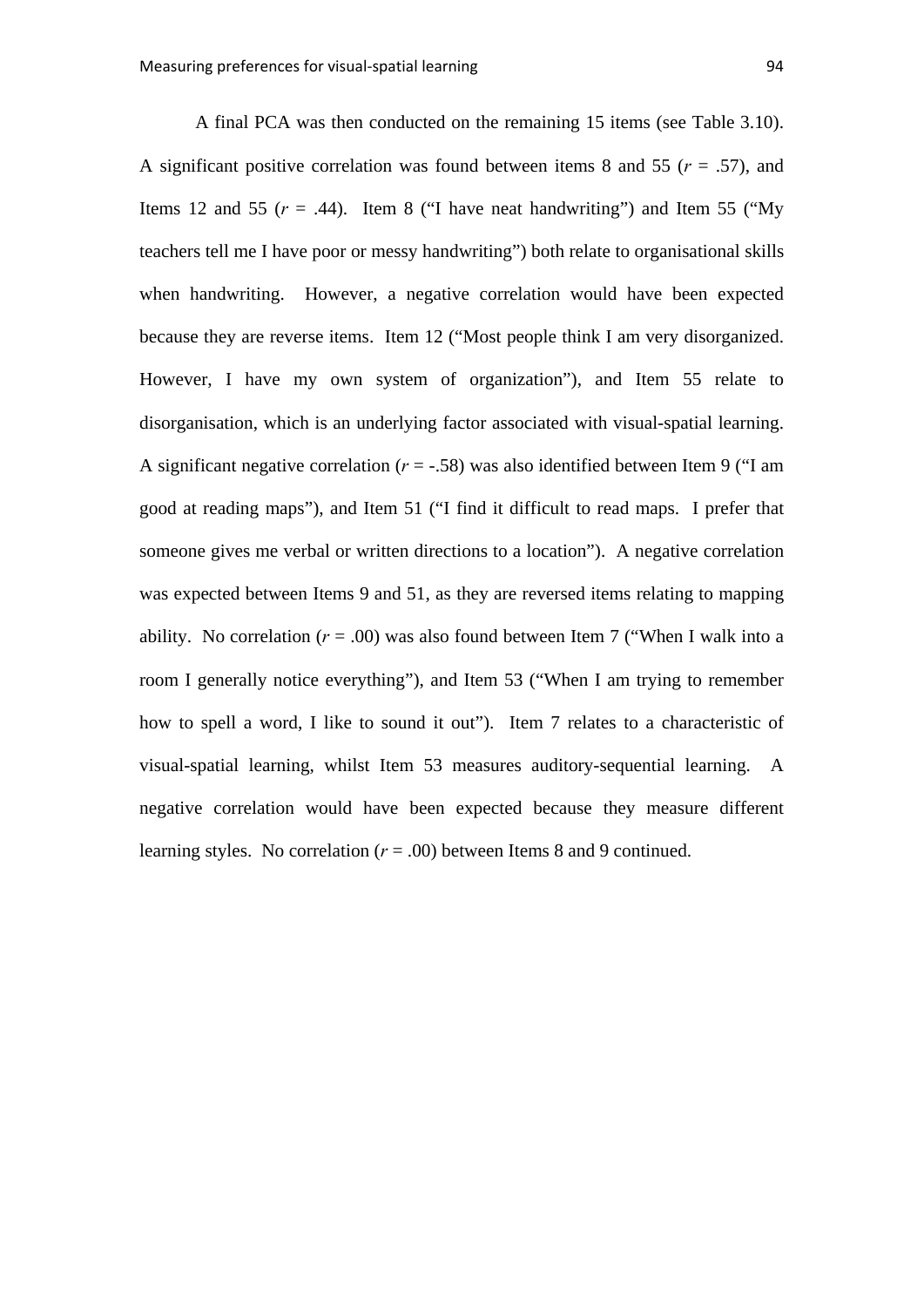# *PCA of 15-Item Version of VSLQ*

| Item           | $\tau$  | 8       | 9       | 11      | 12      | 13      | 16      | 21      | 43       | 51      | 53      | 55       | 56      | 62      | 67      |
|----------------|---------|---------|---------|---------|---------|---------|---------|---------|----------|---------|---------|----------|---------|---------|---------|
| Correlation    |         |         |         |         |         |         |         |         |          |         |         |          |         |         |         |
|                | 1.00    | .032    | .035    | .174    | .046    | .076    | .150    | $-.086$ | .109     | .028    | .000    | $-.050$  | $-.012$ | .167    | .082    |
| 8              | .032    | 1.00    | .000    | .115    | $-.308$ | $-.204$ | $-.284$ | $-.157$ | .080     | .077    | $-.025$ | .575     | .252    | $-.109$ | $-.081$ |
| 9              | .035    | .000    | 1.00    | $-.062$ | $-.088$ | .275    | .097    | .242    | .289     | $-.588$ | .029    | .035     | .148    | .223    | .052    |
| 11             | .174    | .115    | $-.062$ | 1.00    | .015    | .025    | .115    | $-.114$ | $-.022$  | $-.077$ | $-.268$ | $-.078$  | .118    | $-.078$ | .017    |
| 12             | .046    | $-.308$ | $-.088$ | .015    | 1.00    | $-.041$ | .214    | .056    | .085     | .044    | .063    | .442     | $-.297$ | .076    | .341    |
| 13             | .076    | $-.204$ | .275    | .025    | $-.041$ | 1.00    | .356    | .181    | .108     | $-158$  | $-109$  | .112     | .060    | $-.248$ | $-131$  |
| 16             | .150    | $-.284$ | .097    | .115    | .214    | .356    | 1.00    | .086    | .106     | .041    | $-.001$ | .253     | $-156$  | .087    | .129    |
| 21             | $-.086$ | $-.157$ | .242    | $-.114$ | .056    | .181    | .086    | 1.00    | .026     | $-164$  | .014    | .225     | $-.060$ | $-.205$ | $-.037$ |
| 43             | .109    | .080    | .289    | $-.022$ | .085    | .108    | .106    | .026    | 1.00     | $-.034$ | .029    | .013     | .081    | $-.064$ | .092    |
| 51             | .028    | .077    | $-.588$ | $-.077$ | .044    | $-158$  | .041    | $-164$  | $-.034$  | 1.00    | .073    | .031     | $-.113$ | .297    | .125    |
| 53             | .000    | $-.025$ | .029    | $-.268$ | .063    | $-109$  | $-.001$ | .014    | .029     | .073    | 1.00    | .050     | $-.039$ | .143    | .045    |
| 55             | $-.050$ | $-575$  | .035    | $-.078$ | .442    | .112    | .253    | .225    | .013     | .031    | .050    | 1.00     | $-.339$ | .041    | .186    |
| 56             | .012    | .252    | .148    | .118    | $-.297$ | .060    | $-.156$ | $-.060$ | .081     | $-113$  | $-.039$ | $-0.339$ | 1.00    | $-.114$ | $-134$  |
| 62             | .167    | $-.109$ | $-.223$ | $-.078$ | .076    | $-.248$ | .087    | $-.205$ | $-0.064$ | .297    | .143    | .041     | $-.114$ | 1.00    | .290    |
| 67             | .082    | $-.081$ | .053    | .017    | .341    | $-.131$ | .129    | $-.037$ | .092     | .125    | .045    | .186     | $-.134$ | .290    | 1.00    |
| Item           | $\tau$  | 8       | 9       | 11      | 12      | 13      | 16      | 21      | 43       | 51      | 53      | 55       | 56      | 62      | 67      |
| Sig (1-tailed) |         |         |         |         |         |         |         |         |          |         |         |          |         |         |         |
|                |         | .360    | .351    | .026    | .304    | .201    | .047    | .170    | .113     | .378    | .499    | .290     | .446    | .031    | .182    |
| 8              | .360    |         | .499    | .100    | .000    | .011    | .001    | .040    | .186     | .197    | .392    | .000     | .002    | .112    | .185    |
| 9              | .351    | .499    |         | .245    | .165    | .001    | .140    | .003    | .001     | .000    | .373    | .349     | .050    | .006    | .281    |
| 11             | .026    | .100    | .245    |         | .436    | .389    | .100    | .103    | .405     | .196    | .001    | .194     | .095    | .194    | .425    |
| 12             | .304    | .000    | .165    | .436    |         | .326    | .008    | .268    | .173     | .311    | .242    | .000     | .000    | .201    | .000    |
| 13             | .201    | .011    | .001    | .389    | .326    |         | .000    | .022    | .115     | .039    | .113    | .107     | .252    | .003    | .073    |
| 16             | .047    | .001    | .140    | .100    | .008    | .000    |         | .171    | .120     | .323    | .497    | .002     | .041    | .168    | .076    |
| 21             | .170    | .040    | .003    | .103    | .268    | .022    | .171    |         | .385     | .034    | .440    | .006     | .252    | .011    | .343    |
| 43             | .113    | .186    | .001    | .405    | .173    | .115    | .120    | .385    |          | .354    | .374    | .443     | .185    | .241    | .153    |
| 51             | .378    | .197    | .000    | .196    | .311    | .039    | .323    | .034    | .354     |         | .210    | .365     | .104    | .000    | .083    |
| 53             | .499    | .392    | .373    | .011    | .242    | .113    | .497    | .440    | .374     | .210    |         | .288     | .334    | .056    | .310    |
| 55             | .290    | .000    | .349    | .194    | .000    | .107    | .002    | .006    | .443     | .365    | .288    |          | .000    | .326    | .019    |
| 56             | .446    | .002    | .050    | .095    | .000    | .252    | .041    | .252    | .185     | .104    | .334    | .000     |         | .102    | .068    |
| 62             | .031    | .112    | .006    | .194    | .201    | .003    | .168    | .011    | .241     | .000    | .056    | .326     | .102    |         | .001    |
| 67             | .182    | .185    | .281    | .425    | .000    | .073    | .076    | .343    | .153     | .083    | .310    | .019     | .068    | .001    |         |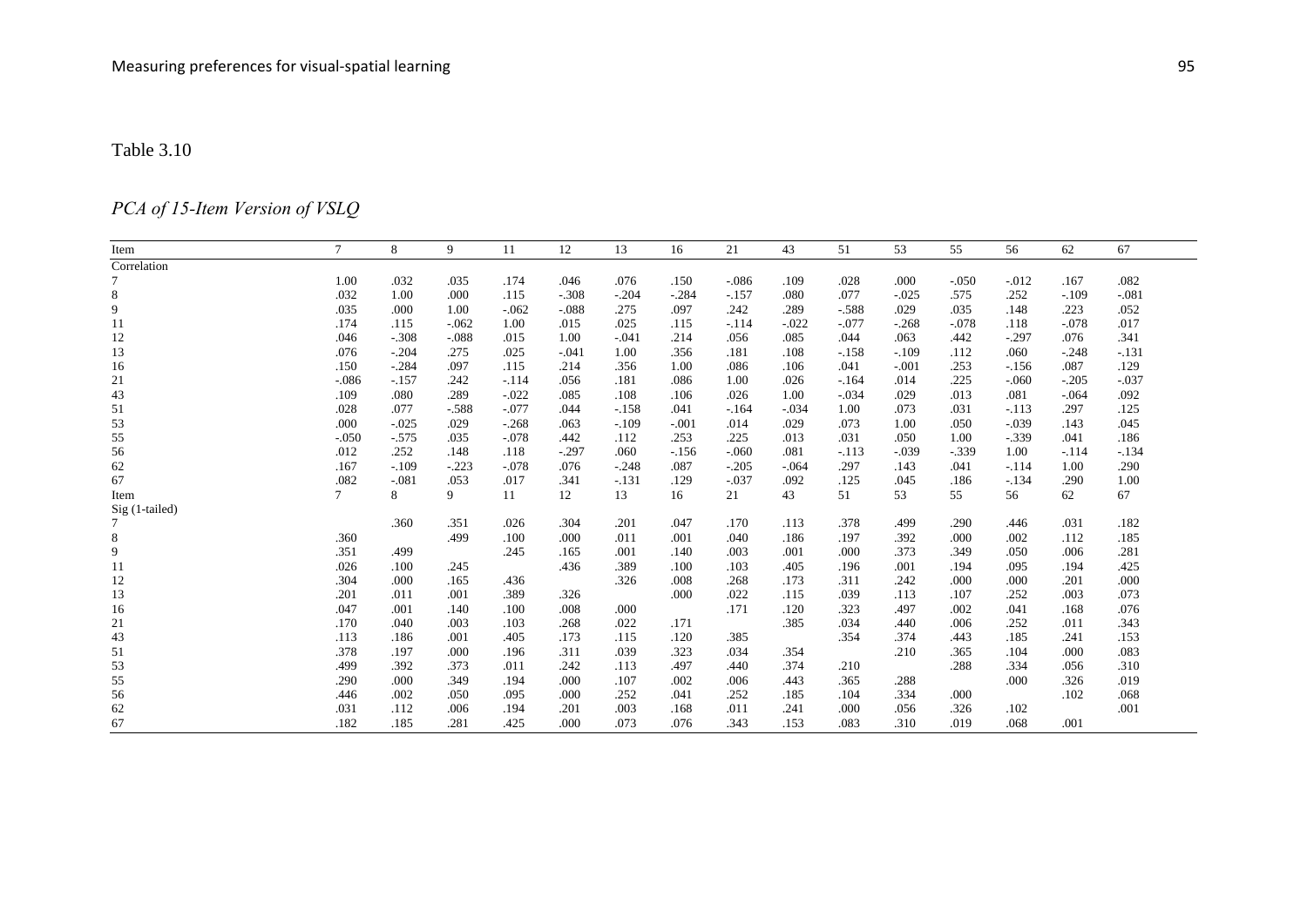Correlations of  $\lt$  .40 were excluded from the analysis. The  $KMO = .60$  and  $BTS = .00$ . The total variance (see Table 3.11) of the 15 items was examined to ensure that they covered enough of the variance within the factors. All 5 factors extracted from the VSLQ had an eigenvalue of  $> 1.00$ . However, following the claims of Fabrigan et al. (1999), Zwick and Velicer (1986), and Linacre's (2002) a cut off of  $> 1.40$  was used. Three eigenvalues (2.52, 2.25, 1.50) met the criteria. An examination of the Scree plot, component matrix, and variance loadings supported the inclusion of the fourth factor (1.35). These four factors accounted for 50.9% of the variance on the instrument. No items were removed from the VSLQ.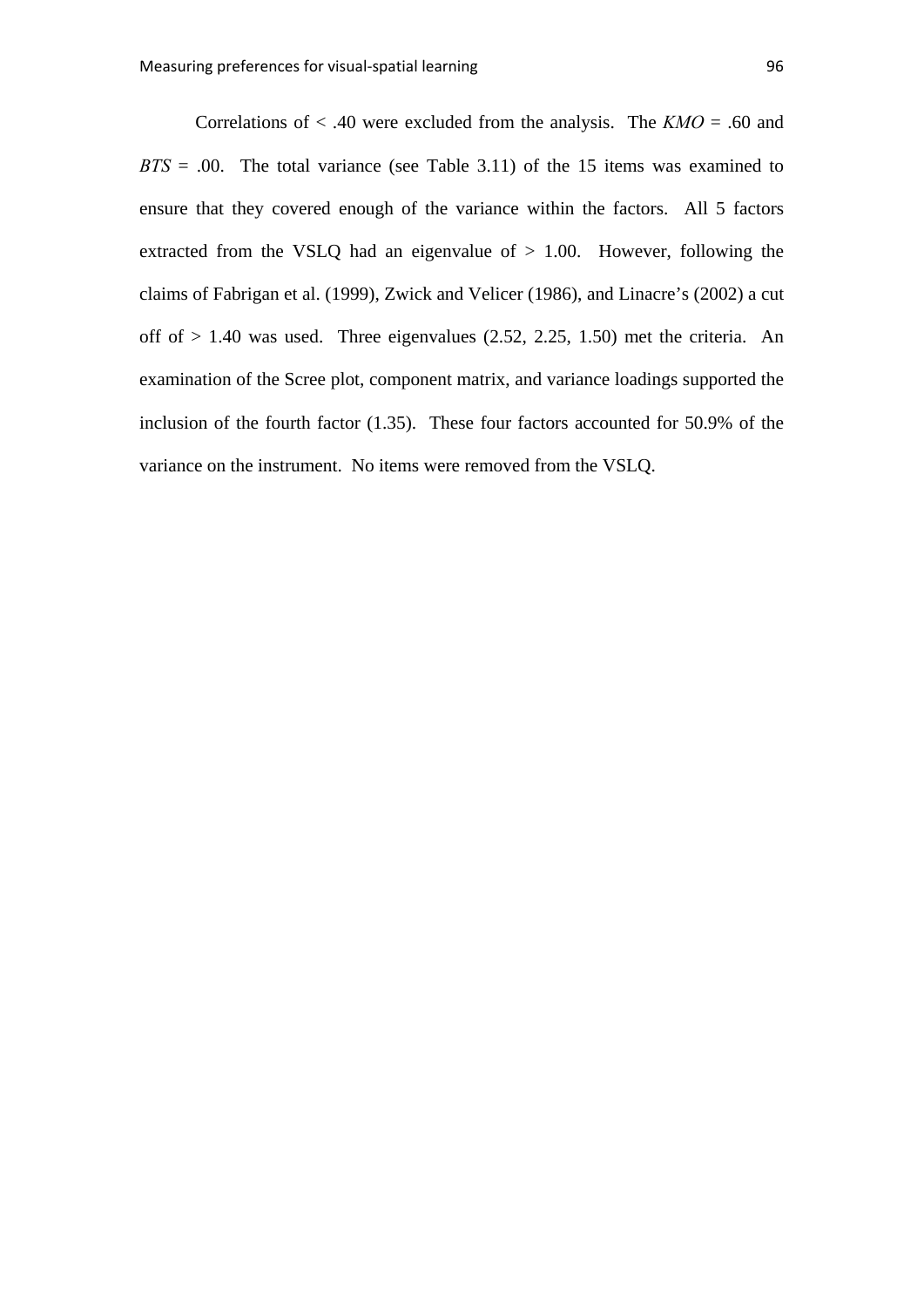*Total Variance of 15-Item Version of VSLQ* 

|                | <b>Initial Eigenvalues</b> |               |              | <b>Extraction Sum of</b> |  |
|----------------|----------------------------|---------------|--------------|--------------------------|--|
|                |                            |               |              | <b>Squared Loadings</b>  |  |
| Component      | Total                      | % of variance | Cumulative % | Total                    |  |
|                | 2.527                      | 16.848        | 16.848       | 2.257                    |  |
| $\overline{2}$ | 2.250                      | 14.997        | 31.845       | 2.250                    |  |
| $\overline{3}$ | 1.506                      | 10.039        | 41.884       | 1.506                    |  |
| 4              | 1.353                      | 9.023         | 50.907       | 1.353                    |  |
| 5              | 1.111                      | 7.045         | 58.312       | 1.111                    |  |
| 6              | .942                       | 6.279         | 64.590       |                          |  |
| 7              | .829                       | 5.530         | 70.120       |                          |  |
| 8              | .790                       | 5.264         | 75.384       |                          |  |
| 9              | .763                       | 5.085         | 80.469       |                          |  |
| 10             | .708                       | 4.719         | 85.188       |                          |  |
| 11             | .618                       | 4.121         | 89.310       |                          |  |
| 12             | .512                       | 3.412         | 97.722       |                          |  |
| 13             | .442                       | 2.943         | 95.665       |                          |  |
| 14             | .388                       | 2.585         | 98.250       |                          |  |
| 15             | .262                       | 1.750         | 100.00       |                          |  |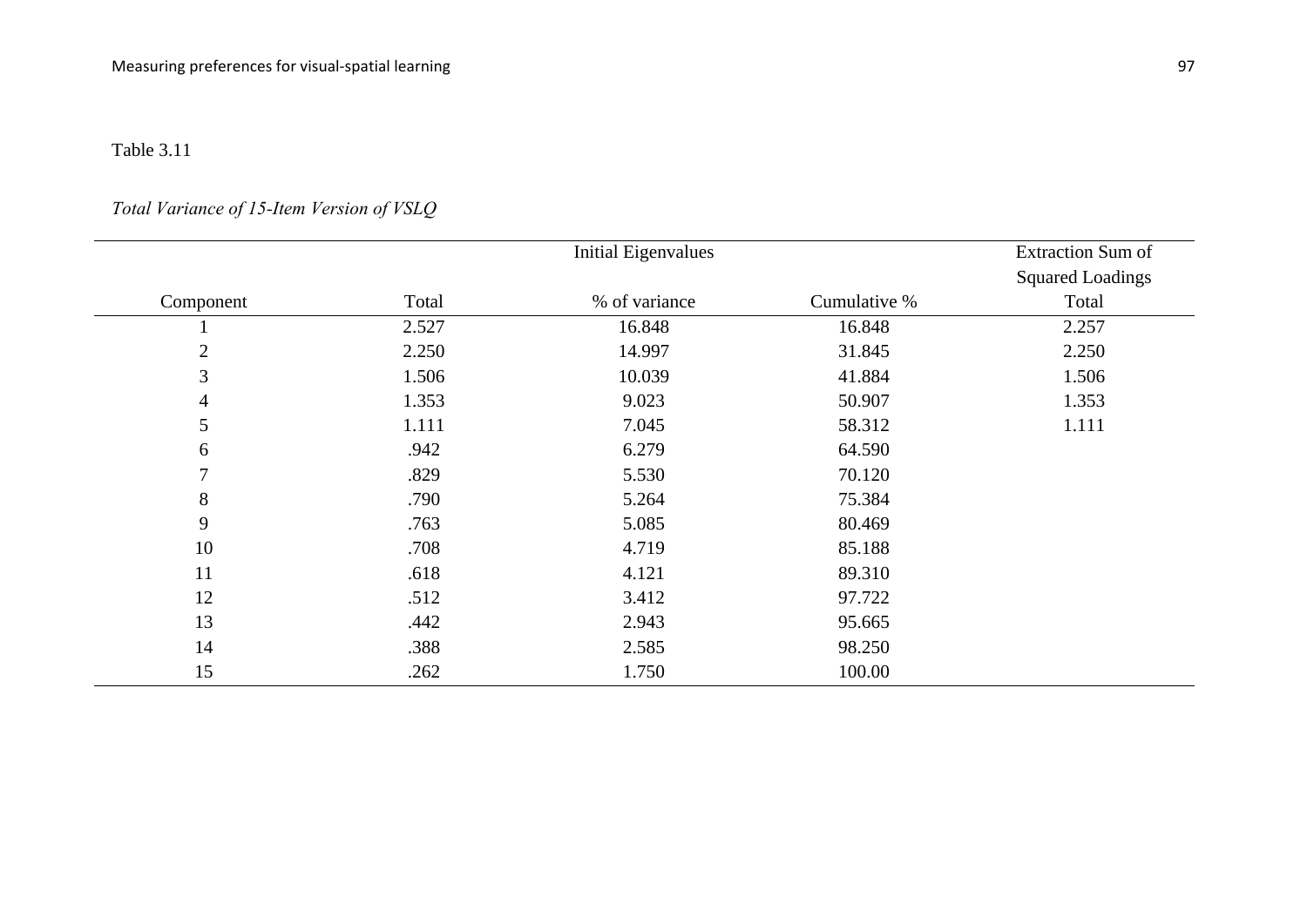### **Results**

At a correlation of  $> 0.40$ , 15 items were retained on the VSLO. Four factors were extracted from the items. The eigenvalues of the first 3 factors (2.52, 2.25, 1.50) met the eigenvalue cut off (> 1.40) established by Fabrigan et al. (1999), Zwick and Velicer (1986), and Linacre's (2002). Despite not meeting the eigenvalue cut off > 1.40 the fourth factor (1.35) was included through an examination of the Scree plot. These four factors explained a total of 50.90% of variance in the instrument. Due to the relatively equal magnitudes in the set of eigenvalues it can be argued that there is little multicollinearity in the set of data analysed during Study 1 (Freund  $\&$  Littell, 2000). This is further supported by Field's (2009) assertion that *r* above .80 suggest multicollinearity may be present in a set of data. All  $r < .60$  for the 15-item version of the VSLQ.

The first two factors were dominant with eigenvalues  $> 2.00$ . Factors one and two reflect the characteristics of organisation (disorganisation) and spatial awareness, respectively. The organisational difficulty of VSL has been discussed extensively in the literature (Von Karolyi et al., 2003; Mann, 2005; Silverman, 2002; Silverman Freed, 1991). Organisation for students with a preference for visual-spatial learning is often a stumbling block (Mann, 2005). VSL are usually disorganised and may miss details. These students are highly aware of space but pay little attention to time (Silverman  $&$  Freed, 1991). Silverman (2003) claims that students with a preference for visual-spatial learning tend to be organisationally impaired and unconscious of time. Kozhevnikov et al.'s (2005) object-spatial-verbal cognitive style model identifies the ability to transform and represent spatial relations of objects as a characteristic of VSL. This is supported by Silverman's (2003) claim that students with a preference for visual-spatial learning relate well to space.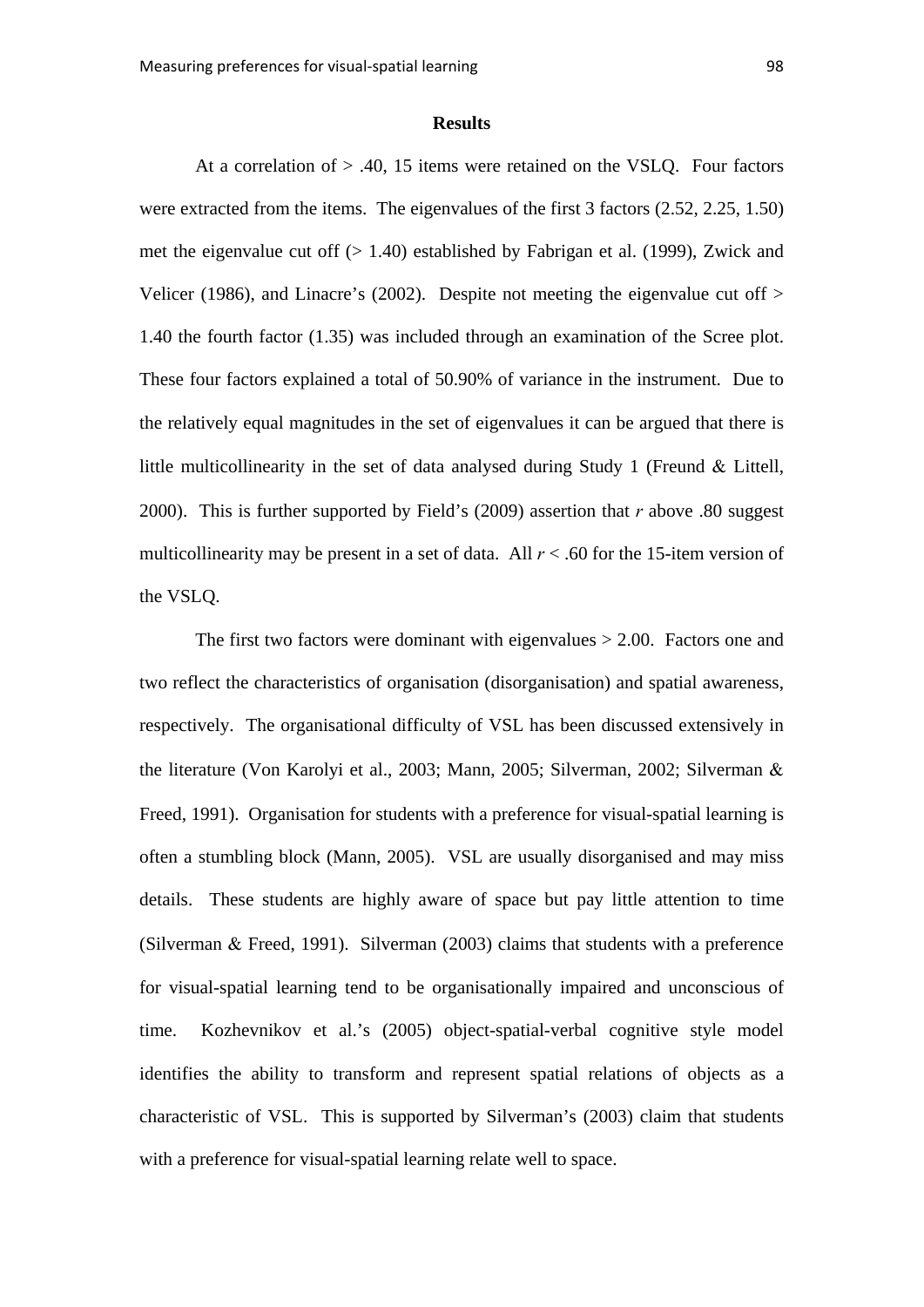Factors three and four are smaller with eigenvalues  $\langle 2.00$ . Factor three reflects object-visualisation. Factor four measures spatial-visualisation. Kozhevnikov et al.'s (2005) object-spatial-verbal cognitive style model identifies objectvisualisation as a characteristic of students who have high levels of visual-spatial ability and a preference for visual-spatial learning. They prefer to construct vivid, concrete, and detailed images of individual objects, rely primarily on visual-object strategies, and are better on object imagery tasks. The VSL, according to Silverman (2005), thinks primarily in pictures. Spatial-visualisation is the ability to mentally rotate two-dimensional and three-dimensional figures (Weckbacher, 2007). Mann (2005) has identified visual transformation as a strength in students who have a preference for visual-spatial learning.

Four items on the VSLQ loaded onto multiple factors. Item 8 loaded onto factors 1 and 2. Item 9 loaded onto factors 2 and 4. Item 51 loaded onto factors 1 and 2. Item 55 loaded onto factors 1 and 2. Hutchenson (1999) argues that when an item loads onto multiple factors it causes ambiguity and confusion. For this reason, the four items were assigned to the dominant factor. Items 8, 9 and 51 were assigned to factor 2. Item 55 was assigned to factor 1 (see Table 3.12). Comrey and Lee (1992) argue that items should be loaded onto the primary factor with the strongest loading.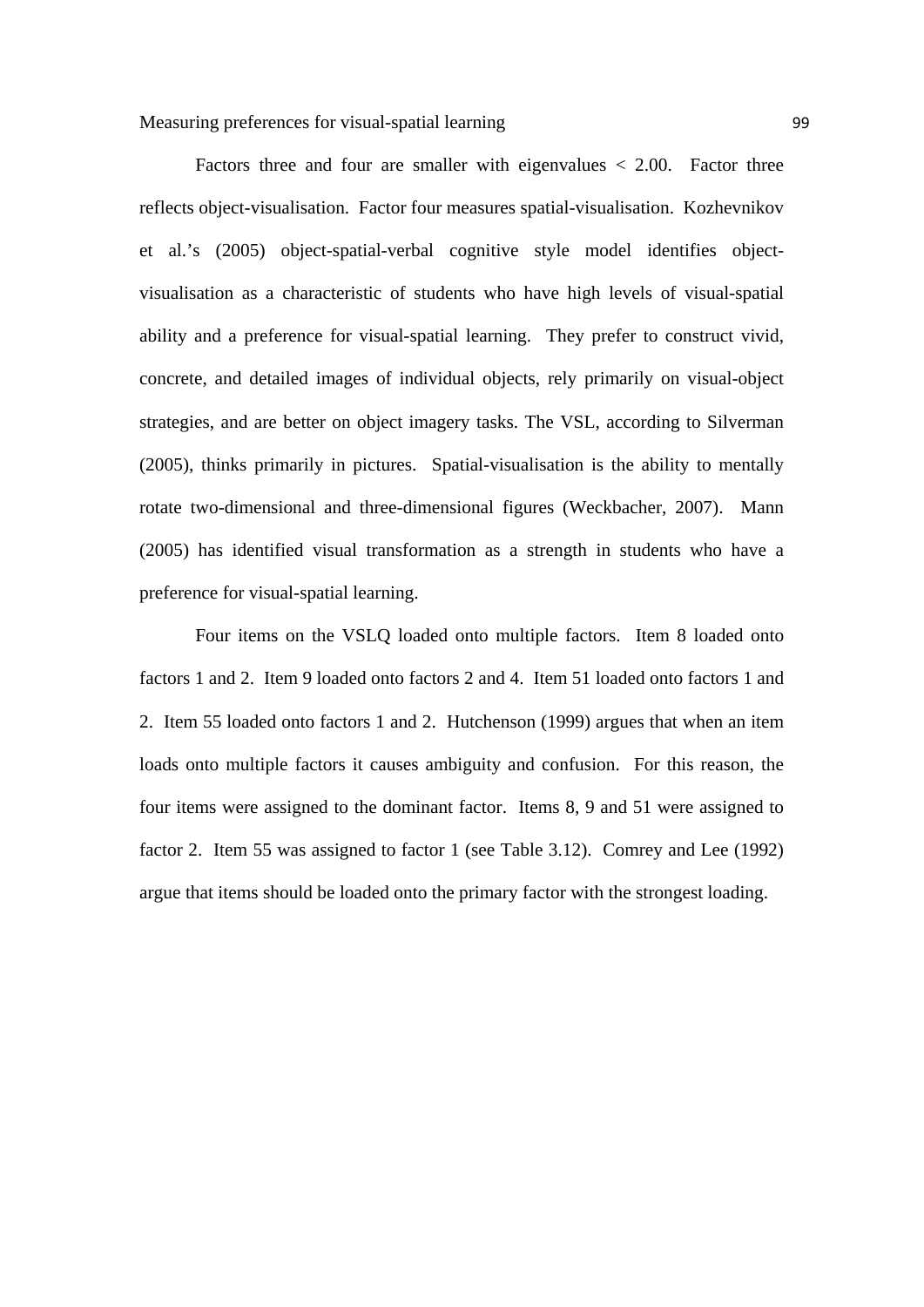# *Underlying Factors on the 15-Item Version of VSLQ*

| Factor         | Characteristic    | Eigenvalues | Item                                                                                                                                                                                       | Loadings |
|----------------|-------------------|-------------|--------------------------------------------------------------------------------------------------------------------------------------------------------------------------------------------|----------|
|                | Organisation      | 2.52        | 8 - I have neat handwriting                                                                                                                                                                | $-.517$  |
|                | (disorganisation) |             | 12 - Most people think I am very disorganized. However, I have my own system of<br>organization                                                                                            | .604     |
|                |                   |             | 16 - I generally find my own methods of solving problems rather than using the ones<br>my teacher suggests                                                                                 | .444     |
|                |                   |             | 55 - My teachers tell me I have poor or messy handwriting                                                                                                                                  | .629     |
|                |                   |             | 56 - I always show my working when completing problems in mathematics                                                                                                                      | $-.585$  |
|                |                   |             | 67 – I enjoy playing computer games and watching television                                                                                                                                | .476     |
| $\overline{2}$ | Spatial awareness | 2.25        | 9 - I am good at reading maps                                                                                                                                                              | .594     |
|                |                   |             | 13 - When I am doing mathematics the answers to the questions tend to just come to                                                                                                         | .603     |
|                |                   |             | me                                                                                                                                                                                         | .512     |
|                |                   |             | 21 - I love studying chemistry in science                                                                                                                                                  | .425     |
|                |                   |             | 51 - I find it difficult to read maps. I prefer that someone gives me verbal or written<br>directions to a location.<br>$62 - I$ hate studying geometry (shapes and angles) in mathematics | .491     |
| 3              | Object-           | 1.50        | 7 - When I walk into a room I generally notice everything                                                                                                                                  | .628     |
|                | visualisation     |             | 11 - When I am learning a new word I prefer to visualize the whole word in my head<br>rather than sounding it out                                                                          | .617     |
| 4              | Spatial           | 1.35        | 34 - I am good at jigsaws                                                                                                                                                                  | .513     |
|                | visualisation     |             | 53 - When I am trying to remember how to spell a word, I like to sound it out                                                                                                              | .524     |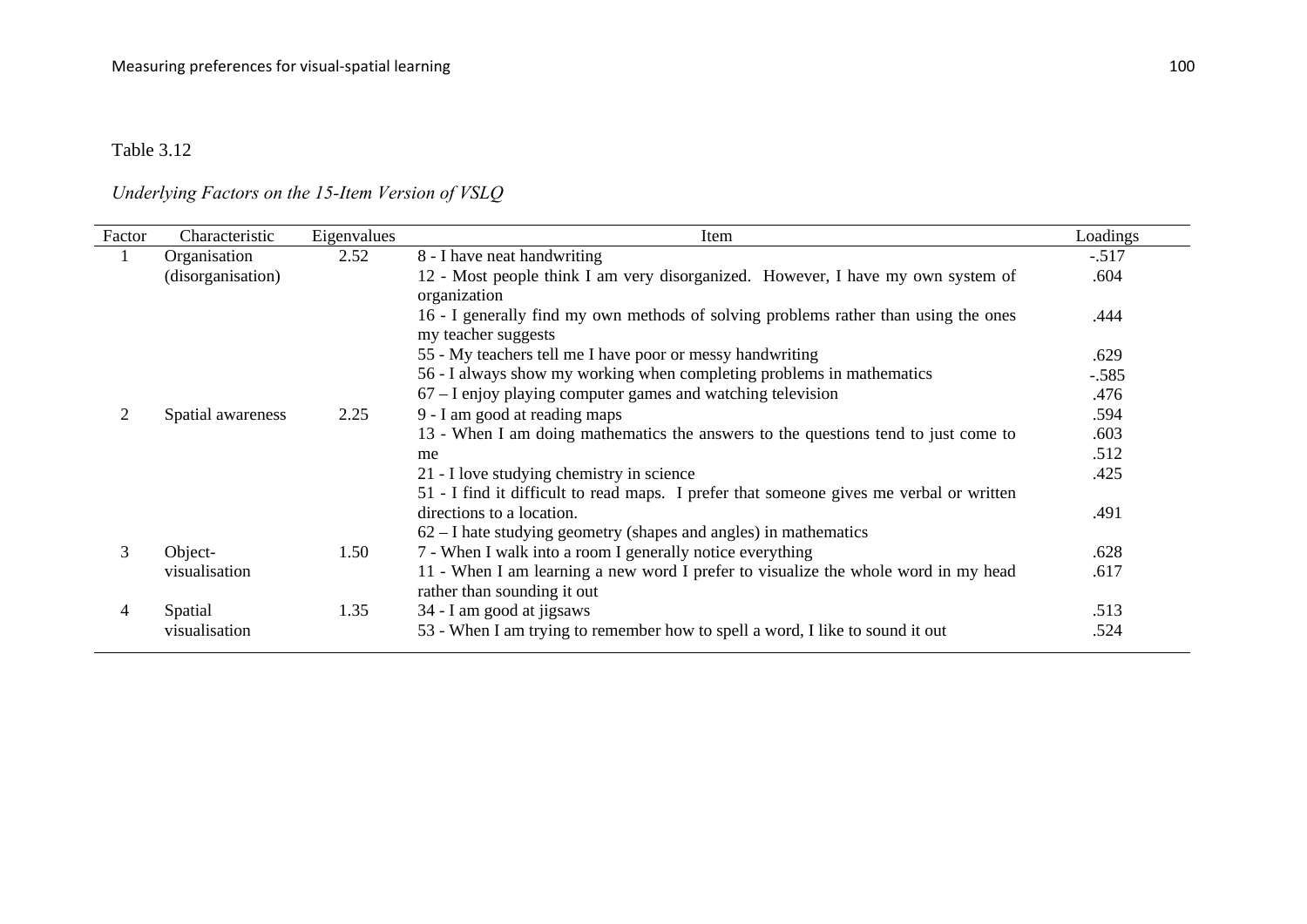### **Discussion**

The main aim of Study 1 was to identify the factors underlying Capp's (2006) VSLQ. The results of Study 1 support the literature in the field of visual-spatial ability and visual-spatial learning. Four factors (organisation [disorganisation], spatial awareness, object-visualisation, spatial visualisation) were identified during the EFA. Burton and Fogarty (2003) claim that visual imagery is a multidimensional concept. Organisation (disorganisation) was identified as the dominant factor. Silverman and Freed (1991) discuss the disorganised nature of VSL. Silverman (2013) furthers this argument claiming that they are organisationally impaired and unconscious about time. Research (Bakken, Friis, Lovoll, Smeby, & Martinsen, 2007; Kenworthy et al., 2005) has shown that students with ASD have both visualspatial strengths and difficulties with organisation. The six items on the VSLQ that load onto the organisation (disorganisation) factor reflect the extensive literature on the organisational ability of students with a preference for visual-spatial learning.

The remaining three factors reflect the visual system of Kozhevnikov et al.'s (2005) object-spatial-verbal cognitive style model, which outlines how Visualizers focus on the spatial relations between objects. Central to this model is the recognition that individuals differ in the degree to which they depend on imagery to process information. This is supported by Green and Schroder (1990) who argue that within the visual dimension individuals possess varying degrees of ability. Kozhevnikov et al. (2005) assert that the visual-spatial system can be subdivided into an object Visualizer dimension and a spatial Visualizer dimension, with object Visualizers encoding and processing information holistically, whilst spatial Visualizers generate and process images analytically. The nine items on the VSLQ that fall on these three factors help differentiate the degree to which a student depends on different sub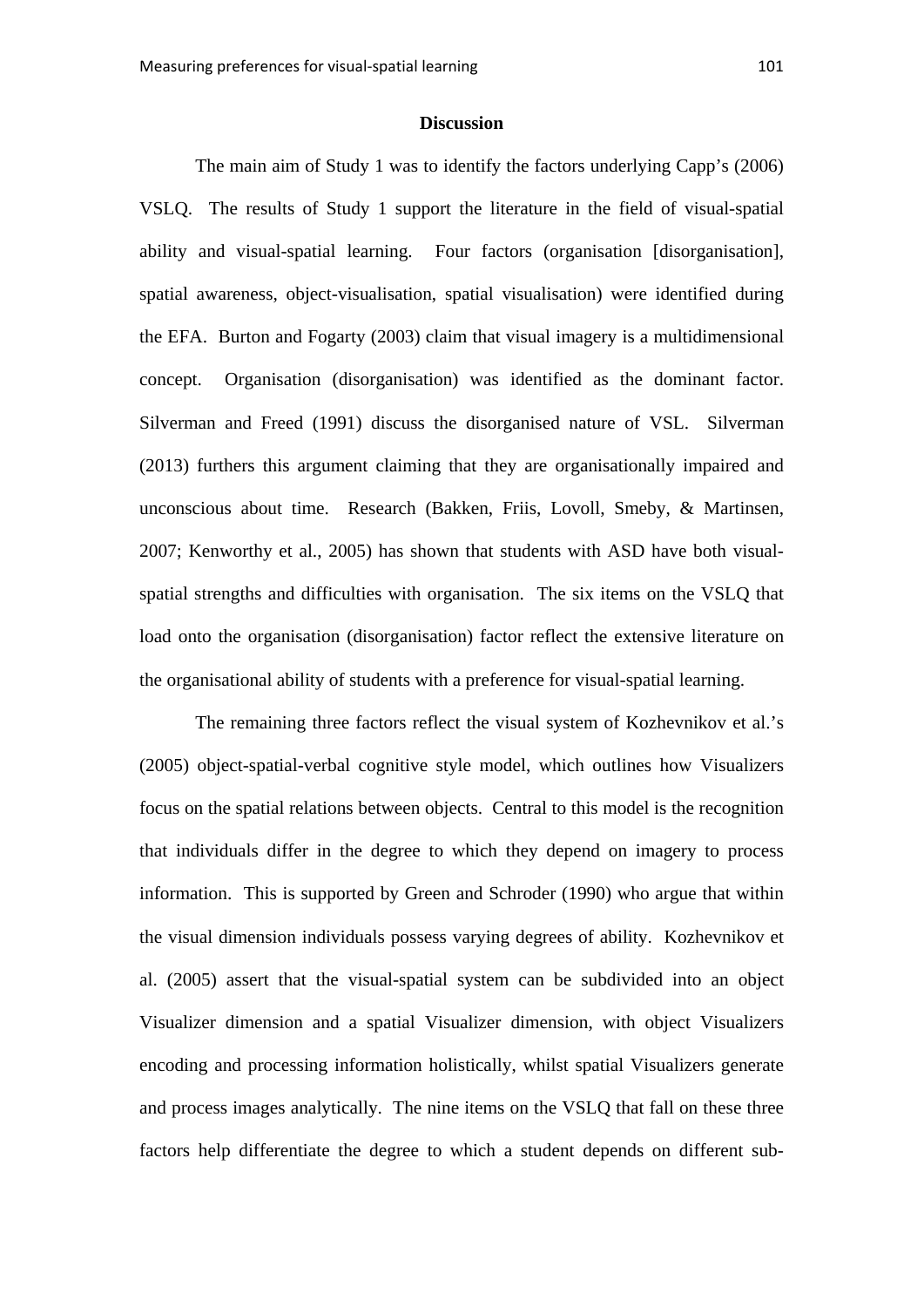factors within imagery to process information. They also help to identify where a student falls along the visual-spatial learning and auditory-sequential learning spectrum. Due to the small number of participants in Study 1 ( $n = 125$ ) the loadings of the 15 items onto the 4 factors cannot be argued to be significant in line with the arguments of Bartlett II et al. (2001), and Burmeister and Aitken (2012). A small sample size means that the item loading on a factor needs to be higher to be considered significant (Bartlett II et al., 2001). All of the factor loadings were  $<$  .63. As such, the loadings of the 15 items onto the 4 factors can be claimed to be not significant. Tabachnick and Fidell (2001, 2007) identify the risk of erroneous conclusions occurring as a result a small participant to item ratio, resulting in the extraction of erroneous factors or miss-assignment of items to factors.

Items that loaded onto multiple factors during Study 1 were assigned to the dominant factor. Comrey and Lee (1992) claim that items should be loaded onto the primary factor with the strongest loading. Hutchenson (1999) argues that when an item loads onto multiple factors it causes ambiguity and confusion. Costello and Osborne (2005) have identified small sample size as a possible cause of items being loaded onto an incorrect factor or multiple factors. In Study 1 the participant to item ratio was < 2:1. Costello and Osborne's (2005) research has shown that very small sample size can result in at least two items being loaded onto the wrong or multiple factors. The researcher will aim to increase the participant to item ratio in Study 2 to reduce the likelihood of errors of inference. Tabachnick and Fidell (2001) have identified item wording as a possible cause of cross loading items.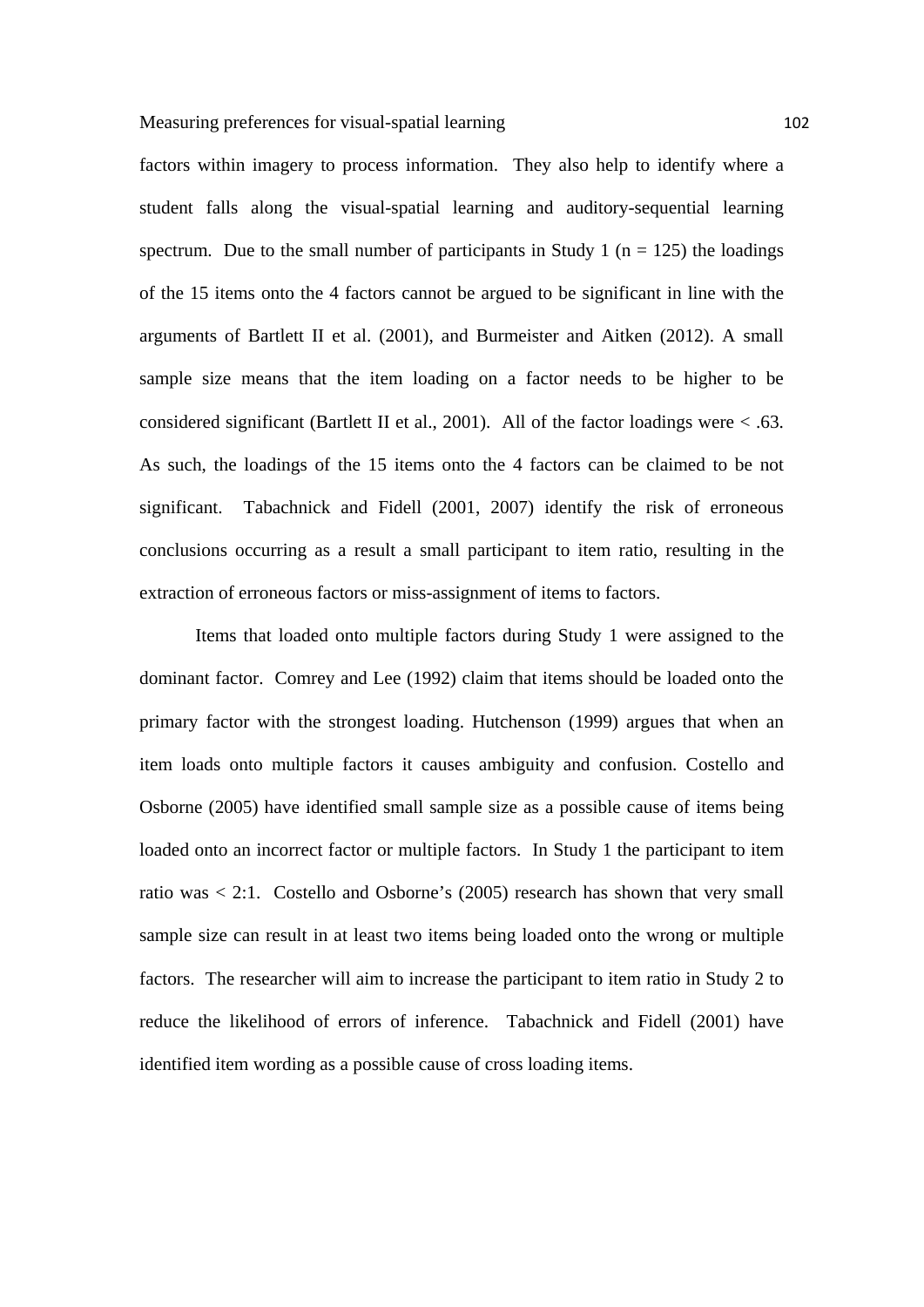Due to the confusing wording of Item 51 ("I find it difficult to read maps. I prefer that someone gives me verbal or written directions to a location"), this item will be reworded in Study 2. In Study 1 this item may have caused confusion with the respondent. The respondent may find maps easy to read but prefer verbal or written directions. Alternatively, the respondent may find reading maps difficult but not like verbal or written directions. Item 9 ("I am good at reading maps") addresses map reading ability. For this reason, Item 51 will be reworded in Study 2 to "I prefer that someone gives me verbal or written directions to a location." The remaining three items that loaded onto multiple factors may have been the result of a small population sample. Researchers (Givens, Smith,  $\&$  Tweedie, 1997; Rothstein, Sutton,  $\&$ Borenstein, 2005; Sterne, Gavaghan, & Egger, 2000) have shown that small sample sizes tend to have much larger positive effect sizes on data.

The EFA reduced Capp's (2006) VSLQ from 70 items to 15. Scale brevity is advantageous in relation to questionnaires. Reducing the length of the VSLQ may help to improve the accuracy of responses and response rates. 78.57% of items on Capp's (2006) VSLQ were removed during Study 1. By providing classroom teachers with a shorter and more accurate instrument for identifying secondary school students who have a preference for visual-spatial learning, they will be able to use it at the beginning of a lesson to identify the learning preferences of their students. Longer instruments that take more time to complete negatively impact on teaching time. By identifying these students, teachers will be able to use appropriate teaching strategies to cater for their students' individual learning needs. Study 1 began the process of developing a reliable and valid instrument for measuring preferences for visual-spatial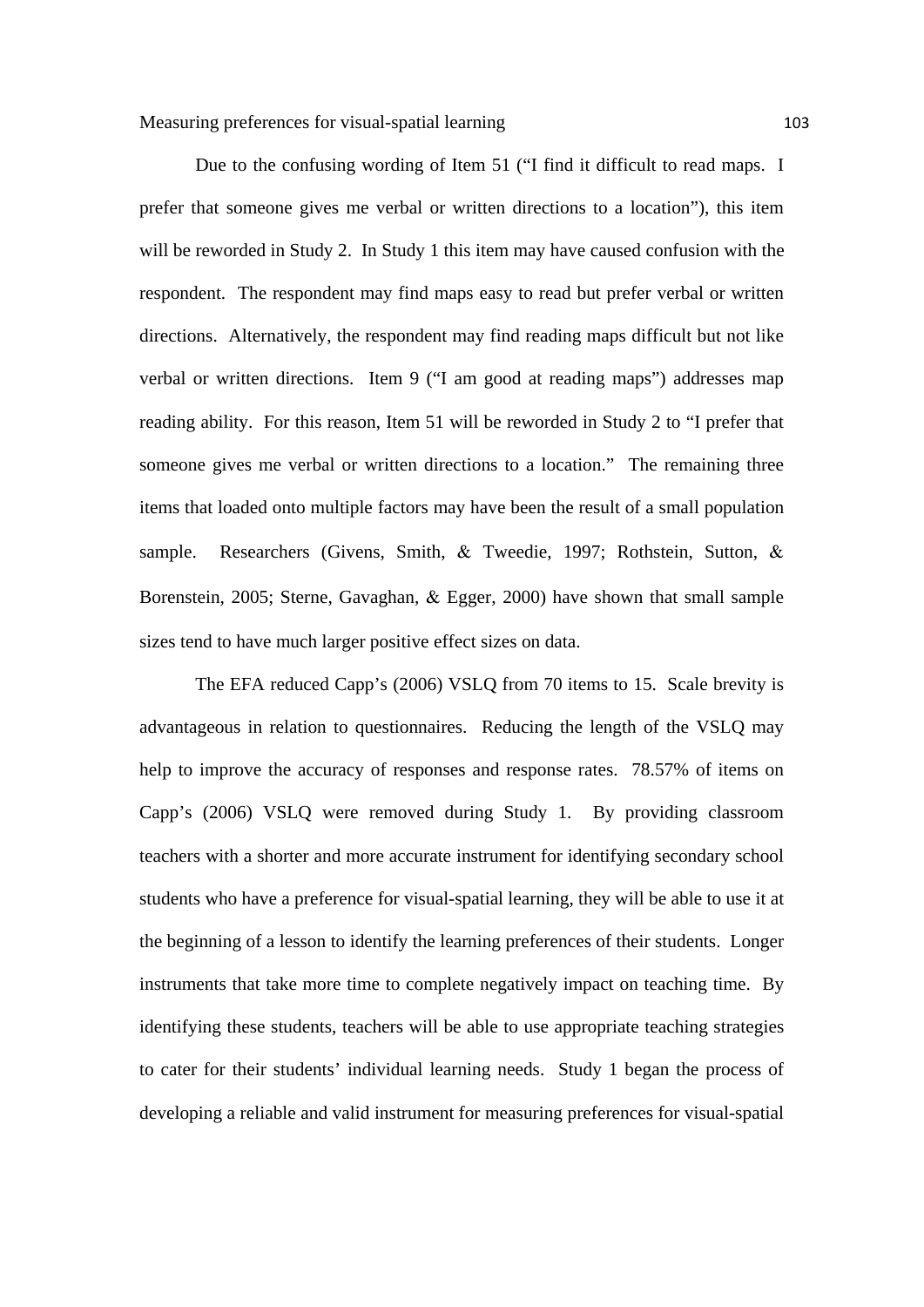learning in secondary school students. The process of providing evidence of the reliability of the VSLQ will continue during Study 2.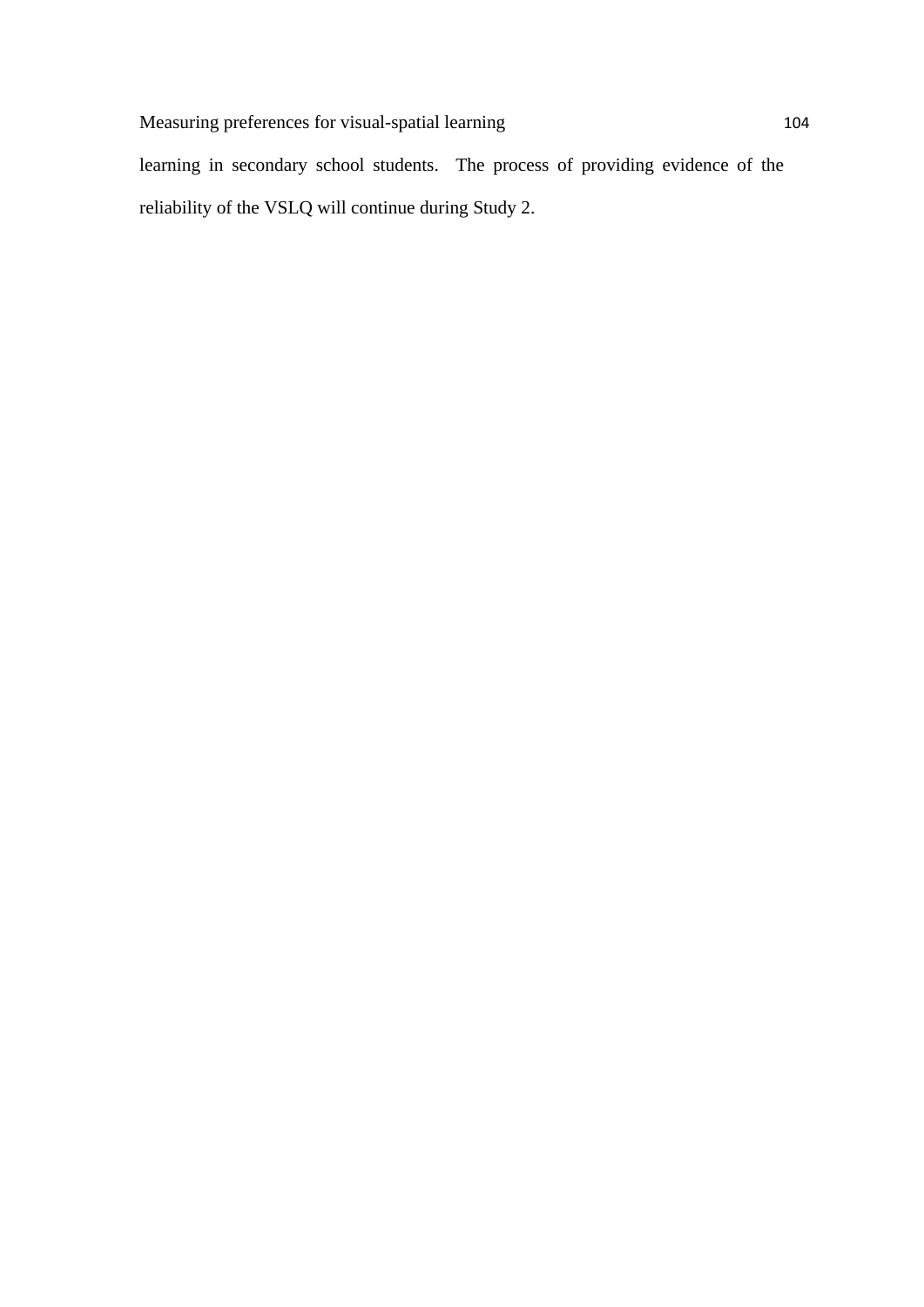### **Chapter 4: Study 2**

Researchers need to have measures with good reliability and validity that are appropriate for use across diverse populations. CFA may be one step in that process (Harrington, 2009).

In Study 1 an EFA was used to identify the underlying factors being measured by the VSLQ. At a correlation of > .40, 15 items were retained (see Table 4.1). Four factors were extracted from the items. The eigenvalues of the first 3 factors (2.52, 2.25, 1.50) met the eigenvalue cut off  $(> 1.40)$  established by Fabrigan et al. (1999), Zwick and Velicer (1986), and Linacre (2002). Despite not meeting the eigenvalue cut off of  $> 1.40$  the fourth factor (1.35) was included through an examination of the Scree plot. These four factors explained a total of 50.90% of variance in the instrument.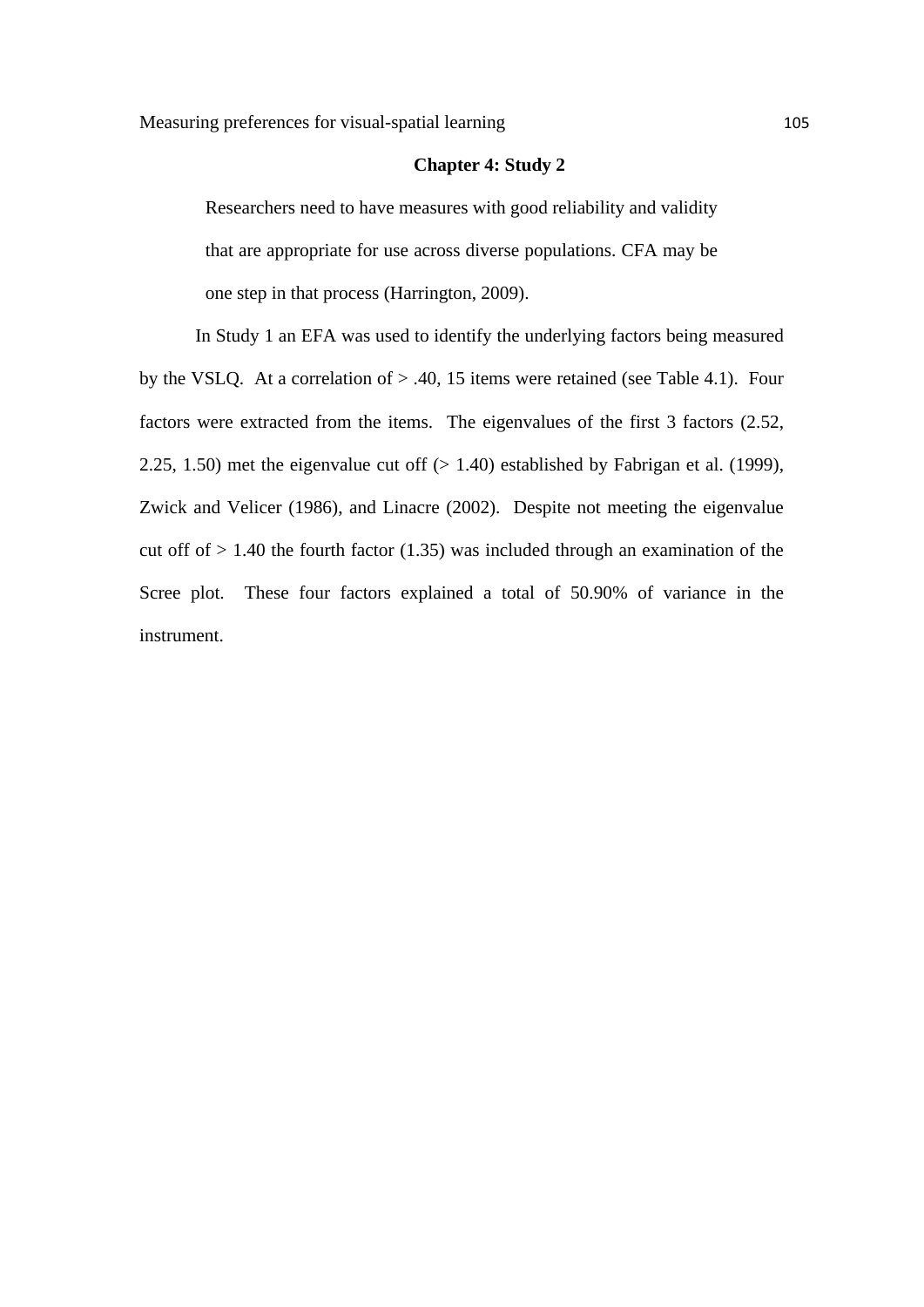Table 4.1

*Fifteen Item Version of the VSLQ*

| Item | Content                                                                    |
|------|----------------------------------------------------------------------------|
| 1    | When I walk into a room I generally notice everything                      |
| 2    | I have neat handwriting                                                    |
| 3    | I am good at reading maps                                                  |
| 4    | When I am learning a new word I prefer to visualize the whole word in my   |
|      | head rather than sounding it out                                           |
| 5    | Most people think I am very disorganised. However, I have my own system    |
|      | of organisation.                                                           |
| 6    | When I am doing mathematics the answers to the questions tend to just come |
|      | to me                                                                      |
|      | I generally find my own methods of solving problems rather than using the  |
|      | ones my teacher suggests                                                   |
| 8    | I love studying chemistry in science                                       |
| 8    | I prefer that someone gives me verbal or written directions to a location. |
| 10   | When I am trying to remember how to spell a word, I like to sound it out   |
| 11   | My teachers tell me I have poor or messy handwriting                       |
| 12   | I always show my working when completing problems in mathematics           |
| 13   | I am able to easily follow verbal instructions given by the teacher        |
| 14   | I hate studying geometry (shapes and angles) in mathematics                |
| 15   | I enjoy playing computer games and watching television                     |

In Study 2, a CFA was used to test the hypothetical judgments developed during the previous study. In Study 1, four underlying factors were identified. Factors one and two reflect the characteristics of organisation (disorganisation) and spatial awareness, respectively. The organisational difficulties of VSL have been discussed extensively in the literature (Von Karolyi et al., 2003; Mann, 2005; Silverman, 2002; Silverman & Freed, 1991). Kozhevnikov et al. (2005) identifies the ability to transform and represent spatial relations of objects as a characteristic of VSL. This is supported by Silverman's (2003) claim that students with a preference for visual-spatial learning relate well to space. Factors three and four reflect objectvisualisation and spatial-visualisation. Kozhevnikov et al. (2005) identifies object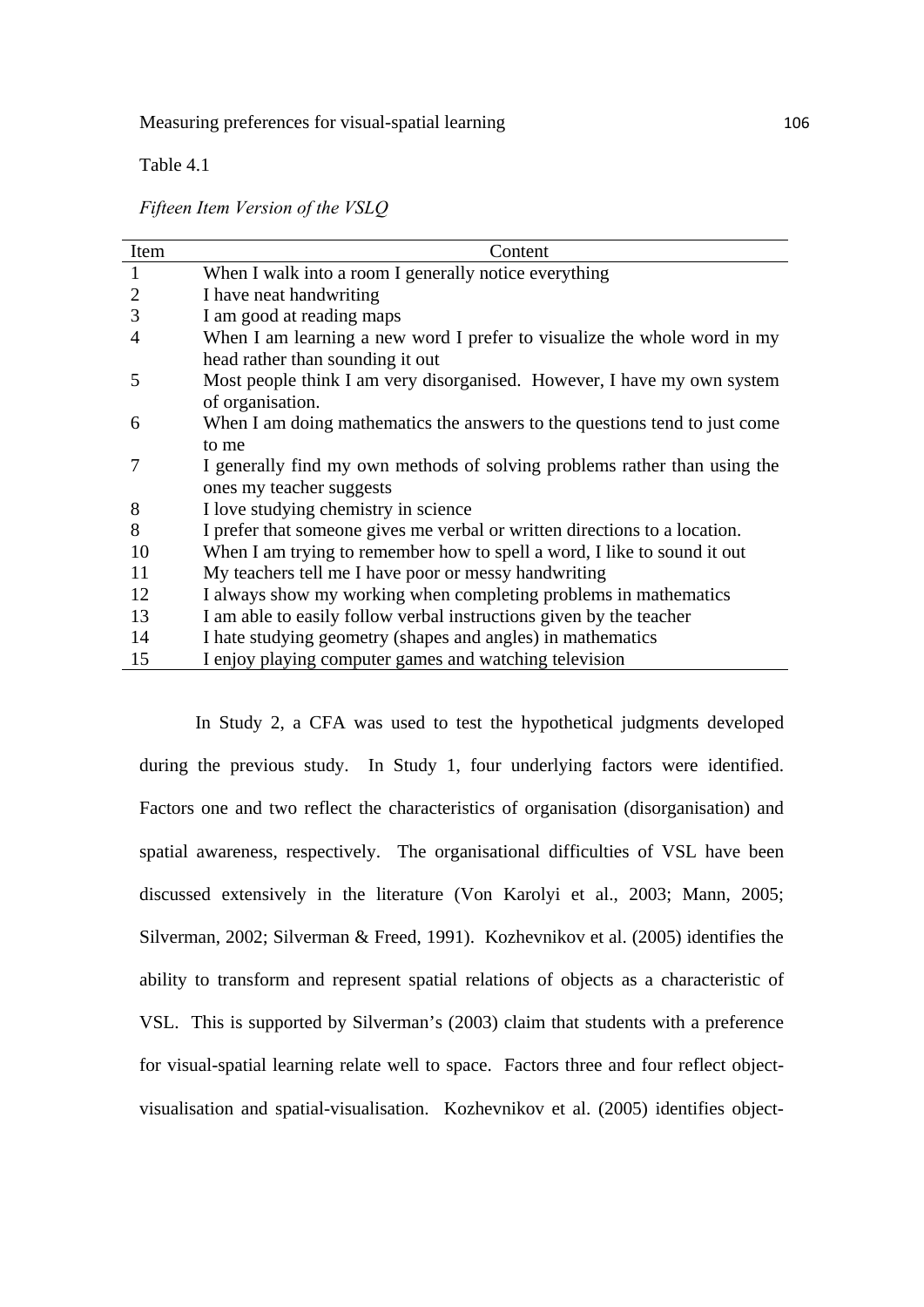visualisation as a characteristic of students who have visual-spatial strengths and a preference for visual-spatial learning. Spatial-visualisation is the ability to mentally rotate two-dimensional and three-dimensional figures (Weckbacher, 2007). Mann (2005) has identified the ability to mentally rotate shapes as a strength in students who have a preference for visual-spatial learning. The aim of Study 2 is to complete the process of providing evidence of the internal consistency of the revised 15-item version of the VSLQ. Demonstrating the reliability of the instrument, in the form of internal consistency, is a prerequisite to demonstrating its construct validity.

### **Method**

Participants. To demonstrate internal consistency, the revised 15-item version of the VSLQ was implemented with a population of 227 students in Years 8 to 12. Overall, the sample exhibited variability in respect to year level: Year  $8$  (n = 47), Year 9 (*n* = 55), Year 10 (n = 36), Year 11 (n = 74), Year 12 (n = 15). The average age of the participant pool was 16.10 years. The mean age of the females was 16.6 years. The males had a mean age of 15.10.

**Procedure.** Prior to the CFA a number of hypothetical judgments were made about the nature of the relationships between the underlying factors on the VSLQ. During Study 1, four factors were identified as underlying the 15-item version of the VSLQ. However, a re-examination of the Scree plot suggested that a two-factor solution was appropriate. Factors 1 and 2 had eigenvalues  $> 2.00$  (2.52, 2.25). Velicer and Jackson (1990) argue that using only eigenvalues as the criterion for determining the number of factors to include in an analysis can lead to the retention of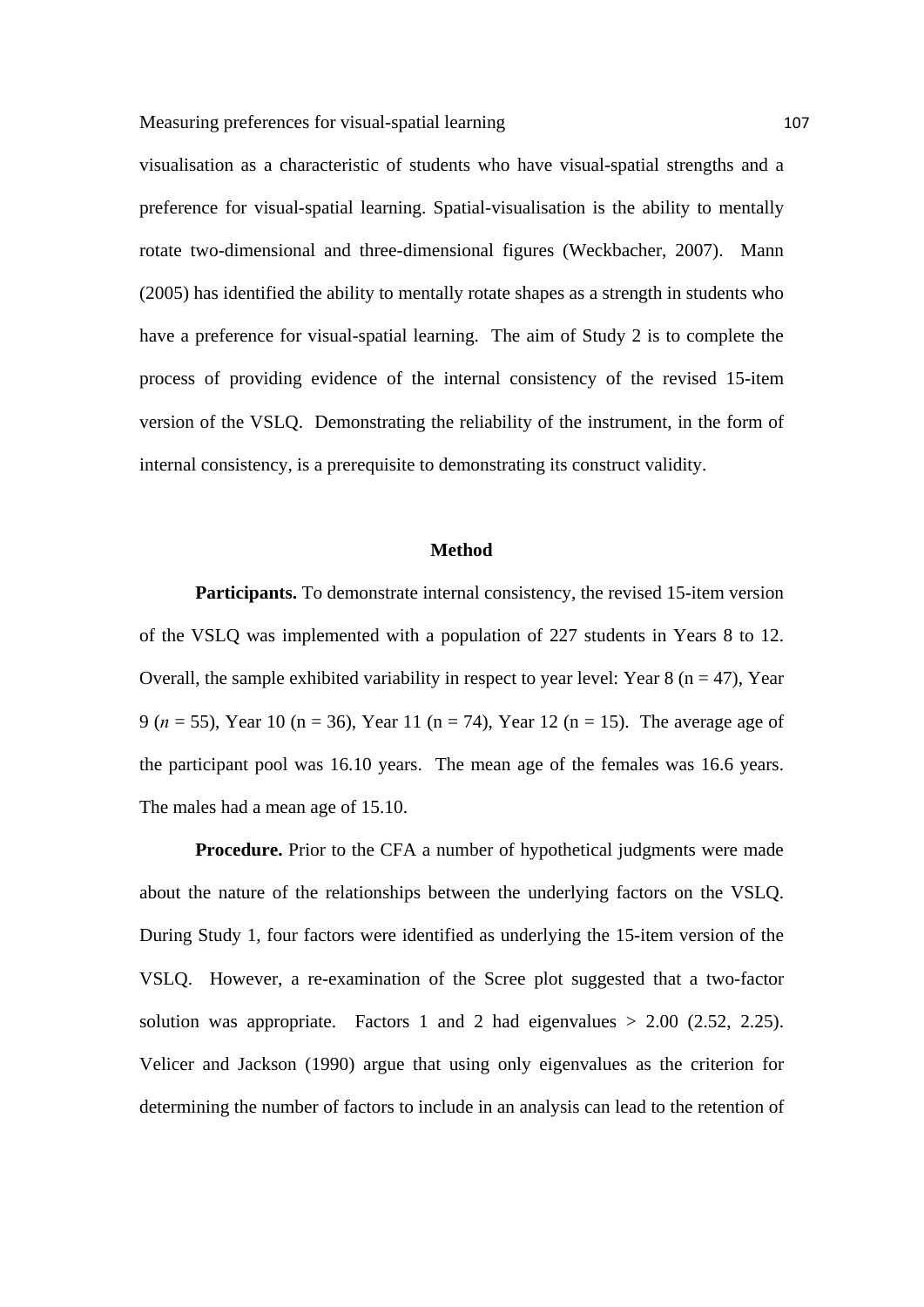Measuring preferences for visual-spatial learning 108

too many factors. During Study 1, four items (8, 9, 51, 55) loaded onto multiple factors. Costello and Osborne's (2005) research has shown that a very small sample size can result in at least two items being loaded onto the wrong or multiple factors. This is further supported by Tabachnick and Fidell (2001, 2007) who identify the risk of erroneous conclusions occurring as a result a small participant to item ratio, resulting in the extraction of erroneous factors or miss-assignment of items to factors. The sample size in Study 1 was small  $(n = 125)$ , resulting in a very small participant to item ratio  $\left($  < 2:1). These four items loaded primarily onto the two dominant factors.

The assumption that only two factors, organisation (disorganisation) and spatial awareness, underlie the VSLQ is supported by the current literature (Lean & Clements, 1981; Mann, 2005; Mayer & Massa, 2003; Silverman, 2013) in the field. The assertion that organisation (disorganisation) is a factor underlying a preference for visual-spatial learning is supported by Silverman (2013) who claims that VSL tend to be organisationally impaired. She also claims that VSL have a different brain organisation to ASL. Mayer and Massa (2003) claim that spatial ability is an underlying factor of visual learning. Kozhevnikov et al. (2005) assert that objectvisualisation and spatial-visualisation fall on a spectrum with object-visualisation being a pre-cursor to spatial ability. This is supported by Lean and Clements (1981) who claim that spatial ability is a fundamental precursor to mathematical ability. Those students with high-level spatial abilities are more likely to choose careers in fields related to mathematics, such as engineering (Mann, 2005).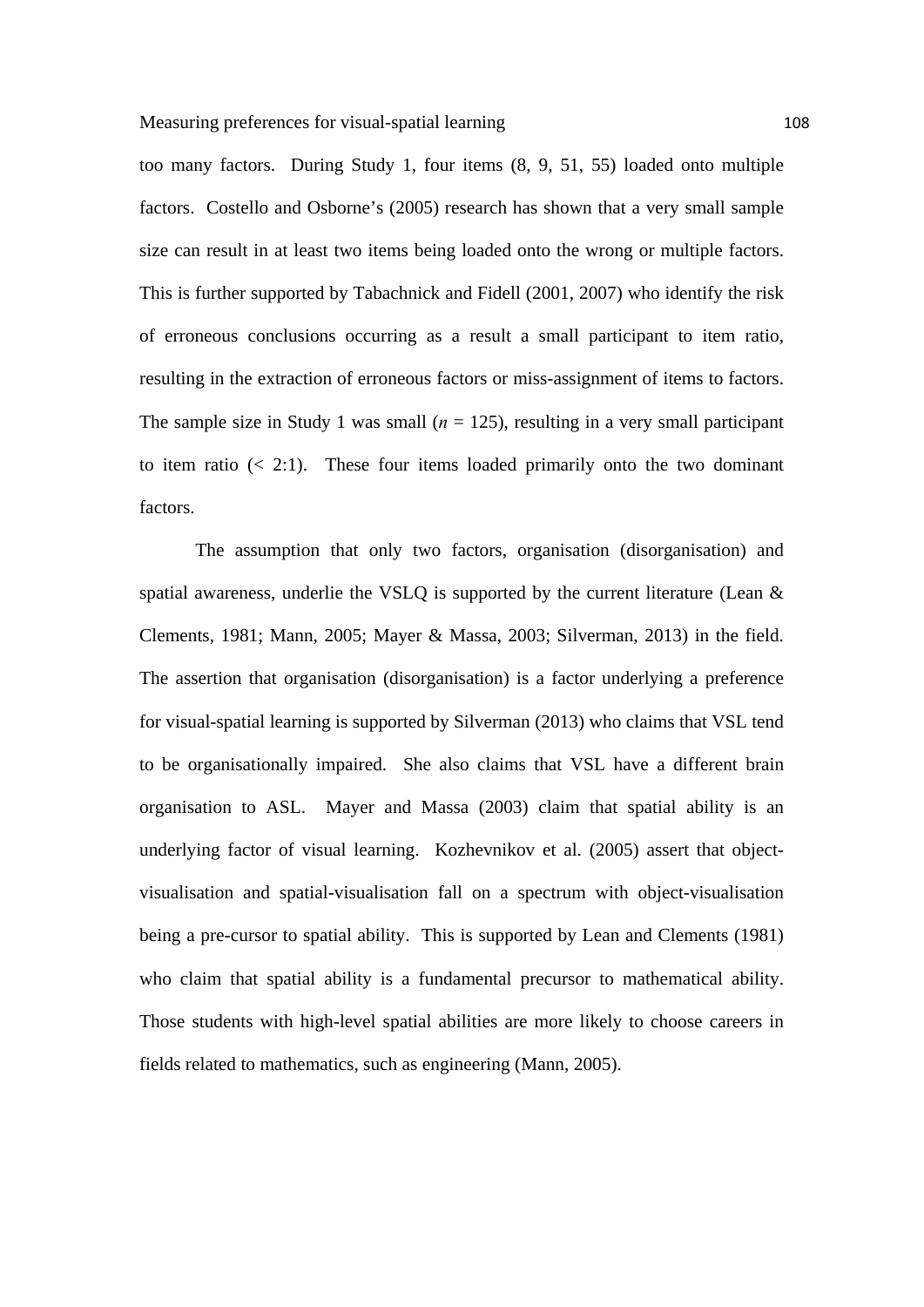Four factors could have emerged in the 15-item version of the VSLQ due to the negative wording of some of the items on the instrument (Item 5: "Most people think I am disorganised. However, I have my own system of organisation;" Item 8: "I prefer that someone gives me verbal or written directions to a location;" Item 11: "My teachers tell me I have poor or messy handwriting;" Item 14: "I hate studying geometry [shapes and angles] in mathematics"). This is supported by the claims of a number of researchers (Bolin & Dodder, 1990; Cordery & Sevastos, 1993; Fried & Ferris, 1986; Kelloway, Canto, & Southwell, 1992; Roberts, Lewinsohn & Seeley, 1993) that superfluous factors emerge as a result of negatively worded items. This is because the link between negatively worded items is believed to be different to those that are positively worded. The 15-item version of the VSLQ contained four negatively worded items, which may account for the two additional factors that were identified during Study 1. Items 8 and 11 loaded onto two factors, which may have occurred as a result of the item's negative wording.

Using the paradigm that the 15-item version of the VSLQ contains two underlying factors the data collected during Study 2 was run through SPSS. The first step was to conduct a data screening (Schwartz, 2011). The frequencies for each of the items were graphed as histograms. The distributions of each of the histograms were then examined. Normal distribution is important in a set of data because if it is normally distributed a researcher can make inferences about the values of the variable. A non-normal distribution makes inferences difficult. No items were removed from the 15-item version of the VSLQ due to a non-normal distribution. The items were then examined for kurtosis and skewness.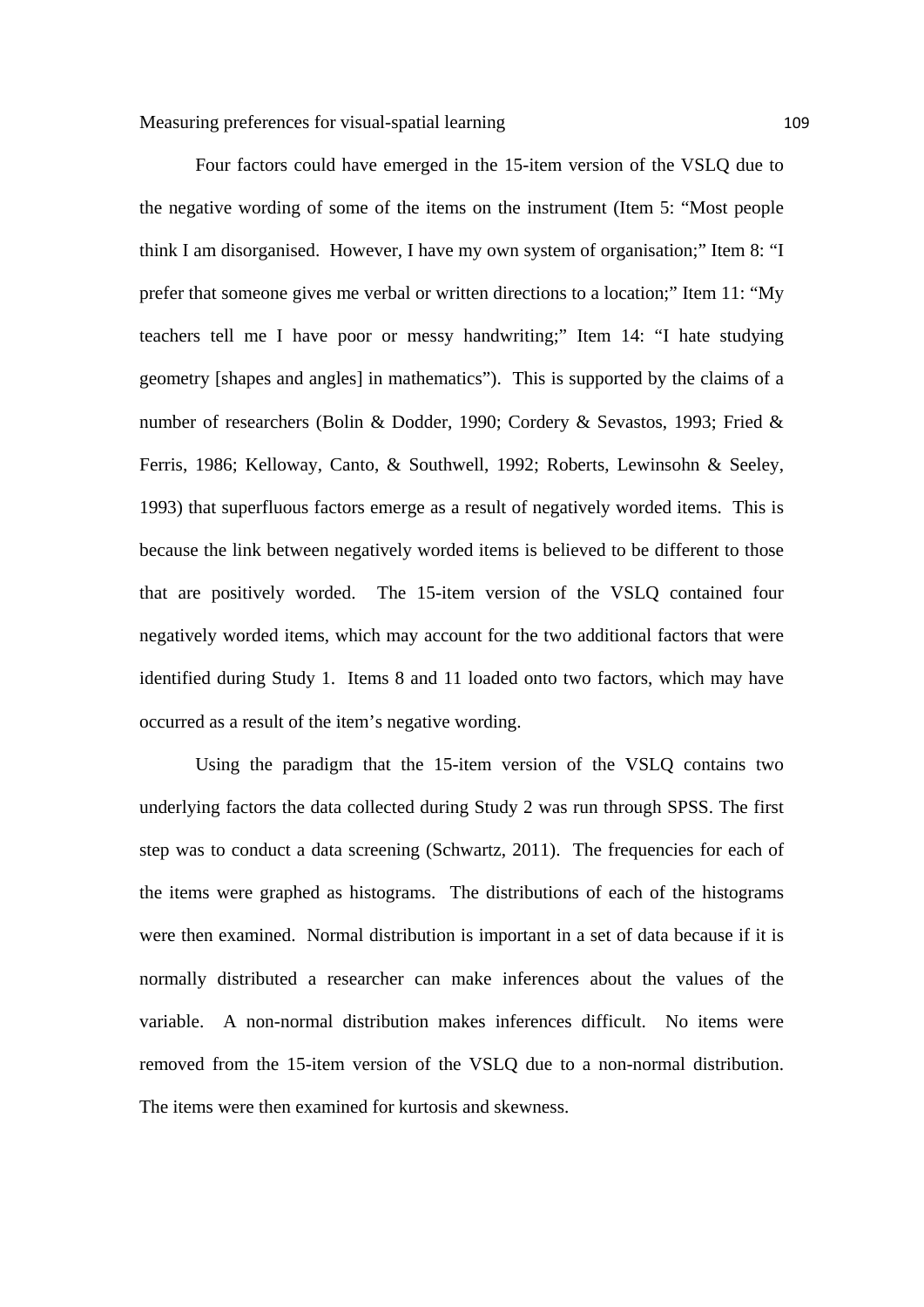Doane and Seward (2011a, 2011b) argue that for  $n = 225$  skewness scores should fall within -0.28 and 0.28. Values outside this range would suggest a nonnormal population. Hae-Young (2013) believes that skewness scores should fall between -.43 and .43. In contrast, Schwab (2002) argues that "a variable is reasonably close to normal if its skewness and kurtosis have values between –1.0 and 1.0." According to statistical convention, Cameron (2013) asserts that skewness should fall in the range from -2.00 and 2.00 if data is normally distributed. Bulmer (1979) has established a set of rules for interpreting skewness. If skewness is less than -1.00 or greater than 1.00, the distribution is highly skewed. If skewness is between -1.00 and -0.50 or between 0.50 and 1.00 the distribution is moderately skewed. If skewness is between -0.50 and 0.50, the distribution is approximately symmetric. As debate exists in the literature about the boundaries for non-normal skewness scores a liberal position will be taken. It can be argued that all of the items fall within acceptable levels of skewness and are thus open to analysis. The largest skewness score was 0.94, which met the standards established by both Cameron (2013), and Bulmer (1979).

All of the items on the 15-item version of the VSLQ demonstrated acceptable levels of kurtosis. Hae-Young (2013) identifies scores between 0.00 and -1.29 as acceptable levels for kurtosis. According to statistical convention, Cameron (2013) asserts that kurtosis should fall in the range from 2.00 and -2.00 if data is normally distributed. All of the kurtosis scores fell within the acceptable range of -.031 and - 1.18. As such, it can be claimed that all of the items on the 15-item version of the VSLQ fall within acceptable levels of a normal distribution and are thus open to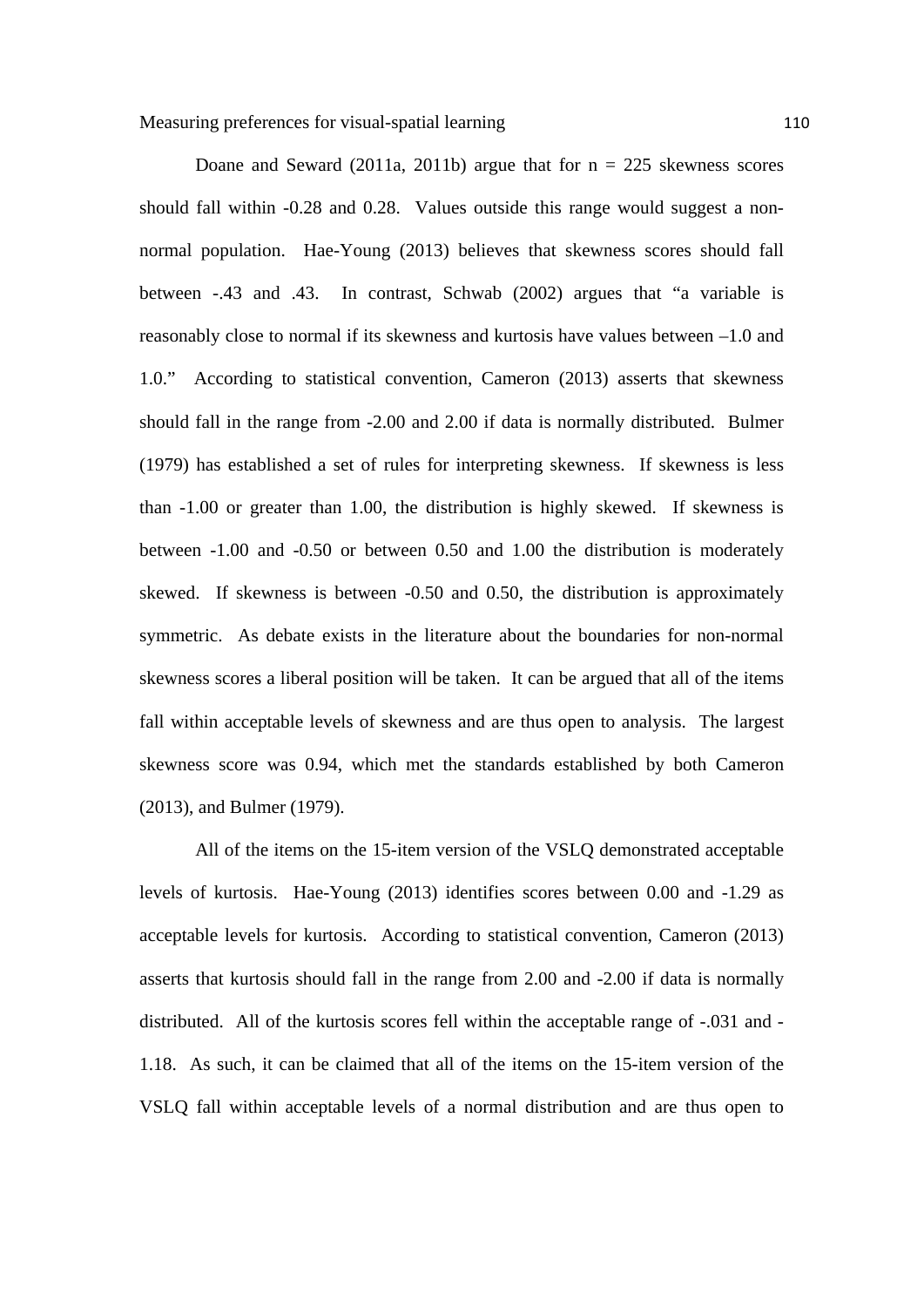evaluation using a CFA. The largest kurtosis score was -1.16, which met the standards established by both Cameron (2013), and Hae-Young (2013).

The data was then analysed using AMOS. Each of the 15 items on the VSLQ were assigned to one of the two factors – organisation (disorganisation) or spatial awareness. Items 2, 5, 7, 12, and 13 were loaded on the factor entitled organisation (disorganisation). Items 1, 3, 4, 6, 8, 9, 10, 11, 14, and 15 were loaded on the factor entitled spatial awareness. Loading all of the 15 items onto the two factors did not achieve an acceptable  $X^2$  score. Fields (2009) defines a  $X^2$  distribution as the sum of squares of several normally distributed variables, which is used to test hypotheses about categorical data to determine if the observed data fits a hypothesised model. To improve the  $X^2$ , items on the VSLO with low factor loading scores ( $\lt$  .30) that were not doing much were removed from the instrument. This methodology is supported by Tabachnick and Fidell (2007), and Yong and Pearce (2013) who argue that factor loadings must be .30 or greater because anything lower would suggest a really weak relationship between the factor and the relevant item. Seven items were removed from the instrument (see Table 4.2).

Table 4.2

| Item | Content                                                                   |
|------|---------------------------------------------------------------------------|
|      | When I walk into a room I generally notice everything                     |
|      | When I am learning a new word I prefer to visualize the whole word in my  |
|      | head rather than sounding it out                                          |
|      | I generally find my own methods of solving problems rather than using the |
|      | ones my teacher suggests                                                  |
|      | I love studying chemistry in science                                      |
|      | I am good at jigsaws                                                      |

*Items Removed From the 15-Item Version of VSLQ*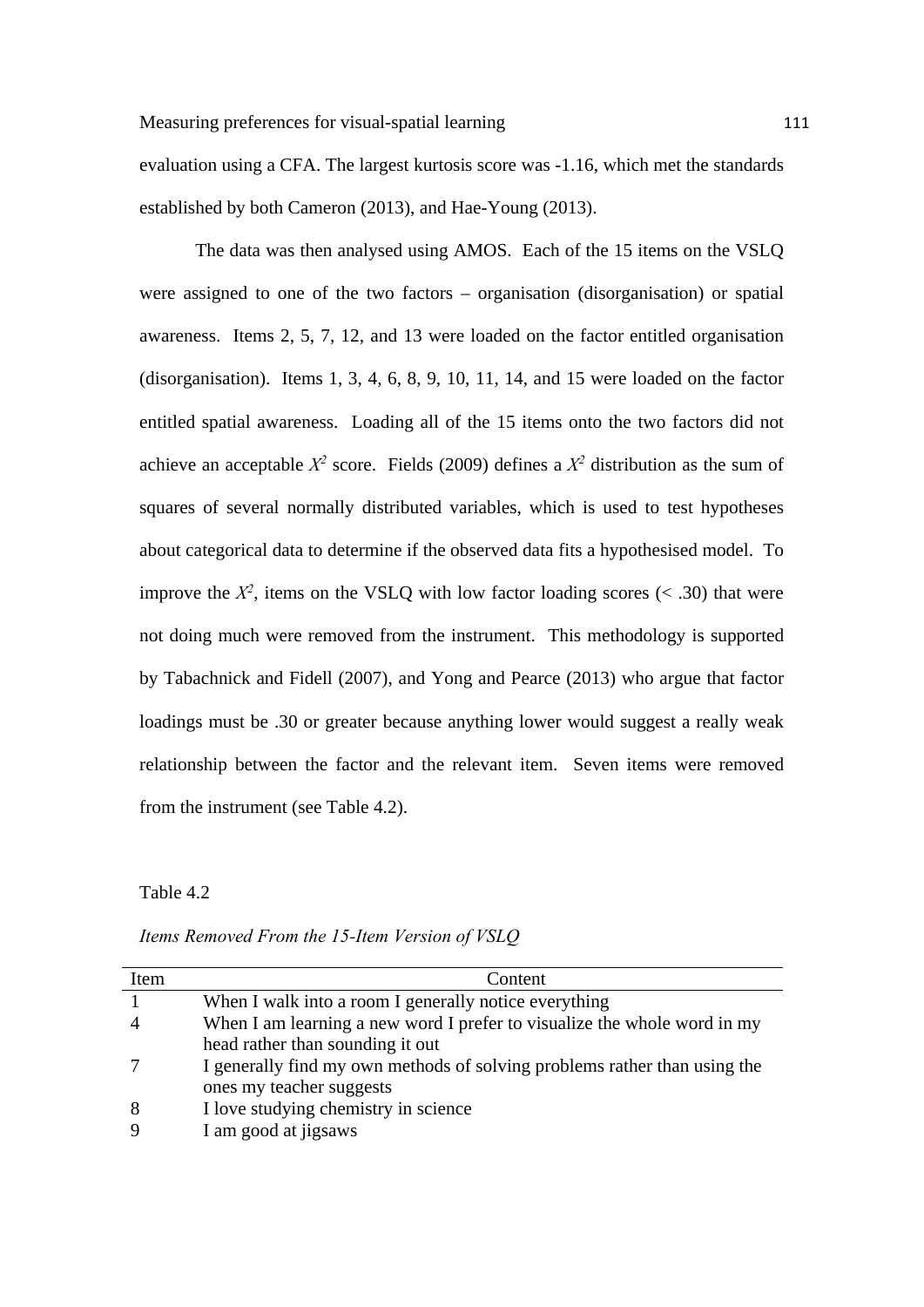## 11 When I am trying to remember how to spell out a word, I like to sound it out 15 I enjoying playing computer games and watching television

Items 4 ("When I am learning a new word I prefer to visualize the whole word in my head rather than sounding it out"), and 11 ("When I am trying to remember how to spell out a word, I like to sound it out") may have been removed from the 15 item version of the VSLQ because debate exists in the literature about the underlying influences on typical performance in relation to spelling. Rourke and Finlayson (1978) found that performance in spelling of students with superior visual-perceptual and visual-spatial abilities ranged from very low, to average or above. The performance in spelling of students with high-level verbal and auditory-perceptual abilities was found to be superior to students with a preference for visual-spatial learning (Rourke & Finlayson, 1978). Silverman (2013) contradicts this research claiming that students with a preference for visual-spatial learning have superior performance in spelling when they visualise words. Franceschini, Gori, Ruffino, Pedrolli, and Facoetti (2012), Frith (1980), and Plaza and Cohen (2007) found that both visual-spatial and phonological factors are involved in spelling. The contradictory research into how students spell words may have led to the poor  $X^2$ score during the AMOS analysis.

Silverman (2005) claims that playing computer games and watching television suggests a preference for visual-spatial learning. However, Okagaki and Frensch (1994), and Spence and Feng (2010) have found that video game playing influences spatial performance, rather than being evidence of high-level visual-spatial ability or visual-spatial preference. This is further supported by Greenfield (2014) who found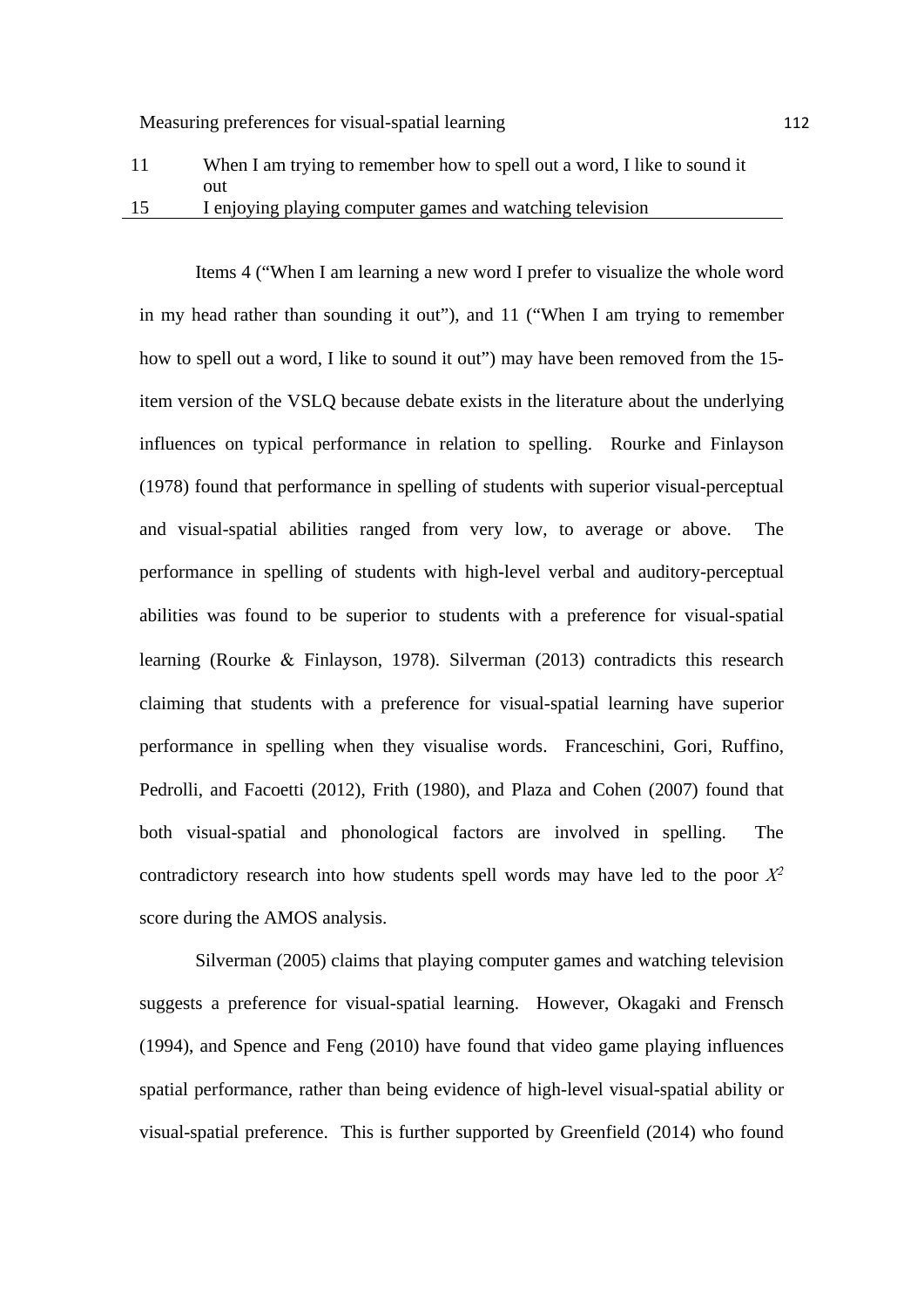that watching television and computer games could develop visual skills, rather than being related to visual-spatial ability. Early television watching may influence computer game play and vice versa. Television and computer game play may both "demand and develop some of the visual-spatial skills" (Greenfield, 2014, p. 84). The debate over the relationship between television viewing, computer game play, and visual-spatial ability may have contributed to the poor  $X^2$  score during the AMOS analysis. Computer game play relates to maximal performance, rather than being a measure of typical performance. Similarly, Item 9 ("I am good at jigsaws") relates to maximal performance of a task. The VSLQ and underlying factors measure typical performance. The contrasting nature of measures of typical and maximal performance may have led to the poor  $X^2$  score during the AMOS analysis.

Item 8 ("I love chemistry"), is a reverse question that measures where on the visual-spatial learning and auditory-sequential learning spectrum that a student falls. Silverman (2005) claims that students with a preference for auditory-sequential learning enjoy chemistry. As such, there is a relationship between typical performance of ASL and enjoyment in chemistry. Enjoyment in a curriculum area is influenced by many variables – ability, learning preference, performance etc. (Good, Aronson,  $\&$  Inzlicht, 2003). This may have accounted for the poor  $X^2$  score during the AMOS analysis. Research (Bodner & McMillen, 1986; Small & Morton, 1983) also contradicts Silverman's (2005) claims in relation to chemistry. Bodner and McMillen (1986) found a correlation between spatial ability and achievement in general chemistry on both spatial and non-spatial tasks. Small and Morton (1983) claim that auditory-sequential ability and a preference for auditory-sequential learning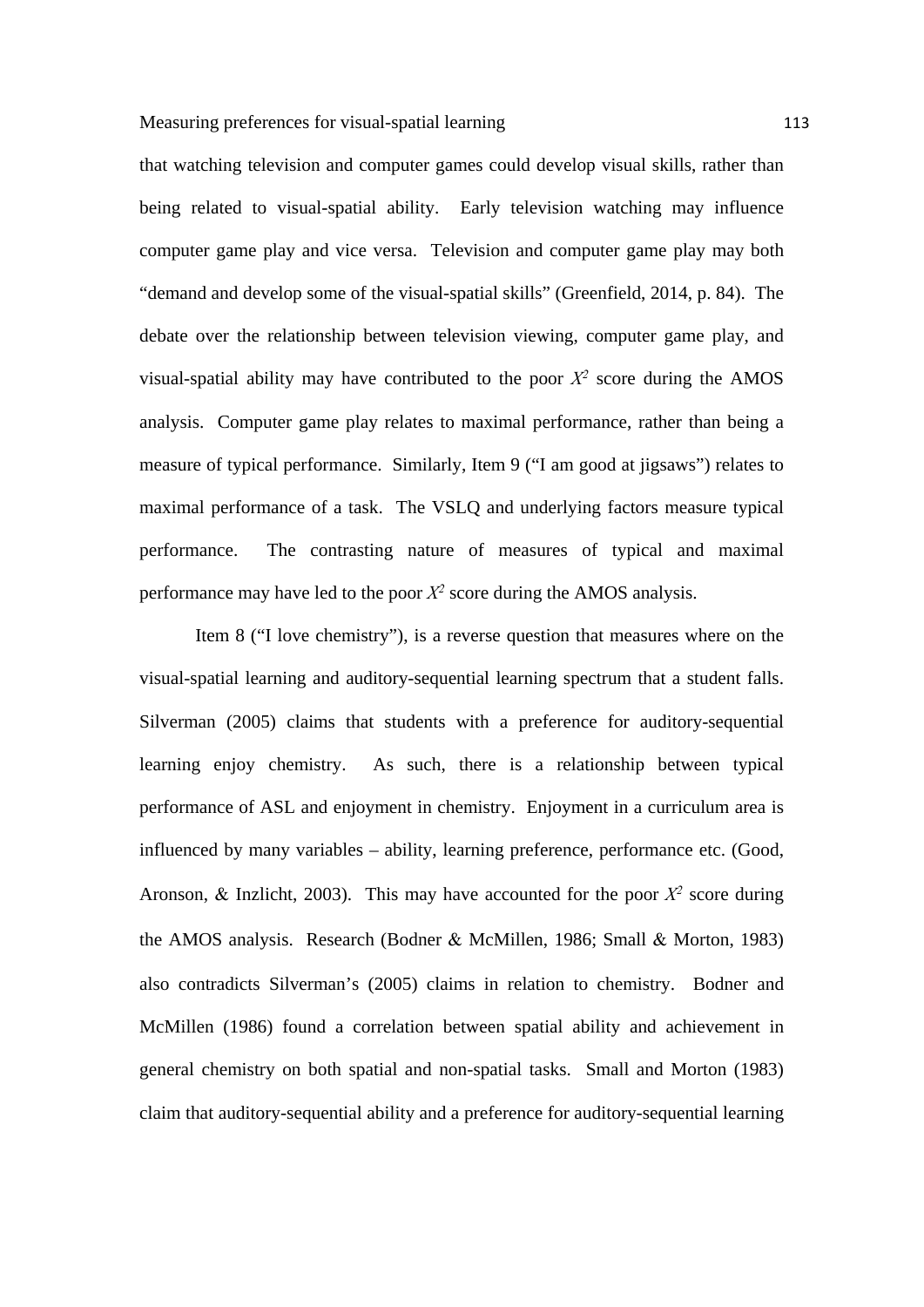do not ensure success in organic chemistry. Pribyl and Bodner (1987) found a correlation between spatial ability and performance on spatial tasks in organic chemistry. This is in contradiction to Silverman's (2005) claim that ASL enjoy and are good at chemistry. Hindal (2014) argues that students with a preference for visual-spatial learning perform well at all examinations in this curriculum area. Good et al. (2003) found that enjoyment in a curriculum area is influenced by many different factors, including intrinsic and extrinsic motivation, academic achievement, learning etc. The contradictory literature around enjoyment and achievement in chemistry may have accounted for the poor  $X^2$  score during the AMOS analysis, necessitating the item to be removed from the 15-item version of the VSLQ.

Item 1 ("When I walk into a room I generally notice everything"), was based on a similar item (Item 25: "I can close my eyes and easily picture a scene that I have experienced") on Blazhenkova et al.'s (2006) OSIVQ. This instrument was developed as a measure of typical performance in relation to visual-spatial ability and imaginal capacity. Because this item was not developed as a measure of typical performance in relation to visual-spatial learning, this may have negatively affected the  $X^2$  score during the AMOS analysis. Item 7 ("I generally find my own methods of solving problems rather than using the ones my teacher suggests) focussed on problem solving strategies in all curriculum areas. A re-examination of the literature (Hegarty & Kozhevnikov, 1999; Mann, 2005; Silverman, 2005; Van Garderen & Montague, 2003) on visual-spatial ability and preferences for visual-spatial learning suggested that students apply this problem solving ability primarily to the field of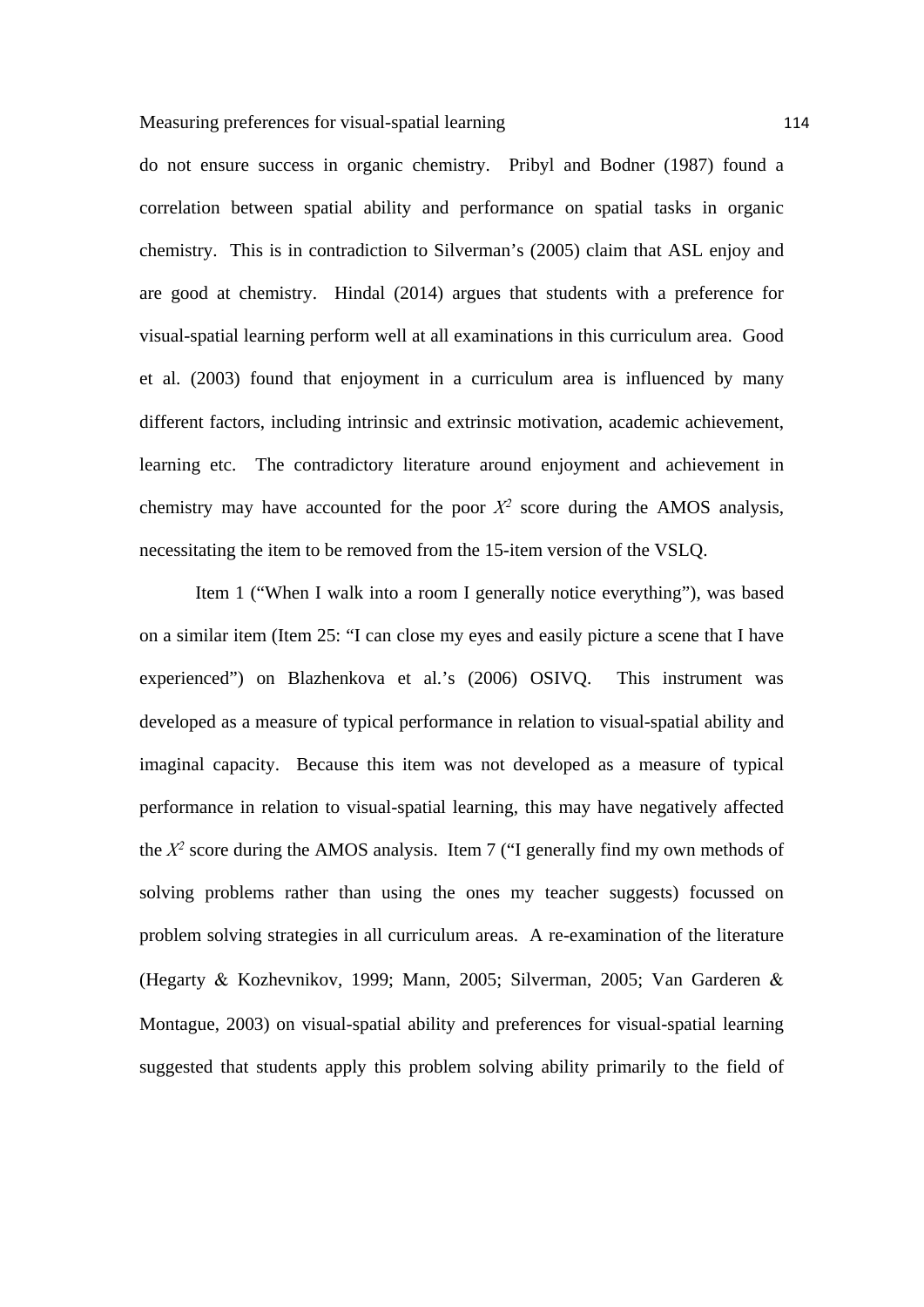mathematics. The broad nature of this item may have accounted for the poor  $X^2$  score achieved during the data analysis using AMOS.

Table 4.3 outlines the remaining items on the VSLQ. The remaining eight items were then loaded onto the two factors (see Figure 4.1). Items 3, 6, 10, and 14 were loaded onto the factor entitled spatial awareness (SA). Items 2, 5, 12, and 13 were loaded onto the factor entitled organisation (disorganisation) (O).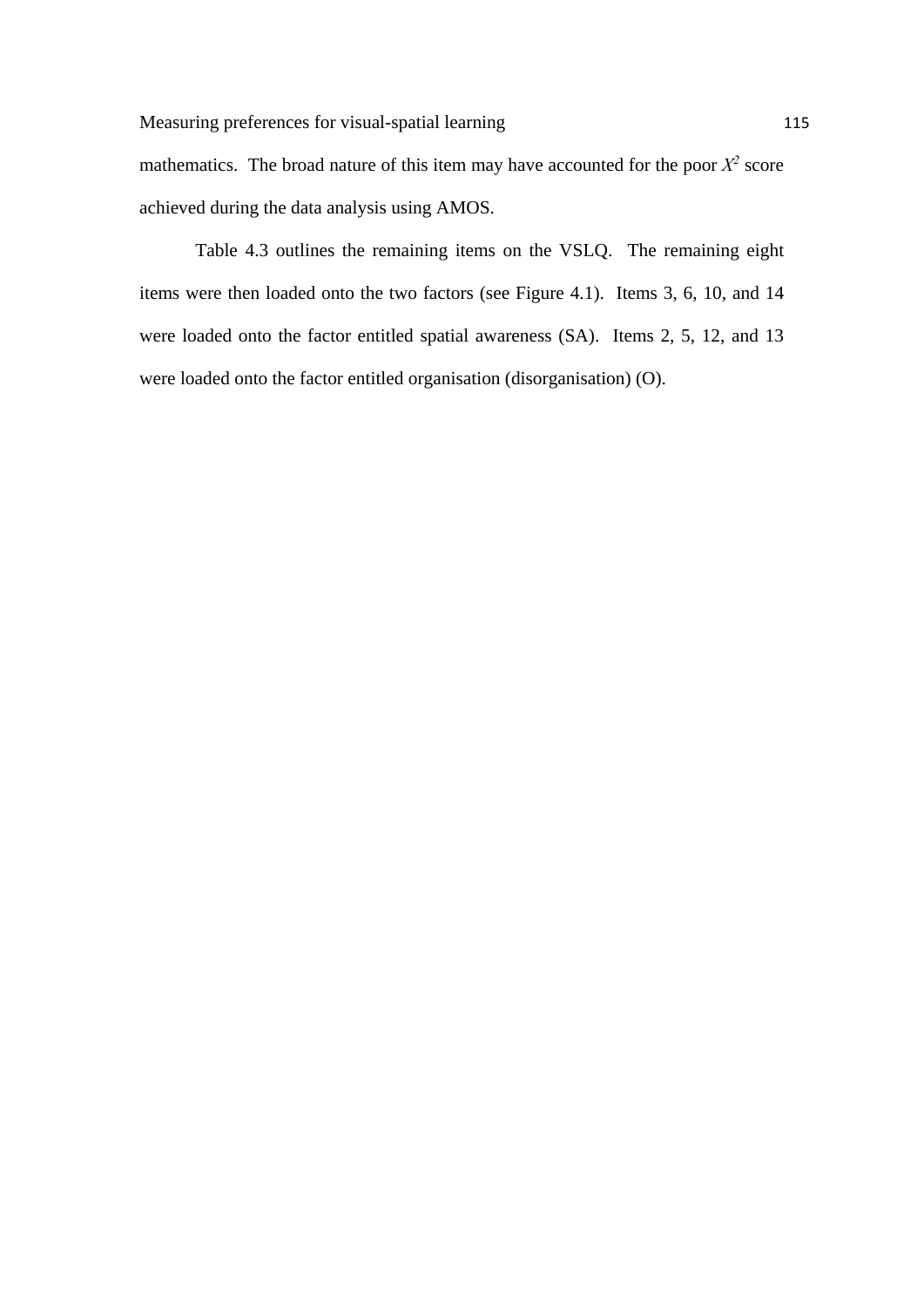Measuring preferences for visual-spatial learning 116

Table 4.3

*Eight-Item Version of VSLQ*

| Item          | Content                                                                                   |
|---------------|-------------------------------------------------------------------------------------------|
| $\mathcal{D}$ | I have neat handwriting                                                                   |
|               | I am good at reading maps                                                                 |
|               | Most people think I am very disorganised. However, have my own system of<br>organisation. |
| h             | When I am doing mathematics the answers to the questions tend to just come                |
|               | to me                                                                                     |
| 10            | I prefer that someone gives me verbal or written directions to a location.                |
| 12            | My teachers tell me I have poor or messy handwriting                                      |
| 13            | I always show my working when completing problems in mathematics                          |
| 14            | I hate studying geometry (shapes and angles) in mathematics                               |

Figure 4.1

*CFA With 8-Item and 2-Factor Version of VSLQ* 

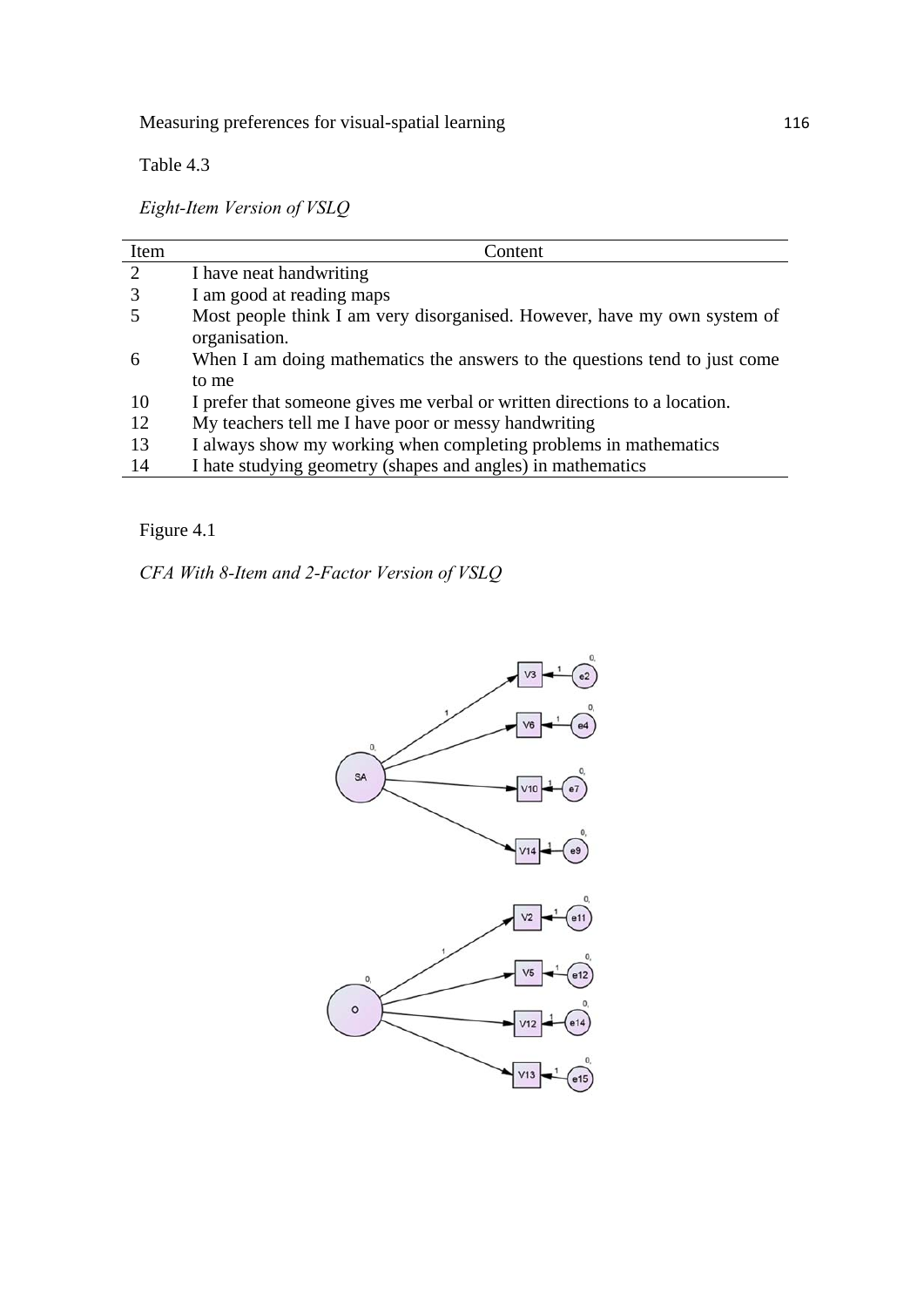The data was re-analysed using AMOS. At an  $X^2 = 52.98$ ,  $df = 20$ ,  $p < .001$ the relationship between the factors and the items is significant beyond the 0.00025 level (Lowry, 1999). This is further supported by the  $RMSEA = 0.05$ . MacCallum, Browne, and Sugawara (1996) have used *RMSEA* = 0.01, 0.05, and 0.08 to indicate excellent, good, and mediocre fit, respectively. However, others have suggested  $RMSEA = 0.10$  as the cut-off for poor fitting models. Chen, Curan, Bollen, Kirby, and Paxton (2008) believe that there is little empirical support for the use of *RMSEA* = 0.05 or any other value as universal cut-off values to determine adequate model fit. Although the results of this study have an acceptable  $X^2$  score the mediocre *RMSEA*  $(0.05)$  may be attributed to the nature of the items on the VSLQ. A number of the questions are negatively worded items. Kim and Richardson (2003) believe that

responses to negative items differ from those positively worded. Nevertheless, a  $RMSEA = 0.05$  is within acceptable levels. To provide further evidence that the VSLQ has adequate model fit, the results were analysed using Mplus. The results of the revised 8-item version of the VSLQ fit even better within a categorical factor model.

## **Results**

Many researchers, such as Marsh, Balla, and Hau (1996), recommend that individuals utilize a range of fit indices. Indeed, Jaccard and Wan (1996) recommend using indices from different classes as well; this strategy overcomes the limitations of each index. Jackson et al. (2009) claim that effectively reported CFA studies should include a range of multiple fit indices (*chi square*, *df*, *p*, *RMSEA*, *CFI*, *TLI*). The CFA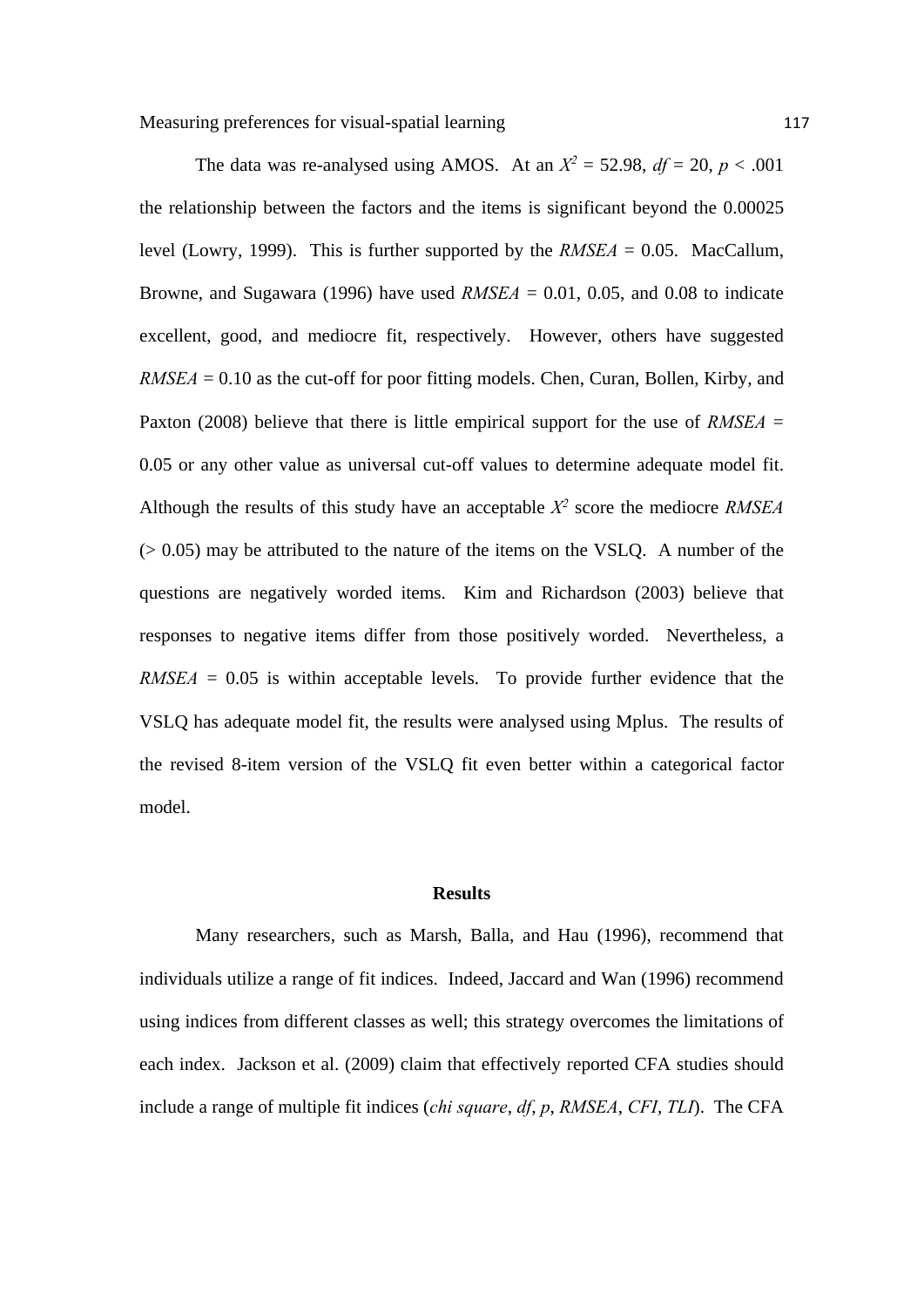results were:  $NC = 2.64$  ( $X^2 = 52.98$ /  $df = 20$ ),  $p < .001$ ,  $RMSEA = 0.05$ ,  $CFI = .91$ , *TLI* = .84, *NFI* = .86, *IFI* = .91.

#### **Discussion**

Study 2 built on Study 1 by providing further evidence that the 8-item version of the VSLQ has reliability, in the form of internal consistency. A psychometric instrument is acceptable if the results of the CFA meet acceptable criteria. Following the recommendations of Marsh et al. (1996), and Jaccard and Wan (1996) a range of measures were used to determine if the theoretical model is acceptable. The criterion for acceptance in terms of the *NC* ranges from less than two (Ullman, 2001) to less than five (Schumacker & Lomax, 2004). At  $NC = 2.64$  the 8-item version of the VSLQ meets the level for acceptance as proposed by Schumacker and Lomax (2004). According to a number of researchers (Browne & Cudeck, 1993; Hu & Bentler, 1998; Steiger, 1990), the *RMSEA* should be less than .08 and ideally less than .05. A *RMSEA* score of 0.05 for the 8-item version of the VSLQ falls within acceptable limits for a reliable instrument. The *CFI* (.91) for the instrument indicated acceptable fit. This is supported by Fan, Thompson, and Wang (1999) who argue values that approach one indicate an acceptable fit. The TLI (.84) for the 8-item version of the VSLQ did not indicate acceptable fit. Hu and Bentler (1998) identify TLI values > .95 as being acceptable to demonstrate fit. This is further supported by Hooper, Coughlan, and Mullen (2008), McDonald and Ho (2002), and Sharma, Muhkerjee, Kumar, and Dillon (2005) who argue that  $TLI < .95$  indicates a set of data may not have model fit. However, as the *n* < 250 in Study 2 the TLI of .84 may demonstrate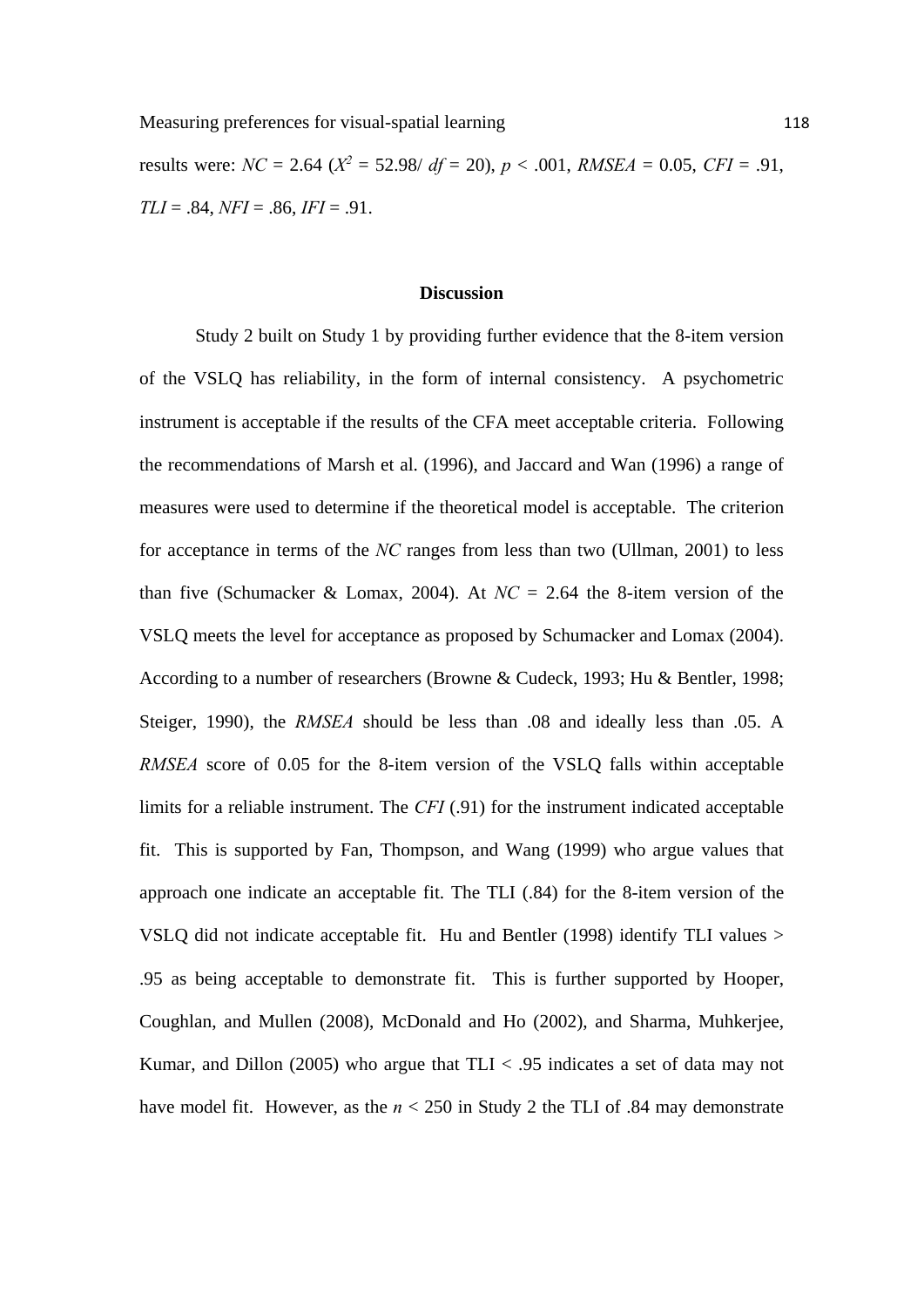model fit for the 8-item version of the VSLQ. This is supported by Hu and Bentler (1999) who found that between 10.60% and 73.20% of true models were rejected when the population samples were  $n < 250$ . According to Ullman (2001) the *NFI* varies from zero to one, where one is ideal placing the *NFI* (.86) for the 8-item version of the VSLQ outside an acceptable range. According to Hooper et al. (2008) NFI values should exceed .95. However, because the NFI is positively related to the sample size and that NFI values tend to be less than 1.00 when sample size is small (Hu & Bentler, 1998; Schermelleh-Engel, Moosbrugger, & Muller, 2003) values may not always exceed .95. Due to the small sample size in Study 2 ( $n = 227$ ) the specific model may be correct although the NFI (.86) does not meet the criteria established by Hooper at al. (2008). *IFI* values that exceed .90 are regarded as acceptable. As such, the *IFI* value for the instrument is within acceptable levels. However, Bollen (1990) raises the issue of the effect sample size (*n*) on fit indices. Researchers (Givens et al., 1997; Rothstein et al., 2005; Sterne et al., 2000) have shown that small sample sizes tend to have much larger positive effect sizes. Cronbach et al. (1980) refers to this as "superrealization bias, when experimenters in small studies are able to monitor the quality of implementation, provide additional assistance, or create unrealistic conditions that could never be replicated on a large scale" (p. 3). Slavin and Smith (2008) found that studies with sample sizes of < 250 had a mean effect size of 0.27, while those with larger sample sizes had an effect size of 0.13, less than half as much. The Cronbach alpha score was not reported in the thesis because this score is highly influenced by sample size. Rouquette and Falissard (2011) argue that Cronbach alpha is not appropriate for studies with  $n < 300$ . This is because Cronbach alpha scores are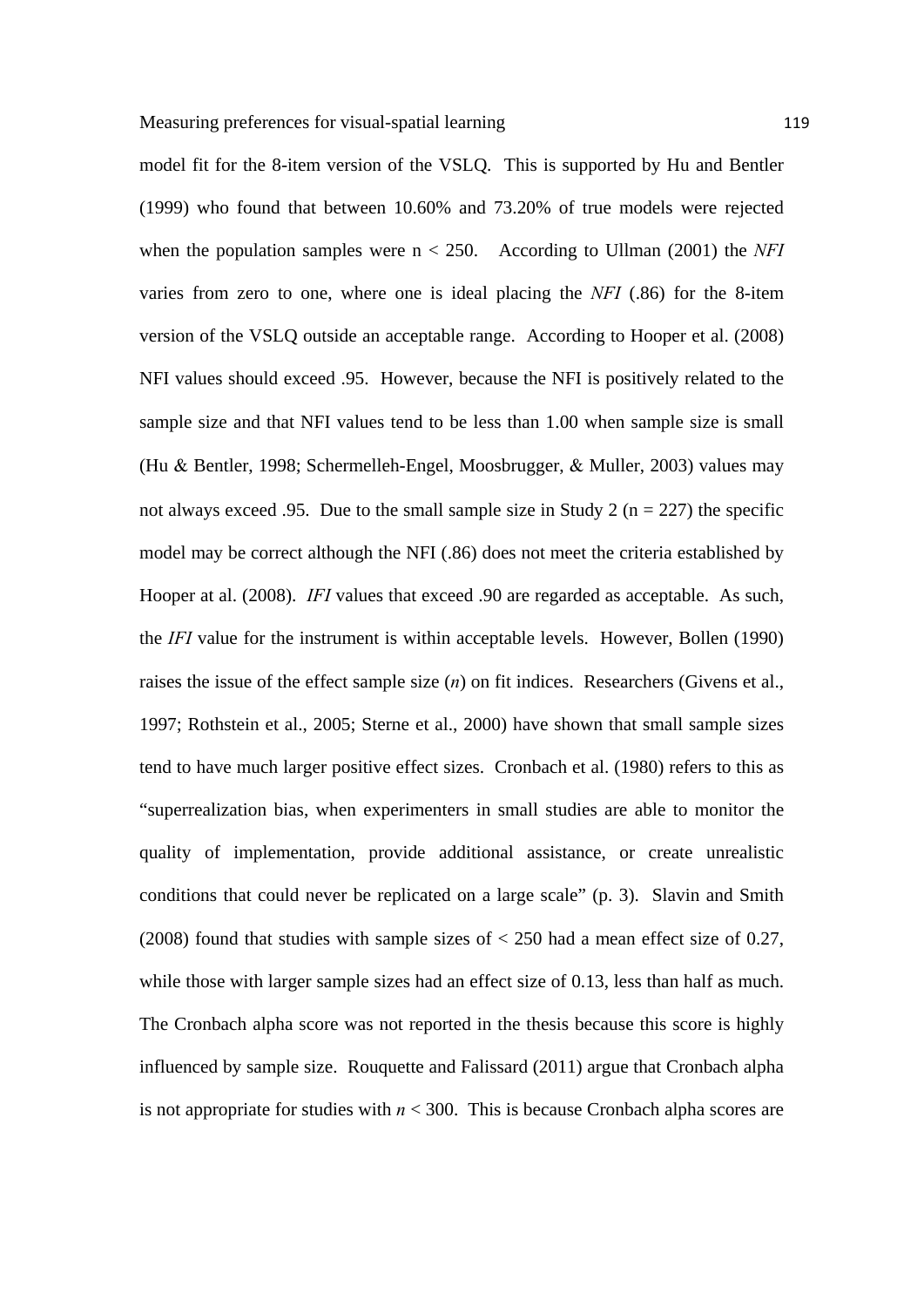more appropriate with larger population sample sizes (Shelvin, Miles, Davies,  $\&$ Walker, 2000). Study 2 only had a sample size of *n* = 227, making Cronbach alpha an inappropriate statistical measure in this context.

By providing evidence that the 8-item version of the VSLQ has reliability, a secondary school classroom teacher can ensure that the instrument will obtain consistent results. Reliability indicates the accuracy or precision of an instrument (Norland-Tilburg, 1990). This is supported by Esposito's (2002) claim that failing to demonstrate the reliability of an instrument may undermine the quality and utilisation of data. Secondary school teachers can trust that a student identified as having a preference for visual-spatial learning has this preferred learning style. Identification must be followed by effective implementation (Mann, 2006). By using visual-spatial teaching methods students who have a preference for visual-spatial learning will enhance their abilities, and minimise their weaknesses. A supportive classroom environment is essential for students with a preference for visual-spatial learning (Silverman, 2002). Mann (2006) argues that students with spatial strengths who are nurtured and encouraged often pursue careers that fit their unique abilities.

During Study 2 the number of items on the 15-item version of the VSLQ was reduced to 8. The advantage of scale brevity is discussed in the literature (Churchill  $\&$  Peter, 1984; Cortina, 1993; DeVellis, 1991; Netemeyer et al., 2003; Nunnally  $\&$ Bernstein, 1994). This is supported by Jepson, Asch, Hershey, and Ubel's (2005) claim that there is a positive correlation between questionnaire length and response rate. Galesic and Bosnjak (2009) hypothesise that the length of a questionnaire is negatively related to initial willingness to engage with the instrument. In other words,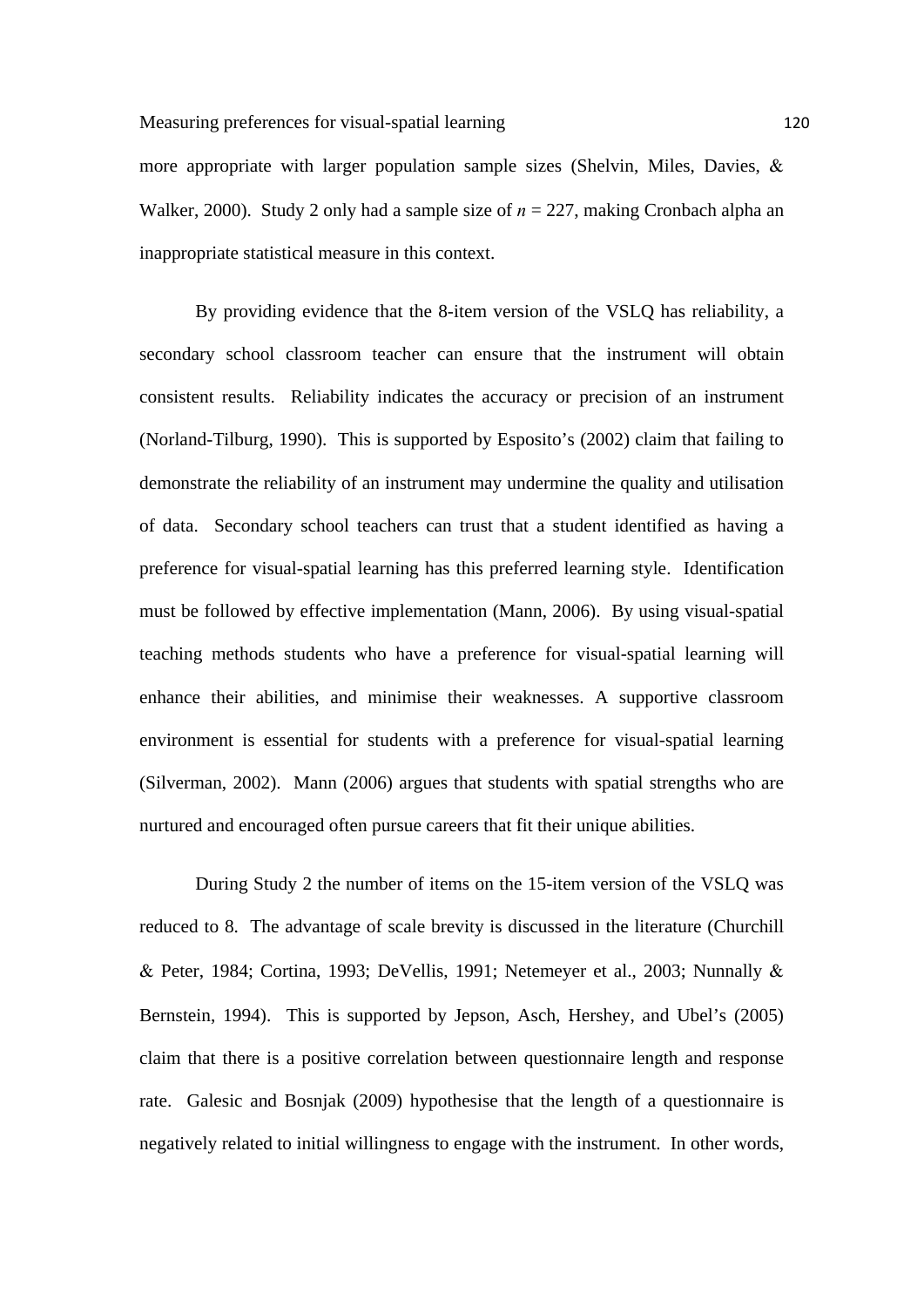when a questionnaire is long fewer participants start and complete the instrument. Students can complete the 8-item version of the VSLQ quickly at the beginning of a lesson. The results of the instrument can determine the pedagogical strategies implemented during a lesson to cater for the individual student's learning style. By demonstrating the reliability of the 8-item version of the VSLQ the classroom teacher can ensure that the results of the completed instruments are consistent. Study 3 will build on the results of Study 2 by providing evidence of the construct validity of the 8-item version of the VSLQ.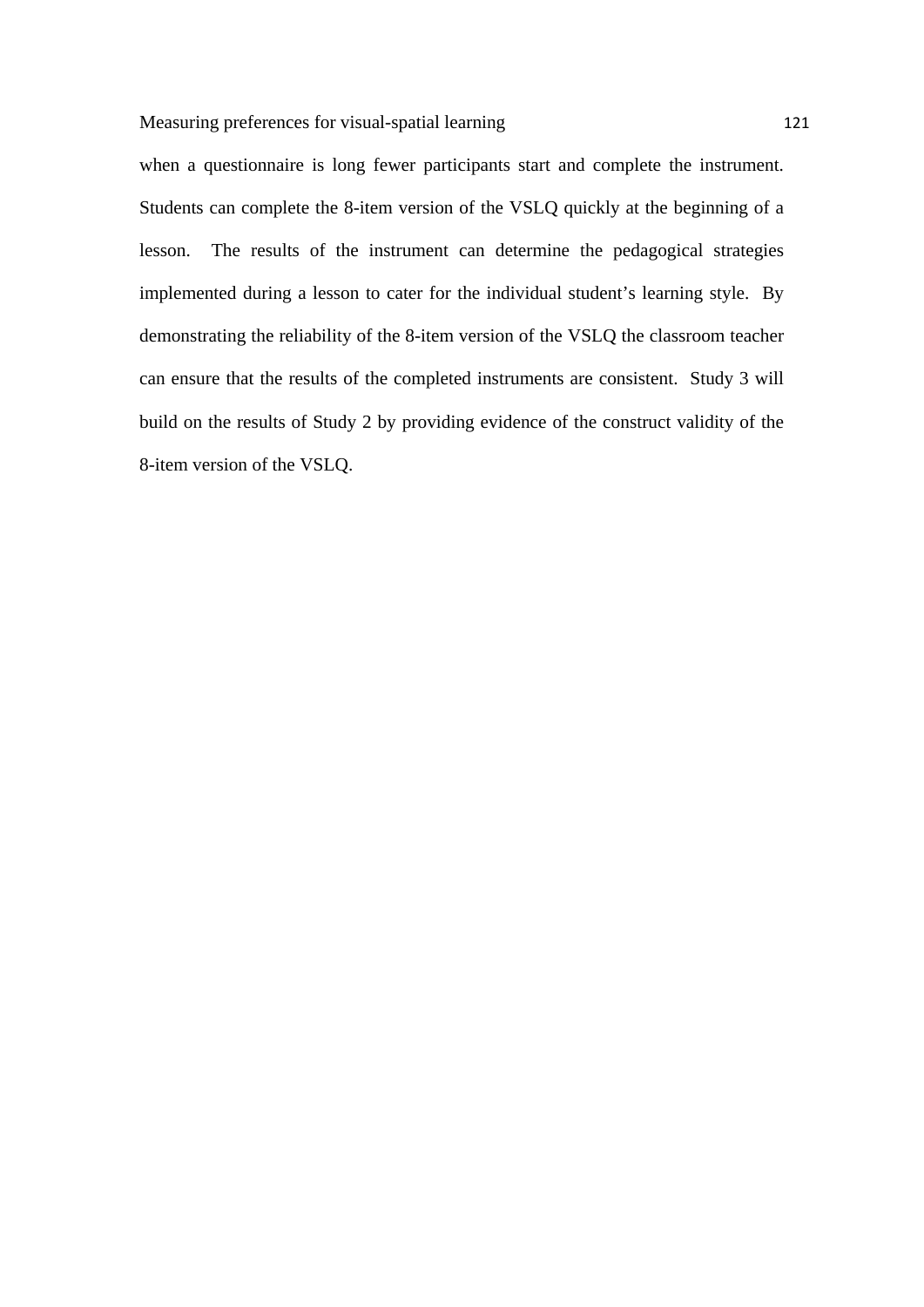#### **Chapter 5: Study 3**

The only relevant test of the validity of a hypothesis is comparison of prediction with experience (Friedman, 1953).

Studies 1 and 2 provided evidence of the internal consistency of the VSLQ. The EFA and CFA also provided some evidence towards the construct validity of the instrument.

To demonstrate that the revised 8-item version of the VSLQ has construct validity, it must be shown to achieve similar results to instruments that purport to measure the same underlying factors (convergent validity), whilst at the same time achieving different results to instruments that measure conflicting underlying factors (divergent validity) (Houston, Schmid, Lynch, & Duff, 1973; Messick, 1990). The revised 8-item version of the VSLQ will have convergent validity if the spatial awareness factor has a positive correlation with the visual-spatial learning factor on Silverman's (2000) VSI, and geometric manipulation and mapping ability factors on Newton and Bristoll's (2009) SAT. The organisation (disorganisation) factor will also have a positive correlation with the visual-spatial learning factor on Silverman's (2000) VSI, and geometric manipulation and mapping ability factors on Newton and Bristoll's (2009) SAT. The revised 8-item version of the VSLQ will have divergent validity if the organisation (disorganisation) factor has a negative correlation with the auditory-sequential learning factor on Silverman's (2000) VSI. There should also be a negative correlation between the spatial awareness factor on the revised 8-item version of the VSLQ and the auditory-sequential learning factor on Silverman's (2000) VSI.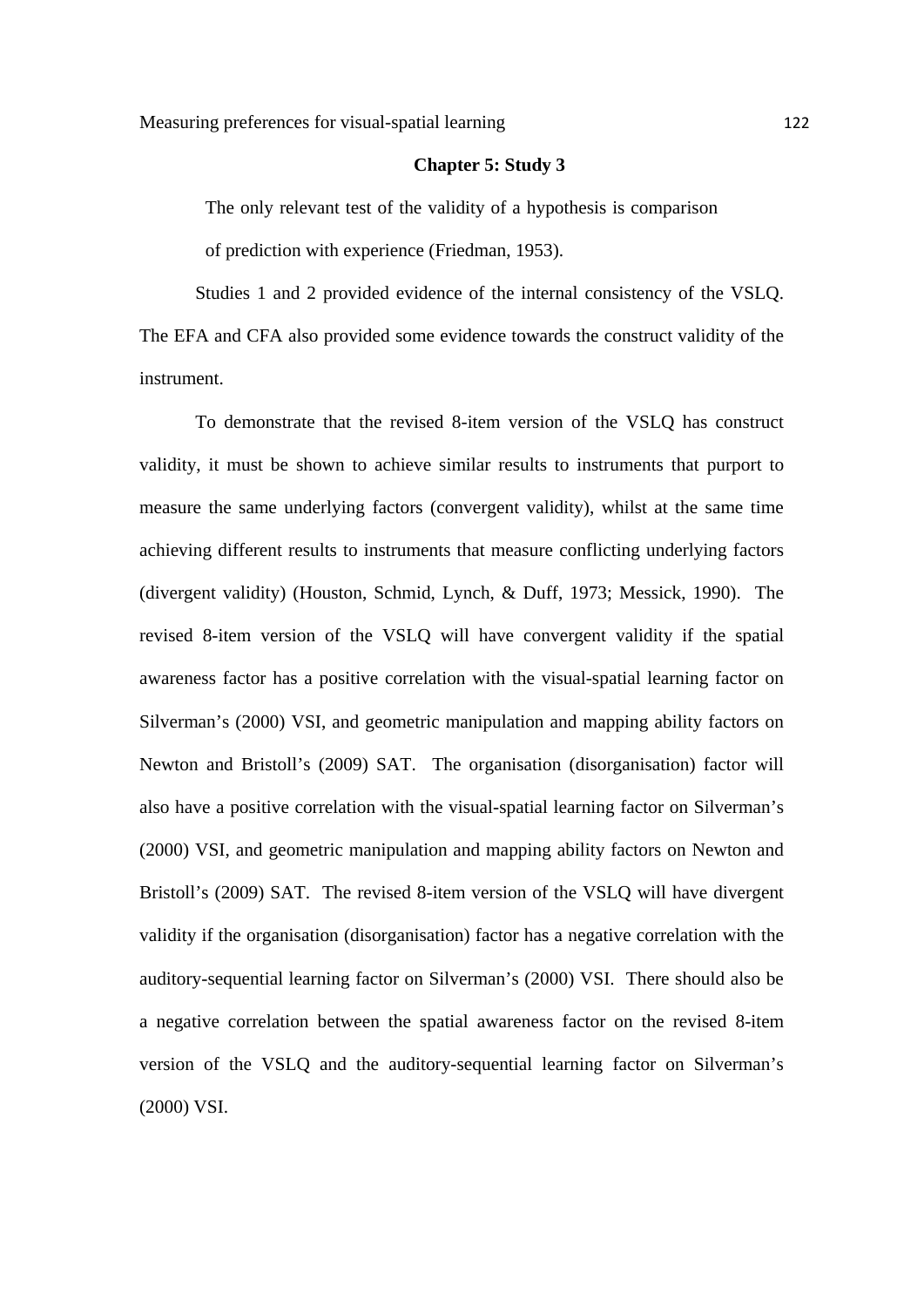Measuring preferences for visual-spatial learning 123

#### **Method**

**Participants.** The revised 8-item version of the VSLQ was administered to 300 secondary school students in Years 8 to 12. Overall, the sample exhibited variability in respect to year level: Year 8 (n = 58), Year 9 (n = 87), Year 10 (n = 105), Year 11 ( $n = 24$ ), Year 12 ( $n = 26$ ). The average age of the participant pool was 14.6 years. The mean age of the females was 14.1 years. The males had a mean age of 15.8.

**Measures.** In addition to completing the revised 8-item version of the VSLQ, the students also completed Silverman's (2000) VSI, and Newton and Bristoll's (2009) SAT.

*VSI.* The instrument was created by Silverman in 2000 to identify VSL. The instrument consists of 14 items. Silverman (2000) developed the VSI as a verbally anchored, student self-rating scale designed to identify individuals as VSL or ASL. Silverman's (2000) VSI uses a 5-point Likert scale ( $1 = not true$ ,  $2 = somewhat true$ ,  $3$ )  $=$  mostly true,  $4 =$  true,  $5 =$  very true). The instrument was validated with 750 fifth and sixth graders of whom 40% were Hispanic, 2% were 'other minorities,' and 58% were Caucasian. Silverman (2000) reported  $\alpha = .71$ . In contrast, the VSLO has been tested with Year 8 to 12 students.

Silverman's (2000) VSI is a measure of typical performance designed to differentiate VSL from ASL. As such, the instrument measures the underlying factors of visual-spatial learning and auditory-sequential learning. Eleven items load on the visual-spatial learning factor, three items load onto the auditory-sequential learning factor (see Table 5.1). A positive correlation between the spatial awareness factor on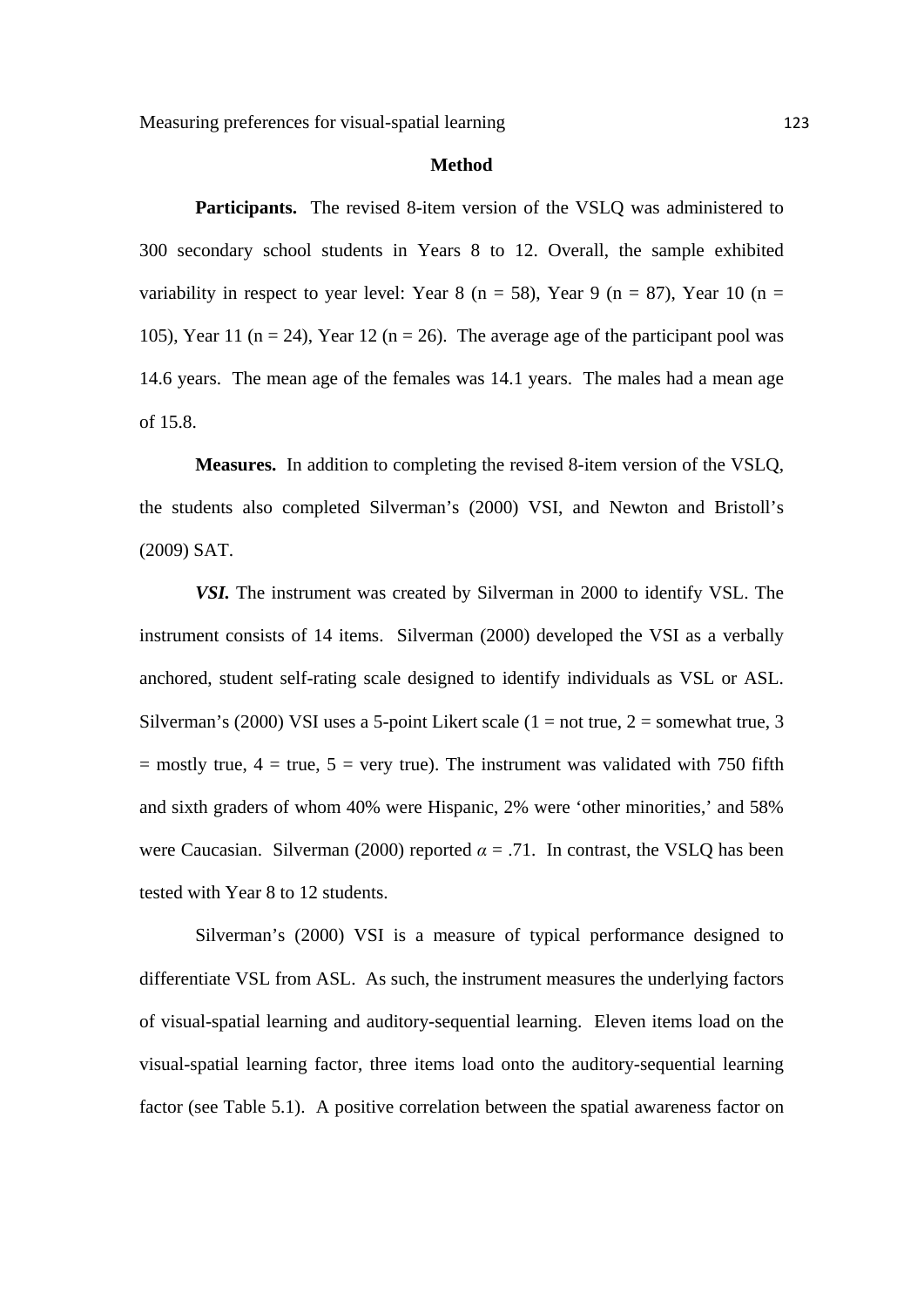the 8-item version of the VSLQ and the visual-spatial learning factor on Silverman's (2000) VSI will provide evidence of the convergent validity of the 8-item version of the VSLQ. A positive correlation between the underlying factor of organisation (disorganisation) on the 8-item version of the VSLQ and the visual-spatial learning factor on Silverman's (2000) VSI would also provide evidence in support of the convergent validity of the instrument. A negative correlation between the underlying factor of organisation (disorganisation) on the 8-item version of the VSLQ and the auditory-sequential learning factor on Silverman's (2000) VSI will provide evidence of the divergent validity of the 8-item version of the VSLQ. A negative correlation between the underlying factor of spatial awareness on the 8-item version of the VSLQ and the auditory-sequential learning factor on Silverman's (2000) VSI will also provide evidence in support of the divergent validity of the 8-item version of the VSLQ.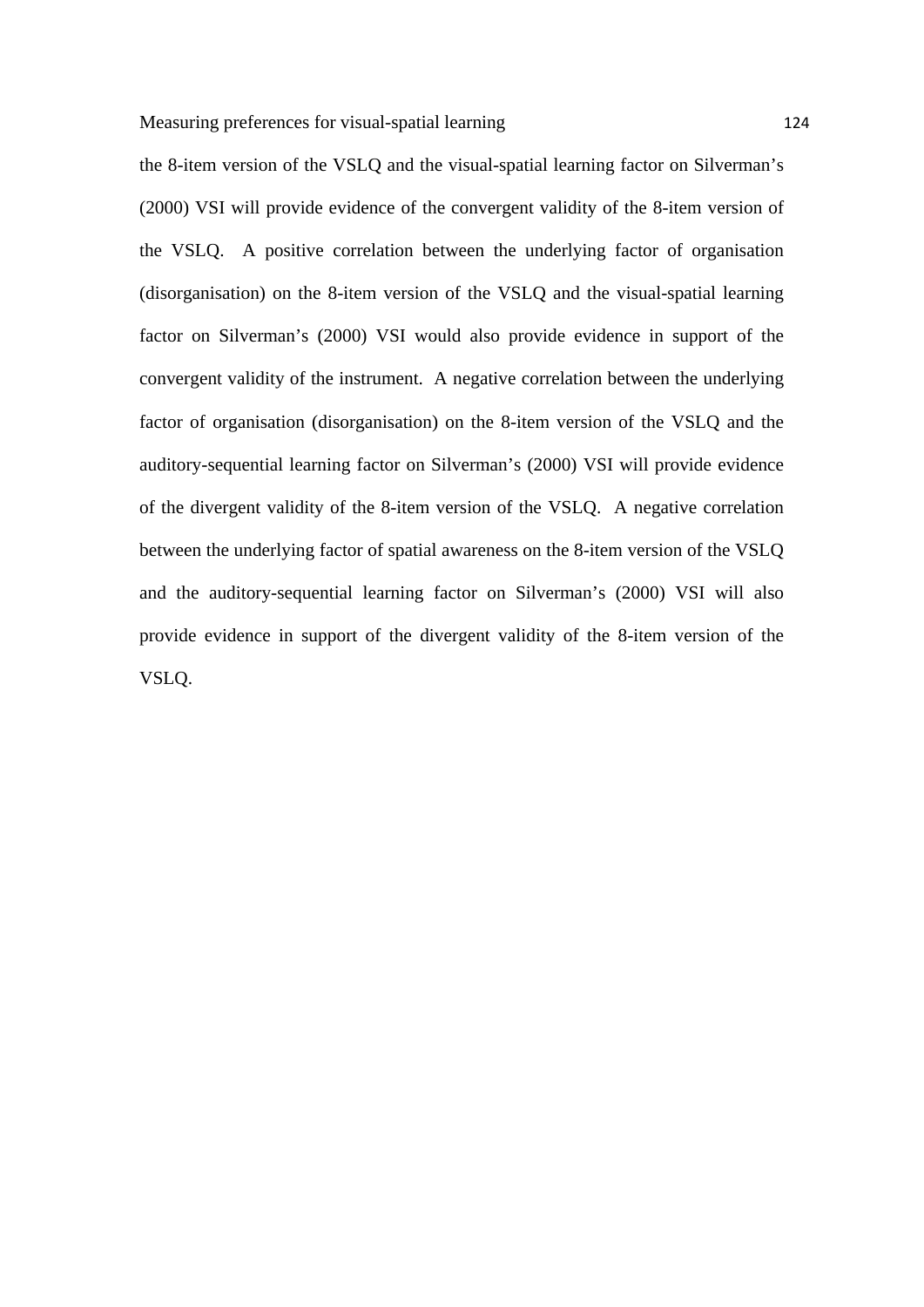Table 5.1

*Underlying Factors on Silverman's (2000) VSI and Associated Items*

| Underlying      | Items                                                              |
|-----------------|--------------------------------------------------------------------|
| factor          |                                                                    |
| Preferences for | 1. I hate speaking in front of a group                             |
| visual-spatial  | 2. I think mainly in pictures instead of words                     |
| learning        | 4. I often lose track of times                                     |
|                 | 5. I know more than others think I know                            |
|                 | 6. I don't do well on tests with time limits                       |
|                 | 8. I have a wild imagination.                                      |
|                 | 9. I like to take things apart and find out how they work.         |
|                 | 10. I hate writing assignments                                     |
|                 | 11. I solve problems in unusual ways                               |
|                 | 12. It's much easier for me to tell you about things than to write |
|                 | about them                                                         |
|                 | 13. I have a hard time explaining how I come up with my            |
|                 | answers                                                            |
| Preferences for | 3. I am good at spelling                                           |
| auditory-       | 7. I have neat handwriting                                         |
| sequential      | 14. I am well organized                                            |
| learning        |                                                                    |

*SAT.* The items on Newton and Bristoll's (2009) SAT are concerned with an individual's ability to mentally manipulate shapes, to identify patterns, and make logical deductions. The instrument involves 32 items requiring individuals to match shapes, rotate and manipulate shapes, deconstruct large shapes, assemble a series of smaller shapes to construct larger shapes and follow directions on a map. This psychometric instrument measures maximal performance and requires participants to manipulate geometric shapes as a means of measuring their visual-spatial ability.

Newton and Bristoll's (2009) SAT consists of two underlying factors geometric manipulation and mapping ability. Items 1-29 load on the geometric manipulation factor, items 30-32 load on the mapping ability factor. A positive correlation between the underlying factor of spatial awareness on the 8-item version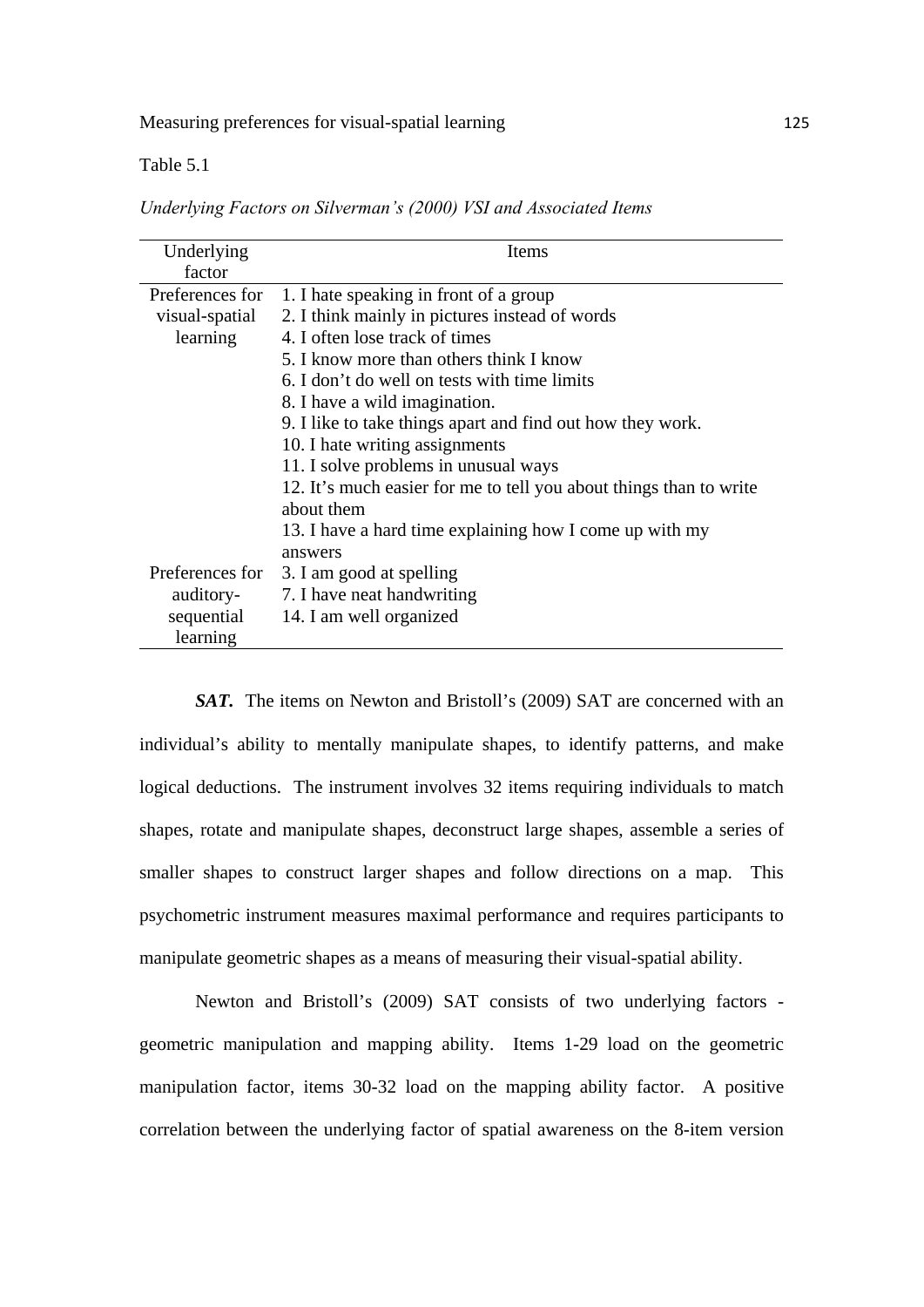of the VSLQ and the geometric manipulation and mapping ability factors on Newton and Bristoll's (2009) SAT will provide evidence of the convergent validity of the 8 item version of the VSLQ. A positive correlation between the underlying factor of organisation (disorganisation) on the 8-item version of the VSLQ and the geometric manipulation and spatial ability factors on Newton and Bristoll's (2009) SAT will also provide evidence of the convergent validity of the 8-item version of the VSLQ. The organisational difficulty of VSL has been discussed extensively in the literature (Von Karolyi et al., 2003; Mann, 2005; Silverman, 2002; Silverman & Freed, 1991). Organisation for students with a preference for visual-spatial learning is often a stumbling block (Mann, 2005). VSL are usually disorganised and may miss details. These students are highly aware of space but pay little attention to time (Silverman  $\&$ Freed, 1991). Silverman (2013) claims that students with a preference for visualspatial learning tend to be organisationally impaired and unconscious of time. As such, a high score on Newton and Bristoll's (2009) SAT measuring geometric manipulation and mapping ability should correspond with a high score on the items on the 8-item version of the VSLQ that measure disorganisation.

**Data screening.** Firstly, the results of the 8-item version of the VSLQ were submitted to a data screening using SPSS. Two of the items appeared to have skewness by looking at their *z* scores, which was determined by dividing the skewness score by the standard error score. Any score higher than  $z = 1.60$  is outside acceptable levels. However, Field (2003) argues that for large data sets of more than 200 a visual examination of the histograms is more acceptable. From a visual examination, the items appeared to be within acceptable levels. To clarify the hypothesis that all of the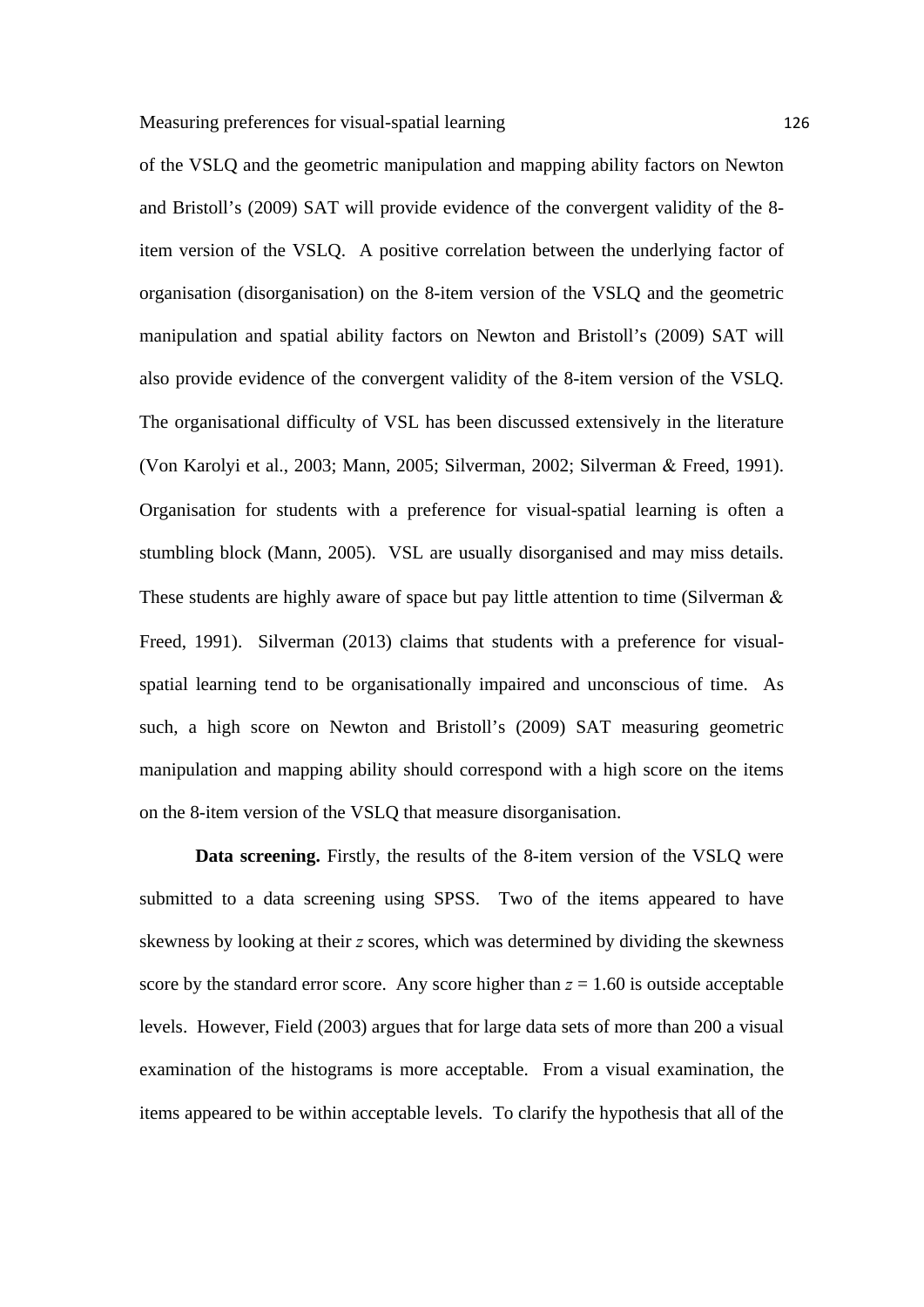items on the revised 8-item version of the VSLQ had an even distribution the PP plots were also examined. The PP Plots for the items supported the claim that the data had a normal distribution of the data.

A data screening using SPSS was then conducted on the results of Silverman's (2000) VSI. An examination of the *z* scores and a visual examination of the related histograms demonstrated that all items were platykurtic and bimodal. This form of negative kurtosis occurs when there are too few scores in the tails and is quite flat (Field, 2009). Bimodal refers to a set of data that has two modes. The majority of responses on Silverman's (2000) VSI were either one (not true) or five (very true) on the Likert scale. This is in line with the criticisms of this instrument. Silverman (2000) claims that the VSI was validated with a group of 750 elementary school students. However, Van Nijnatten (2013) and Mann (2005) question the statistical evidence provided by Silverman (2000).

The items on Silverman's (2000) VSI also show leniency. Leniency is the process of grouping similar items on a psychometric instrument together (Schmitt  $\&$ Stults, 1986; Schriesheim, 1979, 1981a, 1981b). Bass and Avolio (1989) claim that leniency of items can result in participants being more generous or critical in their ratings or rankings. Schriesheim (1981a, 1981b) argues that leniency has an effect on the discriminant validity of items. He found that controlling for leniency negatively impacted convergent validity but that discriminant validity was substantially improved. Another criticism of this instrument is the structure of the five point Likert scale. Silverman (2000) has constructed the five-point Likert scale in such a way to influence the responses of the respondents. The scale is designed so that four of the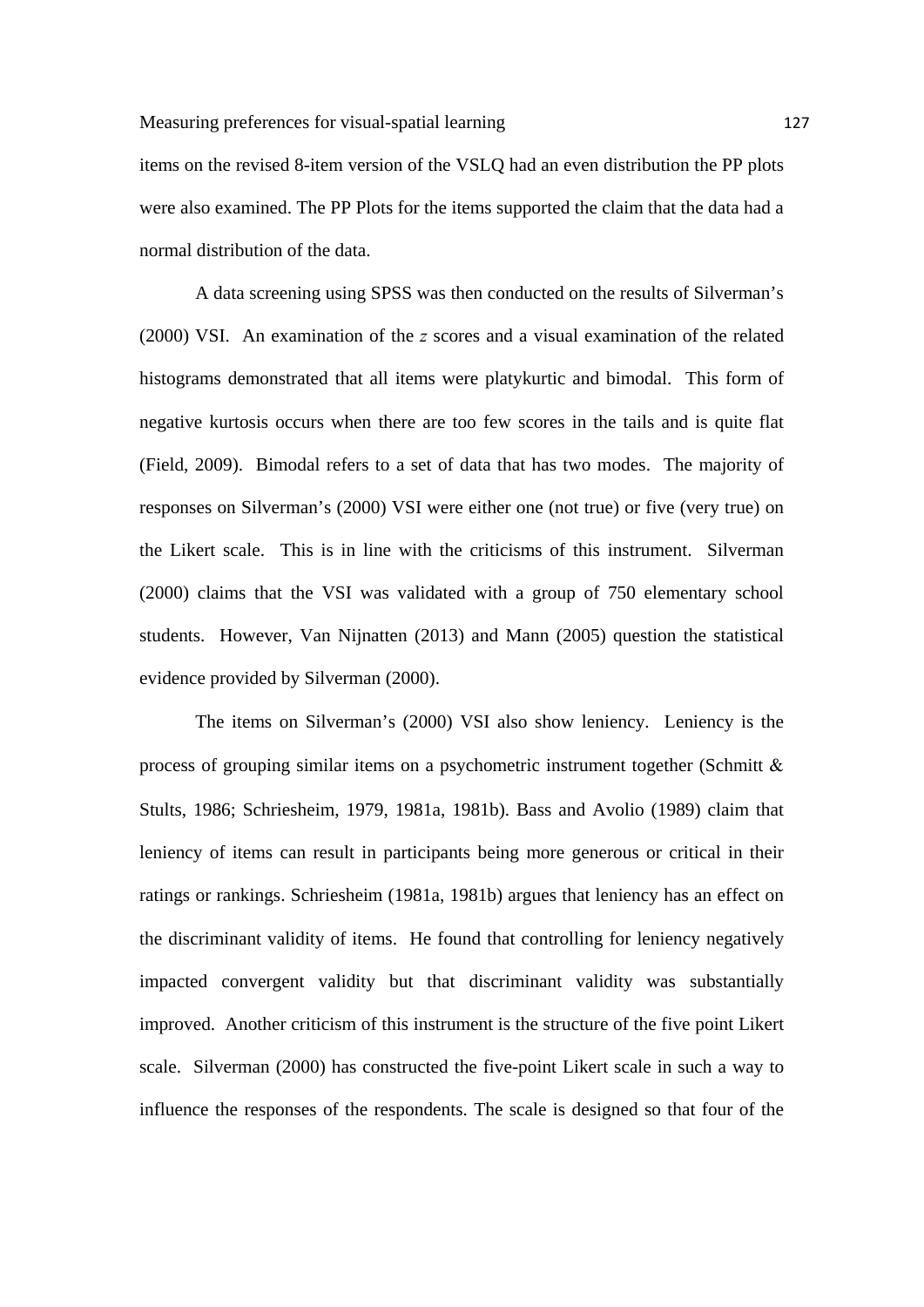potential responses suggest that an individual is a VSL (2 = somewhat true, 3 = mostly true,  $4 = \text{true}, 5 = \text{very true}$ . As such, any response to an item other than 1 (not true) suggests that an individual is a VSL. This resulted in a non-normal distribution as evidenced during the data screening. The non-normal distribution of these two instruments was confirmed by an examination of the associated PP Plots.

To facilitate the process of correlating the results of the revised 8-item version of the VSLQ against those of Silverman's (2000) VSI the results of both of these instruments were converted to binary code (dichotomization). Although not a commonly used statistical approach, MacCallum, Zhang, Preacher, and Rucker (2002) found 11.5% of studies published in peer-reviewed journals contained at least one instance of dichotomization. Responses that suggested a preference towards visualspatial learning or high visual-spatial ability were given a score of 1. All other responses were given a score of 0 (see Tables 5.2 and 5.3). The process of converting the responses from a Likert scale to binary code is supported by the work of Suits (1957). Converting the responses to binary code helped overcome the need for a polykurtik analysis due to the non-normal distribution of the results on these two psychometric instruments. This is supported by the work of MacCallum et al. (2002). They argue that dichotomization is appropriate in situations where the distribution of variables is extremely highly skewed, as in the case of the data collected using Silverman's (2000) VSI. To ensure consistency, the responses on Newton and Bristoll's (2009) SAT were also converted to binary code. Responses that demonstrated high-level geometric manipulation and mapping ability were given a score of 1. All other responses were given a score of 0 (see Table 5.4).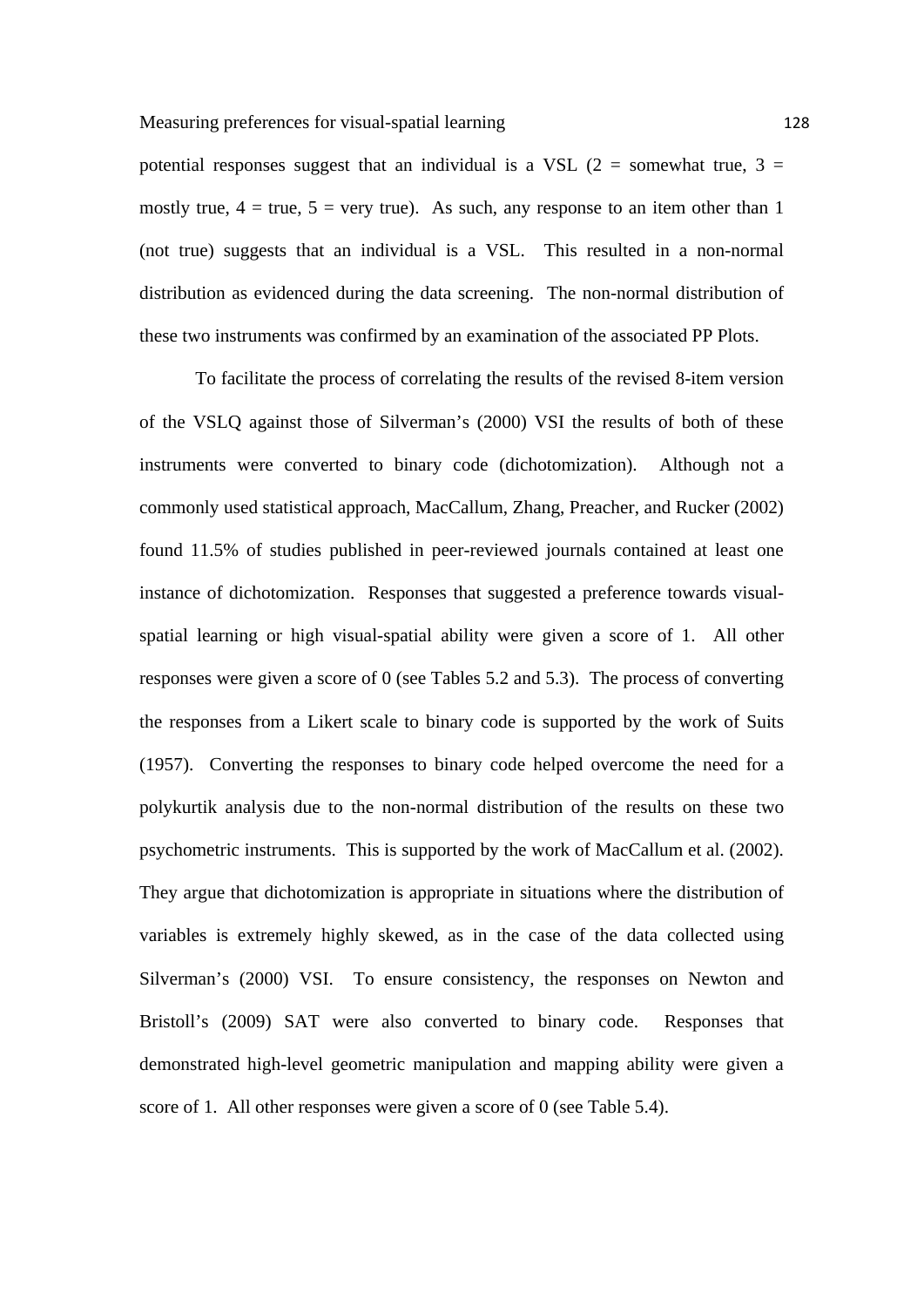Table 5.2

| Item | Correct    | Binary code | Incorrect  | Binary code |
|------|------------|-------------|------------|-------------|
|      | response   |             | response   |             |
|      | 2, 3, 4, 5 |             |            |             |
|      | 2, 3, 4, 5 |             |            |             |
|      |            |             | 2, 3, 4, 5 |             |
|      | 2, 3, 4, 5 |             |            |             |
|      | 2, 3, 4, 5 |             |            |             |
| 6    | 2, 3, 4, 5 |             |            |             |
|      |            |             | 2, 3, 4, 5 |             |
| 8    | 2, 3, 4, 5 |             |            |             |
| 9    | 2, 3, 4, 5 |             |            |             |
| 10   | 2, 3, 4, 5 |             |            |             |
| 11   | 2, 3, 4, 5 |             |            |             |
| 12   | 2, 3, 4, 5 |             |            |             |
| 13   | 2, 3, 4, 5 |             |            |             |
| 14   |            |             | 2, 3, 4, 5 |             |

*Items on Silverman's (2000) VSI Converted to Binary Code*

## Table 5.3

*Items on 8-Item Version of the VSLQ Converted to Binary Code*

| Item | Correct  | Binary code | Incorrect | Binary code |
|------|----------|-------------|-----------|-------------|
|      | response |             | response  |             |
|      | 4, 5     |             | 1, 2, 3   |             |
|      |          |             | 3, 4, 5   |             |
|      | 1, 2     |             | 3, 4, 5   |             |
|      |          |             | 3, 4, 5   |             |
|      | 4, 5     |             | 1, 2, 3   |             |
|      | 1, 2     |             | 3, 4, 5   |             |
|      | 4.5      |             | 1, 2, 3   |             |
|      |          |             | 1, 2, 3   |             |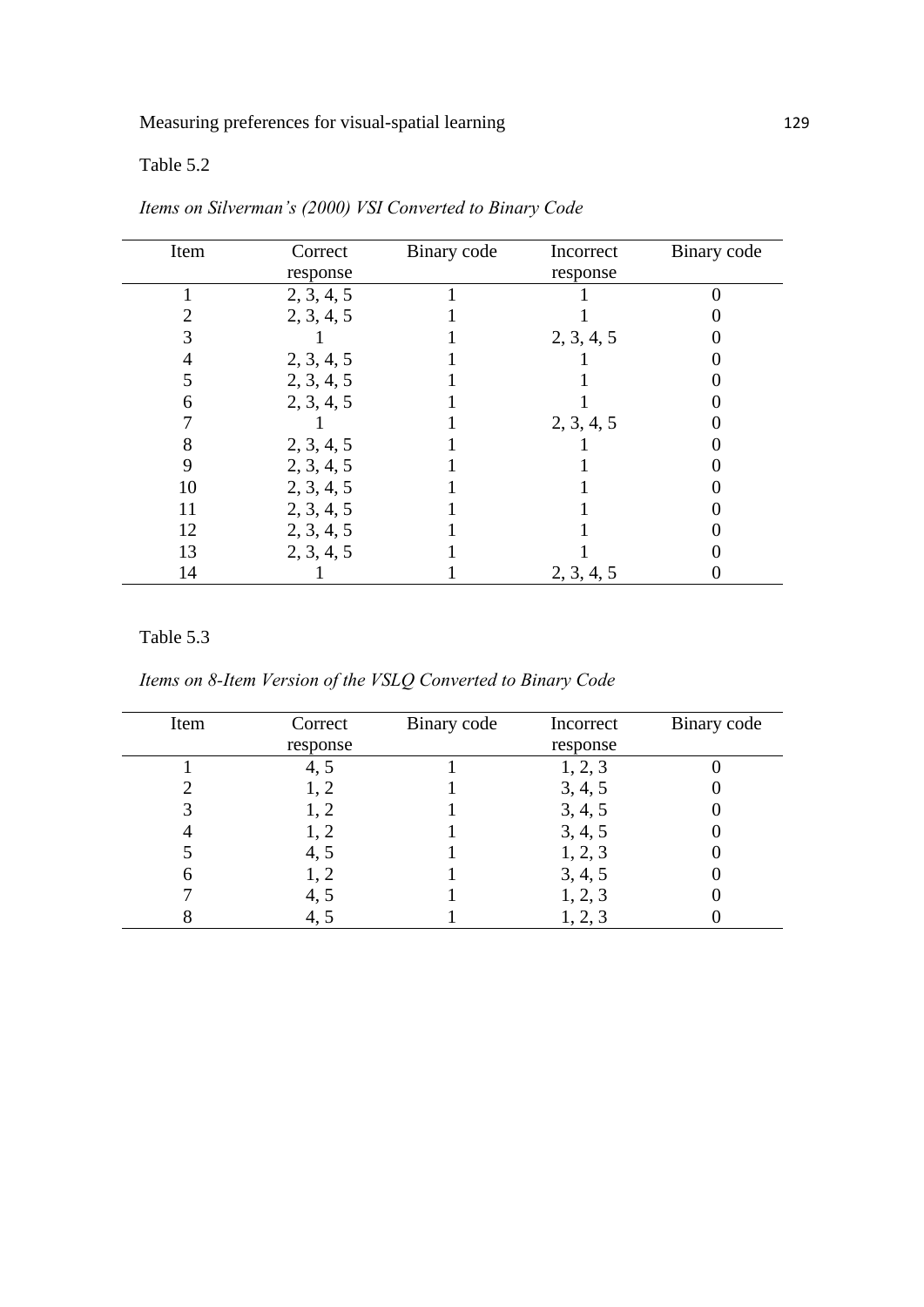## Table 5.4

| Item           | Correct response | Binary code | Incorrect response | Binary code      |
|----------------|------------------|-------------|--------------------|------------------|
| 1              | X                |             | $A-W$              | $\theta$         |
| $\overline{c}$ | ${\bf P}$        |             | $A-O, Q-X$         | $\boldsymbol{0}$ |
| 3              | M                |             | $A-L, N-X$         | 0                |
| $\overline{4}$ | V                |             | $A-U, W, X$        | $\theta$         |
| 5              | G                |             | $A-F, H-X$         | $\theta$         |
| 6              | A                |             | $B-X$              | $\overline{0}$   |
| 7              | D                |             | $A-C, E-X$         | $\overline{0}$   |
| $\,8\,$        | T                |             | $A-S, U-X$         | 0                |
| 9              | $\mathcal{C}$    |             | $A, B, D-X$        | 0                |
| 10             | B                |             | $A, C-X$           | 0                |
| 11             | V                |             | $A-U, W, X$        | $\theta$         |
| 12             | E                |             | $A-D, F-X$         | $\theta$         |
| 13             | $\mathbf U$      |             | $A-T, V-X$         | 0                |
| 14             | K                |             | $A-J, L-X$         | $\overline{0}$   |
| 15             | $\mathbf F$      |             | $A-E, G-X$         | $\theta$         |
| 16             | S                |             | $A-R, T-X$         | $\theta$         |
| 17             | $H_{\rm}$        |             | $A-G, I-X$         | 0                |
| 18             | K                |             | $A-J, L-X$         | $\boldsymbol{0}$ |
| 19             | J                |             | $A-I, K-X$         | 0                |
| 20             | L                |             | $A-K$ , $M-X$      | 0                |
| 21             | O                |             | $A-N, P-X$         | 0                |
| 22             | $\mathbf N$      |             | $A-M$ , $O-X$      | $\theta$         |
| 23             | Q                |             | $A-P, R-X$         | $\theta$         |
| 24             | $\mathbf R$      |             | $A-Q, S-X$         | $\boldsymbol{0}$ |
| 25             | I                |             | $A-H, J-X$         | $\boldsymbol{0}$ |
| 26             | $\overline{C}$   |             | A, B, D            | $\theta$         |
| 27             | $\, {\bf B}$     |             | A, C, D            | 0                |
| 28             | $\mathbf D$      |             | A, B, C            | $\theta$         |
| 29             | $\mathbf D$      |             | A, B, C            | 0                |
| 30             | $\, {\bf B}$     |             | A, C, D            | 0                |
| 31             | A                |             | B, C, D            | $\boldsymbol{0}$ |
| 32             | A                |             | B, C, D            | $\overline{0}$   |

*Items on Newton and Bristoll's (2009) SAT Converted to Binary Code*

## **Procedure**

A Pearson correlation coefficient was computed to assess the relationships between the underlying factors on the 8-item version of the VSLQ, Silverman's (2000) VSI, and Newton and Bristoll's (2009) SAT (see Table 5.5). No relationship was found between the underlying factors of spatial awareness and organisation (disorganisation) on the 8-item version of the VSLQ ( $r = -0.05$ ,  $n = 294$ ,  $p = 0.39$ ). Due to the reverse direction of the Likert scale on the 8-item version of the VSLQ all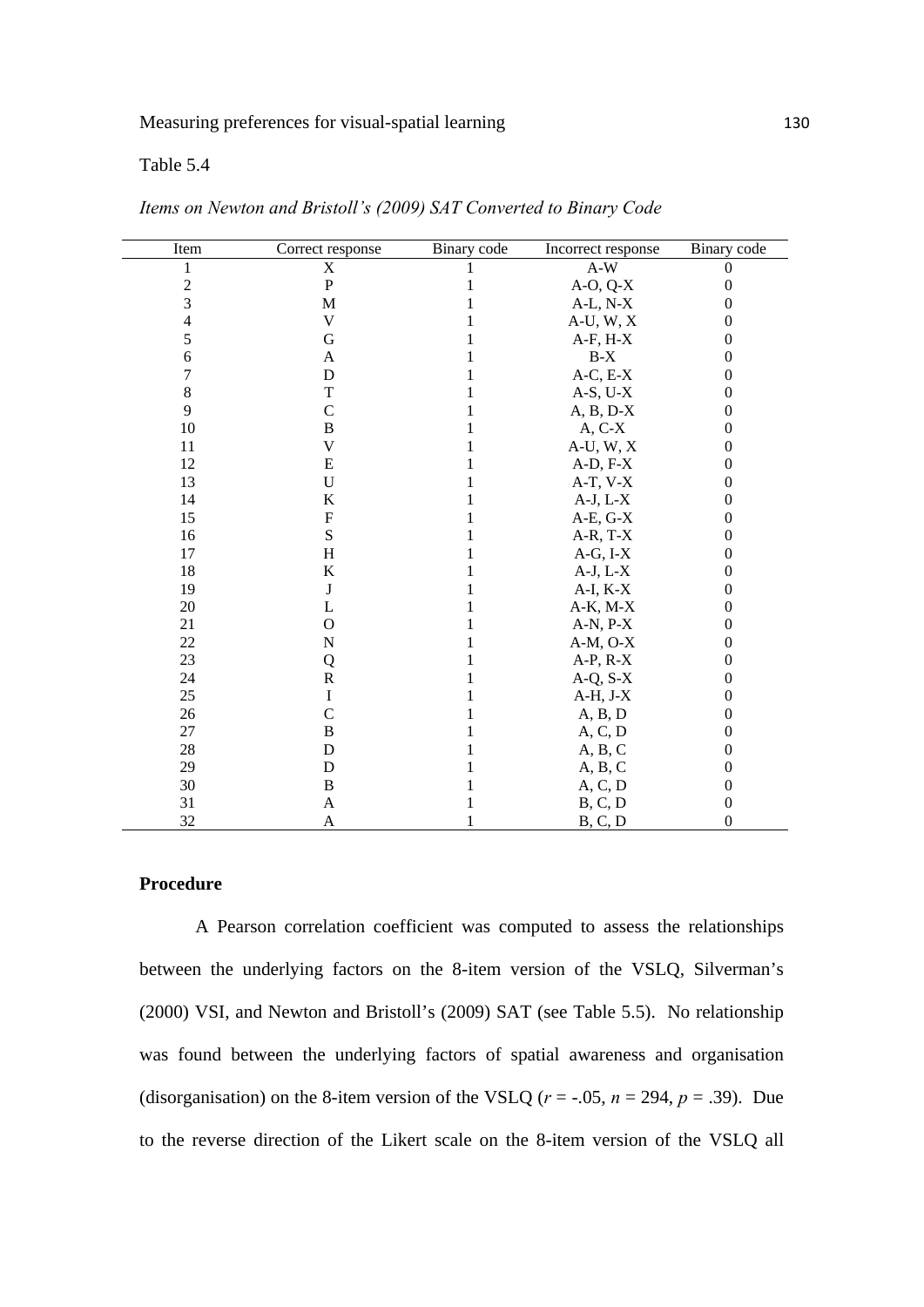correlation scores between the 8-item version of the VSLQ and Silverman's (2000) VSI needed to be reversed. A weak positive correlation was found between the organisation (disorganisation) factor measured by the 8-item version of the VSLQ and the visual-spatial learning factor measured by Silverman's (2000) VSI ( $r = -.15$ ,  $n =$ 293,  $p < 0.01$ ). A strong positive correlation was found between the spatial awareness factor measured by the 8-item version of the VSLQ and the visual-spatial learning factor measured by Silverman's (2000) VSI  $(r = -.40, n = 291, p < 0.001)$ . No correlation was found between the organisation (disorganisation) factor on the 8-item version of the VSLQ and the auditory-spatial learning factor on Silverman's (2000) VSI ( $r = -0.02$ ,  $n = 296$ ,  $p = 0.62$ ). A negligible positive correlation was found between the spatial awareness factor on the 8-item version of the VSLQ and the auditorysequential learning factor on Silverman's (2000) VSI  $(r = -11, n = 294, p = .04)$ .

The Pearson correlation coefficient scores were not reversed during the analysis of the scores on the 8-item version of the VSLQ and Newton and Bristoll's (2009) SAT. Newton and Bristoll's (2009) SAT does not use a Likert scale. A negligible positive correlation exists between the underlying factor of organisation (disorganisation) on the 8-item version of the VSLQ and the geometric manipulation factor on Newton and Bristoll's (2009) SAT ( $r = .17$ ,  $n = 298$ ,  $p < 0.004$ ). A weak positive correlation exists between the underlying factor of organisation (disorganisation) on the 8-item version of the VSLQ and mapping ability on Newton and Bristoll's (2009) SAT ( $r = .23$ ,  $n = 298$ ,  $p < 0.001$ ). A strong negative correlation exists between the underlying factor of spatial awareness on the 8-item version of the VSLQ and geometric manipulation on Newton and Bristoll's (2009) SAT (*r* = -.43, *n*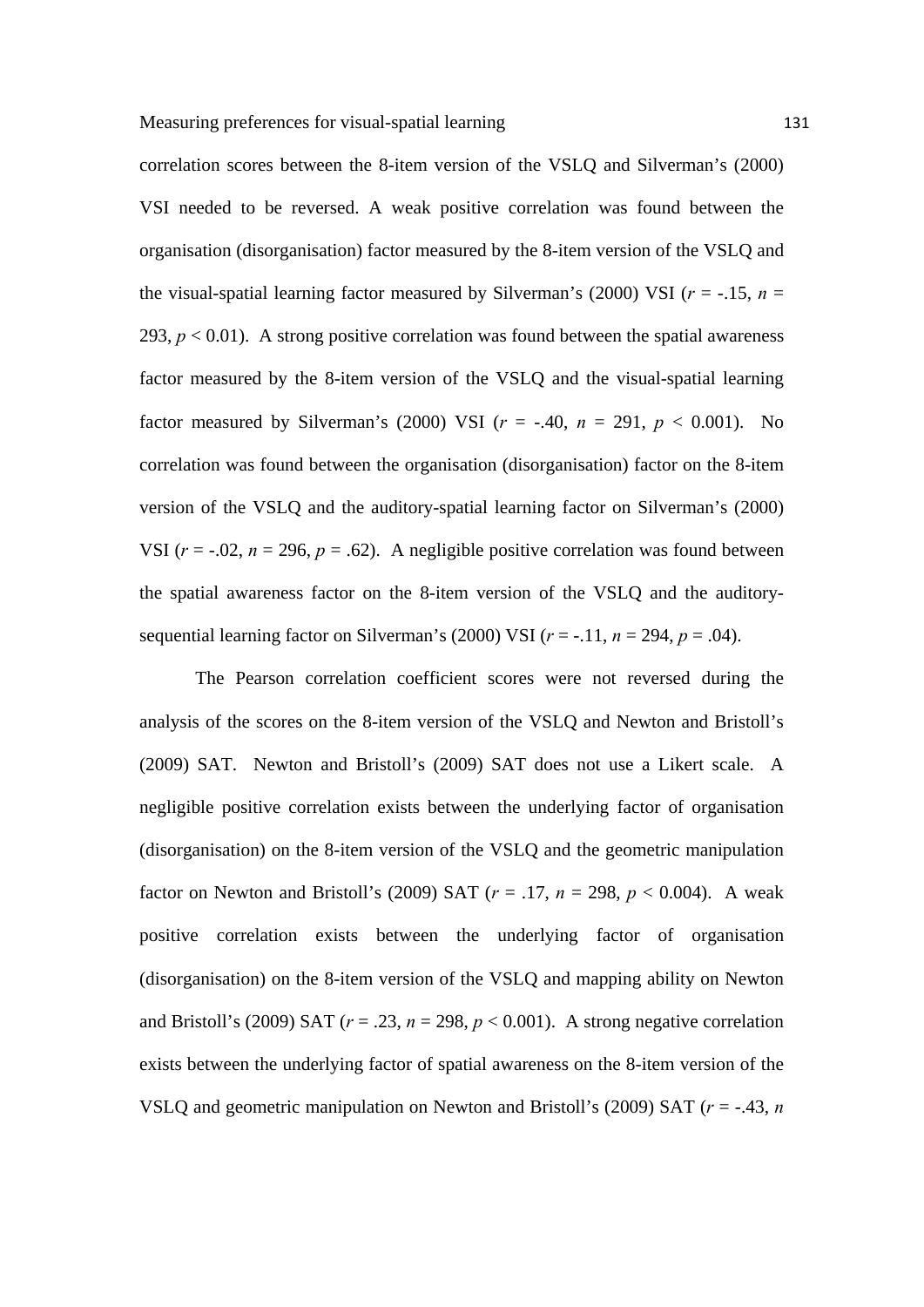$= 296, p < 0.001$ ). A large negative correlation exists between spatial awareness on the 8-item version of the VSLQ and mapping ability on Newton and Bristoll's (2009) SAT ( $r = -.44$ ,  $n = 296$ ,  $p < 0.001$ ).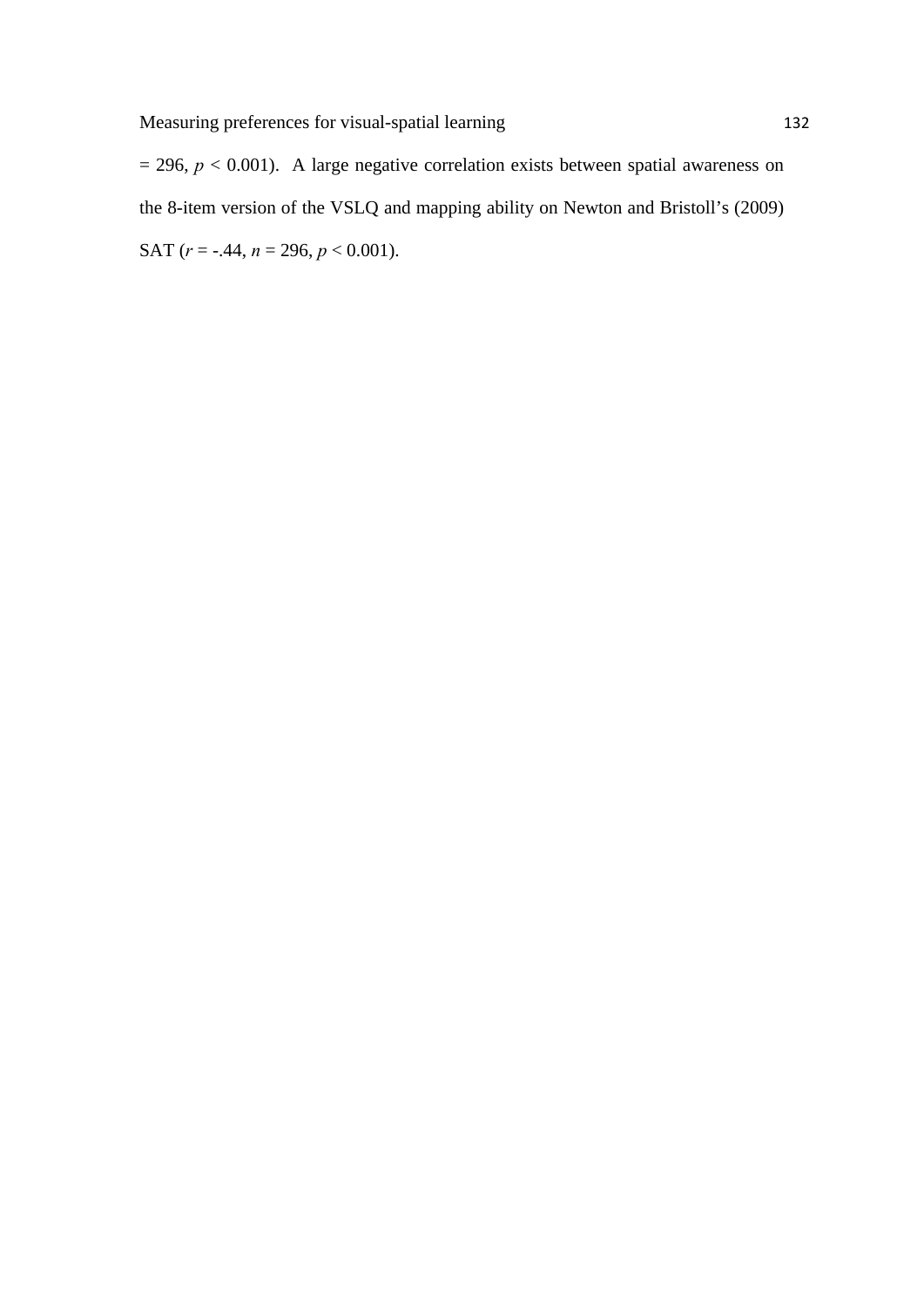#### Table 5.5

## *Correlation Between Underlying Factors on VSLQ, VSI and SAT*

|                   |                            | Visual    | Auditory  | Organisation<br>(Disorganisation) | Spatial<br>Awareness | Geometric | Mapping   |
|-------------------|----------------------------|-----------|-----------|-----------------------------------|----------------------|-----------|-----------|
| Visual            | <b>Pearson Correlation</b> |           | $.185***$ | $-.151**$                         | $-.400**$            | $.760**$  | $.645**$  |
|                   | Sig. (2 tailed)            |           | .001      | .009                              | .000                 | .000      | .000      |
|                   | N                          | 295       | 294       | 293                               | 291                  | 295       | 295       |
| Auditory          | Pearson correlation        | $.185**$  |           | $-.029$                           | $-.115*$             | $.342**$  | $.392**$  |
|                   | $Sig. (2-tailed)$          | .001      |           | .622                              | .049                 | .000      | 000       |
|                   | N                          | 294       | 298       | 296                               | 294                  | 298       | 298       |
| Organisation      | Pearson correlation        | $-.151**$ | $-.029$   |                                   | $-.050$              | $.172**$  | $.233**$  |
| (Disorganisation) | Sig. (2 tailed)            | .009      | .622      |                                   | .396                 | .003      | .000      |
|                   | N                          | 293       | 296       | 298                               | 294                  | 298       | 298       |
| Spatial           | Pearson correlation        | $-.400**$ | $-.115*$  | $-.050$                           |                      | $-.437**$ | $-0.445*$ |
| Awareness         | $Sig. (2-tailed)$          | .000      | .049      | .396                              |                      | .000      | .000      |
|                   | N                          | 291       | 294       | 294                               | 296                  | 296       | 296       |
| Geometric         | Pearson correlation        | $.760**$  | $.342**$  | $.172**$                          | $-.437**$            |           | $.741**$  |
|                   | Sig. (2 tailed)            | .000      | .000      | .003                              | .000                 |           | .000      |
|                   | N                          | 295       | 298       | 298                               | 296                  | 300       | 3000      |
| Mapping           | Pearson correlation        | $.645**$  | $.392**$  | $.233**$                          | $-.445*$             | $.741**$  | $\bf{l}$  |
|                   | Sig. (2 tailed)            | .000      | .000      | .000                              | .000                 | .000      |           |
|                   | N                          | 295       | 298       | 298                               | 296                  | 300       | 300       |

*Note.* \*\*. Correlation is at the 0.01 level (2 tailed). \*. Correlation is at the 0.05 level (2 tailed). Scores for organisation and spatial awareness are

reversed due to the reverse direction of the 5 point Likert scale on the VSLQ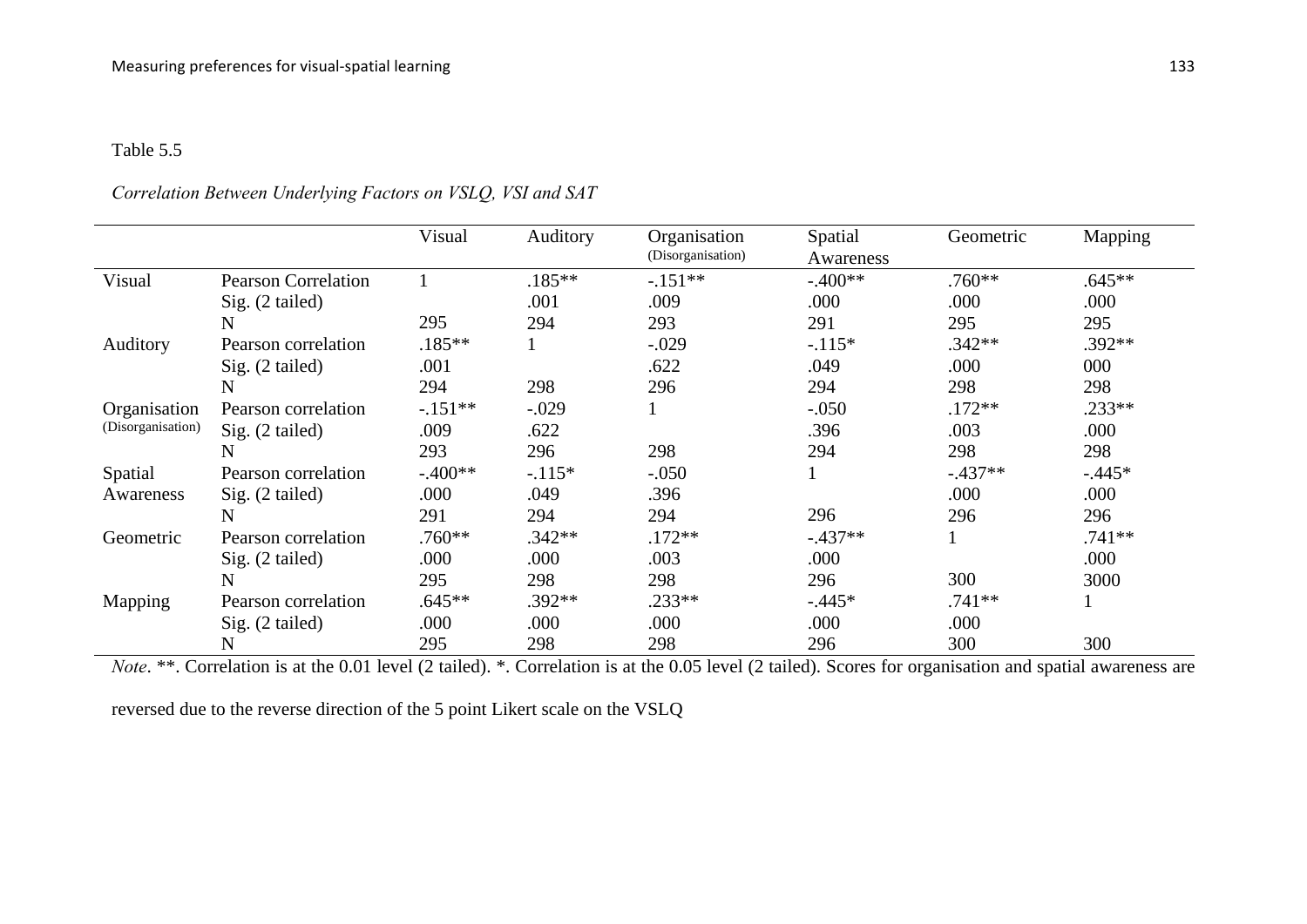#### **Discussion**

Study 3 provided evidence of the construct validity of the 8-item version of the VSLQ. Construct validity is a central concept in psychometric research (Western Rosenthal, 2003). The construct validity of the 8-item version of the VSLQ was demonstrated by providing evidence of the convergent validity of the instrument. A weak positive correlation was found between the organisation (disorganisation) factor underlying the 8-item version of the VSLQ and visual-spatial learning factor underlying Silverman's (2000) VSI. Significant literature (Von Karolyi et al., 2003; Mann, 2005; Silverman, 2002; Silverman  $\&$  Freed, 1991) has been published on the difficulties with organisation for students who have strong visual-spatial abilities and a preference for visual-spatial learning. This is further supported by the negligible positive correlation between the underlying factor of organisation (disorganisation) on the 8-item version of the VSLQ and the underlying factor of geometric manipulation on Newton and Bristoll's (2009) SAT. A weak positive correlation was also found between the underlying factor of organisation (disorganisation) on the 8-item version of the VSLQ and the mapping ability factor underlying Newton and Bristoll's (2009) SAT. Although there was a positive correlation between the underlying factors of organisation (disorganisation) and visual-spatial ability/learning on the three instruments, a stronger positive correlation was expected by the researcher in line with the arguments made in the literature about the relationship between the disorganisation of VSL and visual-spatial ability.

A strong positive correlation was found between the spatial awareness factor underlying the 8-item version of the VSLQ and the visual-spatial learning factor underlying Silverman's (2000) VSI. As both Silverman's (2000) VSI and the 8-item version of the VSLQ were established to identify students with a preference for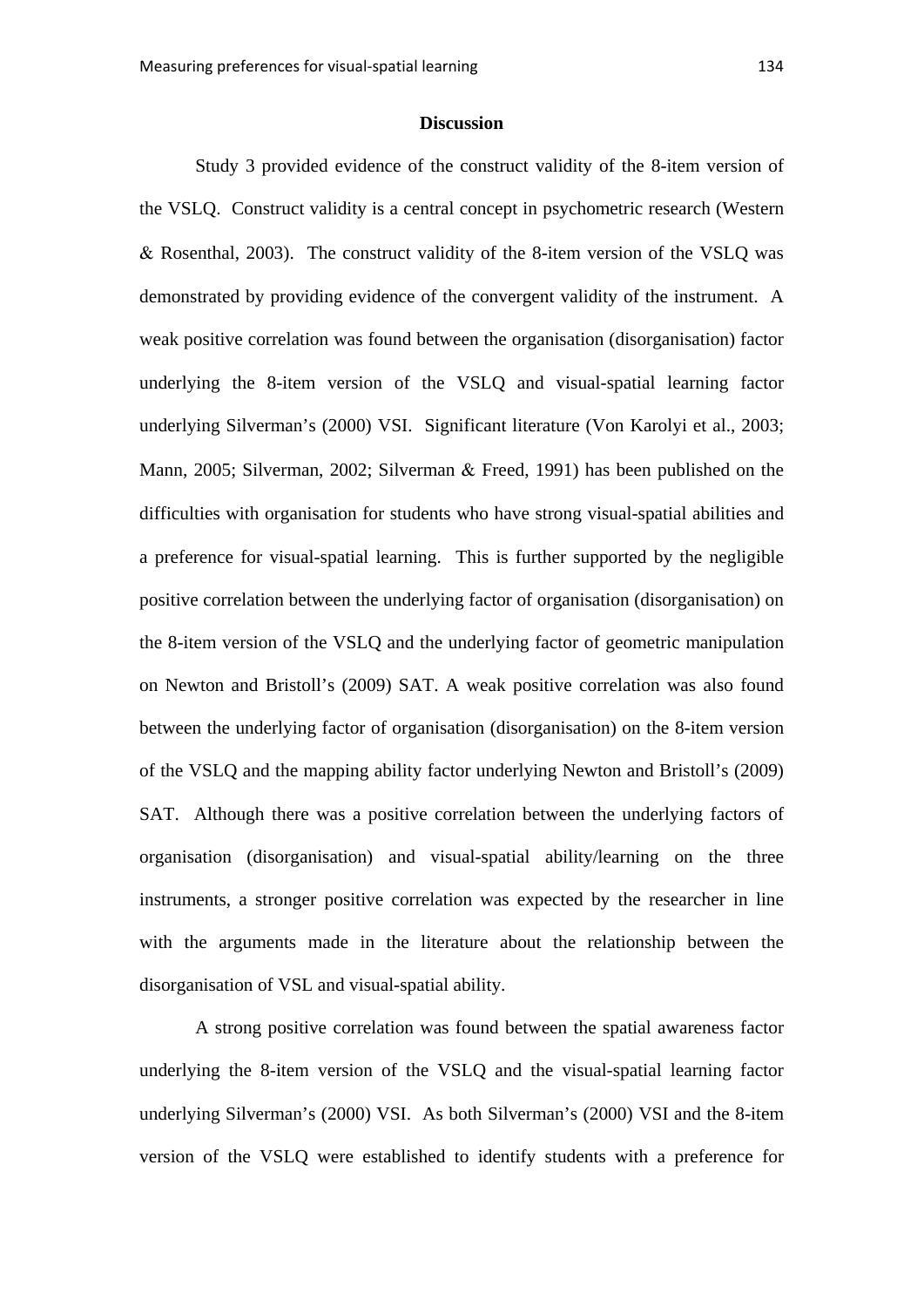visual-spatial learning this strong relationship between these two underlying factors was expected. Unlike VSL, students with a preference for auditory-sequential learning do not have difficulties with organisation. This is exemplified by the lack of correlation, either positive or negative, between the organisation (disorganisation) factor underlying the 8-item version of the VSLQ and auditory-sequential learning factor underlying Silverman's (2000) VSI. A strong negative correlation was expected between these two factors. Kozhevnikov et al. (2005) and Silverman (2005) assert that visual-spatial ability and auditory-sequential ability fall on a spectrum where individuals can show characteristics of both styles, rather than being in binary opposition to each other. This is supported by the negligible positive correlation between the underlying factor of spatial awareness on the 8-item version of the VSLQ and the auditory-sequential factor underlying Silverman's (2000) VSI.

Two of the results from Study 3 contradicted the literature on preferences for visual-spatial learning and visual-spatial ability. A strong negative correlation was identified between the spatial awareness factor underlying the 8-item version of the VSLQ and the underlying geometric manipulation factor on Newton and Bristoll's (2009) SAT. A strong positive correlation was expected between these two factors. This is supported by Silverman and Freed's (1991) claim that VSL excel at math analysis, and are great at geometry and physics. According to Haas (2003) students with a preference for visual-spatial learning "easily understand changes in perspective in problems, such as movement, translation, reflection, or rotation" (p. 31).

An unexpected large negative correlation was also found between the spatial awareness factor on the 8-item version of the VSLQ and the mapping ability factor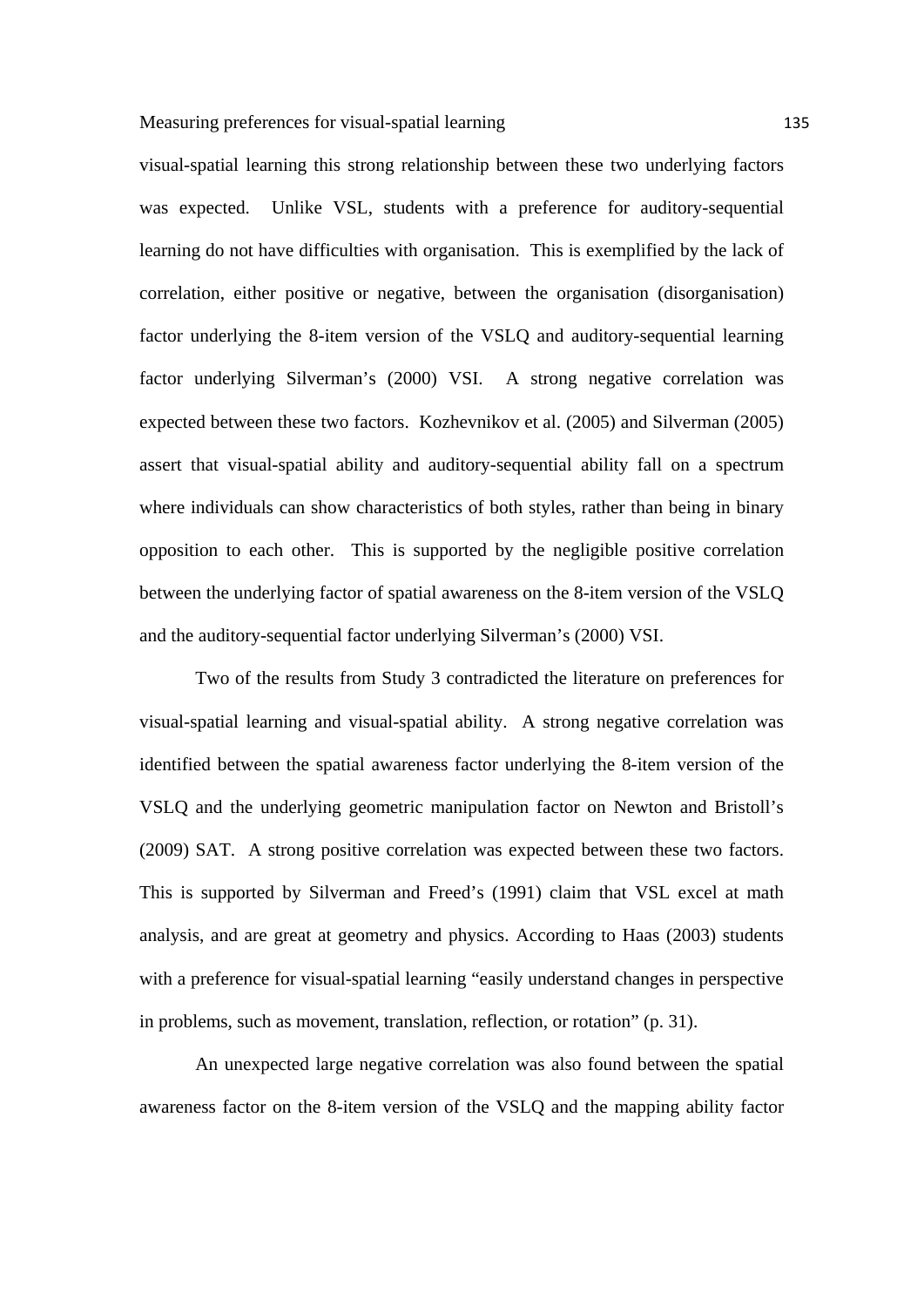Measuring preferences for visual-spatial learning 136

underlying Newton and Bristoll's (2009) SAT. Hindal (2014) has identified map reading as a strength in students with high level visual-spatial abilities. Research evidence (Caron et al., 2004; Edgin & Pennington, 2005; Grandin, 2006) suggests that spatial cognition may be a strength in individuals with ASD. Caron et al. (2004) demonstrated, through a study involving navigating a human-size labyrinth, that students with ASD have advanced discrimination, detection, and memory for visual patterns. They are also able to link images on maps with those in the real world. O'Riordan et al. (2001) found during a study of children with ASD that they performed better than other children on difficult visual-search tasks.

These contradictory results could be attributed to the nature of Newton and Bristoll's (2009) SAT. This instrument contains "objective" spatial test items involving the manipulation of geometric shapes and the interpretation of maps. Studies (Dean, 1994; Dean & Morris, 1995; Kosslyn et al., 1984; Poltrock & Agnoli, 1986; Poltrock  $\&$  Brown, 1984) have suggested that there is no relationship between self-report instruments and spatial-test performance. Lorenz and Neisser (1985) claim that subjective measures of imaginal experience correlate moderately well with each other but further research is needed to establish the relationship between these subjective measures and "objective" spatial tests. The unexpected results between the VSLQ and Newton and Bristoll's (2009) SAT could also be attributed to the different focus of the two instruments. The VSLQ measures typical performance, whilst Newton and Bristoll's (2009) SAT is verdical-assessed via maximal performance operationalization. Researchers (Guion, 1991; DuBois et al., 1993; Marcus et al.,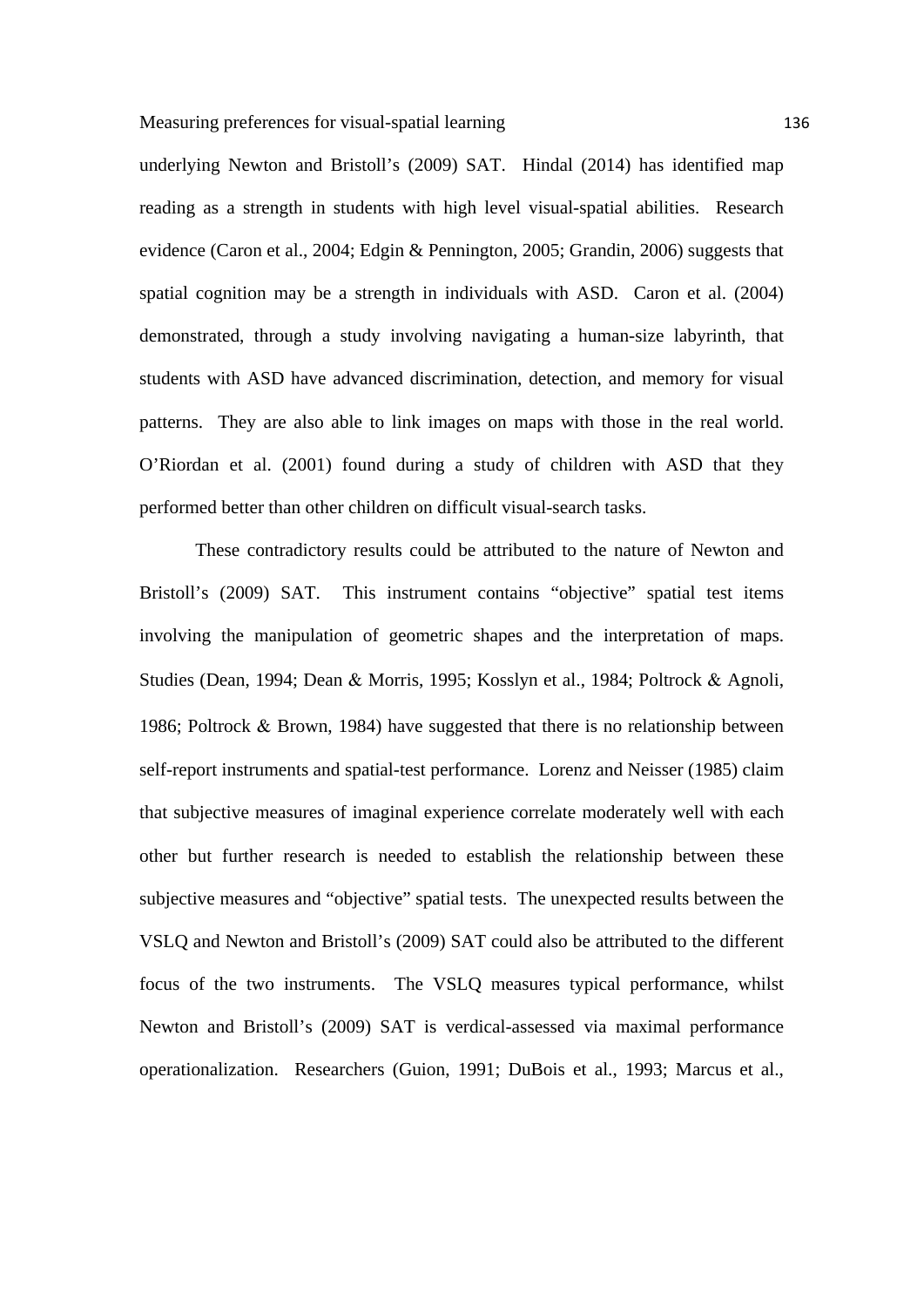2007; Sackett et al., 1988; Vance et al., 1988) claim that there is low correlation between measures of typical and maximum performance  $(r = 0.11$  to 0.32).

These results may also have occurred because the data during this study was subjected to dichotomization. Although widely used in the literature, there is considerable methodological literature (Gustafson & Le, 2002; Krauth, 2003; MacCallum et al., 2002; Owen & Froman, 2005; Royston, Altman, & Sauerbrei, 2006; Senn, 2003; Steiner, 2002) demonstrating negative consequences of dichotomization. MacCallum et al. (2002), Cohen (1983), and Humphreys (1978) claim that dichotomization can lead to negative effects on measures of reliability and validity. Humphreys (1978) found that dichotomization will result in moderate to substantial decreases in statistical scores. This is supported by MacCallum et al.'s (2002) claim that dichotomization erodes the strength of relationships between variables, resulting in loss of statistical significance. This loss of statistical significance may be attributed to the process of dichotomization altering the nature of individual differences in the data collected using the VSLQ, VSI, and SAT. MacCallum et al. (2002) claims that it is not unusual to find that dichotomization results in either an increase or decrease in the correlation between the variables, simply due to sampling error. Another criticism of this methodology is noted by Cohen (1983), the loss of power caused by dichotomization can be attributed to a loss of sample size. Fedorov, Mannino, and Zhang (2009) assert that converting data to a binary outcome is equivalent to removing 36% of the data set. Loss of power, or effective loss of sample size, becomes more significant if both sets of variables are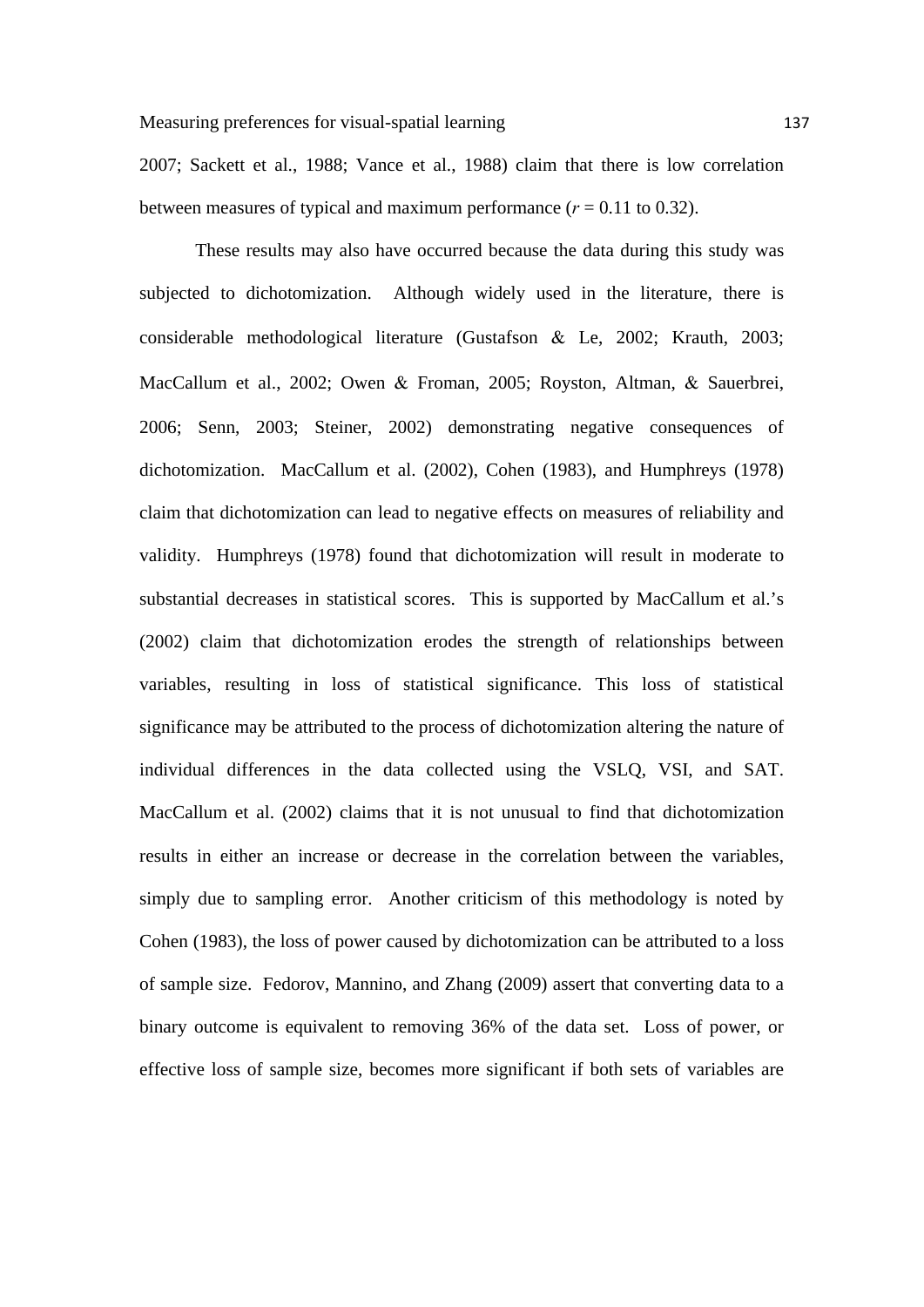dichotomized. In Study 3 the data sets collected using the 8-item version of the VSLQ, VSI, and SAT were all subjected to dichotomization.

The data collected during Study 3 was platykurtic, bimodal, and showed leniency. As such, it was beneficial to eliminate such error through the dichotomization of the data. However, the process of converting the data to binary code may have changed the nature of the relationships within the data (Krauth, 2003). "Most of the information about individual differences in the original distribution has been discarded, and the remaining information is quite different from the original" (MacCallum et al., 2002, p. 23). Krauth (2003), Maxwell and Delaney (1993), and Vargha, Rudas, Delaney, and Maxwell (1996) identify spurious significant events as a potential consequence of dichotomization. The negative correlations between the spatial awareness factor underlying the 8-item version of the VSLQ and the underlying geometric manipulation factor on Newton and Bristoll's (2009) SAT, and the spatial awareness factor on the 8-item version of the VSLQ and the mapping ability factor underlying Newton and Bristoll's (2009) SAT may have been spurious significant events resulting from converting the data collected during Study 3 to binary code.

Combined with the results of Studies 1 and 2, the results of this study provide some evidence to support the claim that the 8-item version of the VSLQ has both reliability and construct validity. To be successful in school, students with a visualspatial approach to learning need to have their strengths recognised and nurtured. By providing evidence of the reliability and construct validity of the 8-item version of the VSLQ secondary school classroom teachers can be confident in using the instrument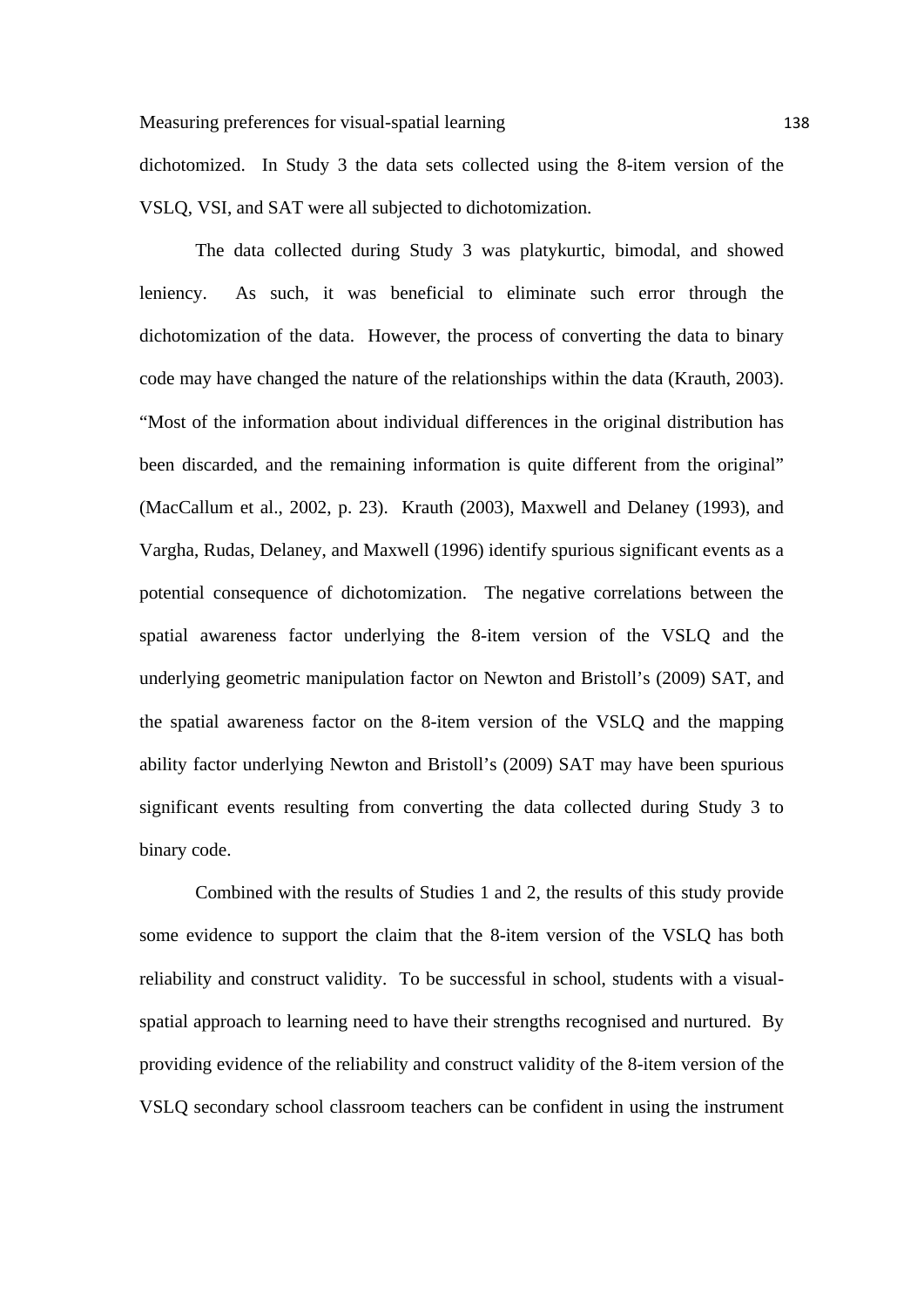to identify students who have a preference for visual-spatial learning. By identifying these students, visual-spatial teaching strategies based on the literature can be implemented to support their individual educational needs.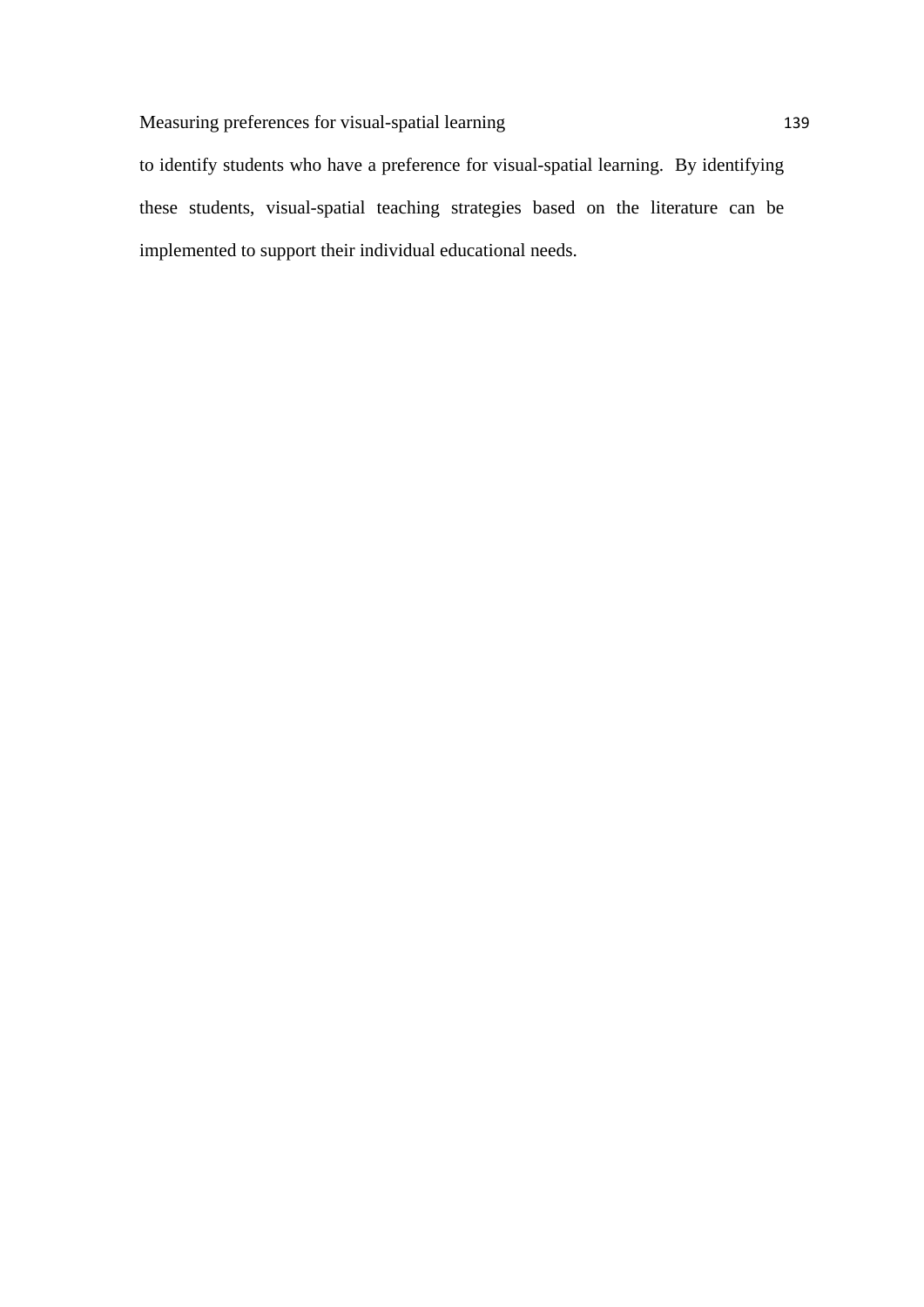#### **Chapter 6: General Discussion**

Perhaps the greater use of spatial tests, coupled with a much broader understanding of the importance of rediscovered spatial abilities, might help prevent conventional educational systems from dropping by the wayside those who are especially well suited to visual and spatial tasks - whether in creating grand illusions on film or in understanding visual patterns in the stock market or complex weather systems (West, 1998, p. 5).

### **Summary of Findings**

The process of identifying secondary school students who display preferences for visual-spatial learning will help teachers to better cater for their individual learning needs. The VSLQ was developed to measure typical performance in relation to preferences for visual-spatial learning. The main aim of the current study was to provide evidence towards the reliability and validity of this verbally anchored, selfreport measure.

Studies 1, 2 and 3 provided some evidence towards the argument that the 8 item version of the VSLQ has reliability, in the form of internal consistency, and construct validity (See Table 6.1). The EFA during Study 1 extracted two dominant factors - organisation (disorganisation) and spatial awareness. Both the organisation (disorganisation) (2.52) and spatial awareness (2.25) factors had acceptable eigenvalue scores. During the CFA in Study 2, four items (Item 1: "I have neat handwriting," Item 3: "Most people think I am very disorganised. However, have my own system of organisation," Item 6: "My teachers tell me I have poor or messy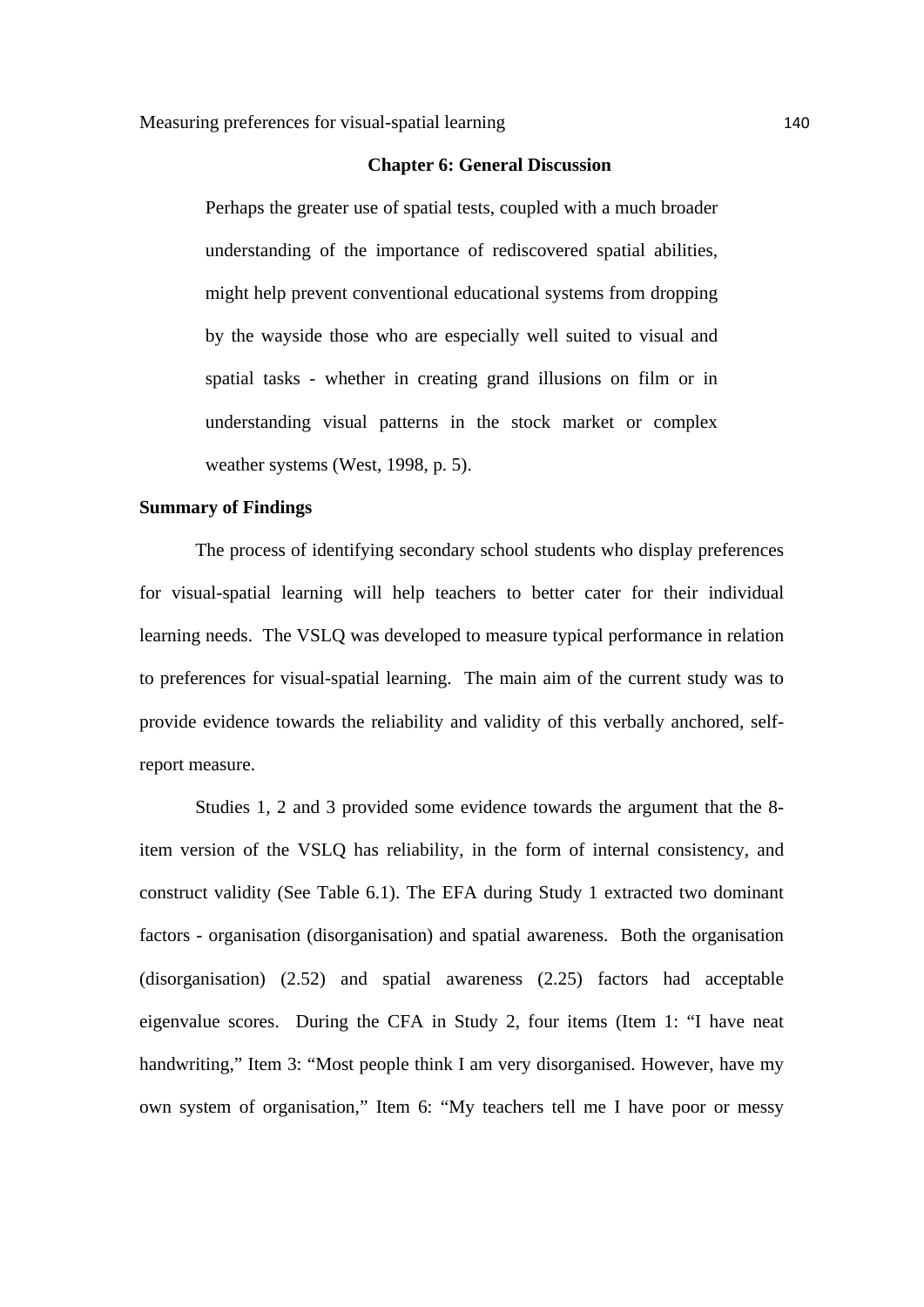handwriting," Item 7: "I always show my working when completing problems in mathematics") loaded onto the organisation (disorganisation) factor. Organisation for students with a preference for visual-spatial learning is often a stumbling block (Mann, 2005). VSL are usually disorganised and may miss details. These students are highly aware of space but pay little attention to time (Silverman & Freed, 1991). Golon (2002) claims, "most, if not all, VSL are accused of being hopelessly unorganized" (p. 1).The limited organisational ability of VSL is well documented in the literature. Silverman (2000) believes that VSL create unique methods of organisation. This is exemplified by Silverman and Freed's (1991) claim that "a visual-spatial child's organisational strategies often appear non-existent" (p. 1).

Four items also loaded onto the spatial awareness factor (Item 2: "I am good at reading maps," Item 4: "When I am doing mathematics the answers to the questions tend to just come to me," Item 5: "I prefer that someone gives me verbal or written directions to a location," Item 8: "I hate studying geometry [shapes and angles] in mathematics"). Spatial ability has been identified as a factor through analysis of test scores in intelligence tests (Johnson-Laird, 1985). Researchers discuss two methods of representing knowledge, the verbal code and the imaginistic code (Gardner, 1993). The imaginistic code is the ability to create and manipulate images in the mind. Kozhenvikov et al. (2002) stated that there are two groups of Visualizers, those with high spatial ability and those with low spatial ability. High spatial Visualizers excel at understanding and representing the spatial relationships between objects. They can easily perform the rotations of three-dimensional images within their mind. Students with high spatial ability demonstrate skills in the field of mathematics (Hegarty  $\&$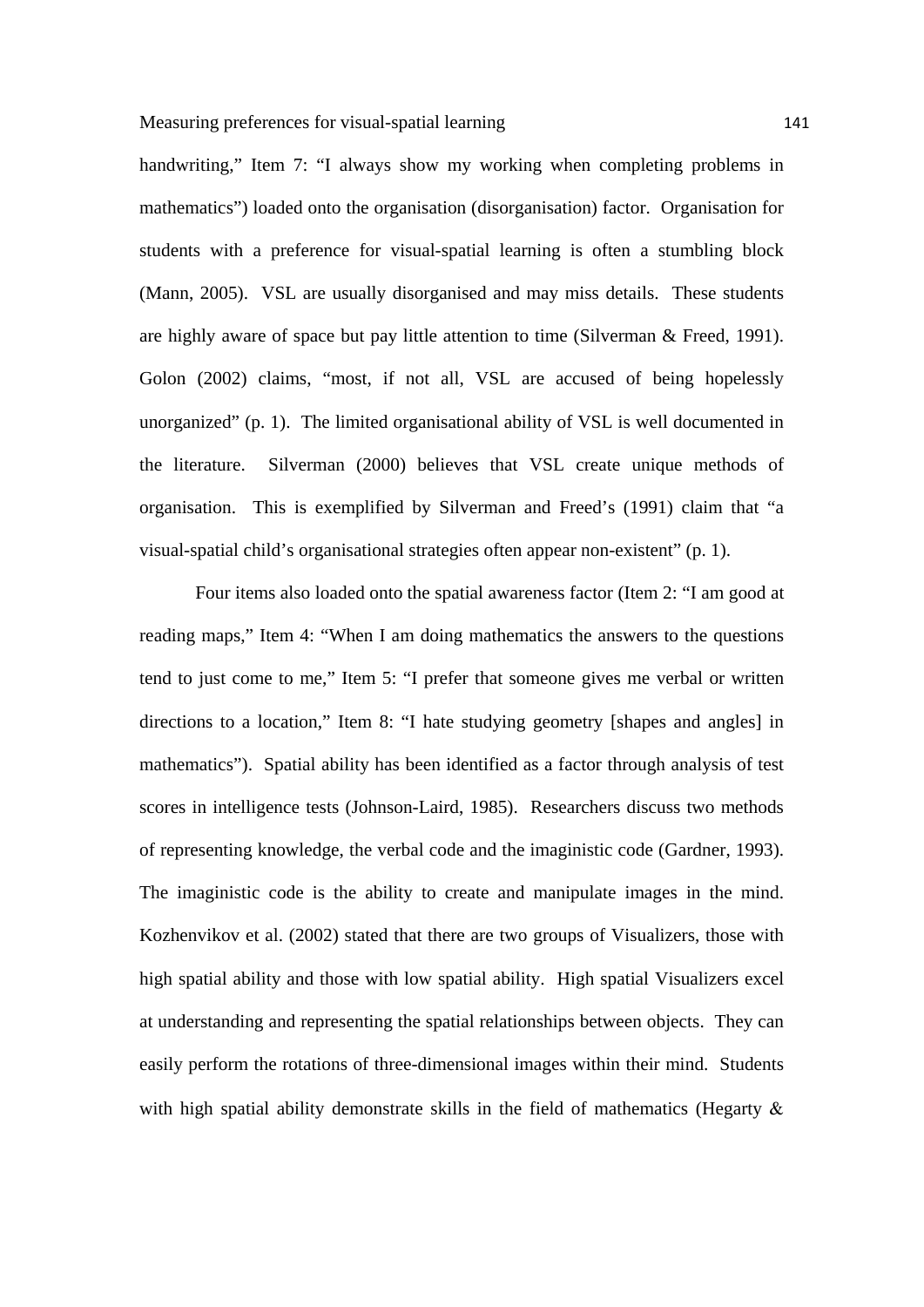Kozhevnikov, 1999). The characteristics of students with high spatial ability, supports the presence of two items on the 8-item version of the VSLQ that relate to mathematics. The presence of the two mapping questions on the instrument is supported by Silverman's (2013) assertion that students with high level visual-spatial abilities and a preference for visual-spatial learning are good at reading maps. The 8 item version of the VSLQ has an acceptable  $X^2 = 52.98$ ,  $df = 20$ ,  $p < 0.001$ . This suggests that the relationship between the two factors and the 8 items is not due to chance. However, the small number of respondents in both Study 1 ( $n = 125$ ) and Study 2 ( $n = 225$ ) may have increased the fit indices. This is supported by Bollen (1990), Givens et al. (1997), Rothstein et al. (2005), and Sterne et al. (2000) who claim that small sample sizes  $( $250$ ) tend to have much larger positive effect sizes.$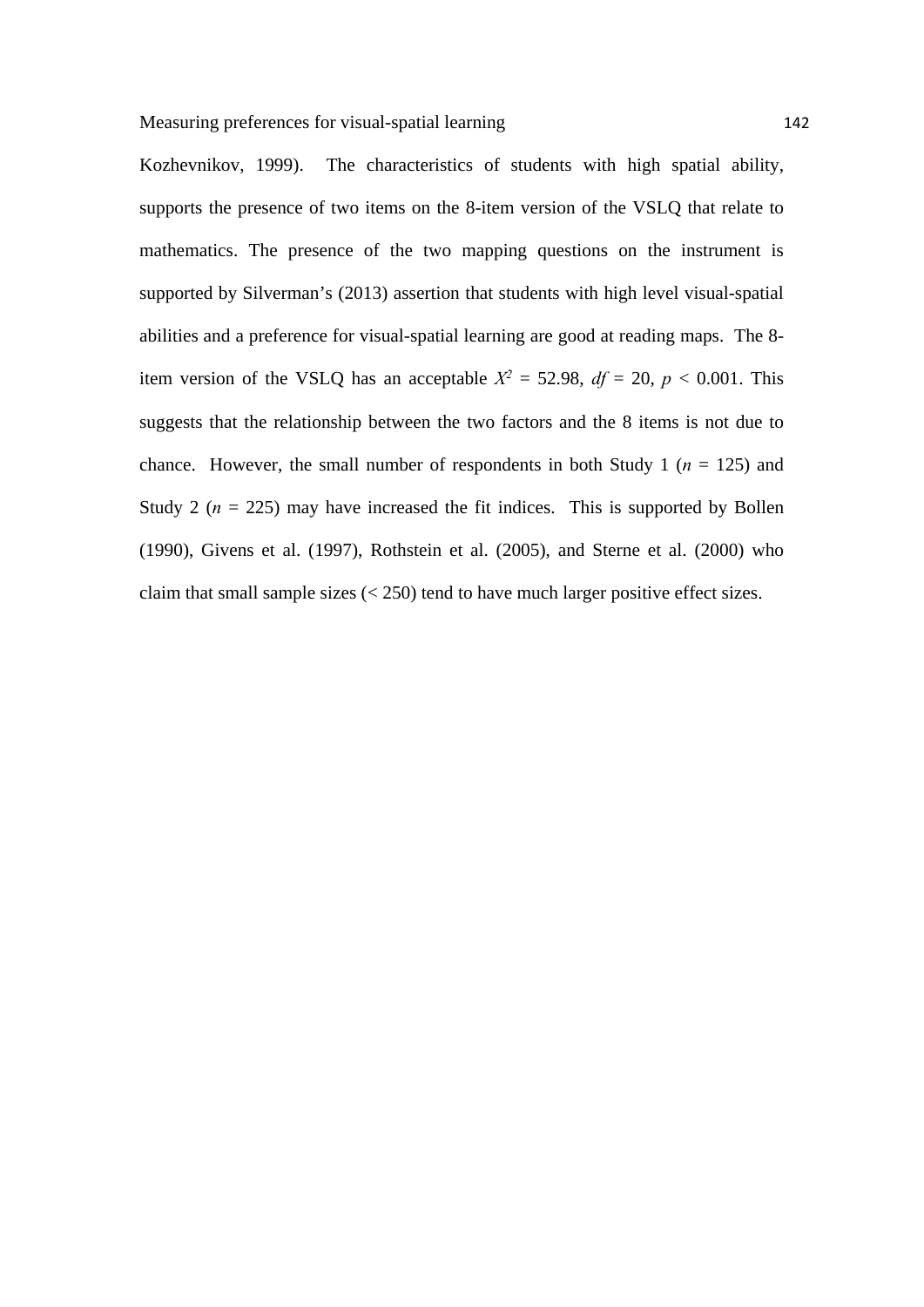#### Table 6.1

# *Reliability and Validity Data for 8-item Version of the VSLQ*

| Factor                         | Eigenvalue | VSI-<br>Visual | VSI-<br>Auditory | SAT-<br>Geometric<br>Manipulation | $SAT -$<br>Mapping<br>Ability | Loading<br>Item                                                   |
|--------------------------------|------------|----------------|------------------|-----------------------------------|-------------------------------|-------------------------------------------------------------------|
| Organisation (disorganisation) | 2.257      | .151           | .029             | .172                              | .233                          | I have neat handwriting<br>$-.517$                                |
|                                |            |                |                  |                                   |                               | Most people think I am disorganised. However, I<br>.604<br>2      |
|                                |            |                |                  |                                   |                               | have my own system of organisation.                               |
|                                |            |                |                  |                                   |                               | My teachers tell me I have poor or messy handwriting<br>.629<br>3 |
|                                |            |                |                  |                                   |                               | I always show my working when completing<br>$-.585$<br>4          |
|                                |            |                |                  |                                   |                               | problems in mathematics                                           |
| Spatial awareness              | 2.250      | .400           | .115             | $-.437$                           | $-0.445$                      | 5 I am good at reading maps<br>.594                               |
|                                |            |                |                  |                                   |                               | When I am doing mathematics the answers to the<br>.603<br>6       |
|                                |            |                |                  |                                   |                               | questions tend to just come to me                                 |
|                                |            |                |                  |                                   |                               | 7 I prefer that someone gives me verbal or written<br>.425        |
|                                |            |                |                  |                                   |                               | directions to a location                                          |
|                                |            |                |                  |                                   |                               | I hate studying geometry (shapes and angles) in<br>.491<br>8      |
|                                |            |                |                  |                                   |                               | mathematics                                                       |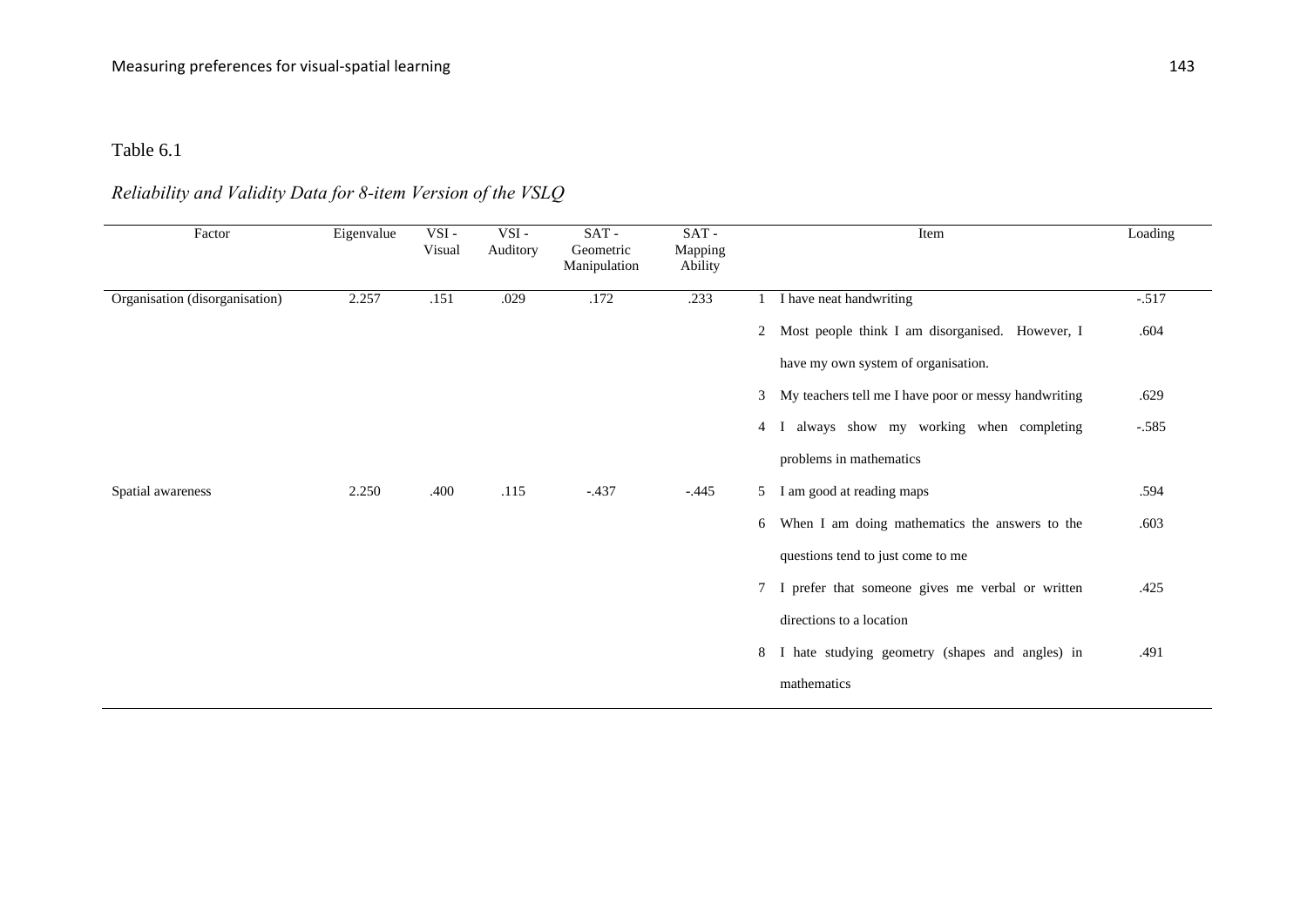The results of Study 3 provide some evidence to support the assertion that the revised 8-item version of the VSLQ has construct validity. A strong positive correlation between the spatial awareness factor on the VSLQ and visual-spatial learning factor on Silverman's (2000) VSI was expected, based on the literature. As both the 8-item version of the VSLQ and Silverman's (2000) VSI are verbally anchored, self-report instruments for measuring preferences for visual-spatial learning it was assumed that there would be a positive correlation between the spatial awareness and visual-spatial learning factors that underlie these instruments. The items on these two instruments that loaded onto the spatial awareness and visualspatial learning factors measured the participant's ability to use images, pictures, colours, and maps to organise and communicate ideas (Silverman, 2005).

A weak positive correlation was found between the organisation (disorganisation) factor measured by the 8-item version of the VSLQ and the visualspatial learning factor measured by Silverman's (2000) VSI. The limited organisational ability of VSL is well documented in the literature (Golon, 2002, 2004; Mann, 2005; Silverman, 2000; Silverman & Freed, 1991). No correlation was found between the organisation (disorganisation) factor on the 8-item version of the VSLQ and the auditory-spatial learning factor on Silverman's (2000) VSI. The positive correlation between the underlying factors of organisation (disorganisation) on the 8 item version of the VSLQ and visual-spatial learning on Silverman's (2000) VSI, and the lack of correlation between the factors of organisation (disorganisation) and auditory-sequential learning provide further evidence of the construct validity of the revised 8-item version of the VSLQ. Organisation for students with a preference for visual-spatial learning is often a stumbling block (Mann, 2005). VSL are usually disorganised and may miss details. These students are highly aware of space but pay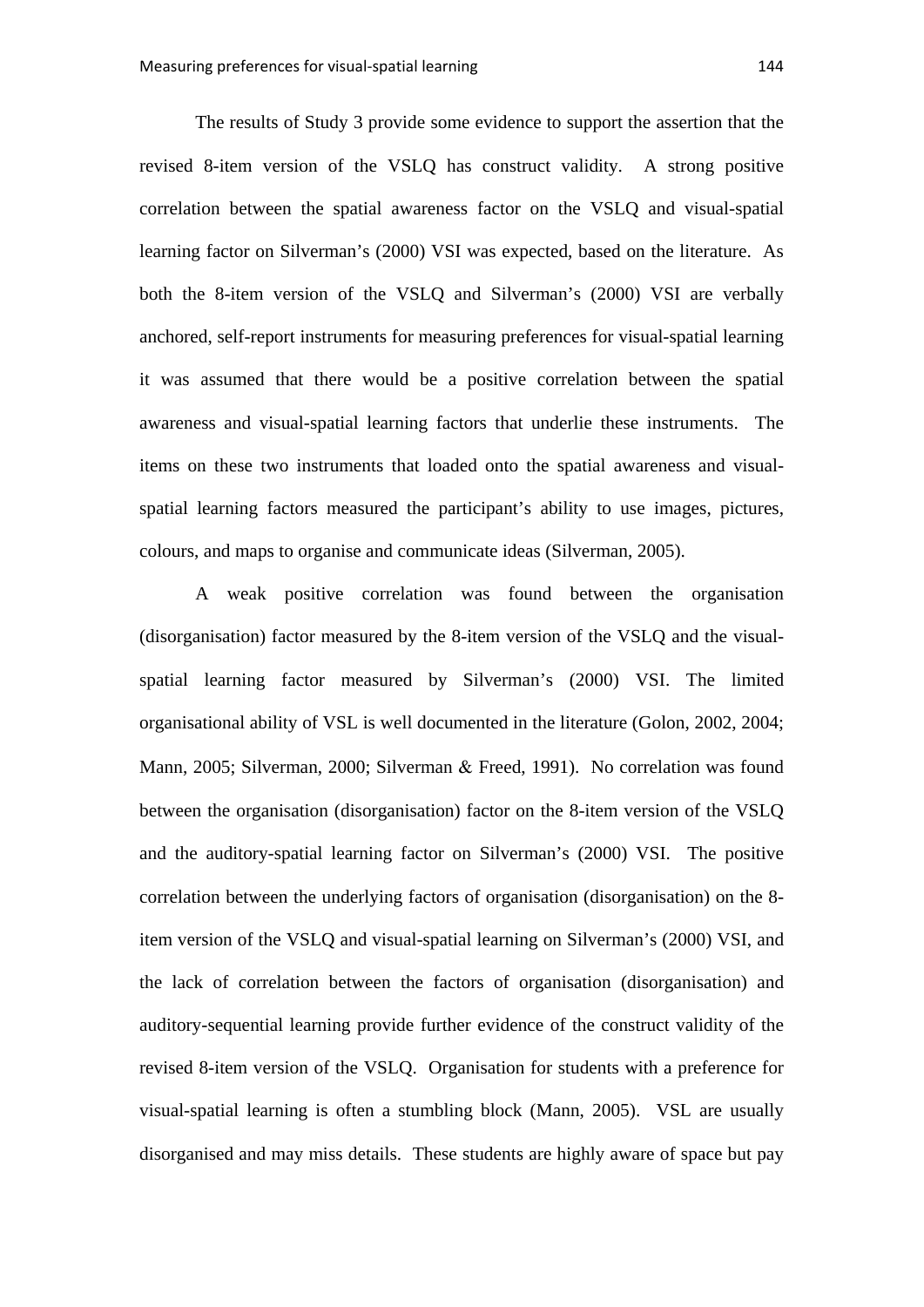little attention to time. "A visual-spatial child's organisational strategies often appear non-existent" (Silverman & Freed, 1991, p. 1). In contrast, ASL relate well to time and attend well to details (Silverman, 2005).

An analysis of the relationship between the spatial awareness factor on the revised 8-item version of the VSLQ and the factors of geometric manipulation and mapping ability on Newton and Bristoll's (2009) SAT contradicted the literature on preferences for visual-spatial learning. A strong negative correlation exists between the underlying factor of spatial awareness on the 8-item version of the VSLQ and geometric manipulation on Newton and Bristoll's (2009) SAT. A large negative correlation exists between the spatial awareness factor on the 8-item version of the VSLQ and mapping ability on Newton and Bristoll's (2009) SAT. According to the literature, having a preference for visual-spatial learning involves more than simply the ability to manipulate two-dimensional and three-dimensional shapes (Silverman, 2005). It also involves the ability to interpret and use a map effectively. Silverman (2005) has identified these two skills as some of the characteristics of a student who has a preference for visual-spatial learning. As such, it was assumed that there would be a positive correlation between the related factors on the two instruments. Researchers (Burton & Fogrty, 2003; Dean & Morris, 1991) argue that no relationship has been shown in the literature between self-report instruments and traditional "objective" spatial instruments involving geometric manipulation and other related items. Studies (Guion, 1991; DuBois et al., 1993; Marcus et al., 2007; Sackett et al., 1988; Vance et al., 1988) have also demonstrated very little correlation between typical performance (VSLQ) and maximal performance (SAT) measures.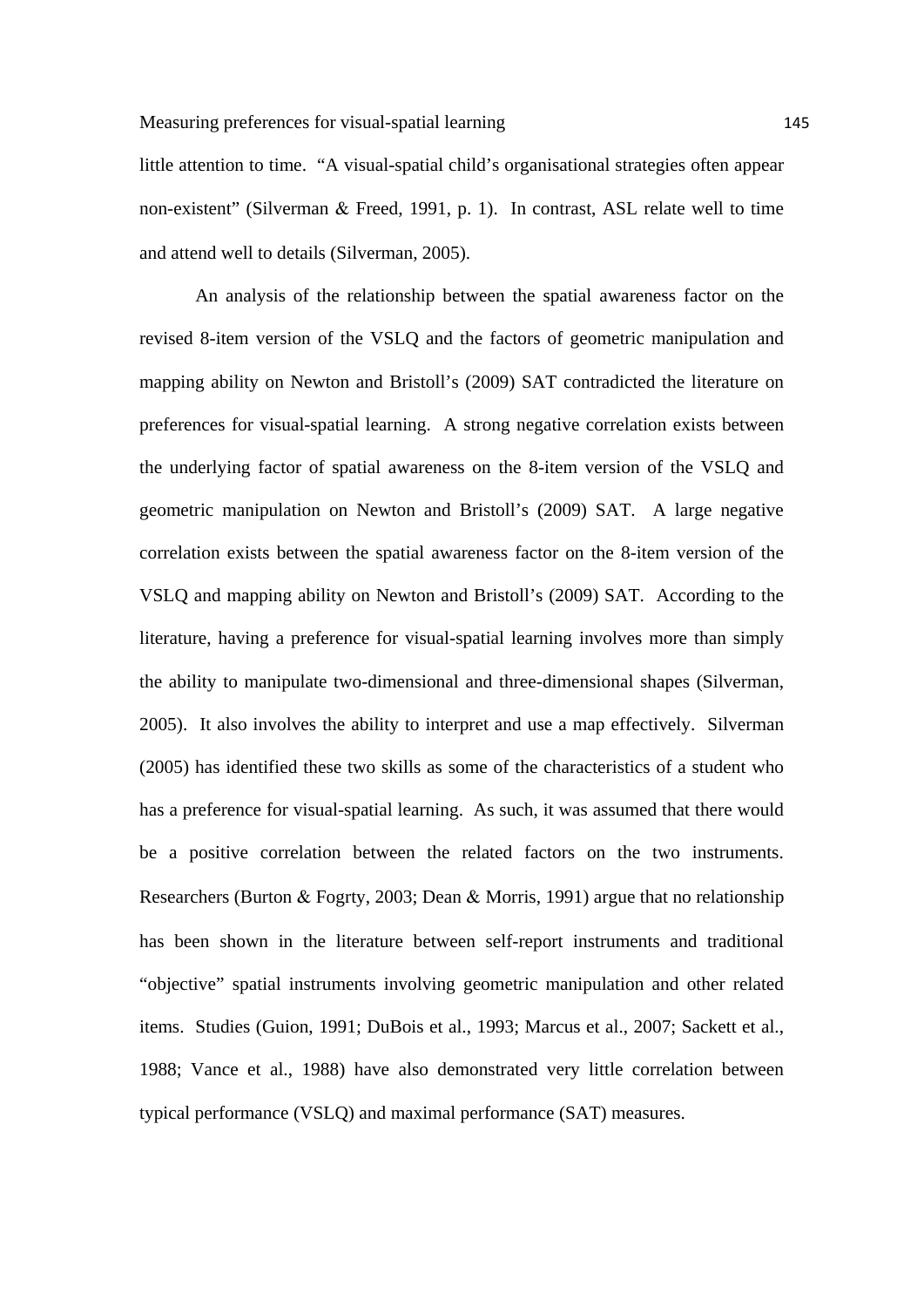Alternatively, these results may have occurred as a result of the dichotomization of the data in Study 3. Although this process was necessary due to the extremely highly skewed results obtained from Silverman's (2000) VSI, this statistical process may have negatively affected the *r* scores (Cohen, 1983; Humpreys, 1978; MacCallum et al., 2002). MacCallum et al. (2002) also takes another position on dichotomization. Finding a statistically significant relationship following dichotomization, such as that between the underlying factors of spatial awareness on the 8-item version of the VSLQ and visual-spatial learning on Silverman's (2000) VSI, is more impressive than the same finding without dichotomization.

The study also aimed to build on Silverman's (2000) VSI, a current self-report instrument designed to identify VSL in primary school contexts. Despite being widely used by classroom teachers as an instrument for measuring preferences for visual-spatial learning, concerns had been raised in the literature regarding the reliability and validity of Silverman's (2000) VSI. Silverman (2000) reported  $\alpha = .71$ . However, follow up studies by Van Nijnatten (2013), and Mann (2005) only obtained  $\alpha$  = .46, which demonstrates an unacceptable level of internal consistency. Silverman (2000) has not provided any evidence of the construct validity of this instrument. This study has demonstrated that the 8-item version of the VSLQ has acceptable internal consistency and construct validity. By demonstrating the construct validity of this instrument, secondary school teachers can be satisfied that the students identified as having a preference for visual-spatial learning will achieve success if visual-spatial teaching strategies are used within the classroom context.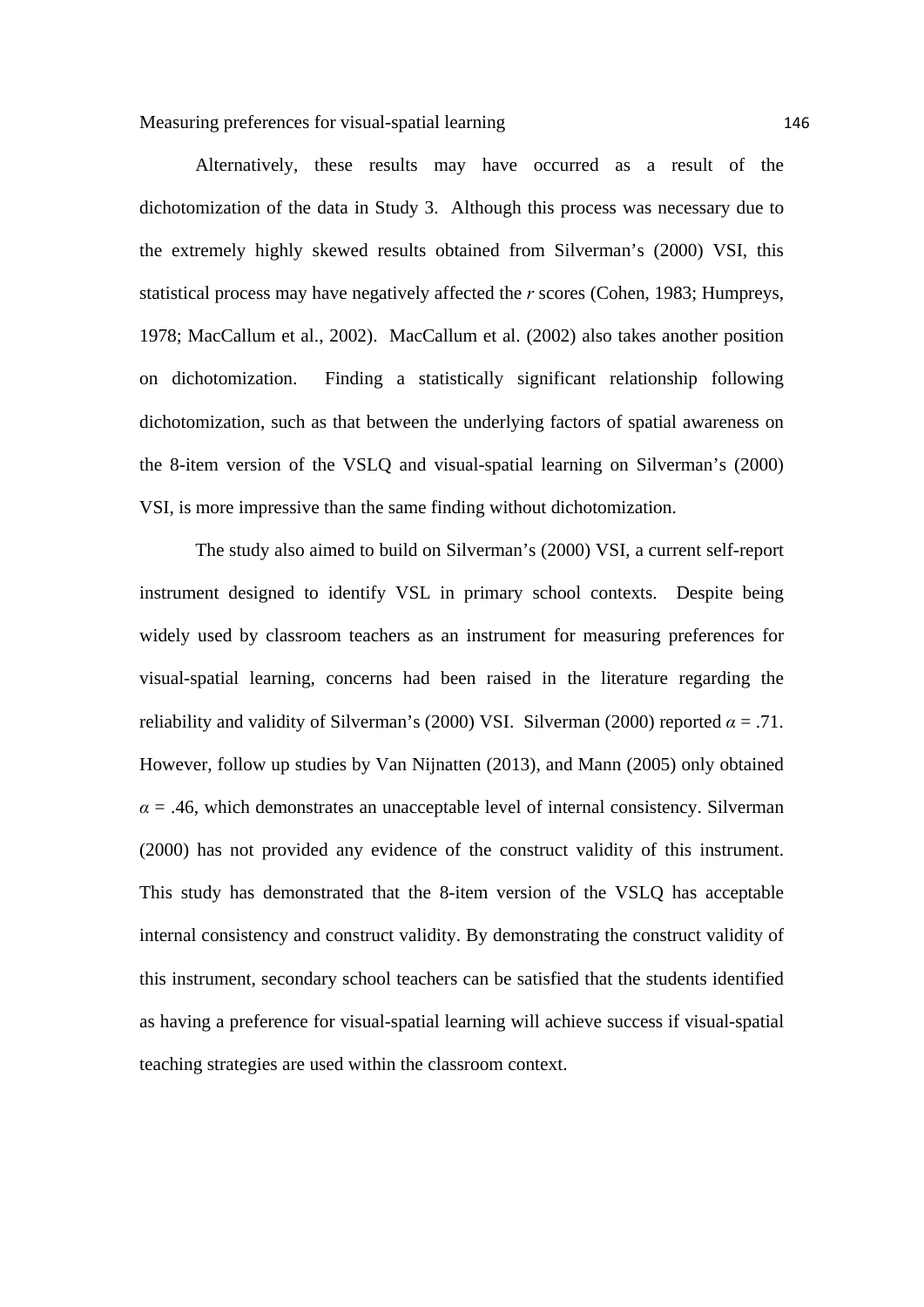In addition to the questionable reliability data of the VSI, Silverman (2000) has constructed the 5-point Likert scale in such a way as to influence the responses of the respondents. The scale is designed so that 4 of the potential responses suggest that an individual is a VSL (2 = somewhat true, 3 = mostly true, 4 = true, 5 = very true). As such, any response to an item other than 1 (not true) suggests that an individual is a VSL. By having four out of the five options on the Likert scale, as positive descriptors, suggesting that a student is a VSL it may lead classroom teachers to identify students as having a preference for visual-spatial learning when they have a different learning preference. This is supported by Bartram and Yielding's (1973) assertion that subjects tend to assign positive descriptors, rather than negative ones, to stimuli. The VSI also does not include an option of responding with 'unsure.' Researchers (Hawkins & Coney, 1981; Payne, 1951) found that providing a choice of 'unsure,' significantly reduced the number of meaningless responses on psychometric instruments. In contrast to Silverman's (2000) VSI, the revised 8-item version of the VSLQ has a 5-point Likert scale that ranges from strongly agree to strongly disagree, including unsure. As a result, the instrument may achieve more accurate results than those of Silverman's (2000) VSI. By providing respondents with the option of 'unsure' on the Likert scale, the 8-item version of the VSLQ also reduces the possibility of meaningless responses, resulting in teachers incorrectly identifying the student's learning style.

The 8-item version of the VSLQ has a smaller number of items  $(n = 8)$  than Silverman's (2000) VSI ( $n = 14$ ). With a smaller number of items than Silverman's (2000) VSI, the 8-item version of the VSLQ may be a more useful and effective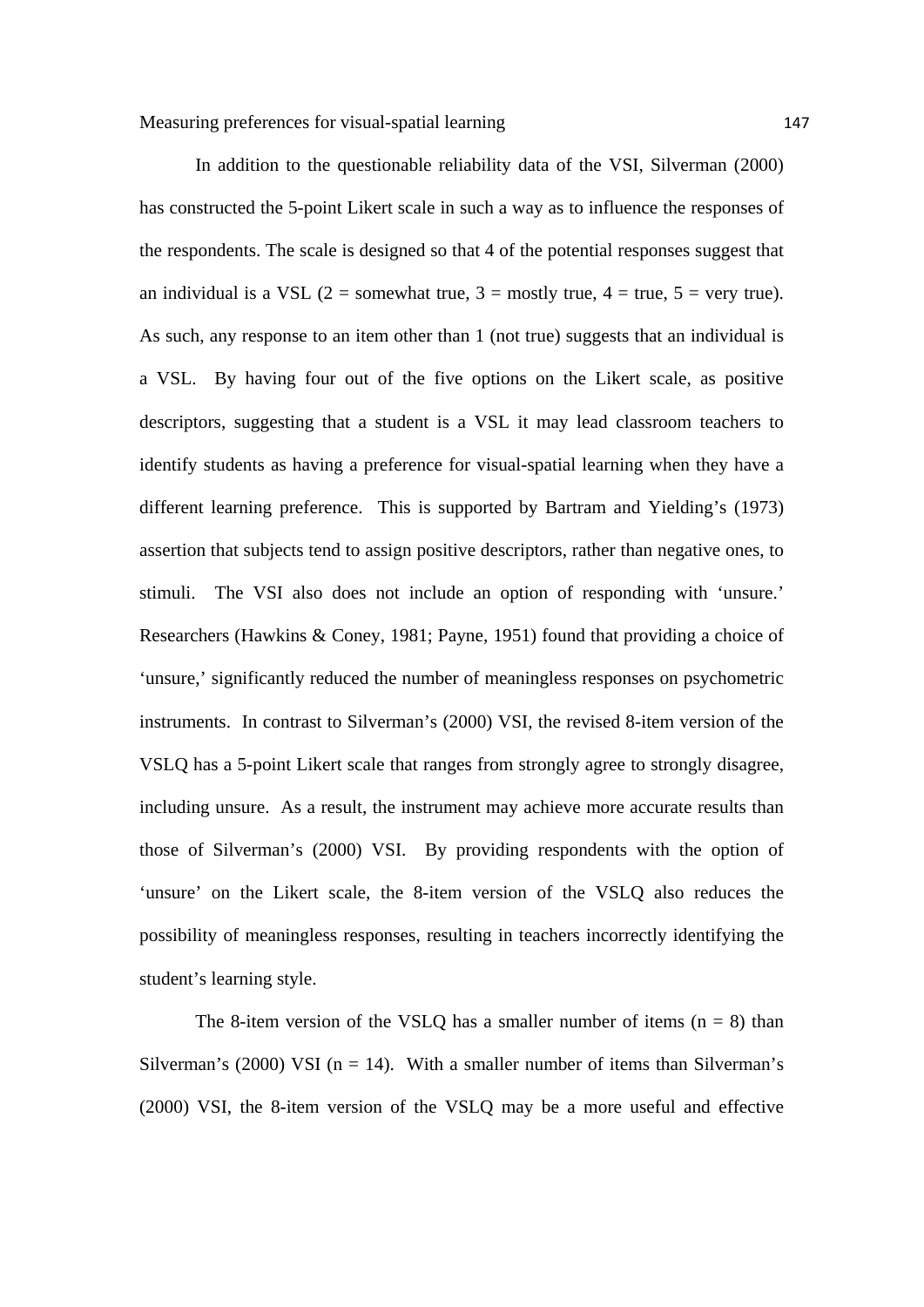instrument for measuring preferences for visual-spatial learning within a secondary school classroom context. Dillman, Sinclair, and Clark (1993) claim that having a small number of items on a questionnaire improves the quality of responses. This is exemplified by Galesic and Bosnjak's (2009) claim that later items on a long psychometric instrument are associated with (a) shorter response times, (b) higher item non-response rates, and (c) less variability related to items structured in the same way. On long questionnaires Herzog and Bachman (1981) found that respondents were more likely to give identical answers to most or all of the items. This is exemplified by Burchell and Marsh's (1992) claim that more variance occurs in item response when questions are placed at the end of a long questionnaire compared with being placed at the start or on a short instrument. By providing classroom teachers with a shorter and more accurate instrument for identifying secondary school students who have a preference for visual-spatial learning they will be able to use it during a lesson to identify the learning preferences of their students. As a result, teachers will be able to use appropriate teaching strategies to cater for their students' individual learning needs.

## **Implications**

Students in secondary schools who display high levels of visual-spatial ability and a preference for visual-spatial learning require appropriate teaching strategies. The revised 8-item version of the VSLQ provides classroom teachers with a reliable and valid instrument for identifying students who have a preference for visual-spatial learning. Students who have their individual educational needs catered for often experience academic, social and personal success. Mann (2006) asserts that students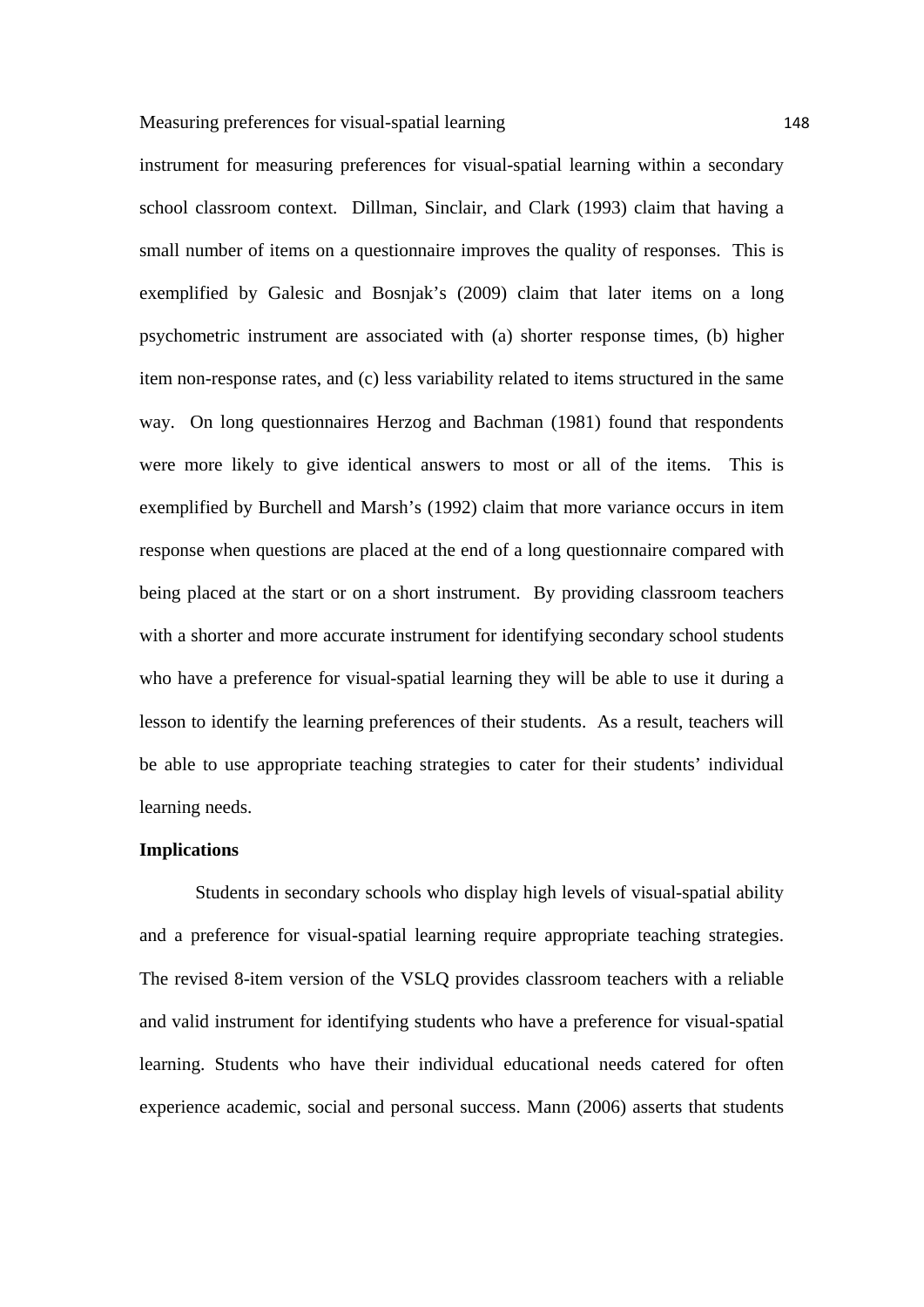who have spatial strengths and weak verbal skills often struggle in the traditional classroom. Visual-spatial abilities have been found to be an important factor in science and mathematical thinking (Lohman, 1996). Research (Hegarty  $\&$ Kozhevnikov, 1999; Lohman, 1996; Solano  $\&$  Presmeg, 1995) has shown a relationship between spatial ability and mathematical problem solving. To achieve success within the classroom context, students with a preference for visual-spatial learning require teaching strategies that match their preferred learning style. The revised 8-item version of the VSLQ will facilitate the identification of VSL in secondary schools so that appropriate educational programs can be provided for these students. Identifying students with spatial strengths is a critical step in the development of an appropriate educational program for these students. Silverman and Freed (2003) claim that the visual-spatial learning style is often not addressed in schools. Mann (2001) and Silverman (2002) have identified a number of teaching strategies that are effective with students who have a preference for visual-spatial learning. They include increasing the level of difficulty, encouraging visualization, teaching holistically, using humour, colour, mnemonics, and using manipulates. "Although less research has been conducted on visual learning than on verbal learning, there are many indications of the power of visual instructional aids" (Mandl Levin, 1989; Winn, 1991). Without intervention, students with a preference for visual-spatial learning in secondary schools may not achieve their full potential.

## **Limitations of Study**

There are five limitations of this research project. Firstly, the participants in all three studies were secondary school students. As such, it can only be argued that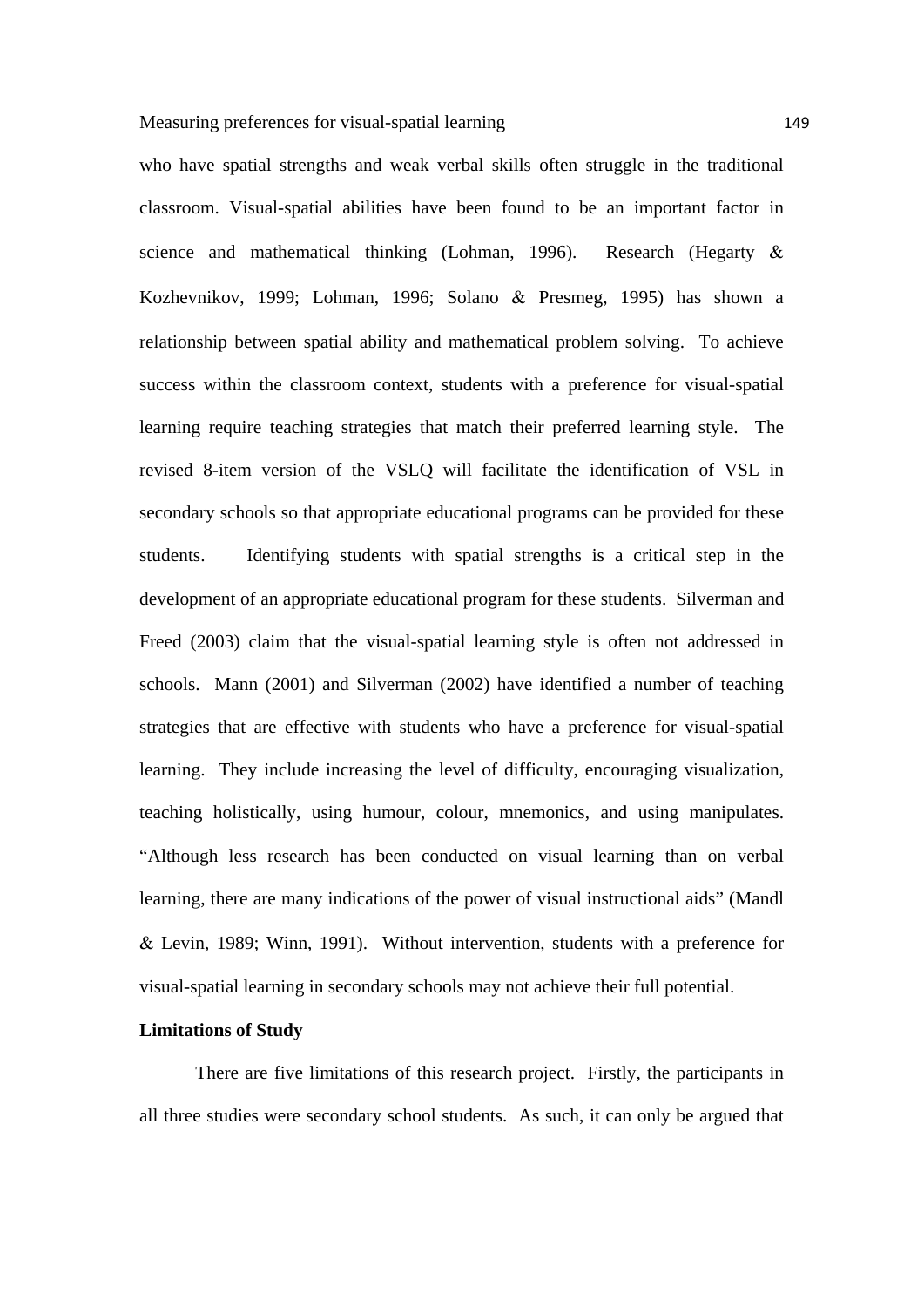the instrument is applicable for use with this age group of students. During Study 1, four items loaded onto two factors. By loading onto two factors these items may have negatively affected the internal reliability of the 8-item version of the VSLQ. These items were loaded onto the dominant factor in Study 2 for analysis purposes. Conducting a rotation of the factor structure may have maximised the high loadings and minimised the low loadings so that the simplest possible structure was achieved.

During Study 3 the data collected using Silverman's (2000) VSI was found to be extremely highly skewed. This may be attributed to the different target populations of Silverman's (2000) VSI and the 8-item version of the VSLQ. Silverman's (2000) VSI was developed to measure preferences for visual-spatial learning in primary school students. In contrast, the 8-item version of the VSLQ was designed for implementation with secondary school students. To facilitate a correlational analysis of the underlying factors on the three instruments (VSLQ, VSI, and SAT) the data was subjected to dichotomization. Although the process of converting the data to binary code allowed the data to be analysed, it also may have discarded any of the information about individual differences in the original data (MacCallum et al., 2002). This may had affected the results of the correlational analysis, as a strong negative correlation was found between the factors underlying Newton and Bristoll's (2009) SAT and the spatial awareness factor on the revised 8 item version of the VSLQ. The use of a third verbally anchored, self-report instrument for measuring typical performance in relation to spatial ability (e.g. Vividness of Visual Imagery Questionnaire) that involved a 5-point Likert scale may have improved the correlational analysis.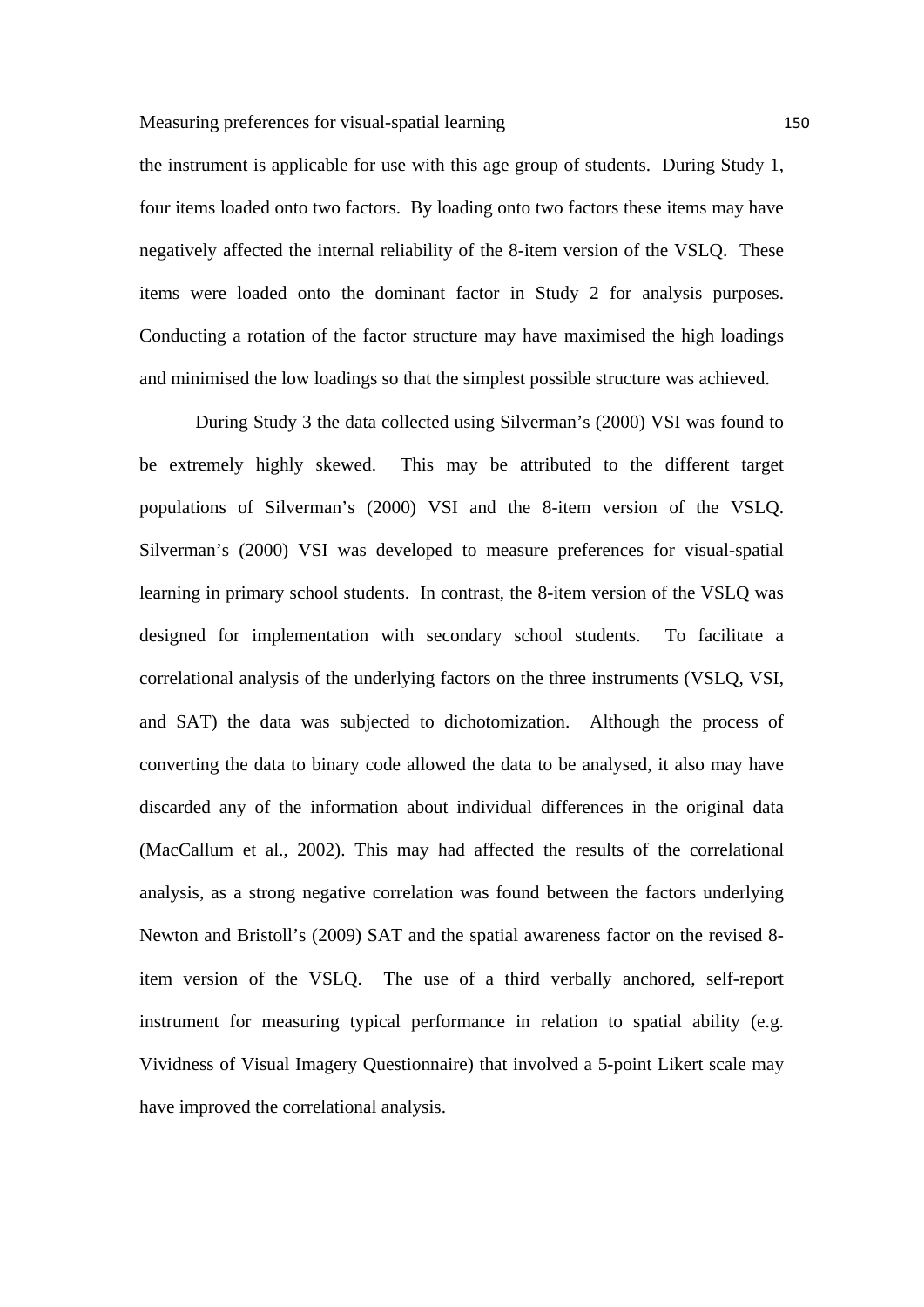The statistical significance in the three studies may have been the direct function of the small sample sizes, Study 1 ( $n = 125$ ), Study 2 ( $n = 227$ ), and Study 3  $(n = 300)$ . This is supported by the research of Marsh and Balla (1986) that found 10 of the 12 goodness-of-fit indices are influenced by sample size. They found that sample effect size was substantial when sample sizes are small. The amount of random variance is inversely related to sample size (Marsh  $\&$  Balla, 1986). Ellis and Steyn (2003) support this position arguing that smaller *p*-values are obtained as the size of the data sets increase.

The statistical analysis of the VSLQ requires further examination. The completed VSLQs during each of the three studies were subsumed into one cohort for data analysis. The learning experiences, knowledge, and cognitive maturity of students in Years 8 to 12 are not comparable. As such, a factorial invariance analysis should have been conducted to determine the notion of equivalency (Phan  $\&$  Ngu, 2014; Zeegers, 2001). A factorial invariance analysis would have allowed the researcher to determine if the 8-item version of the VSLQ is reliable and valid across genders, social groups, and educational levels.

## **Directions for Future Research**

Further statistical analysis could be conducted on the 8-item version of the VSLQ. Data collected using the 8-item version of the VSLQ could be be divided into subgroups (Year 8, Year 9, Year 10, Year 11, and Year 12) and subjected to a factorial invariance analysis (Phan & Ngu, 2014; Zeegers, 2001). This would determine if the instrument is more effective in identifying preferences for visualspatial learning in a specific age group. Alternatively, the sample could be split into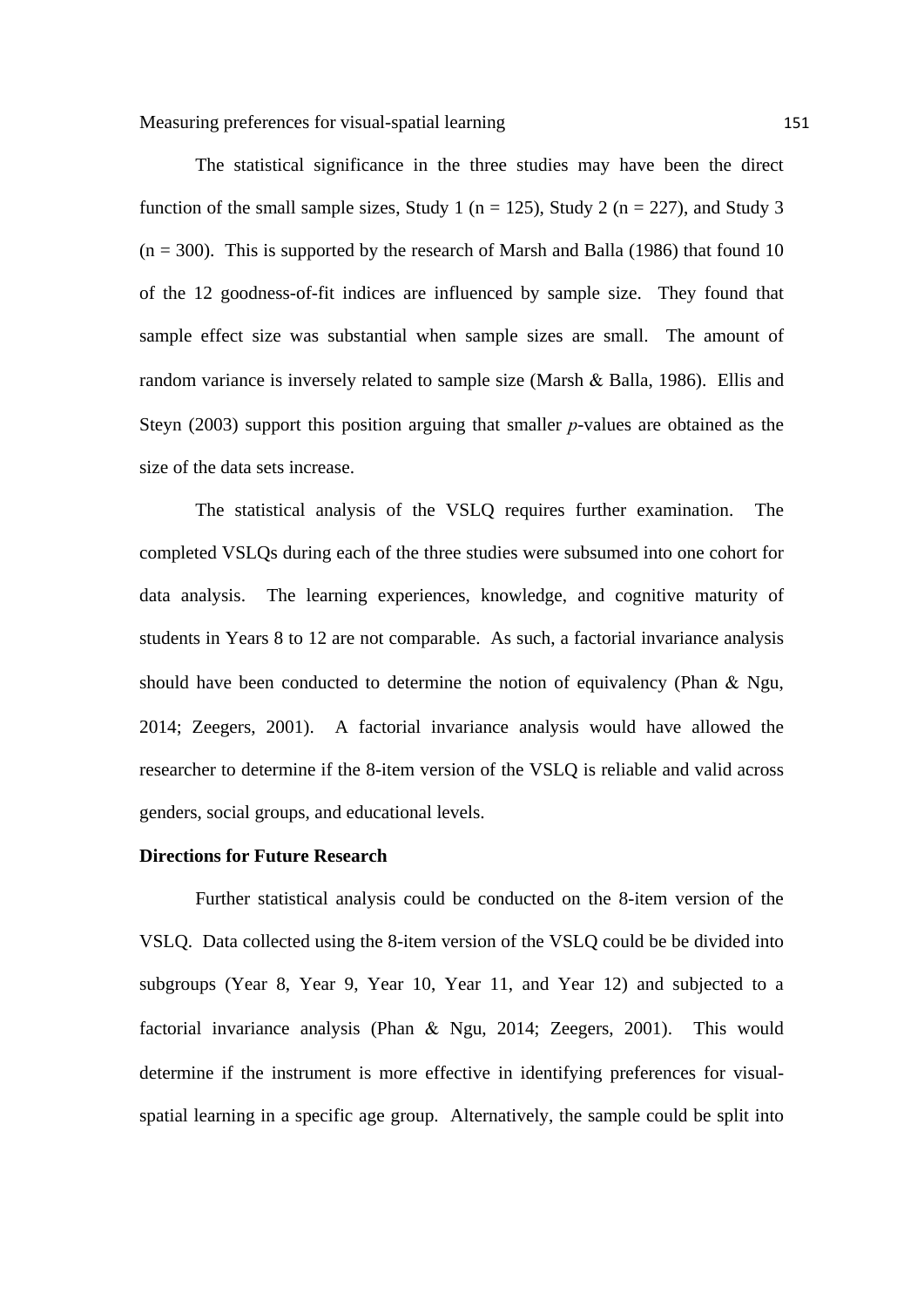two distinctive groups: junior secondary (Years 8, 9, and 10) versus upper secondary (Years 11 and 12). A configural model could be compared against an alternative model.

There are very few instruments currently available for measuring preferences for visual-spatial learning in secondary school students. Silverman's (2000) VSI, discussed in this research, is the most commonly used instrument for identifying VSL. Although widely used in primary school classrooms, the reliability and validity of the instrument is questionable. Another instrument developed to identify VSL is Mann's (2006) My Thinking Style Questionnaire. However, the focus of this instrument is gifted students who display a preference for visual-spatial learning. The limited focus of this questionnaire made it inappropriate for the current study.

Traditional "objective" spatial tests that involve the manipulation of geometric shapes are not appropriate for identifying VSL. These instruments are measures of maximal performance and focus on the mental manipulation of two-dimensional and three-dimensional shapes (Weckbacher, 2007). This study demonstrated that there is not a clear relationship between verbally anchored measures of preferences for visualspatial learning and "objective" spatial ability tests. This is supported by Burton and Fogarty's (2003) claim that no relationship has been established between these two different test formats. Visual-spatial learning is a preference for using images, pictures, colours, and maps to organise and communicate ideas (Silverman, 2005). As such, "objective" instruments for measuring visual-spatial ability are not reliable at identifying students who have a preference for visual-spatial learning. Researchers (Guion, 1991; DuBois et al., 1993; Marcus et al., 2007; Sackett et al., 1988; Vance et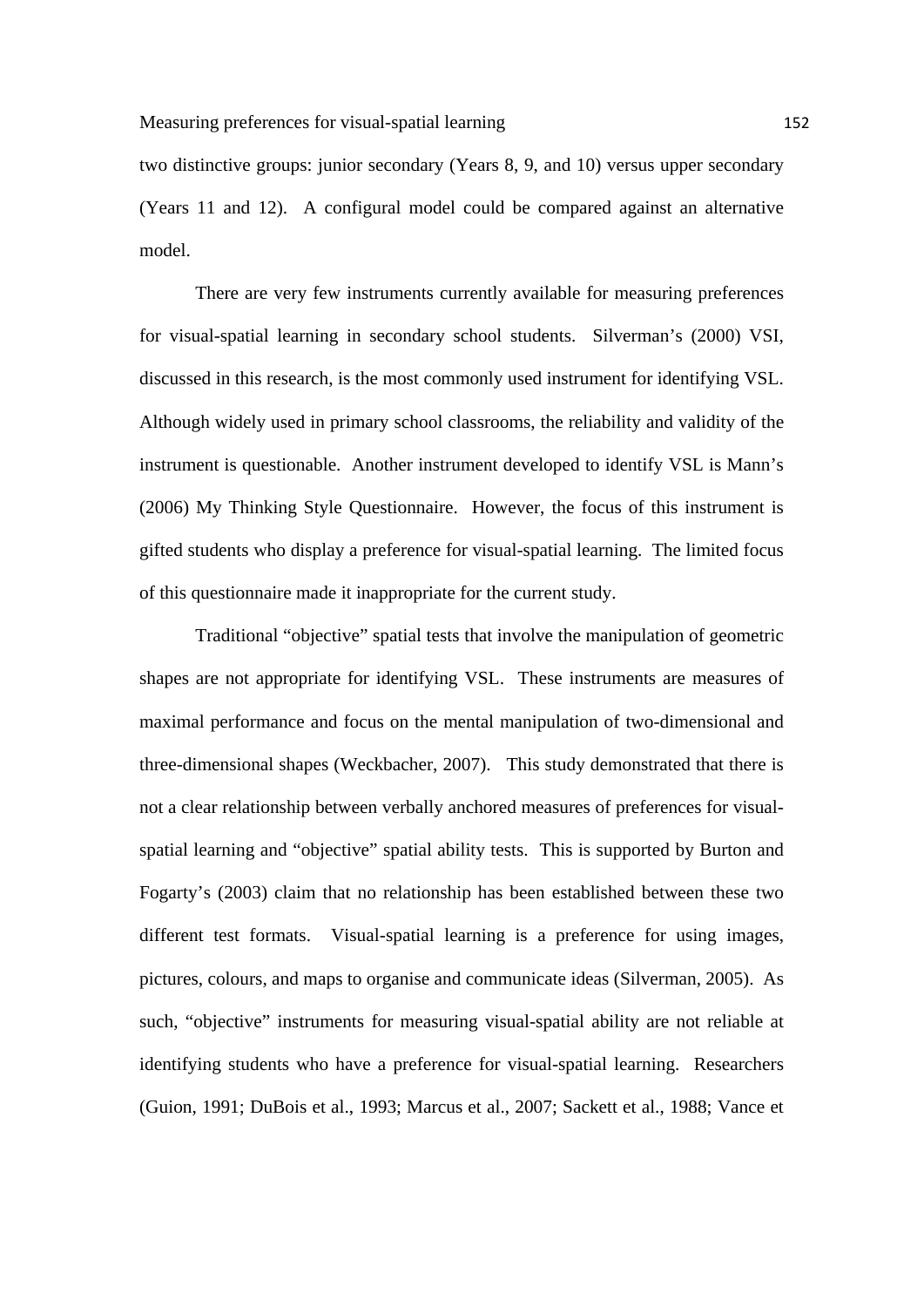al., 1988) claim that there is low correlation between measures of typical performance (8-item version of the VSLQ) and maximum performance ("objective" spatial ability tests). Future research needs to focus on providing further evidence of the reliability and validity of the 8-item version of the VSLQ. The current study has provided some evidence to support the claim that the instrument has reliability and validity. The 8 item version of the VSLQ should be tested against the results of other verbally anchored instruments designed to measure typical performance associated with visual-spatial ability and preferences for visual-spatial learning.

The validity of the 8-item version of the VSLQ could also be further demonstrated by comparing the results on the 8-item version of the VSLQ against curriculum based content tests and examinations. Throughout the literature there have been significant references to the mathematical (Campbell, 1993; Clements, 1998; Clements & Battista, 1992; Mann, 2005; Van Garderen & Montague, 2003) and scientific ability (Humphreys et al., 1993; Shea et al., 2001) of students with high visual-spatial abilities and a preference for visual-spatial learning. Participants could be asked to complete the 8-item version of the VSLQ and a standardised mathematics or science test. A high score on the 8-item version of the VSLQ, and a standardised mathematics or science test could provide further evidence of the construct validity of the instrument. Alternatively, a secondary school students demonstration of the Achievement Standards in the Australian Curriculum (Mathematics and Science) could be examined and compared against his/her results on the 8-item version of the VSLQ. This would allow for the testing of the structural validity of the questionnaire. The results of the 8-item version of the VSLQ, VSI, and SAT could be regressed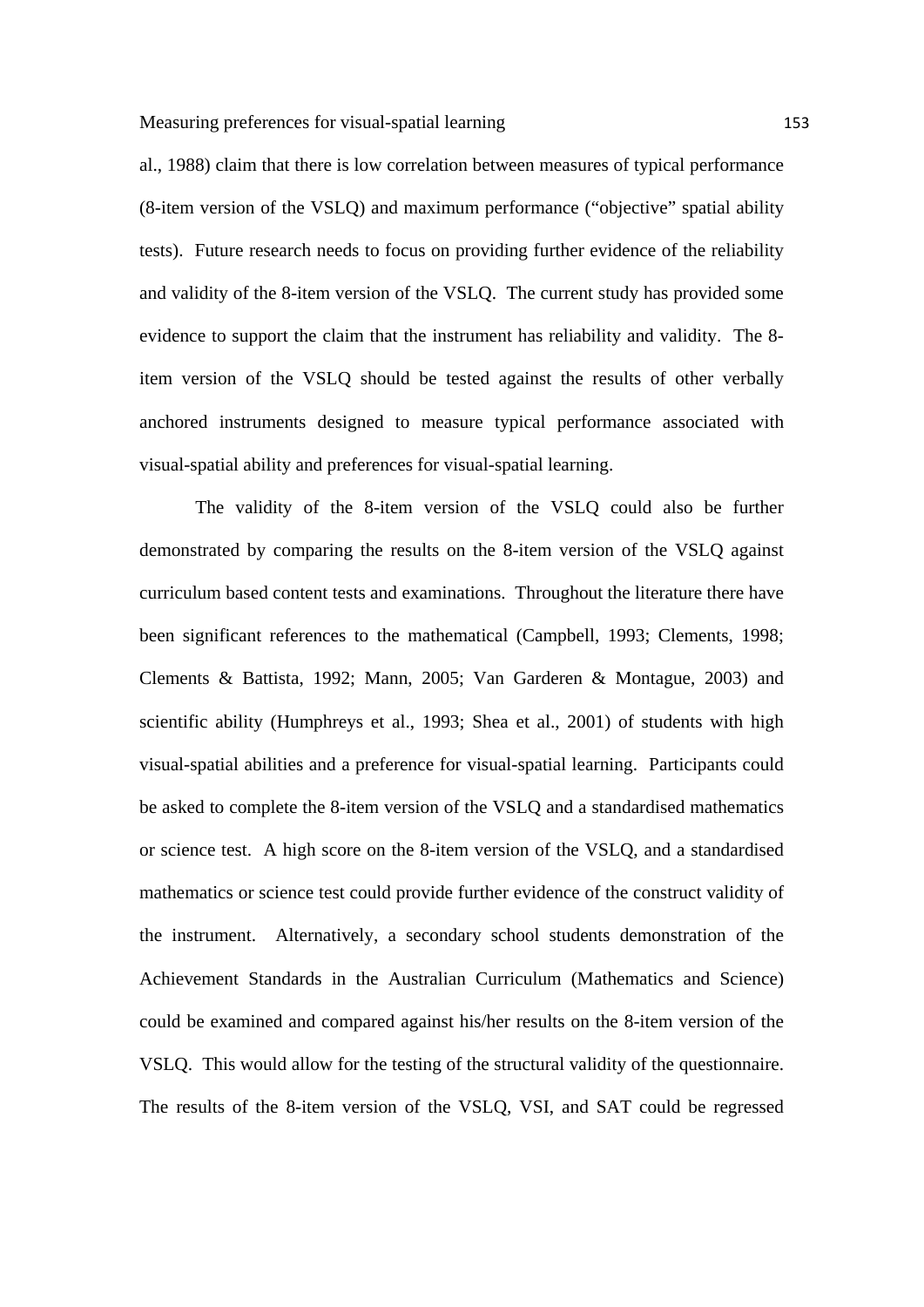against educational outcomes (see Figure 6.1). This statistical approach would provide information regarding the predictive effects of the identified latent factors.



Figure 6.1. Structural Validity of the 8-Item Version of the VSLQ (Examiner 3, personal communication, February 4, 2016)

By comparing the results of the 8-item version of the VSLQ and a standardised mathematics or science test this may also contribute to the literature on establishing the relationship between typical performance and maximal performance. However, to date there has been no clear relationship shown between measures of typical performance, like the 8-item version of the VSLQ, and measures of maximal performance, like mathematics and science tests (Guion, 1991; DuBois et al., 1993; Marcus et al., 2007; Sackett et al., 1988; Vance et al., 1988.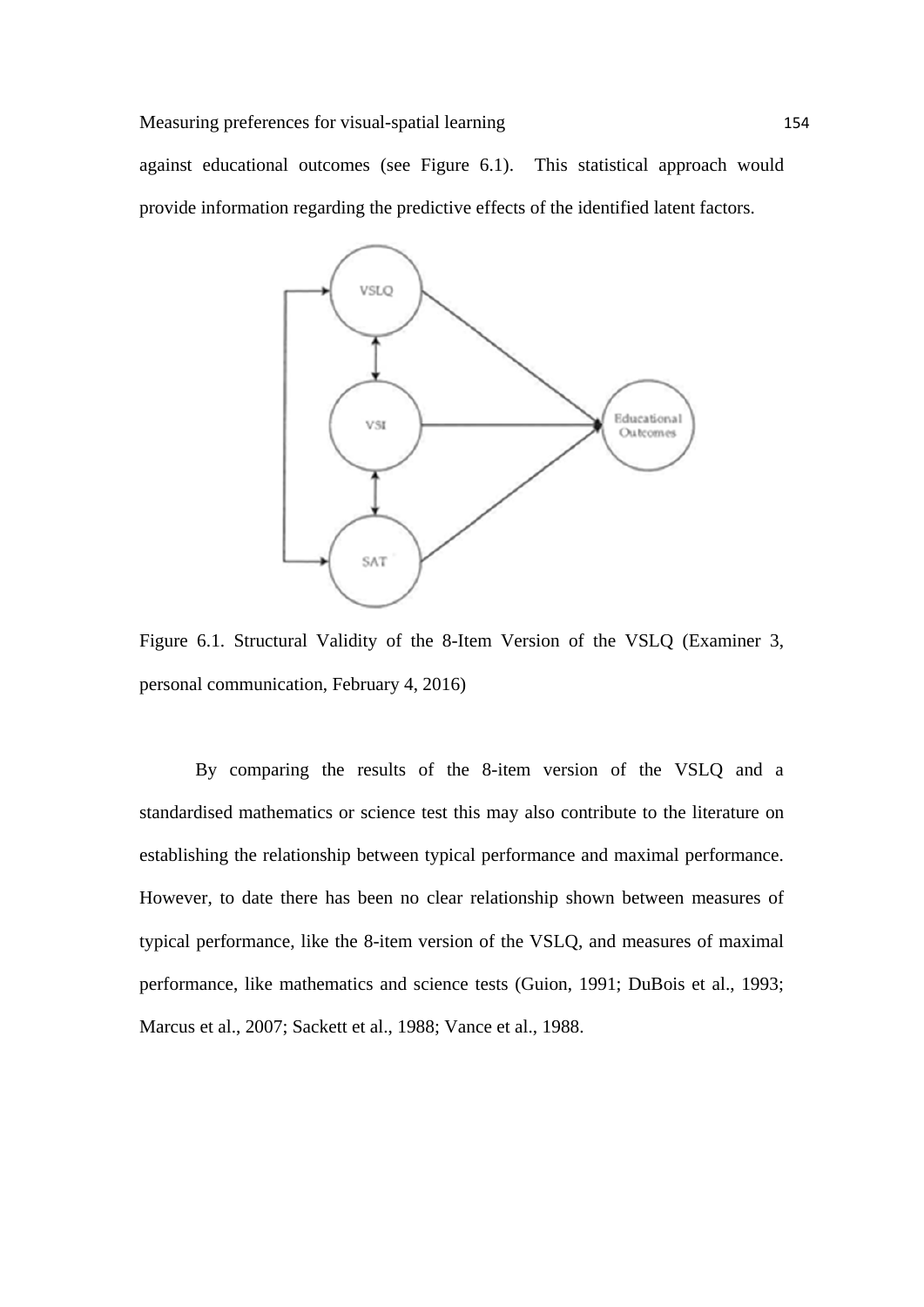## **References**

- Australian Curriculum, Assessment, and Reporting Authority. (2016). *F-10 Mathematics Curriculum*. Retrieved from http://www.australiancurriculum.edu.au/mathematics/curriculum/f-10?layout=1
- Aldridge, A., Levine, K. (2001). *Surveying in the social world: Principles and practice in survey research*. Buckingham, UK: Open University Press.
- American Educational Research Association, Psychological Association, and National Council on Measurement Education. (1999). *Standards for educational and psychological testing*. Washington, DC: Author.
- Anatasi, A. (1968). *Psychological testing* (3rd ed.). New York, NY: Macmillan.
- Anderson, L. (2014). Visual-spatial ability: Important to STEM, ignored in gifted education. *Roeper Review*, 36(2), 114-121. doi: 10.1080/02783193.2014.884198
- Anderson, C. J., Colombo, J., & Shaddy, D. J. (2007). Visual scanning and pupillary responses in young children with autism spectrum disorder. *Journal of Clinical and Experimental Neuropsychology*, 28(7), 1238-1256. Retrieved from http://dx.doi.org/10.1080/13803390500376790
- Armstrong, T. (1994). *Multiple intelligences in the classroom*. Alexandria, VA: Association for Supervision and Curriculum Development.
- Ashwin, C., Ricciardelli, P., & Baron-Cohen, S. (2009). Positive and negative gaze perception in autism spectrum conditions. *Social Neuroscience*, 4(2), 153- 154. Retrieved from http://dx.doi.org/10.1080/17470910802337902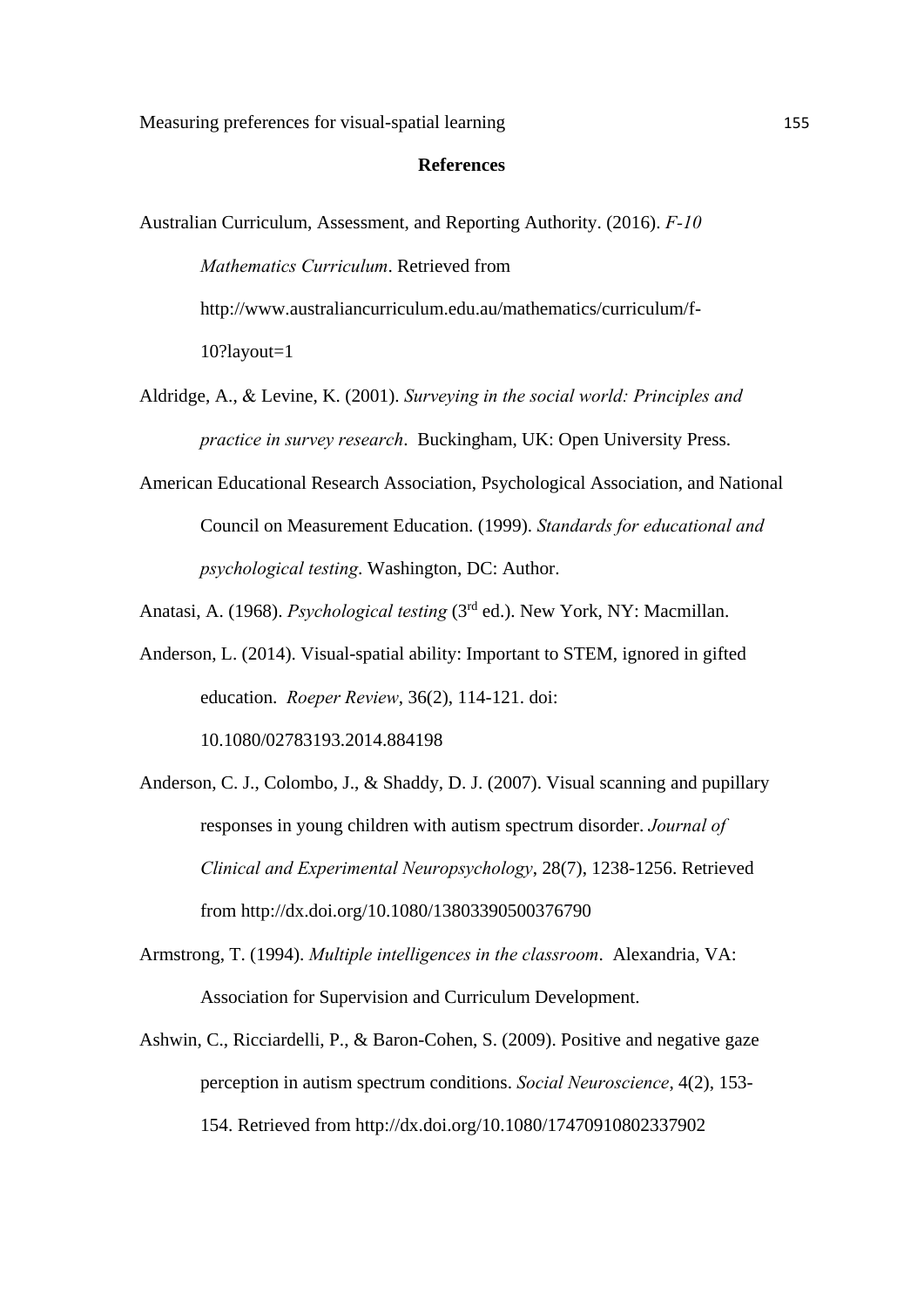- Ashwin, E., Ashwin, C., Rhydderch, D., Howells, J., & Baron-Cohen, S. (2009). Eagle-eyed visual acuity: An experimental investigation of enhanced perception in autism. *Biological Psychiatry*, 65(1), 17-21. doi: 10.1016/j.biopsych.2008.06.012.
- Baddeley, A. (1992). Working memory. *Science*, 255(5044), 556-559.
- Bagozzi, R. P., Yi, Y., & Phillips, L. W. (1991). Construct validity in organizational research. *Administrative Science Quarterly*, 36(3), 421-458. Retrieved from http://visual-spatial learner.jstor.org/stable/2393203.
- Bakken, T. L., Friis, S. F., Lovoll, S., Smeby, N. A., & Martinsen, H. (2007). Behavioural disorganisation as an indicator of psychosis in adults with intellectual disability and autism. *Mental Health Aspects of Developmental Disabilities*, 10(2), 1-10. Retrieved from http://www.oslouniversitetssykehus.no/SiteCollectionDocuments/Om%20oss/Avdelinger/Psy kisk%20helse%20og%20avhengighet/PPU-TLB-Avhandl-Art1.pdf
- Baron-Cohen, S., & Hammer, J. (1997). Is autism an extreme form of the male brain? *Advances in Infancy Research*, 11, 193-217.
- Baron-Cohen, S., Wheelwright, S., Stott, C., Bolton, P., & Goodyer, I. (1997). Is there a link between engineering and autism? *Journal of Autism*, 1(1), 101-109. doi: 10.11771/1362361397011010
- Bartlett, F. C. (1932). *Remembering: A study in experimental and social psychology*. Cambridge, UK: Cambridge University Press.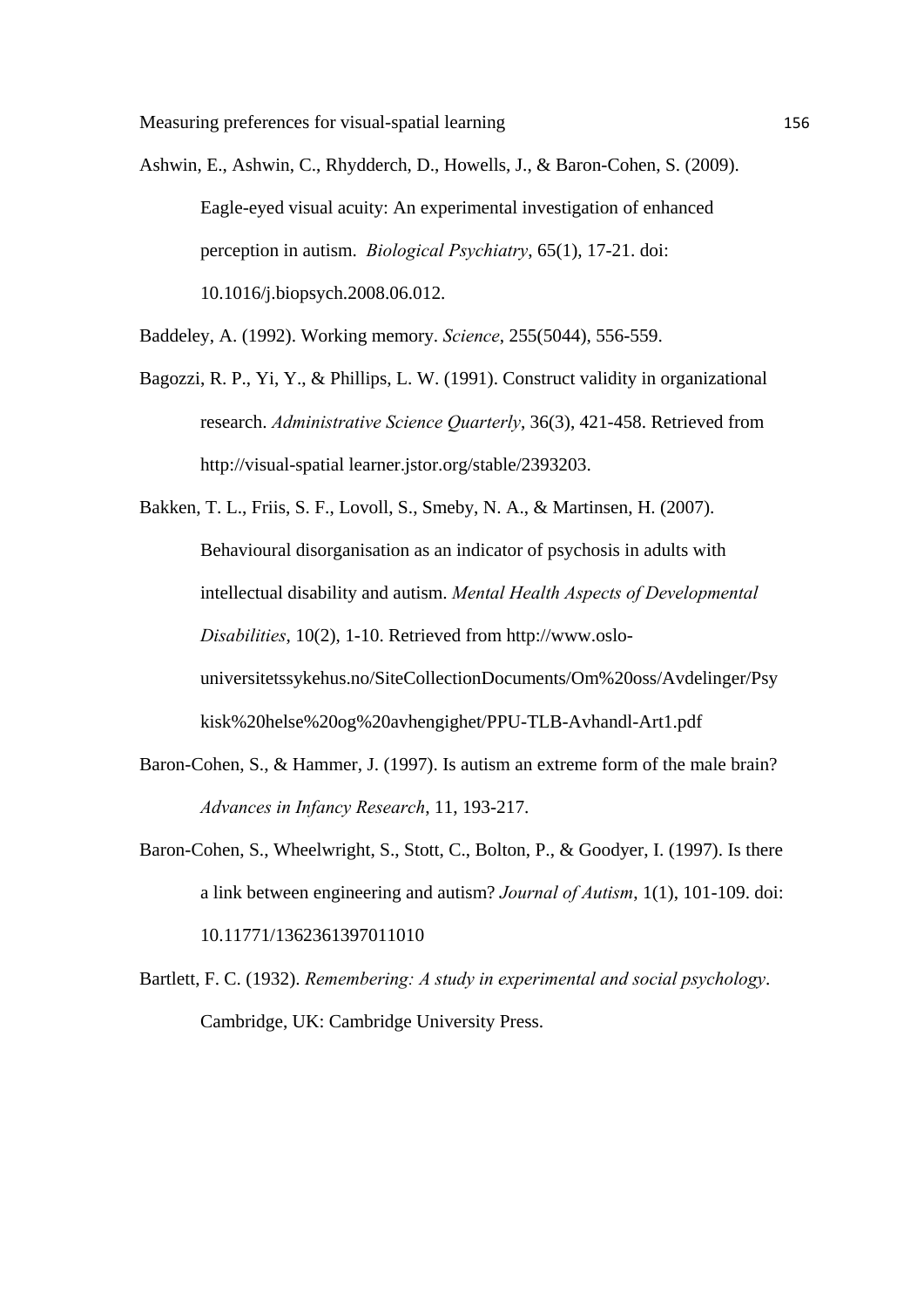Bartlett II, J. E., Kotrlik, J. W., & Higgins, C. C. (2001). Organizational research: Determining appropriate sample size in survey research. *Information Technology, Learning, and Performance Journal*, 19(1), 43-50.

Bartram, P., & Yielding, D. (1973). The development of an empirical method of selecting phrases used in verbal rating scales: A report on a recent experiment. *Journal of the Market Research Society*, 15(3), 151-156.

Bass, M. M., & Avolio, B. J. (1989). Potential bias in leadership measures: How prototypes, leniency, and general satisfaction relate to rankings on transformational and transactional leadership constructs. *Educational and Psychological Measurement*, 49(3), 509-527. doi: 10.1177/001316448904900302

Baum, S. M., Cooper, C. R., & Neu, T. W. (2001). Dual differentiation: An approach for meeting the curricular needs of gifted students with learning disabilities. *Psychology in the Schools*, 38(5), 477-490.

Behrmann, M., Thomas, C., & Humphreys, K. (2006). Seeing it differently: Visual processing in autism. *Trends in Cognitive Science*, 10(6), 258-264.

- Berk, L. E. (2008). *Infants, children and adolescents*. New York, NY: Allyn and Bacon.
- Bertone, A., Mottron, L., Jelenic, P., & Faubert, J. (2005). Enhanced and diminished visuo-spatial information processing in autism depends on stimulus complexity. *Brain*, 128(10), 2430-2441.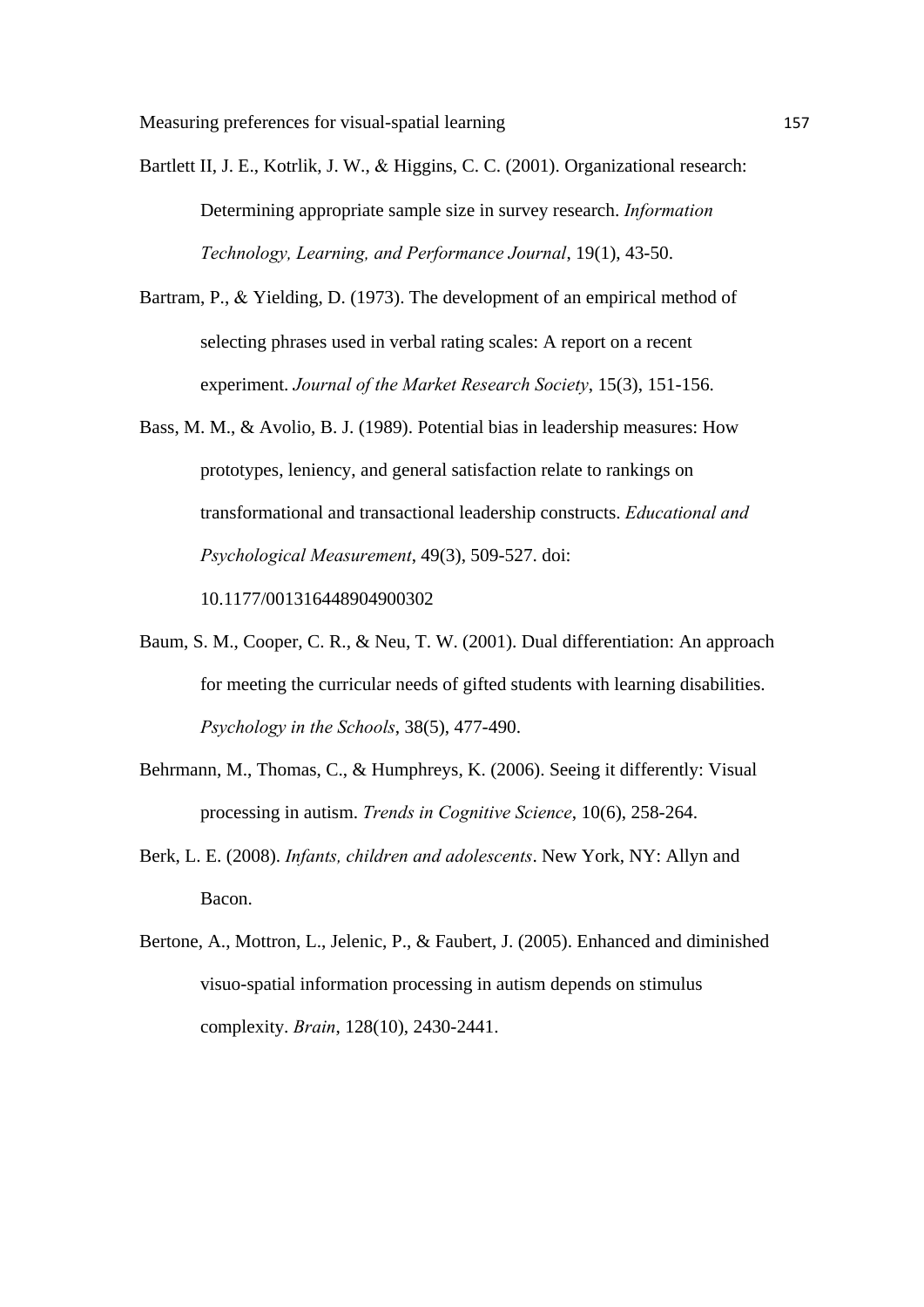- Blazhenkova, O., Kozhevnikov, M., & Motes, M. A. (2006). Object-spatial imagery: A new self-report imagery questionnaire. *Applied Cognitive Psychology*, 20(2), 239-263.
- Blazhenkova, O., & Kozhevnikov, M. (2009). The new object-spatial-verbal cognitive style model: Theory and measurement. *Applied Cognitive Psychology*, 23, 638-663. doi: 10.1002/acp.1473
- Blazhenkova, O., & Kozhevnikov, M. (2010). Visual-object ability: A new dimension of non-verbal intelligence. *Cognition*, 117(3), 276-301. doi: 10.1016/j.cognition.2010.08.021.
- Bodner, G. M., & McMillen, T. L. B. (1986). Cognitive restructuring as an early stage in problem solving. *Journal of Research in Science Teaching*, 23, 727-738.
- Bohrnstedt, G. W. (1970). Reliability and validity assessment in attitude measurement. In G. F. Summers (Ed.), *Attitude measurement*. Chicago, IL: Rand-McNally.
- Bolin, B. L., & Dodder, R. A. (1990). The affect balance scale in an American college population. *The Journal of Social Psychology*, 130(6), 839-840.
- Bollen, K. A. (1990). Overall fit in covariance structure models: Two types of sample size effects. *Psychological Bulletin*, 107(2), 256-259. Retrieved from http://www.irss.unc.edu/content/pdf/Bollen%20(1990%20PB).pdf
- Bornstein, M. H. (2009). The mind of the preschool child: The intelligence-school interface. In O. A. Barbarin, & B. H. Wasik (Eds.), *Handbook of child development and early education: Research to practice* (pp. 123-142). New York, NY: The Guilford Press.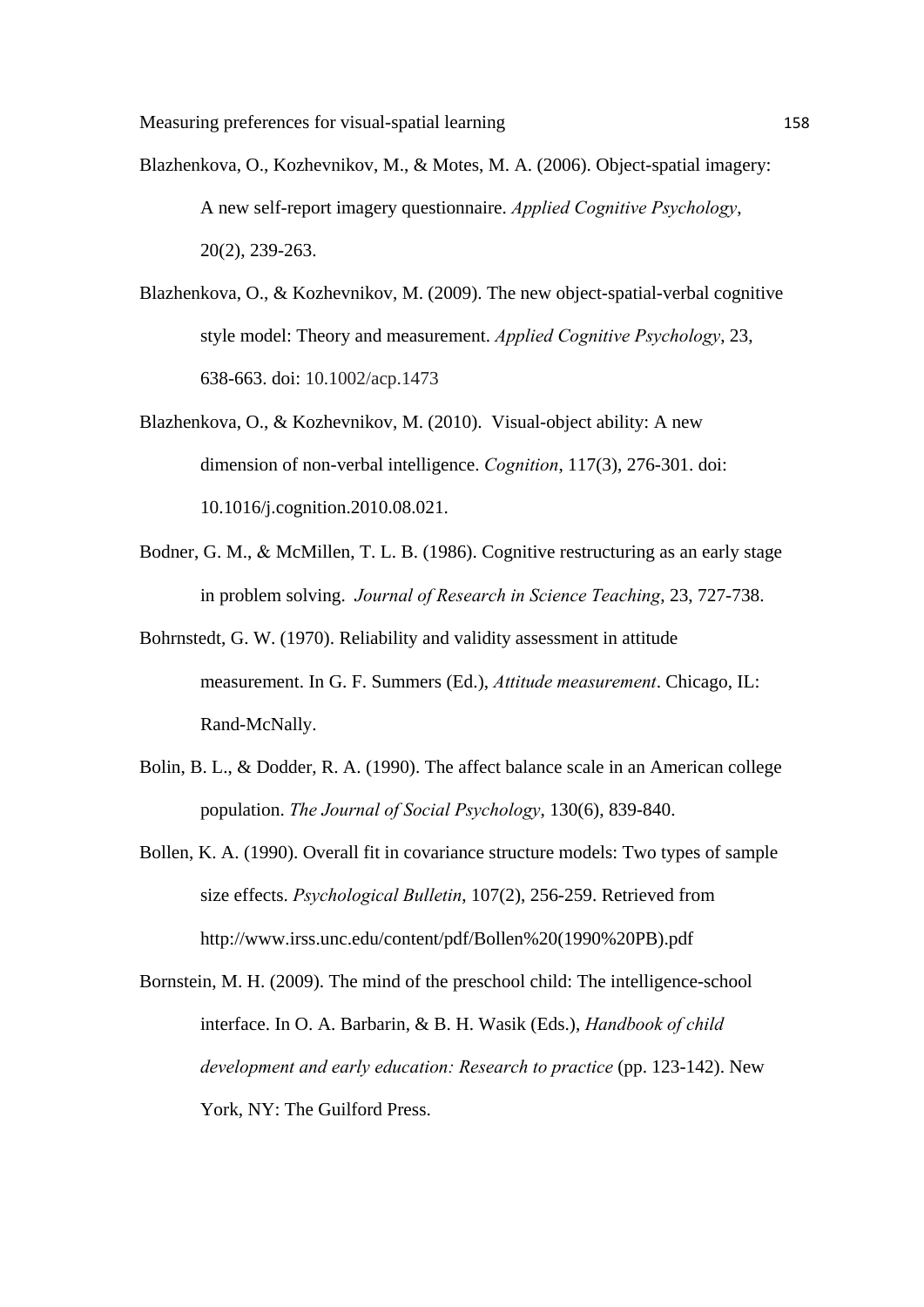- Boyle, G. J. (1991). Does homogeneity indicate internal consistency or item redundancy in psychometric scales? *Personality and Individual Differences*, 12(3), 291-4. Retrieved from http://epublications.bond.edu.au/cgi/viewcontent.cgi?article=1001&context=g reg\_boyle
- Browder, D. M., & Xin, Y. P. (1998). A meta-analysis and review of sight word research and its implications for teaching functional reading to individuals with moderate to severe disabilities. *The Journal of Special Education*, 32, 130-153.
- Brown, B. L. (2003). *Teaching styles vs. learning styles: Myths and realities*. Columbus, OH: ERIC Clearinghouse on Adult, Career and Vocational Education.
- Brown, A. L., & Campione, J. C. (1972). Recognition memory for perceptually similar pictures in preschool children. *Journal of Experimental Psychology*, 95, 55-62.
- Brown, G., & Desforges, C. (1979). *Piaget's theory: A psychological critique*. Boston, MA: Routledge and Kegan Paul Ltd.
- Browne, M. W., & Cudeck, R. (1993). Alternative ways of assessing model fit. In K. A. Bollen, & J. S. Long Eds.), *Testing structural equation modelling* (pp. 136-162). Beverly Hills, CA: Sage.
- Bruce, T. (2004). *Exploratory and confirmatory factor analysis: Understanding concepts and applications*. Washington, DC: American Psychological Association.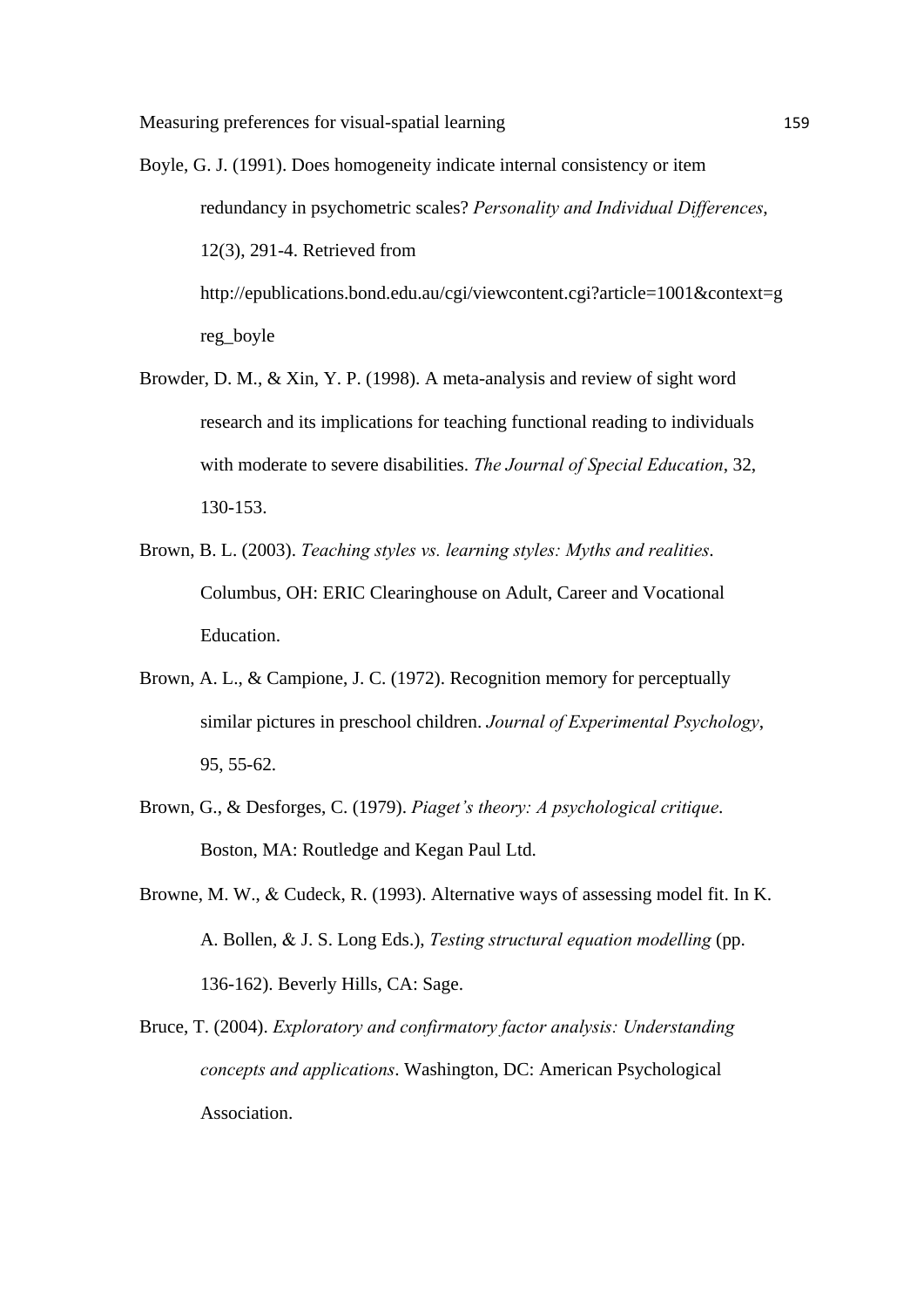- Bruck, M., Cavanagh, P., & Ceci, S. (1991). Fortysomething: Recognising faces at one's 25th reunion. *Memory and Cognition*, 19, 221-228.
- Bruner, J. S. (1964). The course of cognitive growth. *American Psychologist*, 19(1), 1-15. doi: 10.1037/h0021014
- Bruner, J. S. (1966). *Towards a theory of instruction*. Boston, MA: Harvard University Press.
- Bulmer, M. G. (1979). *Principles of statistics*. Mineola, NY: Dover Publications Inc.
- Burchell, B., & Marsh, C. (1992). The effect of questionnaire length on survey response. *Quality and Quantity*, 26(3), 233-244. doi: 10.1007/BF00172427
- Burgoyne, C. A. (2010). *The importance of identifying particular strengths: Spatial ability in pupils who are at risk of not learning to read* (Doctoral dissertation, University of Exeter). Retrieved from https://ore.exeter.ac.uk/repository/handle/10036/3150
- Burmeister, E., & Aitken, L. M. (2012). *Sample size: How many is enough?* Retrieved from
	- http://www98.griffith.edu.au/dspace/bitstream/handle/10072/51545/83704\_1.p df;jsessionid=C317625C892EAAA2409C688A2FF52F31?sequence=1
- Burton, L. J. (2003). Examining the relation between visual imagery and spatial ability tests. *International Journal of Testing*, 3(3), 277-291. doi: 10.1207/S15327574IJT0303\_6
- Burton, L. J., & Fogarty, G. (2003). The factor structure of visual imagery and spatial abilities. *Intelligence*, 31(3), 289-318. Retrieved from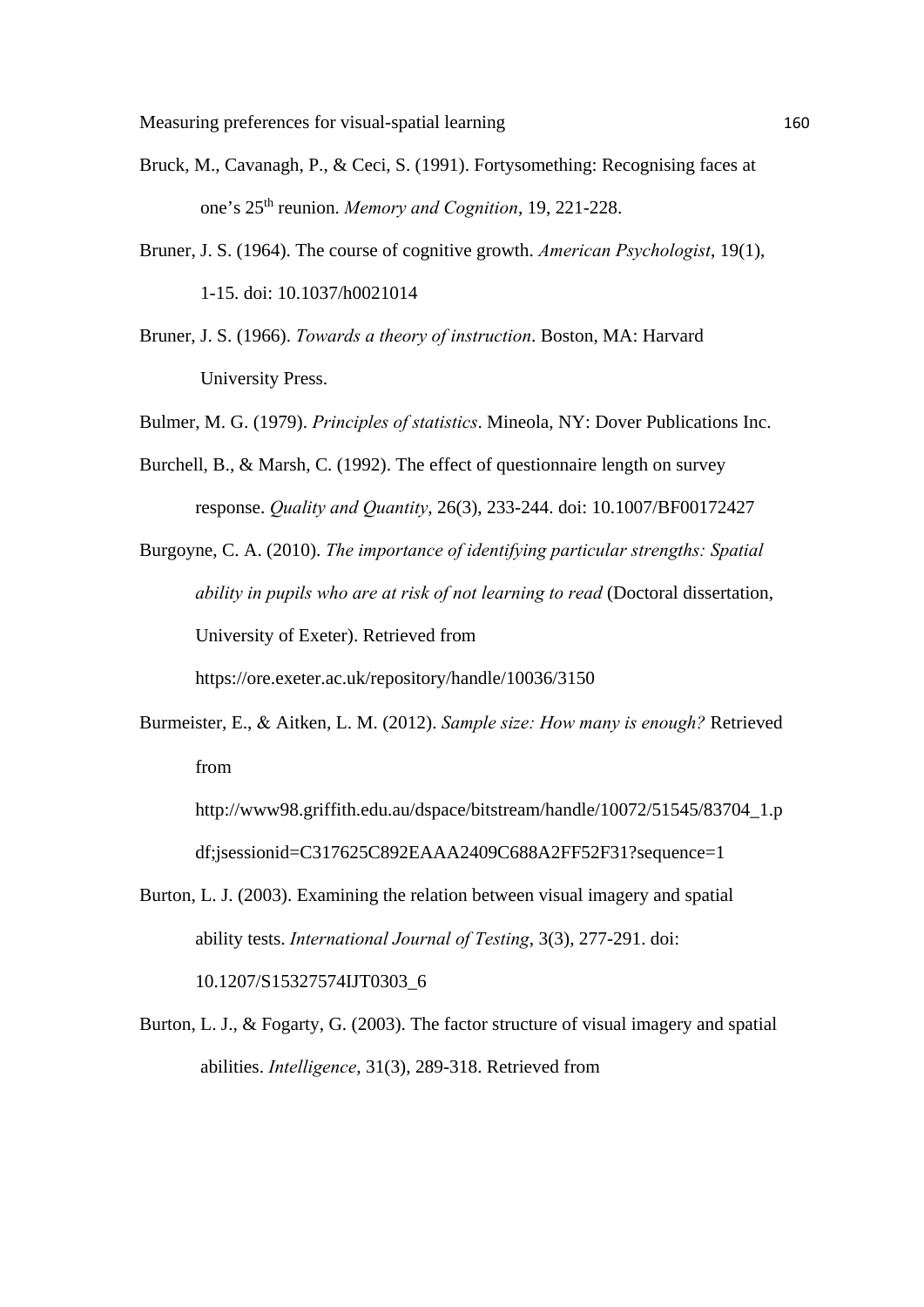Measuring preferences for visual-spatial learning 161

https://eprints.usq.edu.au/946/1/Fogarty\_Burton-

Fogarty The factor structure of visual imagery.pdf

- Cameron, A. C. (2013). Kurtosis. In M. S. Lewis-Beck, A. Bryman, & T. F. Liao (Eds.), *The SAGE encyclopaedia of social science research methods*. Thousand Oaks, CA: SAGE Publications Inc.
- Campbell, J. (1993). The role of physical objects in spatial thinking. In N. Eilan, R. McCarthy, & B. Brewer (Eds.), *Spatial representation: Problems in philosophy and psychology* (pp. 65-95). Malden: Blackwell Publishing.
- Campbell, D. T., & Fiske, D. W. (1959). Convergent and discriminant validation by the mutli-trait-multimethod matrix. *Psychological Bulletin*, 56, 81-105.
- Cancelli, A. A., Harris, A. M., Friedman, D. L., & Yoshida, R. K. (1993). Type of instruction and the relationship of classroom behaviour to achievement among learning disabled children. *Journal of Classroom Interaction*, 28(1), 13-19.
- Capp, M. (2006). The development of a questionnaire to identify visual-spatial learners. *Mindscape: The official journal of the Queensland Association for Gifted and Talented Children*, 27(1), 5-15.
- Carmines, E. G., & Zeller, R. A. (1979). *Reliability and validity assessment*. Beverly Hills, CA: SAGE Publications
- Caron, M. J., Mottron, L., Rainville, C., & Chouinard, S. (2004). Do high functioning persons with autism present superior spatial abilities? *Neuropsychologica*, 42(4), 467-81. Retrieved from http://visual-spatial learner.ncbi.nlm.nih.gov/pubmed/14728920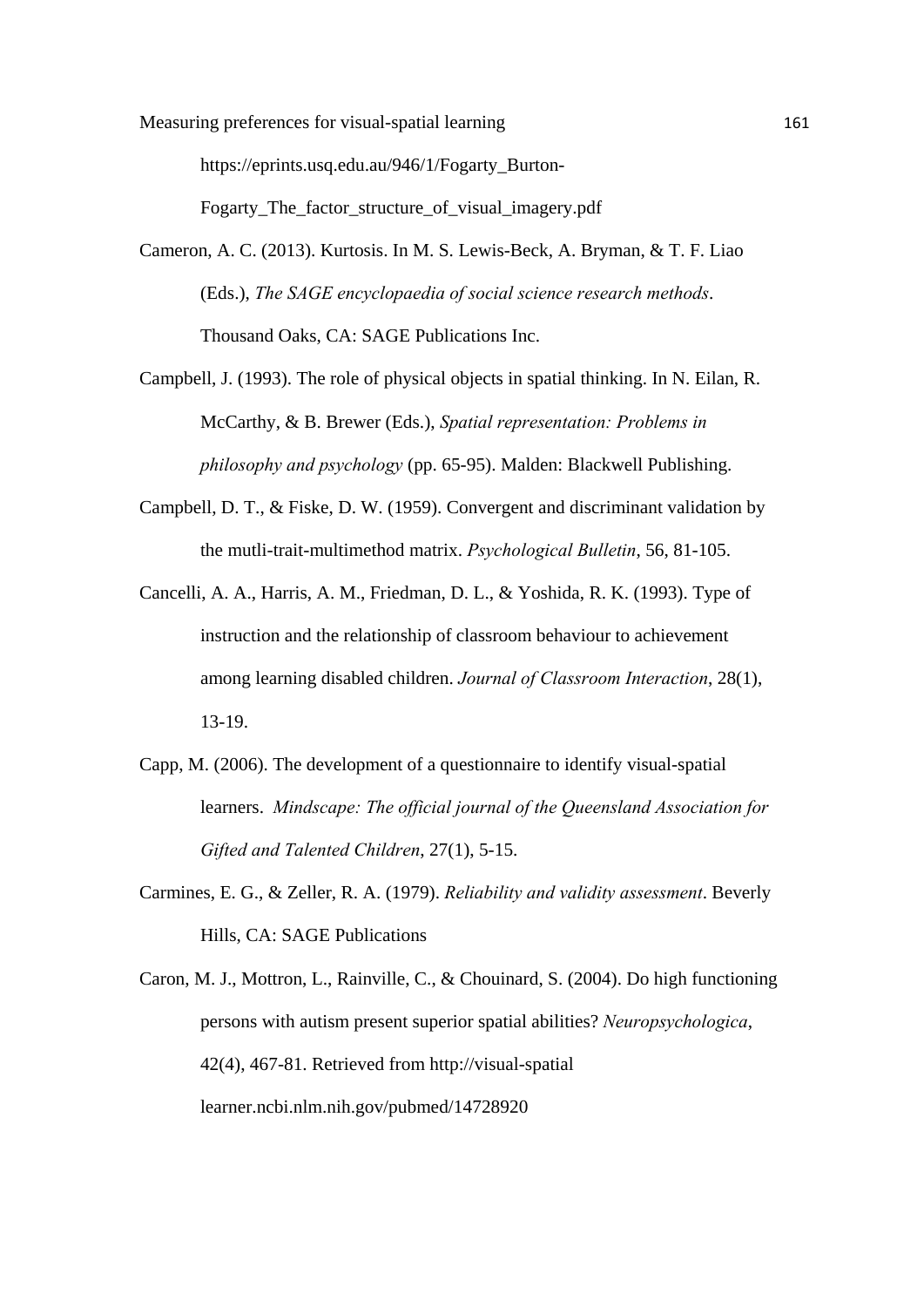Carroll, J. B. (1993). *Human cognitive abilities: A survey of factor-analytic studies*. New York, NY: Cambridge University Press.

Cassidy, S. (2004). Learning styles: An overview of theories, models and measures. *Educational Psychology*, 24(4), 419-444. doi: 10.1080/0144341042000228834

Champagne, A. B., Klopfer, L. E., & Anderson, J. H. (1980). Factors influencing the learning of classical mechanics. *American Journal of Physics*, 48(12), 1074- 1079. Retrieved from

http://ajp.aapt.org/resource/1/ajpias/v48/i12/p1074\_s1?isAuthorized=no

- Chapman, C., & King, R. S. (2001). *Differentiated assessment strategies: One tool doesn't fit all*. London, UK: SAGE Publications.
- Charkins, R. J., O'Toole, D. M., & Wetzel, J. N. (1985). Linking teacher and student learning styles with student achievement and attitudes. *Economic Education*, 16(2), 111-120.
- Chausse, J., Tadey, A., Stehr, S., Phaneuf, N., Newton, M. (2015). *Diversity and inclusion (autism): Effective teaching resources and strategies*. Retrieved from http://inclusionautism.weebly.com/teaching-resources-andstrategies.html
- Chen, F., Curan, P. J., Bollen, K. A., Kirby, J., & Paxton, P. (2008). An empirical evaluation of the use of fixed cut-off points in RMSEA test statistic in structural equation models. *Social Methods Research*, 36(4), 462-494. doi: 10.1177/0049124108314720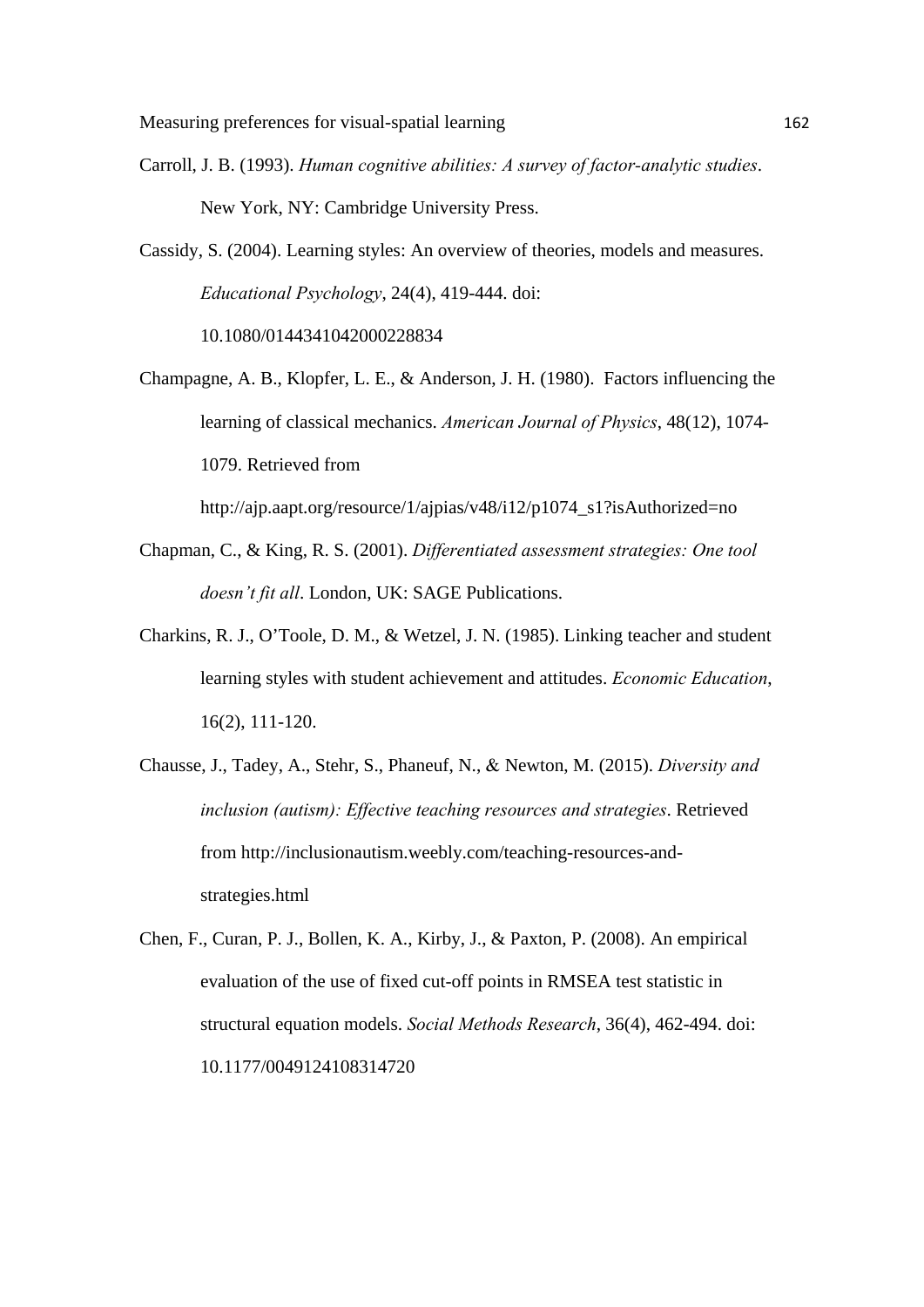- Chinea, G., & Chen, S. Y. (2008). Measuring quality of perception in distributed multimedia: Verbalizers vs. imagers. *Computers in Human Behaviour*, 24(4), 1317-1329. Retrieved from http://bura.brunel.ac.uk/bitstream/2438/6985/5/Fulltext.pdf
- Churchill, G. A., & Peter, J. P. (1984). Research design effects on the reliability of rating scales: A meta-analysis. *Journal of Marketing Research*, 21, 360-375.
- Clements, D. H. (1998). *Geometric and spatial thinking in young children*. Retrieved from http://files.eric.ed.gov/fulltext/ED436232.pdf
- Clements, D. H., & Battista, M. T. (1992). Geometry and spatial reasoning. In D. A. Grouws (Ed.), *Handbook of research on mathematics teaching and learning: A project of the National Council of Teachers of Mathematics* (pp. 420-464). New York, NY: MacMillan Publishing.
- Cohen, J. (1983). The cost of dichotomization. *Applied Psychological Measurement*, 7, 249-253.
- Collinson, E. (2000). A survey of elementary students' learning style preferences and academic success. *Contemporary Education*, 71(4), 42-48.
- Comrey, A. L., & Lee, H. B. (1992). *A first course in factor analysis*. Hillsdale, NJ: Erlbaum.
- Conrad, R. (1964). Acoustic confusions in immediate memory. *British Journal of Psychology*, 55, 75-84.
- Cooper, L. A., & Regan, D. T. (1984). Attention, perception, and intelligence. In I. R. S. Sternberg (Ed.), *Handbook of human intelligence.* New York, NY: Cambridge University Press.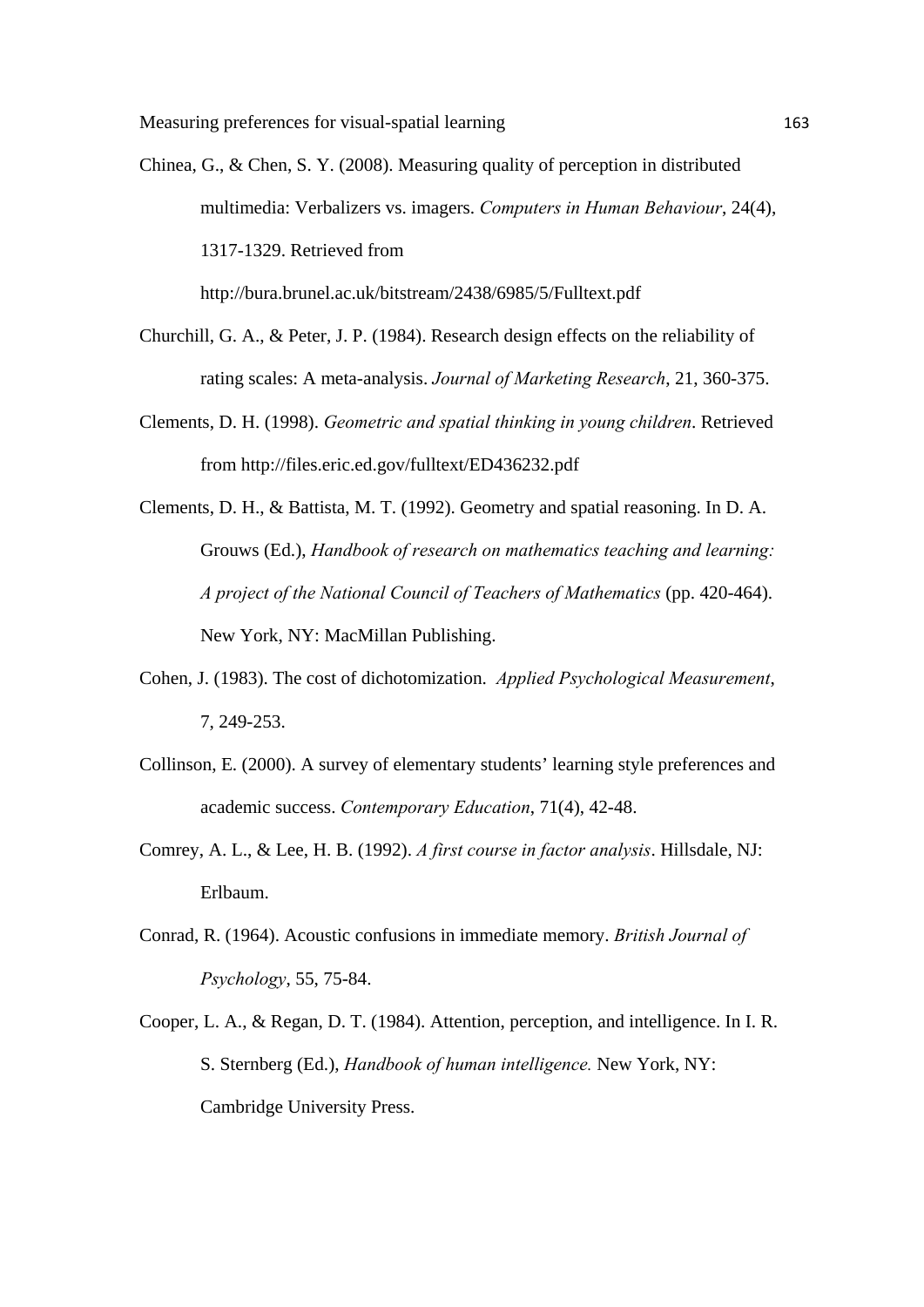Measuring preferences for visual-spatial learning 164

- Corbetta, M., & Shulman, G. L. (2002). Control of goal-directed and stimulus-driven attention in the brain. *Neuroscience*, 3, 201-215. doi: 10.1038/nrn755
- Cordery, J. L., & Sevastos, P. P. (1993). Responses to the original and revised job diagnostic survey: Is education a factor in responses to negatively worded items? *Journal of Applied Psychology*, 78(1), 141-143.
- Cortina, J. M. (1993). What is coefficient alpha? An examination of theory and application. *Journal of Applied Psychology*, 78, 98-104.
- Costello, A. B., & Osborne, J. W. (2005). Best practices in exploratory factor analysis: Recommendations for getting the most from your factor analysis. *Practical Assessment, Research and Evaluation*, 10(7), 1-9. Retrieved from http://pareonline.net/pdf/v10n7.pdf
- Cox, R. (1999). Representation construction, externalised cognition and individual differences. *Learning and Instruction*, 9(4), 343-363. Retrieved from http://visual-spatial learner.psychology.nottingham.ac.uk/staff/dmr/c8ccde/Readings%20from%2 0Drawing/cox\_1999.pdf
- Cox, R., Stenning, K., & Oberlander, J. (1994). *Graphical effects in learning logic: Reasoning, representation and individual differences*. Retrieved from ftp://163.13.201.222/Prof\_aaliou/AR/Papers%20for%20presentation/(8)%20( Hsu)graphical-effects-in-learning%20logic%20reasoning.pdf
- Cronbach, L. J. (1960). *Essentials of psychological testing* (2nd ed.). Oxford, UK: Harper.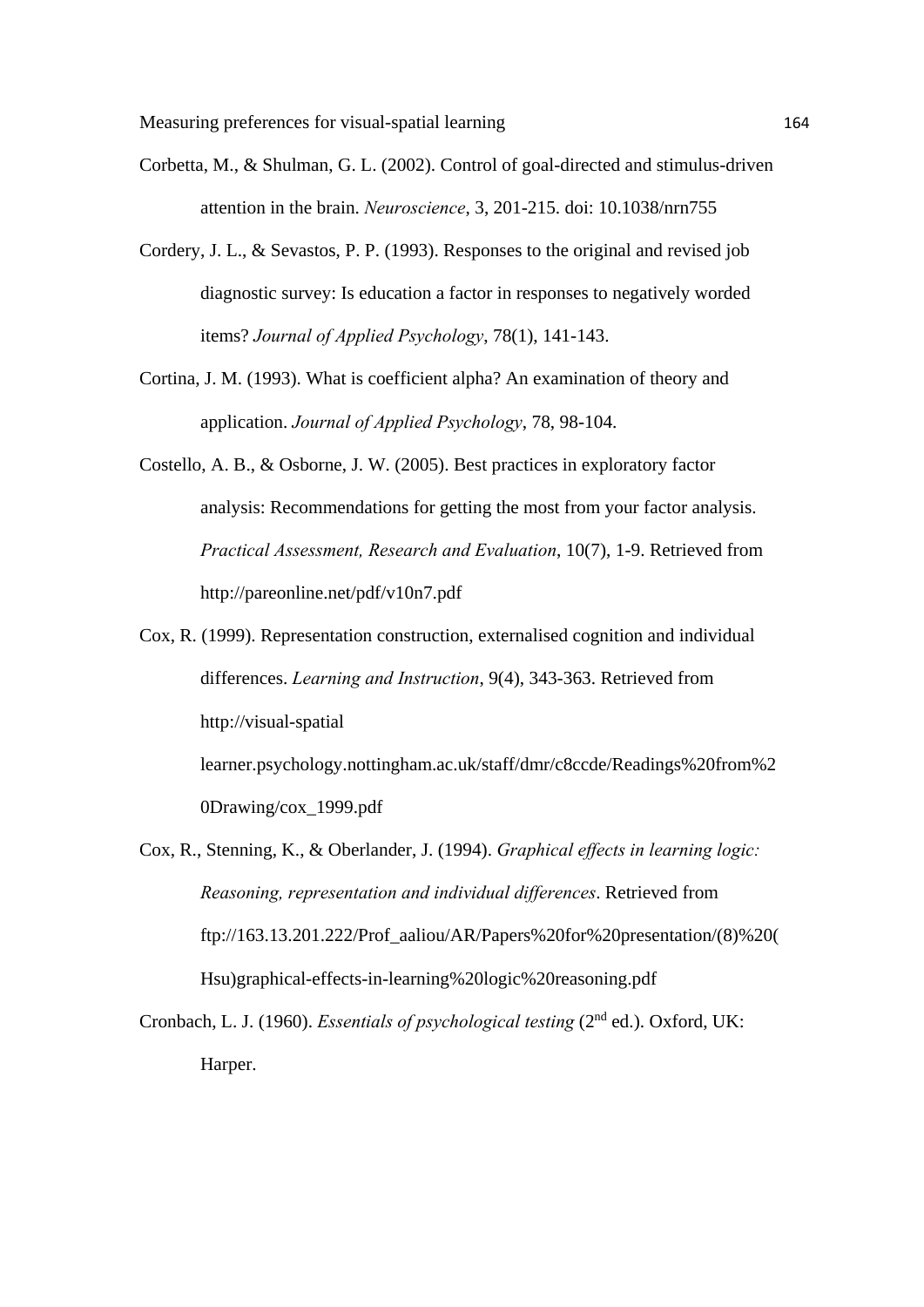- Cronbach, L. J. (1970). *Essentials of psychological testing* (3rd ed.). New York, NY: Harper & Row.
- Cronbach, L. J. (1971). Test validation. In R. L. Thorndike (Ed.), *Educational measurement* (2nd ed.). Washington, DC: American Council on Education.
- Cronbach, L. J., Ambron, S. R., Dornbusch, S. M., Hess, R. O., Hornik, R. C., Phillips, D. C.,…Weiner, S. S. (1980). *Toward reform of program evaluation: Aims, methods, and institutional arrangements*. San Francisco, CA: Jossey-Bass.
- Cronbach, L. J., & Meehl, P. E. (1955). Construct validity in psychological tests. *Psychological Bulletin*, 52, 281-302.
- Cronbach, L. J., & Snow, R. E. (1977). *Aptitudes and instructional methods: A handbook for research on interactions*. New York, NY: Irvington.
- Cudeck, R. (2000). Exploratory factor analysis. In H. E. Tinsley, & S. D. Brown (Eds.), *Applied multivariate statistics and mathematical modelling*. San Diego, CA: Academic Press.
- Cummings, K., Marx, J., Thornton, R., & Kuhl, D. (1999). Evaluating innovation in studio physics. *American Journal of Physics*, 67, 38-44. Retrieved from http://ajp.aapt.org/resource/1/ajpias/v67/iS1/pS38\_s1?isAuthorized=no
- Cunningham, W. A., Preacher, K. J., & Banaji, M. R. (2001). Implicit attitude measures: Consistency, stability and convergent validity. *Psychological Science*, 12(2), 163-170. Retrieved from http://faculty.psy.ohiostate.edu/cunningham/pdf/cunningham.ps.2001.pdf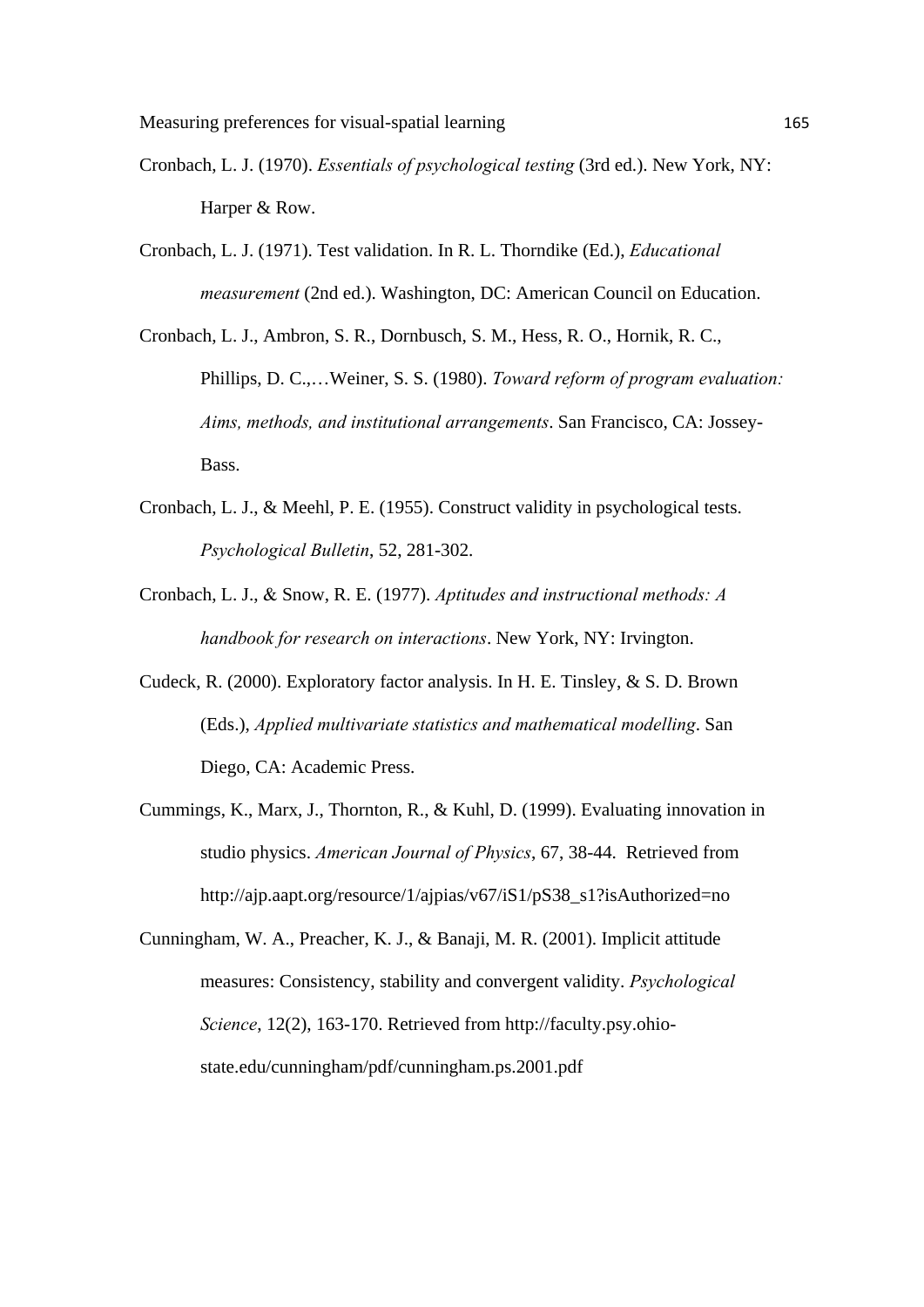Dalryaple, N. (1989) Learning to be independent and responsible: Functional programming for people with autism. ERIC Document Reproduction Service NO. EC302 520

Dean, G. M. (1994). The function of imagery in cognition. In L. J. Burton,  $\&$  G. Fogarty (2003), The factor structure of visual imagery and spatial abilities. *Intelligence*, 31(3), 289-318. Retrieved from https://eprints.usq.edu.au/946/1/Fogarty\_Burton-Fogarty The factor structure of visual imagery.pdf

- Dean, A. E. (2010). *Night life: A book of night time meditations*. Centre City, MI: Hazeldon Foundation.
- Dean, G. M., & Morris, P. E. (1991). Imagery and spatial ability: When introspective reports predict performance. In L. J. Burton,  $\&$  G. Fogarty (2003), The factor structure of visual imagery and spatial abilities. *Intelligence*, 31(3), 289-318. Retrieved from https://eprints.usq.edu.au/946/1/Fogarty\_Burton-Fogarty\_The\_factor\_structure\_of\_visual\_imagery.pdf
- Dean, G. E., & Morris, P. E. (1995). The relationship between self reports of imagery and spatial ability. In L. J. Burton,  $\&$  G. Fogarty (2003), The factor structure of visual imagery and spatial abilities. *Intelligence*, 31(3), 289-318. Retrieved from https://eprints.usq.edu.au/946/1/Fogarty\_Burton-Fogarty\_The\_factor\_structure\_of\_visual\_imagery.pdf
- Deruelle, C., Rondan, C., Gepner, B., & Tardiff, C. (2008). Spatial frequency and face processing in children with autism and Asperger syndrome. *Journal of Autism and Developmental Disorders*, 34, 199-210.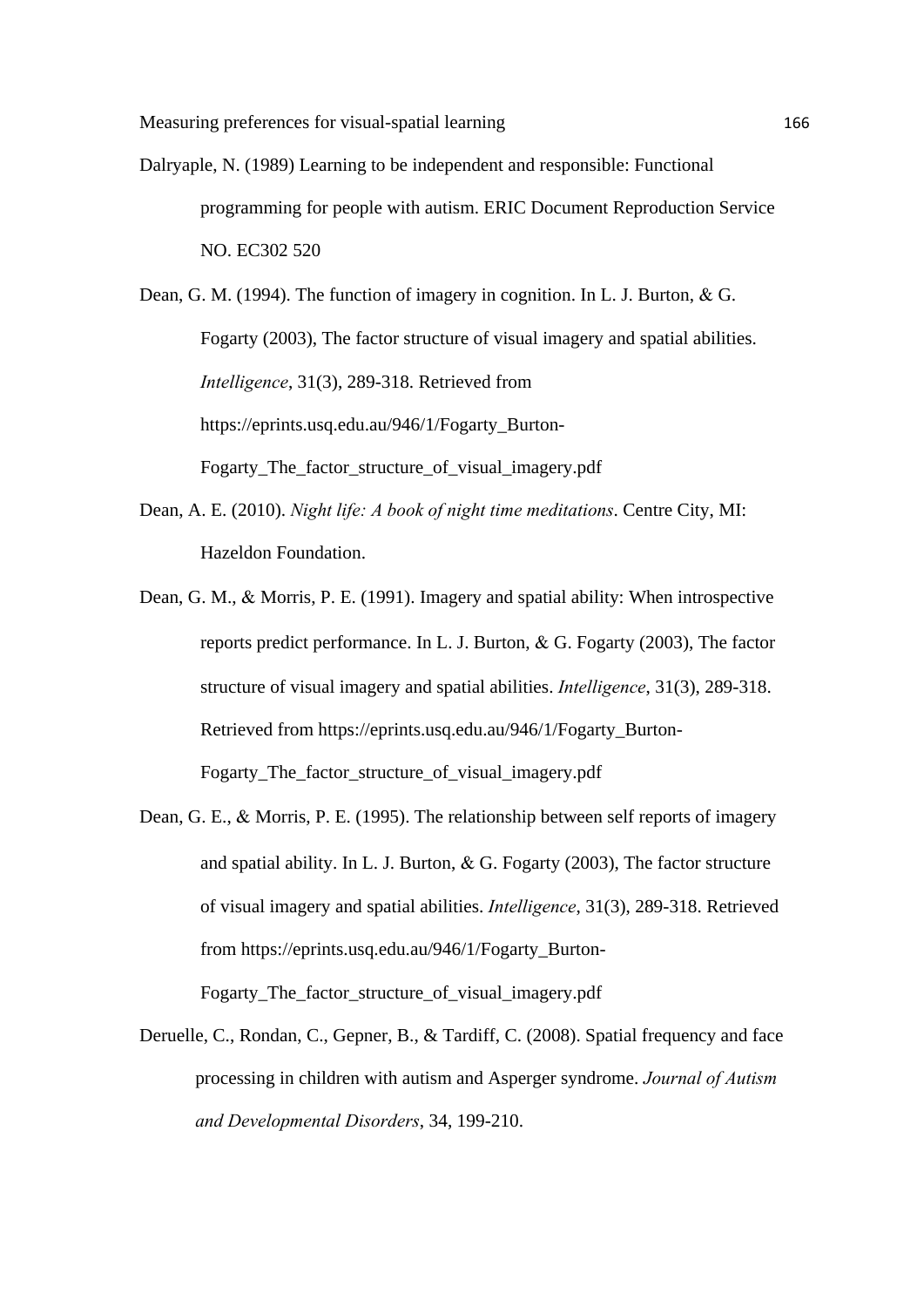Dettmer, S., Simpson, R. L., Smith-Myles, B., & Ganz, J. B. (2000). The use of visual supports to facilitate transitions of students with autism. *Focus on Autism and Other Developmental Disabilities*, 15(3), 163-169. doi: 10.1177/108835760001500307

DeVellis, R. F. (1991). *Scale development: Theory and applications*. Newbury Park, CA: Sage Publications.

DeVon, H. A., Block, M. E., Moyle-Wright, P., Ernst, D. M., Hayden, S. J., Lazzara, D. J.,…Kostas-Polston, E. (2007). A psychometric toolbox for testing validity and reliability. *Journal of Nursing Scholarship*, 39(2), 155-64. Retrieved from http://visual-spatial learner.google.com.au/url?sa=t&rct=j&q=&esrc=s&frm=1&source=web&cd =2&ved=0CEYQFjAB&url=http%3A%2F%2Fwww.researchgate.net%2Fpu blication%2F228739294 A psychometric toolbox for testing validity and

\_reliability%2Ffile%2Fd912f50b4bd4f17c0f.pdf&ei=462ZUefjENGkkgW27I

DoBQ&usg=AFQjCNEss-O6vDD4YO0Rl25YRpeQ2D8bpg

- Dillman, D. A., Sinclair, M. D., & Clark, J. R. (1993). Effects of questionnaire length, respondent-friendly design, and a difficult question of response rates for occupant-addressed census mail surveys. *Public Opinion Quarterly*, 57(3), 289-304. doi: 10.1086/269376
- Dittuno, P. L., & Mann, V. A. (1990). Right hemisphere specialization for mental rotation in normal and brain damaged subjects. *Cortex*, 26(2), 177-188.

Dixon, J. P. (1983). *The spatial child*. Springfield, IL: C. C. Thomas.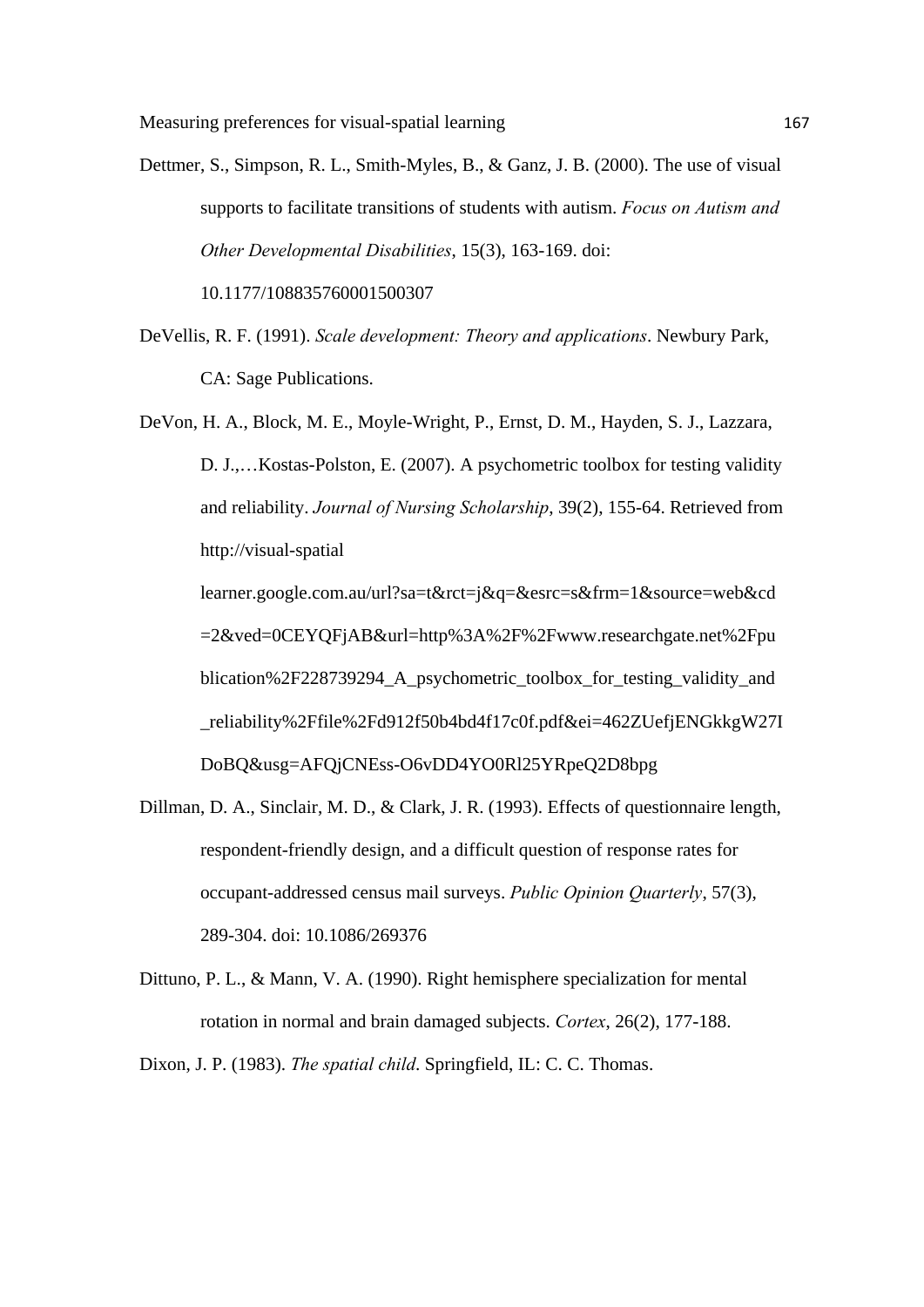- Doane, D. P., & Seward, L. E. (2011a). *Applied statistics in business and economics*  $(3<sup>rd</sup> Ed.)$ . Irwin, CA: McGraw Hill.
- Doane, D. P., & Seward, L. E. (2011b). Measuring skewness: A forgotten statistic? *Journal of Statistics Education*, 19(2), 1-8.
- DuBois, C. L. Z., Sackett, P. R., Zedeck, S., & Fogli, L. (1993). Further exploration of typical and maximum performance criteria: Definitional issues, prediction, and white-black differences. *Journal of Applied Psychology*, 78, 208-211.
- Dunn, R. S., & Dunn, K. J. (1993). Learning styles/teaching styles: Should they, can they be matched? *Educational Leadership*. http://ascd.com/ASCD/pdf/journals/ed\_lead/el\_197901\_dunn.pdf
- Dunn, R., Griggs, S. A., Olson, J., Gorman, B., & Beasley, M. (1995). A metaanalytical validation of the Dunn and Dunn learning styles model. *Journal of Educational Research*, 88(6), 353-361.
- Durie, R. (1997). *An interview with Howard Gardner*. Seattle, WA: Zephyr Press.
- Earl, L. (2003). *Assessments as learning: Using classroom assessment to maximize student learning*. Thousand Oaks, CA: Corwin Press.
- Edgin, J. O., & Pennington, B. F. (2005). Spatial cognition in autism spectrum disorders: Superior, impaired or intact? *Journal of Autism and Developmental Disorders*, 35(6), 729-45. doi 10.1007/s10803-005-0020-visual-spatial learner
- Ellis, S. M., & Steyn, H. S. (2003). Practical significance (effect size) versus or in combination with statistical significance (p-values): Research note. *Management Dynamics: Journal of the Southern African Institute of Management Scientists*, 12(4), 51-53.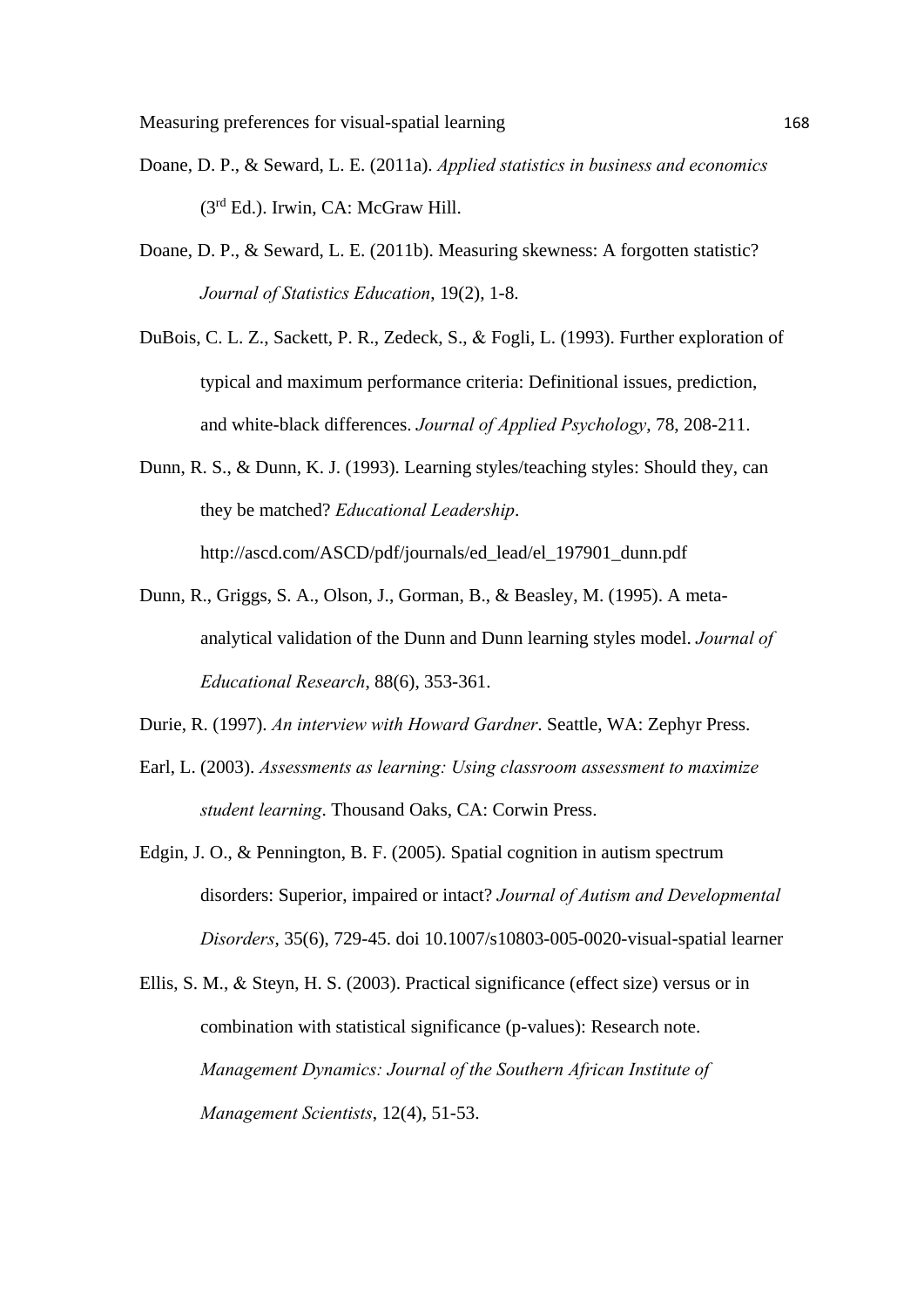- Esposito, J. L. (2002, November). *Interactive, multi-method questionnaire evaluation research: A case study*. A paper presented at the International Conference in Questionnaire Development, Evaluation, and Testing Methods. Charlton, SC.
- Everitt, B., & Hothorn, T. (2011). Exploratory factor analysis. In B. Everitt, & T. Hothorn (Eds.), *An introduction to applied multivariate analysis* (pp. 135-59). New York, NY: Springer.
- Evers, K., Noens, I., Steyaert, J., & Wagemans, J. (2011). Combining strengths and weaknesses in visual perception of children with an autism spectrum disorder: Perceptual matching of facial expressions. *Research in Autism Spectrum Disorders*, 5, 1327-1342.
- Fabrigar, L. R., MacCallum, R. S., Wegener, D. T., & Strahan, E. J. (1999). Evaluating the use of exploratory factor analysis in psychological research. *Psychological Methods*, 4(3), 272-99. Retrieved from http://visual-spatial learner.statpower.net/Content/312/Handout/Fabrigar1999.pdf
- Farah, M. J., Hammond, K. M., Levine, D. N., & Calvanio, R. (1988). Visual and spatial mental imagery: Dissociable systems of representation. *Cognitive Psychology*, 20, 439-462. Retrieved from http://dx.doi.org/10.1016/0010- 0285(88)90012-6
- Fedorov, V., Mannino, F., & Zhang, R. (2009). Consequences of dichotomization. *Pharmaceutical Statistics*, 8, 50-61.
- Ferketich, S. L. (2007). Focus on psychometrics: Aspects of item analysis. *Research in Nursing and Health*, 14(2), 165-8. doi: 10.1002/nur.4770140211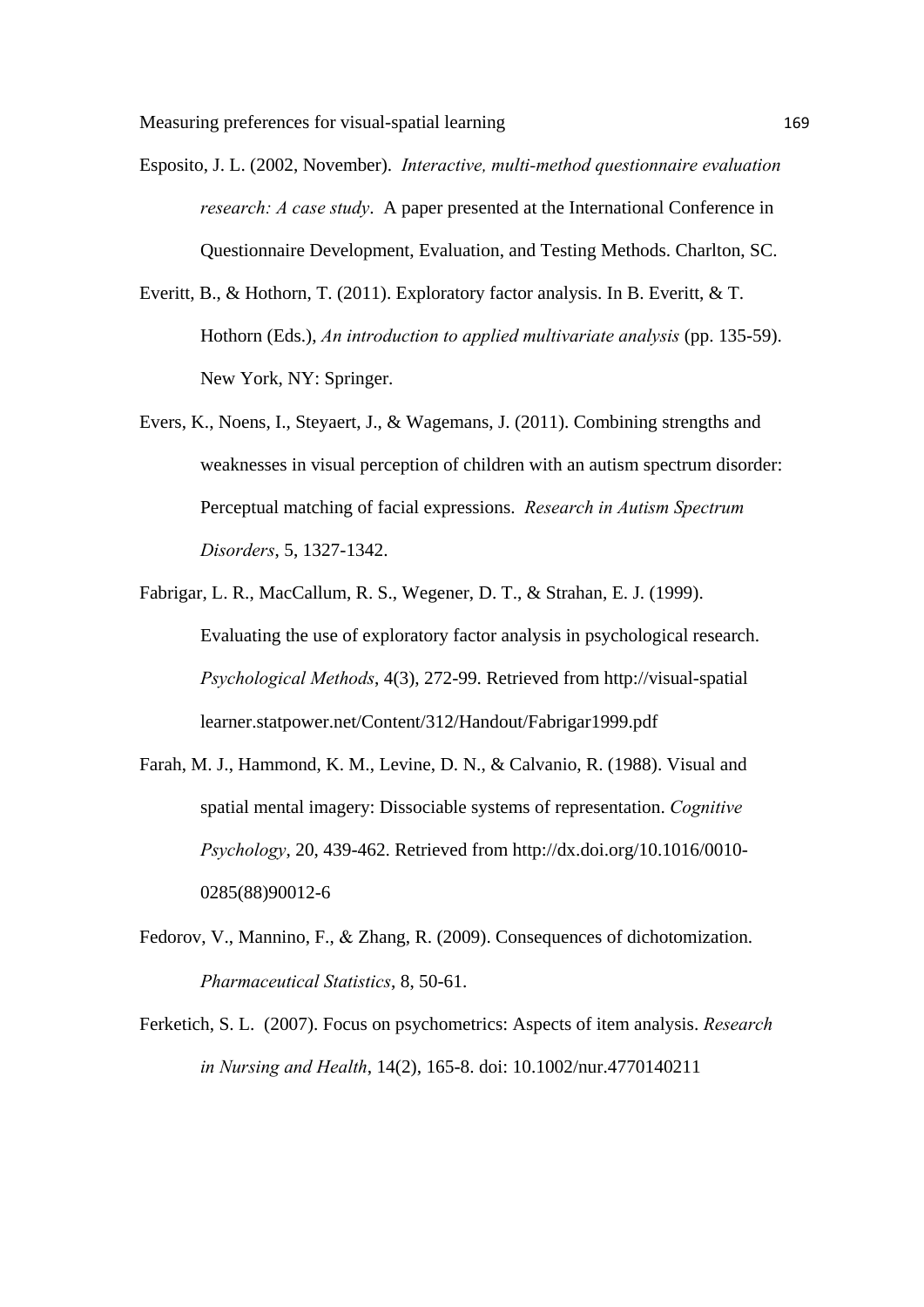- Ferketich, S. L., Figueredo, A. J., & Knapp, T. R. (1991). Focus on psychometrics: The multi-trait multi-method approach to construct validity. *Research in Nursing and Health*, 14, 315-20. doi: 10.1002/nur.4770140410
- Ferketich, S. L., & Verran, J. (2007). Focus on psychometrics: An overview of data transformation. *Research in Nursing and Health*. 17(5), 393-396. doi: 10.1002/nur.4770170510
- Field, A. (2009). *Discovering statistics using SPSS*. London: SAGE Publications Ltd.
- Flowers, C. P., & Algozzine, R. F. (2000). Development and validation of scores on the Basic Technology Competencies for Educators Inventory. *Educational and Psychological Measurement*, 60, 411-418.
- Ford, N., & Chen, S. Y. (2001). Matching/mismatching revisited: An empirical study of learning and teaching styles. *British Journal of Educational Technology*, 32(1), 5-22. doi: 10.1111.1467-8535.00173
- Franceschini, S., Gori, S., Ruffino, M., Pedrolli, K., & Facoetti., A. (2012). A casual link between visual spatial attention and reading acquisition. *Current Biology*, 22(9), 814-819.
- Freed, J. (1996). Teaching right: Techniques for visual spatial gifted children. *Understanding Our Gifted*, 8(3), 16-21.
- Fried, Y., & Ferris, G. R. (1986). The dimensionality of job characteristics: Some neglected issues. *Journal of Applied Psychology*, 71, 419-426.
- Friedman, M. (1953). *Essays in positive economics*. Chicago, IL: University of Chicago Press.
- Frith, U. (1980). Unexpected spelling problems. *Group*, 83, 9.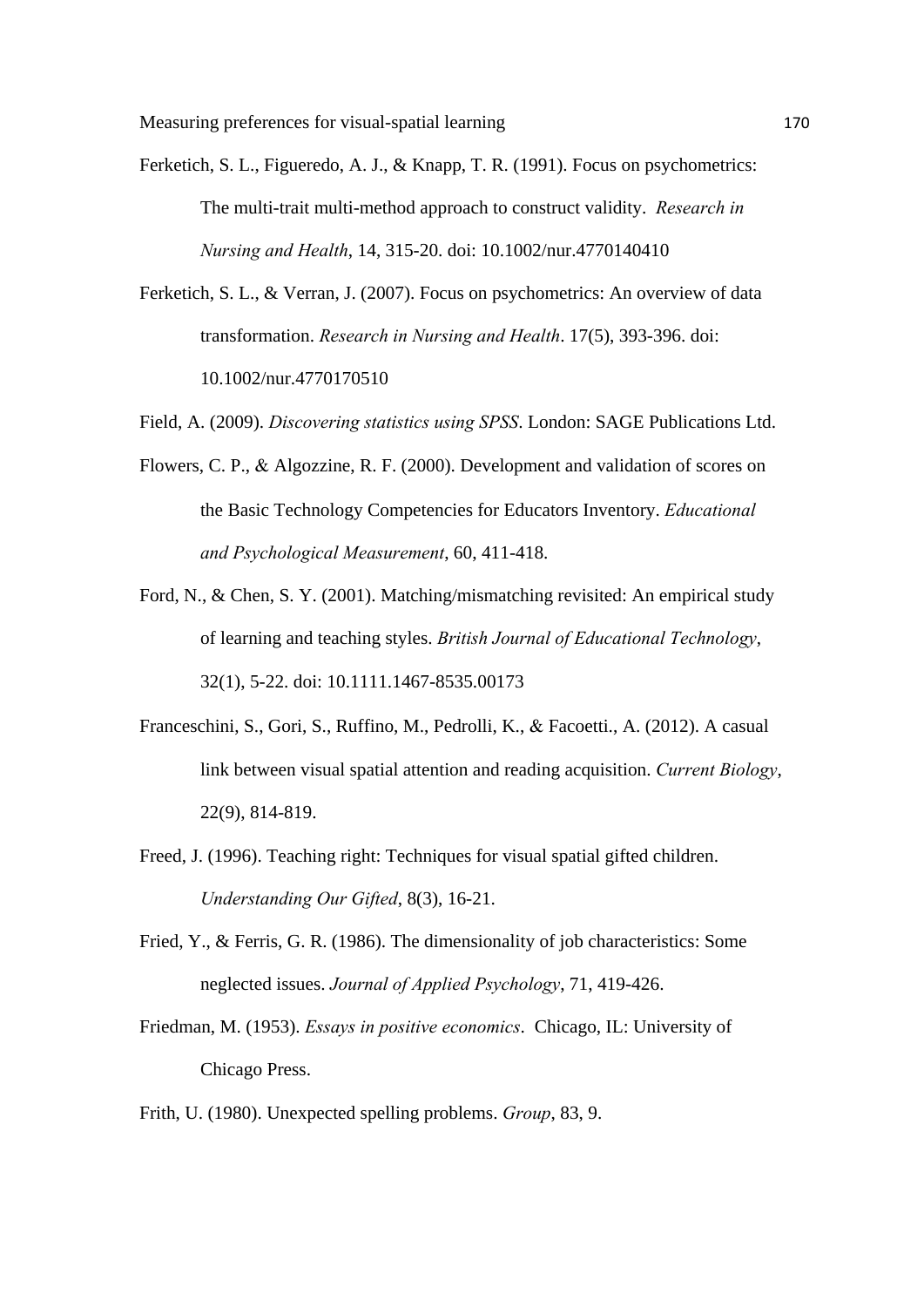Frith, U. (1989). *Autism: Explaining the enigma*. Oxford, UK: Basil Blackwell.

- Freund, R. J., & Littell, R. C. (2000). SAS system for regression ( $3<sup>rd</sup>$  ed.). Cary, NC: SAS Institute.
- Galea, L. A., Kavaliers, M., Ossenkopp, K. P., Innes, D., & Hargreaves, E. L. (1994). Sexually dimorphic spatial learning varies seasonally in two populations of deer mice. *Brain Research*, 635(1-2), 18-26. Retrieved from http://visualspatial learner.sciencedirect.com/science/article/pii/0006899394914192
- Galesic, M., & Bosnjak, M. (2009). Effects of questionnaire length on participation and indicators of response quality in a web survey. *Public Opinion Quarterly*, 73(2), 349-360. doi: 10.1093/poq/nfp031
- Gamoran, A. (1989). Measuring curriculum differentiation. *American Journal of Education*, 97(2), 129-143. Retrieved from http://visual-spatial learner.jstor.org/stable/1084907
- Gardner, H. (1983*). Frames of mind: The theory of multiple intelligences*. New York, NY: Basic Books.
- Gardner, H. (1993). *Multiple intelligences: The theory in practice*. New York, NY: Basic Books.
- Gardner, P. L. (1995). Measuring attitudes to science: Uni-dimensionality and internal consistency revisited. *Research in Science Education*, 25(3), 283-9. Retrieved from http://link.springer.com/article/10.1007%2FBF02357402#
- Gardner, H., & Walters, J. (1993). A rounded version. In H. Gardner (Ed.), *Multiple intelligences: The theory in practice* (pp. 35-48). New York, NY: Basic Books.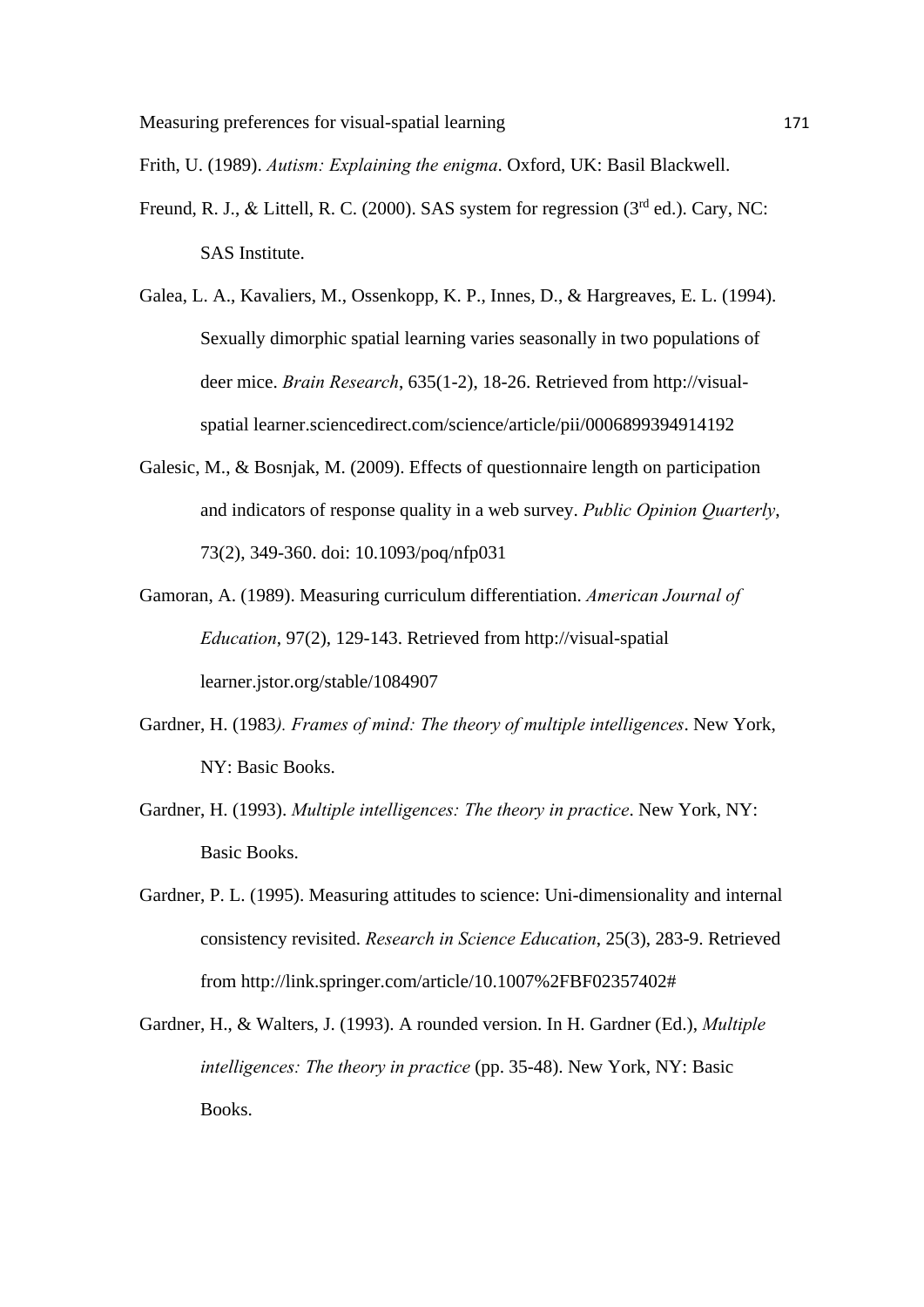Gazzaniga, M. S. (1973). *The hidden mind: The spilt brain revisited*. Retrieved from http://visual-spatial learner.sciamdigital.com/index.cfm?fa=Products.ViewIssuePreview&ARTIC LEID\_CHAR=E298AECE-237D-9F22-E8F74184347D2C05

Gazzaniga, M. S., Bogen, J. E., & Sperry, R. W. (1965). Dyspraxia following division of the cerebral commissures. *Archives of Neurology*, 16, 606-612. Retrieved from http://people.uncw.edu/puente/sperry/sperrypapers/60s/129-1967.pdf

George, A. (2010). Tracking: Educational differentiation or defective strategy. *Educational Research Quarterly*, 34(2), 3-17.

Gibbs J., Appleton J., Gazzaniga, M. S., Bogen, J. E., & Sperry, R. W. (1965). Observations on visual perception after disconnexion in the cerebral hemispheres in man. *Brain*, 88(2), 221-236. Retrieved from http://visualspatial

learner.psych.ucsb.edu/~gazzanig/PDF/Observations%20on%20visual%20per ception%20after%20disconnexion%20of%20the%20cerebral%20hemisphere s%20in%20man%20(1965).pdf

- Gilakjani, A. P. (2012). Visual, auditory, kinaesthetic learning styles and their impacts on English language teaching. *Journal of Studies in Education*, 2(1), 104-113.
- Givens, G. H., Smith, D. D., & Tweedie, R. L. (1997). Publication bias in metaanalysis: A Bayesian data-augmentation approach to account for issues exemplified in the passive smoking debate (with discussion). *Statistical Science*, 12, 221-250.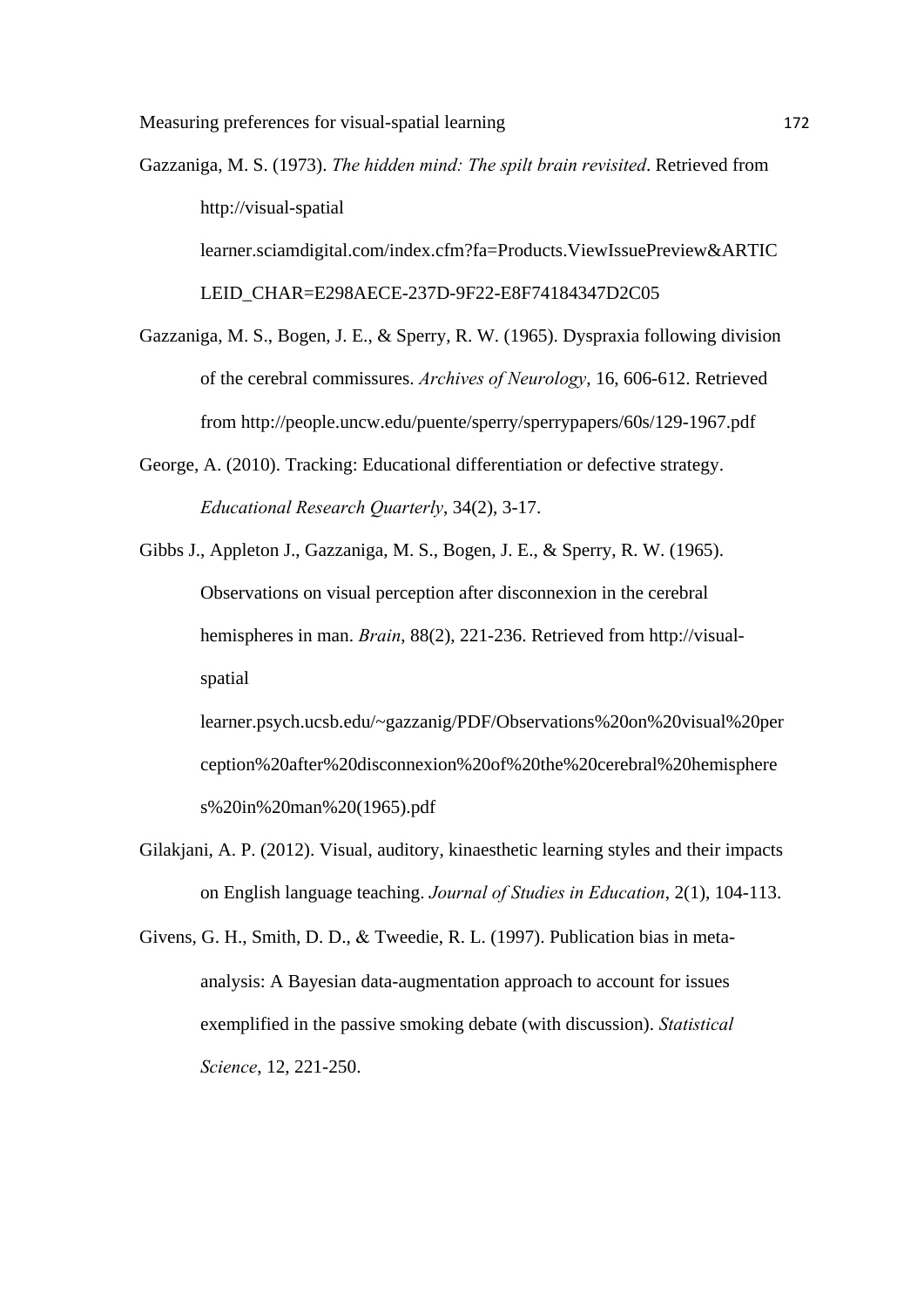Measuring preferences for visual-spatial learning 173

- Gohm, C. L., Humphreys, L. G., & Yao, G. (1998). Underachievement among spatially gifted students. *American Educational Research Journal, 35*, 515- 531. Retrieved from http://aer.sagepub.com/content/35/3/515.short
- Golon, A. S. (2002). *Organizational skills for visual-spatial learners*. Retrieved from http://visual-spatial learner.visual-learners.com/support-files/orgsktchr.pdf
- Golon, A. S. (2004*). Raising topsy-turvy kids: Successfully parenting your visualspatial child*. Denver, CO: DeLeon Publishing.
- Good, C., Aronson, J., & Inzlicht, M. (2003). Improving adolescents' standardized test performance: An intervention to reduce the effects of stereotype threat. *Applied Developmental Psychology*, 24, 645-662.
- Grandin, T. (1995). *Thinking in pictures*. New York, NY: Vintage Press Random House.
- Grandin, T. (2006). *Thinking in pictures: My life with autism*. New York, NY: Vintage Books.
- Green, K. E., & Schroder, D. H. (1990). Psychometric quality of the Verbalizer-Visualizer Questionnaire as a measure of cognitive style. *Psychological Reports*, 66, 939-945.
- Greenfield, P. M. (2014). *Mind and media: The effects of television, video and computer games*. East Sussex, UK: Psychology Press.
- Griggs, S. A., & Dunn, R. S. (1984). Selected case studies of the learning style preferences of gifted students. *Gifted Child Quarterly*, 28(3), 115-119.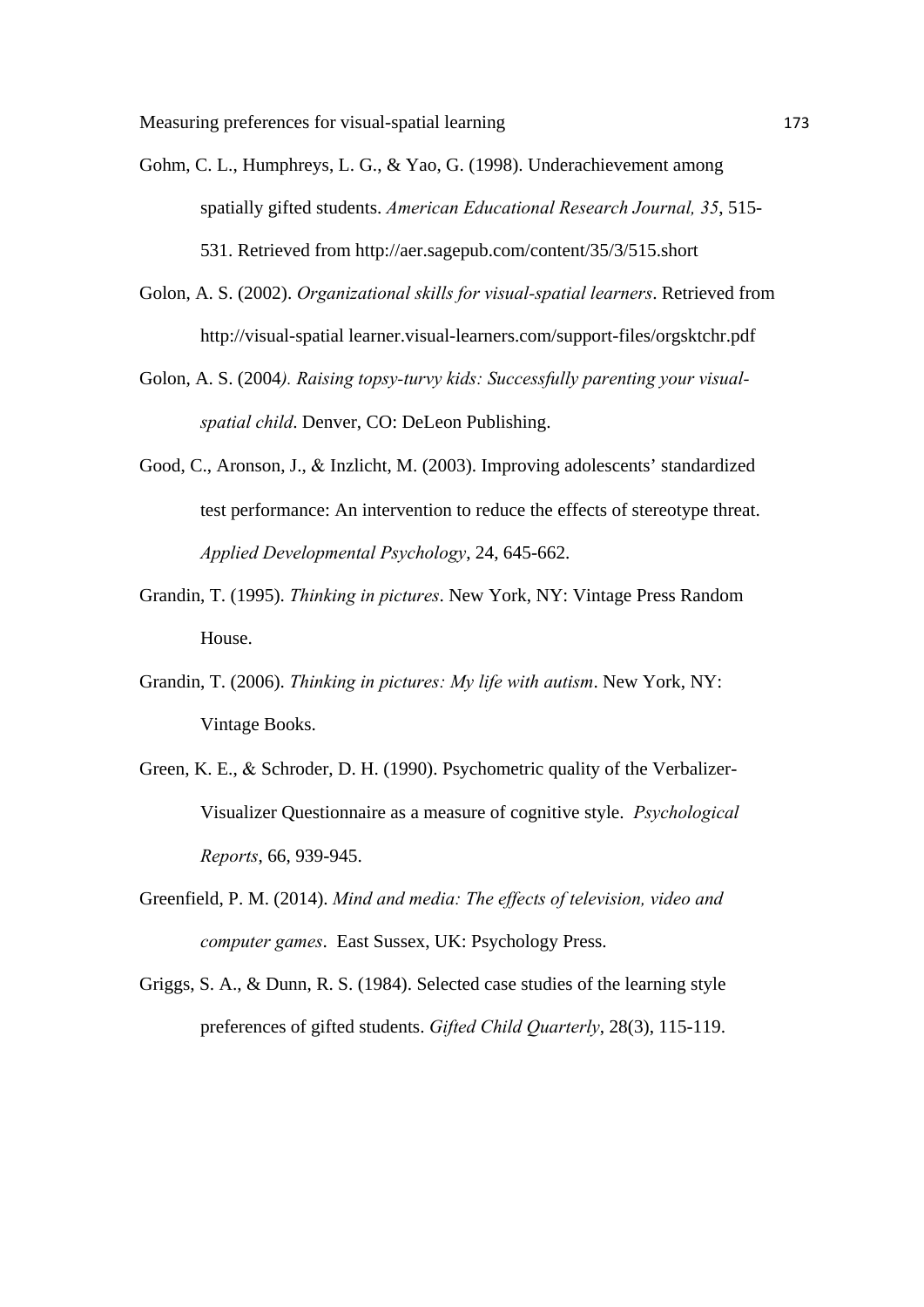- Gustafson, P., & Le, D. L. (2002). Computing the effects of continuous and discrete covariate mismeasurement, with emphasis on the dichotomization of mismeasured predictors. *Biometrics*, 58, 878-887.
- Guion, R. M. (1977). Content validity: The source of my discontent. *Applied Psychological Measurement,* 1, 1-10. Retrieved from http://conservancy.umn.edu/bitstream/93516/1/APM%20v01n1p001.pdf
- Guion, R. M. (1991). Personnel assessment, selection and placement. In U. Klehe, & G. Latham (2008), Predicting typical and maximum performance with measures of motivation and abilities. *Psychologica Belgica*, 48(2), 67-91.
- Haas, S. (2003). Algebra for gifted visual-spatial learners. *Gifted Education Communicator*, 34(1), 30-31. Retrieved from http://www.visualspatial.org/files/algebra.pdf
- Hae-Young, K. (2013). Statistical notes for clinical researchers: Assessing normal distribution using skewness and kurtosis. *Restorative Dentistry and Endodontics*, 38(1), 52-54. doi: 10.5395/rde.2013.38.1.52
- Hair, J. F., Black, W. C., Babin, B. J., Anderson, R. E., & Tatham, R. L. (2006). *Multivariate data analysis*. Upper Saddle River, NJ: Pearson-Prentice Hall.
- Haist, F., Adamo, M., Westerfield, M., Courchesne, E., & Townsend, J. (2005). The functional neuroanatomy of spatial attention in autism spectrum disorder. *Developmental Neuropsychology*, 27(3), 425-458. Retrieved from http://dx.doi.org/10.1207/s15326942dn2703\_7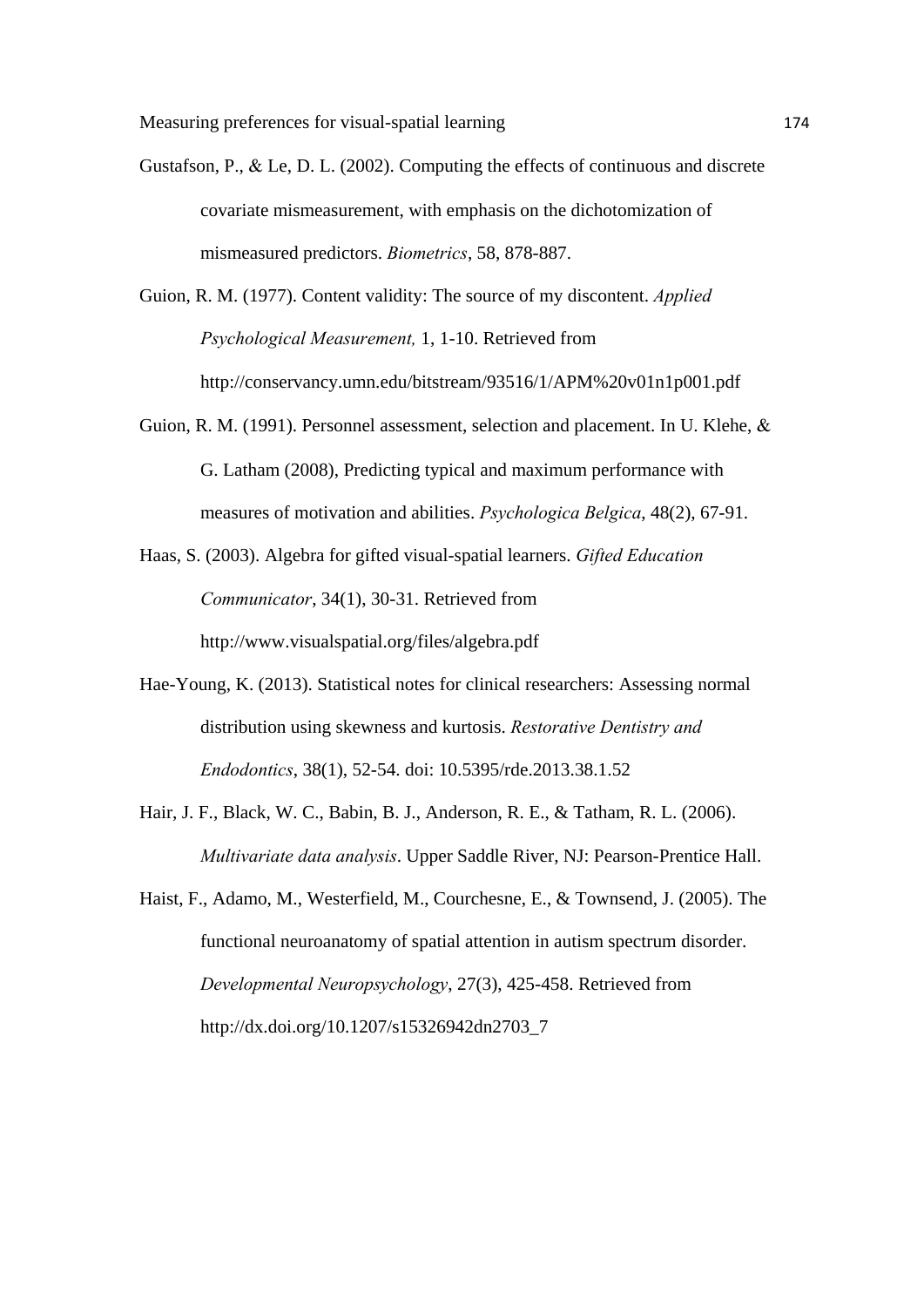Hallinan, M. T., & Kubitschek, W. N. (1999). Curriculum differentiation and high school achievement. *Social Psychology of Education*, 3(1), 41-62. Retrieved from http://link.springer.com/article/10.1023/A:1009603706414

Hambleton, R. K., & Rogers, H. J. (1991). Advances in criterion-reference measurement. In R. K. Hambleton, & J. N. Zaal (Eds.), *Advances in educational and psychological testing: Theory and applications* (pp. 3-43). Boston, MA: Kluwer Academic.

- Hammersley, M. (1987). Some notes on the terms 'validity' and 'reliability.' *British Educational Research Journal*, 13(1), 73-81. Retrieved from http://visualspatial learner.jstor.org/stable/1501231
- Hanfmann, E. (1941). A study of personal patterns in an intellectual performance. *Character and Personality*, 9, 315-325. doi: 10.1111/j.1467- 6494.1941.tb02060.x
- Happy, F., & Frith, U. (2006). The weak coherence account: Detail-focussed cognitive style in autism spectrum disorders. *Journal of Autism and Developmental Disorders,* 36(1), 5-25.
- Haq, I., & Le Couteur, A. (2004). Autism spectrum disorder. *Medicine*, 32(8), 61-3. Retrieved from http://dx.doi.org/10.1383/medc.32.8.61.43165
- Harrington, D. (2009). *Confirmatory factor analysis*. Oxford, UK: Oxford University Press.
- Hattie, J. (2008). *Visible learning: A synthesis of over 800 meta-analyses relating to achievemen*t. New York, NY: Routledge.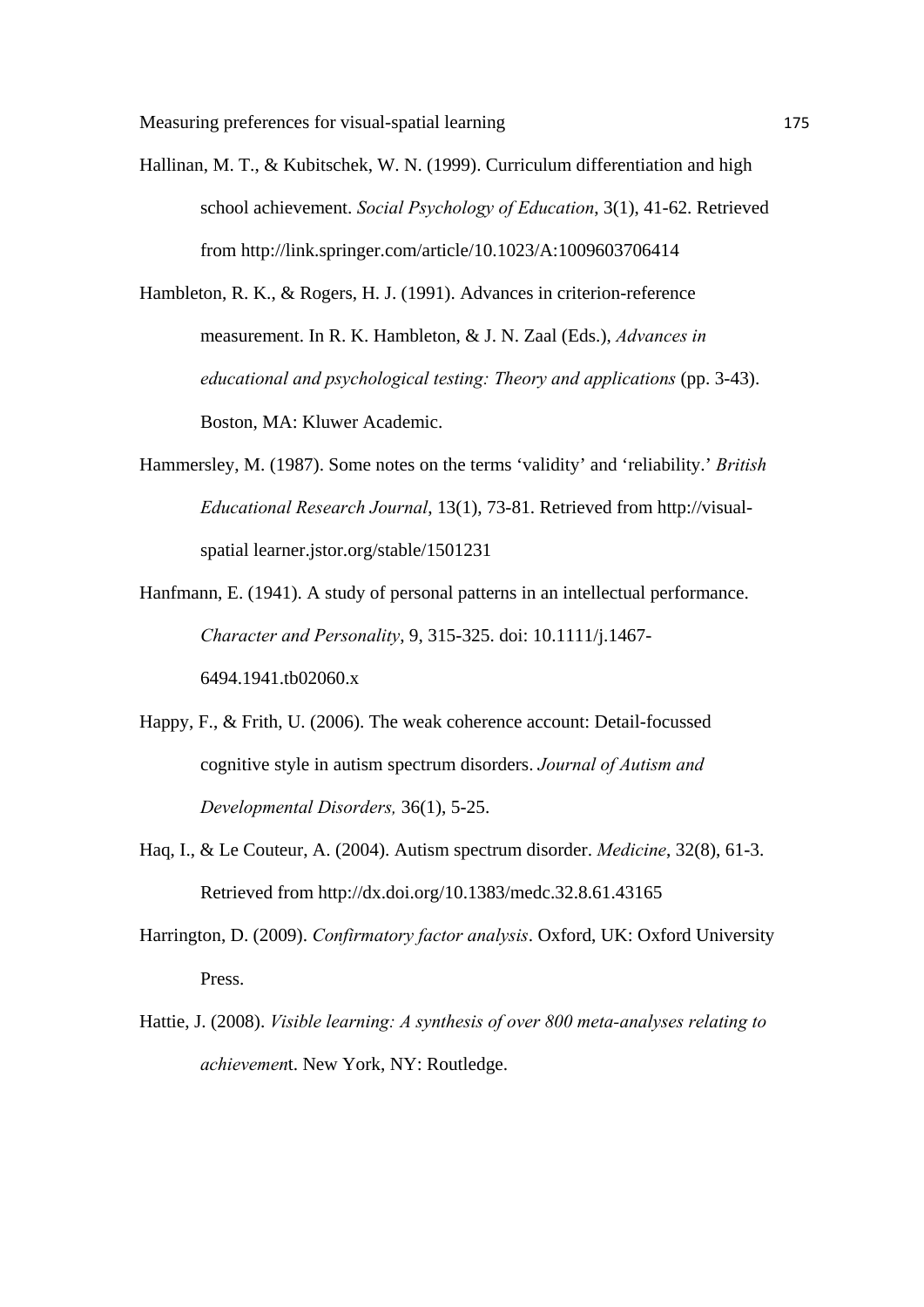- Hawkins, D. I.,  $& \text{Coney}, K. A. (1981)$ . Uninformed response error in survey research. *Journal of Marketing Research*, 18(3), 370-374.
- Haynes, S. N., Richard, D. C., & Kubany, E. S. (1995). Content validity in psychological assessment: A functional approach to concepts and methods. *Psychological Assessment*, 7(3), 238-247. Retrieved from http://visual-spatial learner.personal.kent.edu/~dfresco/CRM\_Readings/Haynes\_1995.pdf
- Haynes, S. N., & Waialae, K. (1994). Psychometric foundations of behavioural assessment. In R. Fernández-Ballestros (Ed.), *Evaluacion Conductual Hoy*. Madrid, Spain: Ediciones Piramide.
- Hearne, D., & Stone, S. (1995). Multiple intelligences and underachievement: Lessons from individuals with learning disabilities. *Journal of Learning Disabilities*, 28, 439-448.
- Hegarty, M., & Kozhevinkov, M. (1999). Types of visual-spatial representations and mathematical problem solving. *Journal of Educational Psychology, 91*, 684- 689. Retrieved from http://nmr.mgh.harvard.edu/mkozhevnlab/wpcontent/uploads/pdfs/types\_visual1999.pdf
- Heinze, H. J., Mangun, G. R., Burchert, W., Hinrichs, H., Scholz, M., Munte, T.F.,…Hillyard, S. A. (1994). Combined spatial and temporal imaging of brain activity during visual selective attention in humans. *Nature*, 372, 543-6. Retrieved from http://visual-spatial

learner.ncbi.nlm.nih.gov/pubmed/7990926

Herrmann, E., Hern´andez-Lloreda, M. V., Call, J., Hare, B., & Tomasello, M. (2010). The structure of individual differences in the cognitive abilities of children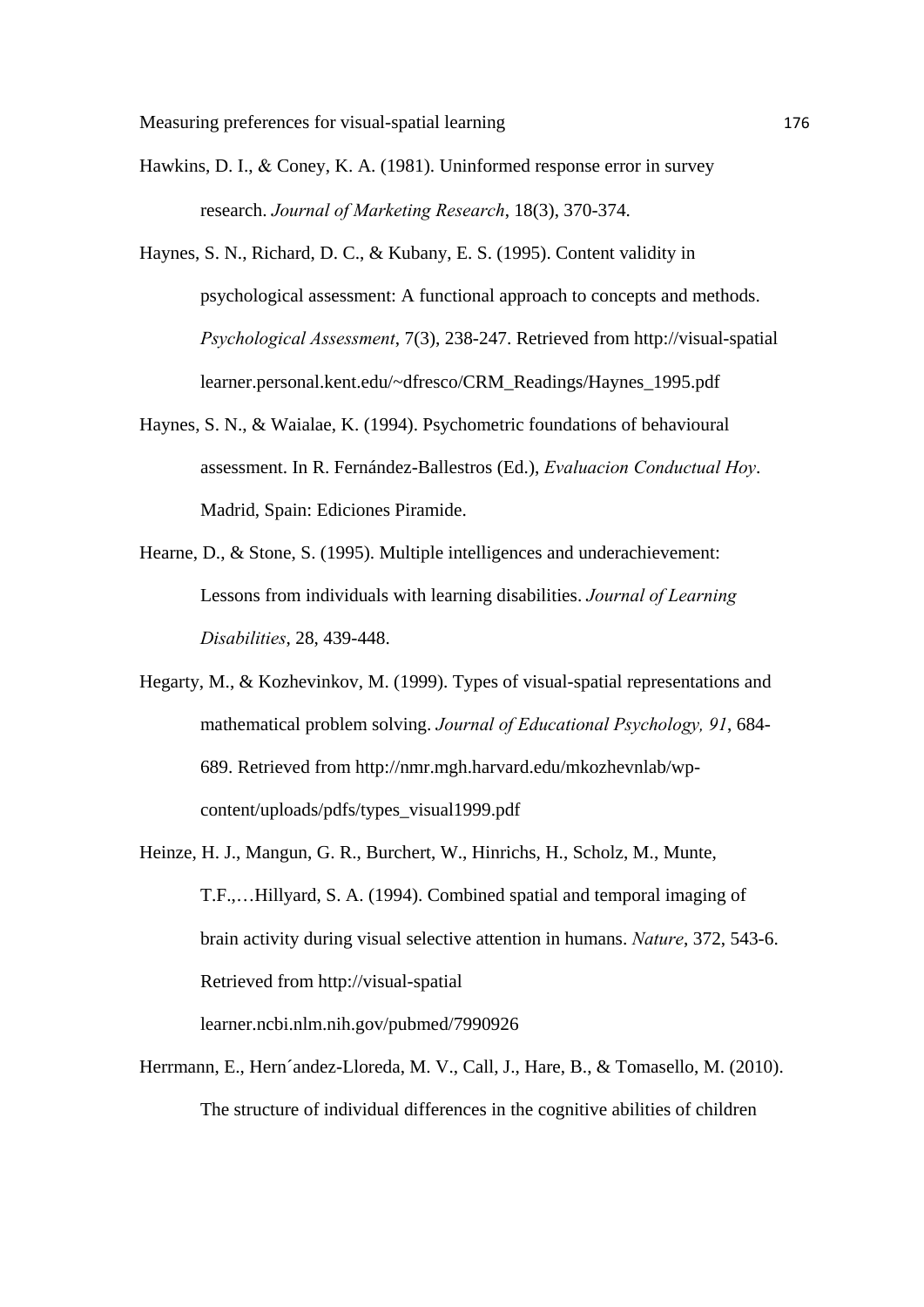Measuring preferences for visual-spatial learning 177

and chimpanzees. *Psychological Science*, 21, 102-110. Retrieved from http://visual-spatial learner.ncbi.nlm.nih.gov/pubmed/20424030

- Herzog, A. R., & Bachman, J. G. (1981). Effects of questionnaire length on response rate. *Public Opinion Quarterly*, 45(4), 549-559. doi: 10.1086.268687
- Hindal, H. S. (2014). Visual-spatial learning: A characteristic of gifted students. *European Scientific Journal*, 10(13), 557-574.
- Hodgdon, L. (1999). *Solving behaviour problems in autism: Improving communication with visual strategies.* Troy, MI: Quirk Roberts Publishing.
- Hodgdon, L. (2000). Visual strategies for improving communication: Practical supports for school and home. Troy, MI: Quirk Roberts Publishing.
- Hoerr, T. R. (1994). How the new city school applies the multiple intelligences. *Educational Leadership*, 52(3), 29-33.
- Holding, D. H. (1992). Theories of chess skill. *Psychological Research*, 54, 10-16.
- Holton, G. (1971). On trying to understand scientific genius. *American Scholar*, 41, 102.
- Hooper, D., Coughlan, J., & Mullen, M. (2008). Structural equation modelling: Guidelines for determining model fit. *Educational Journal of Business Research Methods*, 6(1), 53-60.
- Hopkins, D. (2008). *A teacher's guide to classroom research* (4<sup>th</sup> ed.). Maidenhead, UK: Open University Press.
- Houston, S. R., Schmid, J., Lynch, R., & Duff, W. (1973). *Methods and techniques in business research*. New York, NY: MSS Information.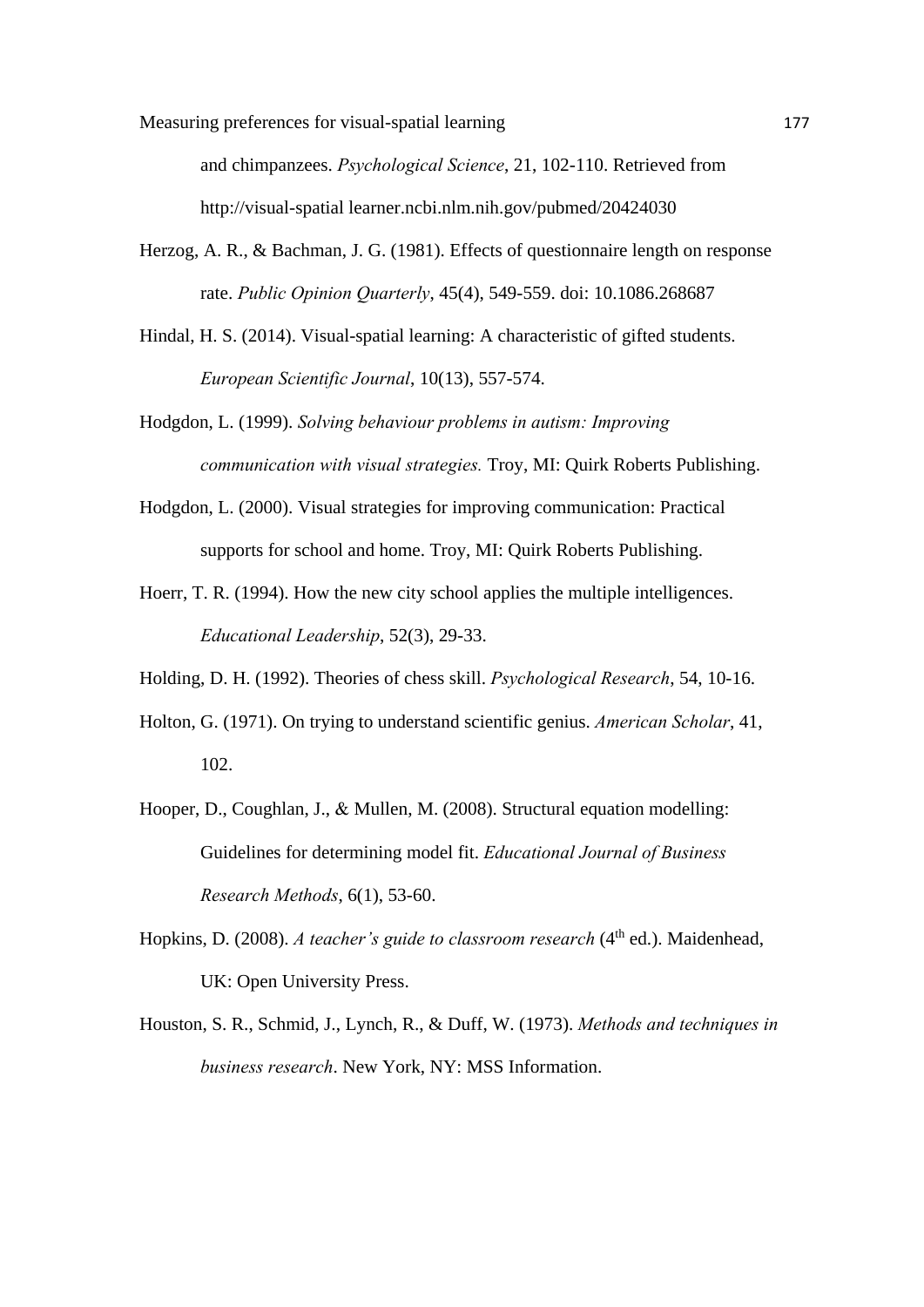- Hu, L., & Bentler, P. M. (1998). Fit indices in covariance structure modelling: Sensitivity to underparameterized model misspecification. *Psychological Methods*, 3, 424-453.
- Humphrey, N. K. (1976). The social function of intellect. In R. P. Bateson, & R. A. Hinde (Eds.), *Growing points ethology* (pp. 303-317). Cambridge, UK: Cambridge University Press.
- Humphreys, L. G. (1978). Doing research the hard way: Substituting analysis of variance for a problem in correlational analysis. *Journal of Educational Psychology*, 70, 873-876.
- Humphreys, L. G., Lubinski, D., & Yao, G. (1993). Utility of predicting group membership and the role of spatial visualization in becoming an engineer, physical scientist, or artist. *Journal of Applied Psychology, 78*, 250-261. Retrieved from http://visual-spatial learner.ncbi.nlm.nih.gov/pubmed/8482696
- Hutchenson, L. (1999). Evaluating and researching the effectiveness of educational

interventions. *The British Medical Journal*, 318, 1267.

- Huttenlocher, P. R. (1984). Synaptic elimination in the cerebral cortex. *American Journal of Medical Deficiency*, 88, 488-496.
- Inhelder, B., Chipman, H. H., Zwingmann, C., & Piaget, J. (1976). *Piaget and his school of thought*. New York, NY: Springer-Verlag.
- Jaccard, J., & Wan, C. (1996). *LISREL analysis of interaction effects in multiple regression*. Newbury Park, CA: Sage.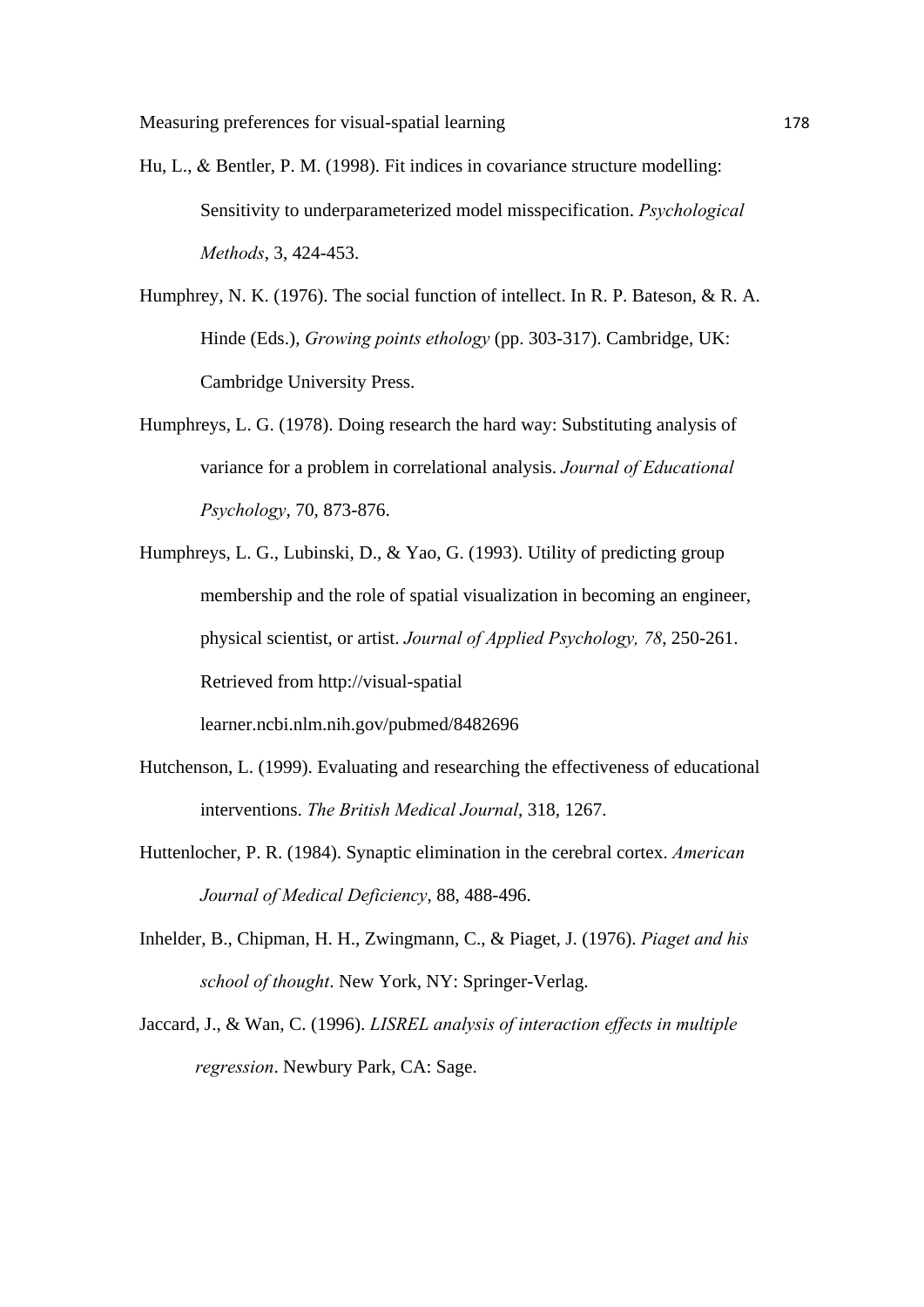- Jackson, D. L., Purc-Stephenson, R., & Gillaspy, J. A. (2009). Reporting practices in confirmatory factor analysis: An overview and some recommendations. *Psychological Methods*, 14(1), 6-23.
- Jepson, C., Asch, D. A., Hershey, J. C., & Ubel, P. A. (2005). Is questionnaire length associated with physician response rate to a mailed survey? Yes and no. *Journal of Clinical Epidemiology*, 58, 103-105.
- John, O. P., & Benet-Martinez, V. (2000). Measurement: Reliability, construct validation and scale construction. In H. T. Reis, & C. M. Judd (Eds.), *Handbook of research methods in social psychology* (pp. 339-369). New York, NY: Cambridge University Press.
- Johnson, R. B., & Christensen, L. B. (2004). *Educational research: Quantitative, qualitative, and mixed approaches*. Boston, MA: Allyn and Bacon.
- Johnson, S., Nelson, C., Evans, J., & Palazolo, K. (2003). The use of visual supports in teaching young children with autism spectrum disorder to initiate interactions. *Augmentative and Alternative Communication*, 19(2), 86-103. doi: 10.1080/0743461031000112016
- Johnson-Laird, P. N. (1985). Deductive reasoning ability. In R. S. Sternberg (Ed.), *Human abilities: An information-processing approach* (pp. 173-194). New York: W.H. Freeman and Company.
- Jordan, R. (2005). Autistic spectrum disorders. In A. Lewis, & B. Norwich (Eds), *Special teaching for special children? A pedagogies for inclusion (Chapter 9).* Berkshire, UK: Open University Press.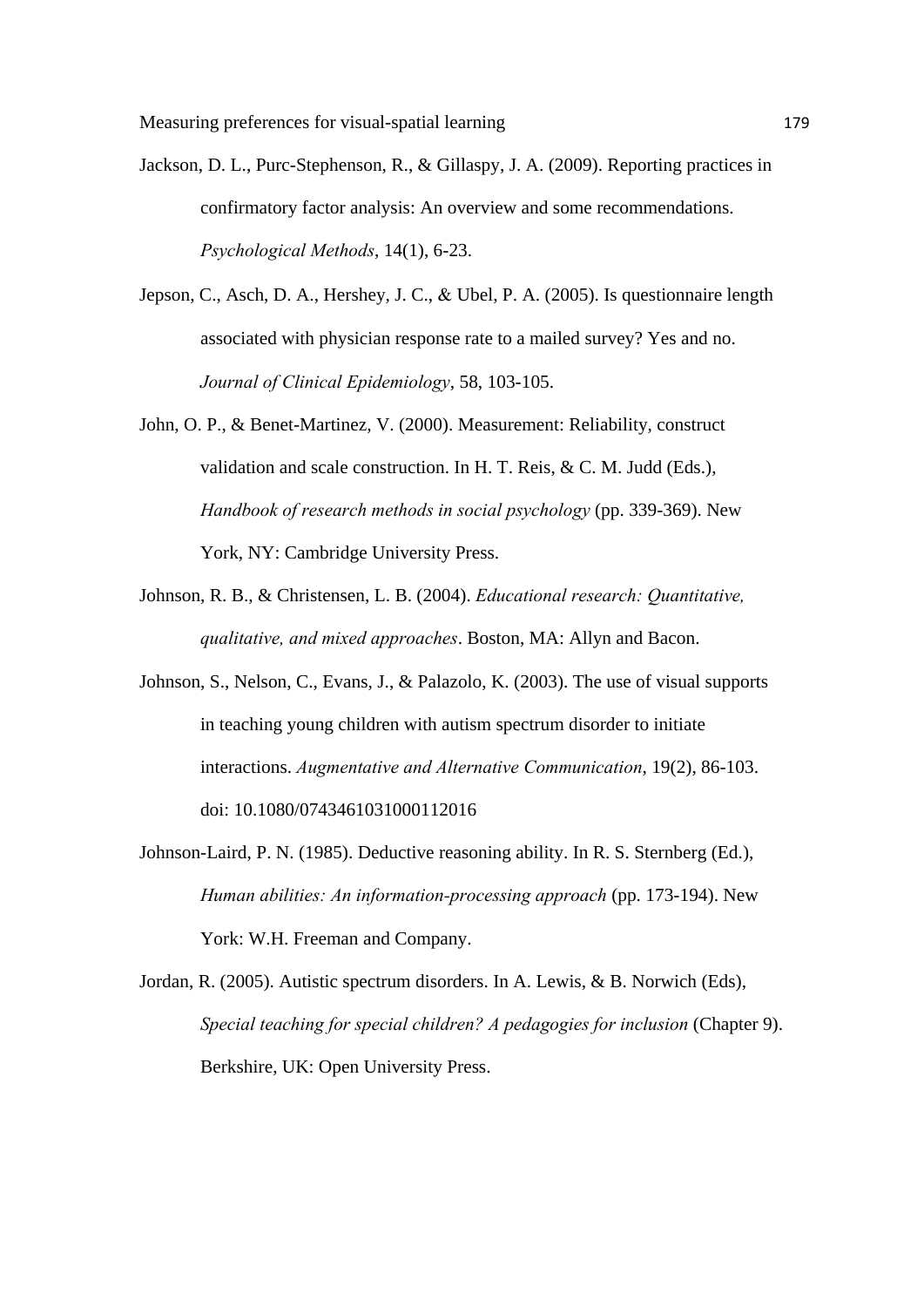- Joseph, R. (1988). The right cerebral hemisphere: Emotion, music, visual-spatial skills, body image, dreams, and awareness. *Journal of Clinical Psychology*, 44(5), 630-673. doi: 10.1002/1097-4679(198809)44:5<630::AID-JCLP2270440502>3.0.CO;2-V
- Kahn, J. H. (2006). Factor analysis in counselling psychology research, training, and practice: Principles, advances, and applications. *The Counselling Psychologist*, 34(5), 684-718. doi: 10.1177/001100000628347
- Kaufman, G. (1990). Imagery effects on problem solving. In P. J. Hampson, D. E. Marks, & J. T. Richardson (Eds.), *Imagery: Current developments* (pp. 169- 197). New York, NY: Routledge.
- Kelloway, E. K., Canto, V. M., & Southwell, R. R. (1992). The construct validity of union commitment: Development and dimensionality of a shorter scale. *Journal of Occupational and Organizational Psychology*, 65, 197-211.
- Kenworthy, L. E., Black, D. O., Wallace, G. L., Ahluvalla, T., Wagner, A. E., & Siran, L. M. (2005). Disorganisation: The forgotten executive dysfunction in high-functioning autism spectrum disorders. *Developmental Neuropsychology*, 28(3), 809-827. doi: 10.1207/s15326942dn2803\_4
- Kim, H., & Richardson, S. L. (2003). Motion picture impacts on destination images. *Annals of Tourism Research*, 30(1), 216-237. doi: 10.1016/S0160- 7383(02)00062-2
- Kimura, D. (1992). *Sex differences in the brain*. Retrieved from http://visual-spatial learner.nutrizionista.it/pubblicazioni/sex\_differences\_in\_the\_brain.pdf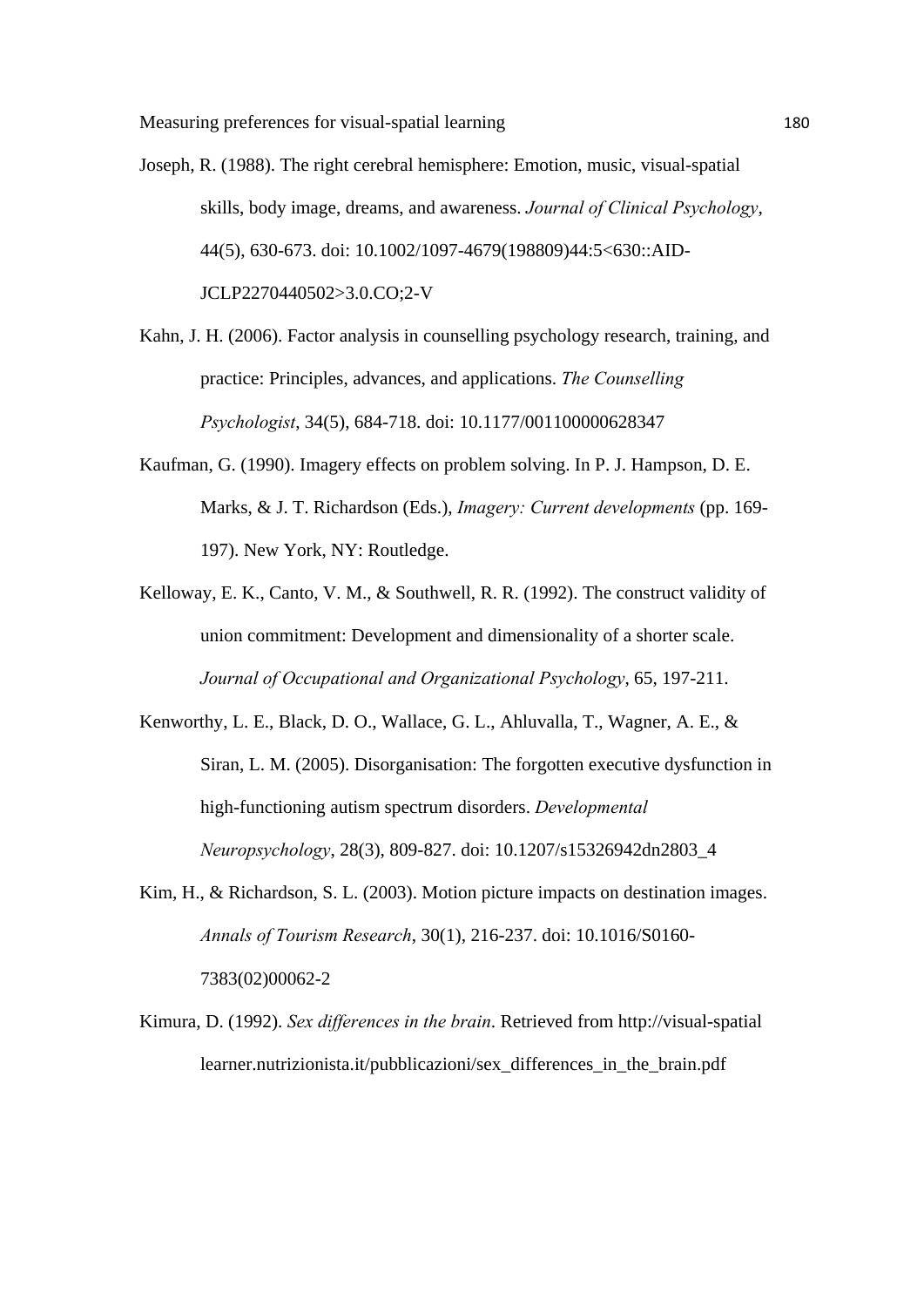- Klehe, U., & Latham, G. (2008). Predicting typical and maximum performance with measures of motivation and abilities. *Psychologica Belgica*, 48(2), 67-91.
- Klein, M. J. (1951). A personal world through perception. In R. R. Blake,  $& G. V.$ Ramsey (Eds.), *Perception: An approach to personality* (pp. 328-355). New York, NY: The Ronald Press Company.
- Kline, P. (1986). *A handbook of test construction: Introduction to psychometric design*. New York, NY: Methuen.
- Kluth, P., & Darmody-Latham, J. (2003). Beyond sight words: Literacy opportunities for students with autism. *The Reading Teacher*, 56(6), 532.
- Koh, H.C., Milne, E., & Dobkins, K. (2010). Spatial contrast sensitivity in adolescents with autism spectrum disorders. *Journal of Autism Developmental Disorders*, 40, 978-987. doi: 10.1007/s10803-010-0953-7
- Kong, Q. P., Wong, N. Y., & Lam, C. C. (2003). Student engagement in mathematics: Development of instrument and validation of construct. *Mathematics Education Research Journal*, 15(1), 4-21. Retrieved from http://link.springer.com/article/10.1007/BF03217366
- Kosslyn, S. M. (1995). Mental imagery. In S. M. Kosslyn, & D. N. Osherson (Eds.), *Visual cognition: An invitation to cognitive science* (pp. 267-296). Cambridge, MA: MIT Press.
- Kosslyn, S. M., Brunn, J., Cave, K. R., & Wallach, R. W. (1984). Individual differences in mental imagery ability: A computational analysis. *Cognition*, 18, 195-243.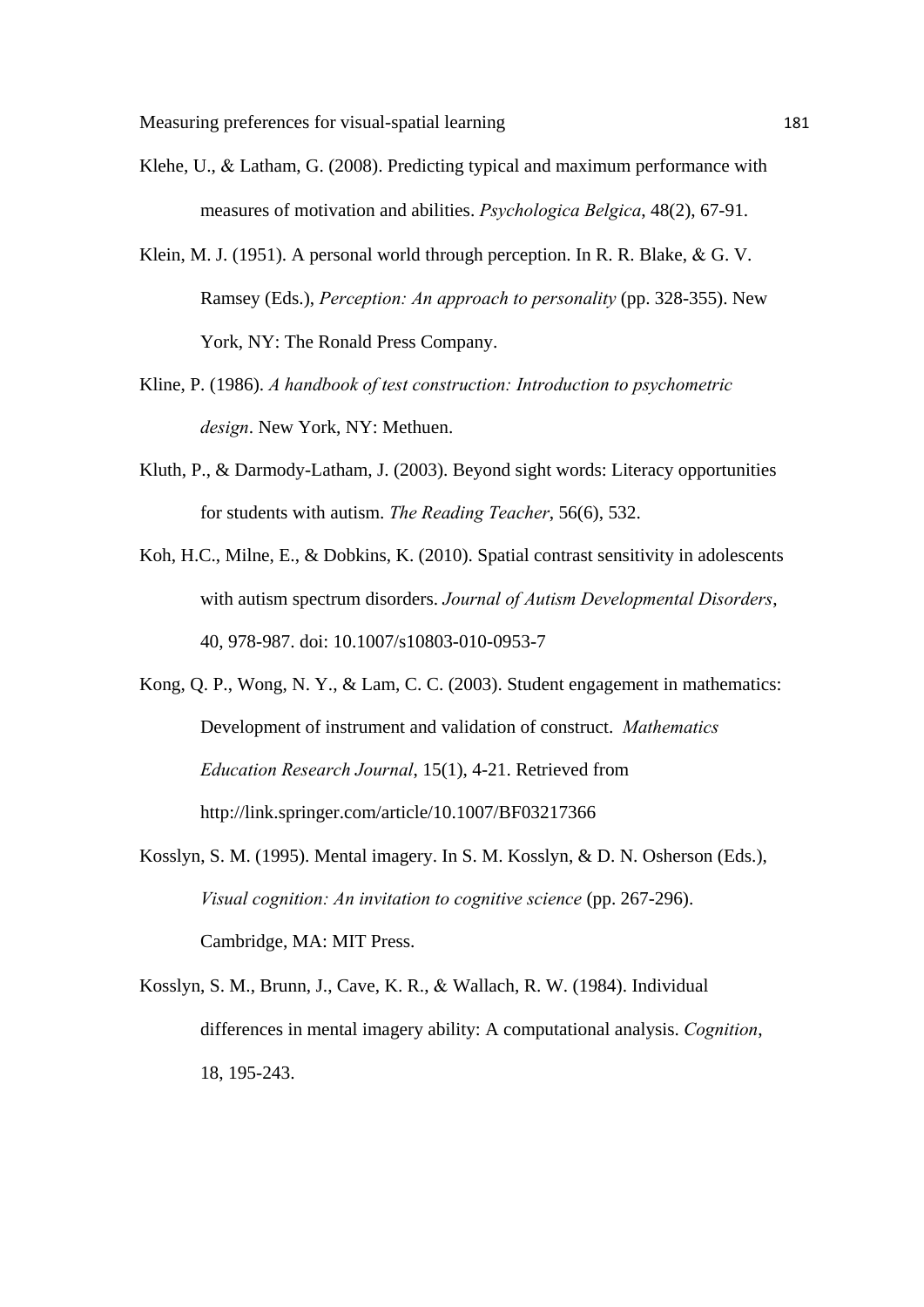Kozhevnikov, M. (2007). Cognitive styles in the context of modern psychology: Toward an integrated framework. *Psychological Bulletin*, 133, 464-481. Retrieved from http://nmr.mgh.harvard.edu/mkozhevnlab/wpcontent/uploads/pdfs/cognitive\_styles2007.pdf

Kozhevnikov, M., Hegarty, M., & Mayer, R. (2002a). Students' use of imagery in solving qualitative problems in kinematics. In M. Anderson (Ed.), *Diagrammatic representation and reasoning* (pp. 155-171). London, UK: Springer, London.

Kozhevnikov, M., Hegarty, M., & Mayer, R. (2002b). Revising the Visualizer-Verbalizer dimension: Evidence for two types of Visualizers. *Cognition and instruction*, 20(1), 47-77. Retrieved from http://nmr.mgh.harvard.edu/mkozhevnlab/wpcontent/uploads/pdfs/revising\_visualizer2002.pdf

- Kozhevnikov, M., Kosslyn, K., & Shephard, J. (2005). Spatial versus object Visualizers: A new characterization of visual cognitive style. *Memory and Cognition*, 33(4), 710-26. Retrieved from http://nmr.mgh.harvard.edu/mkozhevnlab/wpcontent/uploads/pdfs/spatial\_versus2005.pdf
- Kozhevnikov, M., Motes, M. A., & Hegarty, M. (2007). Spatial visualisation in physics problem solving. *Cognitive Sciences*, 31, 549-579. Retrieved from http://visual-spatial learner.nmr.mgh.harvard.edu/mkozhevnlab/?page\_id=1406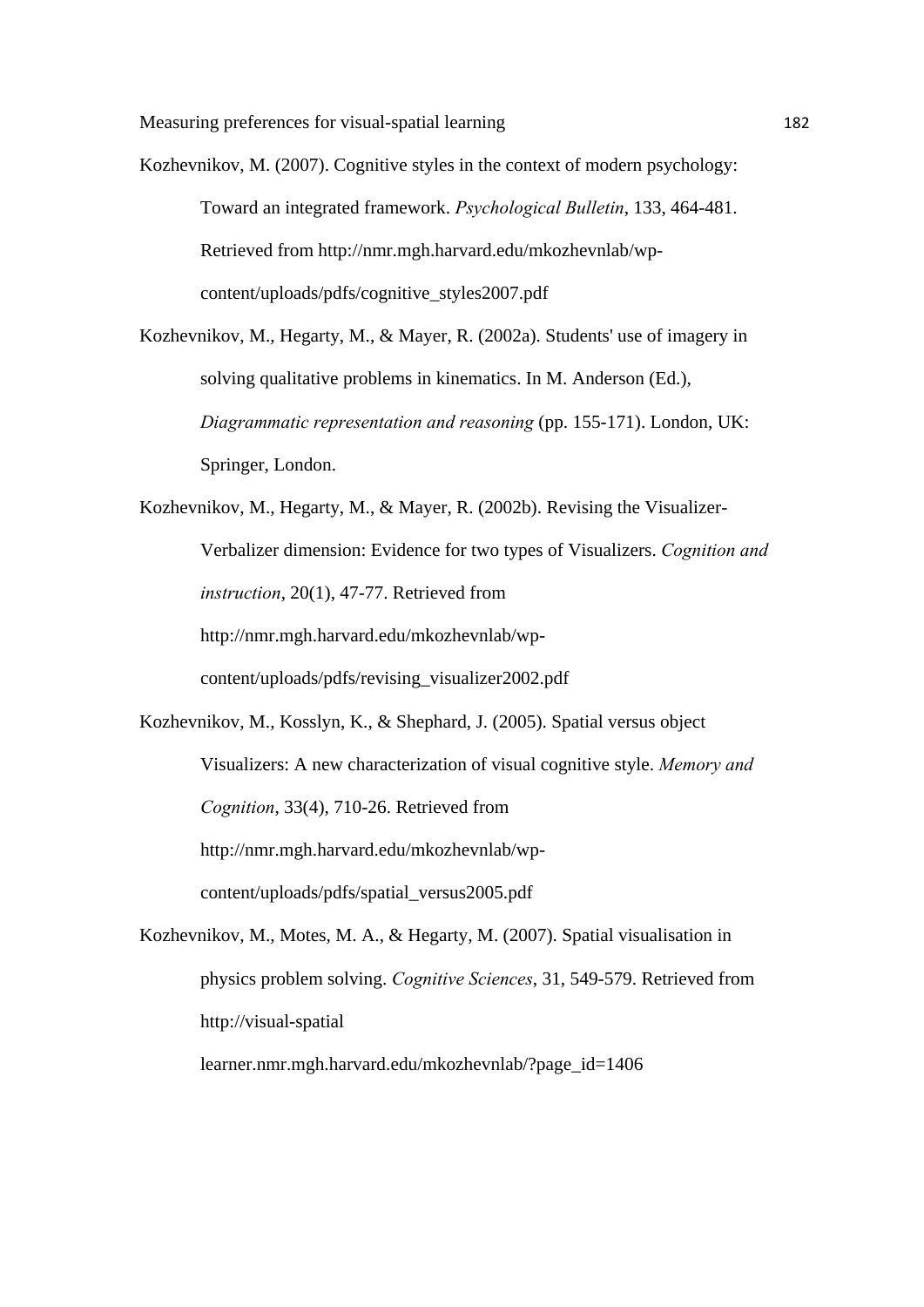- Krathwohl, D. R. (2009). *Methods of educational and social science research: The logic of methods* (3<sup>rd</sup> ed.). Long Grove, IL: Waveland Press.
- Krauth, J. (2003). Median dichotomization in CFA: Is that allowed? *Psychology Science*, 45(2), 324-329.
- Krutetskii, V. A. (1976). *The psychology of mathematical abilities in school children*. Chicago, IL: University of Chicago Press.
- Kwan, K. L. K. (2000). The internal-external ethnic identity measure: Factor-analytic structures based on a sample of Chinese Americans. *Educational and Psychological Measurement*, 60, 142-152.
- Kwon, H., Reiss, A. L., & Menon, V. (2000). Neural basis of protracted developmental changes in visuo-spatial working memory. *Proceedings of the National Academy of Sciences USA, 99,* 13336–13341.
- Landry, O., Mitchell, P. L., & Burack, J. A. (2009). Orienting of visual attention among persons with autism spectrum disorders: Reading versus responding to symbolic clues. *The Journal of Child Psychology and Psychiatry*, 50(7), 862- 870. doi: 10.1111/j.1469-7610.2008.02049.x
- Larkey, S. (2006). *Strategies for teaching students with autism spectrum disorders and other needs*. Retrieved from http://visual-spatial learner.learninglinks.org.au/wp-content/uploads/2012/11/LLIS-03\_Autism-Strategies.pdfo
- Lawrence-Brown, D. (2004). Differentiated instruction: Inclusive strategies for standards-based learning that benefit the whole class. *American Secondary Education,* 32(3), 34–62. Retrieved from http://visual-spatial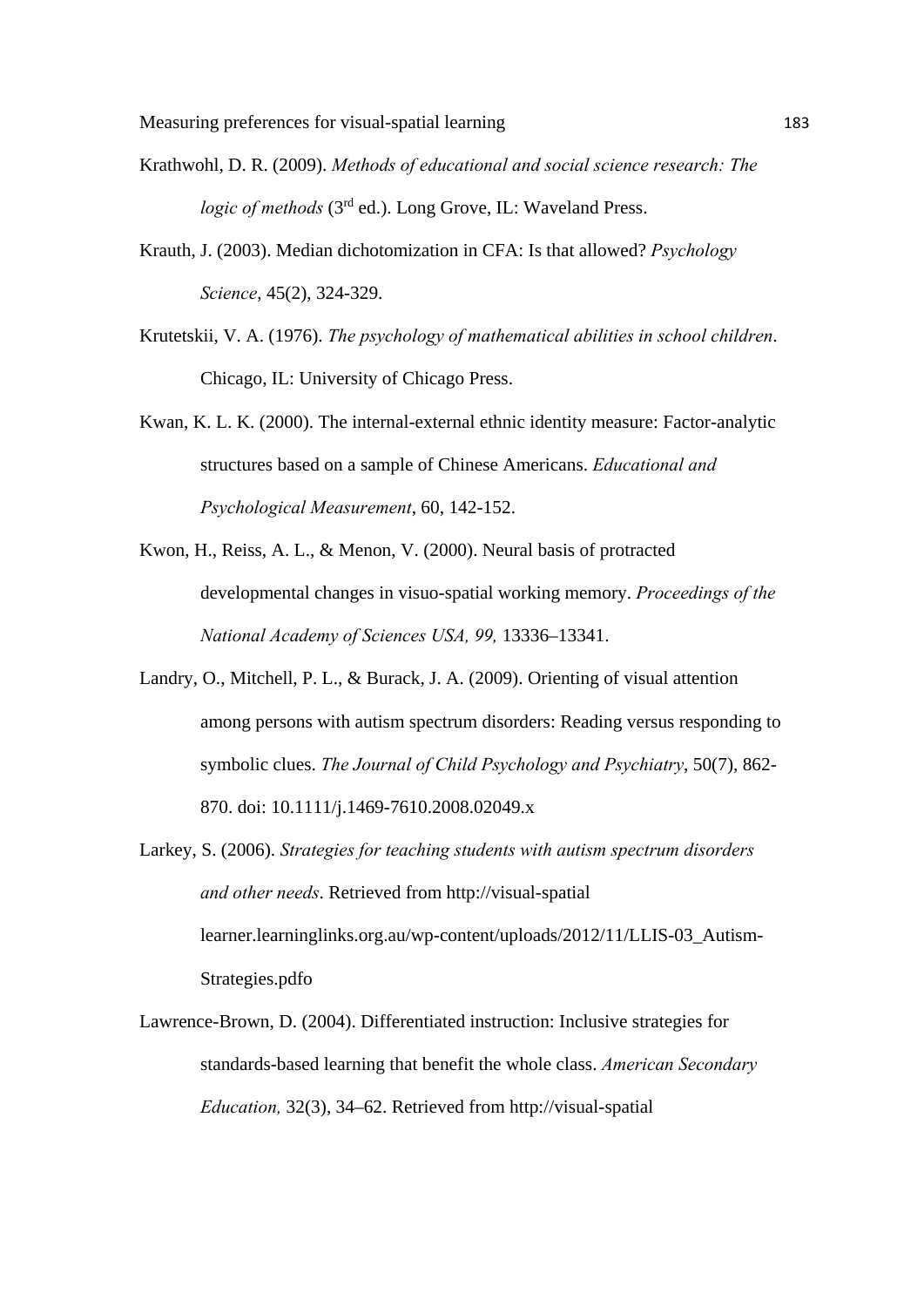learner.eric.ed.gov/ERICWebPortal/search/detailmini.jsp? nfpb=true& &ER ICExtSearch\_SearchValue\_0=EJ692466&ERICExtSearch\_SearchType\_0=no &accno=EJ692466

- Lawshe, C. H. (1975). A quantitative approach to content validity. *Personnel Psychology, 28*, 563–575. Retrieved from http://visual-spatial learner.bwgriffin.com/gsu/courses/edur9131/content/Lawshe\_content\_valdity .pdf
- Lean, C., & Clements, M. A, (1981). Spatial ability, visual imagery, and mathematical performance. *Educational Studies in Mathematics*, 12, 267-299. Retrieved from http://link.springer.com/article/10.1007/BF00311060#page-1
- Lester, G. (1968). The rod-and-frame test: Some comments on methodology. *Perceptual and Motor Skills*, 26, 1307-1314. Retrieved from http://visualspatial learner.amsciepub.com/doi/pdf/10.2466/pms.1968.26.3c.1307
- Levin, J. R., & Mayer, R. E. (1993). Understanding illustrations in text. In B. K. Britton, A. Woodward, & M. Binkley (Eds.), *Learning from textbooks: Theory and practice*. Hillsdale, NJ: Erlbaum.
- Levy, I., Hasson, U., Avidan, G., Hendler, T., & Malach, R. (2001). Center-periphery organisation of human object areas. In L. K. Silverman (Ed.), *The power of images* (pp. 218-233). Minneapolis, MN: Free Spirit Publishing Inc.
- Linacre, J. M. (2002). Understanding rasch measurement: Optimizing rating scale category effectiveness. *Journal of Applied Measure*, 3(1), 85-106.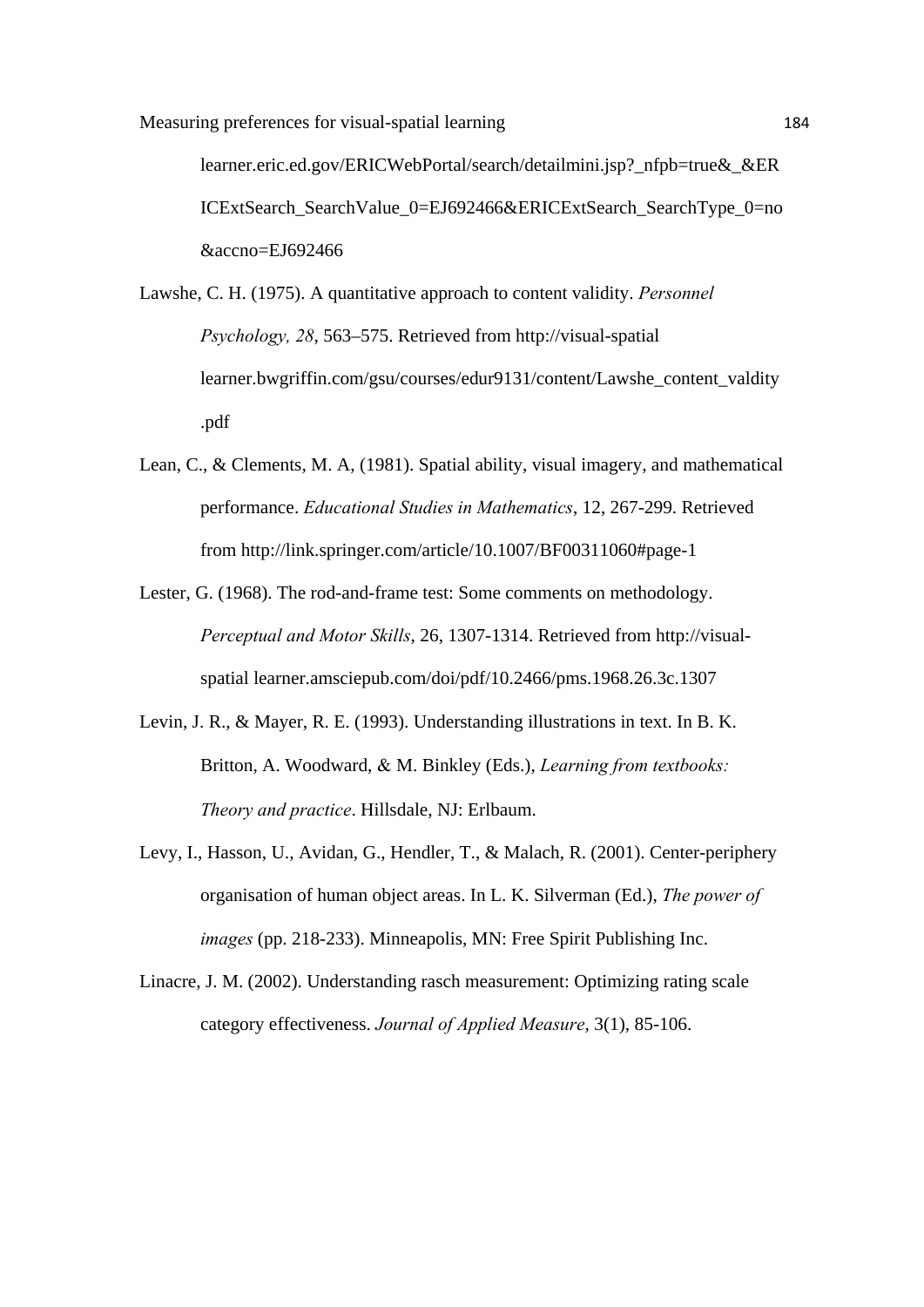Lohman, D. F. (1996). Spatial abilities and g. In I. Dennis,  $&$  P. Tapsfield (Eds.), *Human abilities: Their nature and measurement*. Mahwah, NJ: Lawrence Erlbaum Associates, Inc.

Logie, R. H. (1995). *Visuo-spatial working memory*. Hillsdale, NJ: Erlbaum.

Lord, C., Schopler, E., & Revicki, D. (1982). Sex differences in autism. *Journal of Autism and Developmental Disorders*, 12(4), 317-330. doi: 10.1007/BF01538320

- Lorenz, C., Neisser, U. (1985). Factors of imagery and event recall. *Memory and Cognition*, 13, 494-500.
- Lovannone, R., Dunlap, G., Huber, H., & Kincais, D. (2003). Effective educational practices for students with autism spectrum disorder. *Focus on Autism and Other Developmental Disabilities*, 18(3), 150-165. doi: 10.1177/10883576030180030301
- Lowry, R. (1999). *Concepts and applications of inferential statistics: Chapter 8 Chi Square*. Retrieved from http://visual-spatial learner.vassarstats.net/textbook/ch8pt1.html
- Lucas, R. E., Diener, E., & Sub, E. (1996). Discriminant validity of well-being measures. *Journal of Personality and Social Psychology*, 71(3), 616-628. doi: 10.1037/0022-3514.71.3.616
- Lynn, M. R. (1986). Determination and quantification of content validity. *Nursing Research*, 35(6), 382-6. Retrieved from http://journals.lww.com/nursingresearchonline/Citation/1986/11000/Determin ation\_and\_Quantification\_Of\_Content.17.aspx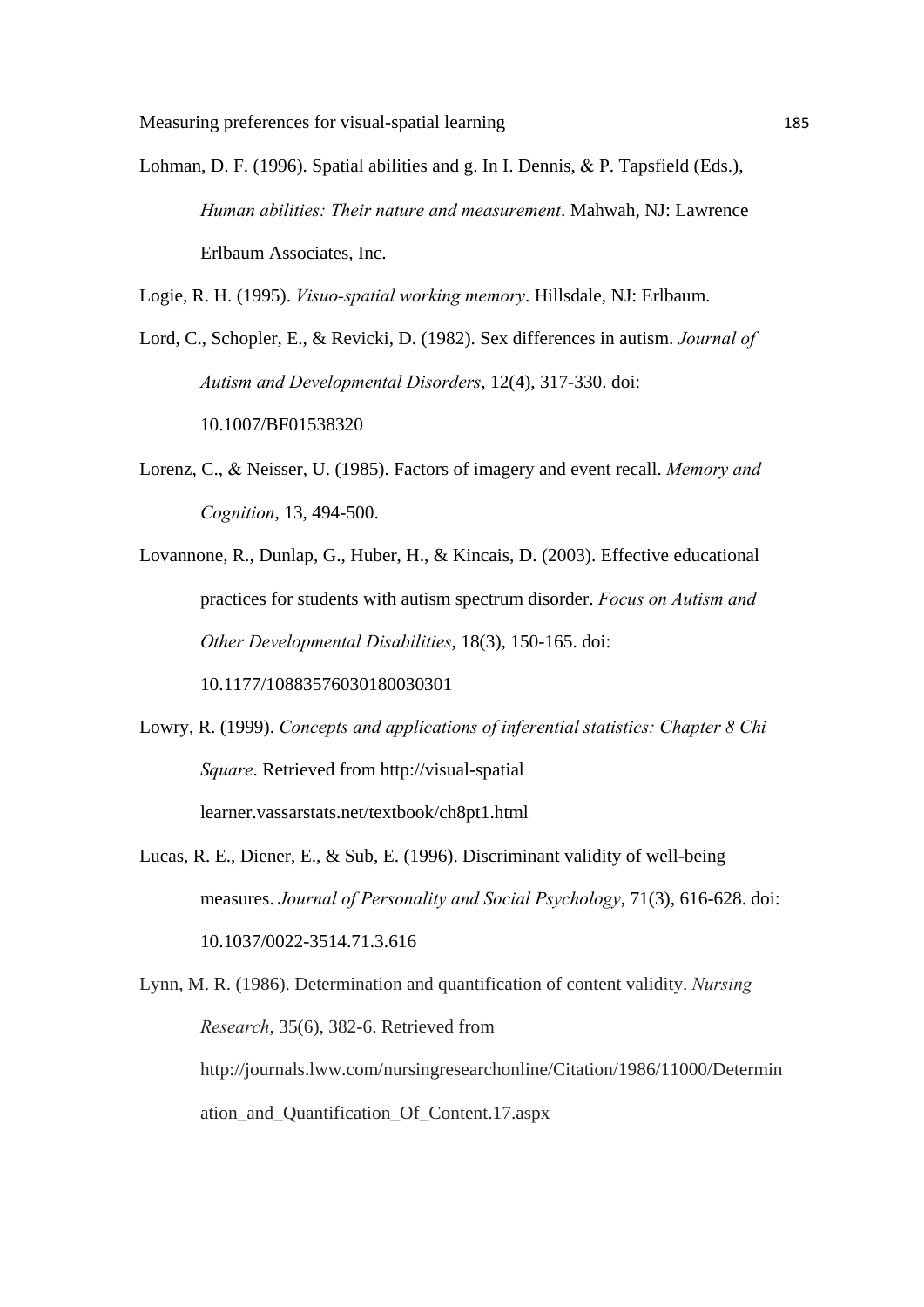- MacCallum, R. C., Browne, M. W., & Sugawara, H. M. (1996). Power analysis and determination of sample size for covariance structure modelling. *Psychological Methods*, 1, 130-149.
- MacCallum, R. C., Widaman, K. F., Zhang, S., & Hong, S. (1999). Sample size in factor analysis. *Psychological Methods*, 4, 84-89.
- MacCallum, R. C., Zhang, S., Preacher, K. J., & Rucker, D. D. (2002). On the practice of dichotomization of quantitative variables. *Psychological Methods*, 7(1), 19-40.
- MacNeilage, P. F., Rogers, L. J., & Vallortigara, G. (2009). *Evolutionary origins of your right and left brain*. Retrieved from http://visual-spatial learner.scientificamerican.com/article.cfm?id=evolutionary-origins-of-yourright-and-left-brain
- McDonald, R. P., & Ho, M. H. R. (2002). Principles and practices in reporting statistical equation analysis. *Psychological Methods*, 7(1), 64-82.
- McGee, M. G. (1979). Human spatial abilities: Psychometric studies and environmental, genetic, hormonal and neurological influences. *Psychological Bulletin*, 86(5), 889-918. doi: 10.1037/0033-2909.86.5.889
- Mandl, H., & Levin, J. R. (1989). *Knowledge acquisition from text and pictures*. Amsterdam, ND: North-Holland.
- Mandler, J. M., & Ritchey, G. H. (1977). Long-term memory for pictures. *Journal of Experimental Psychology: Human Learning and Memory*, 3, 386-396.
- Mann, R. L. (2005). *The identification of gifted students with spatial strengths: An exploratory study* (Doctoral Dissertation, University of Connecticut).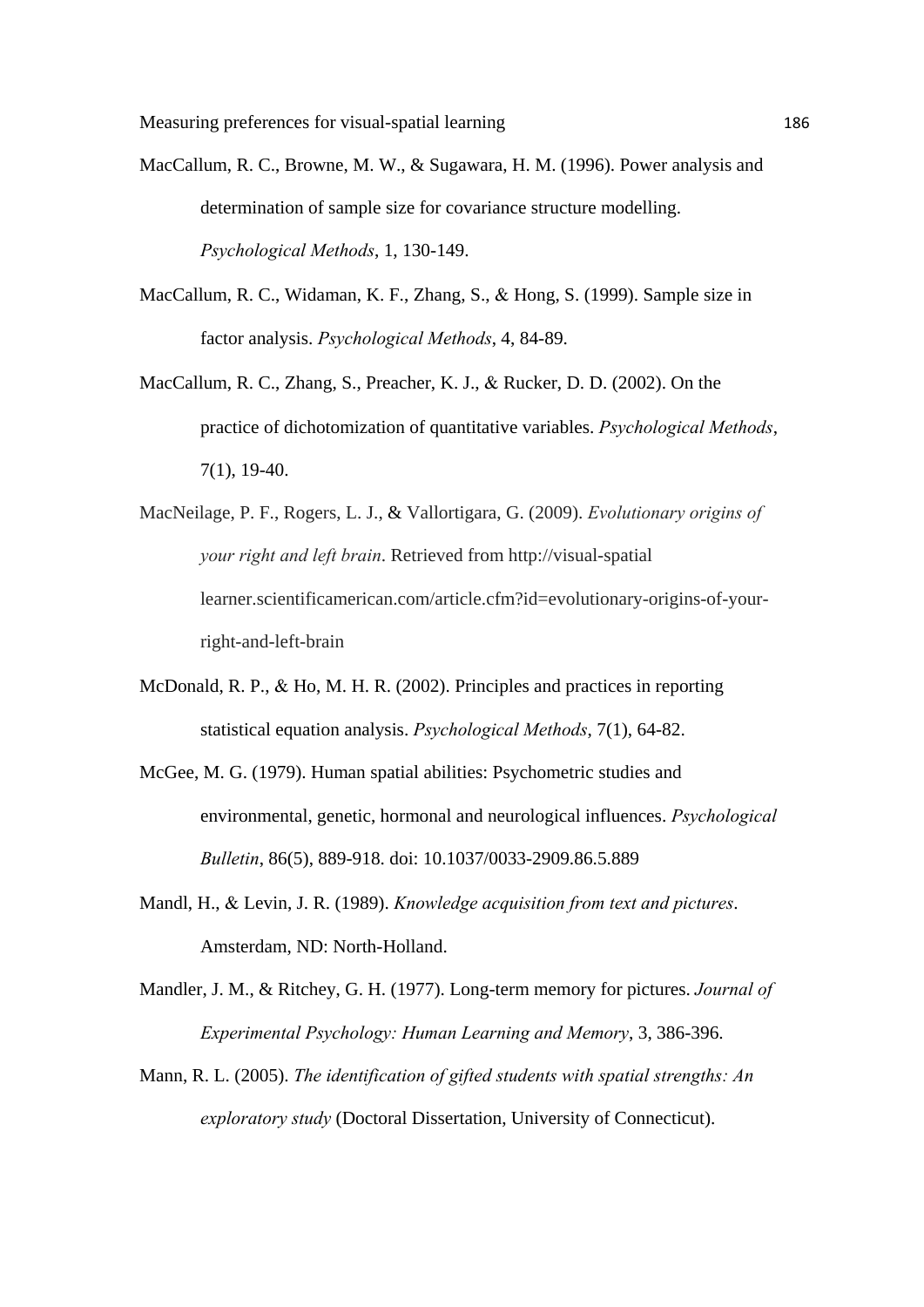Retrieved from

http://www.gifted.uconn.edu/siegle/dissertations/rebecca%20mann.pdf

Mann, R. L. (2006). Effective teaching strategies for gifted/learning-disabled students with spatial strengths. *The Journal of Gifted Secondary Education*, 17(2), 112-121. Retrieved from http://masaflorida.org/pdf/TeachingStrategies.pdf

- Marcell, M. M., & Armstrong, V. (1982). Auditory and visual sequential memory of Down syndrome and non-retarded children. *American Journal of Mental Deficiency*, 87, 86-95.
- Marcus, B., Goffin, R. D., Johnston, N. G., & Rothstein, M. (2007). Personality and cognitive ability as predictors of typical and maximum managerial performance. *Human Performance*, 20, 275-285.
- Maroof, D. (2012). *Exploratory factor analysis in statistical methods in neuropsychology*. New York, NY: Springer.
- Marsh, H. W., & Balla, J. R. (1986). *Goodness-of-fit indices in confirmatory factor analysis: The effect of sample size*. Retrieved from http://files.eric.ed.gov/fulltext/ED267091.pdf
- Marsh, H. W., Balla, J. R., & Hau, K. T. (1996). An evaluation of incremental fit indices: A clarification of mathematical and empirical properties. In G. A. Marcoulides, & R. E. Schumacker (Eds.), *Advanced structural equation modelling: Issues and techniques*. Mahwah, NJ: Erlbaum.
- Masson, G. (1996). Visual spatial learners: A new perspective. *Understanding Our Gifted*, 1, 11-16.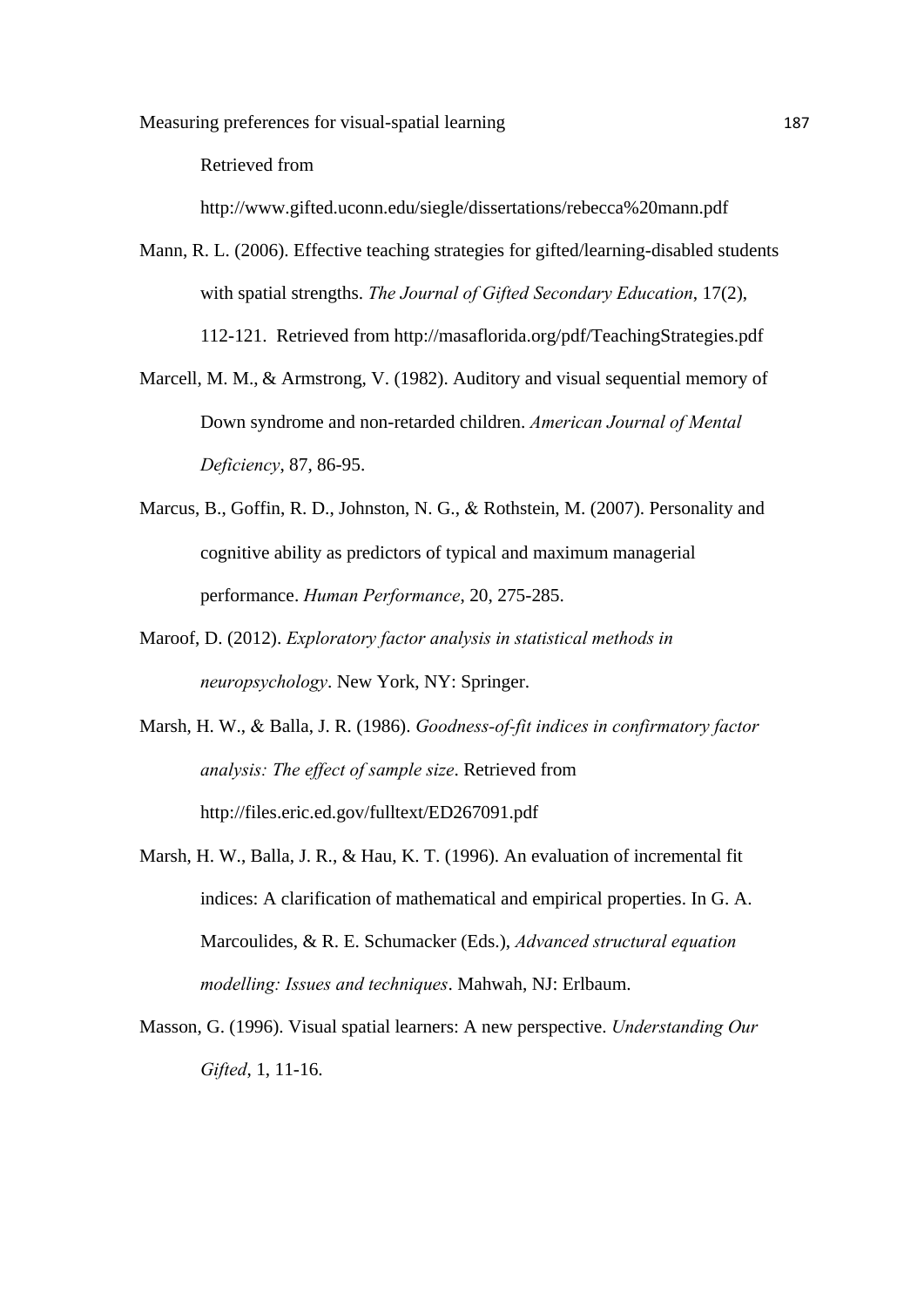- Matthews, N. N., Hunt, E. B., & MacLeod, C. M. (1980). Strategy choice and strategy training in sentence-picture verification. *Journal of Verbal Learning and Verbal Behaviour*, 19, 531-548.
- Maxwell, S. E., & Delaney, H. D. (1993). Bivariate median splits and spurious statistical significance. *Psychological Bulletin*, 113, 181-190.
- Mayer, R. E., & Massa, L. J. (2003). Three facets of visual and verbal learners: Cognitive ability, cognitive style, and learning preference. *Journal of Educational Psychology*, 95(4), 833-846. doi: 10.1037/0022-0663.95.4.833
- Mayer, R. E., & Simms, V. K. (1994). For whom is a picture worth a thousand words? Extensions of a dual-coding theory of multimedia learning. *Journal of Educational Psychology*, 86(3), 389-401. Retrieved from http://visuallearningresearch.wiki.educ.msu.edu/file/view/Mayer+%26+Sims +(1994).pdf/50533673/Mayer+%26+Sims+(1994).pdf
- Meadan, H., Ostrosky, M. O., Triplett, B., Michna, A., & Fettig, A. (2011). *Using visual supports with young children with autism spectrum disorder*. Retrieved from http://visual-spatial learnertep.ucsd.edu/about/Courses/EDS382/General\_Handouts/Autism-Visual%20Supports.pdf
- Messick, S. (1981). Ethics and evidence in the evaluation of tests. *Educational Researcher*, 10(9), 9-20. Retrieved from http://visual-spatial learner.jstor.org/discover/10.2307/1174731?uid=3737536&uid=2&uid=4&sid =21102026151973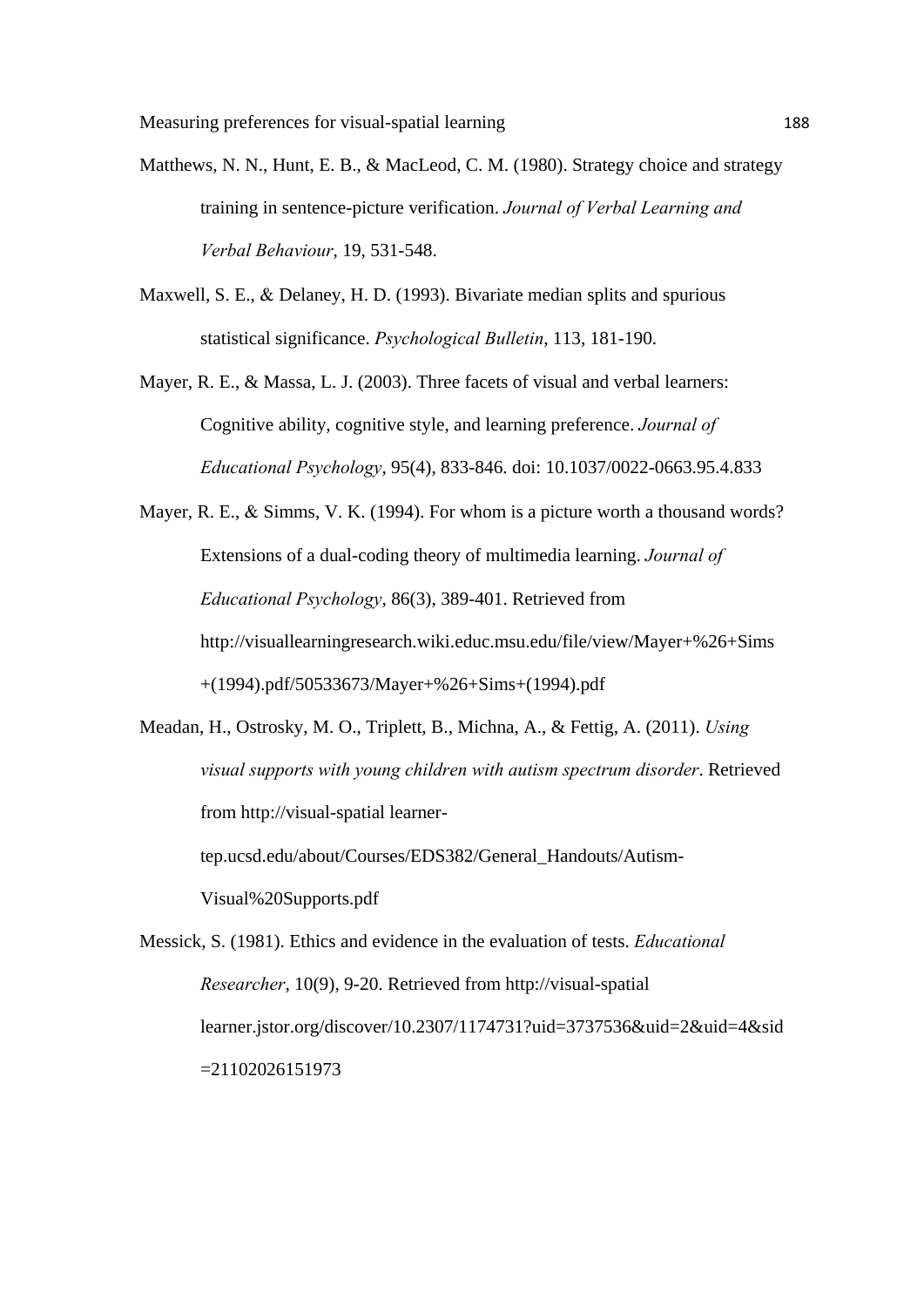- Messick, S. (1990). *The validity of test interpretation and use*. Princeton, NJ: Educational Testing Service.
- Messick, S. (1993a). *Foundations of validity: Meaning and consequences in psychological assessment.* Princeton, NJ: Educational Testing Service.
- Messick, S. (1993b). Validity. In R. L. Linn (Ed.), *Educational measurement* (pp. 13- 104). Phoenix, AZ: American Council on Education and Oryx Press.
- Minshew, N. J., Goldstein, G., Muenz, L. R., & Payton, J. B. (1992). Neuropsychological functioning in non-mentally retarded autistic individuals. *Journal of Clinical Experimental Neuropsychology*, 14(5), 749-761.
- Moses, B. E. (1980, April)*. The relationship between visual thinking tasks and problem-solving performance*. Paper presented at the annual meeting of the American Education Research Association, Boston, MA.
- Mosier, C. I. (1947). A critical examination of the concepts of face validity. *Educational and Psychological Measurement*, 7(2), 191-205. doi: 10.1177/001316444700700201
- Netemeyer, R. G., Bearden, W. O., & Sharma, S. (2003). *Scaling procedures*. Thousand Oaks, CA: SAGE Publications
- Newcombe, N. S., & Frick, A. (2010). Early education for spatial intelligence: Why, what and how. *Mind, Brain and Education*, 4(3), 102-11. doi: 10.1111/j.1751- 228X.2010.01089.x
- Newton, P., & Bristoll, H. (2009). *Psychometric success: Spatial ability test practice 1*. Retrieved from http://visual-spatial learner.psychometricsuccess.com/practice-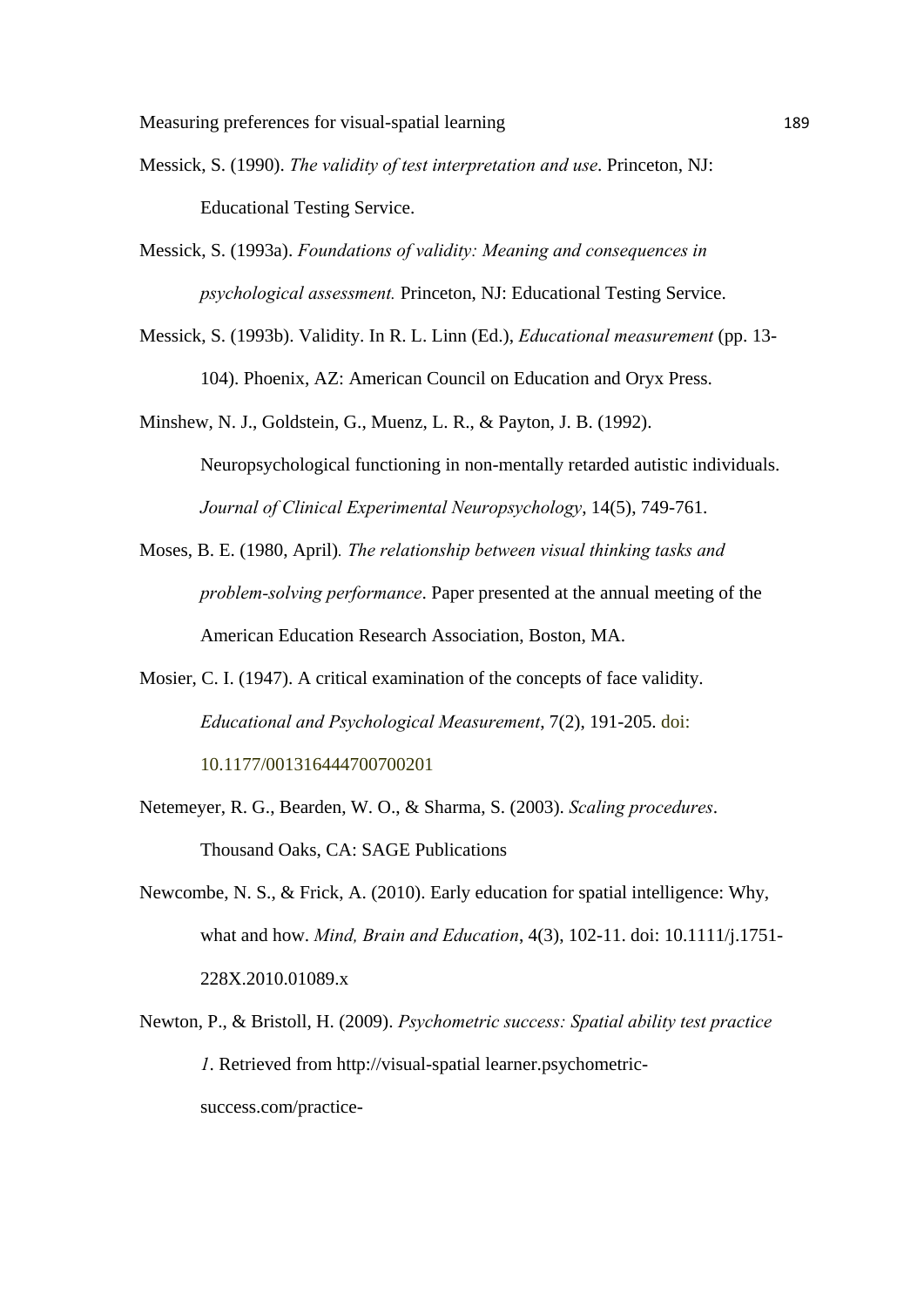papers/Psychometric%20Success%20Spatial%20Ability%20-

%20Practice%20Test%201.pdf

Norland-Tilburg, E. V. (1990). Controlling error in evaluation instruments. *Journal of Extension*, 28(2). Retrieved from http://www.joe.org/joe/summer/tt2.html

Nunley, K. (2004). *Layered curriculum*. Amherst, NH: Brains.org

Nunnally, J. C. (1967). *Psychometric theory*. New York, NY: McGraw Hill.

- Nunnally, J. C. (1978). *Psychometric theory* (2<sup>nd</sup> ed.). New York, NY: McGraw Hill.
- Nunnally, J. C., & Bernstein, I. H. (1994). *Psychometric theory* (3rd ed.). New York, NY: McGraw-Hill.
- Nyborg, H. (1974). A method for analysing performance in the rod and frame test. *Scandinavian Journal of Psychology*, 15(1), 119-123. doi: 10.1111/j.1467- 9450.1974.tb00563.x
- Okagaki, L.,  $\&$  Frensch, P. A. (1994). Effect of video game playing on measures of spatial performance: Gender effects in late adolescence. *Journal of Applied Developmental Psychology*, 15, 33-58.
- Olson, M. B. (1984). What do you mean by spatial? *Roeper Review*, 6, 240-244. Retrieved from http://visual-spatial learner.eric.ed.gov/ERICWebPortal/search/detailmini.jsp? nfpb=true& &ER ICExtSearch\_SearchValue\_0=EJ302870&ERICExtSearch\_SearchType\_0=no &accno=EJ302870
- O'Riordan, M. A., Plaisted, K. C., Baron-Cohen, S., & Driver, J. (2001). Superior visual search in autism. *Journal of Experimental Psychology: Human Perception and Performance*, 27(3), 719-730. Retrieved from http://visual-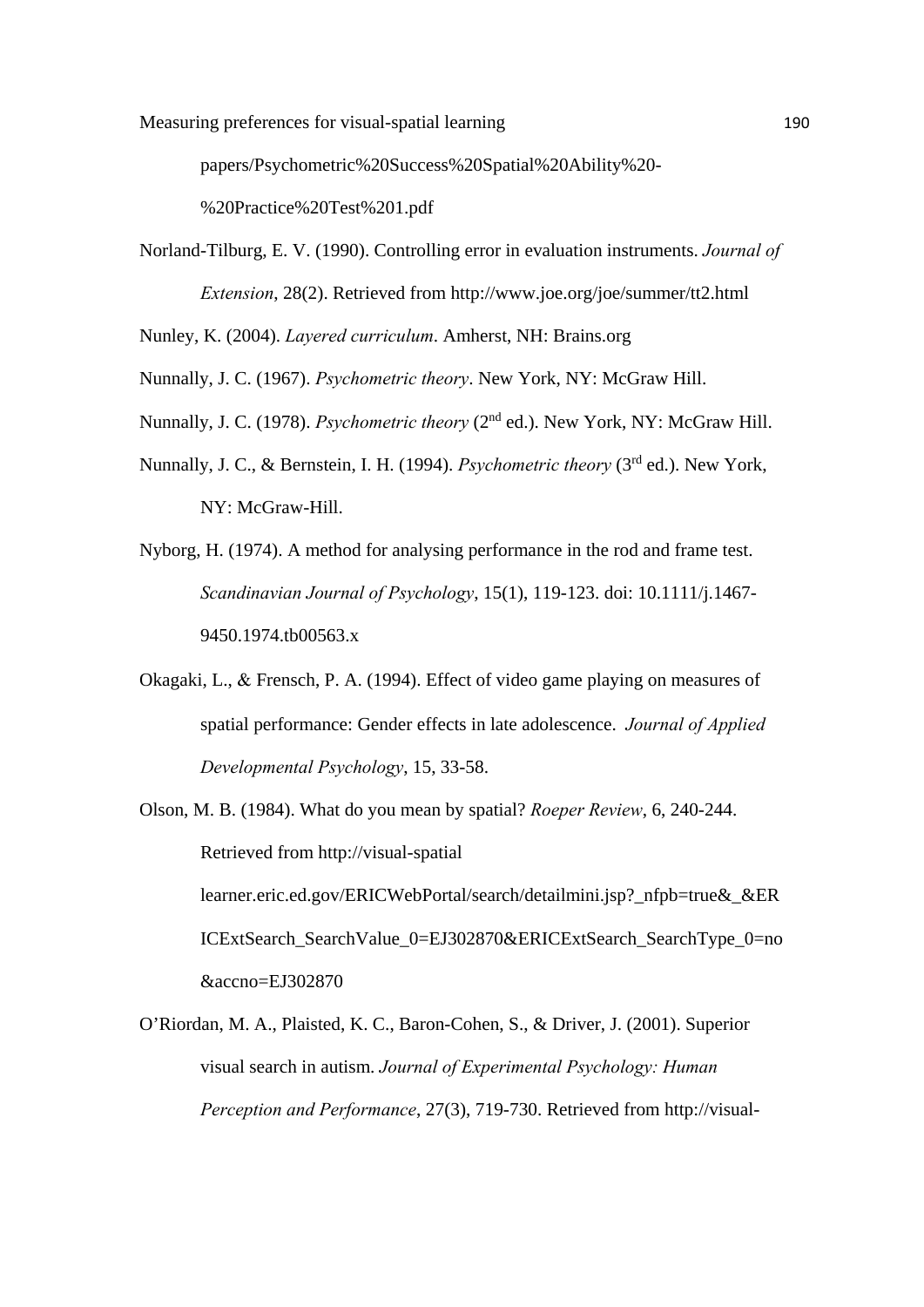spatial

learner.psych.yorku.ca/adler/courses/4010/Articles/O'Riordan%20et%20al%2 0JEPHPP\_2001.pdf

- Owen, S. V., & Froman, R. D. (2005). Why carve up your continuous data? *Research in Nursing & Health*, 28, 496-503.
- Paivio, A. (1971). *Imagery and verbal processes*. New York, NY: Holt, Rinehart & Winston.
- Pallant, J. (2007). *SPSS survival manual: A step-by-step guide to data analysis using SPSS for Windows* (3rd ed.). Maidenhead, UK: Open University Press.
- Pask, G. (1988). *Learning strategies, teaching strategies, and conceptual or learning style*. New York, NY: Springer.
- Payne, S. (1951). *The art of asking questions*. Princeton, NJ: Princeton University Press.
- Peacock, M. (2001). Match or mismatch? Learning styles and teaching styles in EFL. *International Journal of Applied Linguistics*, 11, 1-20. doi: 10.1111/1473- 4192.00001
- Pennington, D. (2003). *Essential personality*. London, UK: Arnold.
- Perreault, A., Gurnesey, R., Dawson, M., Mottron, L., & Bertone, A. (2011). Increased sensitivity to mirror symmetry in autism. *PLoS One*, 6(4), 19519. doi: 10.1371/journal.pone.0019519.
- Phan, H. P.,  $\&$  Ngu, B. H. (2014). Factorial equivalence of social cognitive theory: Educational level x time differences. *Educational Psychology*, 34(6), 697- 729.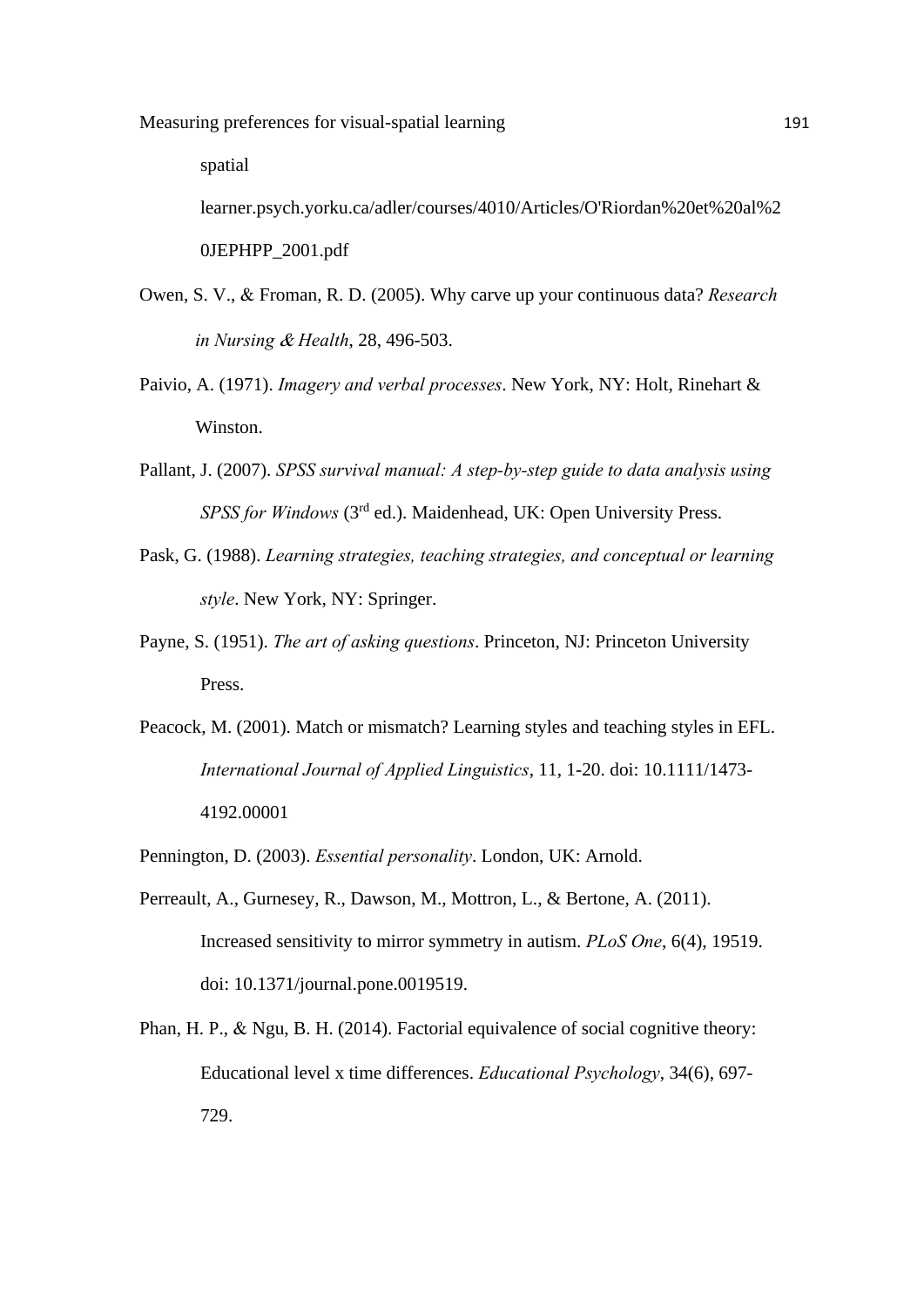Piaget, J. (1976). *Piaget's theory*. New York, NY: Springer-Verlag.

- Plaisted, K., O'Riordan, M., & Baron-Cohen, S. (1998). Enhanced visual search for a conjunctive target in autism: A research note. *Journal of Child Psychology and Psychiatry*, 39(5), 777-783. Doi: 10.111
- Plaza, M., & Cohen, H. (2007). The contribution of phonological awareness and visual attention in early reading and spelling. *Dyslexia: An International Journal of Research and Practice*, 13(1), 67-76.
- Poltrock, S. E.,  $\&$  Agnoli, F. (1986). Are spatial visualisation ability and visual imagery ability equivalent? In L. J. Burton,  $\&$  G. Fogarty (2003), The factor structure of visual imagery and spatial abilities. *Intelligence*, 31(3), 289-318. Retrieved from https://eprints.usq.edu.au/946/1/Fogarty\_Burton-Fogarty\_The\_factor\_structure\_of\_visual\_imagery.pdf
- Poltrock, S. E., & Brown, P. (1984). Individual differences in visual imagery and spatial ability. *Intelligence*, 8, 93-138.
- Preacher, K. J., & MacCallum, R. C. (2003). Repairing Tom Swift's electric factor analysis machine. *Understanding Statistics*, 2(1), 13-43.
- Presmeg, N. C. (1986a). Visualisation and mathematical giftedness. *Educational Studies in Mathematics*, 17, 297-311. Retrieved from http://visual-spatial learner.jstor.org/discover/10.2307/3482230?uid=3737536&uid=2129&uid=2 &uid=70&uid=4&sid=21102472853041
- Presmeg, N. C. (1986b). Visualisation in high school mathematics. *For the Learning of Mathematics*, 63, 42-46. Retrieved from http://visual-spatial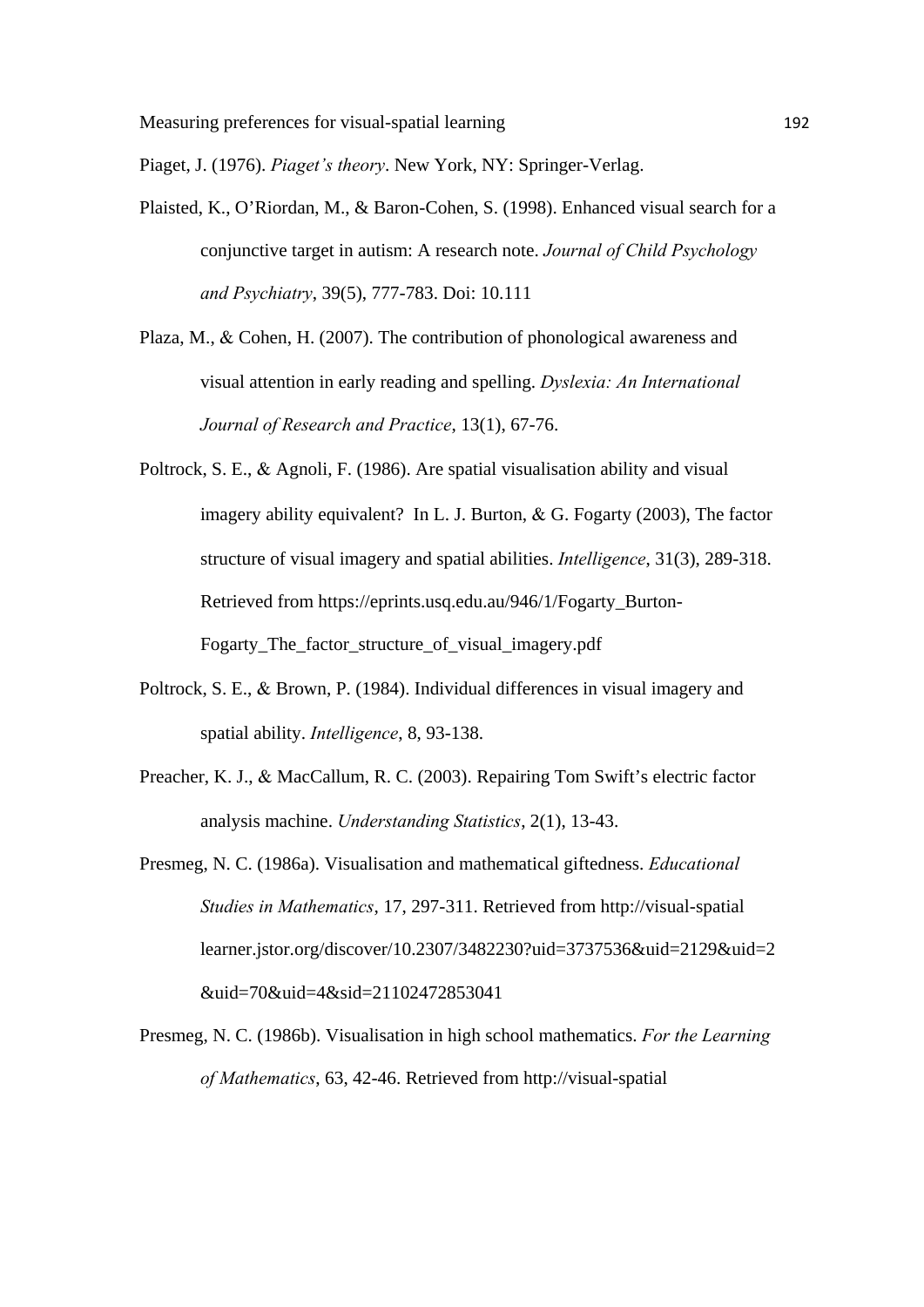learner.jstor.org/discover/10.2307/40247826?uid=3737536&uid=2129&uid= 2&uid=70&uid=4&sid=21102472853041

- Presmeg, N. C. (1992). Prototypes, metaphors, metonymies, and imaginative rationality in high school mathematics. *Educational Studies in Mathematics*, 23, 595-610. Retrieved from http://link.springer.com/article/10.1007%2FBF00540062#page-1
- Presson, C. C., & Hazelrigg, M. D. (1984). Building spatial representations through primary and secondary learning. *Journal of experimental psychology: Learning, memory and cognition*, 10(4), 716-22. doi: 10.1037/0278- 7393.10.4.716
- Pribyl, J. R., & Bodner, G. M. (1987). Spatial ability and its role in organic chemistry: A study of four organic courses. *Journal of Research in Science Teaching*, 24(3), 229-240. Retrieved from http://chemed.chem.purdue.edu/chemed/bodnergroup/PDF\_2008/48%20Priby l.pdf
- Quill, K. A. (1995). *Visually cued instructions for children with autism and pervasive developmental disorders*. Retrieved from http://visual-spatial learner.bced.gov.bc.ca/specialed/docs/autism.pdf
- Quill, K. A. (1997). Instructional considerations for young children with autism: The rationale for visually cued instruction. *Journal of Autism and Developmental Disorders*, 27(6), 697-714. Retrieved from http://link.springer.com/article/10.1023/A:1025806900162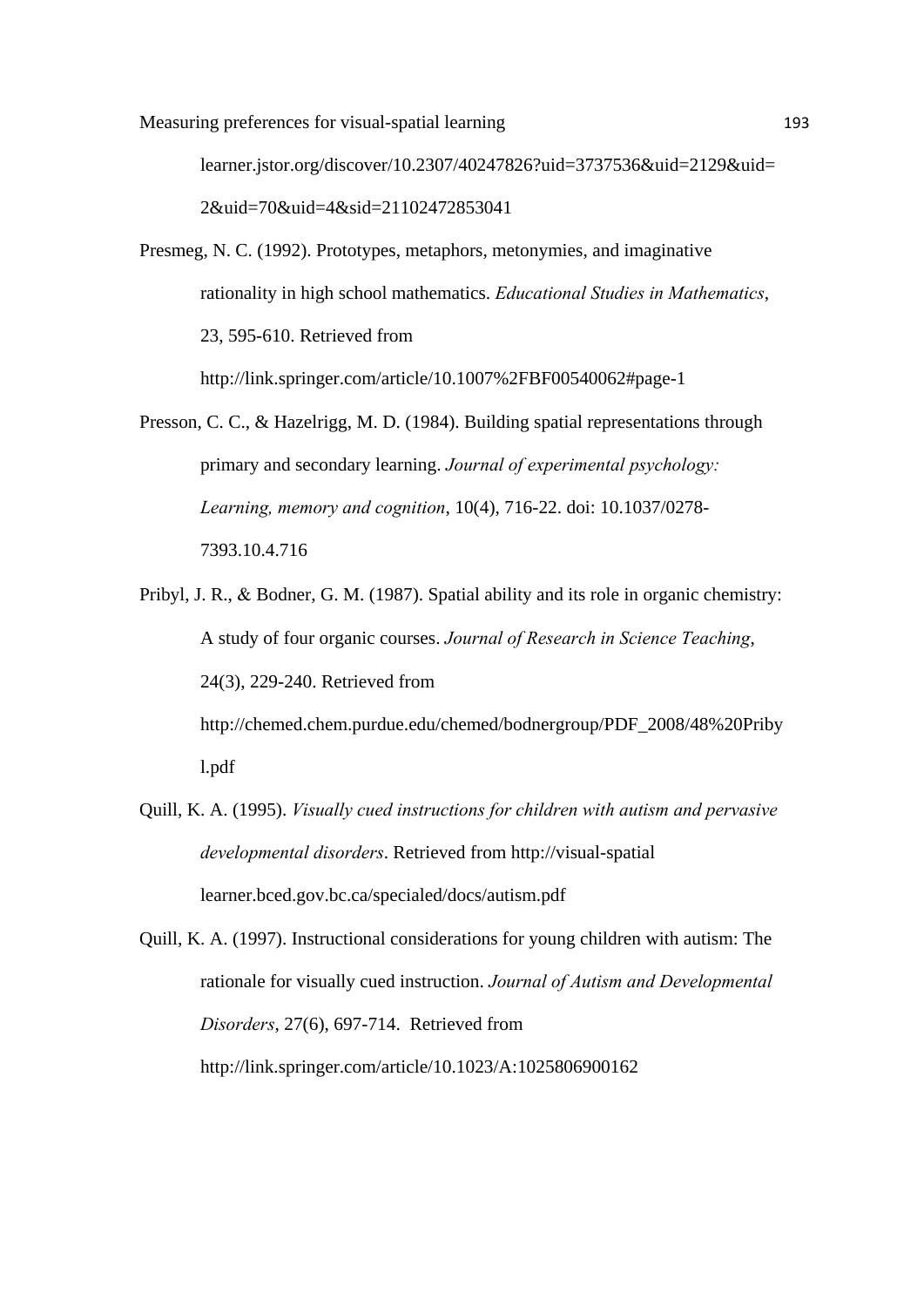Ramadas, J. (2009). Visual and spatial modes in science learning. *International Journal of Science Education*, 31(3), 1-17. Retrieved from http://visualspatial

learner.tandfonline.com/doi/abs/10.1080/09500690802595763#preview

- Rao, C. R., & Sinharay, S. (2007). *Handbook of statistics 26: Psychometrics*. Oxford, UK: North-Holland.
- Rao, S. M., & Gagie, B. (2006). Learning through seeing and doing: Visual supports for children with autism. *Teaching Exceptional Children*, 38(6), 26-33.
- Rebora, A. (2008). Making a difference. *Teacher Magazine, 2*(1), 26, 28-31.
- Reis, S. M., & McCoach, D. B. (2010). Underachievement in gifted and talented students with spatial needs. *Exceptionality: A Special Education Journal*, 10(2), 113-25. doi: 10.1207/S15327035EX1002\_5
- Ribot, N. (2004). *My experience using the multiple intelligences*. Retrieved from http://home.avvanta.com/~building/trans/international/ribot.htm
- Richardson, A. (1977). Verbalizer-Visualizer: A cognitive style dimension. *Journal of Mental Imagery*, 1, 109-126.
- Richmond, L. L., Thorpe, M., Berryhill, M. E., Klugman, J., & Olsson, I. R. (2013). Individual differences in autistic trait load in the general population predict visual working memory performance. *The Quarterly Journal of Experimental Psychology*, 66(6), 1182-1195. Retrieved from http://dx.doi.org/10.1080/17470218.2012.734831
- Riding, R., & Cheema, I. (1991). Cognitive styles: An overview and integration. *Educational Psychology*, 11(3), 193-215. doi: 10.1080/0144341910110301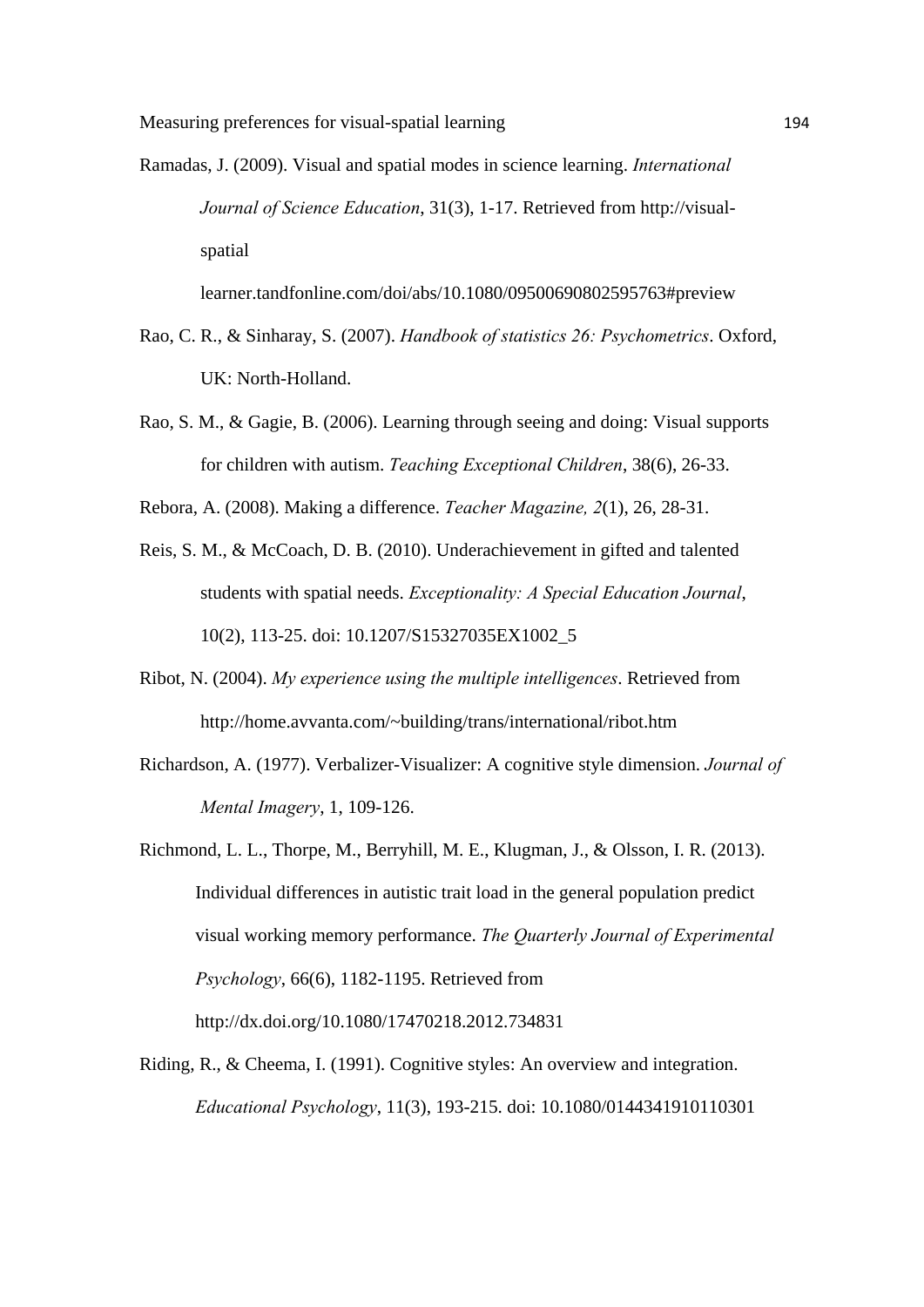- Roberts, R. E., Lewinsohn, P. M., & Seeley, J. R. (1993). A brief measure of loneliness suitable for use with adolescents. *Psychological Reports*, 72, 1379- 1391.
- Robinson, R. G., & Coyle, J. T. (1980). The differential effect of right versus left hemispheric cerebral infarction on catecholamines and behaviour in the rat. *Brain Research*, 188(1), 63-78. Retrieved from http://visual-spatial learner.sciencedirect.com/science/article/pii/0006899380905570
- Rogers, L. J. (2000). Evolution of hemispheric specialisation: Advantages and disadvantages. *Brain and Language*, 73(2), 236-253. Retrieved from http://visual-spatial

learner.sciencedirect.com/science/article/pii/S0093934X00923058

- Rothstein, H. R., Sutton, A. J., & Borenstein, M. (2005). *Publication bias in metaanalysis: Prevention, assessment, and adjustments*. Chichester, UK: John Wiley.
- Rouquette, A.,  $\&$  Falissard, B. (2011). Sample size requirements for the internal validation of psychiatric scales. *International Journal of Methods in Psychiatric Research*, 20(4), 235-249.
- Rourke, B. P., & Finlayson, M. A. J. (1978). Patterns of academic performance: Verbal and visual-spatial abilities. *Journal of Abnormal Child Psychology*, 6(1), 121-133.
- Royston, P., Altman, D. G., & Sauerbrei, S. (2006). Dichotomizing continuous predictors in multiple regression: A bad idea. *Statistics in Medicine*, 25, 127- 141.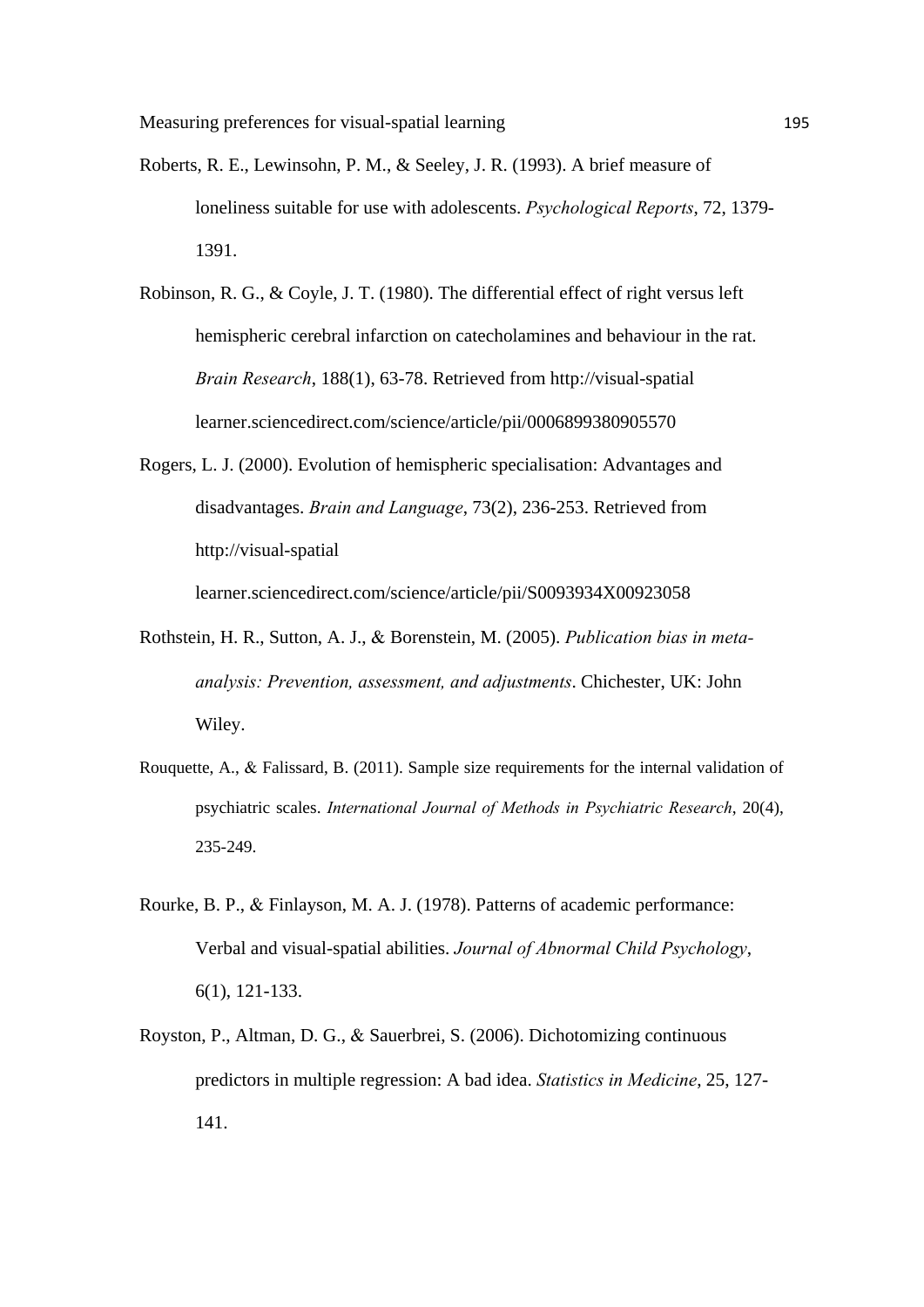- Ruane, J. M. (2005). *Essentials of research methods: A guide to social science research*. Malden, MA: Blackwell Publishing.
- Sackett, P. R., Zedeck, S., & Fogli, L. (1988). Relations between measures of typical and maximum job performance. *Journal of Applied Psychology*, 73, 482-486.
- Samson, F., Mottron, L., Soulieres, I., & Zeffiro, T. A. (2012). Enhanced visual functioning in autism: An ALE meta-analysis. *Human Brain Mapping*, 33, 1553-1581.
- Schermelleh-Engel, K., Moosbrugger, H., & Muller, H. (2003). Evaluating the effect of structural equation models: Tests of significance and descriptive goodnessof-fit measures. *Methods of Psychological research Online*, 8(2), 23-74.
- Schmitt, N., & Stults, D. M. (1986). Methodology review: Analysis of multi-trait multi-method matrices. *Applied Psychological Measurement*, 10(1), 1-22. doi: 10.1177/014662168601000101
- Schoenmann, P. H. (1990). Facts, fictions, and common-sense about factors and components. *Multivariate Behavioural Research*, 25(1), 47-51.
- Schriesheim, C. A. (1979). The effect of leniency on leader behaviour descriptions. *Organisational Behaviour and Human Performance*, 23(1), 1-29. doi: 10.1016/0030-5073(79)90042-4
- Schriesheim, C. A. (1981a). The effect of grouping or randomizing items on leniency response bias. *Educational and Psychological Measurement*, 41-2, 401-411. doi: 10.1177/001316448104100219
- Schriesheim, C. A. (1981b). Leniency effects on convergent and discriminant validity for grouped questionnaire items: A further investigation. *Educational and*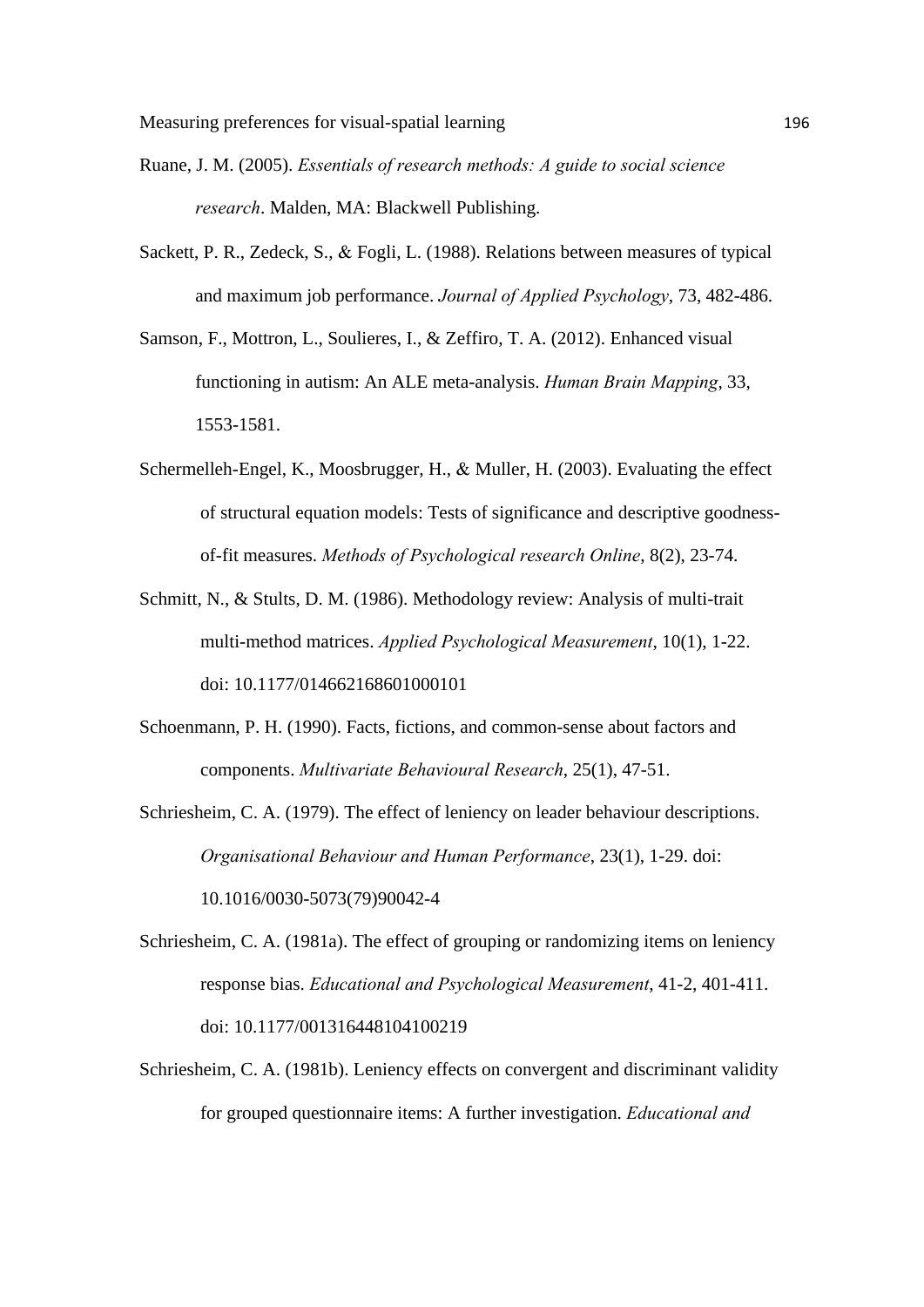*Psychological Measurement*, 41(4), 1093-1099. doi: 10.1177/001316448104100419

- Schumacker, R. E., & Lomax, R. G. (2004). *A beginner's guide to structural equation modelling* (Vol. 2.). Mahwah, NJ: Lawrence Erlbaum Associates.
- Schwab, J. (2002). *Assumption of normality* [PowerPoint slides]. Retrieved from www.utexas.edu/courses/schwab/sw388r7/…/AssumptionOfNormality.ppt
- Schwartz, J. (2011). *Research methodology tools: Applied data analysis with SPSS*. Retrieved from http://visual-spatial

learner.schwarzpartners.ch/Applied\_Data\_Analysis/Lect%2003\_EN.pdf

- Senn, S. (2003). Disappointing dichotomies. *Pharmaceutcial Studies*, 2, 239-240.
- Shah, A., & Frith, U. (1983). An islet of ability in autistic children: A research note. *Journal of Child Psychology and Psychiatry*, 24, 612-620.
- Sharma, S., Muhkerjee, S., Kumar, A., & Dillon, W. R. (2005). A simulation study to investigate the use of cutoff values for assessing model fit in covariance structure models. *Journal of Business Research*, 58(1), 935-943.
- Shavelson, R. J., & Ruiz-Primo, M. A. (2000). *On the psychometrics of assessing science understanding*. Thousand Oaks, CA: Academic Press.
- Shea, D. L., Lubinski, D., & Benbow, C. P. (2001). Importance of assessing spatial ability in intellectually talented young adolescents: A 20-year longitudinal study. *Journal of Educational Psychology, 93*, 604-614. Retrieved from https://my.vanderbilt.edu/smpy/files/2013/02/SpatialAbility1.pdf
- Shelvin, M., Miles, J. N. V., Davies, M. N. O., & Walker, S. (2000). Coefficient alpha: A useful indicator of reliability. *Personality and Individual Differences*, 28, 229-237.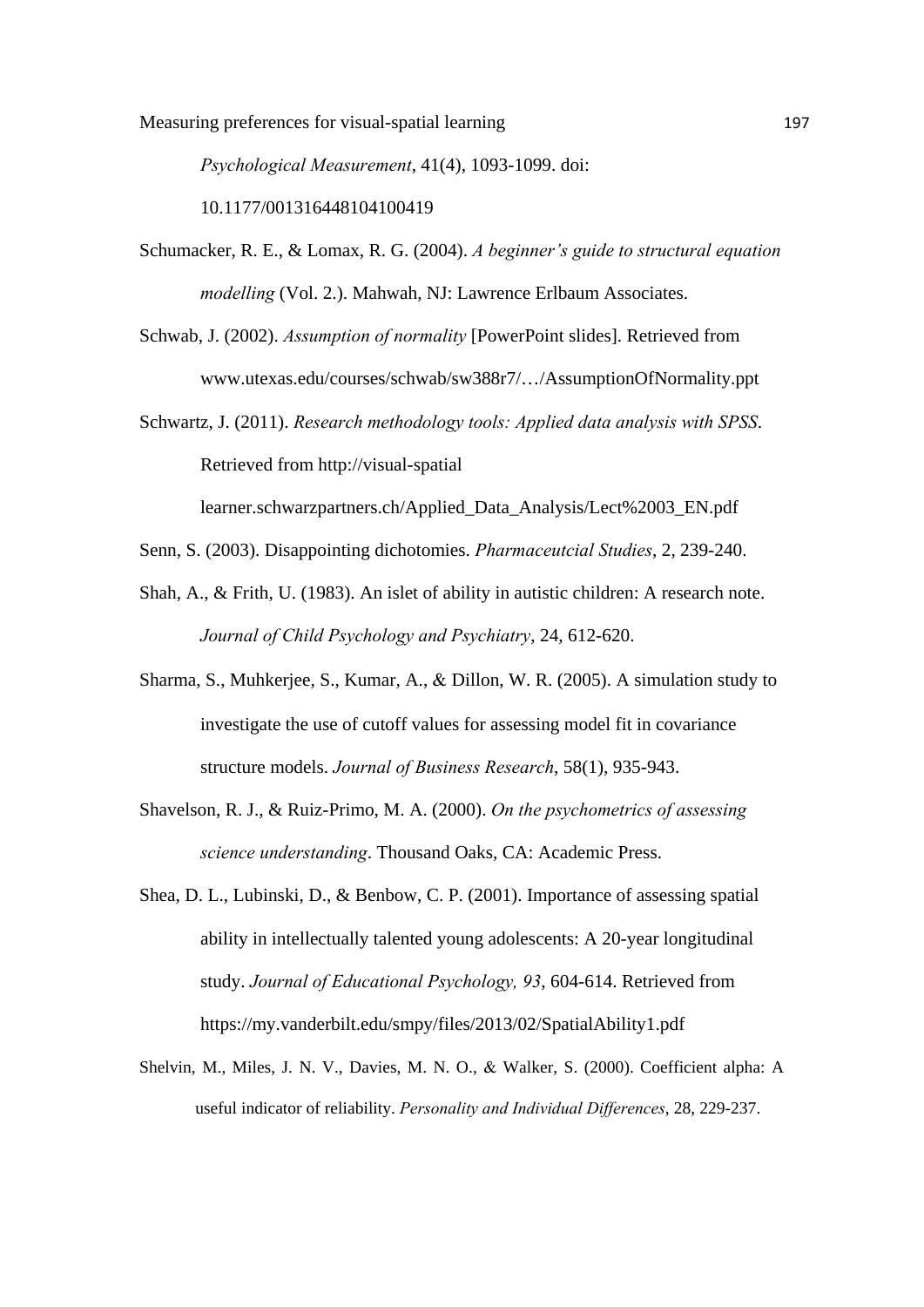- Shepard, R. N. (1967). Recognition memory for words, sentences, and pictures. *Journal of Verbal Learning and Verbal Behaviour*, 6, 156-163.
- Sherman, J. A. (1979). Predicting mathematical performance in high school girls and boys. *Journal of Educational Psychology*, 71, 242-249. doi: 10.1037/0022- 0663.71.2.242
- Sherman, G. F., Garbanati, J. A., Rosen, G. D., Yutzey, D. A., & Denenberg, V. H. (1980). Brain and behavioural asymmetries for spatial preferences in rats. *Brain Research*, 192, 61-67. Retrieved from http://visual-spatial learner.sciencedirect.com/science/article/pii/0006899380910082
- Shiarella, A. H., McCarthy, A. M., & Tucker, M. L. (2000). Development and construct validity of scores on the Community Services Attitudes Scale. *Educational and Psychological Measurement*, 60, 286-230.
- Shulman, G. L., Pope, D. L., Astafiev, S. V., McAvoy, M. P., Snyder, A. Z., & Corbetta, M. (2010). Right hemisphere dominance during spatial selective attention and target detection occurs outside the dorsal frontoparietal network. *Journal of Neuroscience*, 30(10), 3640-3651. doi:

10.1523/JNEUROSCI.4085-09.2010.

- Sigmand, E., Goodenough, D. R., & Flannagan, M. (1979). Instructions, illusory selftilt and the rod-and-frame test. *Quarterly Journal of experimental Psychology*, 31(1), 155-165. doi: 10.1080/14640747908400715
- Silverman, L. K. (1989a). The visual-spatial learner. *Preventing school failure*, 34(1), 15-20. doi: 10.1080/1045988X.1989.9944547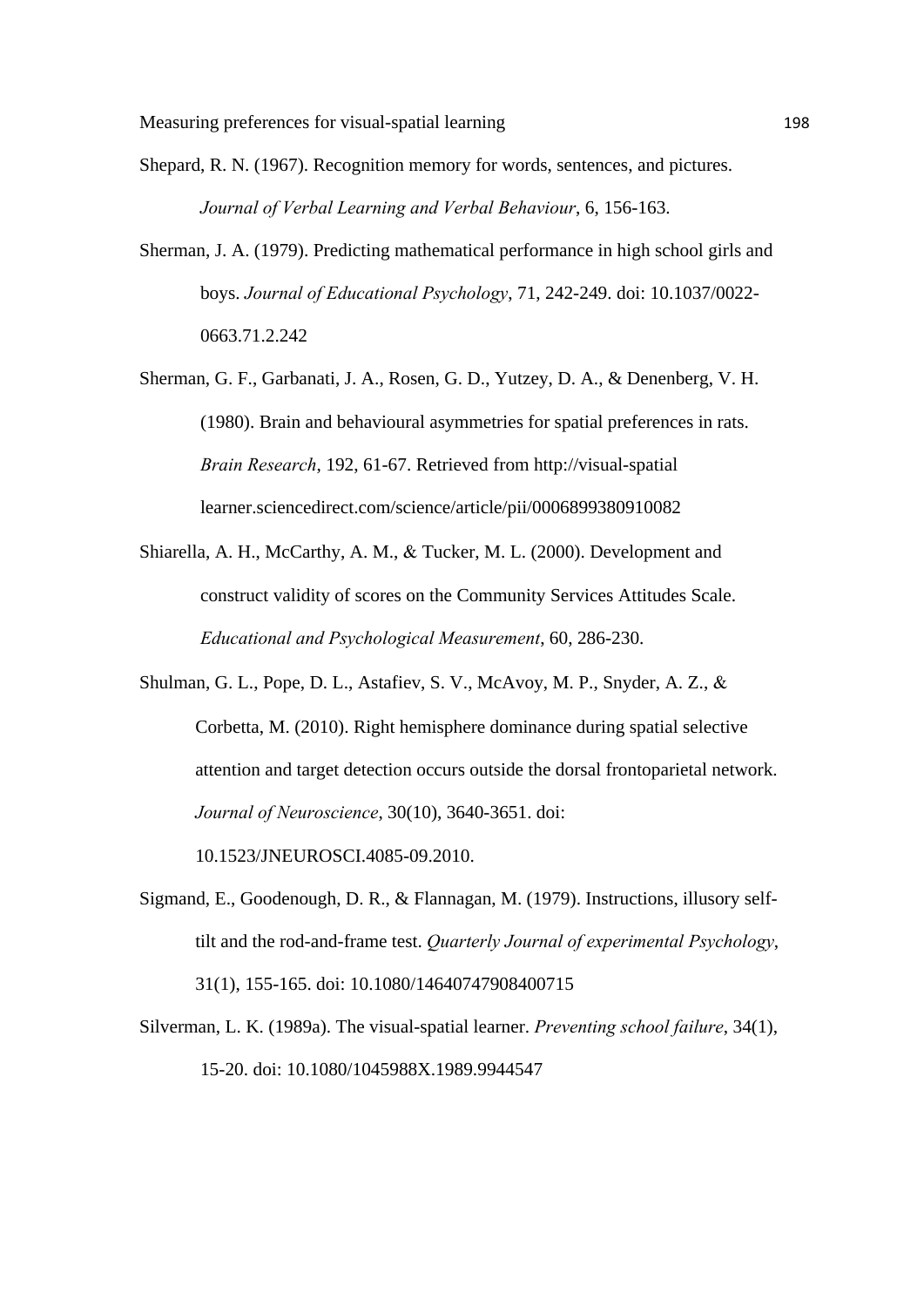- Silverman, L. K. (1989b). *Towards the construction of an instrument to assess visualspatial learners*. Retrieved from http://visual-spatial learner.gifteddevelopment.com/Articles/visual\_spatial/v95.pdf
- Silverman, L. K. (1997). *Visual-spatial learners*. Retrieved from http://visual-spatial learner.gifteddevelopment.com/Visual\_Spatial\_Learner/vsl.htm
- Silverman, L. K. (1999). Toward the construction of an instrument to assess visualspatial learners. In N. Colangelo, & S. G. Assouline (Eds.), *Talent development III: Proceedings from the 1995 Henry B. and Jocelyn Wallace National Research Symposium on Talent Development* (pp. 405-408). Scottsdale, AZ: Gifted Psychology Press.
- Silverman, L. K. (2000). *Identifying visual-spatial and auditory-sequential learning: A validation study.* Retrieved from http://visual-spatial learner.visualspatial.org/Articles/idvsls.pdf
- Silverman, L. K. (2005). *Upside-down brilliance: The visual-spatial learner*. Paper presented at the Queensland Association for Gifted and Talented Children Annual Conference. Brisbane, Qld.
- Silverman, L. K. (2013). *Upside-down brilliance: The visual-spatial learner*. Paper presented at the Nebraska Association for the Gifted. Omaha, Nebraska.
- Silverman, L. K., & Freed, J. N. (1991). *Strategies for the visual-spatial learner*. Retrieved from http://visual-spatial learner.dyslexia.com/library/silver1.htm
- Singleton, R. A., & Straits, B. C. (2005). *Approaches to social research* (4<sup>th</sup> Ed.). Oxford, UK: Oxford University Press.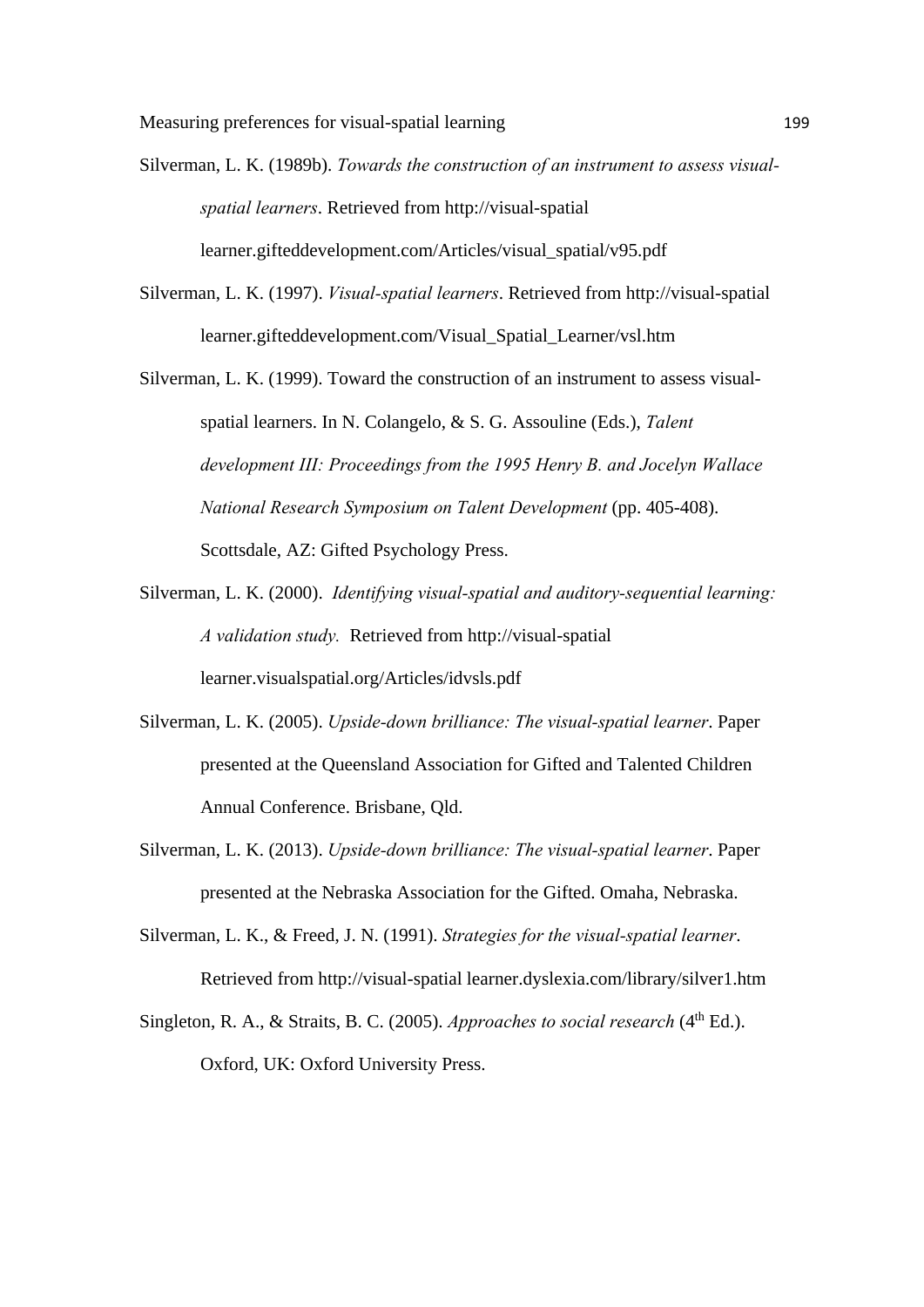- Slavin, R. E., & Smith, D. (2008, March). *Effects of sample size on effect size in systematic reviews in education*. Paper presented at the annual meeting of the Society for Research on Effective Education, Virginia.
- Small, M. Y., & Morton, M. E. (1983). Spatial visualization training improves performance in organic chemistry. *Journal of College Science Teaching*, 5, 41-43.
- Smith, L., & Renzulli, J. (1984). Learning style preference: A practical approach for classroom teachers. *Theory into Practice*, 23(1), 45-50.
- Sokoloff, D., & Thornton, R. K. (1997). Using interactive lecture demonstrations to create an active learning environment. *The Physics Teacher*, 35, 340-46. doi: 10.1119/1.2344715
- Solano, A., & Presmeg, N. C. (1995). Visualization as a relation of images. In L. Meira, & D. Carraher (Eds.), *Proceedings of the 19<sup>th</sup> PME International Conference*, 3, 66-73.
- Spence, I., & Feng, J. (2010). Video games and spatial cognition. *Review of General Psychology*, 14(2), 92-104. Retrieved from http://jtoomim.org/braintraining/video%20games%20and%20spatial%20cognition.pdf
- Standing, L. (1973). Learning 10,000 pictures. *Quarterly Journal of Experimental Psychology*, 25, 207-222.
- Steiger, J. H. (1990). Structural model evaluation and modification: An interval estimation approach. *Multivariate Behavioural Research*, 25, 173-180.
- Steiner, D. L. (2002). Breaking up is hard to do: The heartbreak of dichotomizing continuous data. *Canadian Journal of Psychiatry*, 47, 262-266.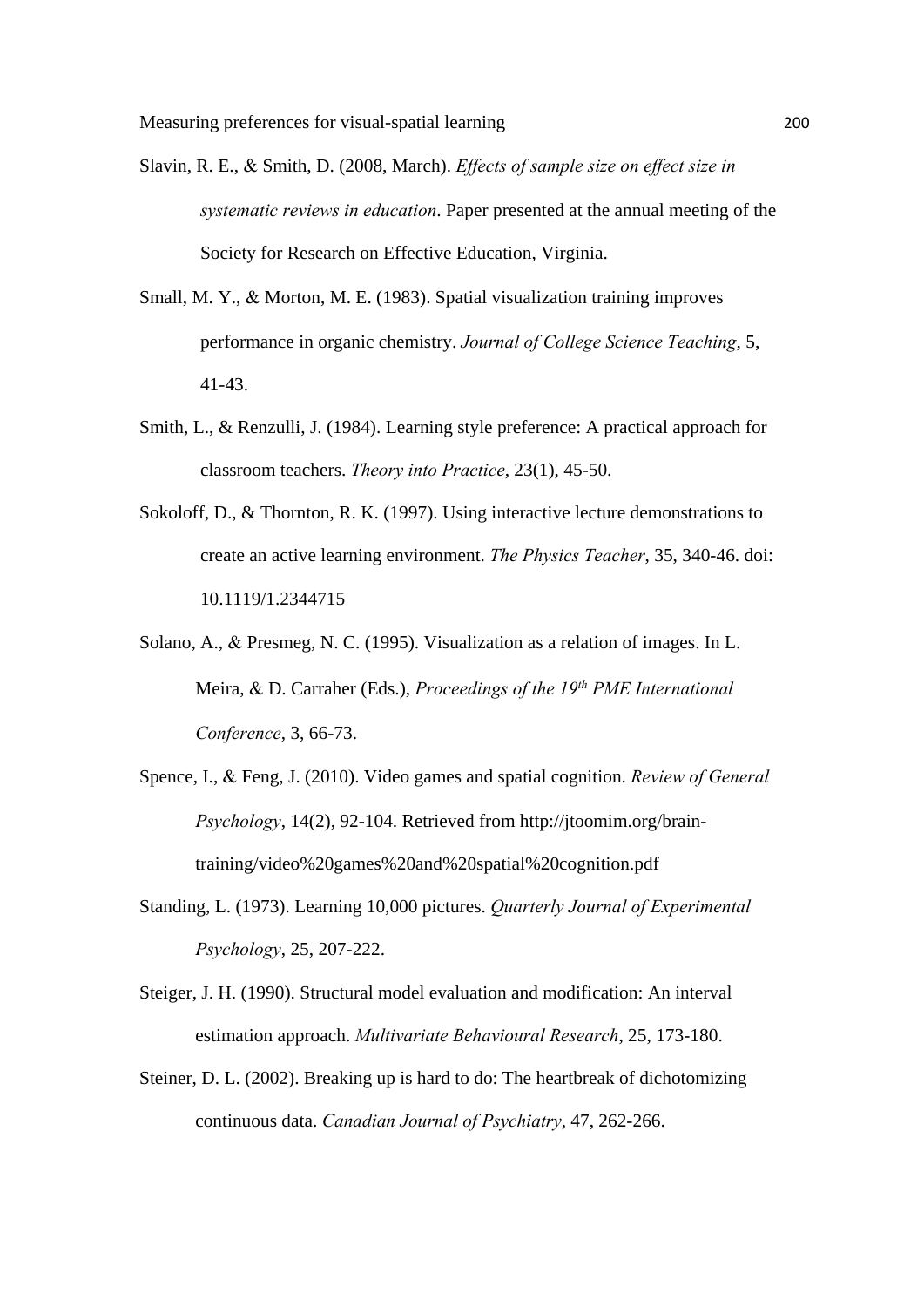Stenning, K., Cox, R., & Oberlander, J. (1995). Contrasting the cognitive effects of graphical and sentinel logic teaching: Reasoning, representation and individual differences. *Language and Cognitive Processes*, 10(3-4), 333-54. doi: 10.1080/01690969508407099

Sternberg, R. J., & Zhang, L. F. (2001). Thinking styles across cultures: Their relationships with student learning. In R. J. Sternberg, & L. F. Zhang (Eds.), *Perspectives on thinking, learning and cognitive styles* (pp. 227-247). Mahwah, NJ: Erlbaum.

- Sterne, J., Gavaghan, D., & Egger, M. (2000). Publication and related bias in metaanalysis: Power of statistical tests and prevalence in literature. *Journal of Clinical Epidemiology*, 53, 1119-1129.
- Stommel, S., Wang, S., Given C. W., & Given, B. (2007). Focus on psychometrics: Confirmatory factor analysis as a method to assess measurement equivalence. *Research in Nursing and Health*, 15(5), 399-405. doi: 10.1002/nur.4770150508
- Stout, W. (2002). Psychometrics: From practice to theory and back. *Psychometrika*, 67(4), 485-518. Retrieved from http://visual-spatial learner.psychometricsociety.org/PDFs/ARTICLEstout2002.pdf
- Suen, H. K. (1990). *Principles of test theories.* Hillsdale, NJ: Erlbaum.

Suits, D. B. (1957). Use of dummy variables in regression equations. *Journal of the American Statistical Association*, 52(280), 548-551. Retrieved from http://visual-spatial learner.jstor.org/stable/2281705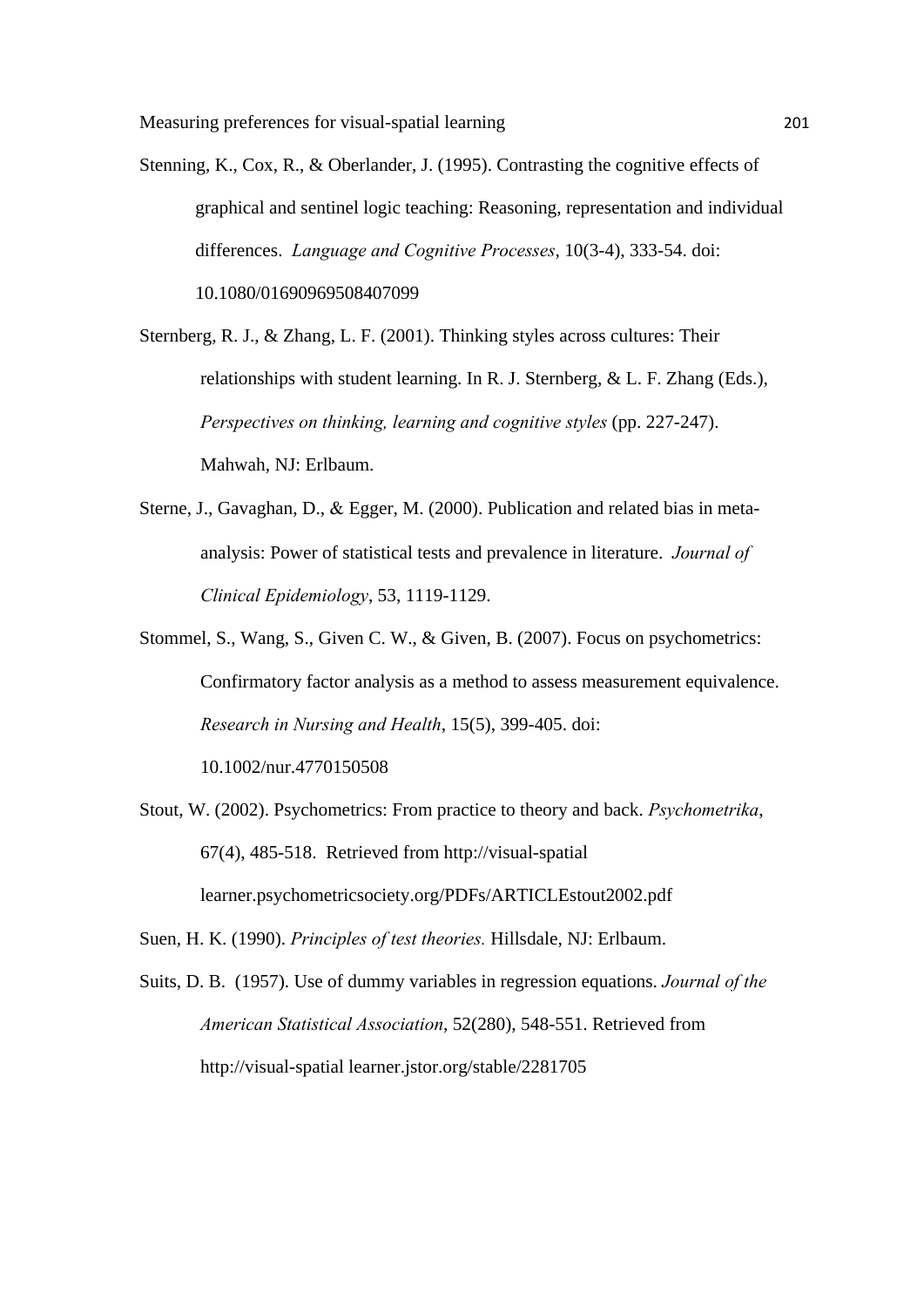- Sword, L. (2000). *I think in pictures, you teach in words: The gifted visual-spatial learner*. Northwood, NSW: Gifted and Creative Services Australia.
- Tabachnick, B. G., & Fidell, L. S. (2001). *Using multivariate statistics (4th ed.)*. Boston, MA: Allyn and Bacon.
- Tabachnick, B. G., & Fidell, L. S. (2007). *Using multivariate statistics (6th ed.)*. Boston, MA: Allyn and Bacon.
- Taylor, C. (1968). The multiple talent approach. In J. H. Borland (Ed.), *Rethinking gifted education: Education and psychology of the gifted series*. New York, NY: Teachers College Press.
- Thompson, B. (2004). *Exploratory and confirmatory factor analysis: Understanding concepts and applications*. Washington, DC: American Psychological Association.
- Thornton, R. K. (1999a). *Using the results of research in science education to improve science learning*. Paper presented at the International Conference on Science Education, Nicosia, Cyprus.
- Thornton, R. K. (1999b). Why don't physics students understand physics? Building a consensus, fostering change. In E. J. Chaisson, & T. C. Kim (Eds.), *The thirteenth labour, improving science education*. Amsterdam, ND: Gordon and Breach.
- Thornton, R. K., & Sokoloff, D. (1990). Learning motion concepts using real-time microcomputer-based laboratory tools. *American Journal of Ph*ysics, 58, 858- 866.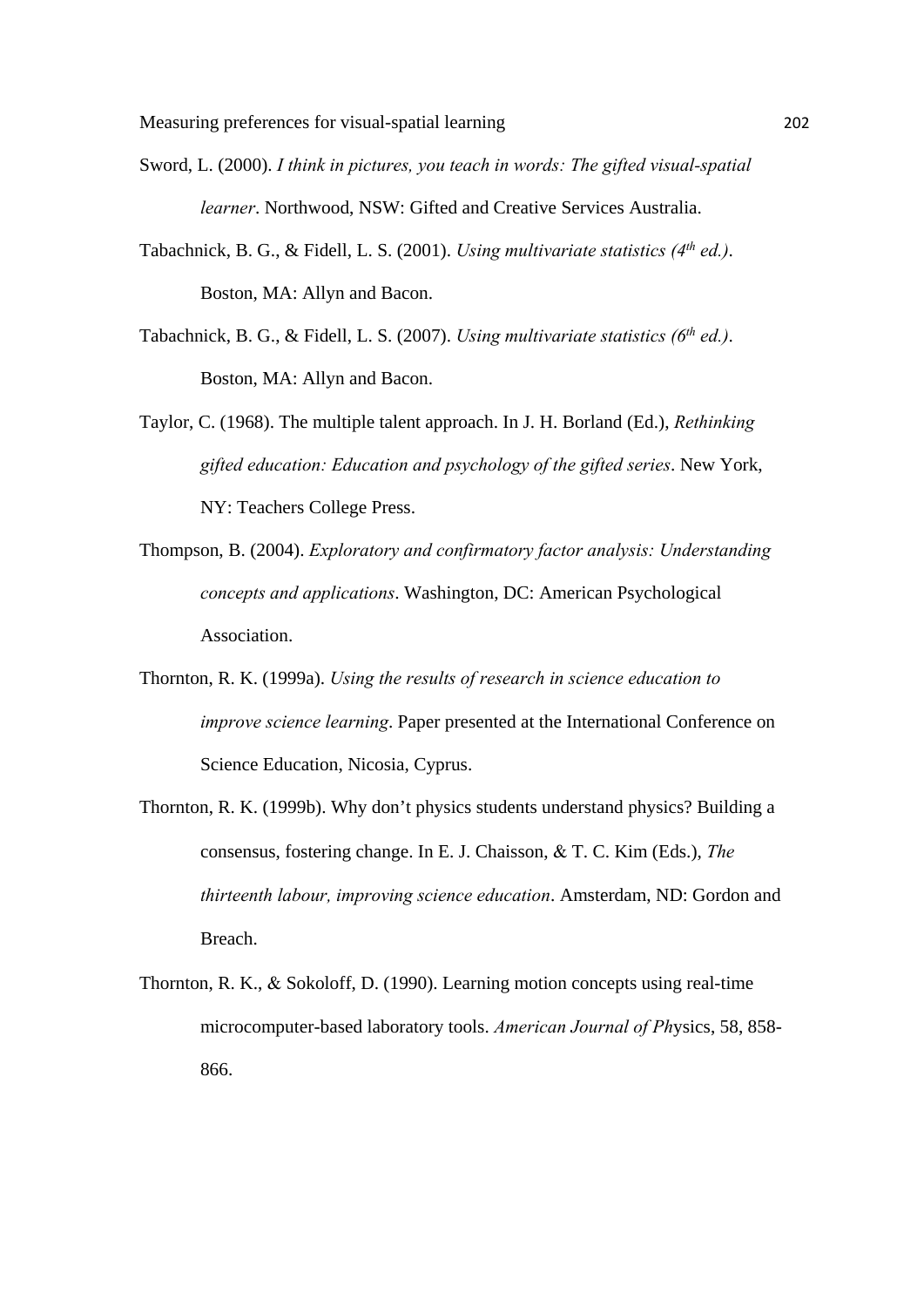Tissot, C., & Evans, R. (2003). Visual teaching strategies for children with autism. *Early Child Development and Care*, 173(4), 425-433. doi: 10.1080/0300443032000079104

Tomlinson, C. A. (1999). Mapping a route toward a differentiated instruction. *Educational Leadership*, 57(1), 12. Retrieved from http://visual-spatial learner.eric.ed.gov/ERICWebPortal/search/detailmini.jsp? nfpb=true& &ER ICExtSearch\_SearchValue\_0=EJ592911&ERICExtSearch\_SearchType\_0=no &accno=EJ592911

- Tomlinson, C. (2001). *How to differentiate instruction in mixed-ability classrooms.*  Alexandria, VA: Association for Supervision and Curriculum Development.
- Terwel, J. (2005). Curriculum differentiation: Multiple perspectives and developments in education. *Journal of Curriculum Studies*, 37(6), 653-670. doi: 10.1080/00220270500231850
- Ullman, J. B. (2001). Structural equation modelling. In B. G. Tabachnick,  $&L.S.$ Fidell (2001), *Using multivariate statistics* (pp. 653-771). Needham Heights, MA: Allyn & Bacon.
- Vallortigara, G. (2000). Comparative neuropsychology of the dual brain: A stroll through animals' left and right perceptual worlds. *Brian and Language*, 73(2), 189-219. Retrieved from http://visual-spatial learner.sciencedirect.com/science/article/pii/S0093934X00923034
- Van Eylen, L., De Graef, P., Steyaert, J., Wagemans, J., & Noens, I. (2013). Children with autism spectrum disorder spontaneously use knowledge to modulate visual object processing. *Research in Autism Spectrum Disorders*, 9, 913-922.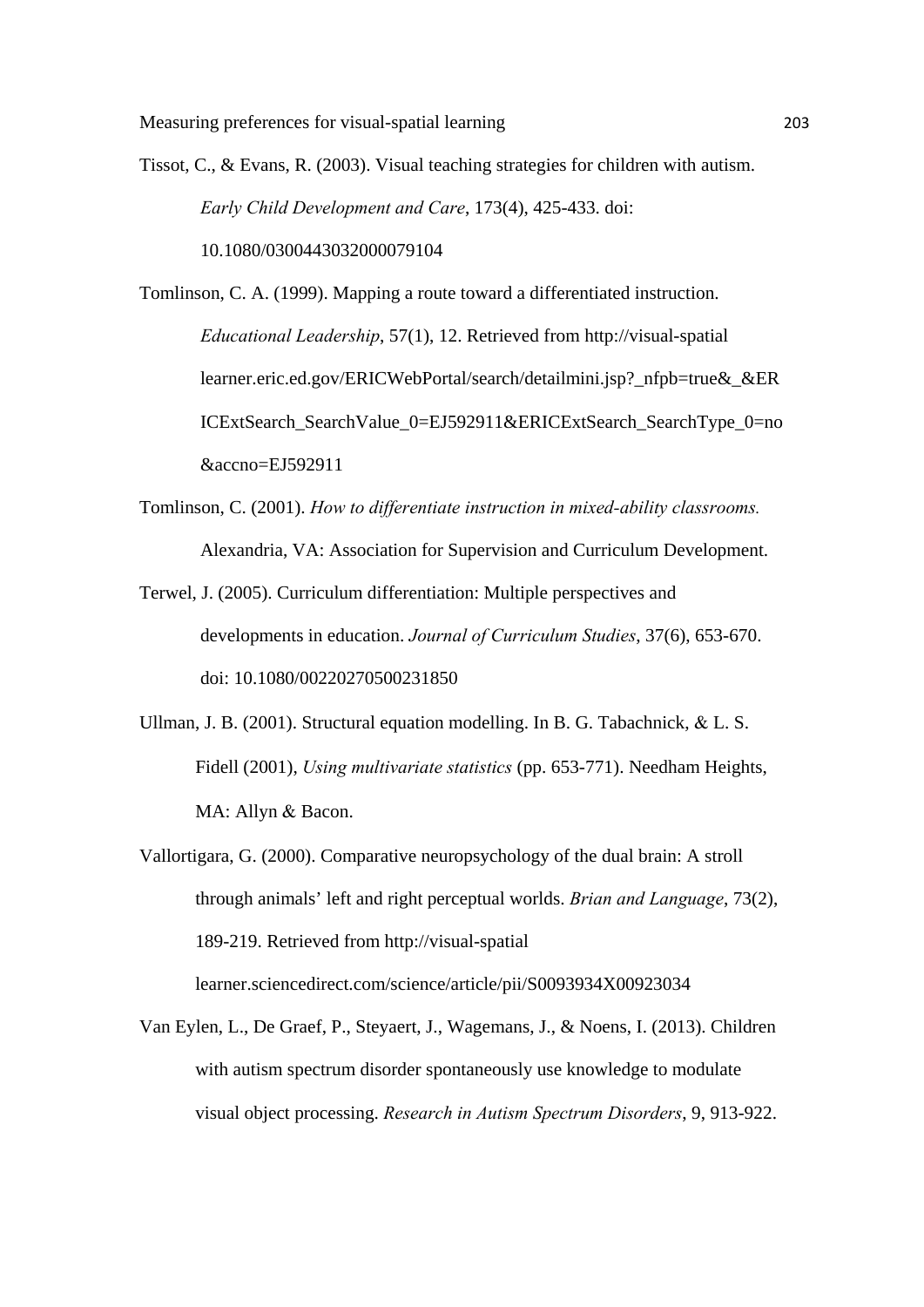- Van Garderen, D. (2006). Spatial visualization, visual imagery, and mathematical problem solving of students with varying abilities. *Journal of Learning Disabilities*, 39(6), 496-506. doi 10.1177/00222194060390060201
- Van Garderen, D., & Montague, M. (2003). Visual-spatial representation, mathematical problem solving, and students of varying abilities. Learning *Disabilities: Research and Practice*, 18(4), 246-254. doi: 10.1111/1540- 5826.00079
- Van Nijnatten, L. (2013)**.** *Identification of gifted visual-spatial learners among gifted and non-gifted children: A validation study of the My Thinking Style Survey* (Master's thesis, Utrecht University, Utrecht, Netherlands). Retrieved from http://visual-spatial learner.edu-en-ik.nl/wpcontent/uploads/2013/10/Masterthesis-Lisanne-van-Nijnatten-3520374.pdf
- Vance, R. J., MacCallum, R. C., Coovert, M. D., & Hedge, J. W. (1988). Construct validity of multiple job performance measures using confirmatory factor analysis. *Journal of Applied Psychology*, 73, 74-80.
- Vargha, A., Rudas, T., Delaney, H. D., & Maxwell, S. E. (1996). Dichotomization, partial correlation, and conditional independence. *Journal of Educational and Behavioural Statistics*, 21, 264-282.
- Velicer, W. F.,  $\&$  Fava, J. L. (1998). Effects of variable and subject sampling on factor pattern recovery. *Psychological Methods*, 3, 231-251.
- Velicer, W. F., & Jackson, D. N. (1990). Component analysis versus common factor analysis: Some further observations. *Multivariate Behavioural Research*, 25(1), 89-95.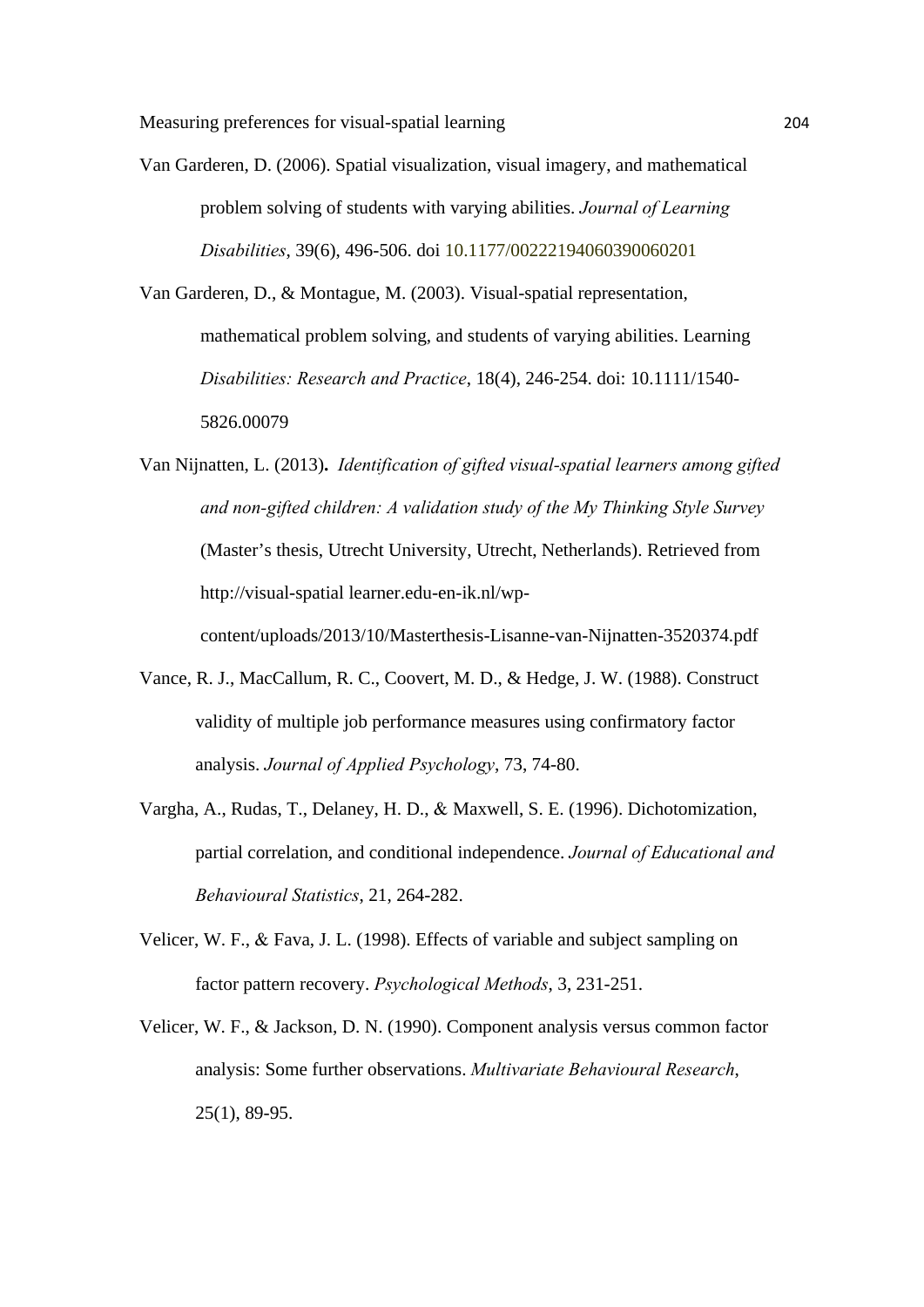Von Karolyi, C., Winner, E., Gray, W., & Sherman, G. F. (2003). Dyslexia linked to talent: Global visual-spatial ability. *Brain and Language*, 85(3), 427-31. Retrieved from http://visual-spatial

learner.sciencedirect.com/science/article/pii/S0093934X0300052X

- Wachs, H. (1980). Piaget's theory in special education. In B. Keogh (Ed.), *Advances in special education* (pp. 51-78). Columbus, OH: JAI Press.
- Warner, R. M. (2008). *Applied statistics: From bivariate through multivariate techniques*. Thousand Oaks, CA: SAGE Publications Inc.
- Weber, E. (1992). Curriculum for success. *New Horizons for Learning*, 7(3), 4-5. Retrieved from

http://education.jhu.edu/PD/newhorizons/strategies/topics/mi/weber1.htm

- Weckbacher, L. M. (2007). *The role of visualization in geometric problem solving* (Doctoral dissertation, University of California). Retrieved from https://books.google.com.au/books?id=\_7oWEd4oi80C&printsec=frontcover #v=onepage&q&f=false
- Weiss, R. (1989). Why a man might mistake his wife for a cat? *Science News*, 11, 309.
- West, T. G. (1997). *In the mind's eye: Visual thinkers, gifted people with learning difficulties, computer images, and the ironies of creativity*. Buffalo, NY: Prometheus Books.
- West, T. G. (1998). Brain drain, reconsidering spatial ability. *Computer Graphics*, 32(3), 15.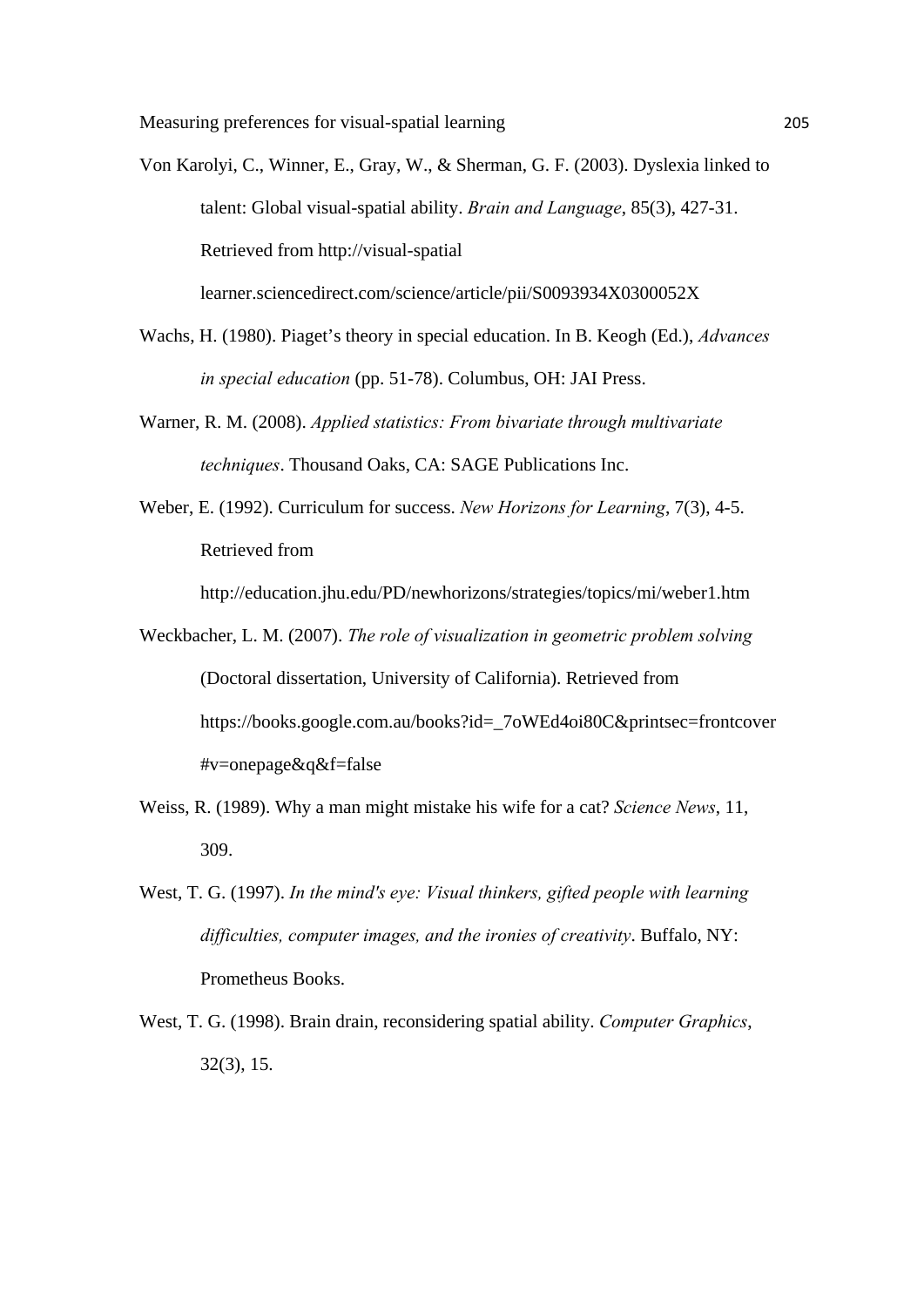- Western, D., & Rosenthal, R. (2003). Quantifying construct validity: Two simple measures. *Journal of Personality and Social Psychology*, 84(3), 608-618.
- Wheldall, K., Beaman, R., & Madelaine, A. (2009). Choosing effective programs for low regression readers. *MUSEC Briefings*, 21.

White, S. J., & Saldana, D. (2011). Performance of children with autism on the embedded figures test: A closer look at a popular task. *Journal of Autism and Developmental Disorders*, 41, 1565-1572. doi: 10.1007/s10803-011-1182-4

- Wiersma, W., & Jurs, S. G. (2005). *Research methods in education: An introduction*. London, UK: Allyn and Bacon.
- Wilson, F. R., Pan, W., & Schumsky, D. A. (2012). Recalculation of the critical values for Lawshe's content validity ratio. *Measurement and Evaluation in Counselling and Development, 45*(3), 197-210. doi:

10.1177/0748175612440286

- Wing, L. (1996). Autistic spectrum disorders. *British Medical Journal*, 312(7027), 327-8. doi: 10.1136/bmj.312.7027.327
- Winn, W. (1991). Learning from maps and diagrams. *Educational Psychology Review*, 3, 211-247.
- Witkin, H. A. (1950). Individual differences in ease of perception of embedded figures. *Journal of Personality*, 19(1), 1-15. doi: 10.1111/j.1467- 6494.1950.tb01084.x
- Witkin, H. A., & Ash, S. E. (1948). Studies in space orientation: Further experiments on perception of the upright with displaced visual field. *Journal of Experimental Psychology*, 43, 58-67. doi: 10.1037/h0053671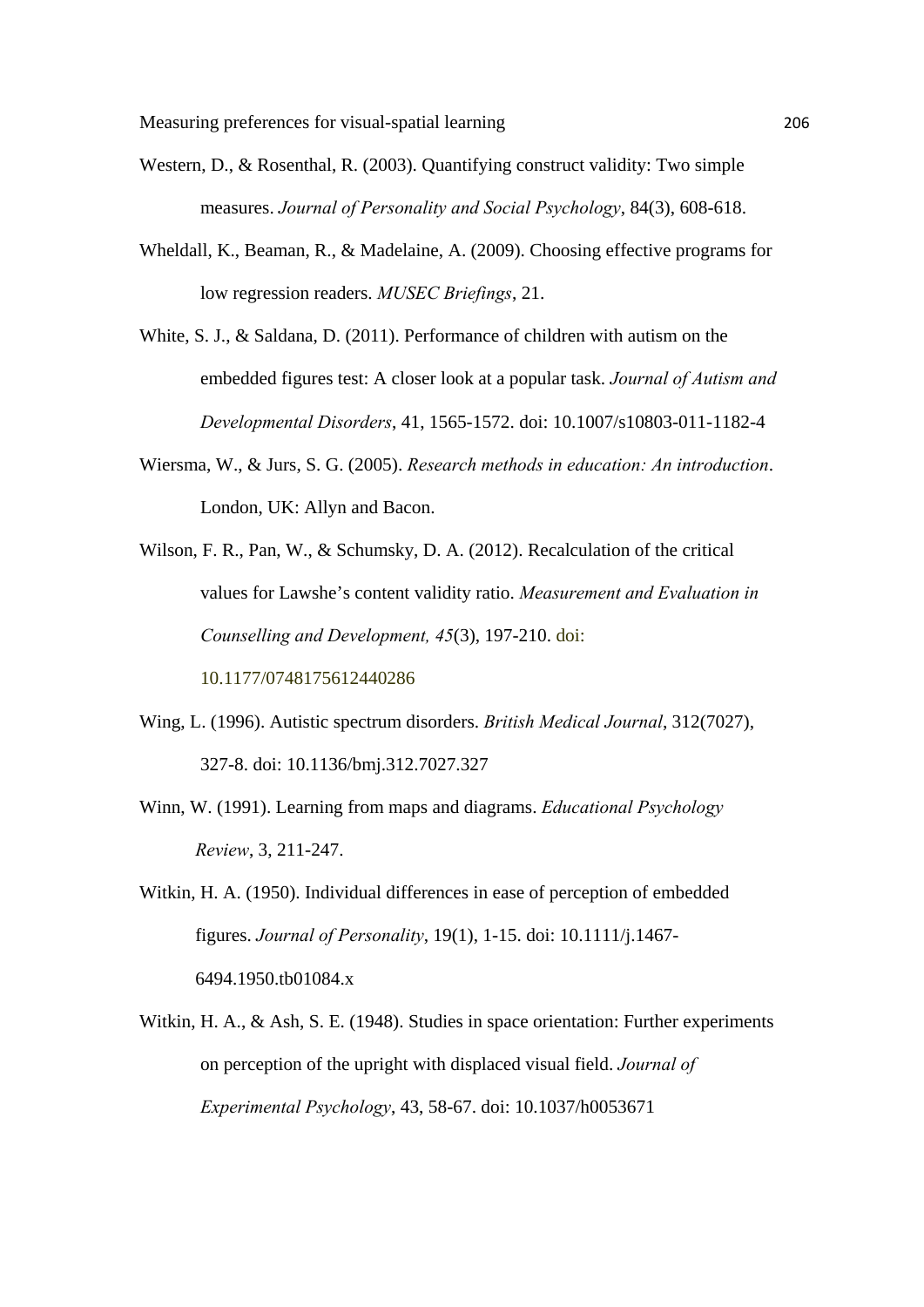- Witkin, H. A., Lewis, H. B., Hertzmann, M., Machover, K., Bretnall, P. M., & Wepner, S. (1954). *Personality through perception: An experimental and clinical study*. New York, NY: Harper & Brothers
- Yanico, B. J., & Lu, T. G. C. (2000). A psychometric evaluation of the Six-Factor-Self-Concept Scale in a sample of racial/ethnic minority women. *Educational and Psychological Measurement*, 60, 86-99.
- Yang, B. (2003). Factor analysis methods. In R. A. Swanson, & E. F. Holton (Eds.), *Research in organizations: Foundations and methods inquiry*. San Fransisco, CA: Berrett-Koehler Publishers Inc.
- Yong, A. G., & Pearce, S. (2013). A beginner's guide to factor analysis: Focussing on Exploratory Factor Analysis. *Tutorials in Quantitative Methods for Psychology*, 9(2), 79-94.
- Zeegers, P. (2001). Approaches to learning in science: A longitudinal study. *British Journal of Educational Psychology*, 71, 115-132.
- Zwick, W. R., & Velicer, W. F. (1986). Comparison of five rules for determining the number of components to retain. *Psychological Bulletin*, 99, 432-442.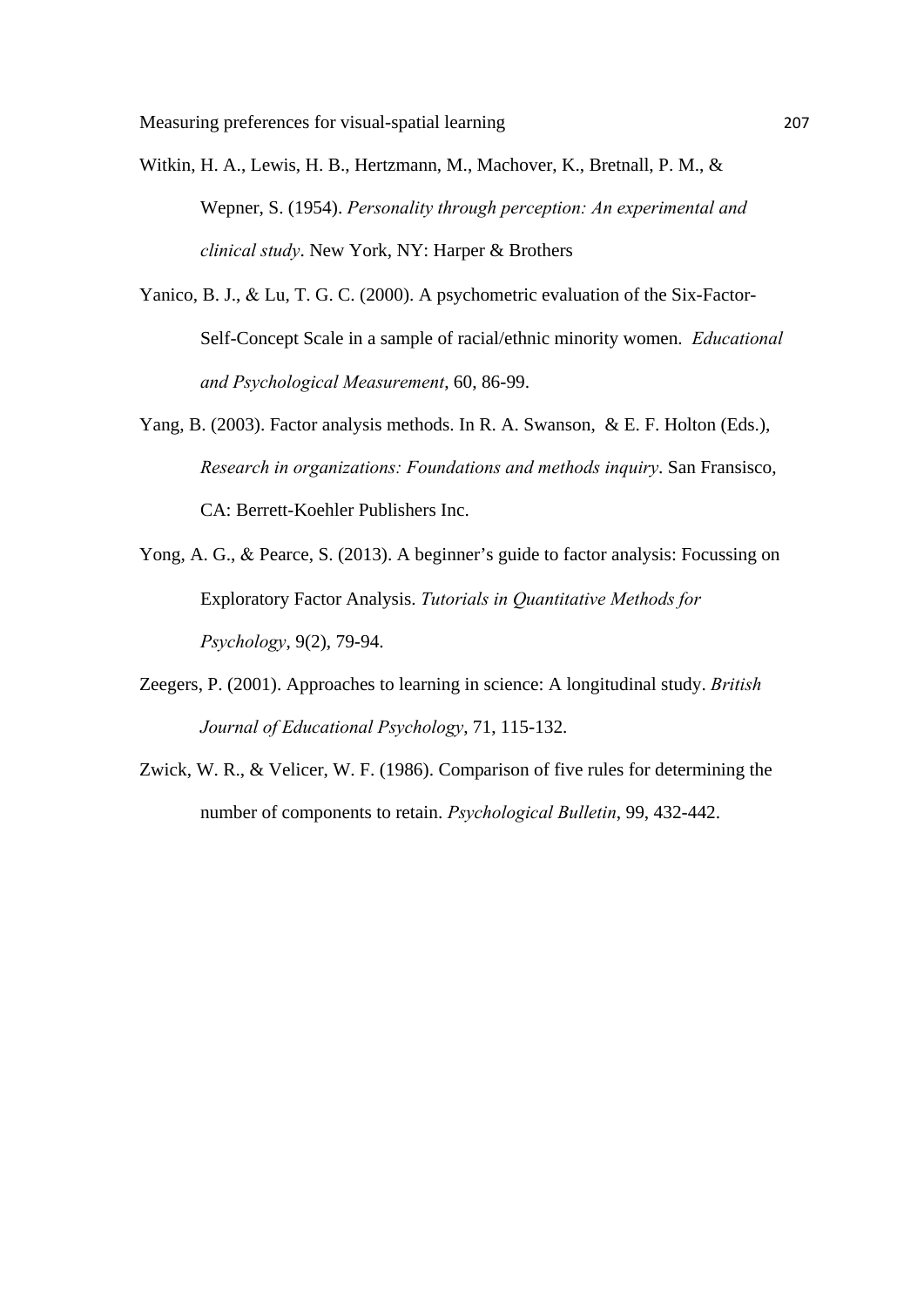## **Appendix A**

Items on Newton and Bristoll's (2009) SAT

1. Which shape in Group 2 corresponds to the shape in Group 1?



26. Which of the Answer Figures is a rotation of the Question Figure?

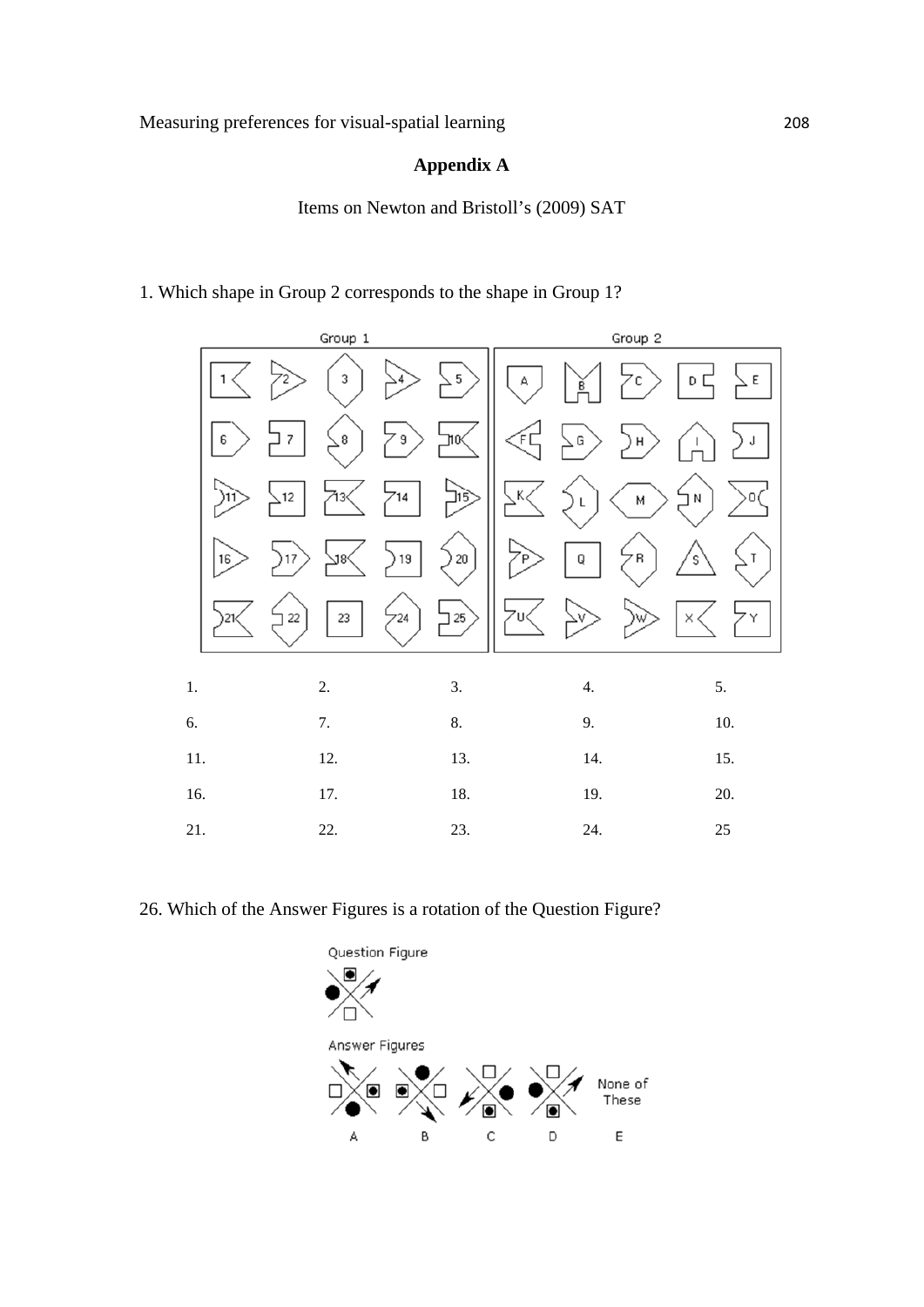27. Three views of the same cube are shown below. Which symbol is opposite the X?



28. Which of the complete shapes below can be made from the components shown?



29. Which of the sold shapes shown could be made from the pattern below?

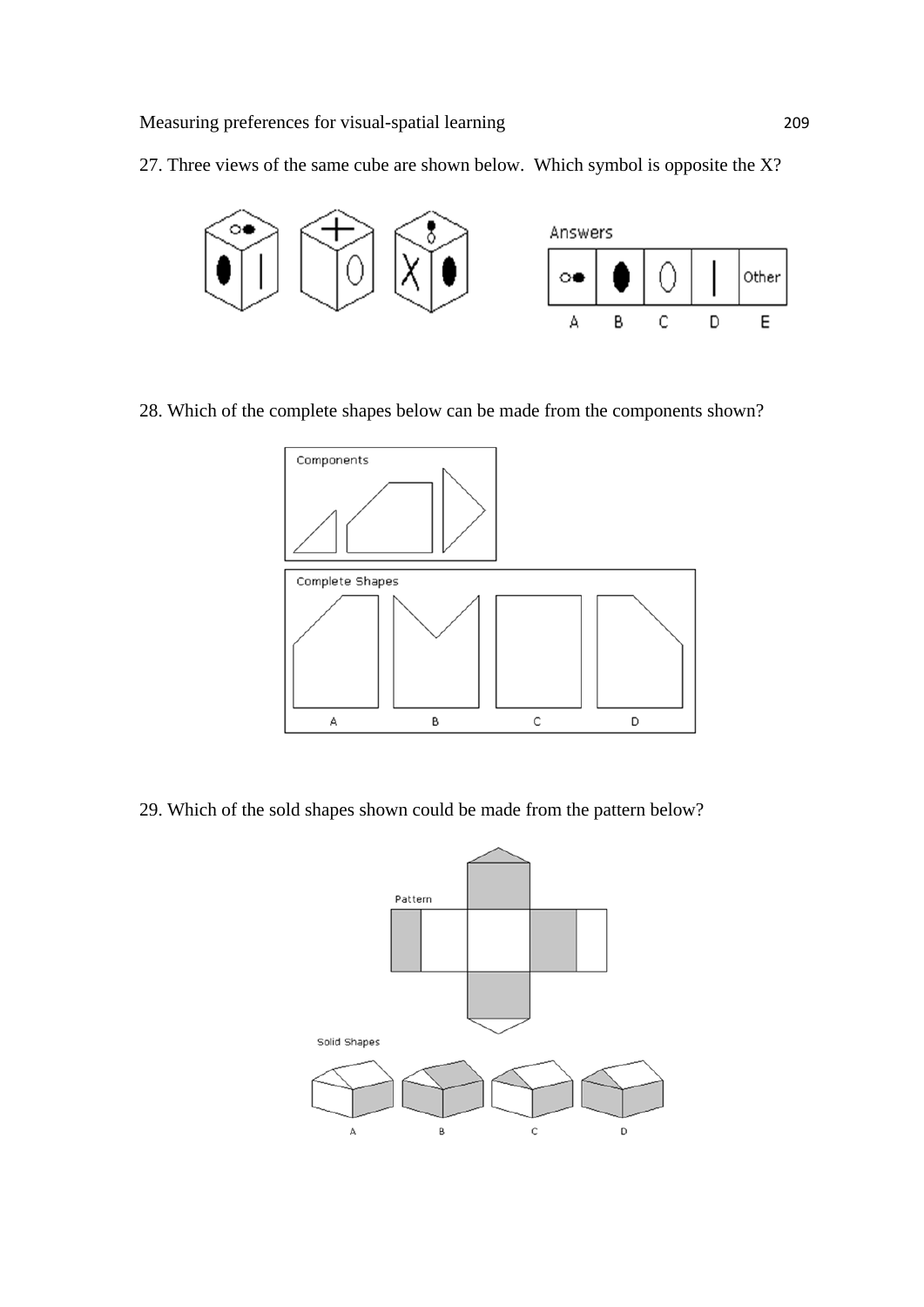

30. Officer Wilkinson is in Depp Street and can see the Town Hall to her right. What direction is she facing?

| A     | в     |      |      |
|-------|-------|------|------|
| North | South | East | West |

31. She turns and walks to the junction with Main Street. She turns and proceeds two blocks before turning right, then taking the next right, and walking half a block. Which direction is nearest to her current position?

| $\mathbf{A}$ | $\mathbf{B}$ | $\mathbf C$ | $\mathbf{D}$ |
|--------------|--------------|-------------|--------------|
| $\mathbf M$  | N            | $\mathbf R$ | $\mathbf{P}$ |

32. Officer Garcia starts from location 'N' and proceeds as follows: right onto West Street – heading East, fourth left – heading North, first right – heading East, first right – heading South, third right – heading West. He proceeds West for one block. Where is location 'P' in relation to his current position?

| A     |            |            |            |
|-------|------------|------------|------------|
| North | South East | North East | North West |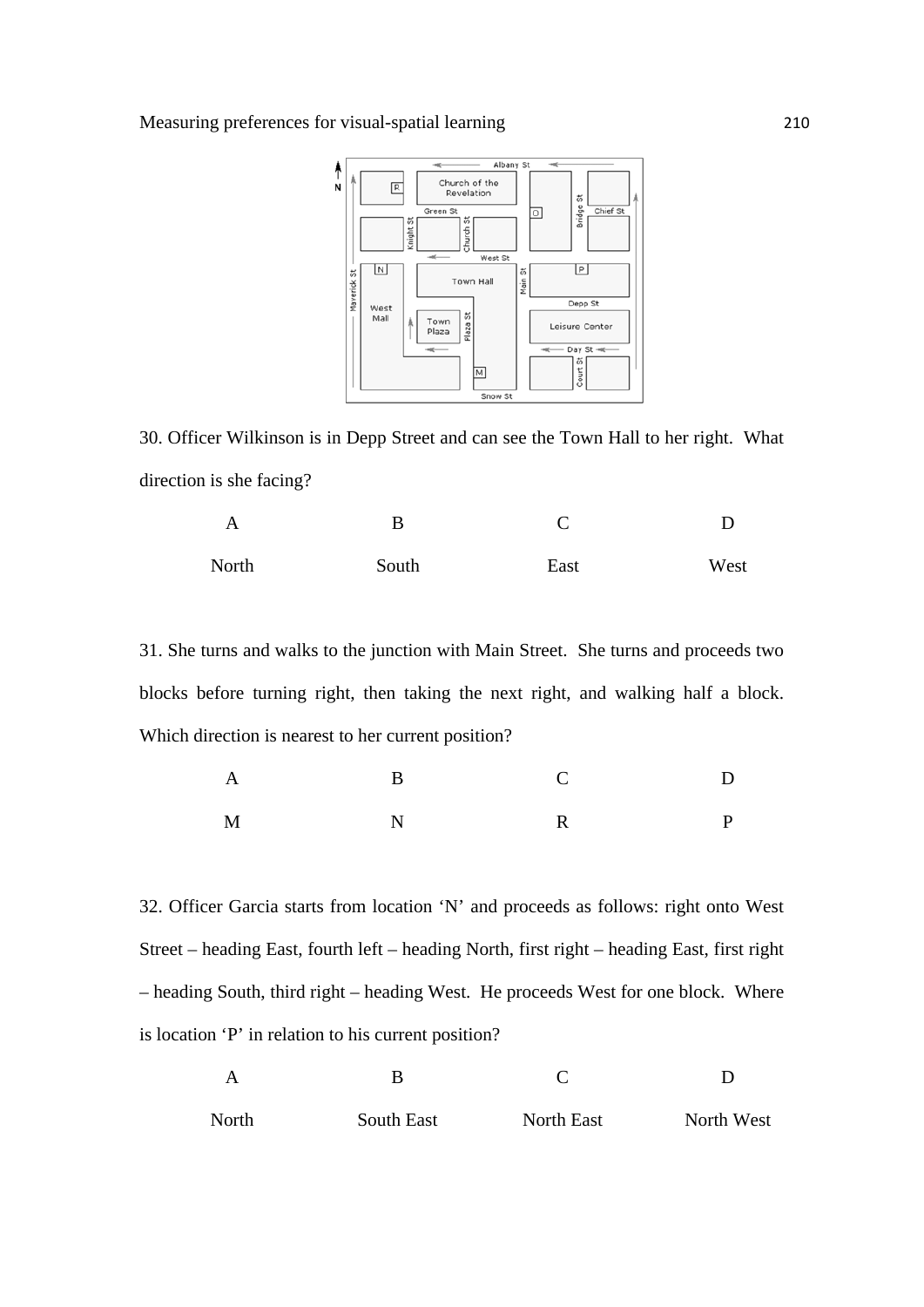## **Appendix B**

## Items on Capp's (2006) VSLQ

| Item           | Content                                                                                               |
|----------------|-------------------------------------------------------------------------------------------------------|
| $\mathbf{1}$   | When I am trying to study for a test I find it easier to remember pictures and                        |
|                | diagrams rather than words I have read                                                                |
| 2              | I am not very good at getting to class on time, handing assignments in by the                         |
|                | due date and getting to appointments on time                                                          |
| 3              | My bedroom is very neat                                                                               |
| $\overline{4}$ | I prefer my teacher to give me an overview of a topic before exploring                                |
|                | elements of it in depth                                                                               |
| 5              | My classmates are jealous that I seem to understand complex material easily                           |
| 6              | I find it easy to identify the connections and relationships between the ideas<br>my teacher explains |
| 7              | When I walk into a room I generally notice everything                                                 |
| 8              | I have neat handwriting                                                                               |
| 9              | I am good at reading maps                                                                             |
| 10             | I find problem solving questions in mathematics more interesting than regular                         |
|                | equations                                                                                             |
| 11             | When I am learning a new word I prefer to visualize the whole word in my                              |
|                | head rather than sounding it out                                                                      |
| 12             | Most people think I am very disorganized. However, I have my own system of                            |
|                | organization.                                                                                         |
| 13             | When I am doing mathematics the answers to the questions tend to just come                            |
|                | to me                                                                                                 |
| 14             | I am very good at remembering things that I have seen                                                 |
| 15             | When I learn something I never forget it                                                              |
| 16             | I generally find my own methods of solving problems rather than using the                             |
|                | ones my teacher suggests                                                                              |
| 17             | I hate it when my teacher is upset or angry                                                           |
| 18             | People think I come up with strange solutions to problems                                             |
| 19             | My grades/results at school are all over the place                                                    |
| 20             | I hate studying algebra in mathematics                                                                |
| 21             | I love studying chemistry in science                                                                  |
| 22             | I find it difficult to learn languages other than English in class                                    |
| 23             | I think that I am getting better at school as I get older                                             |
| 24             | When I am interested in something I can concentrate on it for a long time                             |
| 25             | I believe that being compassionate to other people is the most important thing                        |
|                | someone can do                                                                                        |
| 26             | Everything I do has to be perfect                                                                     |
| 27             | I can't understand why people do immoral things                                                       |
| 28             | I want to know everything; I am very curious                                                          |
| 29             | If I am interested in something I won't stop until it is finished                                     |
| 30             | I am always full of energy                                                                            |
| 31             | I have trouble with spelling                                                                          |